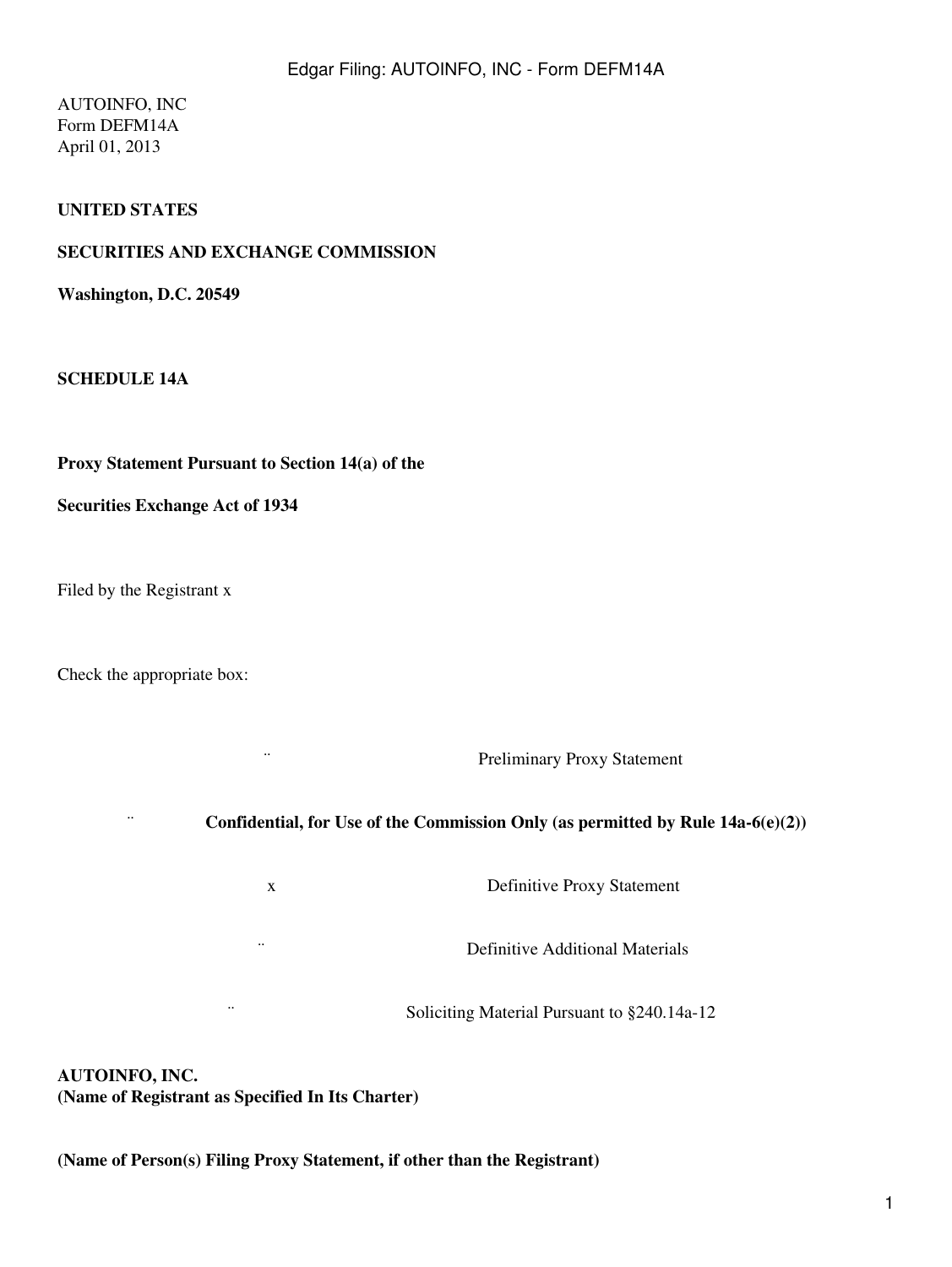Payment of Filing Fee (Check the appropriate box):

¨ No fee required.

xFee computed on table below per Exchange Act Rules 14a-6(i)(1) and 0-11.

(1)Title of each class of securities to which transaction applies:

Common stock, par value \$0.001 per share, of AutoInfo, Inc. ( "AutoInfo Common Stock")

(2)Aggregate number of securities to which transaction applies:

As of March 14, 2013 an aggregate of 41,196,573 shares of AutoInfo Common Stock including the following: (i) 34,299,507 shares of AutoInfo Common Stock outstanding; and (ii) 6,597,066 shares of AutoInfo Common Stock issuable upon exercise of outstanding stock options.

(3) Per unit price or other underlying value of transaction computed pursuant to Exchange Act Rule 0-11 (set forth the filing fee is calculated and state how it was determined):

The maximum aggregate value was determined as follows: (A) 34,299,507 shares of AutoInfo Common Stock outstanding multiplied by \$1.05 per share; and (B) 6,597,066 shares of AutoInfo Common Stock issuable upon exercise of outstanding options multiplied by \$0.44 (the difference between \$1.05 and the weighted average exercise price of \$0.61 per share).

(4)Proposed maximum aggregate value of transaction:

\$38,917,191

(5)Total fee paid:

\$5,308, calculated by multiplying the proposed maximum aggregate value of the transaction by 0.00013640.

xFee paid previously with preliminary materials.

¨ Check box if any part of the fee is offset as provided by Exchange Act Rule  $0-11(a)(2)$  and identify the filing for which the offsetting fee was paid previously. Identify the previous filing by registration statement number, or the Form or Schedule and the date of its filing.

Amount Previously Paid:

Form, Schedule or Registration Statement No.:

Filing Party: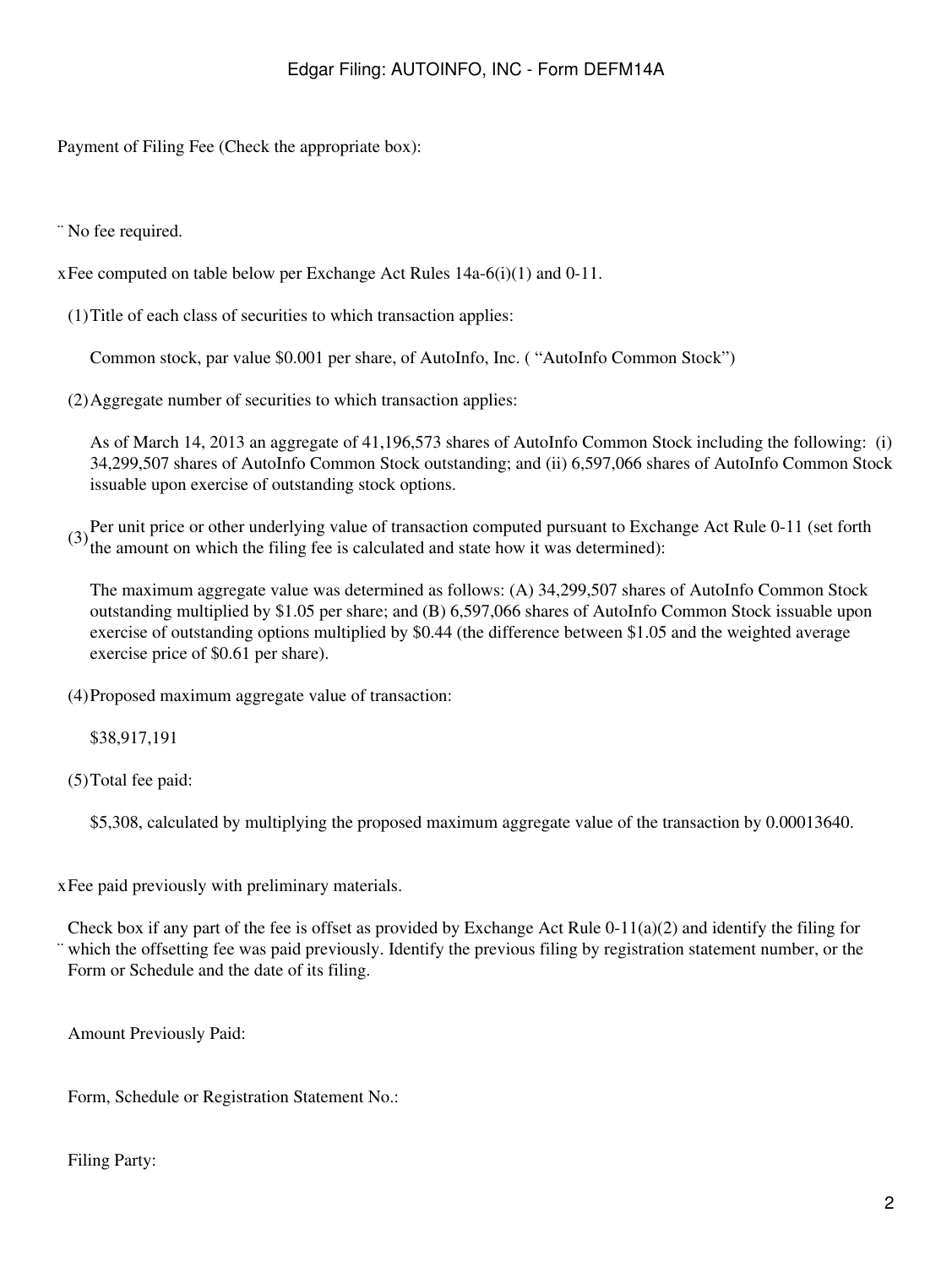Date Filed: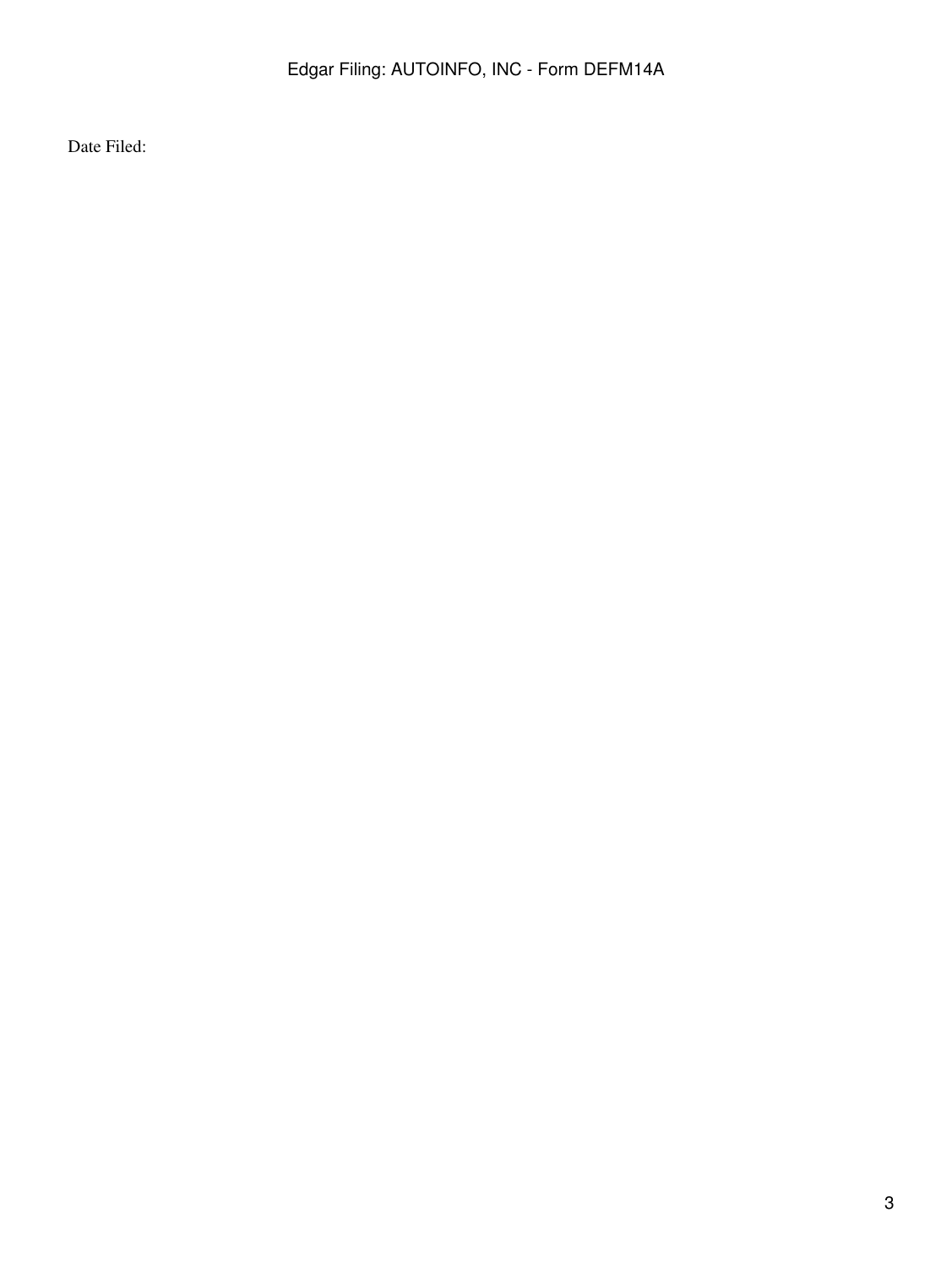AutoInfo, Inc.

6413 Congress Avenue

Suite #260

Boca Raton, FL 33487

March 28, 2013

Dear Stockholder,

You are cordially invited to attend a Special Meeting of the stockholders of AutoInfo, Inc. (the "Special Meeting") to be held on April 25, 2013, starting at 9:00 A.M. Eastern Time, at The Embassy Suites Hotel, 661 Northwest 53<sup>rd</sup> Street, Boca Raton, Florida 33487.

At the Special Meeting, you will be asked to consider and vote upon a proposal to approve and adopt the Agreement and Plan of Merger, dated as of February 28, 2013, among AutoInfo, Inc. ("AutoInfo"), AutoInfo Holdings, LLC ("Parent") and AutoInfo Acquisition Corp. ("Merger Sub"), a wholly owned subsidiary of Parent (the "Merger Agreement") and the Merger contemplated thereby (the "Merger"). Pursuant to the terms of the Merger Agreement, Merger Sub will merge with and into AutoInfo and each outstanding share of AutoInfo Common Stock, other than shares held in treasury, shares held by Parent or Merger Sub and dissenting shares, will automatically be converted into the right to receive \$1.05 in cash, without interest and less any applicable withholding taxes, as more fully described in the enclosed proxy statement. You will also be asked to approve, solely on a non-binding, advisory basis, change of control payments and other compensation that certain executive officers of AutoInfo will receive in connection with the Merger pursuant to their existing employment agreements with AutoInfo.

The attached proxy statement contains detailed information about the Special Meeting, the Merger Agreement and the Merger. A copy of the Merger Agreement is attached as Annex A to the proxy statement. We encourage you to read the proxy statement, including the Merger Agreement and all other attachments thereto, carefully and in their entirety. You may also obtain more information about AutoInfo from documents we have filed with the SEC.

**After careful consideration, the board of directors of AutoInfo (the "Board") (based upon a recommendation from a Special Committee of the Board that was established to review and evaluate potential strategic transactions), has unanimously approved, adopted and declared advisable the Merger Agreement and the transactions contemplated thereunder, including the Merger and the consideration per share to be received by stockholders of AutoInfo, and determined that the terms of the Merger and the other transactions contemplated by the Merger Agreement, including the Merger, are advisable and fair to and in the best**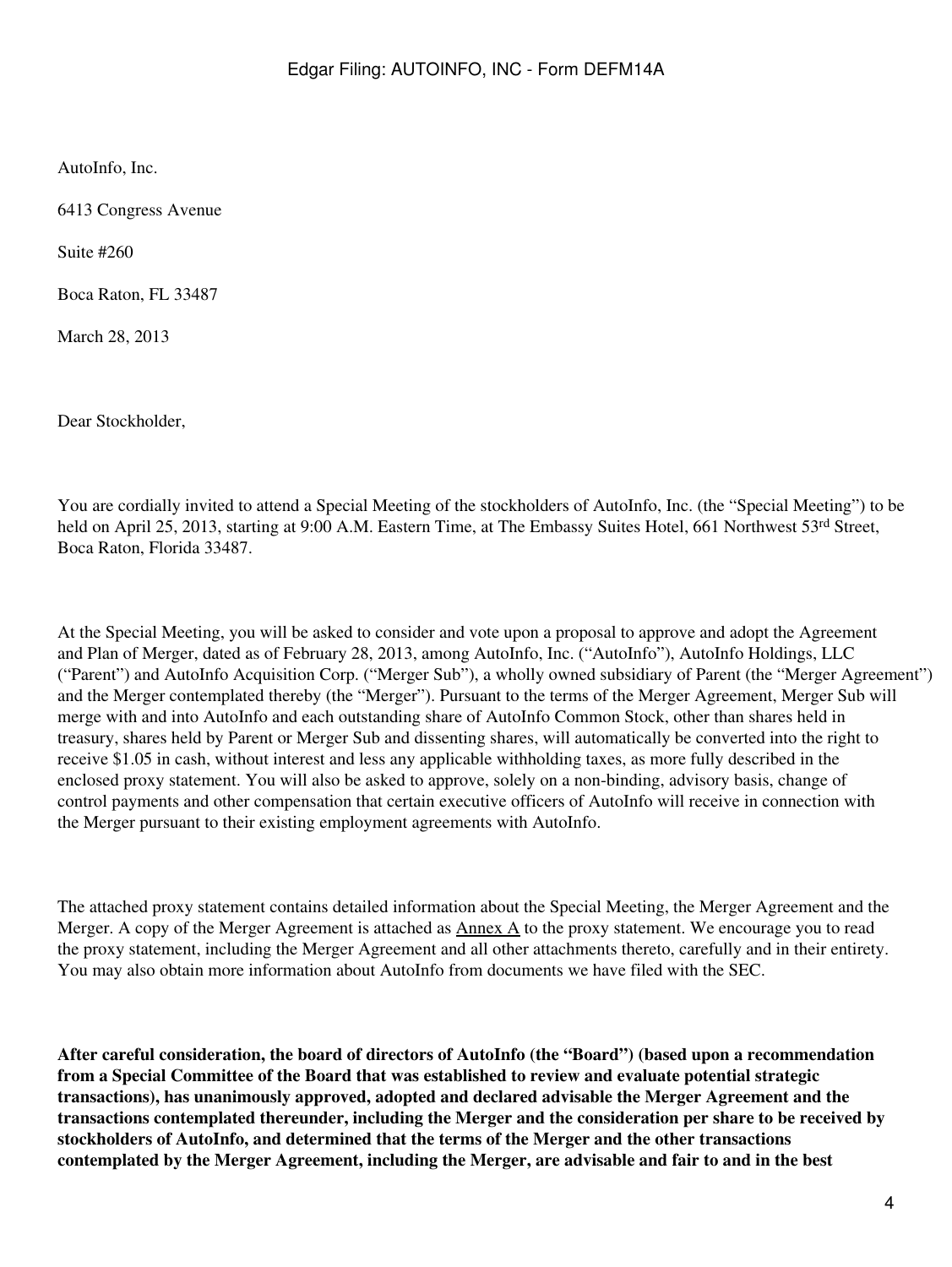**interests of AutoInfo and its stockholders, and the Board unanimously recommends that you vote "FOR" the proposal to approve and adopt the Merger Agreement and the transactions contemplated thereunder, including the Merger, and "FOR" the proposal to adjourn the Special Meeting, if necessary or appropriate, to solicit additional proxies in favor of the proposal to approve and adopt the Merger Agreement and the transactions contemplated thereunder, including the Merger.**

The Dodd-Frank Wall Street Reform and Consumer Protection Act requires that we seek a non-binding advisory vote from our stockholders with respect to certain payments that will be made to AutoInfo's executive officers in connection with the Merger. Accordingly, at the Special Meeting, you will also be asked to consider and vote upon a proposal to approve, solely on a non-binding, advisory basis, change of control payments and other compensation that certain executive officers of AutoInfo will receive in connection with the Merger pursuant to their existing employment agreements with AutoInfo. **The Board unanimously recommends that you vote "FOR" the proposal to approve, solely on a non-binding, advisory basis, the change of control payments and other compensation that will be received by certain executive officers of AutoInfo in connection with the Merger pursuant to their existing employment agreements with AutoInfo.**

Whether or not you plan to attend the Special Meeting, please complete, sign, date and return, as promptly as possible, the enclosed proxy card in the accompanying reply envelope or grant your proxy electronically over the Internet or by telephone. If you attend the Special Meeting and vote in person by ballot, your vote will revoke any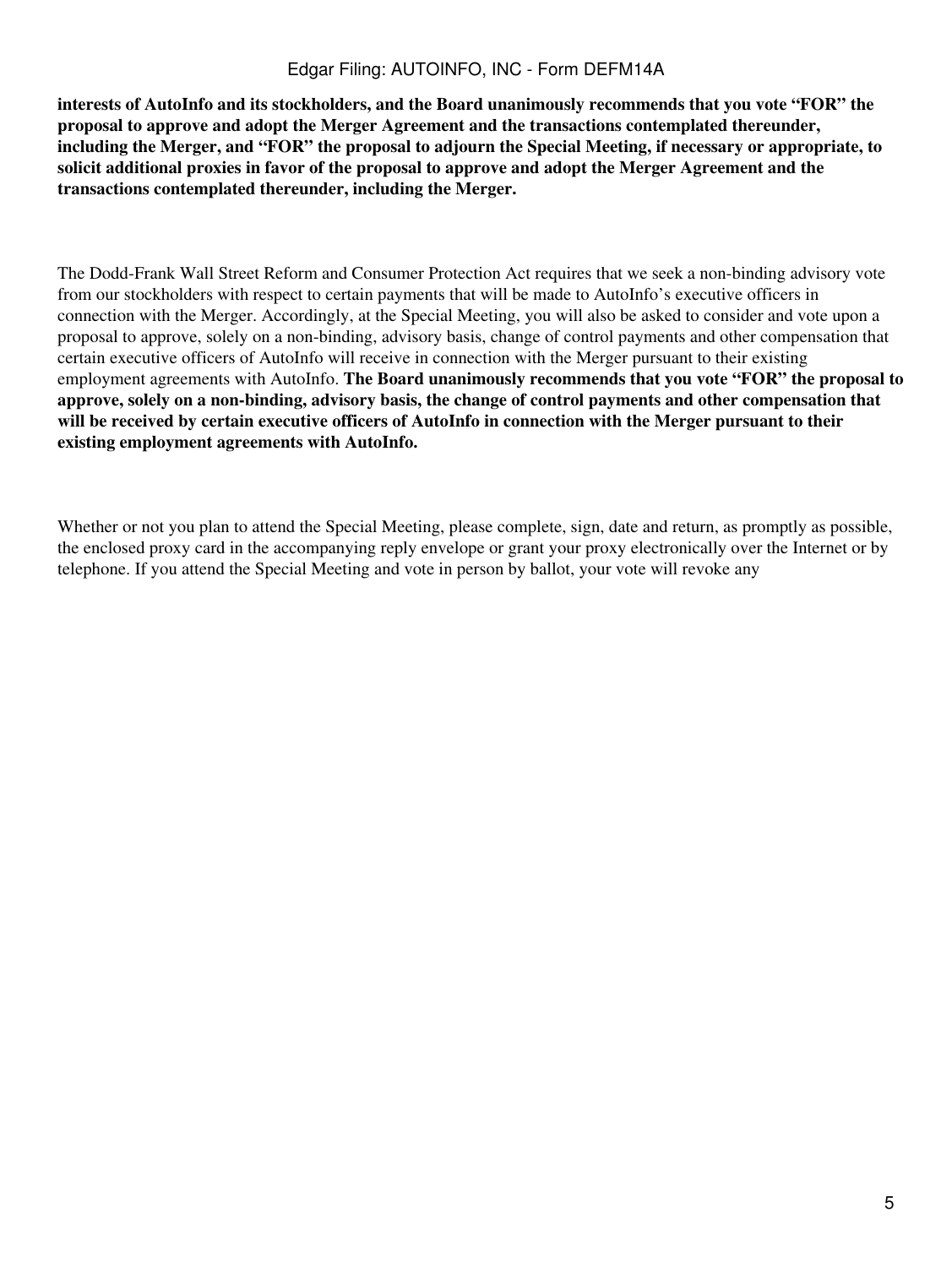proxy that you have previously submitted. If you hold your shares in "street name," you should instruct your broker how to vote in accordance with the voting instruction form you will receive from your bank, broker or other nominee.

**Your vote is very important, regardless of the number of shares of AutoInfo Common Stock you own. We cannot consummate the Merger unless the Merger Agreement is approved and adopted by the affirmative vote of the holders of a majority of the outstanding shares of AutoInfo Common Stock. Your failure to vote will have the same effect as a vote "AGAINST" the proposal to approve and adopt the Merger Agreement and the Merger. If you hold your shares in "street name," the failure to instruct your bank, broker or other nominee how to vote your shares will have the same effect as a vote "AGAINST" the proposal to approve and adopt the Merger Agreement and the Merger.**

If you have any questions or need assistance voting your shares of our Common Stock, please contact the undersigned toll-free at (800) 759-7910 ext. 200 or by e-mail at hmw@suntecktransport.net.

Thank you in advance for your continued support and your consideration of this matter.

Sincerely,

Harry Wachtel

*Chairman of the Board and Chief Executive Officer*

Boca Raton, Florida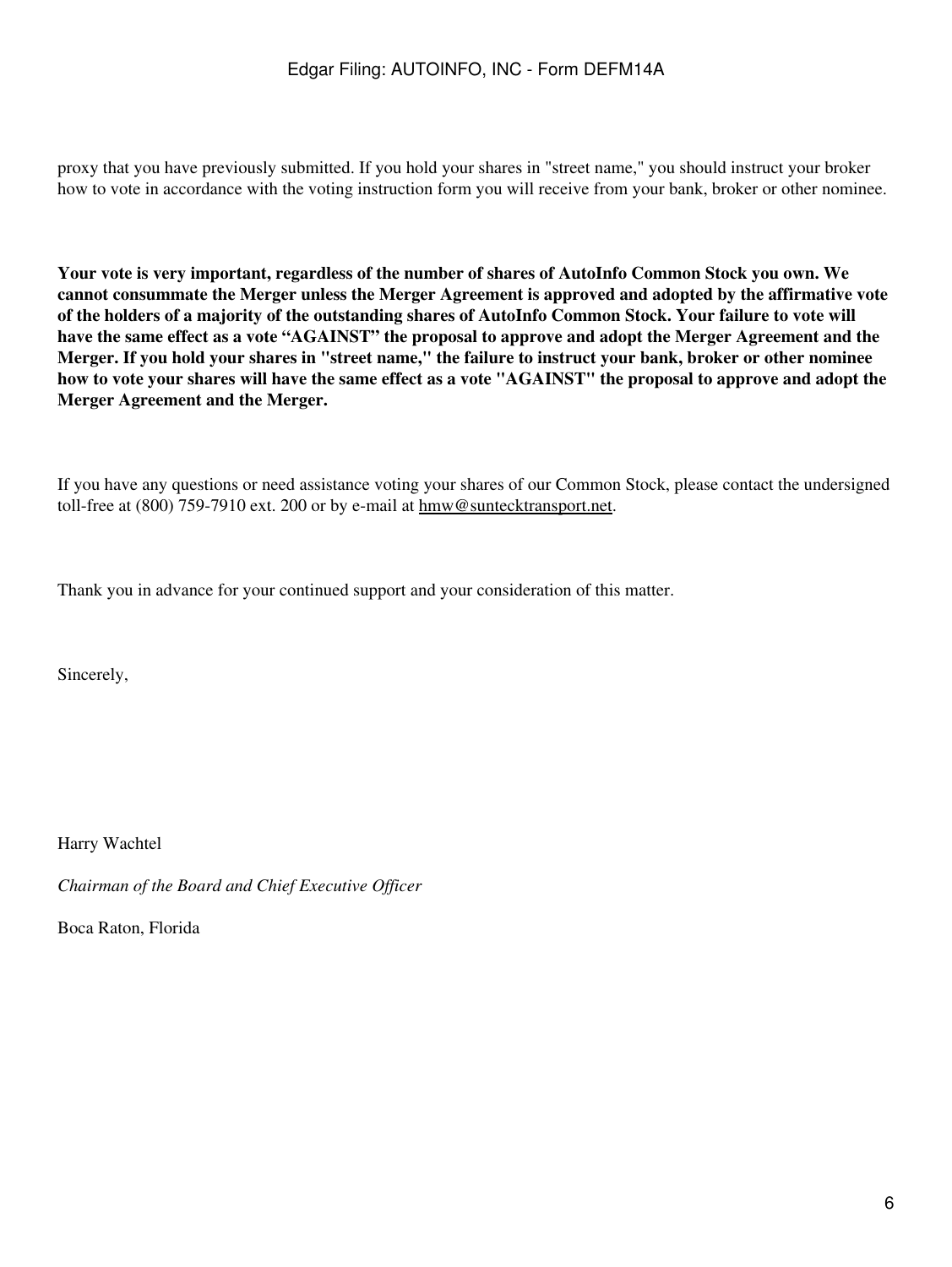AutoInfo, Inc.

6413 Congress Avenue

Suite #260

Boca Raton, FL 33487

## **NOTICE OF SPECIAL MEETING OF STOCKHOLDERS.**

TIME: 9:00 A.M., Eastern Time, on April 25, 2013.

PLACE: The Embassy Suites Hotel, 661 Northwest 53rd Street, Boca Raton, Florida 33487.

· Proposal #1: To consider and vote to approve and adopt the Agreement and Plan of Merger, dated as of February 28, 2013, by and among AutoInfo, Inc. ("AutoInfo"), AutoInfo Holdings, LLC ("Parent") and AutoInfo Acquisition Corp., a wholly owned subsidiary of Parent ("Merger Sub"), as it may be amended from time to time (the "Merger Agreement"), and the Merger contemplated thereby (the "Merger").

ITEMS OF BUSINESS: · Proposal #2: To consider and vote to approve, solely on a non-binding, advisory basis, change of control payments and other compensation that certain executive officers of AutoInfo will receive in connection with the Merger.

Proposal  $\#3$ : To consider and vote upon a proposal to adjourn the Special Meeting, if necessary or appropriate, if there are insufficient affirmative votes present at the Special Meeting to approve and adopt the Merger Agreement and the transactions contemplated thereunder, including the Merger.

- RECORD DATE: Only stockholders of record at the close of business on March 25, 2013 are entitled to notice of, and to vote at, the Special Meeting. All stockholders of record are cordially invited to attend the Special Meeting in person.
- PROXY VOTING: **Your vote is very important, regardless of the number of shares of AutoInfo Common Stock you own.** The Merger cannot be completed unless the Merger Agreement and the transactions contemplated thereunder, including the Merger, are adopted by the affirmative vote of the holders of a majority of the outstanding shares of the AutoInfo Common Stock entitled to vote thereon. Even if you plan to attend the Special Meeting in person, we request that you complete, sign, date and return, as promptly as possible, the enclosed proxy card in the accompanying pre-paid reply envelope or submit your proxy by telephone or the Internet prior to the Special Meeting to ensure that your shares of AutoInfo Common Stock will be represented at the Special Meeting if you are unable to attend. If you fail to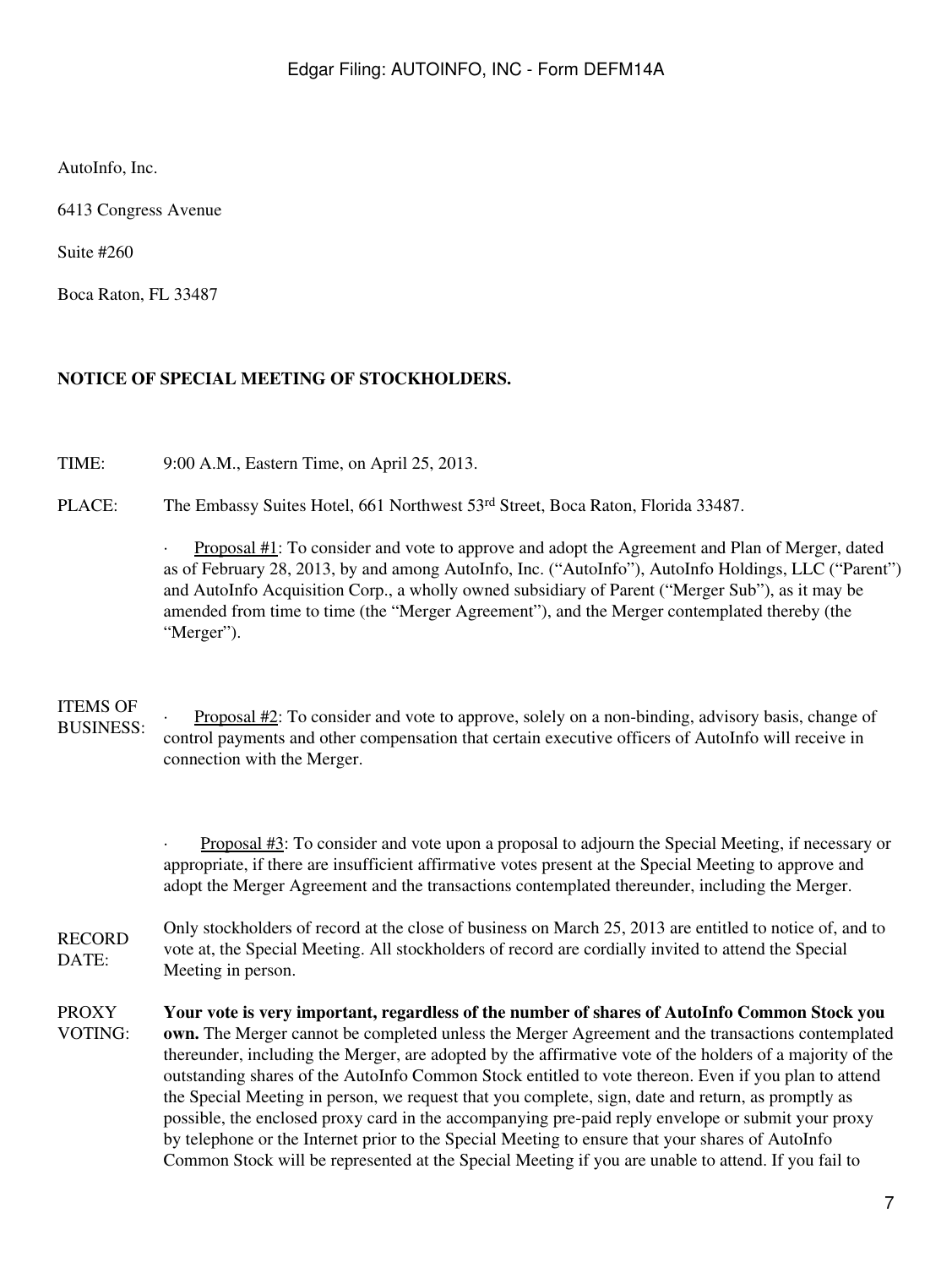return your proxy card and fail to submit your proxy by telephone or the Internet, your shares of AutoInfo Common Stock will not be counted for purposes of determining whether a quorum is present at the Special Meeting and will have the effect of a vote "**AGAINST**" the proposal to adopt the Merger Agreement and the transactions contemplated thereunder, including the Merger.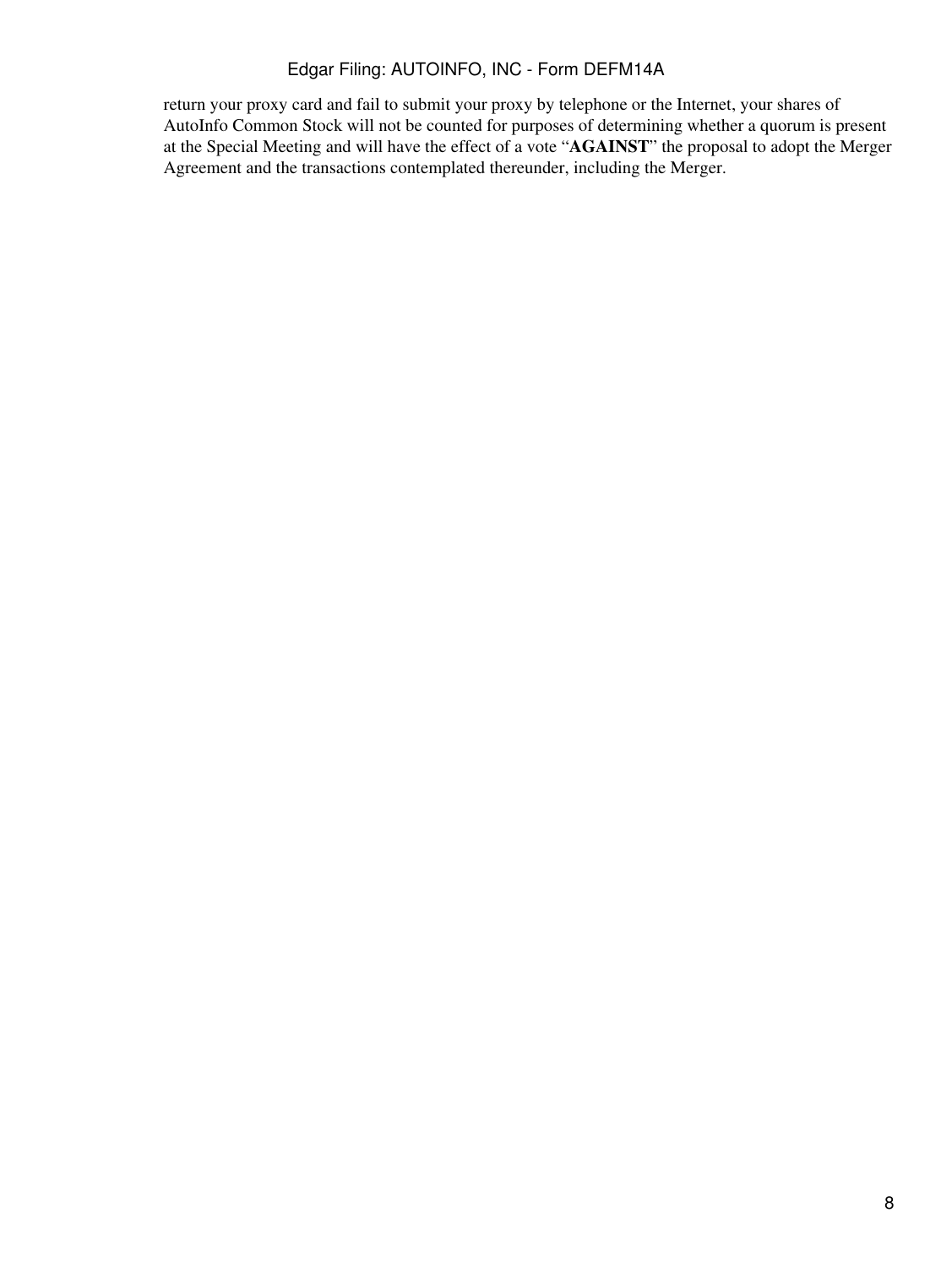If you are a stockholder of record, voting by ballot at the Special Meeting will revoke any vote previously submitted whether by proxy, through the Internet of by telephone. If you hold your shares of AutoInfo Common Stock through a bank, broker, trustee or other nominee, you should follow the procedures provided by your bank, broker, trustee or other nominee in order to vote.

RECOMMENDATION: AutoInfo and its stockholders, and the Board unanimously recommends that you vote "FOR" After careful consideration, the board of directors of AutoInfo (the "Board") (based upon a recommendation from a Special Committee of the Board that was established to review and evaluate potential strategic transactions**)** has unanimously approved, adopted and declared advisable the Merger Agreement and the transactions contemplated thereunder, including the Merger, including the consideration per share to be received by stockholders of AutoInfo, and determined that the terms of the Merger and the other transactions contemplated by the Merger Agreement are advisable and fair to and in the best interests of the proposal to approve and adopt the Merger Agreement and the transactions contemplated thereunder, including the Merger, "FOR" the approval, solely on a non-binding, advisory basis, of the change of control payments and other compensation that certain executive officers of AutoInfo will receive in connection with the Merger, and "FOR" the proposal to adjourn the Special Meeting, if necessary or appropriate. **The Board recommends that you vote "FOR" approval of each of the Proposal #1, #2 and #3 set forth in this Notice of Special Meeting of AutoInfo Stockholders.**

> You are entitled to attend the Special Meeting only if you were a holder of AutoInfo Common Stock as of the close of business on March 25, 2013, which we refer to as the record date, or hold a valid proxy for the Special Meeting. Since seating is limited, admission to the Special Meeting will be on a first-come, first-served basis. You should be prepared to present photo identification for admittance. If you are not a stockholder of record but hold shares through a bank, broker, trustee or other nominee (i.e., in "street name"), you should provide proof of beneficial ownership as of the record date, such as your most recent account statement prior to the record date, a copy of the voting instruction card provided by your bank, broker, trustee or other nominee, or similar evidence of ownership.

APPRAISAL RIGHTS: Stockholders of AutoInfo who do not vote in favor of or submit a proxy in favor of the proposal to adopt the Merger Agreement will have the right to seek appraisal of the fair value of their shares of AutoInfo Common Stock if they deliver a demand for appraisal before the vote is taken on the Merger Agreement and comply with all the requirements of Delaware law, which are summarized in the accompanying proxy statement and reproduced in their entirety in  $\Delta$ nnex  $\overline{D}$  to the accompanying proxy statement, and the Merger is consummated.

ATTENDANCE: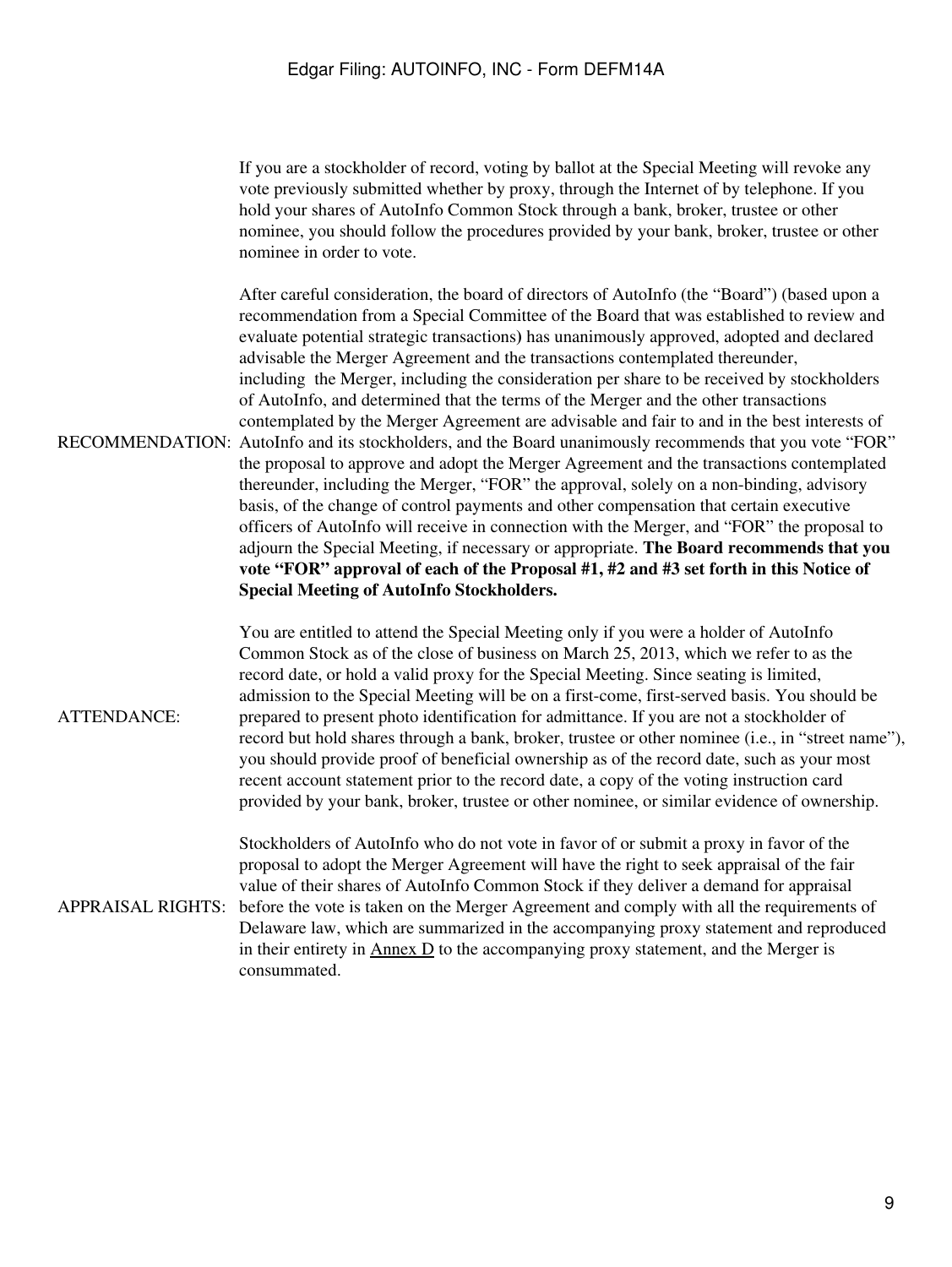## **WHETHER OR NOT YOU PLAN TO ATTEND THE SPECIAL MEETING, PLEASE COMPLETE, DATE, SIGN AND RETURN, AS PROMPTLY AS POSSIBLE, THE ENCLOSED PROXY CARD IN THE ACCOMPANYING PRE-PAID REPLY ENVELOPE, OR SUBMIT YOUR PROXY BY TELEPHONE OR THE INTERNET.**

By Order of the Board of Directors,

Harry Wachtel

*Chairman of the Board and Chief Executive Officer*

Boca Raton, Florida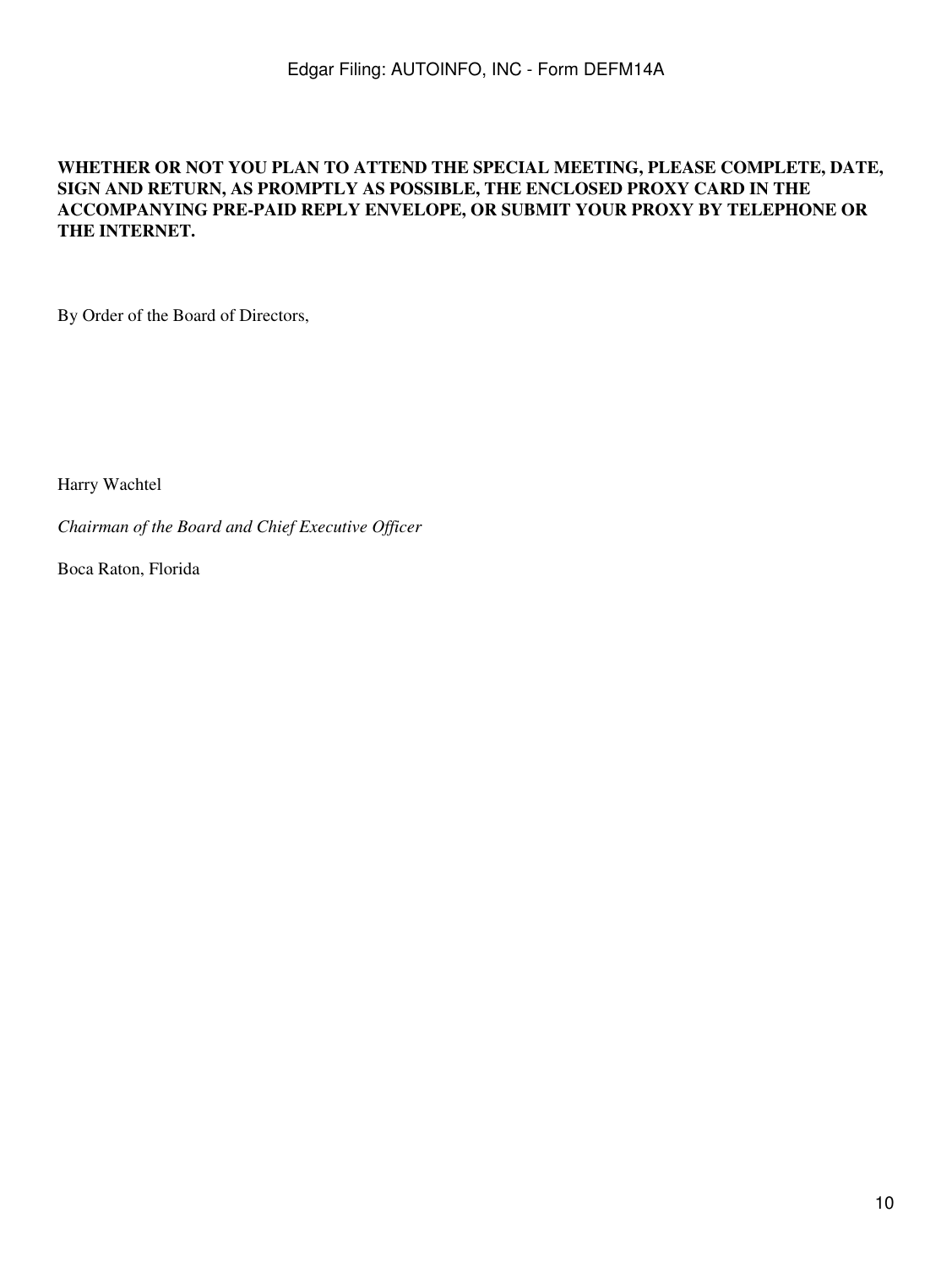## TABLE OF CONTENTS

| <b>SUMMARY</b>                                         | 1                |
|--------------------------------------------------------|------------------|
| Parties to the Merger                                  | 1                |
| The Special Meeting                                    | 1                |
| Time, Place and Purpose                                | 1                |
| Record Date and Quorum                                 | $\overline{c}$   |
| Vote Required                                          | $\overline{c}$   |
| <b>Revocation of Proxies</b>                           | $\overline{c}$   |
| The Merger                                             | $\overline{3}$   |
| <b>Merger Consideration</b>                            | $\overline{3}$   |
| Reasons for the Merger; Recommendation of the Board of |                  |
| Directors                                              | 3                |
| Opinion of Stephens Inc., Financial Advisor            | 4                |
| Financing of the Merger                                | $\overline{4}$   |
| <b>Comvest Guaranty</b>                                | $\overline{4}$   |
| Interests of the Certain Persons in the Merger         | 5                |
| Material U.S. Federal Income Tax Consequences of the   |                  |
| Merger                                                 | 6                |
| Litigation Relating to the Merger                      | 6                |
| The Merger Agreement                                   | 6                |
| Treatment of Common Stock and Options                  | 6                |
| No Solicitation of Takeover Proposals                  | $\boldsymbol{7}$ |
| Conditions to the Merger                               | $\tau$           |
| Termination                                            | $\overline{7}$   |
| <b>Termination Fees</b>                                | 9                |
| <b>Expense Reimbursement</b>                           | 9                |
| <b>Appraisal Rights</b>                                | 9                |
| Market Prices of AutoInfo Common Stock and Dividend    | 9                |
| Information                                            |                  |
| Delisting and Deregistration of AutoInfo Common Stock  | 10               |
| QUESTIONS AND ANSWERS ABOUT THE MERGER                 | 10               |
| AND THE SPECIAL MEETING                                |                  |
| CAUTIONARY STATEMENT CONCERNING                        | 17               |
| FORWARD-LOOKING INFORMATION                            |                  |
| PARTIES TO THE MERGER                                  | 18               |
| THE SPECIAL MEETING                                    | 19               |
| Time, Place and Purpose of the Special Meeting         | 19               |
| Record Date and Quorum                                 | 19               |
| Attendance                                             | 20               |
| Vote Required                                          | 20               |
| <b>Other Matters of Business</b>                       | 21               |
| How to Vote                                            | 21               |
| <b>Revocation of Proxies</b>                           | 22               |
| <b>Adjournments and Postponements</b>                  | 22               |
| Anticipated Date of Completion of the Merger           | 22               |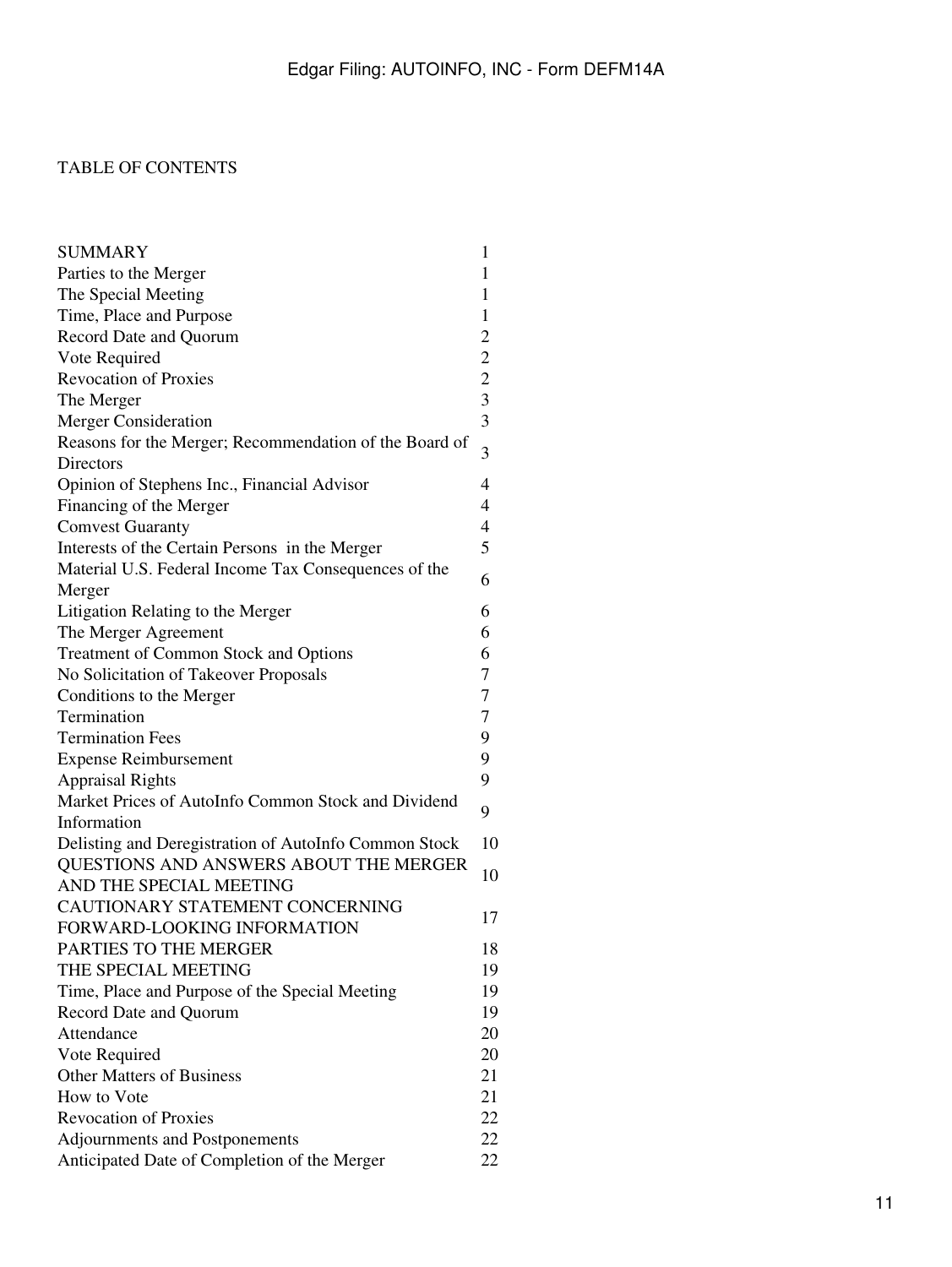12

| Rights of Stockholders Who Seek Appraisal                                        | 23 |
|----------------------------------------------------------------------------------|----|
| Questions and Additional Information                                             | 23 |
| THE MERGER (PROPOSAL #1)                                                         | 23 |
| <b>Merger Consideration</b>                                                      | 23 |
| Background of the Merger                                                         | 24 |
| Reasons for the Merger; Recommendation of the Special<br>Committee and the Board | 31 |
| <b>Special Committee</b>                                                         | 31 |

i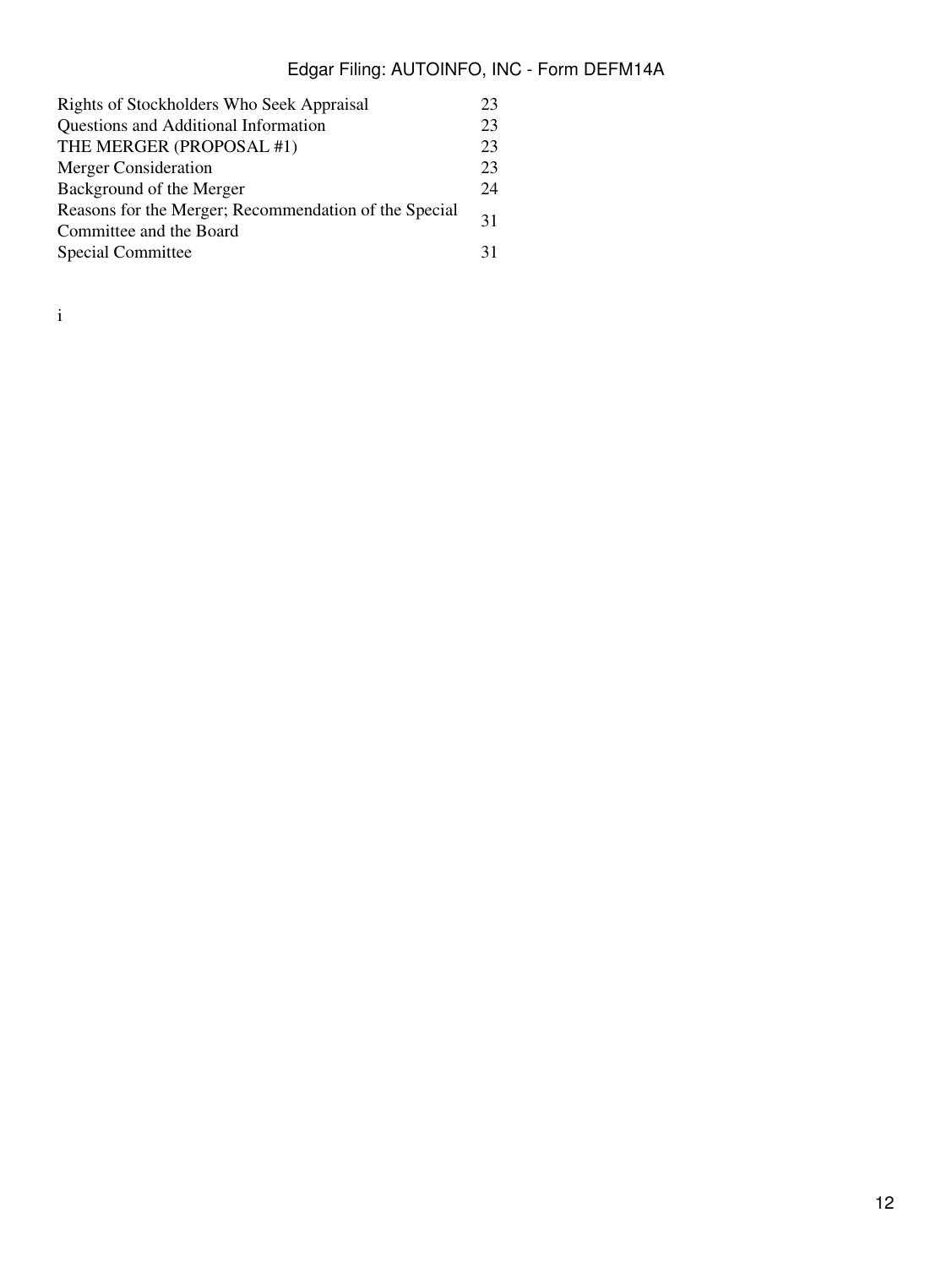| <b>Board of Directors</b>                                                             | 35 |
|---------------------------------------------------------------------------------------|----|
| Opinion of Stephens, Financial Advisor                                                | 35 |
| Fee Arrangements                                                                      | 42 |
| Voting Agreement                                                                      | 43 |
| Litigation Relating to the Merger                                                     | 43 |
| Financing of the Merger                                                               | 43 |
| Interests of Certain Persons in the Merger                                            | 44 |
| <b>Equity Compensation and Incentive Awards</b>                                       | 44 |
| <b>Change of Control Payments</b>                                                     | 44 |
| Employment Arrangements with the Surviving Corporation                                | 45 |
| Management Exchange and Rollover Agreement                                            | 45 |
| Indemnification and Insurance                                                         | 45 |
| <b>Special Committee Fees</b>                                                         | 46 |
| <b>Accounting Treatment</b>                                                           | 46 |
| Material U.S. Federal Income Tax Consequences of the Merger                           | 46 |
| Exchange of Shares of AutoInfo Common Stock for Cash Pursuant to the Merger Agreement | 47 |
| Backup Withholding and Information Reporting                                          | 47 |
| THE MERGER AGREEMENT                                                                  | 48 |
| The Merger                                                                            | 48 |
| Closing                                                                               | 48 |
| <b>Effective Time</b>                                                                 | 48 |
| Directors and Officers of Surviving Corporation                                       | 49 |
| Organizational Documents of Surviving Corporation                                     | 49 |
|                                                                                       | 49 |
| Effect of the Merger on the Capital Stock of the Parties                              |    |
| <b>Exchange and Payment Procedures</b>                                                | 49 |
| <b>AutoInfo Stock Options</b>                                                         | 50 |
| Representations and Warranties                                                        | 50 |
| <b>Stockholders' Meeting</b>                                                          | 54 |
| Conduct of Our Business Pending the Merger                                            | 54 |
| No Solicitation of Takeover Proposals                                                 | 55 |
| Agreement to Use Reasonable Best Efforts                                              | 58 |
| Indebetedness and AutoInfo Transaction Expenses                                       | 58 |
| Other Covenants and Agreements                                                        | 59 |
| <b>Public Announcements</b>                                                           | 59 |
| Access to Information; Confidentiality                                                | 59 |
| Notification of Certain Matters                                                       | 59 |
| Indemnification; Directors' and Officers' Insurance                                   | 60 |
| Securityholder Litigation                                                             | 60 |
| Fees and Expenses                                                                     | 61 |
| Conditions to the Merger                                                              | 61 |
| Termination                                                                           | 62 |
| <b>Effect of Termination</b>                                                          | 63 |
| Termination Fees and Expense Reimbursement                                            | 63 |
| <b>AutoInfo Termination Fee</b>                                                       | 63 |
| <b>Parent Termination Fee</b>                                                         | 64 |
| <b>Expense Reimbursement</b>                                                          | 65 |
| No Survival; Wachtel Indemnification                                                  | 65 |
| Amendment or Supplement                                                               | 65 |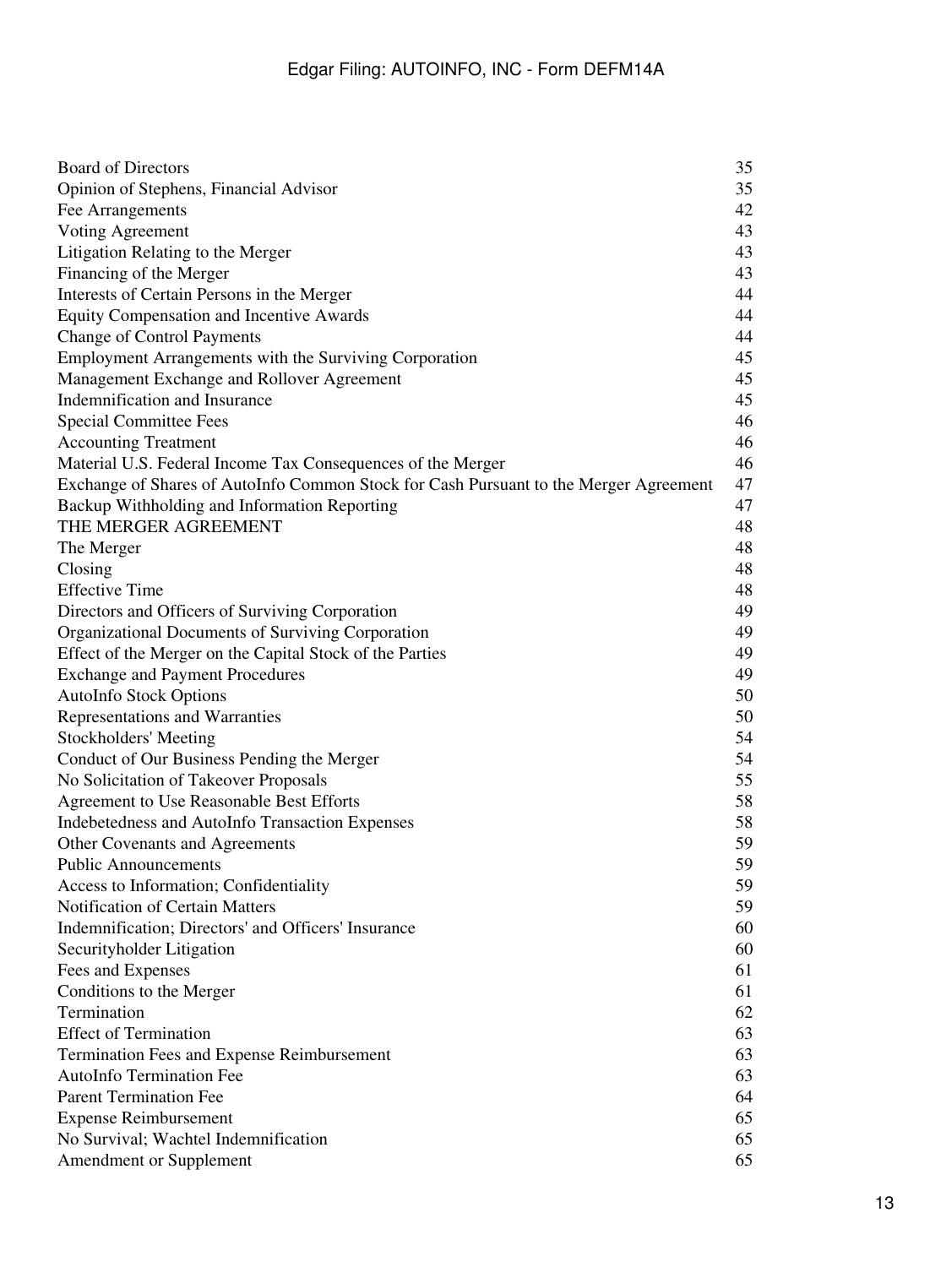## Specific Performance 65

ii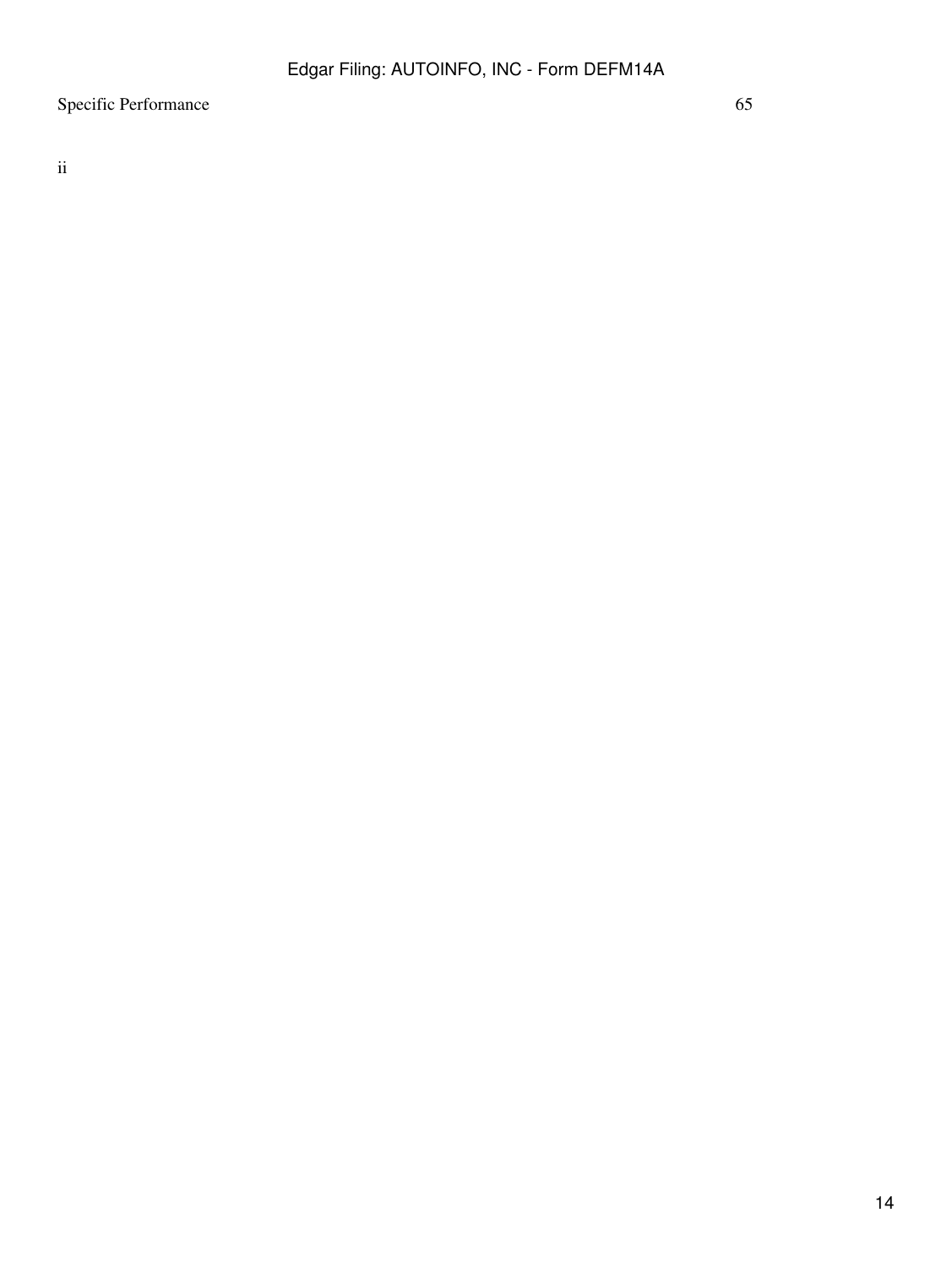| <b>COMVEST GUARANTY</b>                                                      | 66 |
|------------------------------------------------------------------------------|----|
| MANAGEMENT EXCHANGE AND ROLLOVER AGREEMENT                                   | 66 |
| <b>VOTING AGREEMENT</b>                                                      | 66 |
| Agreement to Vote and Irrevocable Proxy                                      | 66 |
| <b>Transfer Restrictions</b>                                                 | 67 |
| <b>Termination</b>                                                           | 67 |
| APPRAISAL RIGHTS                                                             | 67 |
| MARKET PRICES OF AUTOINFO COMMON STOCK AND DIVIDEND INFORMATION              | 71 |
| SECURITY OWNERSHIP OF CERTAIN BENEFICIAL OWNERS AND MANAGEMENT               | 72 |
| DELISTING AND DEREGISTRATION OF AUTOINFO COMMON STOCK                        | 73 |
| PROPOSAL #2 - ADVISORY VOTE ON CHANGE OF CONTROL PAYMENTS AND OTHER          | 73 |
| COMPENSATION AND OTHER COMPENSATION TO BE PAID IN CONNECTION WITH THE MERGER |    |
| PROPOSAL #3 - ADJUOURNMENT OF THE SPECIAL MEETING                            | 74 |
| <b>OTHER MATTERS</b>                                                         | 75 |
| STOCKHOLDER PROPOSALS                                                        | 75 |
| <b>HOUSEHOLDING OF PROXY MATERIAL</b>                                        | 75 |
| WHERE YOU CAN FIND MORE INFORMATION                                          | 76 |
|                                                                              |    |

ANNEX A: AGREEMENT AND PLAN OF MERGER

ANNEX B: VOTING AGREEMENT

ANNEX C: OPINION OF STEPHENS INC.

ANNEX **D**: SECTION 262 OF THE GENERAL CORPORATION LAW OF THE STATE OF DELAWARE

iii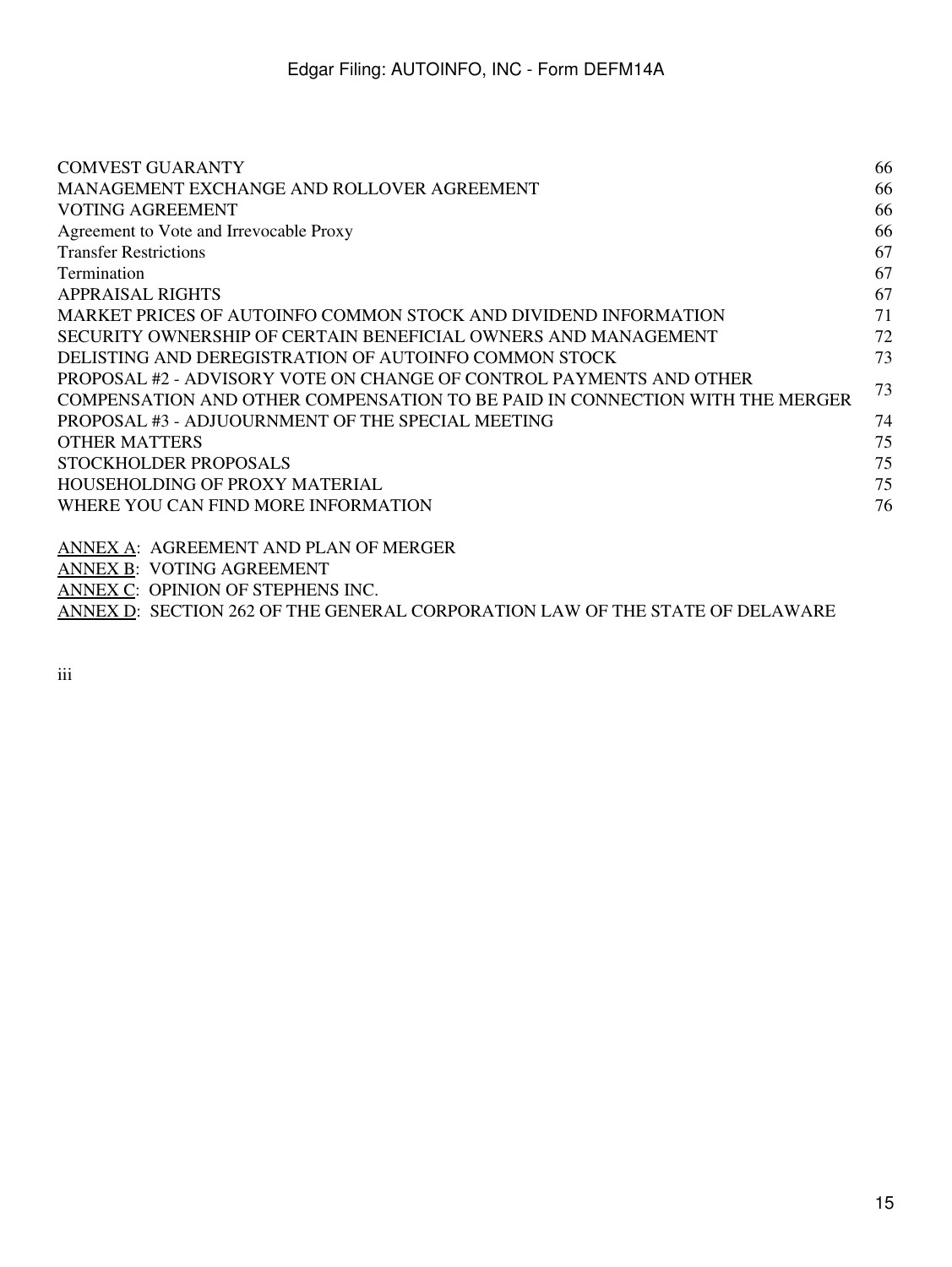#### **SUMMARY**

*The following summary highlights selected information in this proxy statement and may not contain all the information that may be important to you. Accordingly, we encourage you to read carefully this entire proxy statement, its Annexes and the documents referred to in or incorporated by reference into this proxy statement. Each item in this summary includes a page reference directing you to a more complete description of that topic. You may obtain the information incorporated by reference in this proxy statement without charge by following the instructions under "Where You Can Find More Information" beginning on page 76 of this proxy statement.*

#### **Parties to the Merger (Page 18)**

*AutoInfo, Inc.,* or AutoInfo, we, our or us, is a Delaware corporation headquartered in Boca Raton, Florida. We are a non-asset based transportation services company, providing transportation capacity and related transportation services to shippers throughout the United States and Canada. Unless the context otherwise requires, references to AutoInfo, we, our or us in this proxy statement include AutoInfo and its subsidiaries on a consolidated basis.

*AutoInfo Holdings, LLC*, or Parent, is a Delaware limited liability company and was organized solely for the purpose of entering into the Merger Agreement and consummating the transactions contemplated by the Merger Agreement. Parent is a majority-owned subsidiary of Comvest Investment Partners IV, LP, one of the investment funds managed by Comvest Partners, a private equity firm with over \$1.3 billion of assets under management. Comvest Partners' personnel include seasoned, senior level operating executives who partner with managers and owners of companies to operationally improve businesses and create long-term value. Since 2000, Comvest Partners has invested more than \$1.6 billion of capital in over 110 public and private companies. Under the terms of the Merger Agreement, upon consummation of the proposed Merger, AutoInfo will be a wholly-owned subsidiary of Parent.

*AutoInfo Ac*quisition *Corp.*, or Merger Sub, is a Delaware corporation that is a wholly-owned subsidiary of Parent and was organized solely for the purpose of entering into the Merger Agreement and consummating the transactions contemplated by the Merger Agreement. Under the terms of the Merger Agreement, Merger Sub will merge with and into AutoInfo, with AutoInfo continuing as the surviving corporation and the separate corporate existence of Merger Sub shall thereupon cease.

In this proxy statement, we refer to the Agreement and Plan of Merger, dated as of February 28, 2013, as it may be further amended from time to time, by and among AutoInfo, Parent and Merger Sub, as the "Merger Agreement", and the Merger of Merger Sub with and into AutoInfo as the "Merger".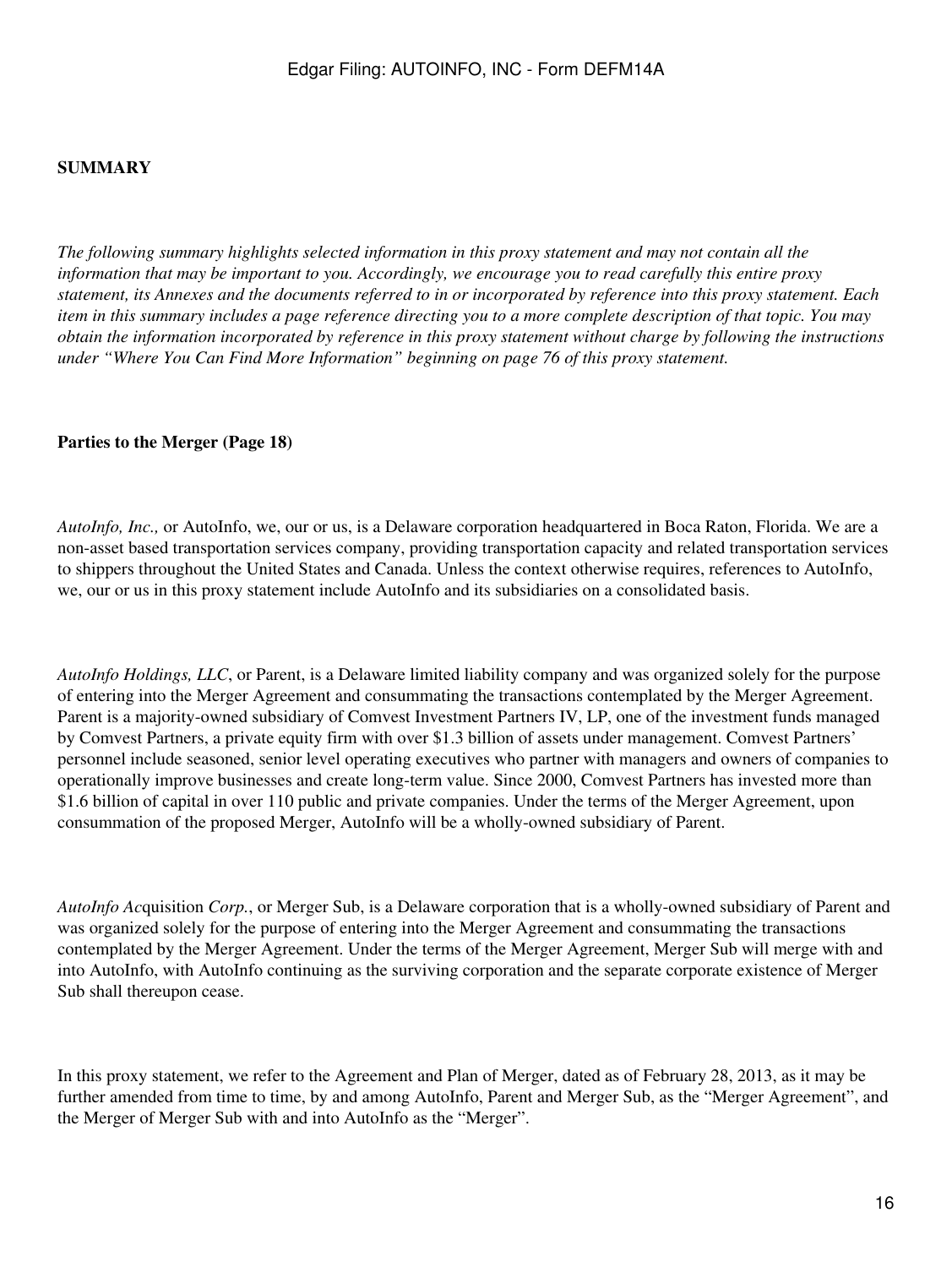**The Special Meeting (Page 19)**

#### *Time, Place and Purpose (Page 19)*

The Special Meeting will be held on April 25, 2013, starting at 9:00 A.M. Eastern Time, at The Embassy Suites Hotel, 661 Northwest 53rd Street, Boca Raton, Florida 33487.

At the Special Meeting, holders of AutoInfo's common stock, par value \$0.001 per share ("AutoInfo Common Stock" or "Common Stock"), will be asked to approve and adopt the Merger Agreement and the Merger and approve the proposal to adjourn the Special Meeting, if necessary or appropriate, to solicit additional proxies in favor of the proposal to approve and adopt the Merger Agreement and the Merger. Further, stockholders will be asked to approve, solely on a non-binding, advisory basis, change of control payments and other compensation that certain

1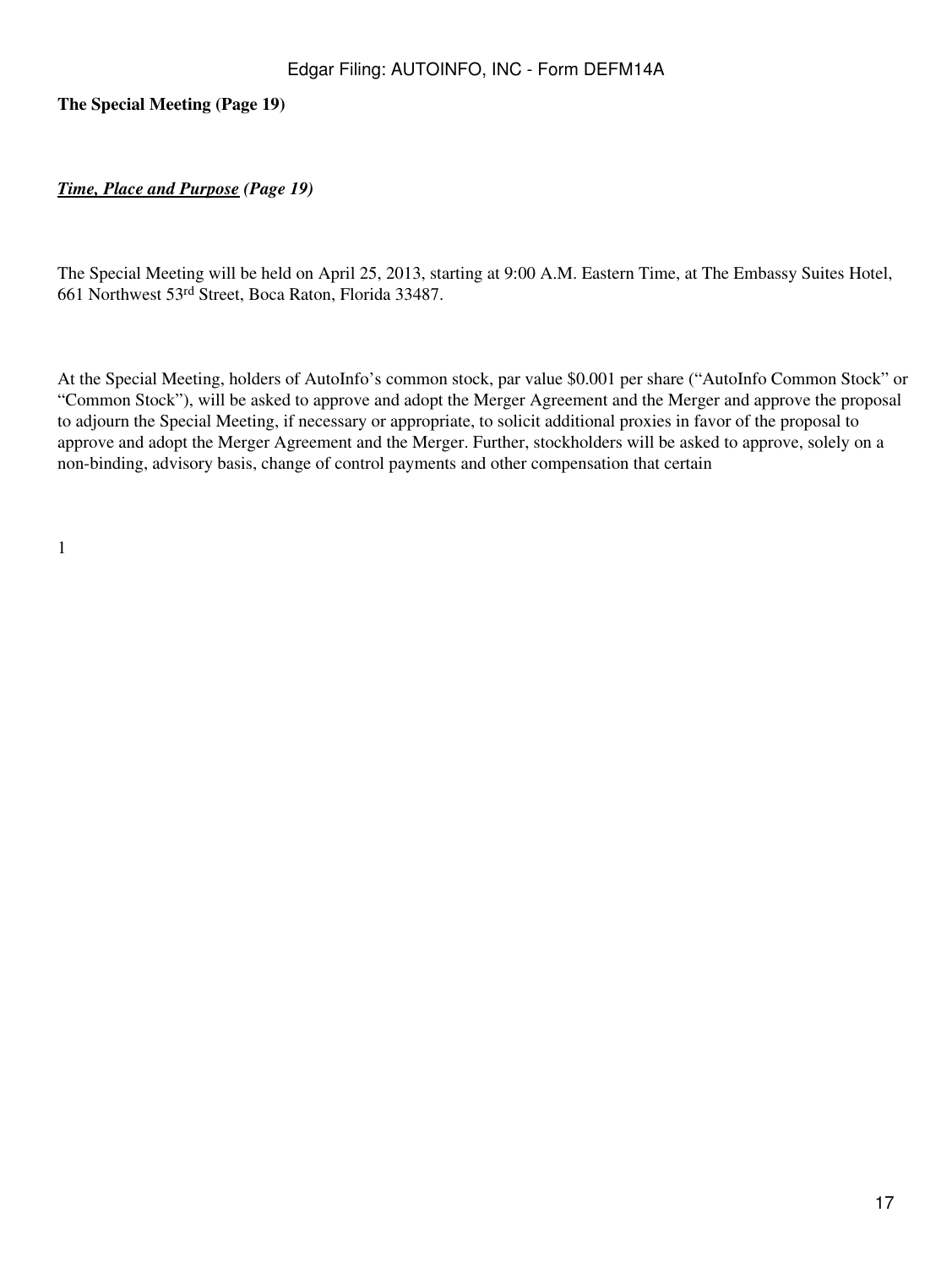executive officers of AutoInfo will receive in connection with the Merger pursuant to their existing employment agreements with AutoInfo.

#### *Record Date and Quorum (Page 19)*

You are entitled to receive notice of, and to vote at, the Special Meeting if you owned shares of AutoInfo Common Stock at the close of business on March 25, 2013, which AutoInfo has set as the record date for the Special Meeting and which we refer to as the record date. You will have one vote for each share of AutoInfo Common Stock that you owned on the record date. As of the record date, there were 34,343,215 shares of AutoInfo Common Stock outstanding and entitled to vote at the Special Meeting. A majority of the shares of AutoInfo Common Stock outstanding at the close of business on the record date and entitled to vote at the meeting, present in person or represented by proxy at the Special Meeting constitutes a quorum for the purposes of the Special Meeting.

#### *Vote Required (Page 20)*

Proposal #1: Approval and adoption of the Merger Agreement and the transactions contemplated thereunder, including the Merger, requires the affirmative vote, in person or by proxy, of the holders of a majority of the outstanding shares of AutoInfo Common Stock.

Proposal #2: Approval, on a non-binding, advisory basis, of change of control payments and other compensation that certain executive officers of AutoInfo will receive in connection with the Merger pursuant to their existing employment agreements with AutoInfo requires the affirmative vote, in person or by proxy, of the holders of a majority of the shares of AutoInfo Common Stock present, in person or by proxy, at the Special Meeting and entitled to vote thereon.

Proposal #3: Approval of the proposal to adjourn the Special Meeting, if necessary or appropriate, if there are insufficient affirmative votes at the Special Meeting to approve and adopt the Merger Agreement and the transactions contemplated thereunder, including the Merger, requires the affirmative vote, in person or by proxy, of the holders of a majority of the outstanding shares of AutoInfo Common Stock present, in person or by proxy, at the Special Meeting and entitled to vote thereon.

On February 28, 2013, AutoInfo's officers and directors, in their capacity as stockholders, entered into a Voting Agreement with Parent with respect to 22.3% of the outstanding shares of AutoInfo Common Stock (the "Voting Agreement"). Under the Voting Agreement, such stockholders have agreed to vote in favor of the approval of the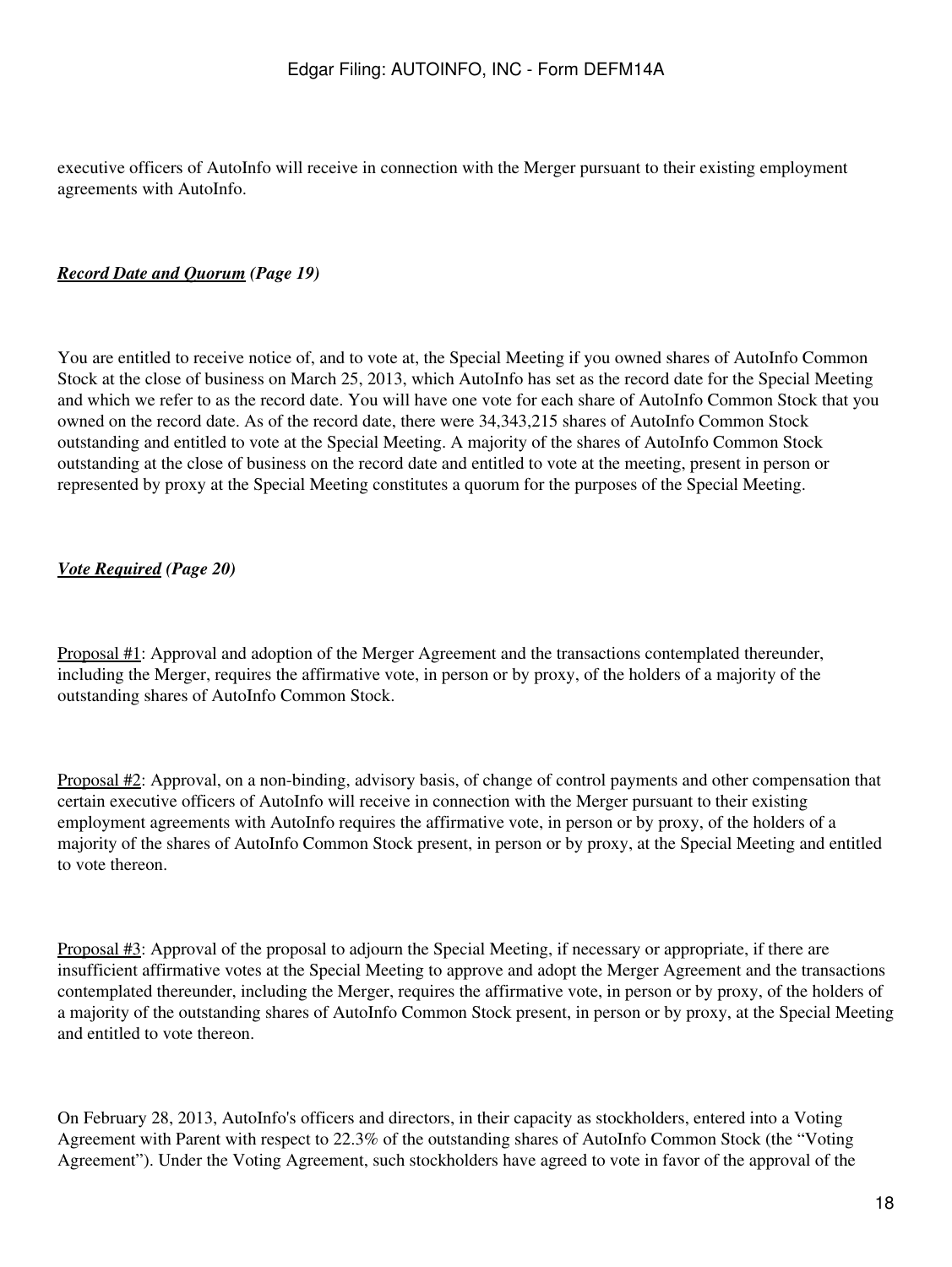Merger Agreement and the transactions contemplated thereunder, including the Merger, and against any proposal made in opposition to, or in connection with, the Merger and the transactions contemplated thereunder, including the Merger.

#### *Revocation of Proxies (Page 22)*

Any stockholder of record entitled to vote at the Special Meeting may submit a proxy by telephone, over the Internet, or by returning the enclosed proxy card in the accompanying pre-paid reply envelope, or may vote in person at the Special Meeting. If your shares of AutoInfo Common Stock are held in "street name" by your bank, broker, trustee or other nominee you should instruct your bank, broker, trustee or other nominee on how to vote your shares of AutoInfo Common Stock using the instructions provided by your bank, broker, trustee or other nominee. If you fail to submit a proxy or vote in person at the Special Meeting, or abstain, or you do not provide your bank, broker, trustee or other nominee with instructions, as applicable, your shares of AutoInfo Common Stock will not be voted on the Merger proposal, which will have the same effect as a vote "**AGAINST**" approval of the proposal to approve and adopt the Merger Agreement and the Merger.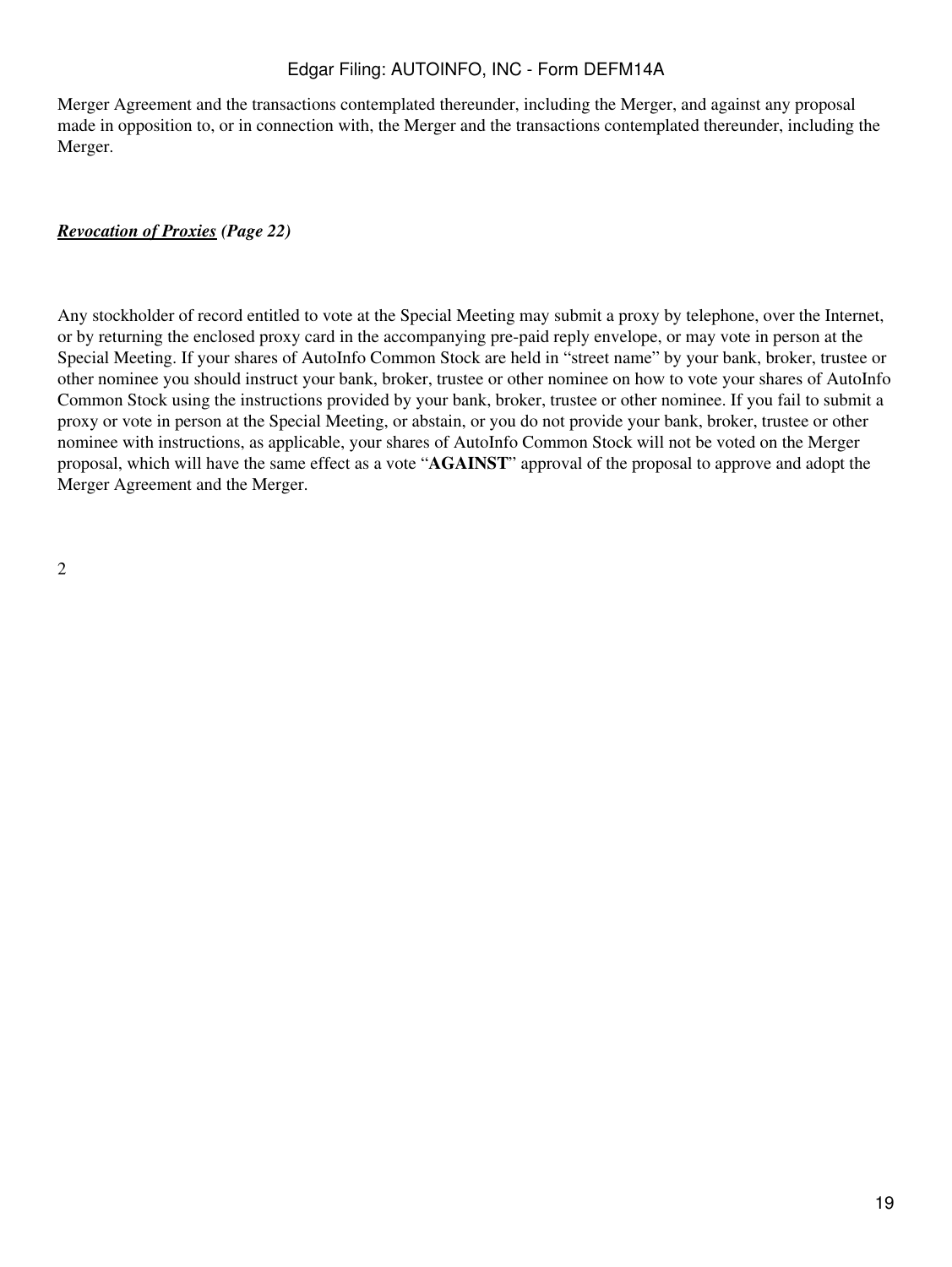If you are a stockholder of record, you have the right to revoke a proxy, whether delivered over the Internet, by telephone or by mail, at any time before it is exercised, by voting at a later date through any of the methods available to you, by giving written notice of revocation to our Corporate Secretary, which must be filed with the Corporate Secretary by the time the Special Meeting begins, or by voting by ballot at the Special Meeting. Attending the Special Meeting, by itself, is not enough to revoke a proxy. If you are a beneficial owner and wish to revoke your voting instructions you should follow the instructions provided by your bank, broker, trustee or other nominee.

## **The Merger (Page 23)**

The Merger Agreement provides that Merger Sub will merge with and into AutoInfo, with AutoInfo continuing as the surviving corporation and doing business following the Merger, and the separate corporate existence of Merger Sub shall thereupon cease. As a result of the Merger, AutoInfo will cease to be a publicly-traded company. If the Merger is completed, you will not own any shares of the capital stock of the surviving corporation. Assuming timely satisfaction of necessary closing conditions, we anticipate that the Merger will be completed in the second quarter of calendar 2013.

#### *Merger Consideration (Page 23)*

In the Merger, each outstanding share of AutoInfo Common Stock (except for certain shares held by AutoInfo, Parent or Merger Sub and shares held by stockholders who have properly exercised appraisal rights) will be converted into the right to receive \$1.05 in cash, without interest, which amount we refer to as the per share Merger consideration, less any applicable withholding taxes. At the effective time of the Merger, each outstanding option will become fully vested and will be cancelled and terminated and converted into the right to receive cash equal to the excess of the per share Merger consideration of \$1.05 over the per share exercise price under such option, less any applicable tax withholding.

## **Reasons for the Merger; Recommendation of the Special Committee and the Board (Page 31)**

After careful consideration of various factors described in the section entitled "The Merger — Reasons for the Merger; Recommendation of the Board of Directors," based upon a recommendation from a Special Committee of the Board that was established to review and evaluate potential strategic transactions (the "Special Committee"), the Board of Directors of AutoInfo (the "Board") has unanimously approved the terms of the Merger Agreement and the transactions contemplated by the Merger Agreement (including the Merger), including the consideration per share to be received by stockholders of AutoInfo, and determined that the Merger Agreement and the transactions contemplated by the Merger Agreement (including the Merger) are advisable and fair to and in the best interests of AutoInfo and its stockholders, and the Board approved, and adopted the Merger Agreement and the Merger and unanimously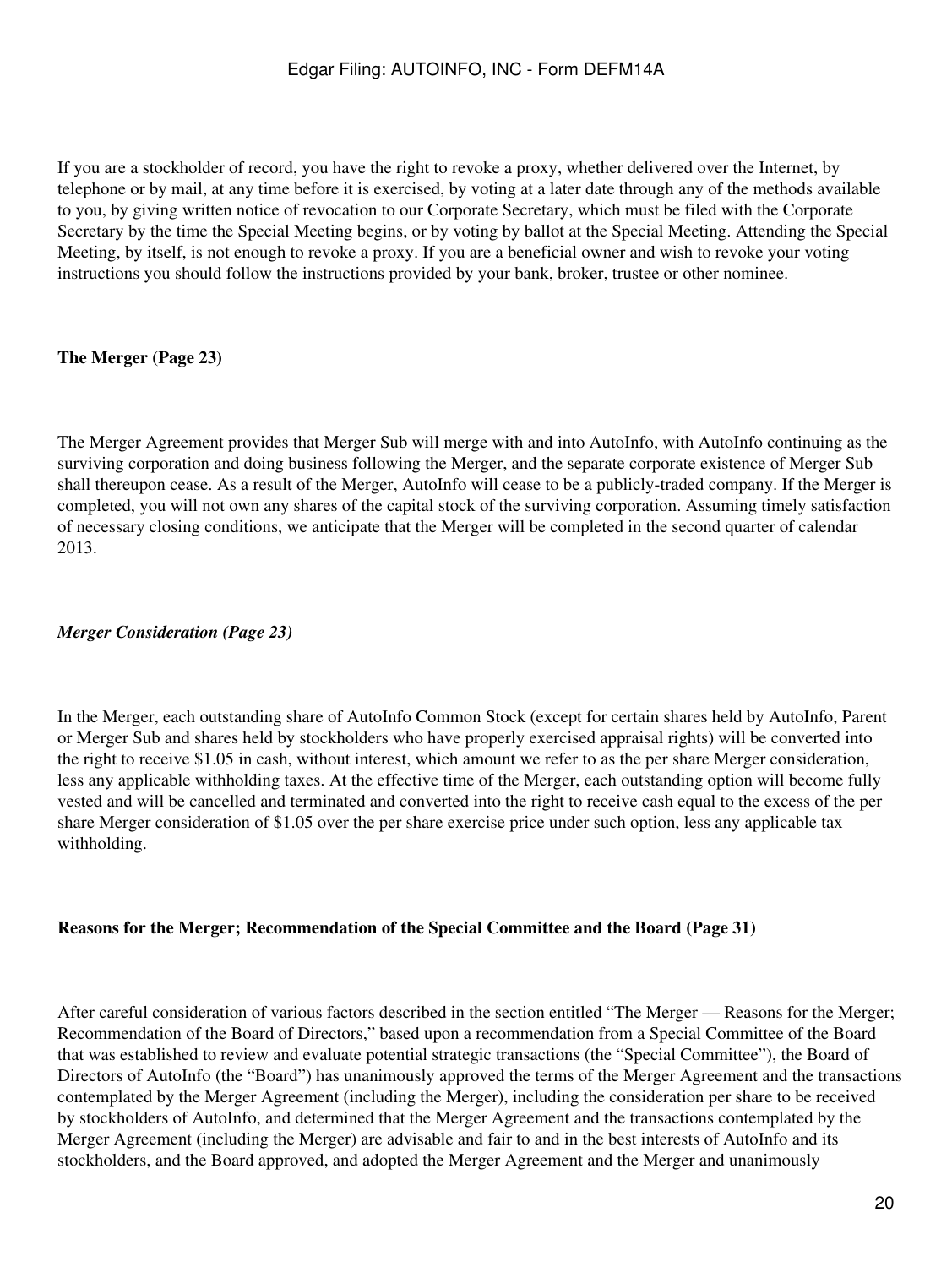recommends that you vote "FOR" the proposal to approve and adopt the Merger Agreement and the transactions contemplated thereunder, including the Merger, and "FOR" the proposal to adjourn the Special Meeting, if necessary or appropriate, to solicit additional proxies in favor of the proposal to approve and adopt the Merger Agreement and the transactions contemplated by the Merger Agreement, including the Merger.

In considering the recommendation of the Board with respect to the proposal to approve and adopt the Merger Agreement and the transactions contemplated thereunder, including the Merger, you should be aware that certain of our directors and executive officers have interests in the Merger that are different from, or in addition to, your interests as a stockholder. The Board was aware of and considered these interests, among other matters, in evaluating and negotiating the Merger Agreement and the Merger, and in recommending that the Merger Agreement and the transactions contemplated thereunder, including the Merger, be approved and adopted by the stockholders of AutoInfo. See the section entitled "The Merger — Interests of Certain Persons in the Merger" beginning on page 44 of this proxy statement.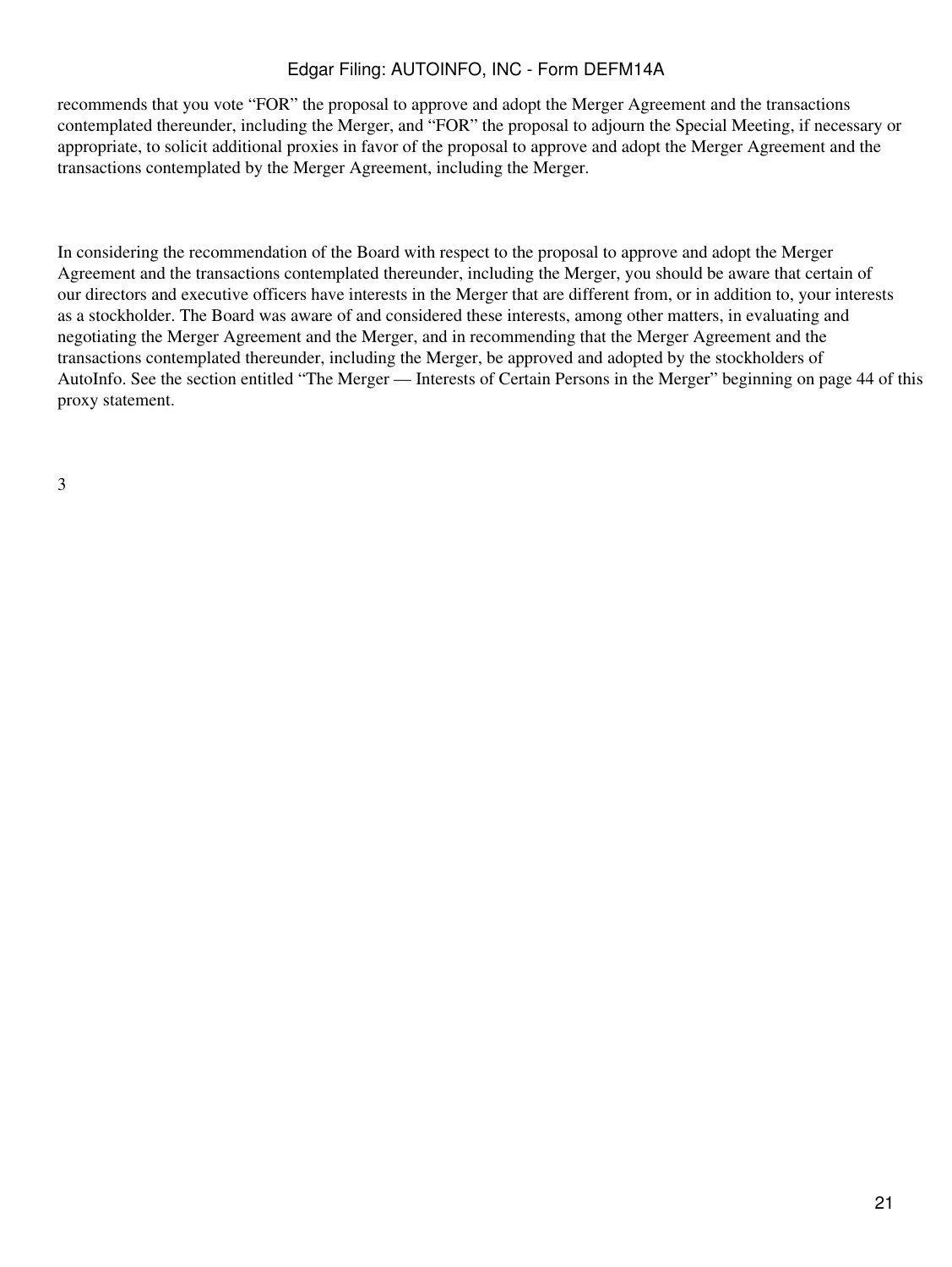The Board believes that the Merger is advisable and fair to and in the best interests of AutoInfo and its stockholders and recommends that the stockholders approve and adopt the Merger Agreement and the transactions contemplated thereunder, including the Merger. **The Board recommends that you vote "FOR" the approval and adoption of the Merger Agreement and the transactions contemplated thereunder, including the Merger.**

#### **Opinion of Stephens Inc., Financial Advisor (Page 35)**

The Board received a written opinion, dated February 28, 2013, from AutoInfo's financial advisor, Stephens Inc. ("Stephens"), to the effect that, as of that date and based upon and subject to the assumptions, procedures, factors, limitations and qualifications stated in its written opinion, the \$1.05 per share cash consideration to be received by AutoInfo's stockholders was fair, from a financial point of view, to the stockholders. The full text of Stephens' written opinion, which sets forth assumptions made, procedures followed, matters considered and limitations on the review undertaken in connection with the opinion is attached as Annex C to this proxy statement.

Stephens provided the written opinion for the information and assistance of the Special Committee and the Board in connection with its consideration of the approval of the Merger Agreement and the transactions contemplated thereunder, including the Merger. Stephens did not recommend the amount or form of consideration payable pursuant to the Merger Agreement. Stephens' opinion does not address the merits of the underlying decision by AutoInfo to enter into the Merger Agreement, the merits of the Merger as compared to other alternatives potentially available to AutoInfo or the relative effects of any alternative transaction in which AutoInfo might engage, nor is it intended to be a recommendation to any person as to how to vote on the proposal to adopt the Merger Agreement.

#### **Financing of the Merger (Page 43)**

•

We anticipate that the total amount of funds necessary to complete the Merger will be approximately \$60.2 million, in the aggregate, comprised of:

**Merger Agreement;** approximately \$38.9 million to pay our stockholders (and holders of options) the amounts due to them under the

Agreement; and approximately \$14.2 million to retire debt in connections with the transactions contemplated by the Merger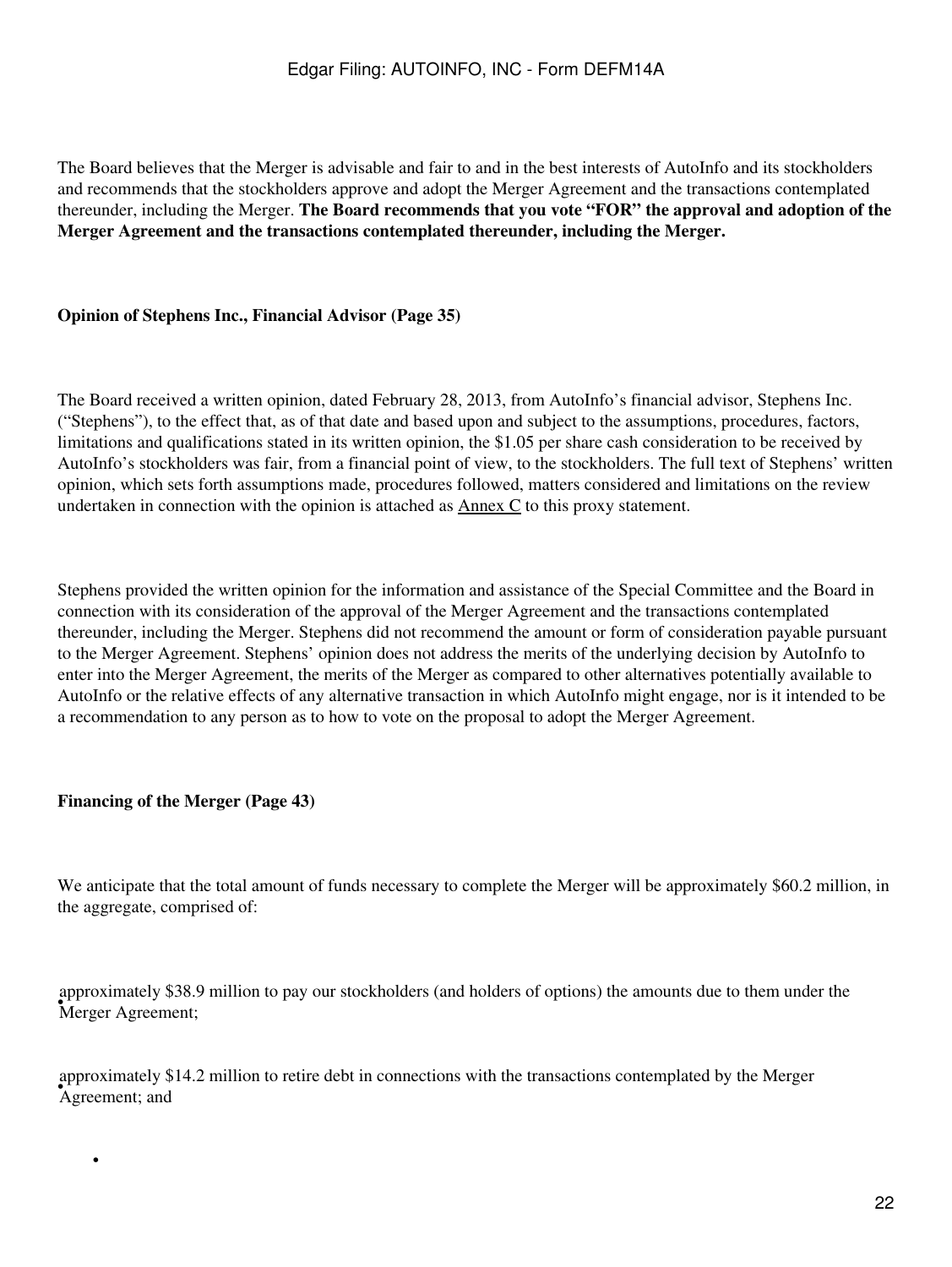approximately (i) \$4.7 million of AutoInfo transaction fees and expenses, including change of control payments, and (ii) \$2.4 million for other miscellaneous fees and expenses.

These payments are expected to be funded by Parent from its cash on hand and committed availability under its credit facilities.

#### **Comvest Guaranty (Page 66)**

As a condition to AutoInfo entering into the Merger Agreement, Comvest Investment Partners IV, L.P., a majority equity holder of Parent, entered into a limited guaranty pursuant to which it guaranteed any and all obligations owing by Parent and Merger Sub to AutoInfo under the Merger Agreement.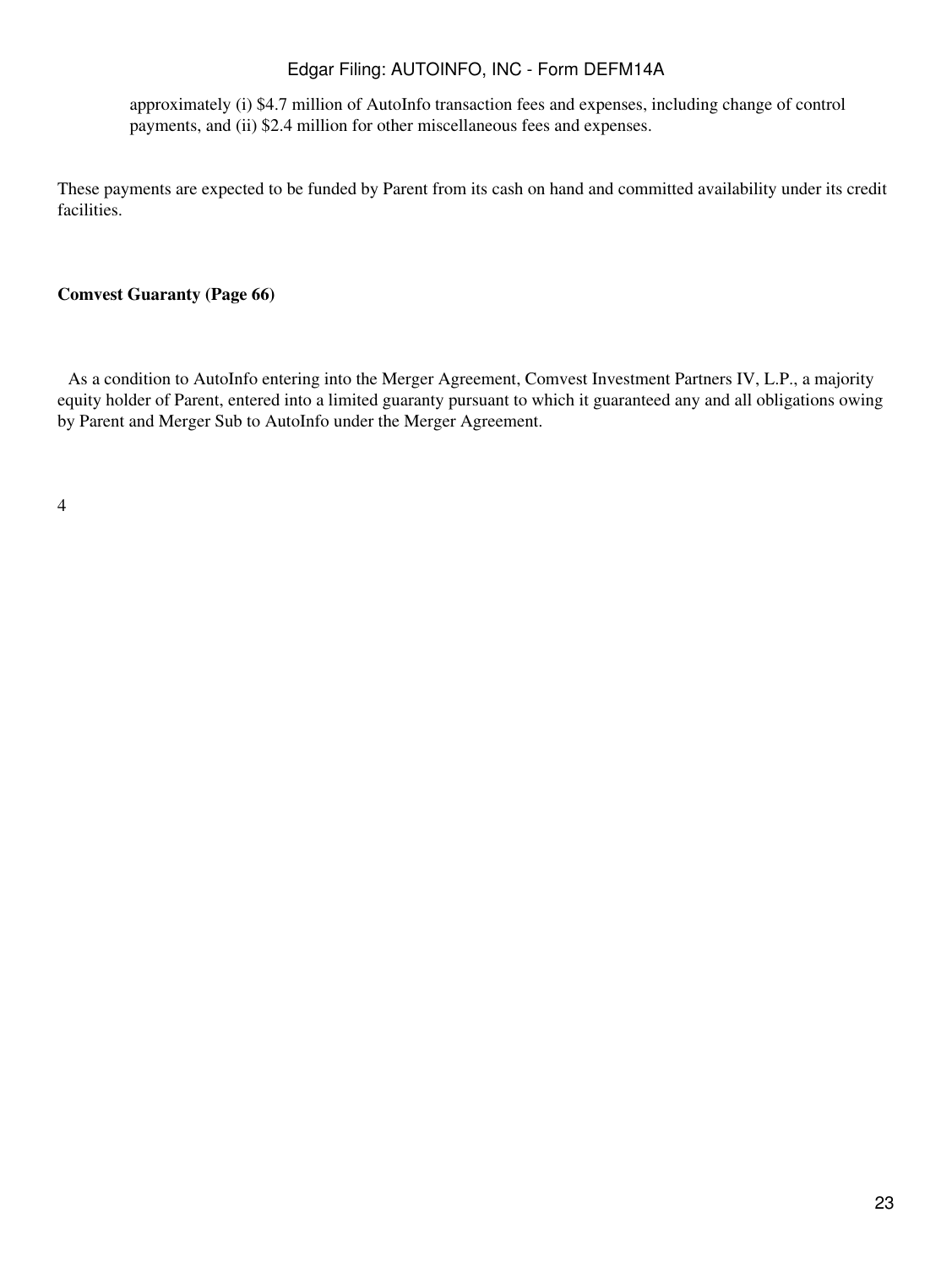#### **Interests of the Certain Persons in the Merger (Page 44)**

In considering the recommendation of the Special Committee, you should be aware that certain executive officers and directors of AutoInfo have interests in the transaction that are different from, or are in addition to, your interests as a stockholder. The Special Committee was aware of these actual and potential conflicts of interest and considered them along with other matters when it determined to recommend the Merger. These interests are described in more detail under the section entitled "The Merger — Interests of Certain Persons in the Merger" beginning on page 43 of this proxy statement. These differing interests include the following:

• As a condition to Parent entering into the Merger Agreement, on February 28, 2013, Harry Wachtel, AutoInfo's Chief Executive Officer and a director, Michael P. Williams, AutoInfo's President, and Mark Weiss, AutoInfo's Executive Vice President and a director, who we collectively refer to as the "Management Participants", entered into an Exchange and Rollover Agreement (the "Rollover Agreement") whereby: (i) Mr. Wachtel and Mr. Weiss will contribute shares of AutoInfo's common stock in exchange for equity interests of Parent; and (ii) Mr. Williams will forego and forfeit cash payable to him in connection with the Merger on account of options to purchase common stock that were previously granted to him in exchange for profit interest units of Parent. Pursuant to the terms of the Rollover Agreement, the Management Participants will acquire an indirect ownership interest in AutoInfo upon the closing of the Merger and, as a result, the Management Participants will have a continuing interest in the profits and losses of AutoInfo after the Merger. The Management Participants will not, however, hold more than 5% of the outstanding limited liability company interests in Parent after the Merger. The equity interests of Parent to be issued to Mr. Wachtel and Mr. Weiss and the profits interests units of Parent to be issued to Mr. Williams, in each case pursuant to the Rollover Agreement, shall be subject to Parent's Limited Liability Company Agreement (the "LLC Agreement"), which includes standard and customary transfer restrictions and buy/sell provisions.

• reasons. Mr. William's employment agreement provides for his full-time services as the Chief Executive Officer of As a condition to Parent entering into the Merger Agreement, on February 28, 2013, Mr. Wachtel and Mr. Williams entered into amended and restated employment agreements with AutoInfo that will become effective upon the closing of the Merger. Mr. Wachtel's employment agreement provides for his part-time services as Chairman of the Board of AutoInfo for a two-year term of employment, as well as for severance benefits in the event he is terminated for certain AutoInfo, as well as for severance benefits in the event he is terminated for certain reasons. Under the amended and restated employment agreements, the responsibilities of the respective employees vary from their current responsibilities. Upon the closing of the Merger, the amended and restated employment agreements will replace and supersede the current employment agreement between AutoInfo and each of Mr. Wachtel and Mr. Williams.

• We have agreed to reimburse the Management Participants in the aggregate amount of \$30,000 for fees and expenses of legal counsel they incurred to represent them in connection with the negotiation of the Rollover Agreement and their new employment agreements.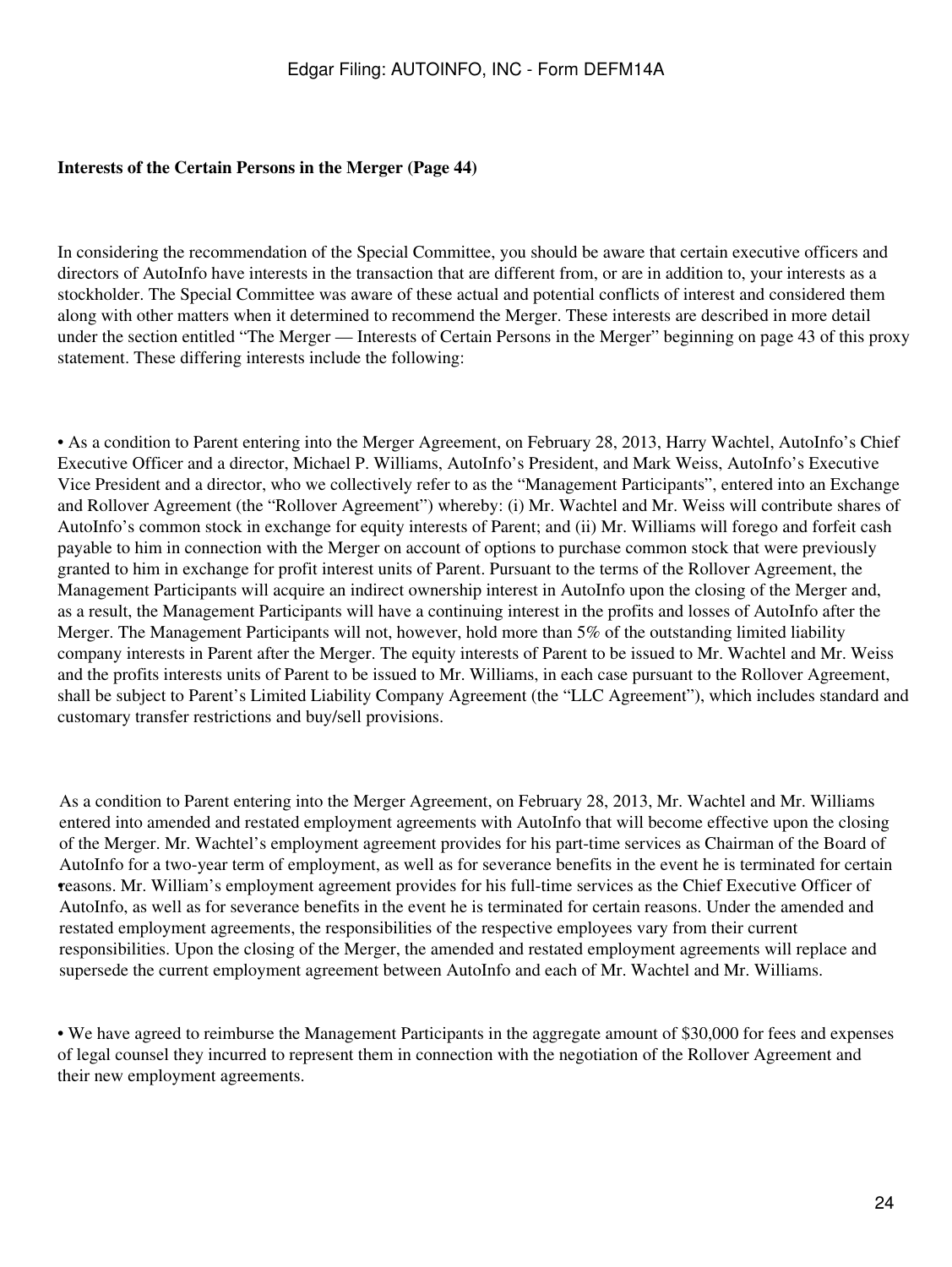• AutoInfo's existing employment agreements with each of Mr. Wachtel, Mr. Williams and William I. Wunderlich, our executive vice president and chief financial officer, provide that, in the event of a change of control, which the closing of the Merger will constitute, Messrs. Wachtel, Williams and Wunderlich shall each receive a lump-sum cash payment equal to one and one-half times his respective base salary plus one and one-half times his average annual bonus for the prior two years. Assuming that the Merger is consumated in the second quarter of 2013 as contemplated, Messrs. Wachtel, Williams and Wunderlich will be entitled to change of control payments in the amount of \$1,060,000, \$694,000 and \$947,000, respectively.

• Mr. Wachtel has agreed to enter into an indemnification agreement with Parent and Merger Sub for breaches of AutoInfo's representations and warranties under the Merger Agreement, whereby \$500,000 of Parent's equity interests to be issued to Mr. Wachtel pursuant to the Rollover Agreement would be held in escrow and Mr. Wachtel would be responsible for 50% of any damages incurred by Parent and Merger Sub arising from breaches of AutoInfo's representations and warranties under the Merger Agreement, subject to a \$100,000 deductible and an indemnity cap of \$500,000, any of which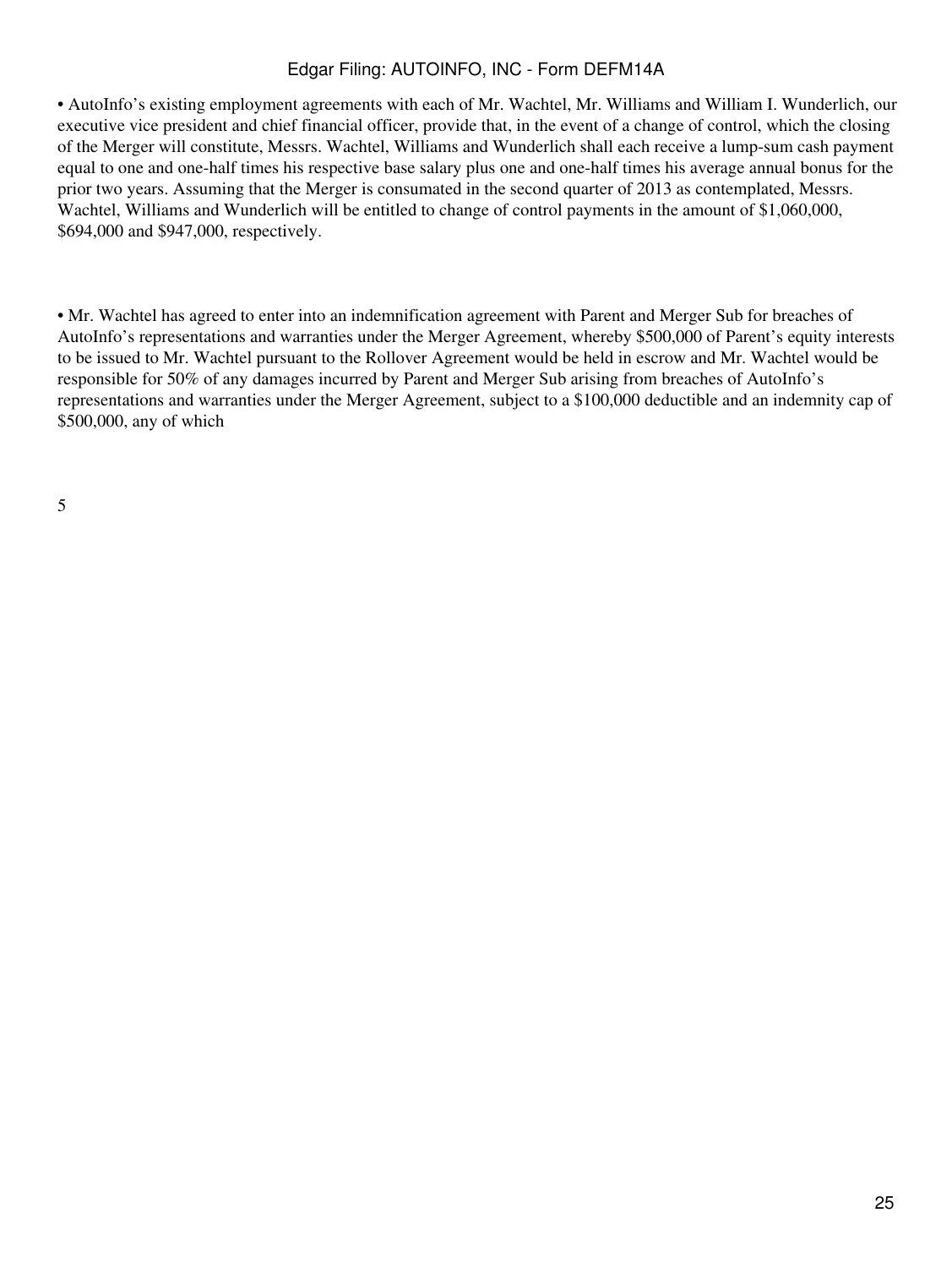claims can be satisfied (at the election of Mr. Wachtel) in cash or set off against such equity interests (the "Indemnification Agreement").

• Directors and officers own options to purchase shares of AutoInfo Common Stock. Pursuant to the Merger Agreement, at the effective time of the Merger, each outstanding option will become fully vested and will be cancelled and terminated and converted into the right to receive cash equal to the excess of the per share Merger consideration of \$1.05 over the per share exercise price under such option, multiplied by the number of shares subject to the option, less any applicable tax withholding. Upon the closing of the Merger, directors and officers will receive approximately \$450,000 with respect to the accelerated vesting of options.

• Each member of the Special Committee received a fee in the amount of \$8,000 for such member's services on the Special Committee. In addition, Mark K. Patterson received an incremental fee of \$12,000 for serving as chairperson of the Special Committee.

• The Merger Agreement provides that Parent will indemnify each present and former director, officer, employee or agent of AutoInfo to the fullest extent provided in AutoInfo's certificate of incorporation, bylaws, or any indemnification agreements in effect as of the date of the Merger Agreement and the Delaware General Corporation Law (the "DGCL"). In addition, Parent will maintain AutoInfo's directors' and officers' liability insurance policy (or a substantially similar policy) relating to acts or omissions occurring prior to the Merger for at least six years following the completion of the Merger.

#### **Material U.S. Federal Income Tax Consequences of the Merger (Page 46)**

The exchange of shares of AutoInfo Common Stock for cash in the Merger will be a taxable transaction for U.S. federal income tax purposes. In general, a U.S. holder whose shares of AutoInfo Common Stock are converted into the right to receive cash in the Merger will recognize capital gain or loss for U.S. federal income tax purposes equal to the difference, if any, between the amount of cash received with respect to such shares (determined before the deduction of any applicable withholding taxes) and the U.S. holder's adjusted tax basis in such shares. Backup withholding of tax may apply to cash payments to which a non-corporate U.S. holder is entitled under the Merger Agreement, unless the U.S. holder or other payee provides a taxpayer Identification number, certifies that such number is correct, and otherwise complies with the backup withholding rules. You should read the section entitled "The Merger — Material U.S. Federal Income Tax Consequences of the Merger" beginning on page 46 of this proxy statement for the definition of "U.S. holder" and a more detailed discussion of the U.S. federal income tax consequences of the Merger. Because individual circumstances may differ, you should also consult your tax advisor regarding the particular effects of the Merger on your federal, state, local and/or foreign taxes.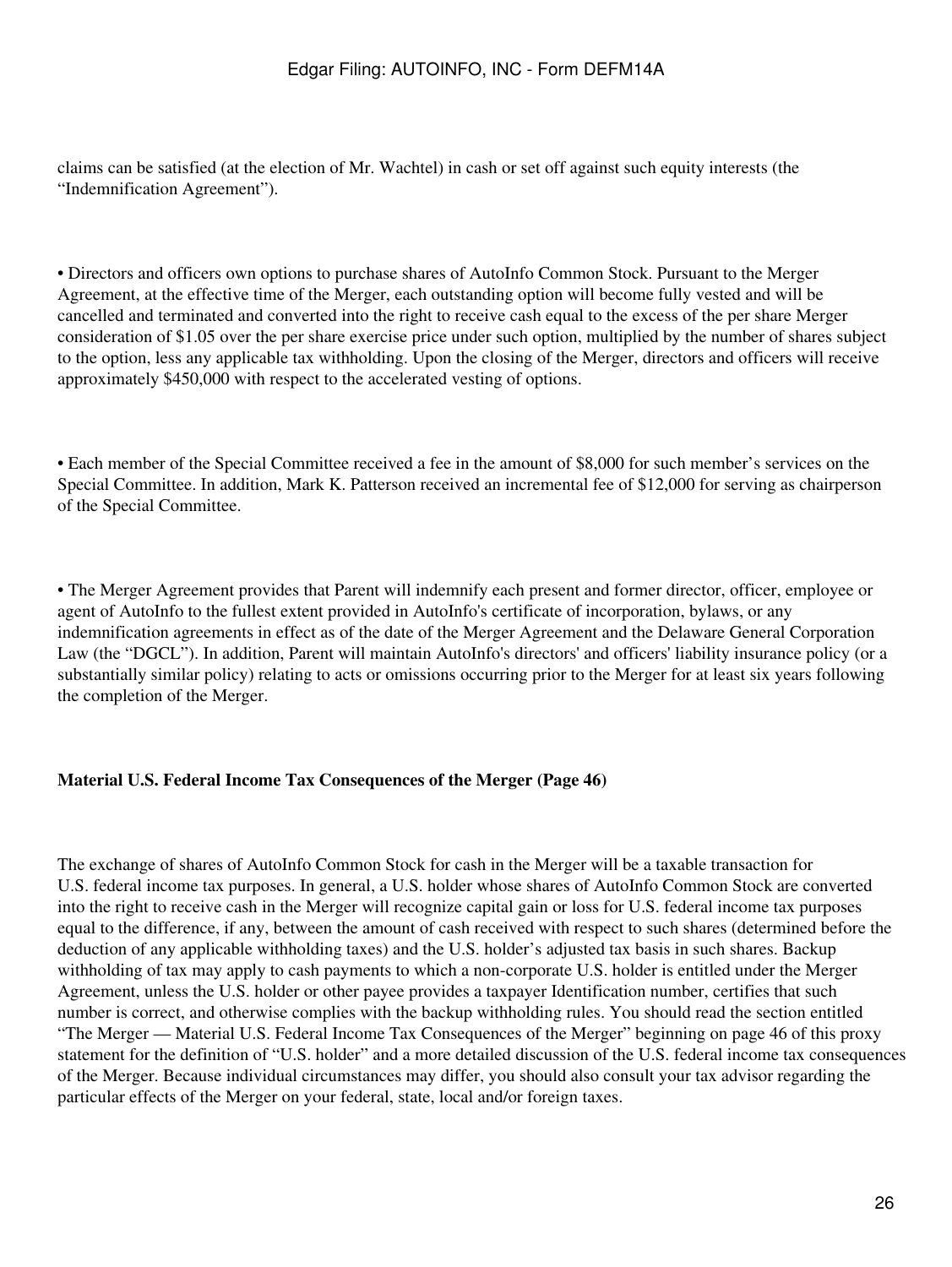## **Litigation Relating to the Merger (Page 43)**

To AutoInfo's knowledge, there is no pending litigation involving the Merger.

**The Merger Agreement (Page 48)**

## *Treatment of Common Stock and Options (Pages 49, 50)*

• stockholders of AutoInfo who have properly exercised their respective appraisal rights) will convert into the right to *Common Stock.* At the effective time of the Merger, each share of AutoInfo Common Stock issued and outstanding (except for shares of AutoInfo Common Stock held by AutoInfo, Parent or Merger Sub, and shares held by receive the per share Merger consideration of \$1.05 in cash, without interest, less any applicable withholding taxes.

6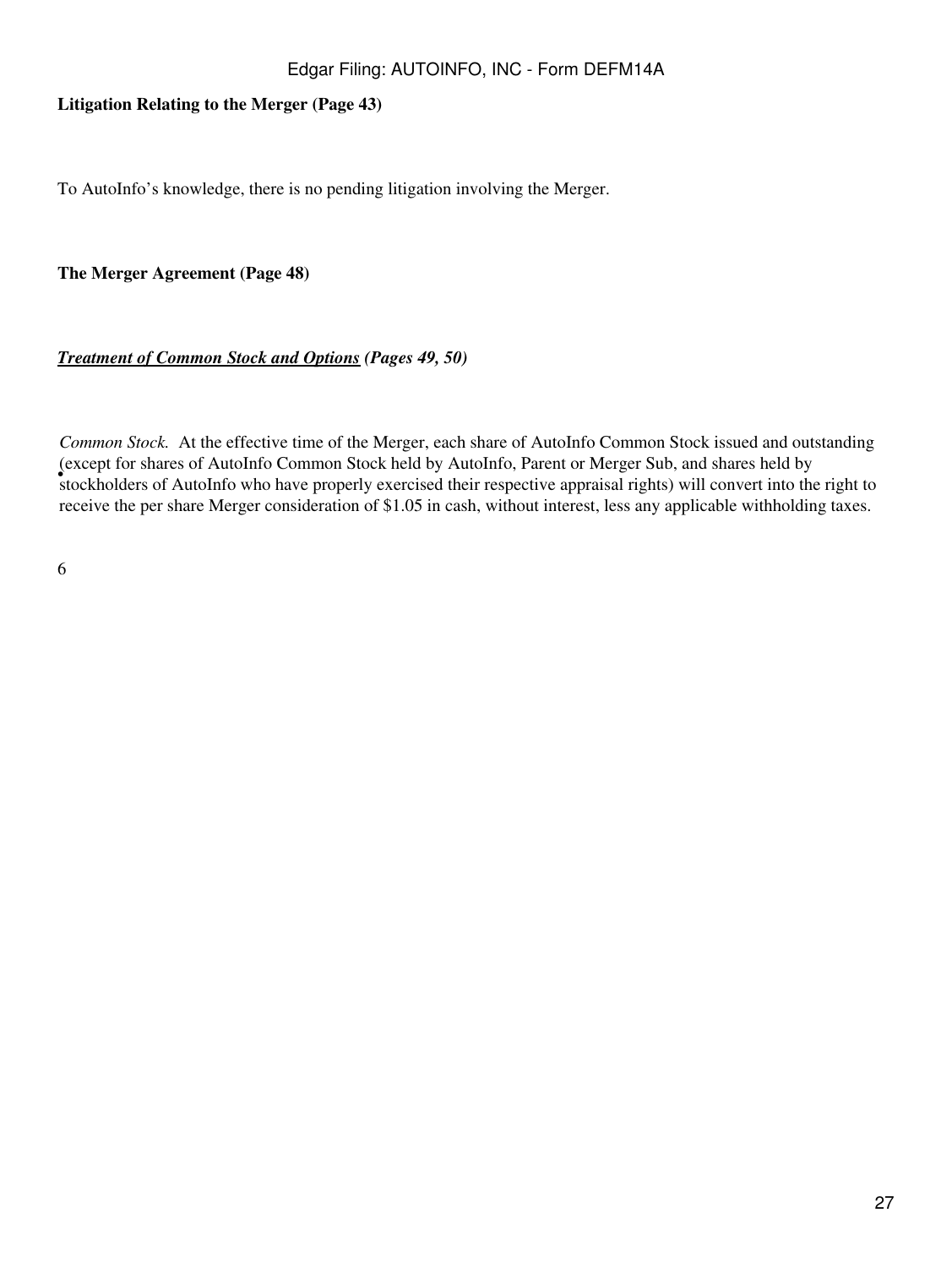The commatter and converted thro the right to receive easil equal to the excess of the per share merger consider<br>of \$1.05 over the per share exercise price under such option, multiplied by the number of shares subject to s *Options.* At the effective time of the Merger, each outstanding option will become fully vested and will be cancelled and terminated and converted into the right to receive cash equal to the excess of the per share Merger consideration option, less any applicable tax withholding.

#### *No Solicitation of Takeover Proposals (Page 55)*

From and after February 28, 2013, we are not permitted to: (i) solicit, initiate, willfully or intentionally cause, willfully or intentionally facilitate or willfully or intentionally encourage (including by way of furnishing information) any inquiries, proposals, offers or other efforts or attempts that constitute, or may reasonably be expected to lead to, any takeover proposal; (ii) participate in any discussions or negotiations with respect to a takeover proposal; or (iii) enter into any agreement related to a takeover proposal . Notwithstanding these restrictions, under certain circumstances, we may, from and after February 28, 2013, and prior to the time our stockholders adopt the Merger Agreement and the transactions contemplated thereunder, including the Merger, if the Board receives an unsolicited, bona fide written takeover proposal and the Board (upon receipt of a recommendation by the Special Committee) reasonably determines in good faith that such takeover proposal constitutes or would reasonably be expected to lead to a superior proposal and with respect to which the Board determines in good faith, after consulting with and receiving the advice of outside counsel and its independent financial advisors, that the taking of such action is necessary in order for the Board to comply with its fiduciary duties to our stockholders under Delaware law, then we may, at any time prior to obtaining stockholder approval of the Merger Agreement and the transactions contemplated thereunder, including the Merger, and after providing Parent not less than twenty four hours written notice of its intention to take such actions, furnish information to the party making such takeover proposal pursuant to a confidentiality agreement (which confidentiality agreement must be no less favorable to us than the confidentiality agreement between Parent and us, and shall not include any provision for an exclusive right to negotiate with us, and must provide that any non-public information exchanged between such person and us with respect to any takeover proposal, be disclosed to Parent) and participate in discussions and negotiations with respect to such takeover proposal.

See "The Merger Agreement — No Solicitation of Takeover Proposals" beginning on page 55 of this proxy statement and see "The Merger Agreement — Termination Fees and Expense Reimbursement" beginning on page 63 of this proxy statement.

#### *Conditions to the Merger (Page 61)*

The respective obligations of AutoInfo, Parent and Merger Sub to consummate the Merger are subject to the satisfaction or waiver of certain customary conditions, including: (i) the adoption of the Merger Agreement and the transactions contemplated thereunder, including the Merger, by our stockholders; (ii) there not being any temporary restraining order, preliminary or permanent injunction or other judgment or order issued by any governmental authority or other law, rule, legal restraint or prohibition in effect preventing, restraining or rendering illegal the consummation of the Merger (each a "Restraint"); (iii) the accuracy of the representations and warranties of the parties;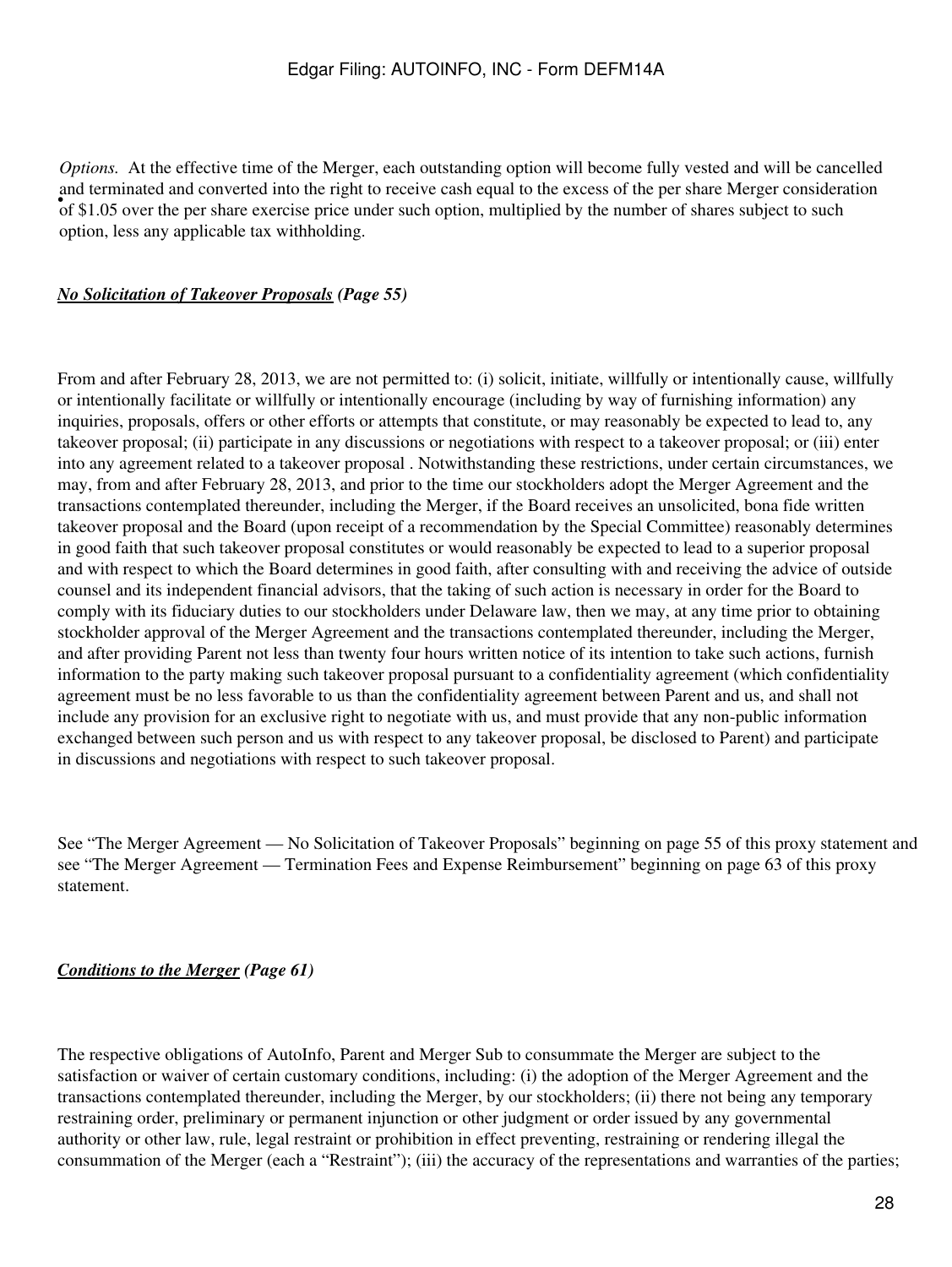(iv) compliance by the parties with their respective obligations under the Merger Agreement; (v) the receipt of required consents; (vi) there not having occurred a material adverse effect with respect to AutoInfo; (vii) the receipt of written resignation letters from each of the members of the Board; (viii) stockholders holding no more than 5% of the shares of AutoInfo Common Stock having exercised appraisal rights under the DGCL; (ix) the execution and delivery of a flow of funds agreement; and (x) the consummation of the transactions contemplated by the Rollover Agreement.

#### *Termination (Page 62)*

We and Parent may, by mutual written consent, terminate the Merger Agreement and abandon the Merger at any time prior to the effective time of the Merger.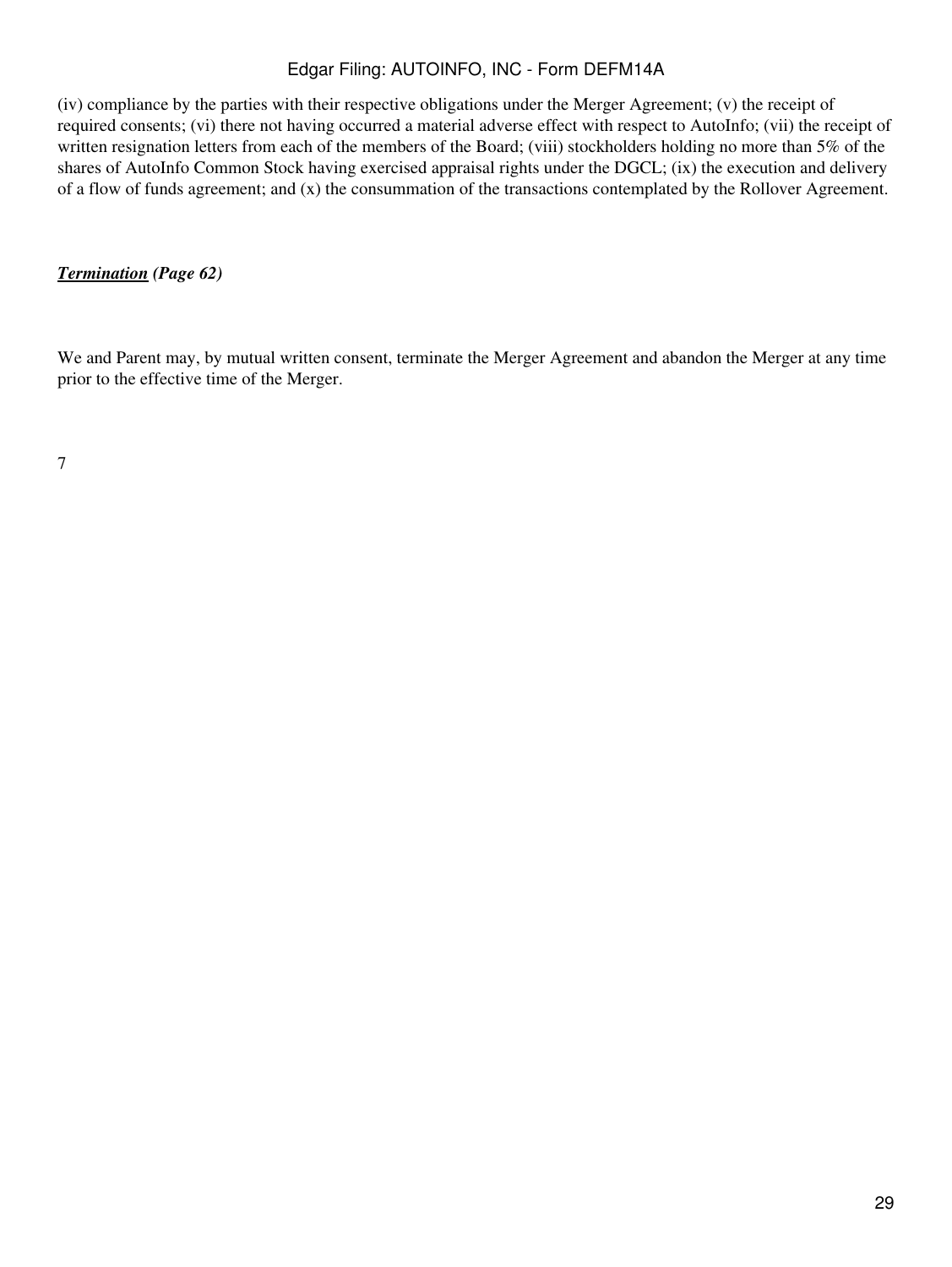The Merger Agreement may also be terminated and the Merger abandoned at any time prior to the effective time of the Merger as follows:

#### • by either AutoInfo or Parent, if:

• to a party if the failure to consummate the Merger on or before August 27, 2013 was primarily due to the failure of the Merger has not been consummated on or before August 27, 2013 (but this right to terminate will not be available such party to perform in any material respects any of its obligations under the Merger Agreement);

• party if the issuance of a restraint was primarily due to the failure of a party to perform its obligations under the a Restraint is in effect and has become final and nonappealable (but this right to terminate will not be available to a Merger Agreement); or

• and the transactions contemplated thereunder, including the Merger, at such meeting or any adjournment or our stockholders' meeting has been held and completed and our stockholders have not adopted the Merger Agreement postponement of such meeting.

• by Parent, if:

• materially true, which breach or failure to perform (i) would give rise to a failure of the condition to Parent's and we shall have breached or failed to perform in any material respects any of our covenants or agreements set forth in the Merger Agreement or if any of our representations or warranties set forth in the Merger Agreement shall fail to be Merger Sub's obligation to close the Merger, and (ii) cannot be cured by AutoInfo within thirty days following receipt of written notice from Parent of such breach or failure;

• taken as a whole, and cannot be cured by AutoInfo within thirty days following receipt of written notice from Parent a material adverse effect shall have occurred with respect to the business, properties, assets, liabilities (contingent or otherwise), operation, condition (financial or otherwise), or results of operations of AutoInfo and its subsidiaries, of such material adverse effect; or

against any takeover proposal or ranea to rearring the Board's recommendation at least five days prior to the spe<br>Meeting after receipt of a written request from Parent if such request is made following a takeover proposal at any time prior to the adoption of the Merger Agreement by our stockholders, the Board has failed to recommend against any takeover proposal or failed to reaffirm the Board's recommendation at least five days prior to the Special respect to AutoInfo; or

•there are any actions, lawsuits, litigations, arbitrations, or claims against AutoInfo or any of its subsidiaries that (i) are not related to the Merger or our business operations, (ii) are materially adverse to AutoInfo and its subsidiaries, taken as a whole, and (iii) are not resolved on or before the earlier of (a) sixty days of the commencement of such action,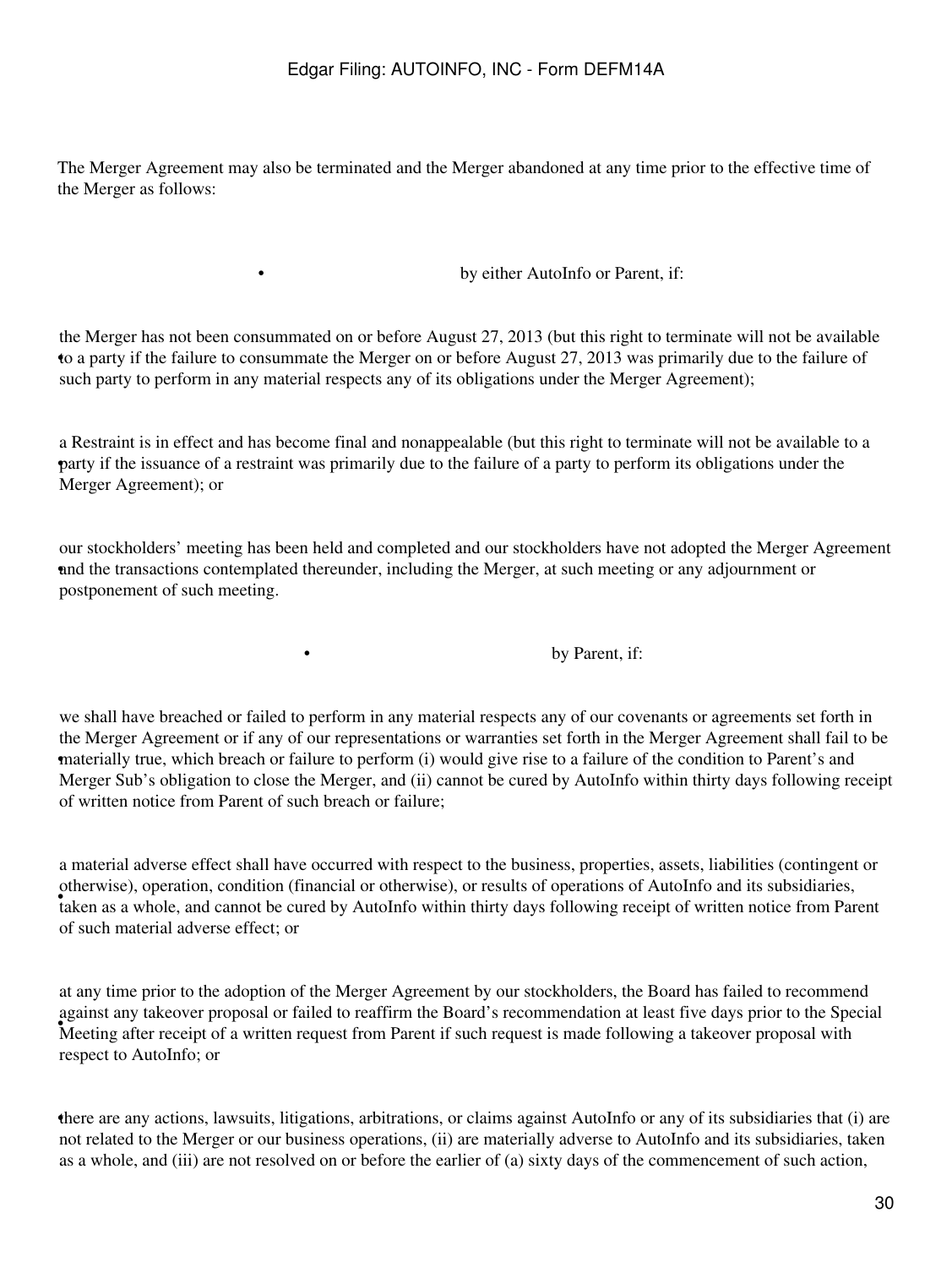lawsuit, litigation, arbitration, or claim, or (b) August 27, 2013.

• by AutoInfo, if:

• Agreement shall fail to be materially true, which breach or failure to perform (i) would give rise to a failure of a Parent or Merger Sub shall have breached or failed to perform in any material respects any of its covenants or agreements set forth in the Merger Agreement or if any of its representations or warranties set forth in the Merger condition to AutoInfo's obligation to close the Merger, and (ii) cannot be cured by Parent within thirty days following receipt of written notice from Parent of such breach or failure; or

at any time prior to the adoption of the Merger Agreement by eagreement with respect to a superior proposal that constitutes a at any time prior to the adoption of the Merger Agreement by our stockholders, in order to concurrently enter into an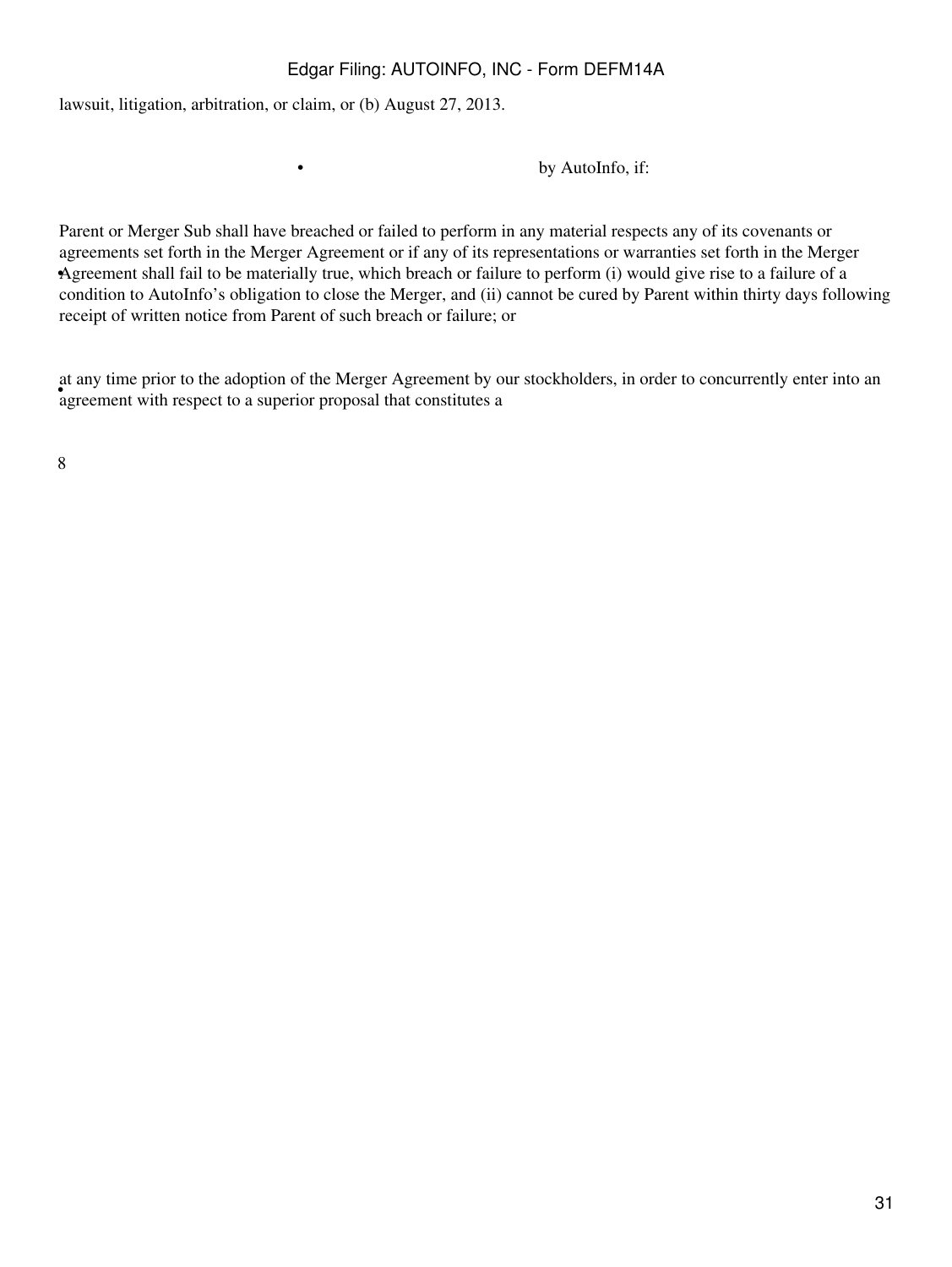superior proposal, if (i) AutoInfo has complied with its obligations described in the section entitled "The Merger Agreement — No Solicitation of Takeover Proposals" beginning on page 55 of this proxy statement and (ii) prior to or concurrently with such termination, we pay Parent the termination fee and expense reimbursement discussed in the section entitled "The Merger Agreement — Termination Fees and Expense Reimbursement" beginning on page 63 of this proxy statement.

#### *Termination Fees (Page 63)*

If the Merger Agreement is terminated in certain circumstances described under "The Merger Agreement — Termination" beginning on page 62 of this proxy statement, AutoInfo will be obligated to pay to Parent a termination fee of \$1.5 million.

#### *Expense Reimbursement (Page 65)*

If the Merger Agreement is terminated in certain circumstances described under "The Merger Agreement — Termination" beginning on page 62 of this proxy statement, AutoInfo will be obligated to reimburse Parent for cost and expenses incurred in connection with the proposed transaction up to \$1.25 million.

## **Appraisal Rights (Page 67)**

You are entitled to appraisal rights under the DGCL in connection with the Merger, provided that you meet all of the conditions set forth in Section 262 of the DGCL. If you meet all conditions required to make a proper demand for appraisal rights, you are entitled to have the fair value of your shares of AutoInfo Common Stock determined by the Delaware Court of Chancery and to receive cash payment based on that valuation instead of receiving the per share Merger consideration provided under the Merger Agreement. The ultimate amount you receive in an appraisal proceeding may be less than, equal to, or more than the amount you would have received under the Merger Agreement.

To exercise your appraisal rights, you must, among other things, submit a written demand for appraisal to AutoInfo before the vote is taken on the Merger Agreement and you must not submit a proxy or otherwise vote in favor of the proposal to adopt the Merger Agreement. Your failure to follow exactly the procedures specified under the DGCL will result in the loss of your appraisal rights. See "Appraisal Rights" beginning on page 67 of this proxy statement and the text of the Delaware appraisal rights statute reproduced in its entirety as Annex D to this proxy statement. If you hold your shares of AutoInfo Common Stock through a bank, broker, trustee or other nominee and you wish to exercise appraisal rights, you should consult with your bank, broker, trustee or other nominee to determine the appropriate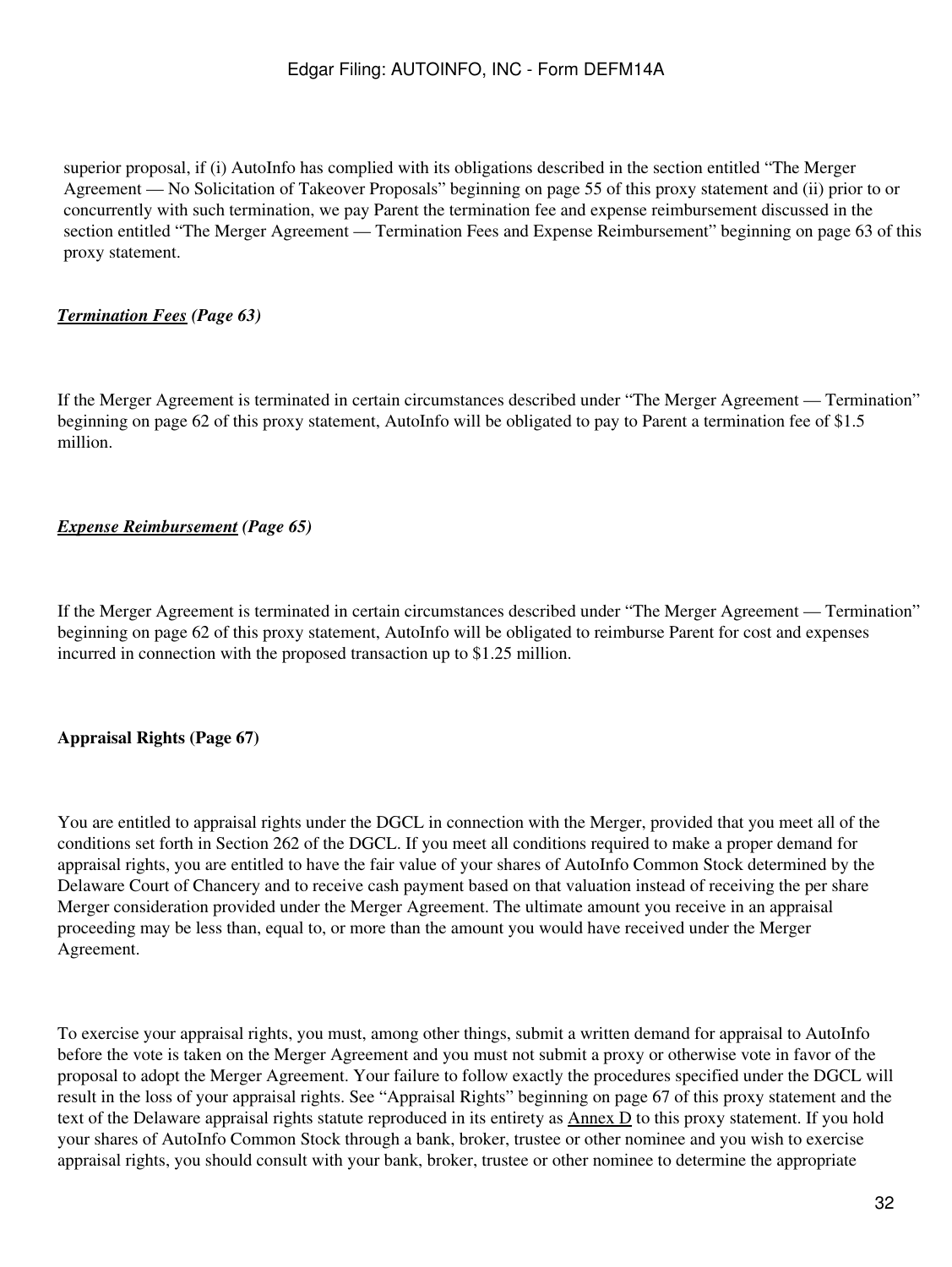procedures for the making of a demand for appraisal by the bank, broker, trustee or other nominee. In view of the complexity of the procedures specified under the DGCL, stockholders who may wish to pursue appraisal rights should consult their legal and financial advisors promptly.

#### **Market Prices of AutoInfo Common Stock and Dividend Information (Page 71)**

The closing price of AutoInfo Common Stock on the Nasdaq Over-the-Counter Bulletin Board ("OTCBB") on February 28, 2013, the last trading day prior to the public announcement of the execution of the Merger Agreement, was \$0.98 per share. On March 26, 2013, the most recent practicable date before this proxy statement was mailed to our stockholders, the closing price for AutoInfo Common Stock on the OTCBB was \$1.12 per share. You are encouraged to obtain current market quotations for Common Stock in connection with voting your shares of AutoInfo Common Stock. We have never declared or paid cash dividends on our Common Stock and the terms of the Merger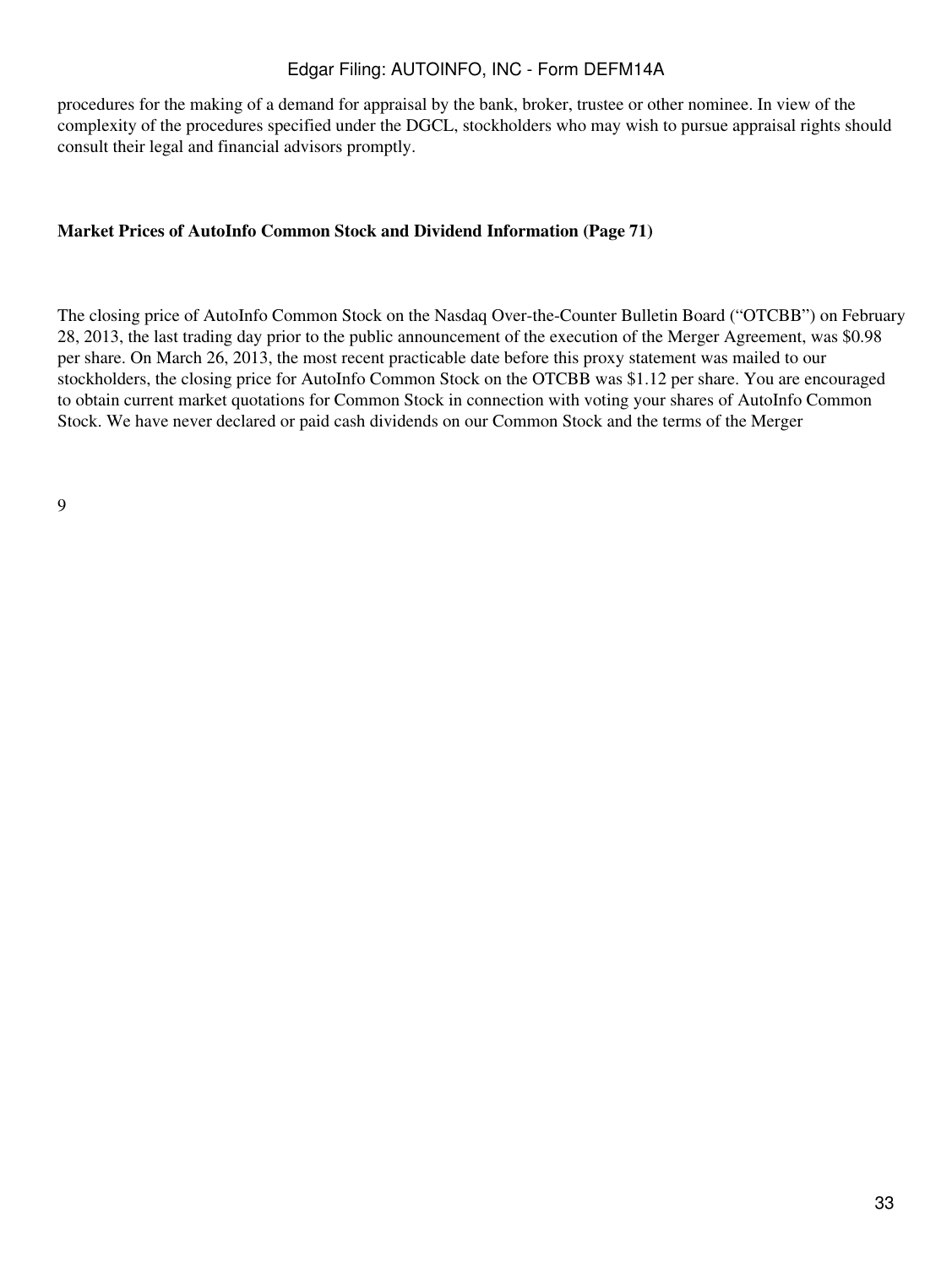Agreement provide that, from the date of the Merger Agreement until the effective time of the Merger, we may not declare, set aside or pay any dividends on shares of our Common Stock.

#### **Delisting and Deregistration of AutoInfo Common Stock (Page 73)**

If the Merger is completed, you will no longer be a stockholder of AutoInfo, and AutoInfo Common Stock will no longer be quoted on the OTCBB and it will be deregistered under the Securities Exchange Act of 1934, as amended, (the "Exchange Act"). As such, we would no longer file periodic reports with the Securities and Exchange Commission (the "SEC") on account of AutoInfo Common Stock.

## **QUESTIONS AND ANSWERS ABOUT THE MERGER AND THE SPECIAL MEETING**

*The following questions and answers are intended to address briefly some commonly asked questions regarding the Merger, the Merger Agreement and the Special Meeting. These questions and answers may not address all questions that may be important to you as an AutoInfo stockholder. Please refer to the "Summary" and the more detailed information contained elsewhere in this proxy statement, the Annexes to this proxy statement and the documents referred to in this proxy statement, which you should read carefully. You may obtain the information incorporated by reference in this proxy statement without charge by following the instructions under "Where You Can Find More Information" beginning on page 76 of this proxy statement.*

#### *Q: What is the proposed transaction and what effects will it have on AutoInfo?*

A: the separate corporate existence of Merger Sub shall thereupon cease. As a result of the Merger, AutoInfo will The proposed transaction is the acquisition of AutoInfo by Parent pursuant to the Merger Agreement. If the proposal to adopt the Merger Agreement and the transactions contemplated thereunder, including the Merger, is approved by our stockholders and the other closing conditions under the Merger Agreement have been satisfied or waived, Merger Sub will merge with and into AutoInfo, with AutoInfo continuing as the surviving corporation, and become a subsidiary of Parent and will no longer be a publicly-traded corporation, AutoInfo Common Stock will be delisted from the OTCBB and deregistered under the Exchange Act, we will no longer file periodic reports with the SEC on account of AutoInfo Common Stock, and you will no longer have any interest in our future earnings or growth.

*Q: What will I receive if the Merger is completed?*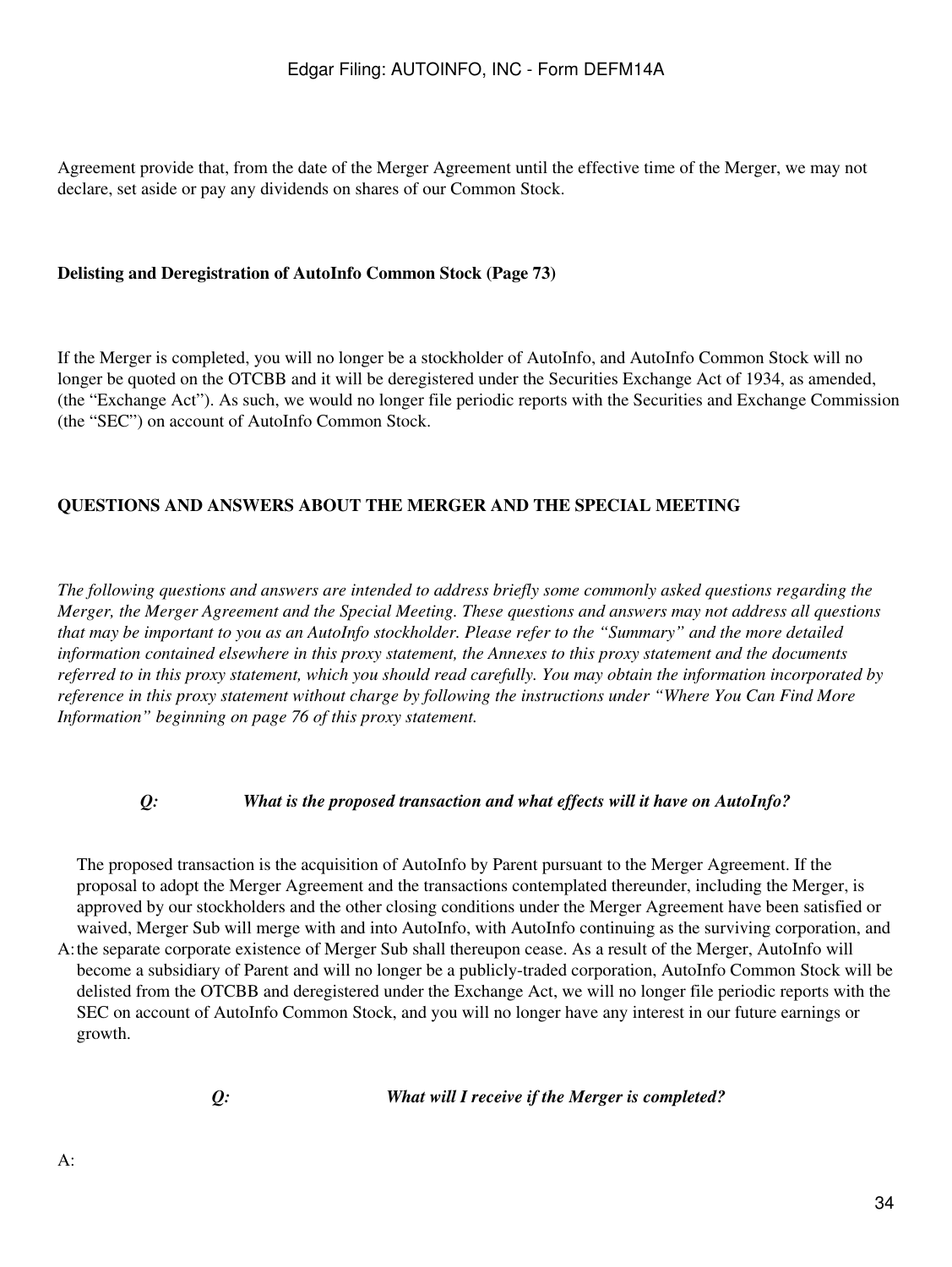Upon completion of the Merger, you will be entitled to receive the per share Merger consideration of \$1.05 in cash, without interest, less any applicable withholding taxes, for each share of AutoInfo Common Stock that you own, unless you have properly exercised and not withdrawn your appraisal rights under the DGCL with respect to such shares. For example, if you own 100 shares of AutoInfo Common Stock, you will receive \$105.00 in cash in exchange for your shares of AutoInfo Common Stock, less any applicable withholding taxes.

## *Q: Will I own any shares of AutoInfo Common Stock or Parent Common Stock after the Merger?*

A: receive equity interests of Parent in exchange for their shares instead of cash (other than Mr. Wachtel, Mr. Williams No. You will be paid cash for your shares of AutoInfo Common Stock. Our stockholders will not have the option to and Mr. Weiss pursuant to the Rollover Agreement).

10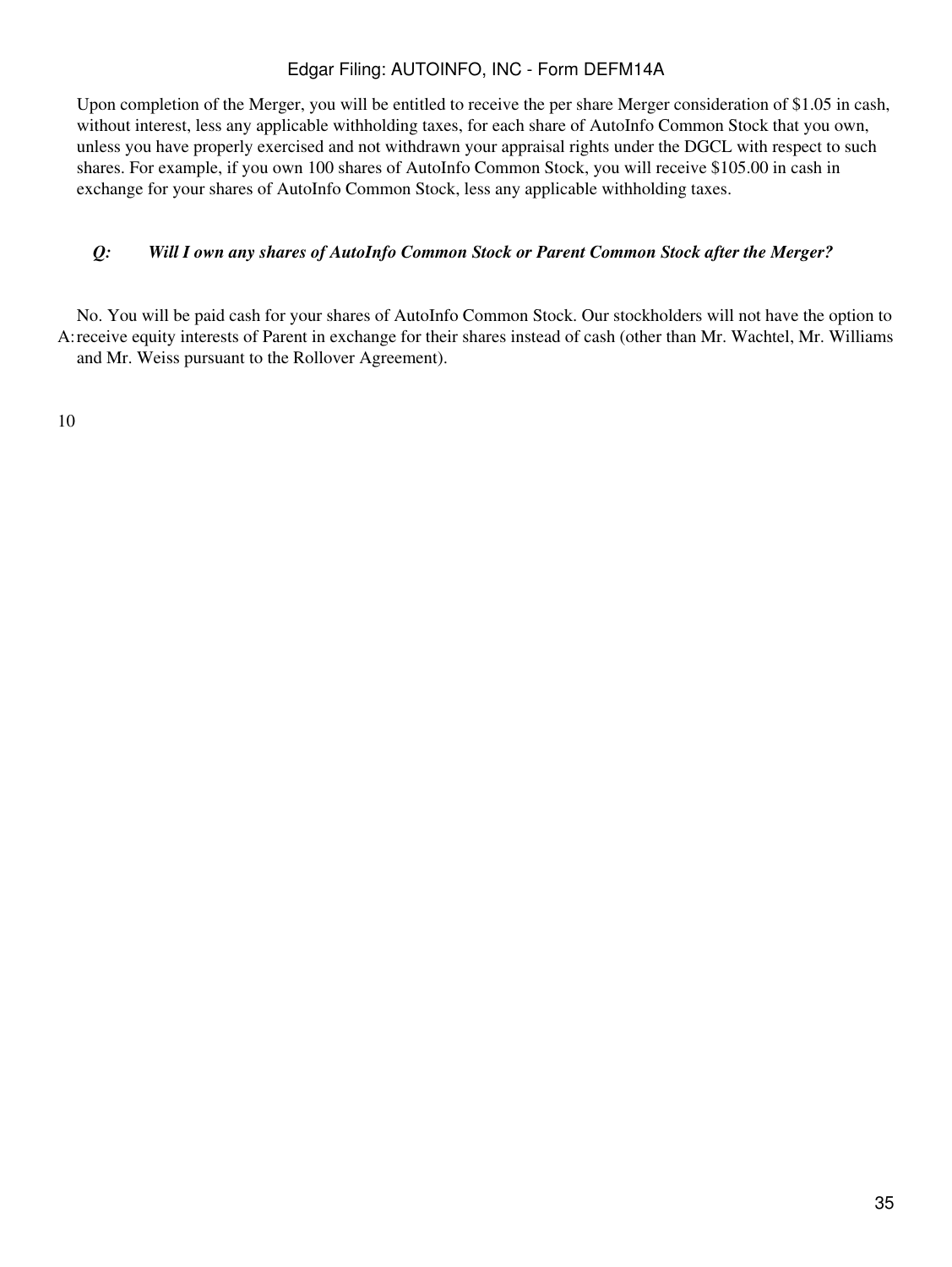# *Q:How does the per share Merger consideration compare to the market price of AutoInfo Common Stock prior to announcement of the Merger?*

A: Common Stock on February 28, 2013, the last trading day prior to the public announcement of the Merger The per share Merger consideration represents a premium of approximately 7% to the closing price of AutoInfo Agreement, and a premium of approximately 22% to the average price for the six month period preceding February 28, 2013.

#### *Q: How does the Board recommend that I vote in connection with Proposal #1?*

A: to adjourn the Special Meeting, if necessary or appropriate, to solicit additional proxies if there are insufficient The Board unanimously recommends that you vote "**FOR**" approval of the proposal to approve and adopt the Merger Agreement and the transactions contemplated thereunder, including the Merger and "**FOR**" approval of the proposal votes at the time of the Special Meeting to approve and adopt the Merger Agreement and the transactions contemplated thereunder, including the Merger.

#### *Q: What was the role of the Special Committee?*

A: through their or AutoInfo's advisors, in negotiations with potentially interested parties of the terms and conditions of A: a Margar and (iii) recommend to the Board whether a Margar should be enriqued and disconnected The Board determined that it was advisable and in the best interests of AutoInfo and its stockholders to form the Special Committee, consisting solely of non-employee, independent directors, for the purpose of directing a full review of strategic alternatives for AutoInfo. The Board appointed each of Mr. Patterson, Thomas C. Robertson and Peter C. Einselen as members of the Special Committee. Mr. Patterson served as chairperson of the Special Committee. The Special Committee was delegated full power and authority to: (i) review and evaluate the terms and conditions, and determine the advisability, of a potential Merger of AutoInfo; (ii) participate, directly or a Merger; and (iii) recommend to the Board whether a Merger should be approved or disapproved and any other action that should be taken by AutoInfo in respect to a Merger transaction. In connection with the approval of the Merger Agreement, the Board determined to preserve the Special Committee and maintain its previously delegated power and authority so that it could: (i) consider, evaluate and negotiate the terms and conditions of any alternative transaction; and (ii) recommend, if appropriate, any alternative transaction to the Board as being in the best interests of AutoInfo and its stockholders. See the section entitled "The Merger – Background of the Merger beginning on page 24 of this proxy statement.

#### *Q: When do you expect the Merger to be completed?*

A: stockholders vote to approve the proposal to approve and adopt the Merger Agreement and the transactions A:<br>A: contemplated thereunder including the Merger, the Merger will become effective as groundly as provided We are working towards completing the Merger as soon as possible. Assuming timely satisfaction of closing conditions, we anticipate that the Merger will be completed in the second quarter of calendar 2013. If our contemplated thereunder, including the Merger, the Merger will become effective as promptly as practicable following the satisfaction or waiver of the other conditions to the Merger. See the sections entitled "The Merger Agreement — Closing" and "The Merger Agreement — Effective Time" beginning on page 48 of this proxy statement.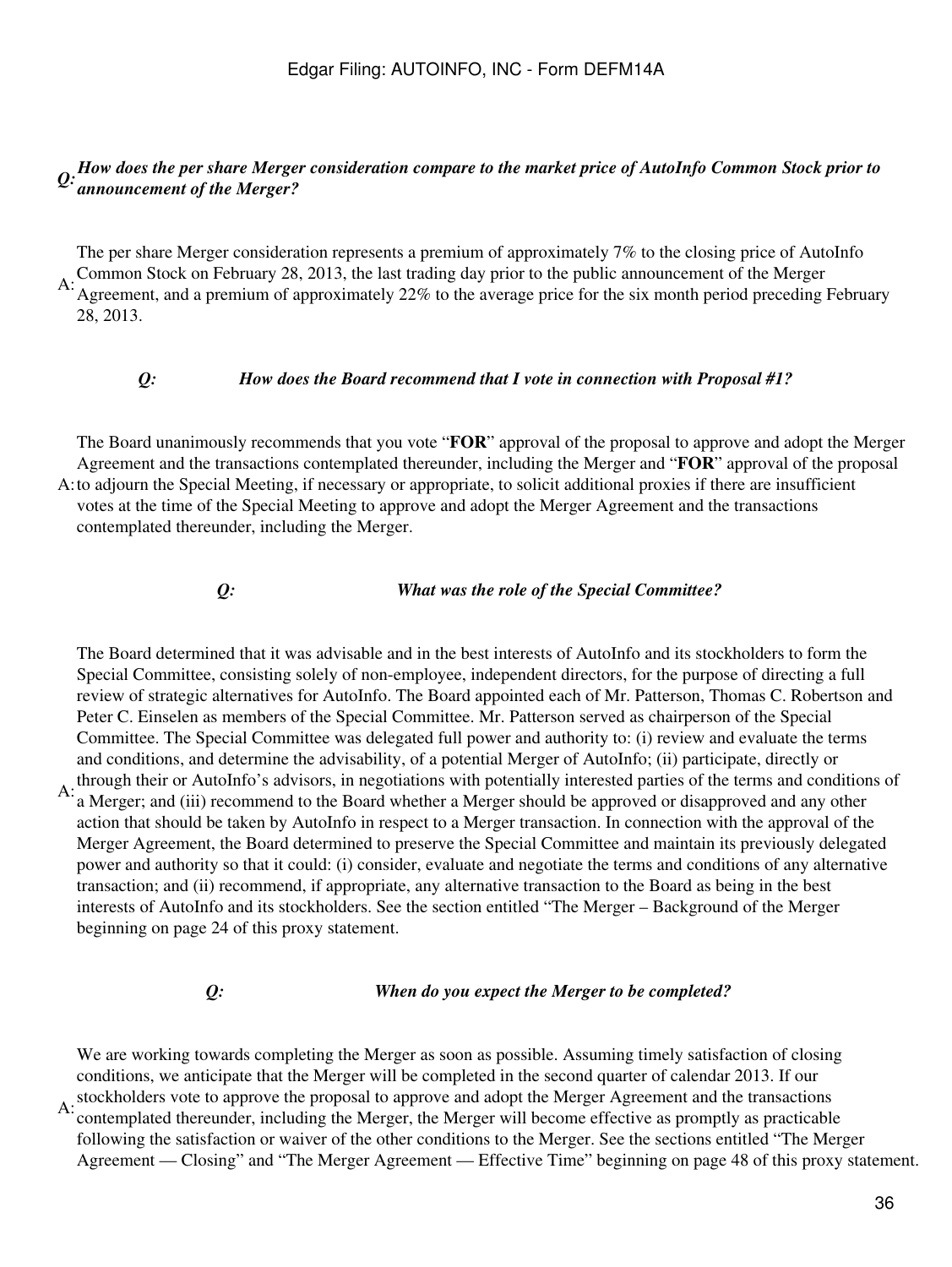# *Q: What happens if the Merger is not completed?*

If the Merger Agreement is not adopted by the stockholders of AutoInfo or if the Merger is not completed for any other reason, the stockholders of AutoInfo will not receive any payment for their shares of AutoInfo Common Stock in connection with the Merger. Instead, AutoInfo will remain an independent public company and AutoInfo

A: Common Stock will continue to be quoted on the OTCBB. Under specified circumstances, AutoInfo may be required to pay to or receive from Parent a fee with respect to the termination of the Merger Agreement, as described under "The Merger Agreement - Termination Fees and Expense Reimbursement" beginning on page 63 of this proxy statement.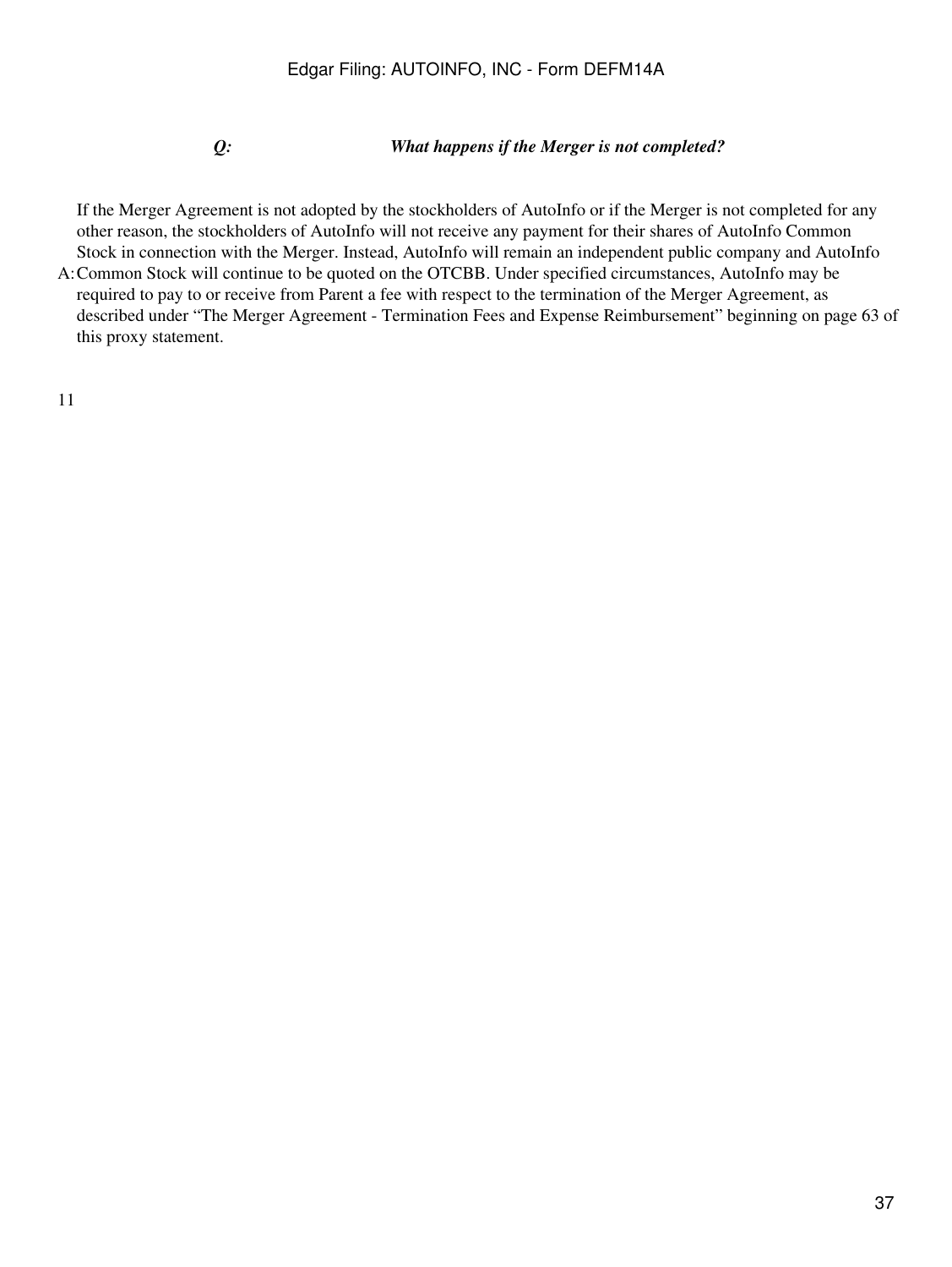#### *Q: Is the Merger expected to be taxable to me?*

A: and your adjusted tax basis in your shares of AutoInfo Common Stock. Backup withholding may also apply to the<br>A: seek novements made nursuant to the Margarunless the U.S. holder or other naves nevides a terms in dentifi Yes. The exchange of shares of AutoInfo Common Stock for cash pursuant to the Merger generally will be a taxable transaction to U.S. holders (as defined in "The Merger — Material U.S. Federal Income Tax Consequences of the Merger" beginning on page 46 of this proxy statement) for U.S. federal income tax purposes. If you are a U.S. holder and you exchange your shares of AutoInfo Common Stock in the Merger, you will generally recognize gain or loss in an amount equal to the difference, if any, between the cash payments made pursuant to the Merger cash payments made pursuant to the Merger unless the U.S. holder or other payee provides a taxpayer identification number, certifies that such number is correct and otherwise complies with the backup withholding rules. You should read "The Merger — Material U.S. Federal Income Tax Consequences of the Merger" beginning on page 46 of this proxy statement for a more detailed discussion of the U.S. federal income tax consequences of the Merger. You should also consult your tax advisor for a complete analysis of the effect of the Merger on your federal, state and local and/or foreign taxes.

# *Q:Do any of AutoInfo's directors or officers have interests in the Merger that may differ from or be in addition to my interests as a stockholder?*

A: were aware of and considered these interests, among other matters, in evaluating and negotiating the Merger Yes. In considering the recommendation of the Board with respect to the Merger Agreement and the Merger, you should be aware that certain of AutoInfo's directors and executive officers have interests in the Merger that are different from, or in addition to, the interests of our stockholders generally. The Special Committee and the Board Agreement and the Merger, and in recommending that the Merger Agreement and the transactions contemplated thereunder, including the Merger, be adopted by the stockholders of AutoInfo. See "The Merger — Interests of Certain Persons in the Merger" beginning on page 44 of this proxy statement.

 $A$ :

#### *Q: What happens to AutoInfo stock options in the Merger?*

Upon the consummation of the Merger, all outstanding options to acquire AutoInfo Common Stock will accelerate and vest in full and will then be cancelled. In consideration for the cancellation of the options, the holder of any such option will receive an amount equal to the number of shares of AutoInfo Common Stock underlying the option multiplied by the amount (if any) by which \$1.05 exceeds the exercise price for each share of AutoInfo Common Stock underlying the options, without interest and less any

applicable withholding taxes. If the exercise price of the option is equal to or exceeds \$1.05, the holder of such option will not be entitled to any payment in connection with the cancellation thereof.

## *Q: Why am I receiving this proxy statement and proxy card or voting instruction form?*

A:You are receiving this proxy statement and proxy card or voting instruction form because you own shares of AutoInfo Common Stock as of March 25, 2013, the record date for the Special Meeting. This proxy statement describes matters on which we urge you to vote and is intended to assist you in deciding how to vote your shares of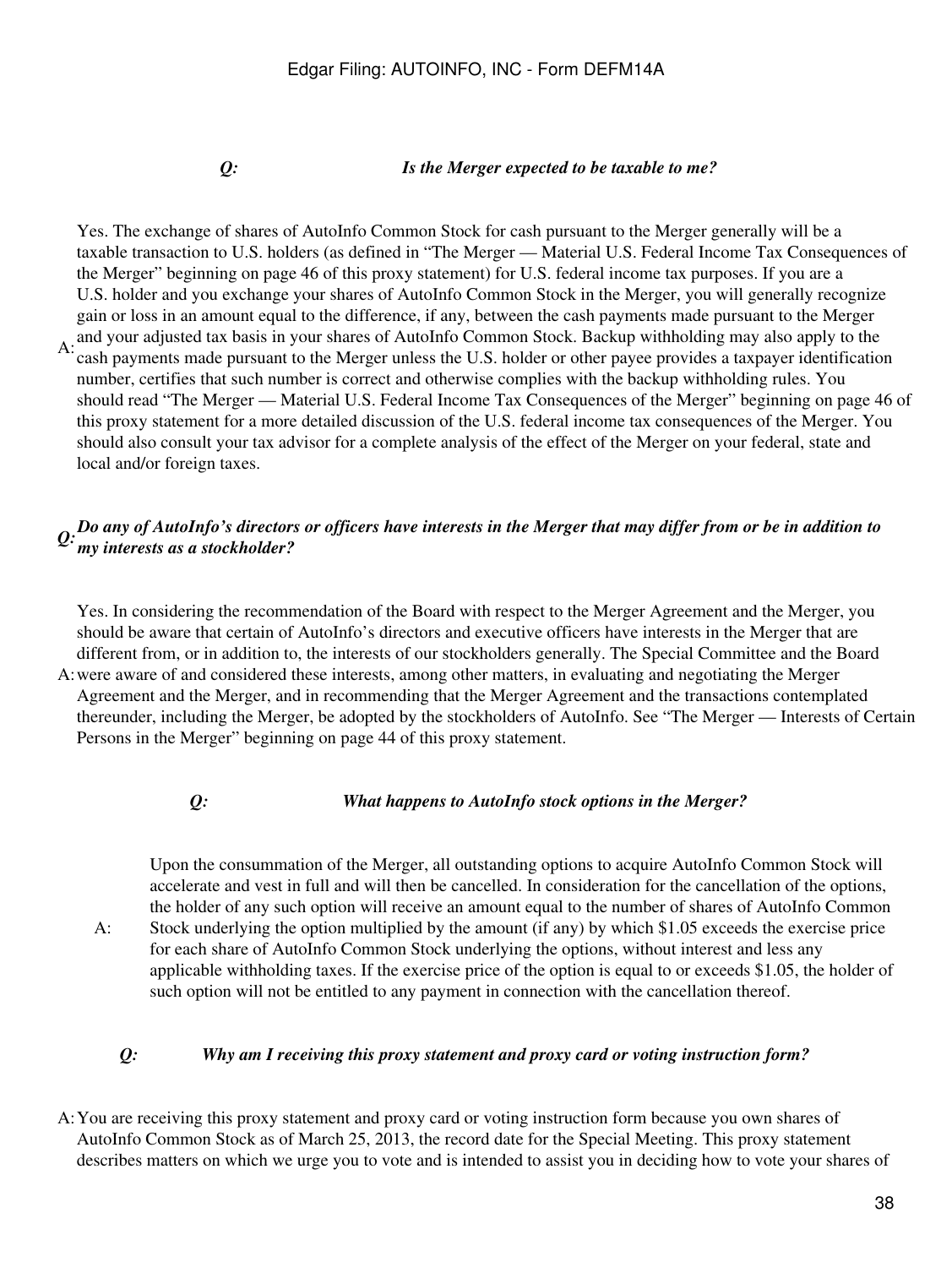AutoInfo Common Stock with respect to such matters.

## *Q: When and where is the Special Meeting?*

A: The Special Meeting of stockholders of AutoInfo will be held on April 25, 2013 at 9:00 A.M. Eastern Time, at The Embassy Suites Hotel, 661 Northwest 53<sup>rd</sup> Street, Boca Raton, Florida 33487.

*Q: What am I being asked to vote on at the Special Meeting?*

A: You are being asked to consider and vote on the following proposals:

Proposal#1: Approval and adoption of the Merger Agreement and the transactions contemplated thereunder, including the Merger.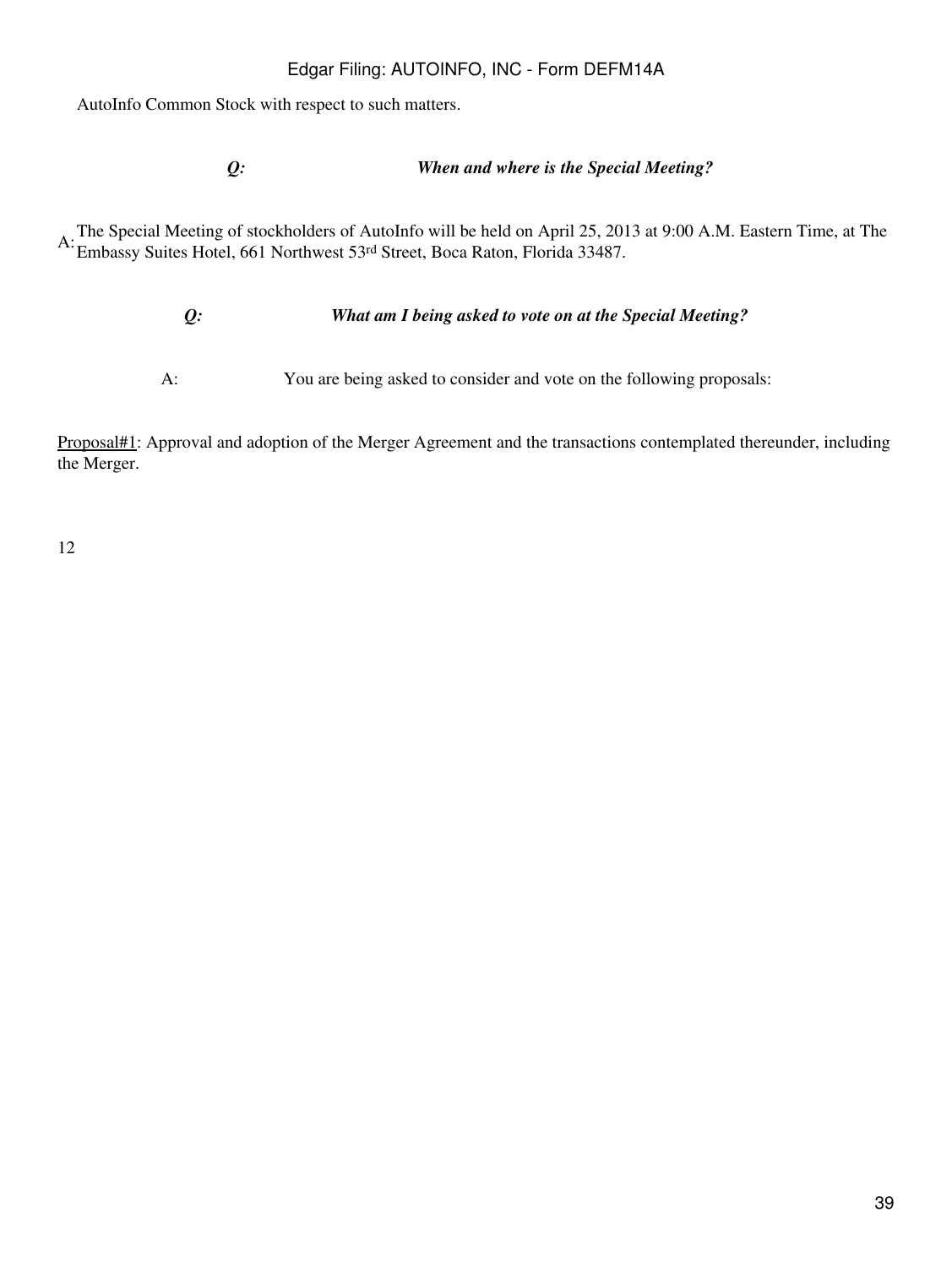Proposal#2: Approval, on a non-binding, advisory basis, of change of control payments and other compensation that certain executive officers of AutoInfo will receive in connection with the Merger pursuant to their existing employment agreements with AutoInfo.

Proposal#3: Approval of the proposal to adjourn the Special Meeting, if necessary or appropriate, to solicit additional proxies in favor of the proposal to approve and adopt the Merger Agreement and the transactions contemplated thereunder, including the Merger if there are insufficient votes to approve and adopt the Merger Agreement and the transactions contemplated thereunder, including the Merger.

## *Q: payments and other compensation that certain executive officers of AutoInfo will receive in connection with the Why is AutoInfo asking that its stockholders approve, on an advisory non-binding basis, change of control Merger pursuant to their existing employment agreements with AutoInfo?*

A: officers of Autoinfo will receive in connection with the Merger pursuant to their existing employment agreements Rules adopted by the SEC require that AutoInfo provides its stockholders with the opportunity to vote to approve, on an advisory non-binding basis, change of control payments and other compensation that certain executive with AutoInfo. The approval of these payments is not a condition to completion of the Merger and the vote with respect to this proposal is advisory only. Accordingly, the vote will not be binding on AutoInfo or the Board.

*Q:* **What vote is required to approve each proposal?**

A: including the Merger, requires the affirmative vote, in person or by proxy, of the holders of a majority of the Proposal #1: Approval and adoption of the Merger Agreement and the transactions contemplated thereunder, outstanding shares of AutoInfo Common Stock.

Proposal #2: Approval, on a non-binding, advisory basis, of change of control payments and other compensation that certain executive officers of AutoInfo will receive in connection with the Merger pursuant to their existing employment agreements with AutoInfo requires the affirmative vote, in person or by proxy, of the holders of a majority of the shares of AutoInfo Common Stock present, in person or by proxy, at the Special Meeting and entitled to vote thereon.

Proposal #3: Approval of the proposal to adjourn the Special Meeting, if necessary or appropriate, to solicit additional proxies in favor of the proposal to approve and adopt the Merger Agreement and the transactions contemplated thereunder, including the Merger if there are insufficient votes to approve, adopt and ratify the Merger Agreement and the transactions contemplated thereunder, including the Merger, requires the affirmative vote, in person or by proxy, of the holders of a majority of the outstanding shares of AutoInfo Common Stock present, in person or by proxy, at the Special Meeting and entitled to vote thereon.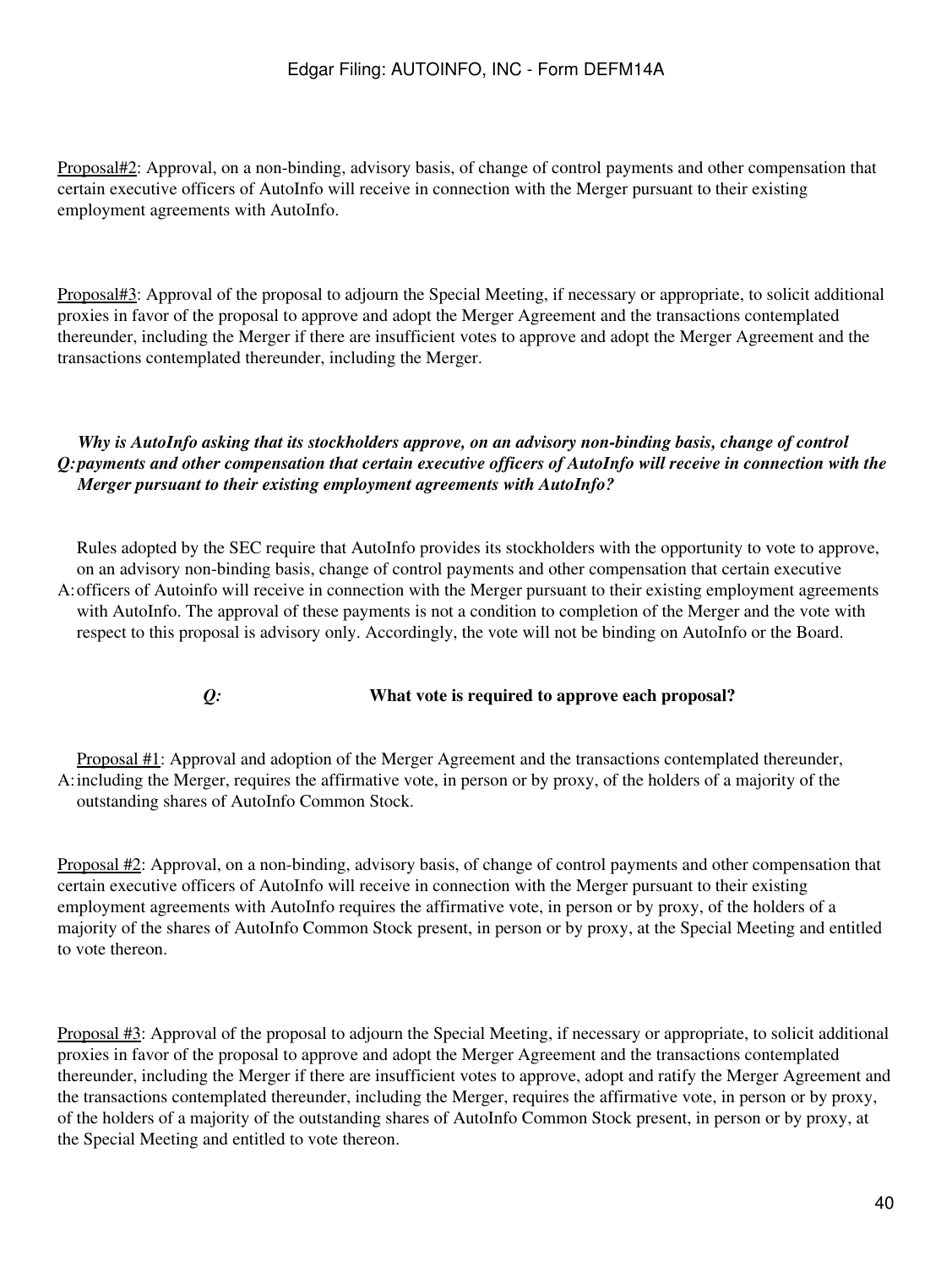*Q: Who can vote at the Special Meeting?*

A: date for the Special Meeting, are entitled to receive notice of, and to vote at, the Special Meeting. Each holder of A: AutoInfo Common Steels is antitled to east ane vate an each meter meansly hought hofers the Special All of our holders of AutoInfo Common Stock of record as of the close of business on March 25, 2013, the record AutoInfo Common Stock is entitled to cast one vote on each matter properly brought before the Special Meeting for each share of AutoInfo Common Stock that such holder owned as of the record date.

## *Q: What is a quorum?*

A: entitled to vote at the meeting, present in person or represented by proxy, at the Special Meeting constitutes a<br>A: enormy for the numerous of the Special Meeting. An ebstertier, but not a broken non-veta, will be count A majority of the shares of AutoInfo Common Stock outstanding at the close of business on the record date and quorum for the purposes of the Special Meeting. An abstention, but not a broker non-vote, will be counted for purposes of determining a quorum. A quorum is necessary to transact business at the Special Meeting.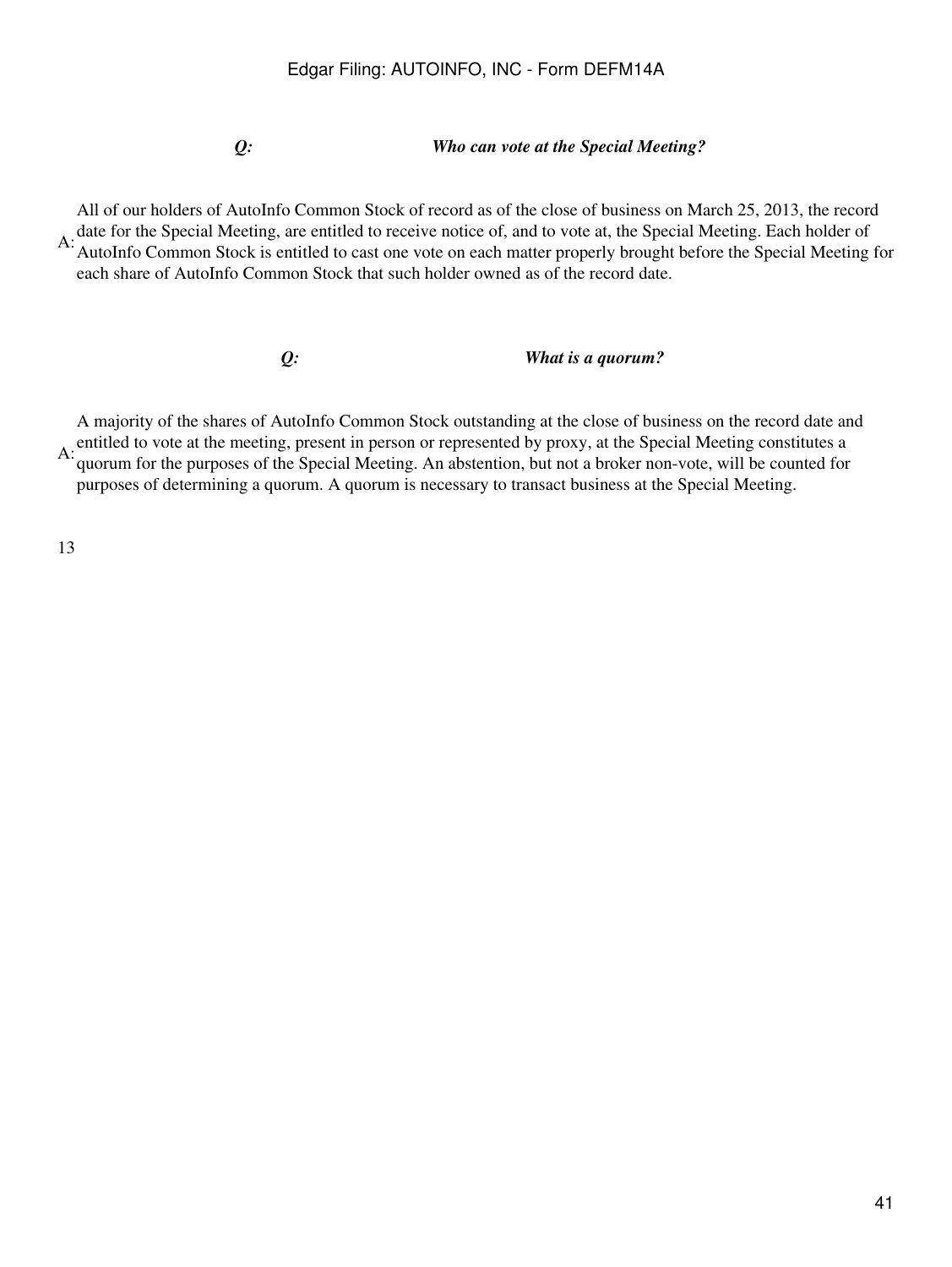*Q: How do I vote?*

A: If you are a stockholder of record as of the record date, you may have your shares of AutoInfo Common Stock voted on matters presented at the Special Meeting in any of the following ways:

• in person — you may attend the Special Meeting and cast your vote there;

 $\epsilon$ y proxy — stockholders of record can enobse to vote by<br>returning it in the accompanying pre-paid reply envelope; by proxy — stockholders of record can choose to vote by proxy by signing and dating the proxy card you receive and

• over the Internet — the website for Internet voting is identified on your proxy card; or

• by using a toll-free telephone number noted on your proxy card.

If you are a beneficial owner, please refer to the instructions provided by your bank, broker, trustee or other nominee to see which of the above choices are available to you. Please note that if you are a beneficial owner and wish to vote in person at the Special Meeting, you must provide a legal proxy from your bank, broker, trustee or other nominee.

A control number, located on your proxy card, is designed to verify your identity and allow you to vote your shares of AutoInfo Common Stock, and to confirm that your voting instructions have been properly recorded, when voting over the Internet or by telephone. Please be aware that if you vote over the Internet, you may incur costs such as telephone and Internet access charges for which you will be responsible.

Even if you plan to attend the Special Meeting, we request that you complete, sign, date and return, as promptly as possible, the enclosed proxy card in the accompanying pre-paid reply envelope or submit your proxy by telephone or the Internet prior to the Special Meeting to ensure that your shares of AutoInfo Common Stock will be represented at the Special Meeting if you are unable to attend.

## *Q: What is the difference between holding shares as a stockholder of record and as a beneficial owner?*

A: Stock Transfer, you are considered, with respect to those shares of AutoInfo Common Stock, the "stockholder of If your shares of AutoInfo Common Stock are registered directly in your name with our transfer agent, American record." This proxy statement and your proxy card have been sent directly to you by AutoInfo.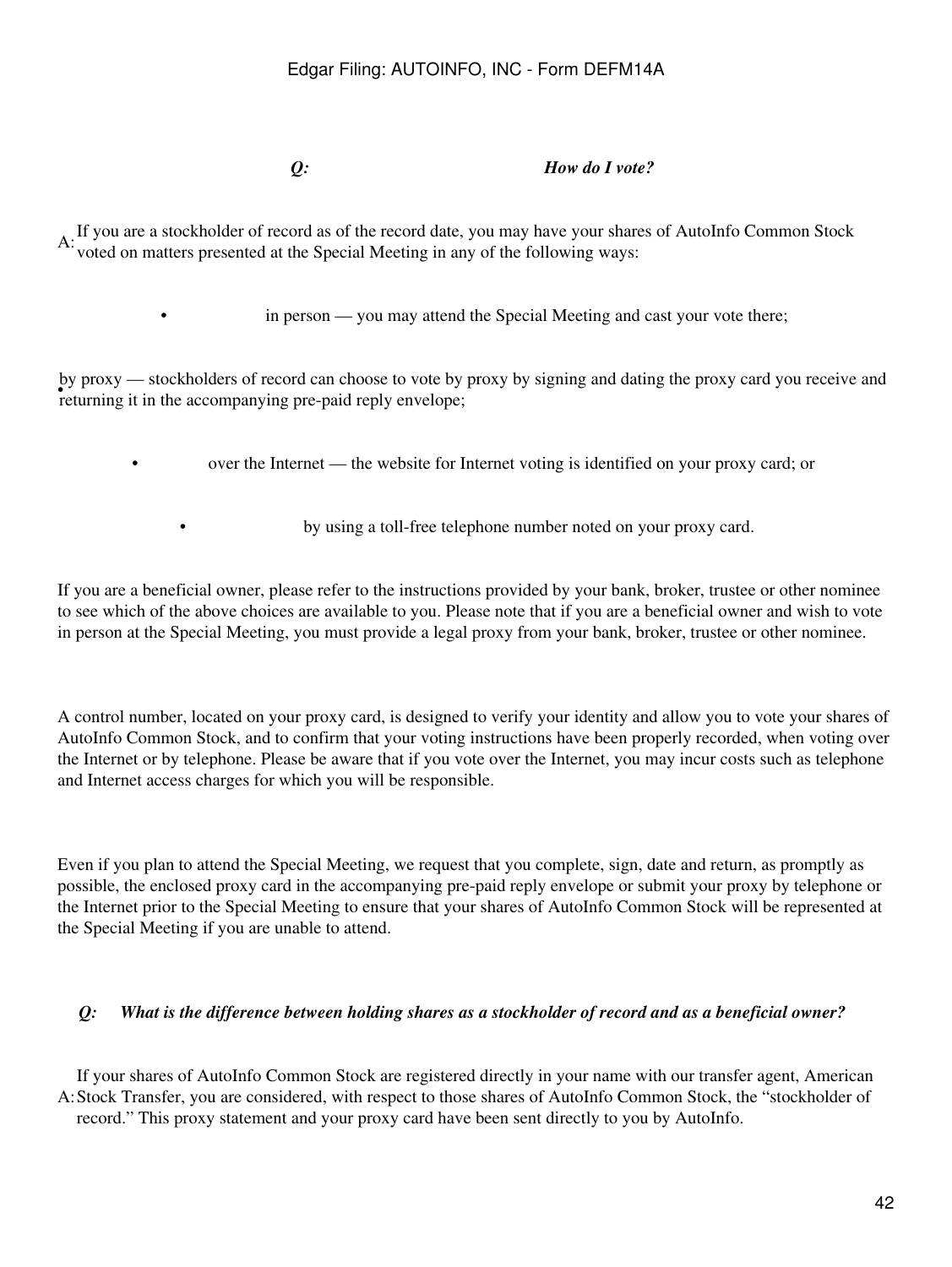If your shares of AutoInfo Common Stock are held through a bank, broker, trustee or other nominee, you are considered the "beneficial owner" of shares of AutoInfo Common Stock held in "street name." In that case, this proxy statement has been forwarded to you by your bank, broker, trustee or other nominee who is considered, with respect to those shares of AutoInfo Common Stock, the stockholder of record. As the beneficial owner, you have the right to direct your bank, broker, trustee or other nominee how to vote your shares of AutoInfo Common Stock by following their instructions for voting.

# Q: If my shares of AutoInfo Common Stock are held in "street name" by my bank, broker, trustee or other<br>C: nominee, will my bank, broker, trustee or other nominee vote my shares of AutoInfo Common Stock for me?

A: you do not instruct your bank, broker, trustee or other nominee to vote your shares of AutoInfo Common Stock,<br>A: your shares of AutoInfo Common Stock will not be yoted and the effect will be the same as a yote "ACAINST" Your bank, broker, trustee or other nominee will only be permitted to vote your shares of AutoInfo Common Stock if you instruct your bank, broker, trustee or other nominee how to vote. You should follow the procedures provided by your bank, broker, trustee or other nominee regarding the voting of your shares of AutoInfo Common Stock. If your shares of AutoInfo Common Stock will not be voted and the effect will be the same as a vote "**AGAINST**" approval of the proposal to adopt the Merger Agreement, and your shares of AutoInfo Common Stock will not have an effect on the proposal to adjourn the Special Meeting or the advisory non-binding proposal relating to the change of control payments and other compensation, regardless of whether or not a quorum is present.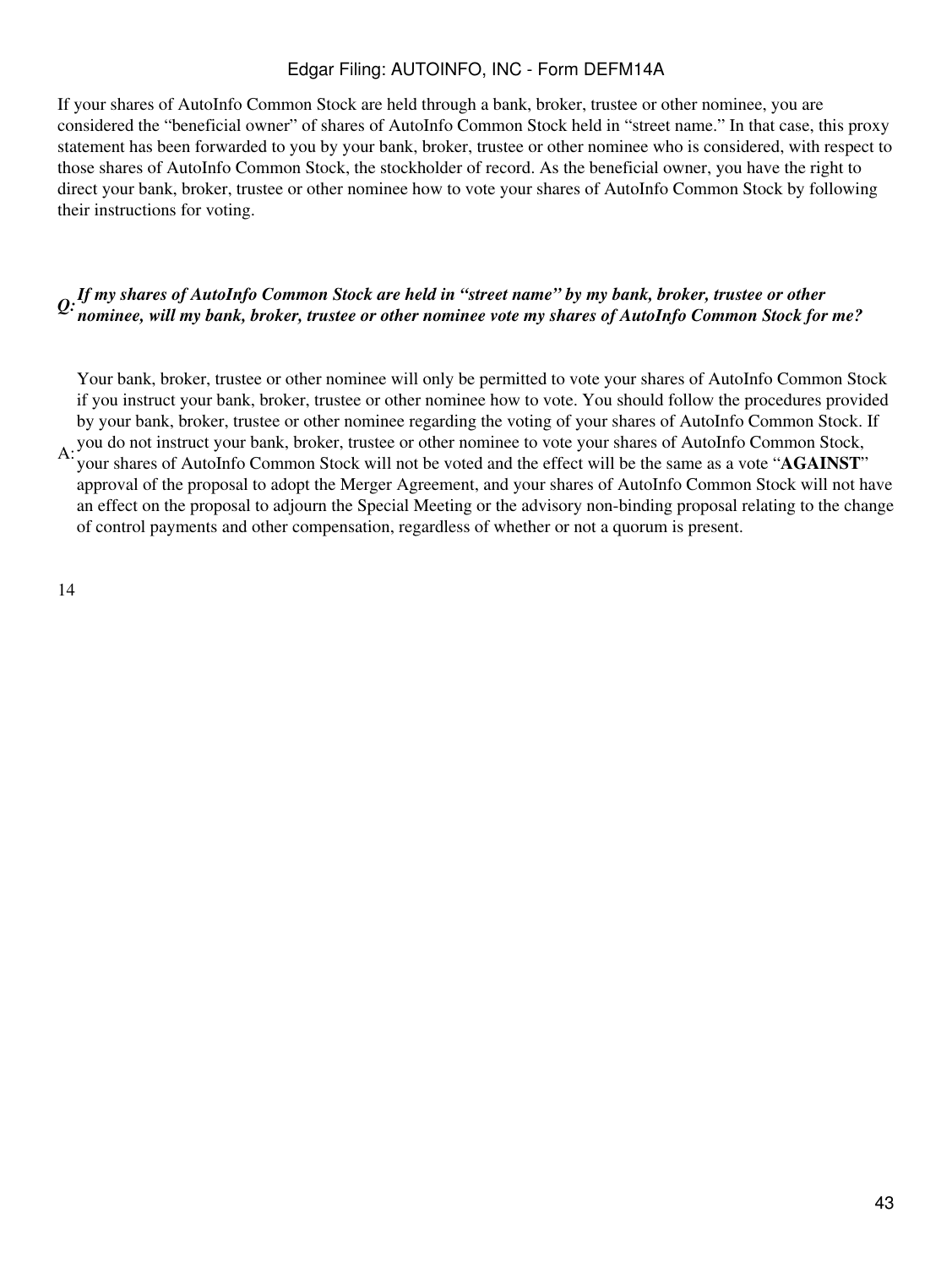#### *Q: How can I change or revoke my vote?*

A: Corporate Secretary by the time the Special Meeting begins, or by voting by ballot at the Special Meeting. If you are a stockholder of record, you have the right to revoke a proxy, whether delivered over the Internet, by telephone or by mail, at any time before it is exercised, by voting again at a later date through any of the methods available to you, by giving written notice of revocation to our Corporate Secretary, which must be filed with the Attending the Special Meeting, by itself, is not enough to revoke a proxy. If you are a beneficial owner and wish to revoke your voting instructions, you should follow the instructions provided by your bank, broker, trustee or other nominee.

# *Q: What is a proxy?*

A: The document used to designate a proxy to vote your shares of stock is called a "proxy card." The Board has A proxy is your legal designation of another person, referred to as a "proxy," to vote your shares of stock. The written document describing the matters to be considered and voted on at the Special Meeting is called a "proxy statement." designated Mr. Wachtel and Mr. Wunderlich, and each of them, with full power of substitution, as proxies for the Special Meeting.

## *Q: If a stockholder gives a proxy, how are the shares of AutoInfo Common Stock voted?*

A: telephone processes or the proxy card, you may specify that your shares of AutoInfo Common Stock be voted for or Regardless of the method you choose to vote, the individuals named on the enclosed proxy card, or your proxies, will vote your shares of AutoInfo Common Stock in the way that you indicate. When completing the Internet or against, or abstain from voting on, all, some or none of the specific items of business to come before the Special Meeting.

If you properly sign your proxy card but do not mark the boxes showing how your shares should be voted on a matter, the shares represented by your properly signed proxy will be voted "**FOR**" approval of the proposal to adopt the Merger Agreement and the transactions contemplated thereunder, including the Merger, and "**FOR**" approval of the proposal to adjourn the Special Meeting, if necessary or appropriate, to solicit additional proxies if there are insufficient votes at the time of the Special Meeting to approve the proposal to adopt the Merger Agreement.

#### *Q: What happens if I fail to vote or I abstain from voting?*

A: If you do not vote, it will be more difficult for us to obtain the vote necessary to adopt the Merger Agreement and approve the transactions contemplated by the Merger Agreement.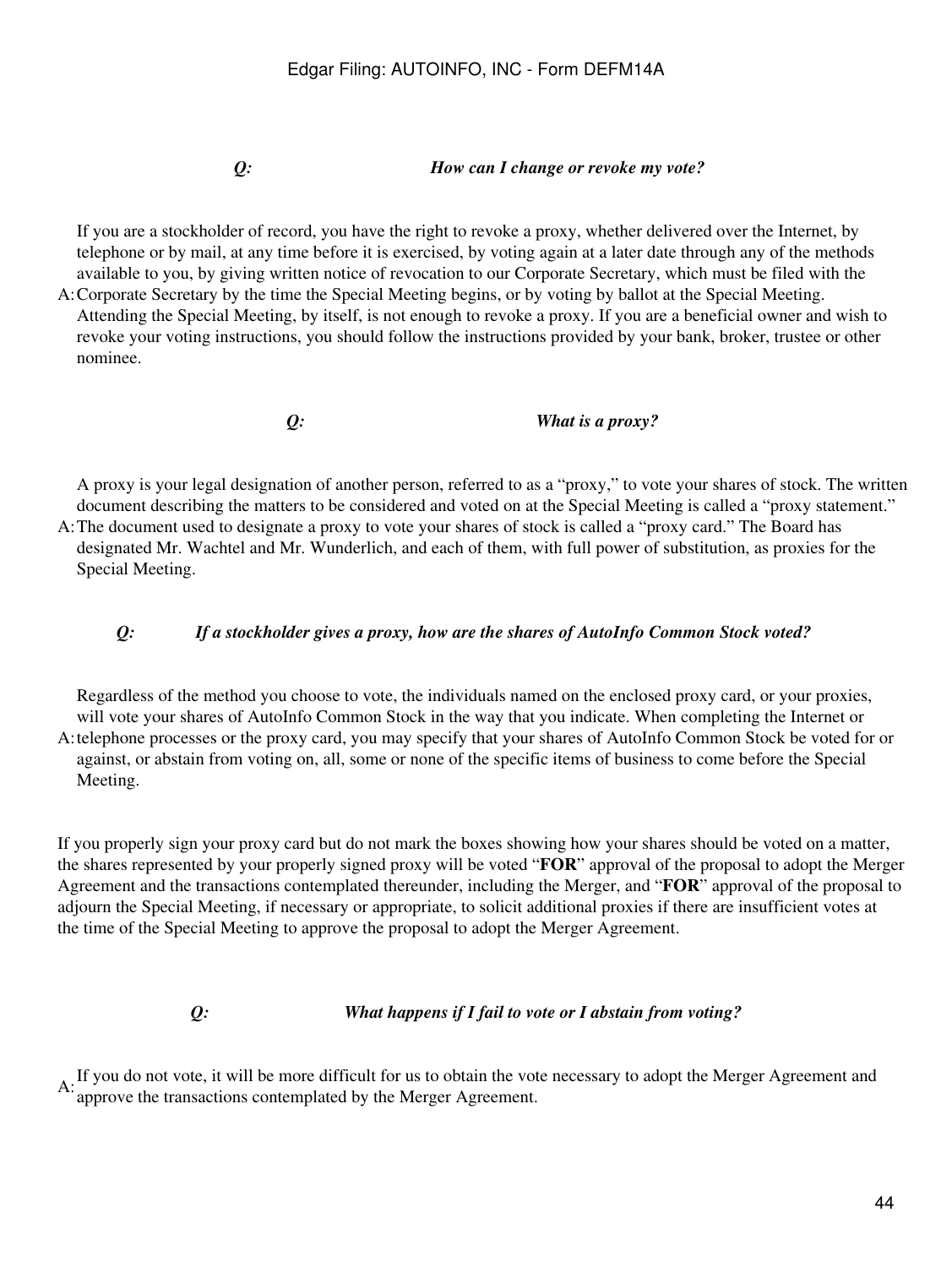You may vote "FOR," "AGAINST" or "ABSTAIN" on each of the proposals. An abstention, but not a broker non-vote, will be counted for purposes of determining a quorum. However, if you are the stockholder of record, and you fail to vote by proxy or by ballot at the Special Meeting, your shares will not be counted for purposes of determining a quorum. Abstentions, failures to submit a proxy card or vote in person and broker non-votes will be treated in the following manner with respect to determining the votes received for each of the proposals:

· "AGAINST" Proposal #1; an abstention, failure to submit a proxy card or vote in person or a broker non-vote will be treated as a vote

will have no effect on Proposal #2; and an abstention will be treated as a vote "AGAINST" Proposal #2 and a failure to submit a proxy card or vote in person

will have no effect on Proposal #3. an abstention will be treated as a vote "AGAINST" Proposal #3 and a failure to submit a proxy card or vote in person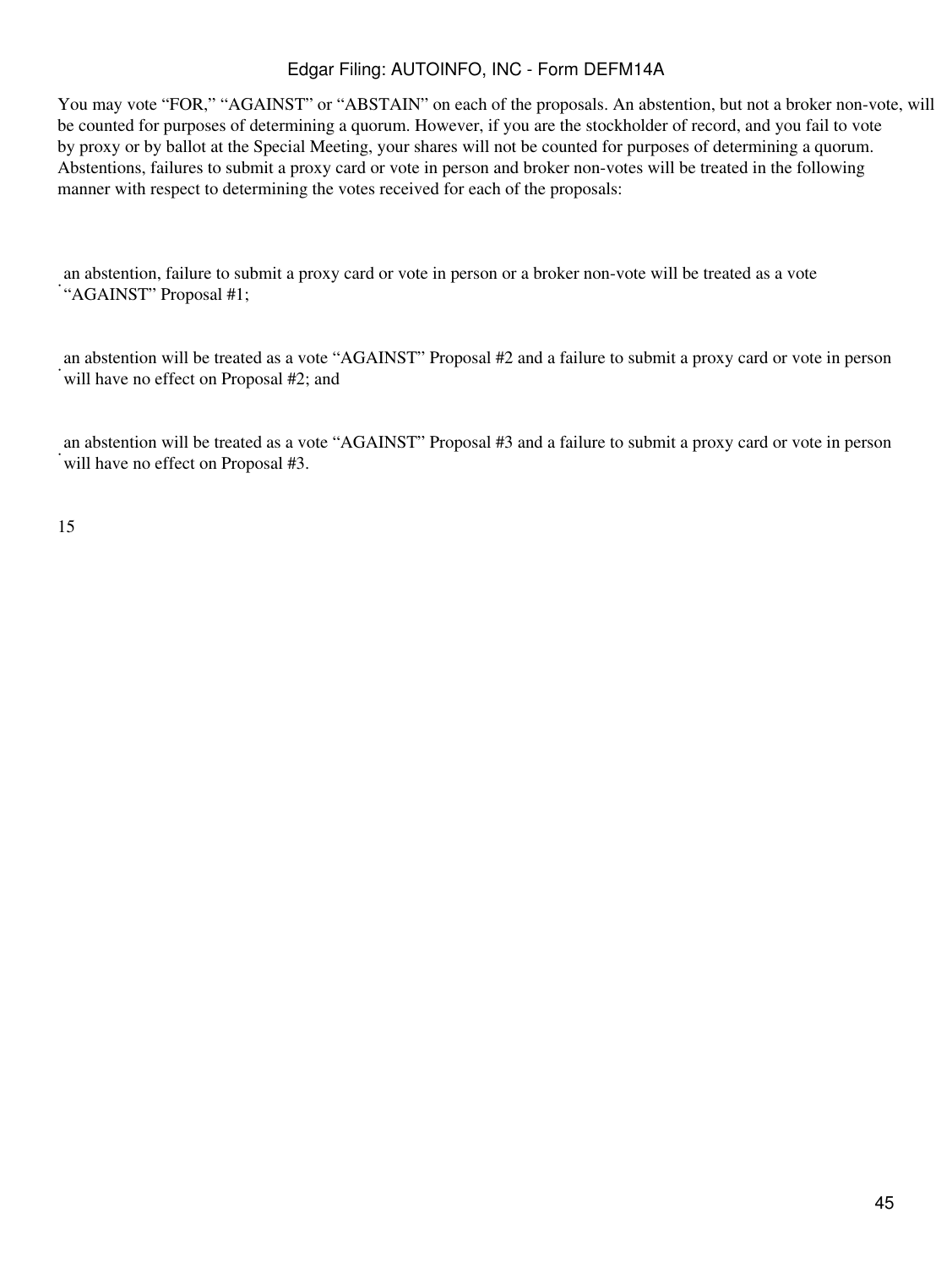*Q: Who will count the votes?*

A: A representative of our transfer agent, American Stock Transfer, will count the votes and act as an inspector of election.

#### *Q: What do I do if I receive more than one proxy or set of voting instructions?*

A: also directly as a record holder or otherwise, you may receive more than one proxy and/or set of voting instructions If you hold shares of AutoInfo Common Stock in "street name" through a bank, broker, trustee or other nominee and relating to the Special Meeting.

These should each be voted and/or returned separately in accordance with the instructions provided in this proxy statement in order to ensure that all of your shares of AutoInfo Common Stock are voted.

#### *Q: What happens if I sell my shares of AutoInfo Common Stock before the Special Meeting?*

A: record date but before the Special Meeting, you will, unless special arrangements are made, retain your right to vote The record date for stockholders entitled to vote at the Special Meeting is earlier than the date of the Special Meeting and the consummation of the Merger. If you transfer your shares of AutoInfo Common Stock after the at the Special Meeting but will transfer the right to receive the Merger consideration to the person to whom you transfer your shares.

#### *Q: What happens if I have lost my stock certificate(s)?*

A: must follow if you cannot locate your stock certificate(s). This will include an affidavit that you will need to sign<br>A: ettering to the loss of your equificate. You may also be mayined to provide a bond in order to so You will be sent a letter of transmittal promptly after completion of the Merger describing the procedures that you attesting to the loss of your certificate. You may also be required to provide a bond in order to cover any potential loss.

#### *Q: Who will solicit and pay the cost of soliciting proxies?*

A: trustees, nominees and other fiduciaries representing beneficial owners of shares of AutoInfo Common Stock for Our directors, officers and employees may solicit proxies by telephone, by facsimile, by mail, on the Internet or in person. They will not be paid any additional amounts for soliciting proxies. We will reimburse banks, brokers, their expenses in forwarding soliciting materials to beneficial owners of AutoInfo Common Stock and in obtaining voting instructions from those owners.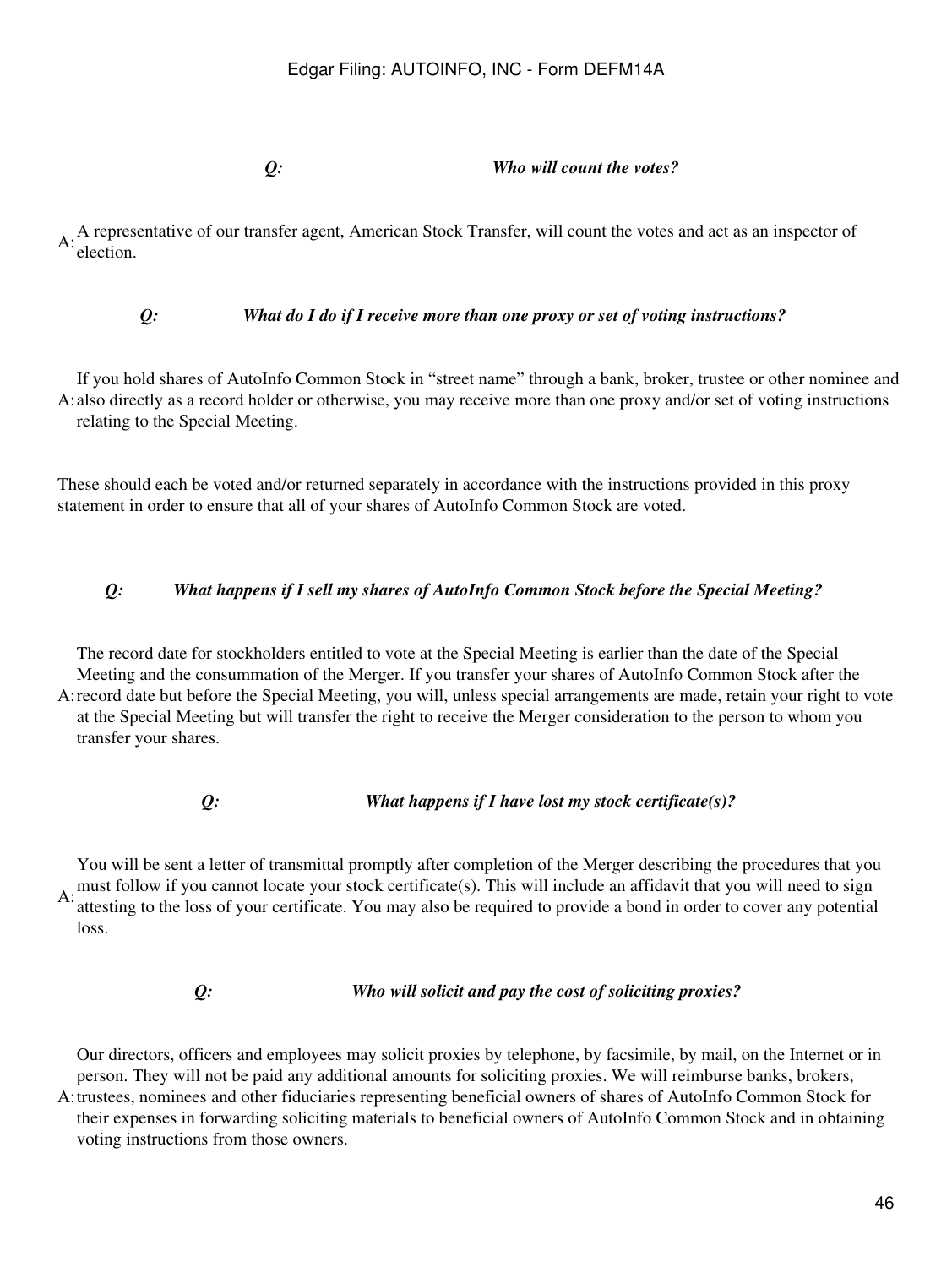*Q: What do I need to do now?*

A: returning the enclosed proxy card in the accompanying pre-paid reply envelope, using the telephone number printed Even if you plan to attend the Special Meeting, after carefully reading and considering the information contained in this proxy statement, including the attached Annexes, please vote promptly to ensure that your shares are represented at the Special Meeting. If you hold your shares of AutoInfo Common Stock in your own name as the stockholder of record, please vote your shares of AutoInfo Common Stock by completing, signing, dating and on your proxy card, or using the Internet voting instructions printed on your proxy card. If you decide to attend the Special Meeting and vote in person, your vote by ballot will revoke any proxy previously submitted. If you are a beneficial owner, please refer to the instructions provided by your bank, broker, trustee or other nominee to see which of the above choices are available to you.

## *Q: Should I send in my stock certificates now?*

A: No. You will be sent a letter of transmittal promptly after the completion of the Merger describing how you may exchange your shares of AutoInfo Common Stock for the per share Merger consideration. If your shares of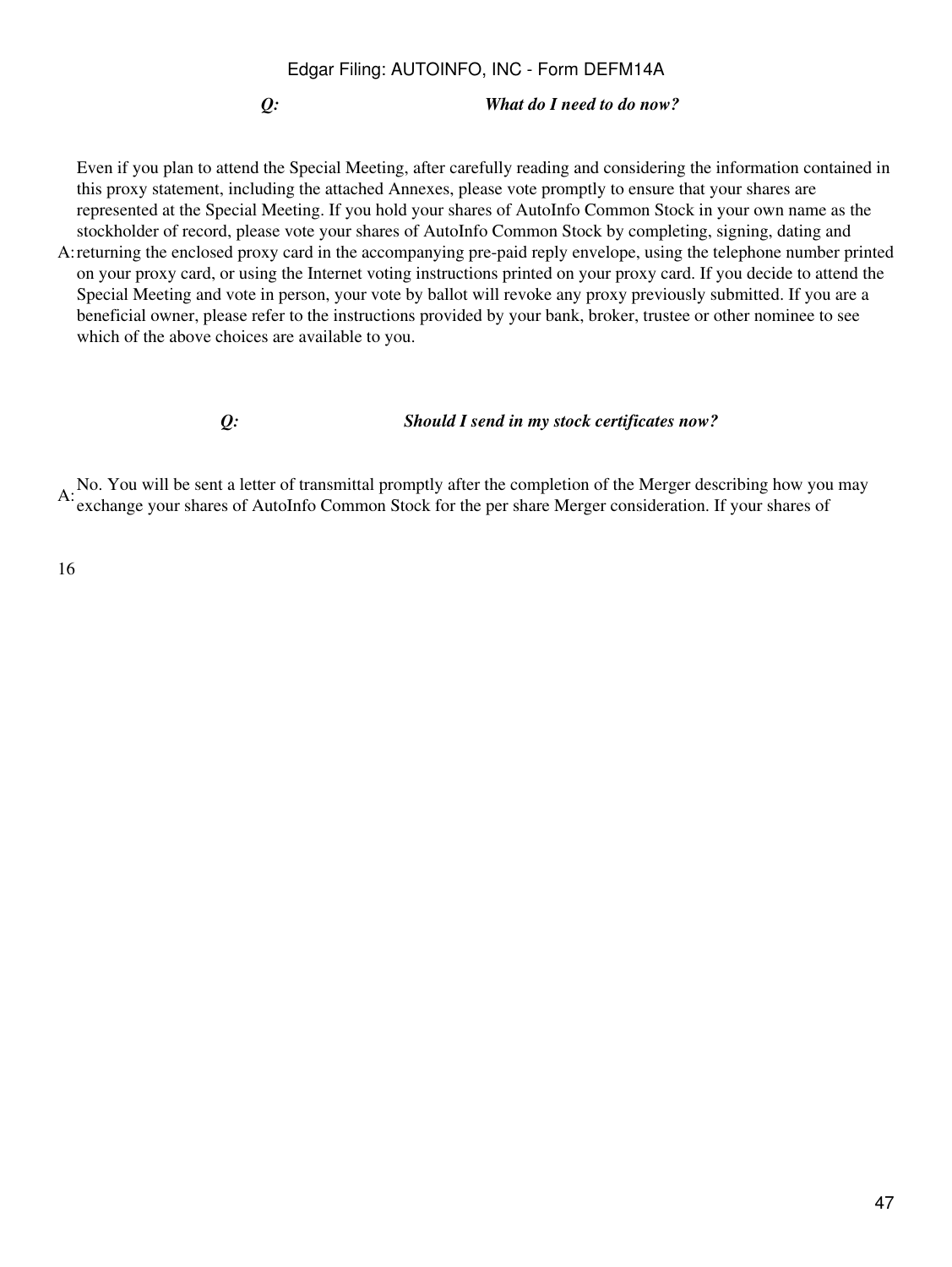AutoInfo Common Stock are held in "street name" by your bank, broker, trustee or other nominee, you will receive instructions from your bank, broker, trustee or other nominee as to how to effect the surrender of your "street name" shares of AutoInfo Common Stock in exchange for the per share Merger consideration. **Please do NOT return your stock certificate(s) with your proxy.**

*Q:Am I entitled to exercise appraisal rights under the DGCL instead of receiving the per share Merger consideration for my shares of AutoInfo Common Stock?*

A: certain actions and meet certain conditions. See the section entitled "Appraisal Rights" beginning on page 67 of this Yes, provided that you comply with all applicable requirements and procedures. As a holder of shares of AutoInfo Common Stock, you are entitled to appraisal rights under the DGCL in connection with the Merger if you take proxy statement and the text of the Delaware appraisal rights statute reproduced in its entirety as Annex D to this proxy statement.

*Q: Who can help answer my other questions?*

A: of AutoInfo Common Stock, or need additional copies of the proxy statement or the enclosed proxy card, please<br>A: context our Chief Executive Officer, Herry Weektal, tall free at (800) 750, 7010 cut, 200 cu by a meil at If you have additional questions about the Merger, need assistance in submitting your proxy or voting your shares contact our Chief Executive Officer, Harry Wachtel, toll-free at (800) 759-7910 ext. 200 or by e-mail at hmw@suntecktransport.net.

#### **CAUTIONARY STATEMENT CONCERNING FORWARD-LOOKING INFORMATION**

This proxy statement, and the documents to which we refer you in this proxy statement, contain forward-looking statements that involve numerous risks and uncertainties. The statements contained in this proxy statement that are not purely historical are forward-looking statements within the meaning of Section 21E of the Exchange Act, including, without limitation, statements regarding the expected benefits and closing of the proposed transaction and AutoInfo's expectations, beliefs and intentions. All forward looking statements included in this proxy statement are based on information available to AutoInfo on the date hereof. There are forward-looking statements throughout this proxy statement, including, without limitation, under the headings "Summary," "Questions and Answers about the Special Meeting and the Merger," "Proposal #1 — The Merger," "Opinion of Stephens, Financial Advisor," "Financing of the Merger, "Regulatory Approvals," and "Litigation Related to the Merger." In some cases, you can identify forward-looking statements by terminology such as "may," "can," "will," "could," "expects," "intends," "anticipates," "believes," "estimates," " "projects," or variations of such words, similar expressions, or the negative of these terms or other comparable terminology. No assurance can be given that any of the events anticipated by the forward-looking statements will transpire or occur, or if any of them do so, what impact they will have on our results of operations or financial condition. Accordingly, actual results may differ materially and adversely from those expressed in any forward-looking statements. There are various important factors that could cause actual results to differ materially from those in any such forward-looking statements, many of which are beyond our control. In addition to other factors and matters contained or incorporated in this document, these statements are subject to risks, uncertainties, and other factors, including among others: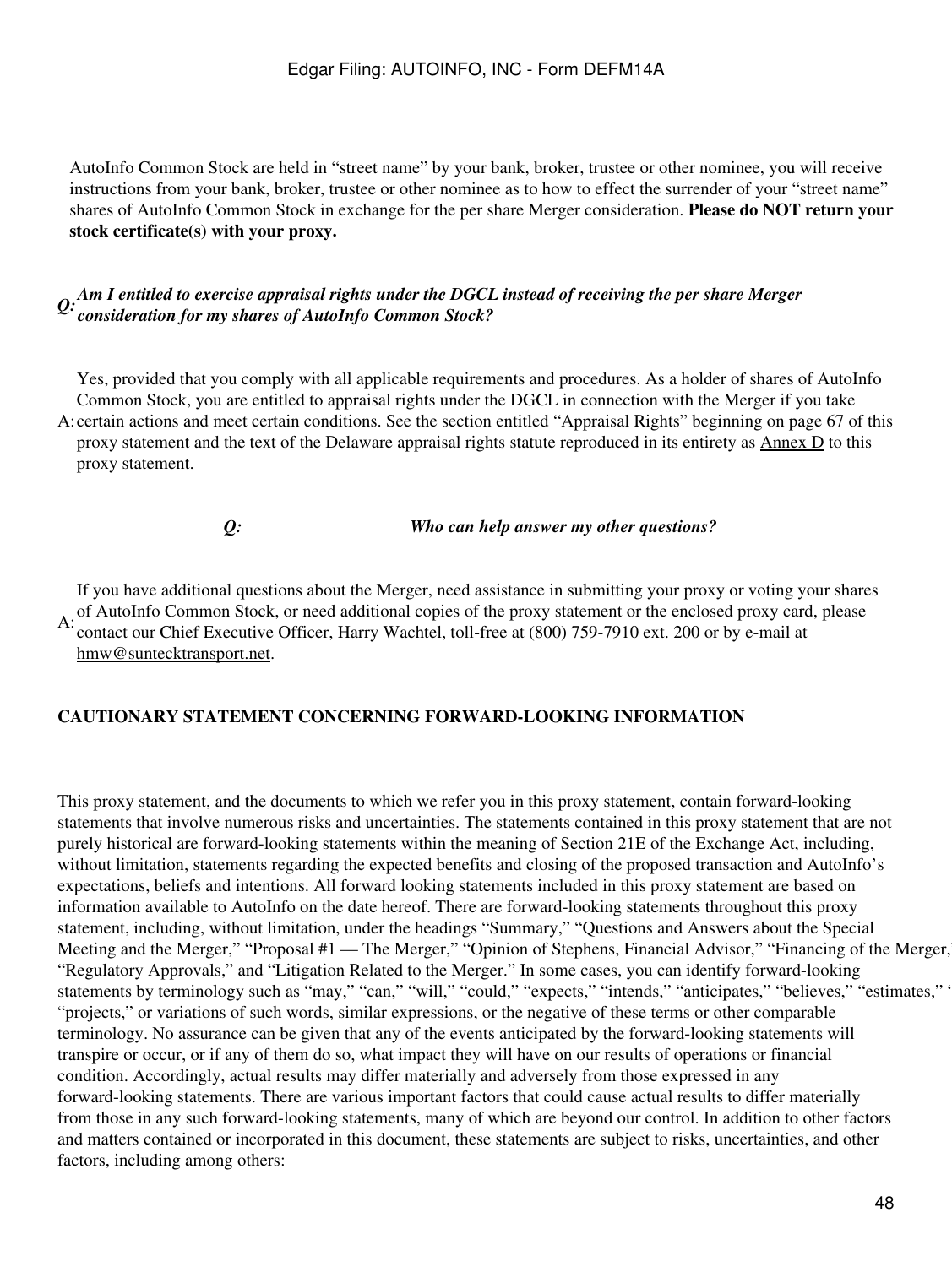• Agreement; the occurrence of any event, change or other circumstance that could give rise to the termination of the Merger

**EXECUTE THE CONDUCT CONSUMER CONSUMER** FOR CONDITIONS TO CONSUMING THE CONSUMINUES. the inability to complete the Merger due to the failure to obtain stockholder approval or the failure to satisfy other

• failure or delay in consummation of the transaction for other reasons;

**Fracture proposed transaction districts** that the proposed transaction disrupts current plans and operations and the potential difficulties in employee and agent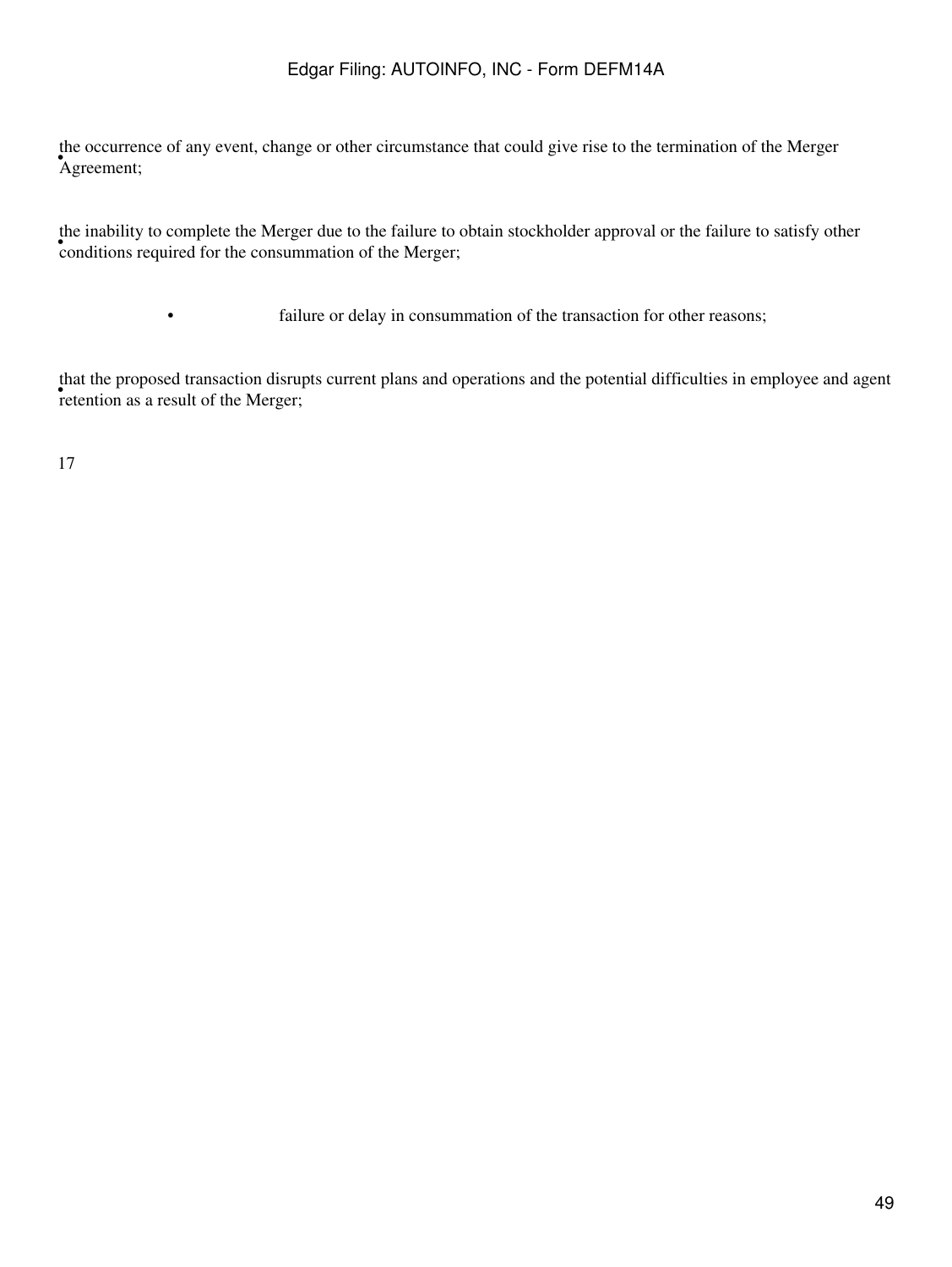•the effect of the announcement of the Merger on our customer relationships, operating results and business generally;

• the diversion of our management's attention from our ongoing business concerns;

• Agreement; the outcome of any legal proceedings that may be instituted against AutoInfo and/or others relating to the Merger

- limitations placed on our ability to operate the business by the Merger Agreement;
	- the amounts of the costs, fees, expenses and charges related to the Merger;

• **changes in laws or regulations;** 

• changes in the financial or credit markets or economic conditions generally;

and other risks as are mentioned in reports filed by AutoInfo with the SEC from time to time, including our most recent filing on Form 10-K. See "Where You Can Find More Information" beginning on page 76 of this proxy statement. We do not undertake any obligation to publicly release any revision to any forward-looking statements contained in this proxy statement to reflect events, changes and circumstances occurring after the date of this proxy statement or to reflect the occurrence of unanticipated events. Caution should be taken that these factors could cause the actual results to differ from those stated or implied in this proxy statement.

## **PARTIES TO THE MERGER**

**AutoInfo, Inc.**

**6413 Congress Avenue**

**Suite #260**

**Boca Raton, Florida 33487**

**Tel: (800) 759-7910**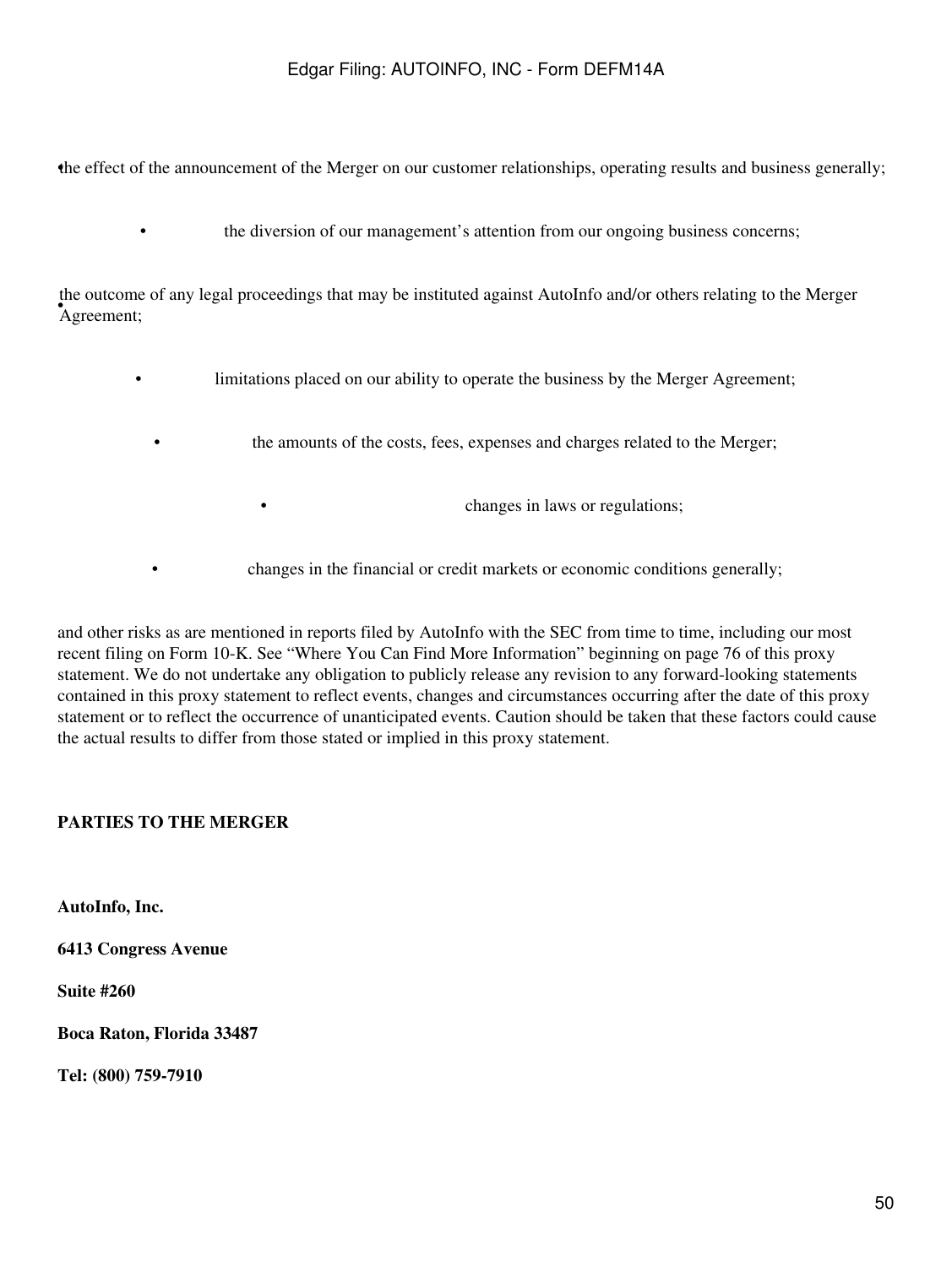AutoInfo, Inc., which we refer to herein as AutoInfo, a Delaware corporation, is headquartered in Boca Raton, Florida and is a non-asset based transportation services company, providing transportation capacity and related transportation services to shippers throughout the United States and Canada. Shares of AutoInfo Common Stock are currently quoted on the OTCBB under the symbol "AUTO".

#### **AutoInfo Holdings, LLC**

**525 Okeechobee Boulevard, Suite 1050**

#### **West Palm Beach, FL 33401**

#### **Tel: (561) 727-2000**

AutoInfo Holdings, LLC, which we refer to herein as Parent, is a Delaware limited liability company and was organized solely for the purpose of entering into the Merger Agreement and consummating the transactions contemplated by the Merger Agreement. Parent has not carried on any activities to date, except for activities incidental to its formation and activities undertaken in connection with the transactions contemplated by the Merger Agreement. Parent is a majority-owned subsidiary of Comvest Investment Partners IV, LP, one of the investment funds managed by Comvest Partners, a private equity firm with over \$1.3 billion of assets under management. Comvest Partners' personnel include seasoned, senior level operating executives who partner with managers and owners of companies to operationally improve businesses and create long-term value. Since 2000, Comvest Partners has invested more than \$1.6 billion of capital in over 110 public and private companies. Under the terms of the Merger Agreement, upon consummation of the proposed Merger, AutoInfo will be a wholly-owned subsidiary of Parent.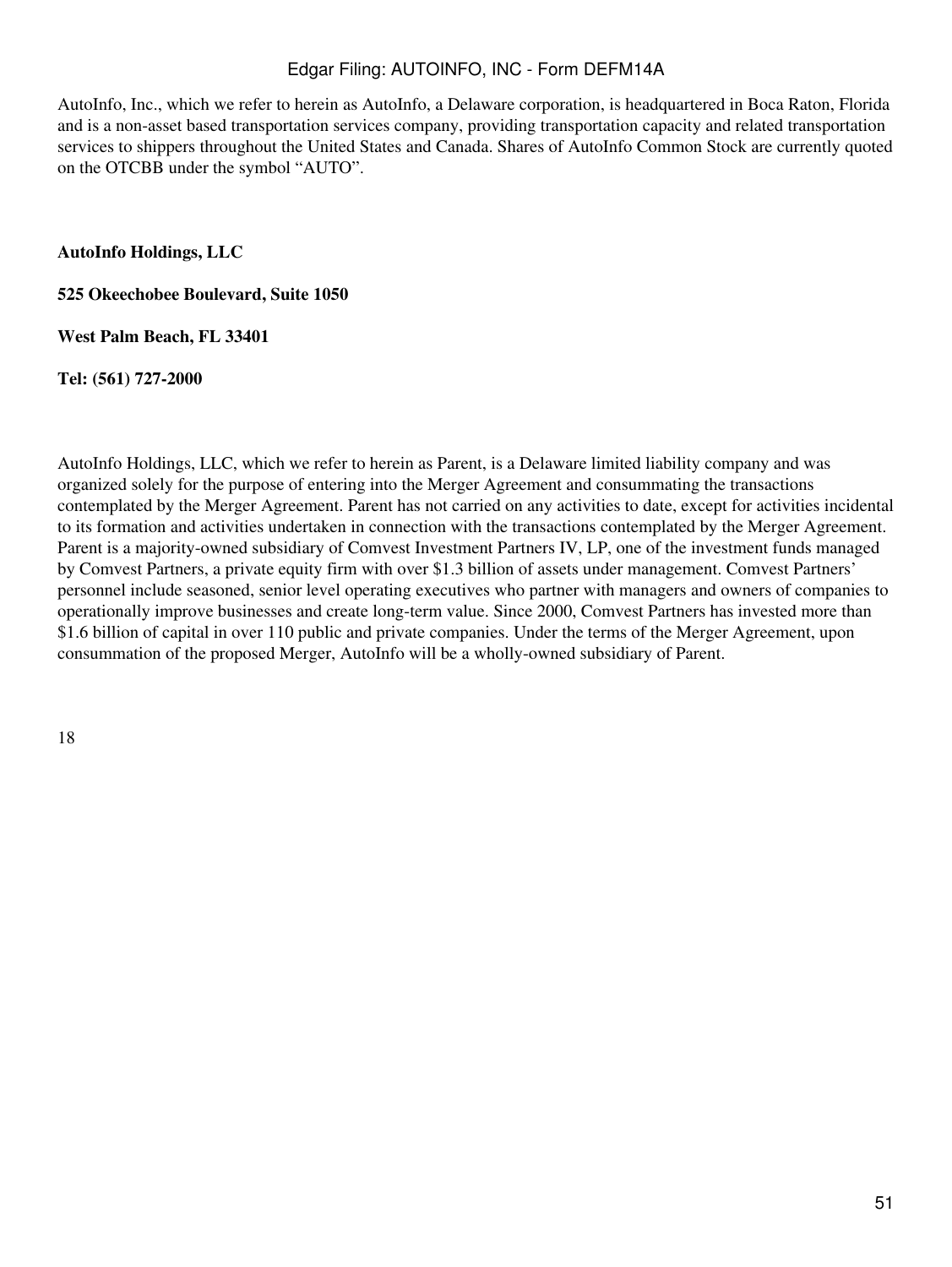## **AutoInfo Acquisition Corp.**

#### **525 Okeechobee Boulevard, Suite 1050**

**West Palm Beach, FL 33401**

**Tel: (561) 727-2000**

AutoInfo Acquisition Corp., which we refer to herein as the Merger Sub, a Delaware corporation and a wholly-owned subsidiary of Parent, was organized solely for the purpose of entering into the Merger Agreement and consummating the transactions contemplated by the Merger Agreement. Merger Sub has not carried on any activities to date, except for activities incidental to its formation and activities undertaken in connection with the transactions contemplated by the Merger Agreement. Under the terms of the Merger Agreement, Merger Sub will merge with and into AutoInfo, with AutoInfo continuing as the surviving corporation, and the separate corporate existence of Merger Sub shall thereupon cease.

#### **THE SPECIAL MEETING**

#### **Time, Place and Purpose of the Special Meeting**

This proxy statement is being furnished to our stockholders as part of the solicitation of proxies by the Board for use at the Special Meeting to be held on April 25, 2013 at 9:00 A.M. Eastern Time, at The Embassy Suites Hotel, 661 Northwest 53rd Street, Boca Raton, Florida 33487, or at any adjournment or postponement thereof. At the Special Meeting, holders of AutoInfo Common Stock will be asked to approve and adopt the Merger Agreement and the transactions contemplated thereunder, including the Merger, and to approve the proposal to adjourn the Special Meeting, if necessary or appropriate, for the purpose of soliciting additional proxies if there are insufficient votes at the time of the Special Meeting to approve the proposal to approve adopt the Merger Agreement and the transactions contemplated thereunder, including the Merger. Our stockholders will also be asked to consider and vote to approve, solely on a non-binding, advisory basis, change of control payments and other compensation that certain executive officers of AutoInfo will receive in connection with the Merger pursuant to their existing employment agreements with AutoInfo.

Our stockholders must approve the proposal to approve and adopt the Merger Agreement and the transactions contemplated thereunder, including the Merger, for the Merger to occur. If our stockholders fail to approve and adopt the Merger Agreement and the transactions contemplated thereunder, including the Merger, the Merger will not occur. A copy of the Merger Agreement is attached as Annex A to this proxy statement, which we encourage you to read carefully in its entirety.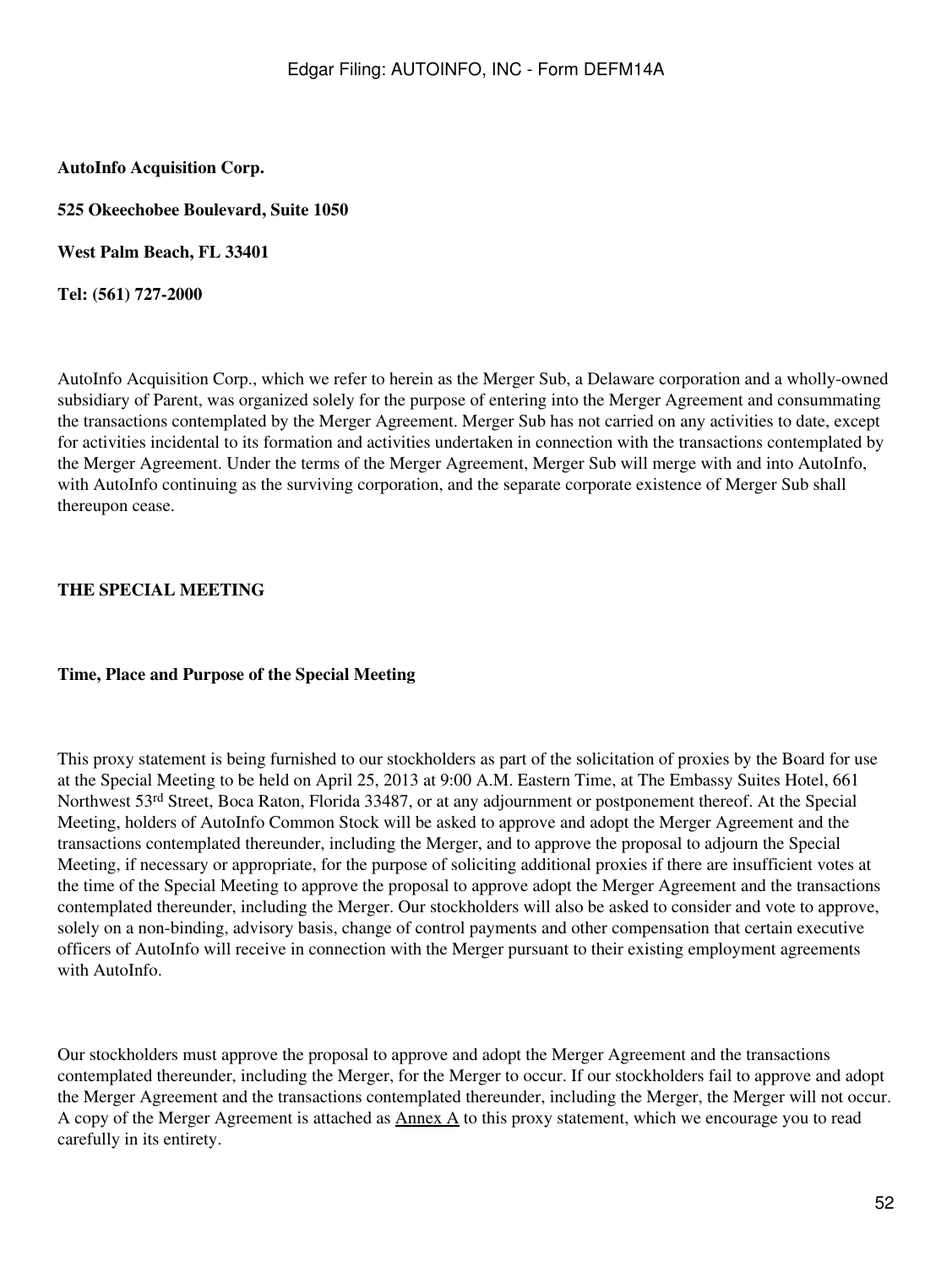## **Record Date and Quorum**

We have fixed the close of business on March 25, 2013 as the record date for the Special Meeting, and only holders of record of AutoInfo Common Stock on the record date are entitled to vote at the Special Meeting. You are entitled to receive notice of, and to vote at, the Special Meeting if you owned shares of AutoInfo Common Stock at the close of business on the record date. On the record date, there were 34,343,215 shares of AutoInfo Common Stock outstanding and entitled to vote. Each share of AutoInfo Common Stock entitles its holder to one vote on all matters properly coming before the Special Meeting.

A majority of the shares of AutoInfo Common Stock outstanding at the close of business on the record date and entitled to vote at the meeting, present in person or represented by proxy, at the Special Meeting constitutes a quorum for the purposes of the Special Meeting. An abstention, but not a broker non-vote, will be counted for purposes of determining a quorum. Shares of AutoInfo Common Stock represented at the Special Meeting but not voted, including shares of AutoInfo Common Stock for which a stockholder directs an "abstention" from voting, will be counted for purposes of establishing a quorum. A quorum is necessary to transact business at the Special Meeting. Once a share of AutoInfo Common Stock is represented at the Special Meeting, it will be counted for the purpose of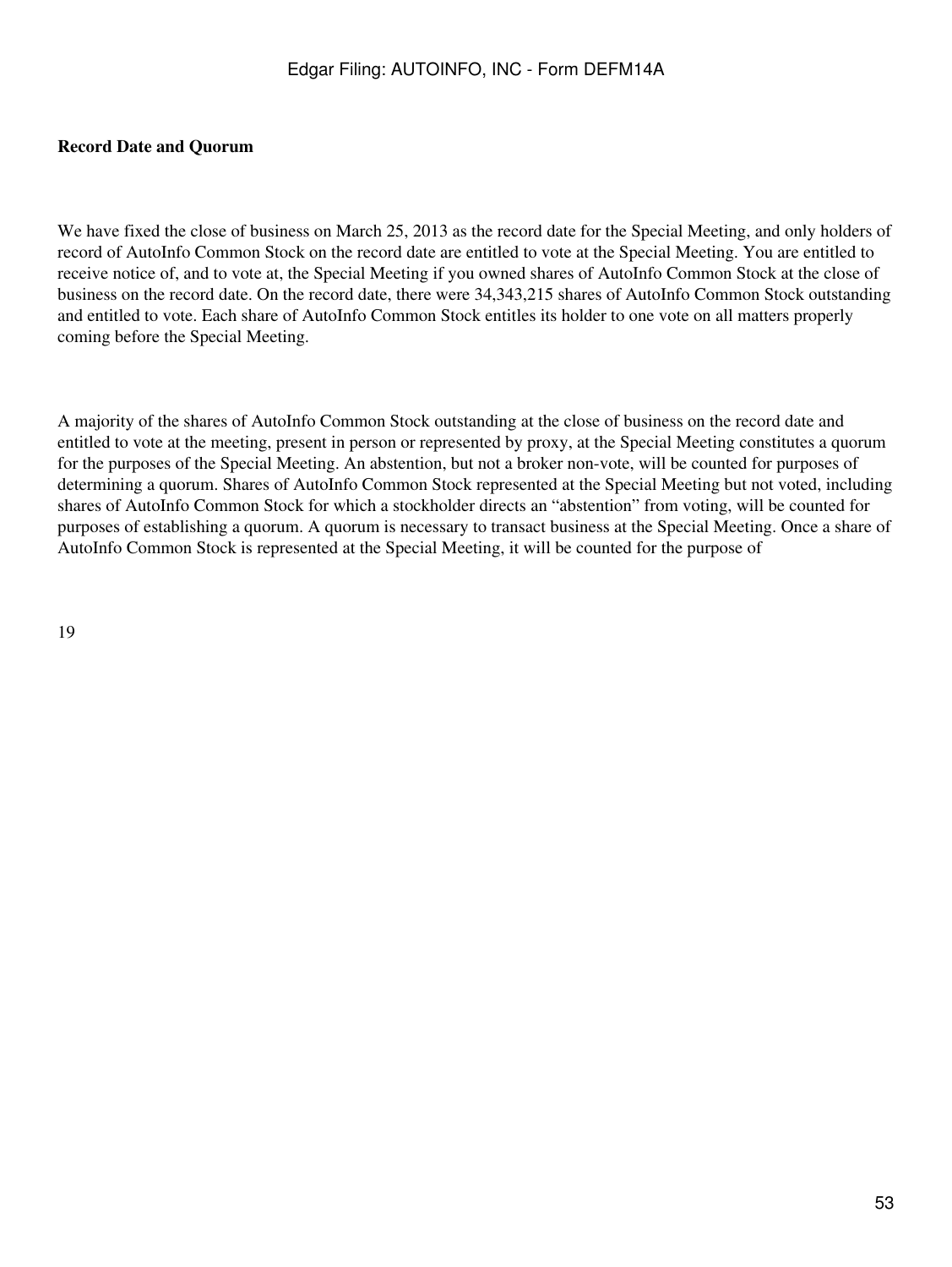determining a quorum at the Special Meeting and any adjournment of the Special Meeting. However, if a new record date is set for the adjourned Special Meeting, then a new quorum will have to be established. In the event that a quorum is not present at the Special Meeting, it is expected that the Special Meeting will be adjourned or postponed to solicit additional proxies.

#### **Attendance**

You are entitled to attend the Special Meeting only if you were a holder of AutoInfo Common Stock as of the close of business on March 25, 2013, which we refer to as the record date, or hold a valid proxy for the Special Meeting. Since seating is limited, admission to the Special Meeting will be on a first-come, first-served basis. You should be prepared to present photo identification for admittance. If you are not a stockholder of record but hold shares through a bank, broker, trustee or other nominee (i.e., in "street name"), you should provide proof of beneficial ownership as of the record date, such as your most recent account statement prior to the record date, a copy of the voting instruction card provided by your bank, broker, trustee or other nominee, or similar evidence of ownership.

## **Vote Required**

The votes required for each proposal are as follows:

Proposal #1. The affirmative vote, in person or by proxy, of the holders of a majority of the outstanding shares of AutoInfo Common Stock is required to approve and adopt the Merger Agreement and the transactions contemplated thereunder, including the Merger. The required vote on Proposal #1 is based on the number of outstanding shares—not the number of shares actually voted. The failure of any AutoInfo stockholder to causes its shares to be voted (i.e., not submitting a proxy and not voting in person) and any abstention from voting by an AutoInfo stockholder will have the same effect as a vote against Proposal #1. Likewise, broker non-votes will have the same effect as voting against Proposal #1. Broker non-votes occur when a beneficial owner holding shares in "street name" does not instruct the broker, bank, trustee or other nominee that is the record owner of such stockholder's shares on how to vote those shares on a particular proposal, and the broker, bank, trustee or other nominee does not have discretionary voting power with respect to such proposal. Consequently, the failure of a beneficial owner to provide voting instructions to its broker, bank, trustee or other nominee will have the same effect as a vote against Proposal #1. Pursuant to the Voting Agreement, approximately 22.3% of the shares of AutoInfo Common Stock outstanding as of the record date for the Special Meeting are committed to be voted in favor of Proposal #1. The approval of Proposal #1 will therefore require that approximately an additional 27.8% of the shares of AutoInfo Common Stock outstanding as for the record date for the Special Meeting are voted in favor of Proposal #1.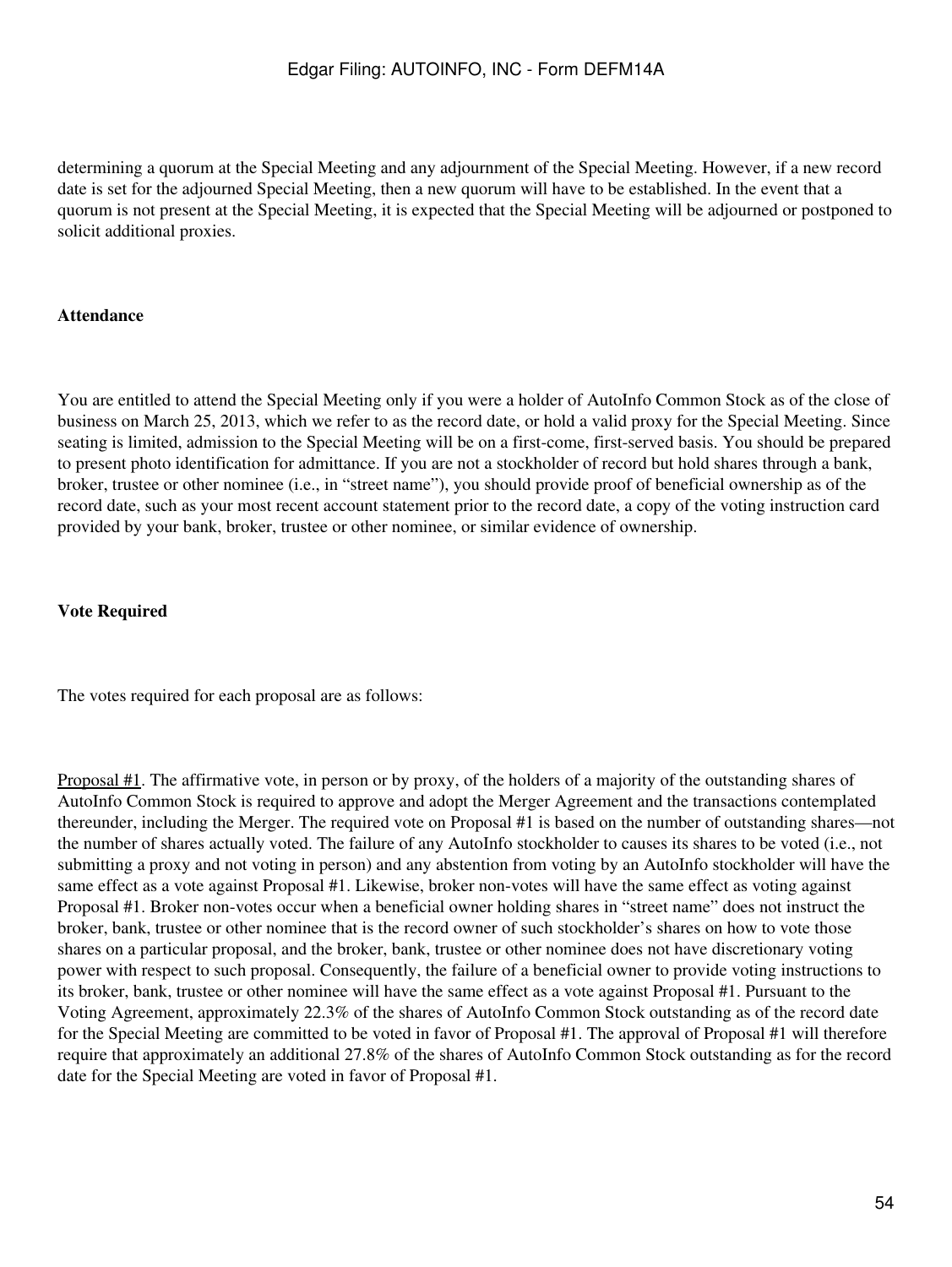Proposal #2. The affirmative vote, in person or by proxy, of the holders of a majority of the shares of AutoInfo Common Stock present, in person or by proxy, at the Special Meeting and entitled to vote on the matter is required to approve, on a non-binding, advisory basis, change of control payments and other compensation that certain executive officers of AutoInfo will receive in connection with the Merger pursuant to their existing employment agreements with AutoInfo. The required vote on Proposal #2 is based on the number of shares present and entitled to vote on the matter—not the number of outstanding shares. However, while the Board intends to consider the vote resulting from this proposal, the vote is advisory only and therefore not binding on AutoInfo, and, if the Merger Agreement is approved by AutoInfo stockholders and the Merger is consummated, the compensation will be payable even if Proposal #2 is not approved. Brokers, banks, trustees and other nominees do not have discretionary authority with respect to Proposal #2; however, broker non-votes or the failure to otherwise submit a proxy will not affect the outcome of Proposal #2. Abstentions from voting on Proposal #2 will have the same effect as a vote against Proposal #2.

Proposal #3. The affirmative vote, in person or by proxy, of the holders of a majority of the shares of AutoInfo Common Stock present, in person or by proxy, at the Special Meeting and entitled to vote on the matter is required to approve any adjournment of the Special Meeting, if necessary or appropriate, to solicit additional proxies in favor of the proposal to approve and adopt the Merger Agreement and the transactions contemplated thereunder, including the Merger, if there are insufficient votes to approve, adopt and ratify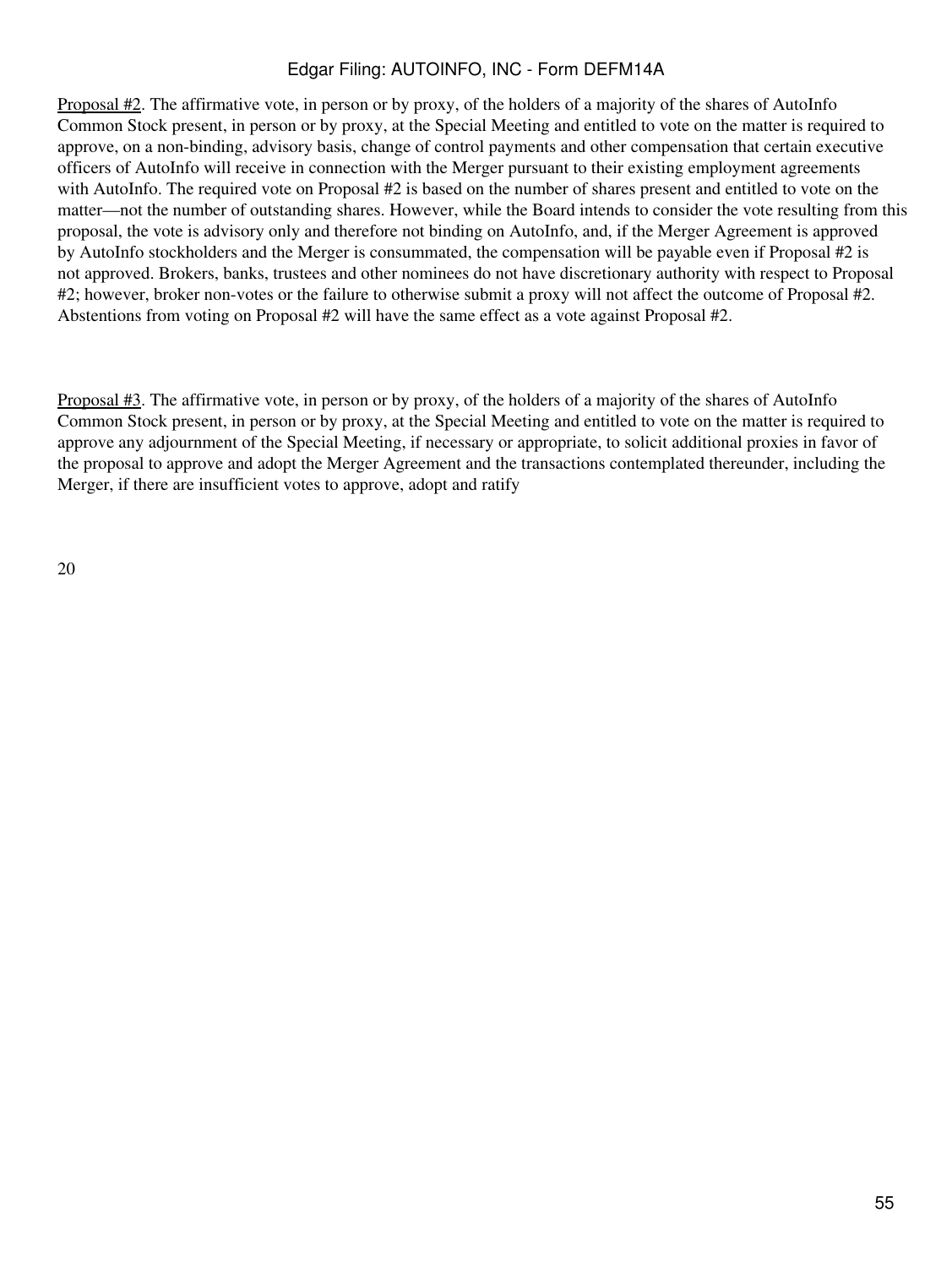the Merger Agreement and the transactions contemplated thereunder, including the Merger. The required vote on Proposal #3 is based on the number of shares present and entitled to vote on the matter—not the number of outstanding shares. Abstentions from voting will therefore have the same effect as a vote against Proposal #3. Brokers, banks, trustees and other nominees do not have discretionary authority to vote on Proposal #3 and therefore will not be able to vote on Proposal #3 absent instructions from the beneficial owner. Accordingly, broker non-votes or the failure to otherwise submit a proxy will have no effect on the outcome of Proposal #3.

#### **Other Matters of Business**

At this time, AutoInfo is not aware of any other matters that will be presented for a vote at the Special Meeting. If any other matters properly come before the Special Meeting, the proxies will have the discretion to vote upon such matters in accordance with their best judgment. To the extent we receive proper notice of a stockholder's intent to bring a matter before the Special Meeting, we will in advance of the Special Meeting advise stockholders as to how the proxies intend to vote on such matter.

#### **How to Vote**

If your shares of AutoInfo Common Stock are registered directly in your name with our transfer agent, American Stock Transfer, you are considered, with respect to those shares of AutoInfo Common Stock, the "stockholder of record." This proxy statement and proxy card have been sent directly to you by AutoInfo.

AutoInfo stockholders of record may submit a proxy in one of three ways or in person at the Special Meeting:

**Internet**: AutoInfo stockholders may submit a proxy over the Internet by going to www.voteproxy.com and following the on-screen instructions. Internet proxy submission is available 24 hours a day and will be accessible until 11:59 p.m., Eastern Time, on April 24, 2013. Stockholders will be given an opportunity to confirm that their voting instructions have been properly recorded. AutoInfo stockholders who submit a proxy this way should NOT send in their proxy card.

**Telephone**: AutoInfo stockholders may submit a proxy by calling 1-800-PROXIES (1-800-776-9437), or to vote by telephone from outside the United States, by calling 1-718-921-8500. Telephone proxy submission is available 24 hours a day and will be accessible until 11:59 p.m., Eastern Time, on April 24, 2013. Easy-to-follow voice prompts will guide stockholders and allow them to confirm that their instructions have been properly recorded. AutoInfo stockholders who submit a proxy this way should NOT send in their proxy card.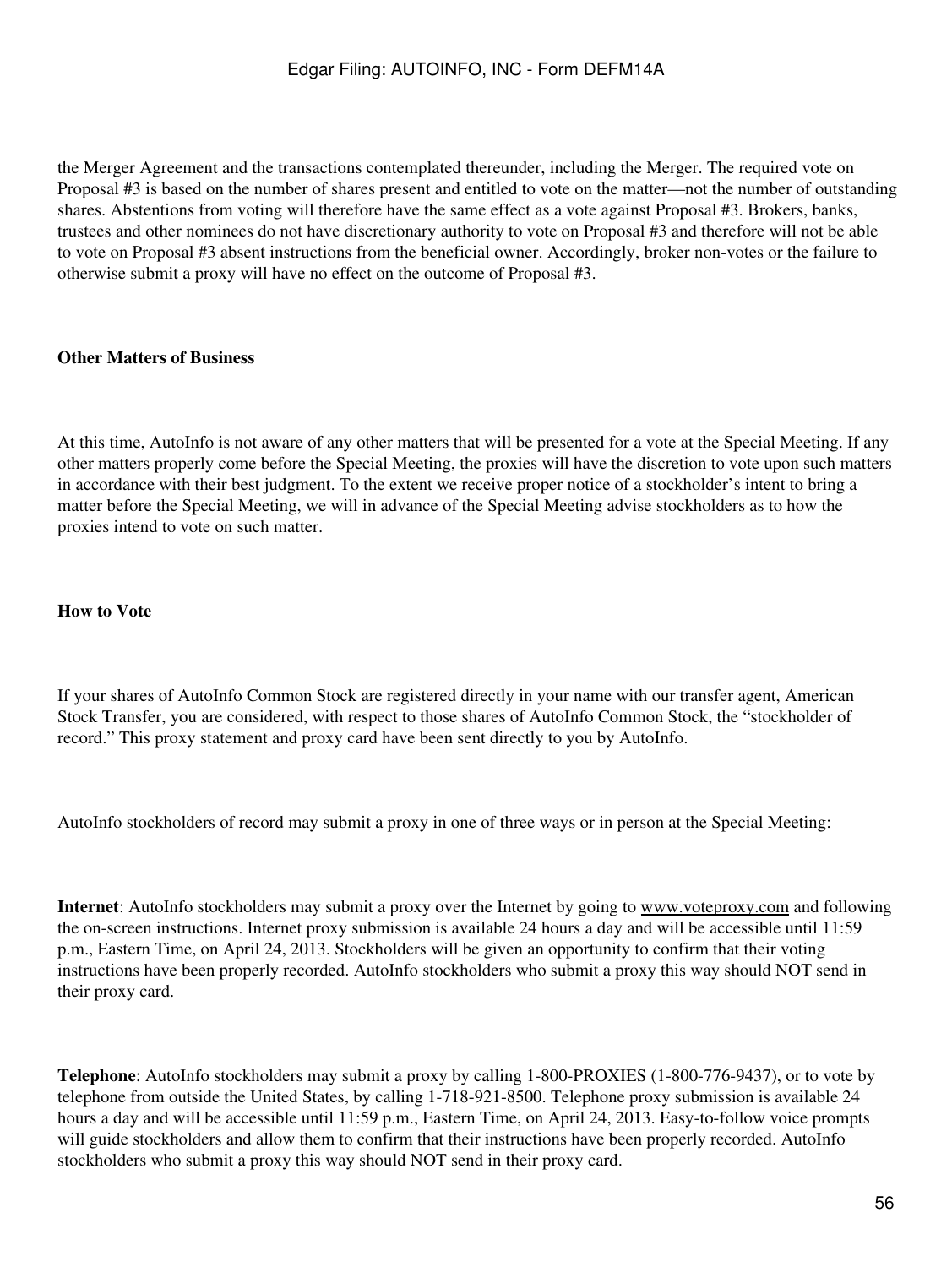**Mail**: AutoInfo stockholders may submit a proxy by properly completing, signing, dating and mailing their proxy card in the postage-paid envelope (if mailed in the United States) included with this joint proxy statement/prospectus. AutoInfo stockholders who submit a proxy this way should mail the proxy card early enough so that it is received before the date of the Special Meeting

**In Person**: AutoInfo stockholders may vote their shares in person at the Special Meeting or by sending a representative with an acceptable proxy that has been signed and dated. AutoInfo will provide a ballot for voting at the Special Meeting. Attendance at the Special Meeting will not, in and of itself, constitute a vote or a revocation of a prior proxy, however.

AutoInfo stockholders are encouraged to submit a proxy promptly. Each valid proxy received in time will be voted at the Special Meeting according to the choice specified, if any. Executed but uninstructed proxies (i.e., proxies that are properly signed, dated and returned but are not marked to tell the proxies how to vote) will be voted in accordance with the recommendations of the Board.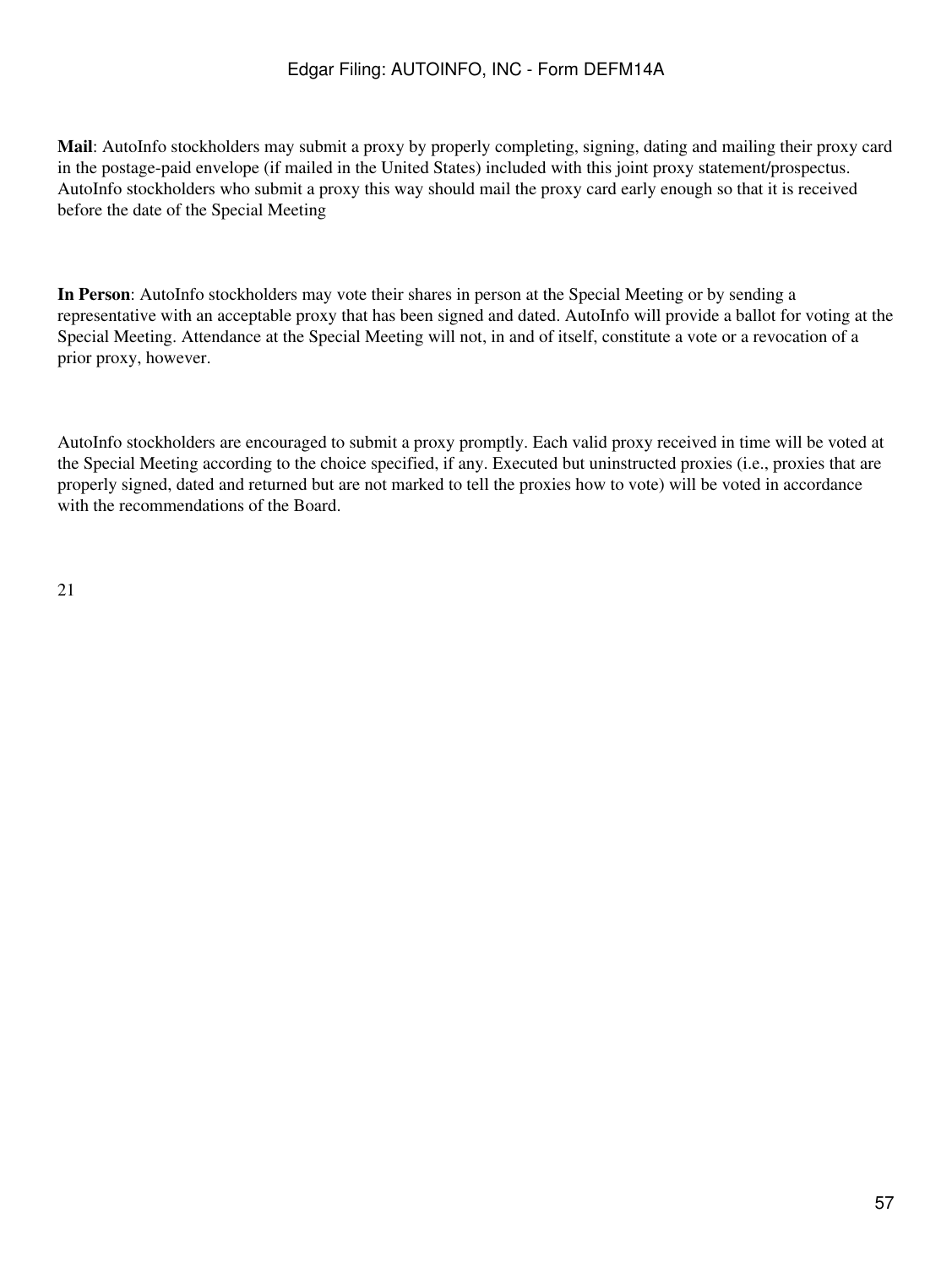AutoInfo stockholders who hold their shares beneficially in "street name" may vote their shares at www.proxyvote.com or via telephone at 1-800-454-8683 up until 11:59 p.m., Eastern Time, on April 24, 2013. AutoInfo stockholders who hold their shares beneficially and wish to vote in person at the Special Meeting must obtain proxies issued in their own name (known as a "legal proxy").

*If you have any questions or need assistance voting your shares, please* contact American Stock Transfer - Shareholder Services by telephone toll-free at (800) 937-5449.

#### **Revocation of Proxies**

AutoInfo stockholders of record may change their proxy at any time before their shares are voted at the AutoInfo Special Meeting in any of the following ways:

· Boca Raton, Florida 33487, Attention: William I. Wunderlich, Corporate Secretary, which must be received before sending a written notice of revocation to AutoInfo's principal executive offices at 6413 Congress Avenue, Suite #260, their shares are voted at the Special Meeting;

· (in which case only the later-submitted proxy is counted and the earlier proxy is revoked); properly submitting a new proxy card, which must be received before their shares are voted at the Special Meeting

· counted and the earlier proxy is revoked); or submitting a proxy via Internet or by telephone at a later date (in which case only the later-submitted proxy is

itself, constitute a vote or revocation of a prior proxy, however. attending the Special Meeting and voting by ballot in person. Attendance at the Special Meeting will not, in and of

AutoInfo's beneficial owners may change their voting instruction only by submitting new voting instructions to the brokers, banks or other nominees that hold their shares of record.

#### **Adjournments and Postponements**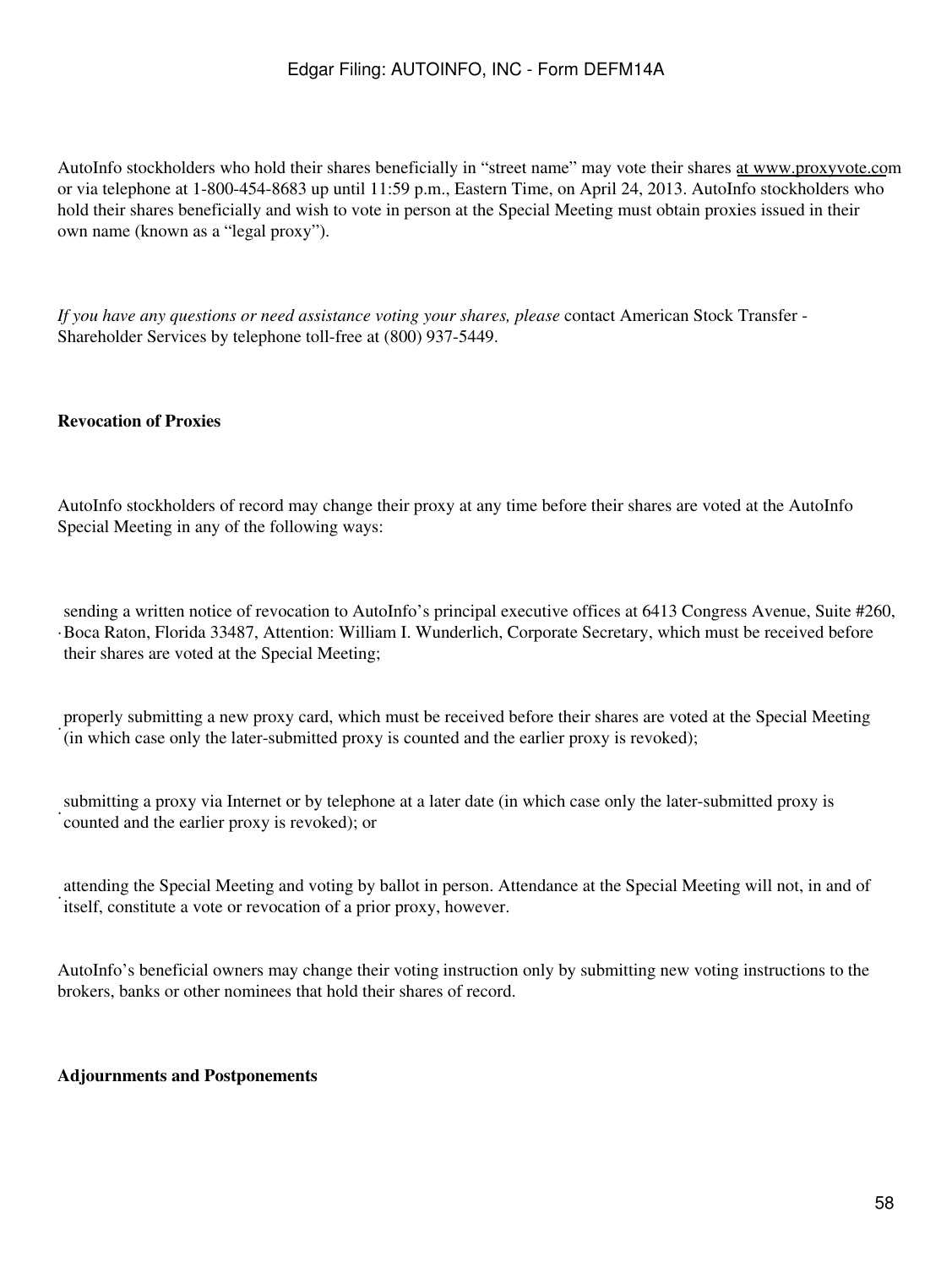Although it is not currently expected, the Special Meeting may be adjourned or postponed for the purpose of soliciting additional proxies if there are insufficient votes at the time of the Special Meeting to approve the proposal to adopt the Merger Agreement and the transactions contemplated thereunder, including the Merger. Other than an announcement to be made at the Special Meeting of the time, date and place of an adjourned meeting, any adjournment may be made without notice (if the adjournment is not for more than 30 days and a new record date has not been fixed). Any adjournment or postponement of the Special Meeting for the purpose of soliciting additional proxies will allow AutoInfo's stockholders who have already sent in their proxies to revoke them at any time prior to their use at the Special Meeting as adjourned or postponed.

#### **Anticipated Date of Completion of the Merger**

We are working towards completing the Merger as soon as possible. Assuming timely satisfaction or waiver of conditions to the Merger Agreement, we anticipate that the Merger will be completed in the second quarter of calendar 2013. If our stockholders vote to approve the proposal to adopt the Merger Agreement and the transactions contemplated thereunder, including the Merger, the Merger will become effective as promptly as practicable following the satisfaction or waiver of the other conditions to the Merger Agreement. See the sections entitled "The Merger Agreement — Closing" and "The Merger Agreement — Effective Time" beginning on page 48 of this proxy statement.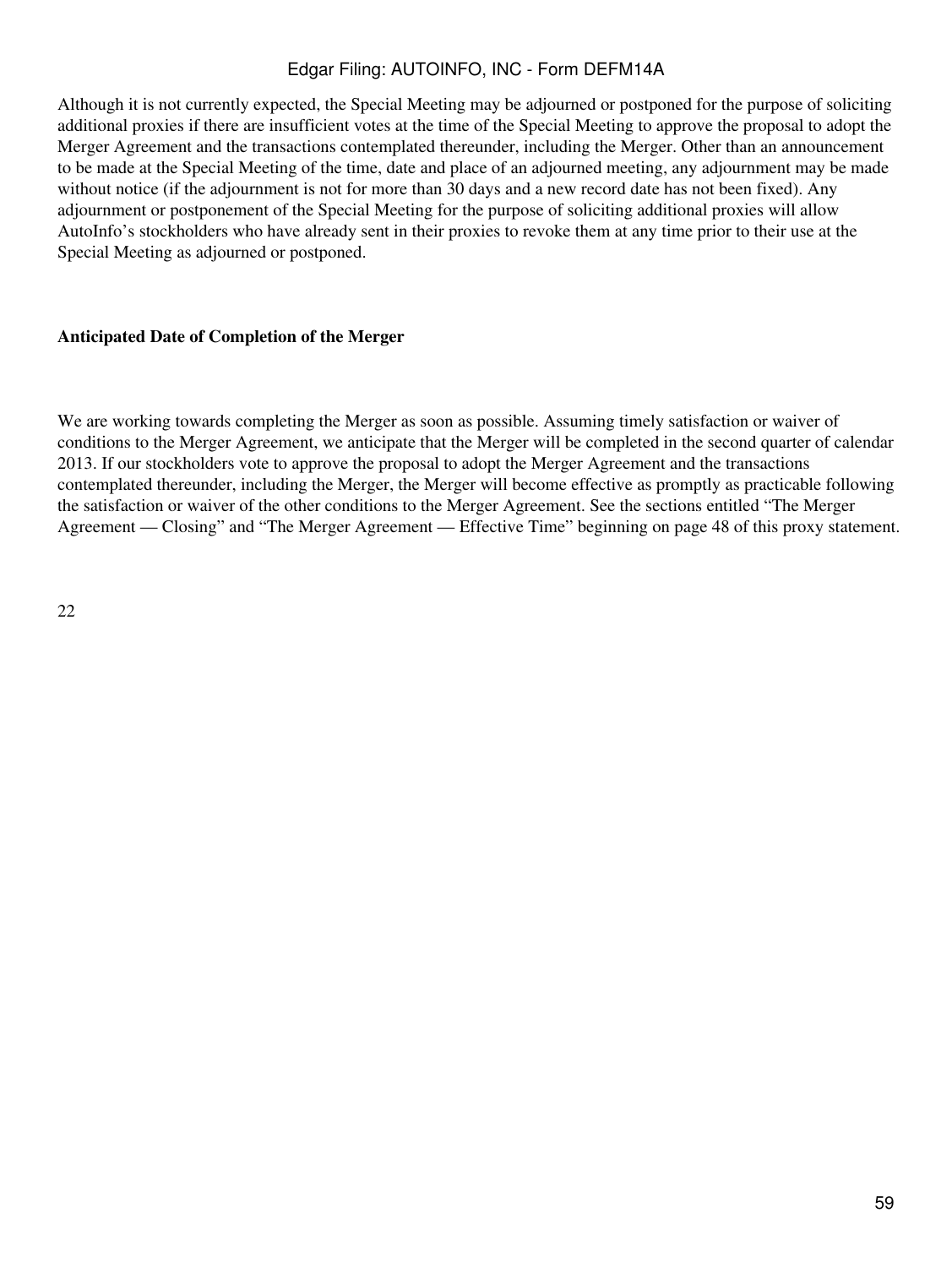#### **Rights of Stockholders Who Seek Appraisal**

Stockholders are entitled to appraisal rights under the DGCL in connection with the Merger. This means that you are entitled to have the fair value of your shares of AutoInfo Common Stock determined by the Delaware Court of Chancery and to receive cash payment based on that valuation instead of receiving the per share Merger consideration. The ultimate amount you receive in an appraisal proceeding may be less than, equal to or more than the amount you would have received under the Merger Agreement.

To exercise your appraisal rights, you must submit a written demand for appraisal to AutoInfo before the vote is taken on the proposal to approve and adopt the Merger Agreement and the transactions contemplated thereunder, including the Merger, and you must not vote in favor of the proposal to adopt the Merger Agreement, and the transactions contemplated thereunder, including the Merger. Your failure to follow exactly the procedures specified under the DGCL may result in the loss of your appraisal rights. See the section entitled "Appraisal Rights" beginning on page 67 of this proxy statement and the text of the Delaware appraisal rights statute reproduced in its entirety as Annex D to this proxy statement. If you hold your shares of AutoInfo Common Stock through a bank, broker, trustee or other nominee and you wish to exercise appraisal rights, you should consult with your bank, broker, trustee or other nominee to determine the appropriate procedures for the making of a demand for appraisal by the nominee. In view of the complexity of the procedures specified under the DGCL, stockholders who may wish to pursue appraisal rights should consult their legal and financial advisors.

#### **Questions and Additional Information**

If you have more questions about the Merger or how to submit your proxy, or if you need additional copies of this proxy statement or the enclosed proxy card or voting instructions, please contact our Chief Executive Officer, Harry Wachtel, toll-free at (800) 759-7910 ext. 200 or by e-mail at hmw@suntecktransport.net.

## **THE MERGER (PROPOSAL #1)**

*This discussion of the Merger is qualified in its entirety by reference to the Merger Agreement, which is attached to this proxy statement as Annex A. You should read the entire Merger Agreement carefully as it is the legal document that governs the Merger.*

The Merger Agreement provides that Merger Sub will merge with and into AutoInfo, with AutoInfo continuing as the surviving corporation, and the separate corporate existence of Merger Sub shall thereupon cease. As a result of the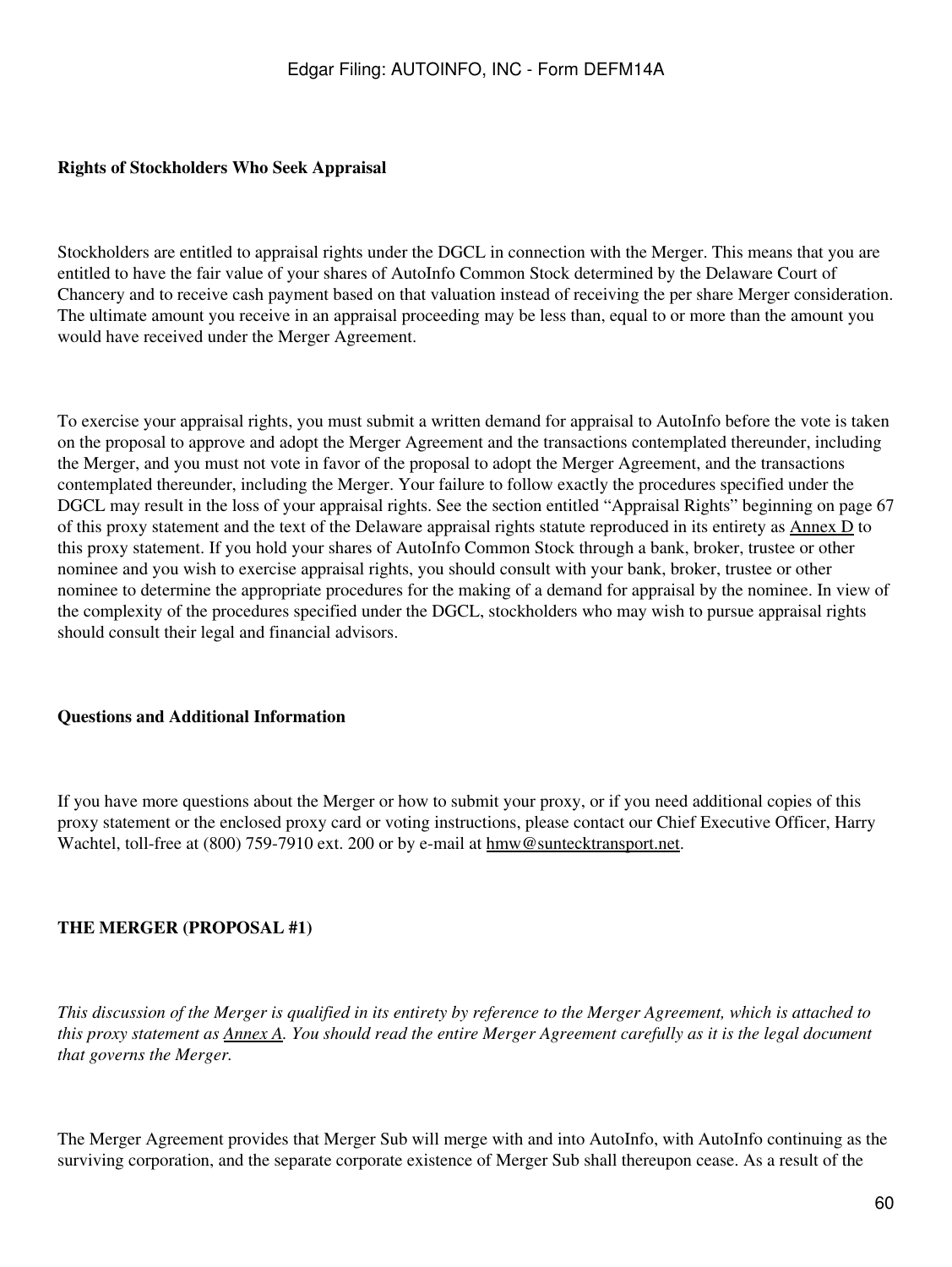Merger, AutoInfo will cease to be a publicly-traded company. You will not own any shares of the capital stock of the surviving corporation (other than Mr. Wachtel, Mr. Williams and Mr. Weiss pursuant to the Rollover Agreement).

## **Merger Consideration**

In the Merger, each outstanding share of AutoInfo Common Stock (except for certain shares held by AutoInfo, Parent or Merger Sub and shares held by stockholders who have properly exercised appraisal rights) will be converted into the right to receive the per share Merger consideration of \$1.05 in cash, without interest, less any applicable withholding taxes.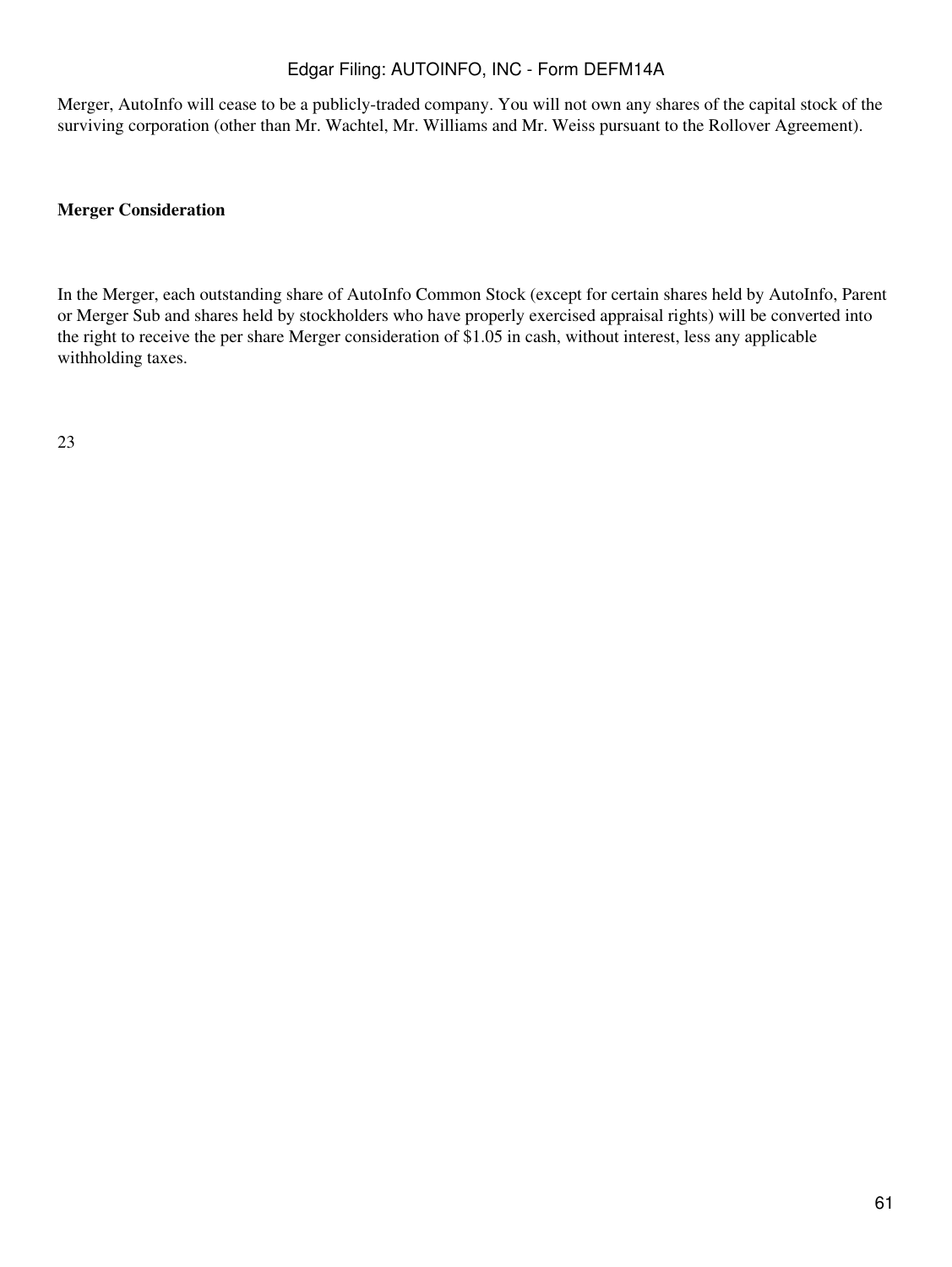#### **Background of the Merger**

The Board and senior management periodically review AutoInfo's long-term strategic plan with the goal of maximizing stockholder value. As part of this ongoing process, the Board and senior management periodically review strategic alternatives that may be available to AutoInfo.

During a regularly scheduled Board meeting in the first quarter of 2011, the Board engaged in a general discussion regarding AutoInfo's financial results, budget, business, and financial prospects for the balance of the 2011 fiscal year. The Board discussed AutoInfo's market value relative to the market value of comparable companies within the agent based, non-asset or asset-light industry. The Board concluded AutoInfo's market valuation, which had changed little over the preceding several years, did not accurately reflect AutoInfo's financial and operational results. The Board further concluded industry research analysts were not focusing on AutoInfo and AutoInfo was not well positioned to attract the interest of institutional investors, due to its relative size, stock price, and lack of listing on a national exchange. The Board expressed concern over the general lack of liquidity for holders of AutoInfo Common Stock, the disparity between the inherent value of AutoInfo versus the market value of AutoInfo, and the general lack of interest in AutoInfo from the investment community. The Board determined it to be in the interest of AutoInfo's stockholders to commence an organized exploration of strategic options in an effort to enhance stockholder value, including a potential sale of AutoInfo.

On March 31, 2011, the price per share of AutoInfo Common Stock closed at \$0.70.

During July 2011, the Board requested that Stephens, an investment bank with substantial expertise in the transportation industry, deliver to AutoInfo a summary market analysis of AutoInfo. On July 29, 2011, Stephens delivered a report (the "Stephens Report"), which indicated that the performance of AutoInfo Common Stock lagged behind many of its peers within the transportation sector and comparable companies in such sector with higher revenues and net income received market valuations at a higher multiple than their smaller peers, including AutoInfo. The Stephens Report generally set forth a number of strategic options for AutoInfo, including organic growth opportunities, acquisitions, a change of control transaction and stockholder distributions. The Board reviewed and discussed the market analysis and each strategic option set forth in the Stephens Report.

In August 2011, Mr. Patterson, an independent Director and Chairman of the Board's Audit Committee, met with AutoInfo's senior management team (namely, Mr. Wachtel, Mr. Wunderlich and Mr. Williams) to discuss in detail the analysis received from Stephens and the strategic alternatives set forth in the Stephens Report. The parties discussed the possibility of a sale of AutoInfo to a financial or strategic buyer, and the related potential structure, effect on AutoInfo's operations, and value to AutoInfo's stockholders. Messrs. Wachtel, Wunderlich and Williams expressed unequivocal support of the Board's effort to pursue additional value for AutoInfo's stockholders through a strategic transaction.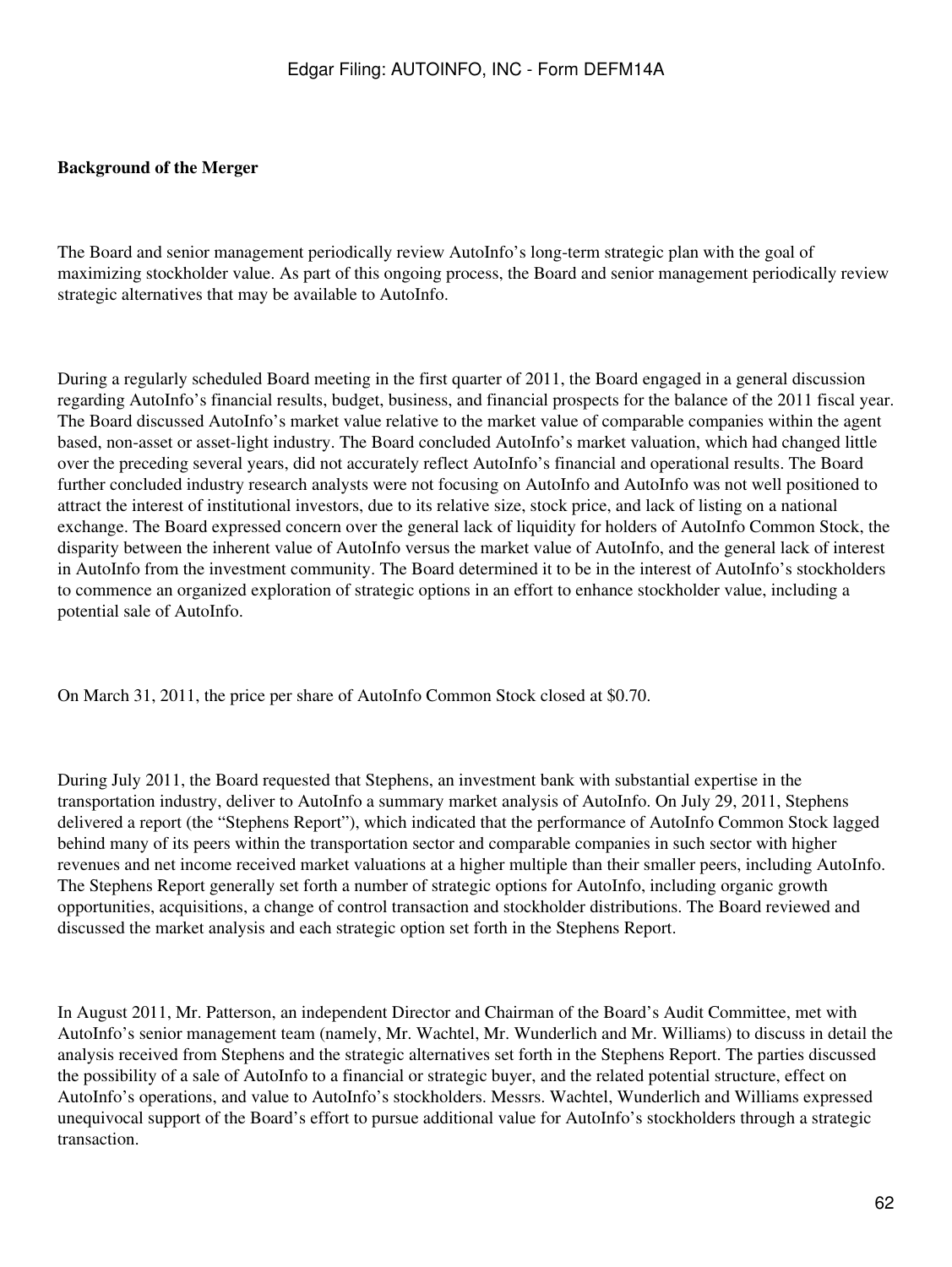Moreover in August 2011, the Board met telephonically and discussed further the Stephens Report and the meetings between Mr. Patterson and AutoInfo's senior management team. The Board resolved to explore, on a confidential basis, the possibility of the sale of AutoInfo. The Board identified three companies that were actively engaged in acquisitions within AutoInfo's industry, and directed Mr. Patterson and Mr. Wachtel to initiate contact with such identified acquirors.

In August 2011, Mr. Patterson initiated contact with an industry competitor, to which we refer as "Party A", though an acquaintance on Party A's Board of Directors. The contact later advised Mr. Patterson that the Chairman of Party A's Board of Directors was interested in speaking with Mr. Patterson regarding a strategic partnership between the two companies. Mr. Patterson and Party A's Chairman of the Board of Directors held a series of telephonic meetings in October 2011 and November 2011. During these discussions Party A's Chairman of the Board of Directors advised Mr. Patterson that AutoInfo's market valuation was fairly accurate, Party A was involved in a series of internal business initiatives which would prevent immediate consideration of a strategic partnership with AutoInfo, and Party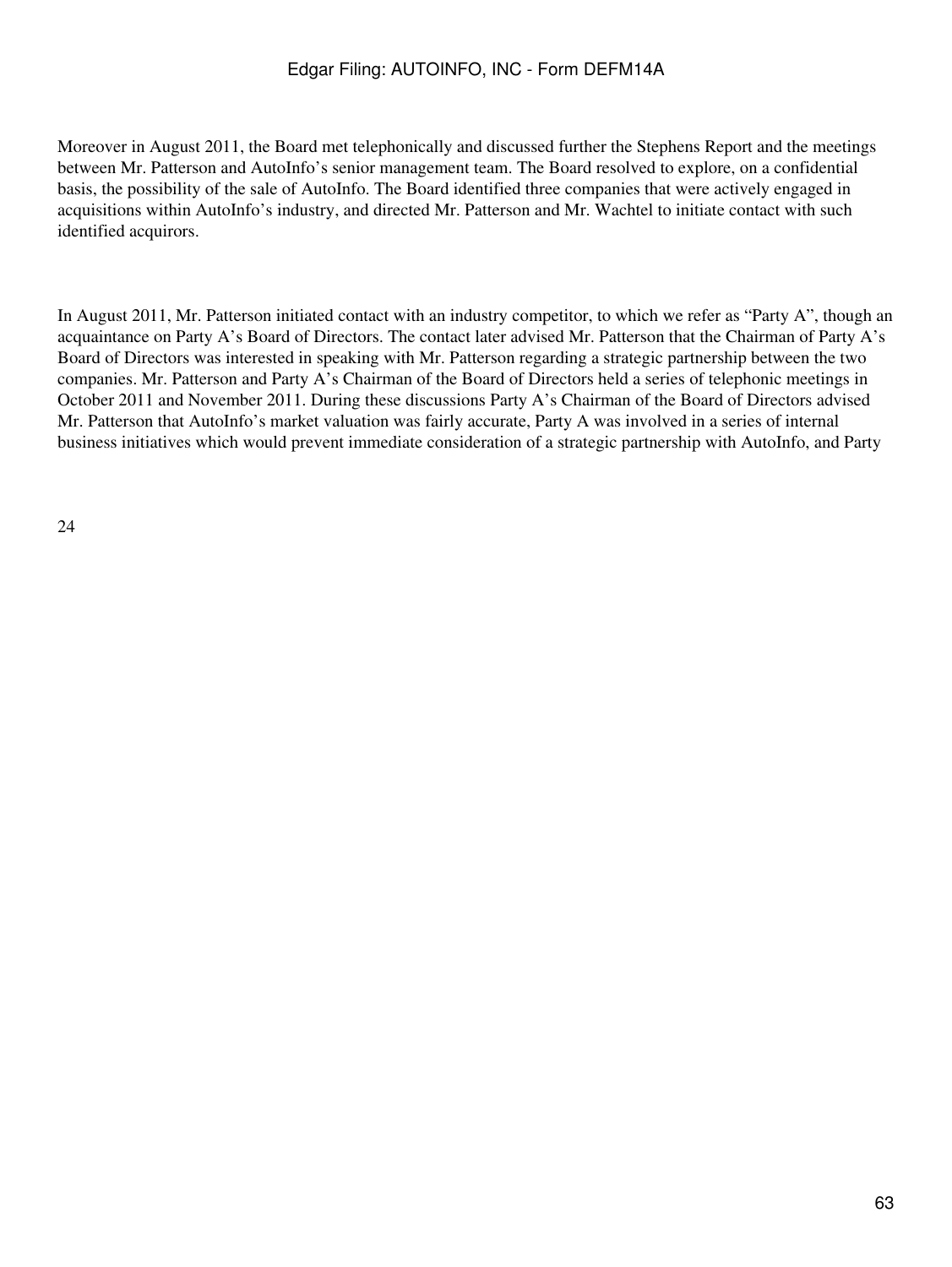A might be willing to consider a future acquisition of AutoInfo at a price per share in the range of AutoInfo's then current market price (subject to diligence). Mr. Patterson and Party A's Chairman of the Board of Directors agreed to cease further discussions at that time.

During September 2011, Mr. Patterson and Mr. Wachtel held discussions with representatives of a potential strategic buyer, to which we refer as "Party B". Thereafter, representatives of Party B held additional discussions with members of AutoInfo's senior management team. Party B expressed an interest in merging with AutoInfo in a stated effort to capitalize on the synergies between the two companies and to take advantage of the higher market multiples generally realized by larger companies in the segment. Party B ultimately presented the Board with a nonbinding indication of interest outlining a proposed acquisition of all of AutoInfo's equity in exchange for a combination of cash and common stock of Party B. After a thorough consideration of Party B's indication of interest, the Board concluded that Party B was not an ideal merger candidate for AutoInfo for a number of reasons, including, but not limited to, the dilution of AutoInfo's stockholders, the lack of a developed market for Party B's common stock and related liquidity concerns, and the difference in Party B's growth potential versus AutoInfo's growth potential.

During October 2011, an affiliate of an institutional investor of AutoInfo facilitated a meeting between Mr. Patterson and a representative of a potential financial buyer, to which we refer as "Party C". Following the introductory conversation, Mr. Patterson introduced the Party C representative to Mr. Wachtel, who explained in detail AutoInfo's operations and business philosophy. Shortly thereafter, additional meetings were held between Mr. Wachtel and the Party C representative, to discuss the specific terms of a possible investment in, or acquisition of, AutoInfo by Party C. In December 2011, the Party C representative contacted Mr. Patterson to advise that Party C's investment committee had determined to terminate discussions with AutoInfo and to focus on other target companies within the transportation industry.

Between September 1, 2011 and November 30, 2011, the price per share of AutoInfo Common Stock ranged between \$0.50 and \$0.70.

At a regularly scheduled Board meeting on December 14, 2011, Mr. Patterson and Mr. Wachtel informed the Board of the results of their discussions with Party A, Party B and Party C. The Board discussed AutoInfo's financial performance, business initiatives, financial metrics, projections, and market valuation, as well as the trading market for, and liquidity of, AutoInfo Common Stock. The Board resolved to have preliminary discussions with investment banking firms to determine if strategic alternatives were available to AutoInfo that would provide more value to AutoInfo's stockholders. The Board formed a Strategic Initiatives Committee (the "SIC") to interview investment banks and make a recommendation to the Board. Mr. Patterson and Mr. Wachtel were appointed members of the SIC, with Mr. Patterson serving as its Chairman.

Immediately after the December 14, 2011 Board meeting adjourned, the SIC held an initial meeting to discuss the strategy and approach of the SIC to achieve its mandate.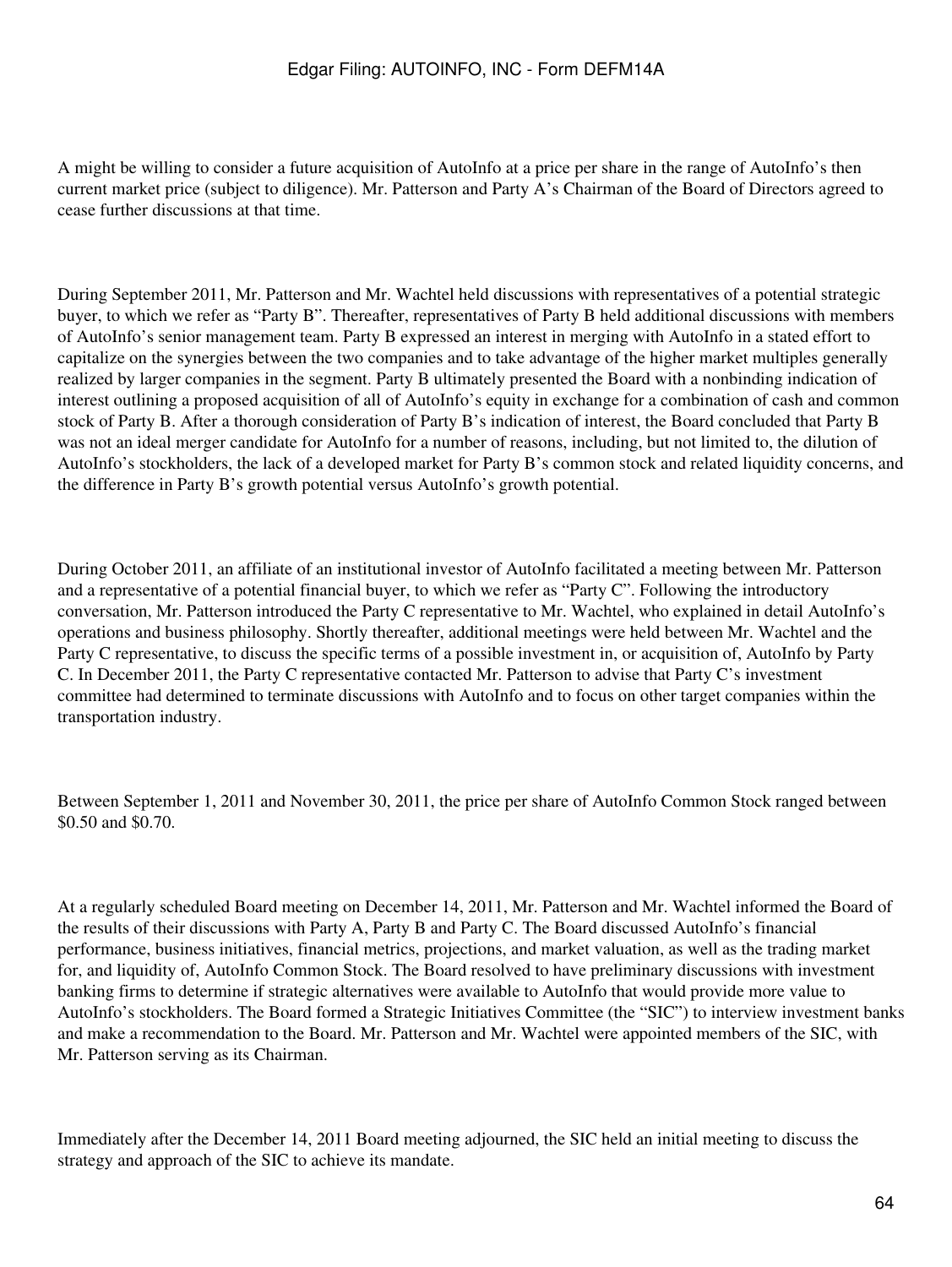Over the next 30 days, the SIC interviewed and held discussions with representatives of four investment banking firms, including Stephens, each of which had extensive experience and expertise in the transportation and logistics industry. Each investment bank sought to act as a financial advisor to the Board and AutoInfo and presented their respective analysis of AutoInfo's business and market outlook, industry positioning, and potential strategic planning and alternatives. Each investment bank discussed AutoInfo's financial and operational performance, and valuation and stock price challenges despite AutoInfo's track record of revenue and profit growth, as well as their respective knowledge of AutoInfo's business sector. Each investment bank presented a variety of strategic alternatives to the SIC, including the sale of AutoInfo, an equity and/or debt financing, and strategic acquisitions. The investment banks discussed possible outcomes and responded to questions and concerns of the SIC.

On January 21, 2012, the SIC held a telephonic meeting, and after considering the presentations made by each investment bank, including their respective qualifications, reputation, experience, and expertise, the SIC resolved to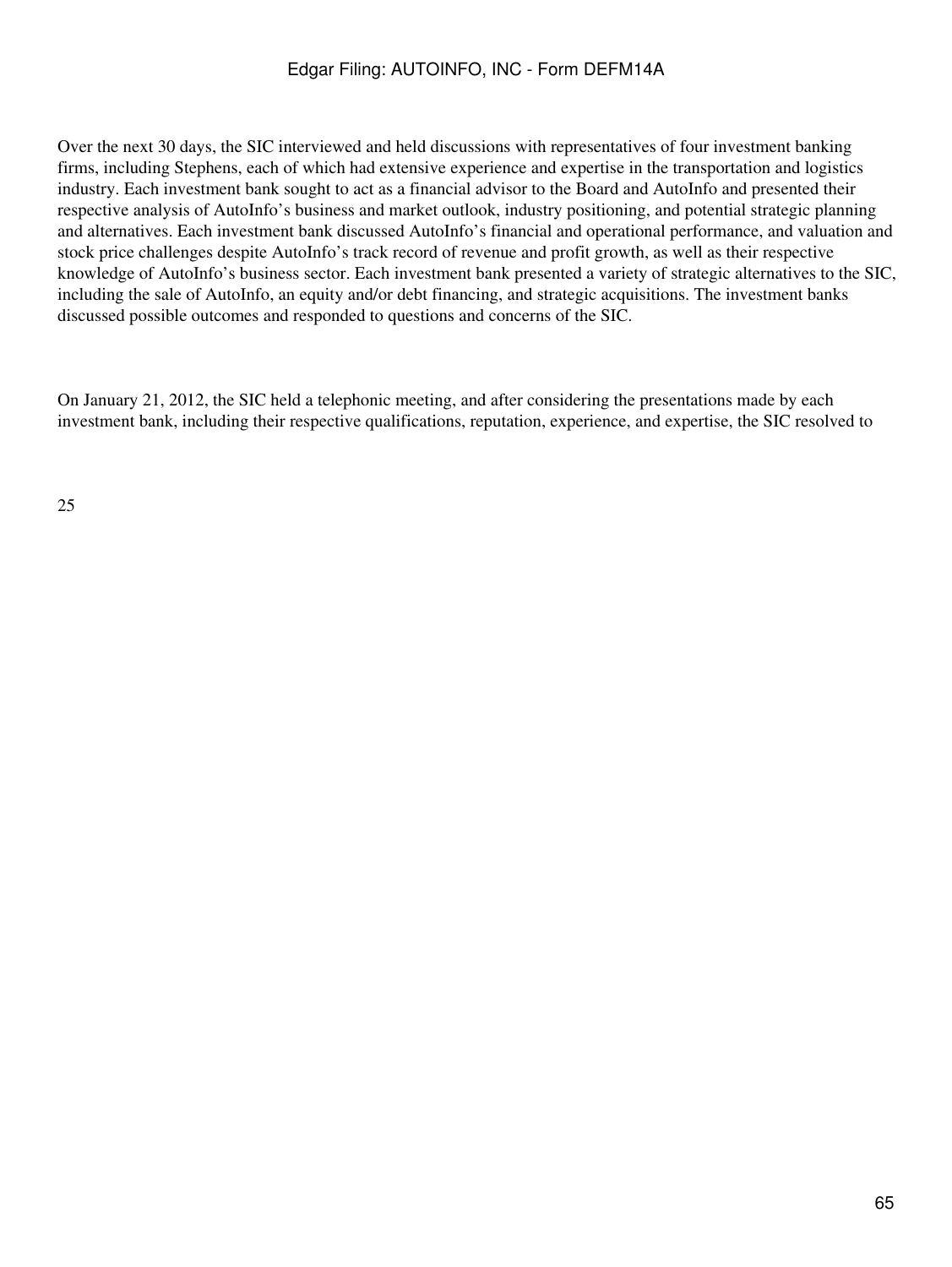recommend to the Board that Stephens be engaged by AutoInfo to advise AutoInfo on strategic alternatives. On January 23, 2012, the Board executed an advisory agreement with Stephens.

Over the next two weeks, the Board and the SIC communicated several times to discuss the potential risks and benefits involved in the execution of AutoInfo's business plan as an independent company, the strategic alternatives available to AutoInfo, and the process of identifying parties interested in engaging in a strategic transaction with AutoInfo. As a result, it was determined that the Board, through Stephens, would conduct a controlled process with the goal of effecting a sale of AutoInfo.

During February 2012, Stephens conducted due diligence on AutoInfo, conducted multiple interviews with AutoInfo's senior management team, established an electronic data site populated with AutoInfo due diligence materials, and prepared and finalized AutoInfo's Confidential Information Memorandum (the "CIM") and a list of potential buyers.

In March 2012, the Board, AutoInfo's senior management, and Stephens held a meeting to review and approve the CIM, to discuss the potential list of buyers, as well as to discuss due diligence related matters, deal process and strategy, and the potential timing of a transaction.

On March 31, 2012, the price per share of AutoInfo Common Stock closed at \$0.77.

Over the ensuing couple of months, Stephens contacted 164 potential acquirors of AutoInfo, including 115 financial buyers and 49 strategic buyers. The Board and Stephens negotiated and entered into nondisclosure agreements with 71 potential acquirors, which agreements contained customary restrictions on the disclosure and use of confidential information, and standstill provisions restricting the prospective acquirors' ability to purchase AutoInfo's securities or engage in other takeover activities without AutoInfo's consent. Upon execution of the nondisclosure agreement, the prospective acquirors were given the CIM and information on the sale process.

By mid-June 2012, Stephens had received 10 indications of interest ("IOI's") from potential acquirors of AutoInfo, with prices ranging from \$0.90 to \$1.36 per share of AutoInfo Common Stock. Each IOI was subject to certain stated assumptions and to further due diligence of AutoInfo and its business and operations.

AutoInfo's senior management and Stephens conducted management presentations with nine of the ten potential acquirors that submitted IOI's. The potential acquirors were granted access to AutoInfo's electronic data site.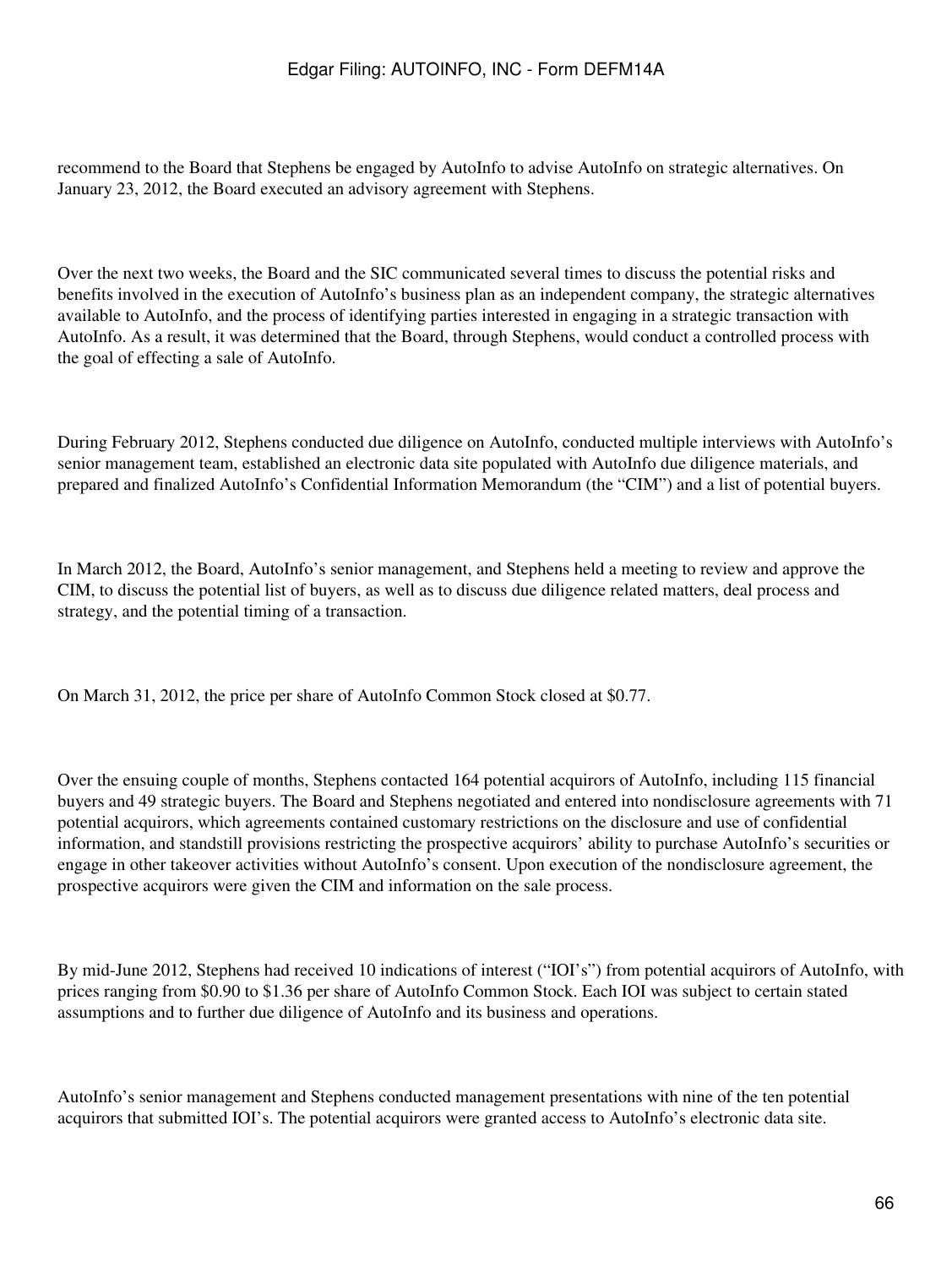On June 28, 2012, at a meeting of the Board, the directors discussed the status of the process being conducted by Stephens on AutoInfo's behalf and reviewed and discussed the related IOI's. It was determined that it would be beneficial for the Board to form the Special Committee for the purposes of overseeing the process and handling the logistics of exploring potential strategic alternatives. The Board established the Special Committee and appointed Mr. Patterson (who was elected Chairman of the Special Committee), Mr. Einselen, and Mr. Robertson, each of whom was an independent non-employee director of AutoInfo. The Special Committee was charged with reviewing and evaluating potential strategic transactions, including remaining an independent company, and authorized to negotiate on behalf of the Board and AutoInfo, and, if appropriate, to make a recommendation to the Board with respect to the sale of AutoInfo. The Special Committee was also authorized to engage outside advisors, including investment bankers, attorneys, auditors, and consultants, as it deemed necessary to perform its obligations and responsibilities.

Immediately after the June 28, 2012 Board meeting adjourned, the Special Committee held an initial meeting to discuss the formation of the Special Committee and its objective. Thereafter, the Special Committee interviewed Roetzel & Andress LPA ("R&A") to serve as outside independent legal counsel to the Special Committee. The Special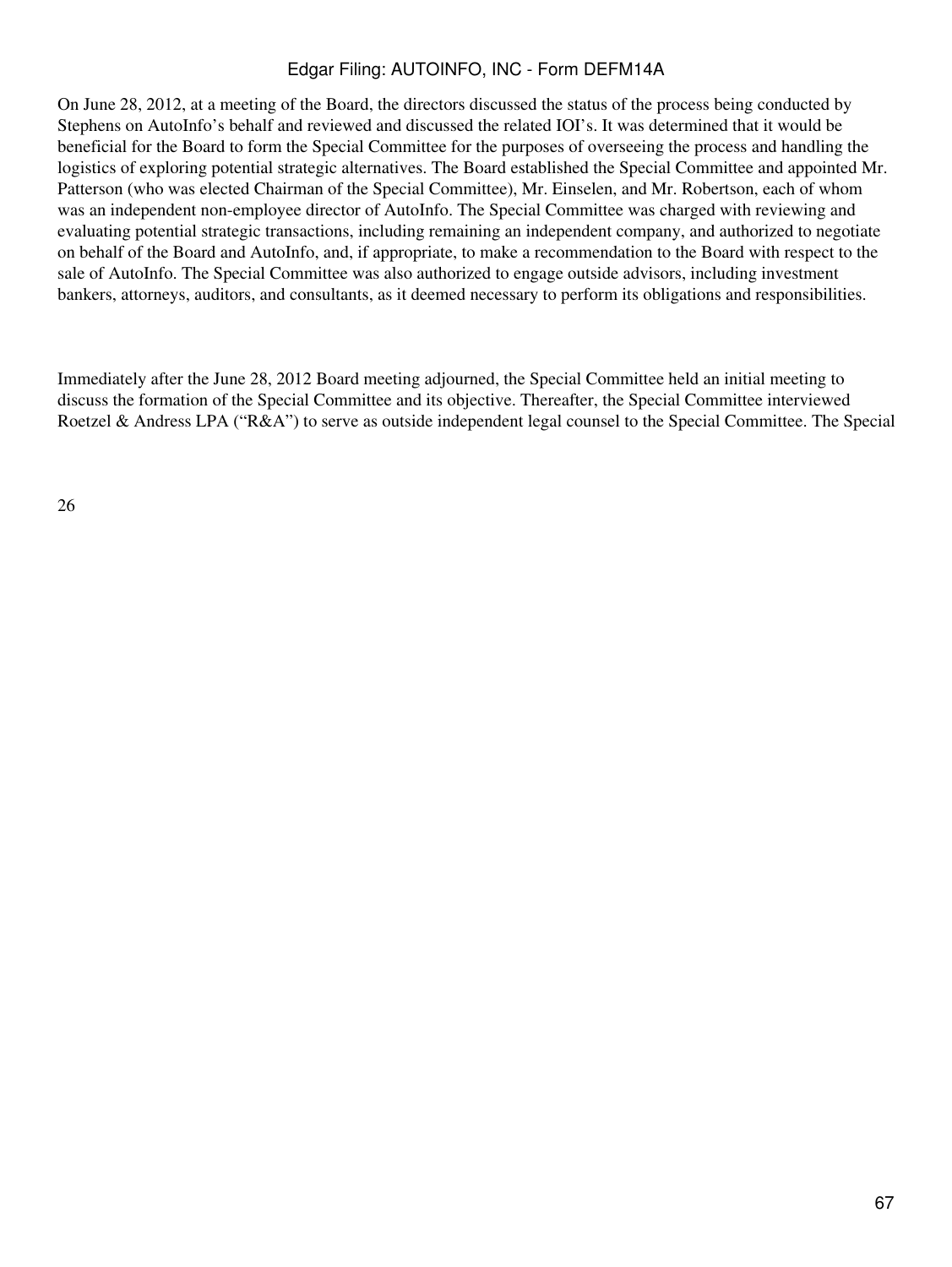Committee assessed R&A's experience and expertise and engaged R&A in connection with the potential sale of AutoInfo.

On June 29, 2012, the price per share of AutoInfo Common Stock closed at \$0.85.

By July 1, 2012, AutoInfo, through its advisor, Stephens, had received from two potential strategic and three potential financial acquirors that had previously submitted IOI's, three written letters of intent ("LOI's") and two verbal indications expressing interest in acquiring AutoInfo. The prices submitted in the LOI's ranged from \$0.85 to \$1.30 per share of AutoInfo Common Stock.

On July 2, 2012, at a meeting of the Special Committee attended by Stephens and R&A, Stephens updated the Special Committee on the status of the process being conducted by Stephens and presented a summary of the three LOI's and the two verbal indications, including an analysis of total consideration payable to AutoInfo's stockholders, transaction multiples and premiums, key valuation and financing terms, key process terms, key legal terms, and sources and uses of the transaction consideration. A discussion ensued regarding the process timeline and feedback received regarding the management presentations and ongoing due diligence regarding AutoInfo and its business and operations. R&A counseled and advised the Special Committee regarding its fiduciary duties. The Special Committee members evaluated the LOI's and AutoInfo's option to continue as an independent publicly-traded company, and the Special Committee members asked questions of, and received answers from, R&A and Stephens. The Special Committee determined that it was appropriate to continue the strategic process and directed Stephens to engage in negotiations with the potential acquirors that submitted LOI's in an effort to persuade each acquiror to increase their respective stated price per share of AutoInfo Common Stock.

During the following weeks, the potential acquirors conducted due diligence on AutoInfo and its business and operations, and Stephens held negotiations with each acquiror in an effort to persuade such acquirer to increase the price per share of AutoInfo Common Stock proposed in their respective LOI's.

On July 5, 2012, at a meeting of the Special Committee attended by Stephens and R&A, Stephens updated the Special Committee on its negotiations with each of the three potential acquirors and the final terms of their LOI's. After discussion, the Special Committee concluded the offer of one of the potential acquirors, to which we refer as "Party D", represented the highest and best offer. The Special Committee presented its recommendation to the Board and, by unanimous vote, the Board agreed to pursue a transaction with Party D.

On August 14, 2012, AutoInfo entered into an LOI with Party D. The LOI provided for Party D's purchase of all outstanding shares of AutoInfo Common Stock for a price of\$1.30 per share and a forty-five day exclusivity period, during which period, Party D would continue its due diligence investigation of AutoInfo and its business and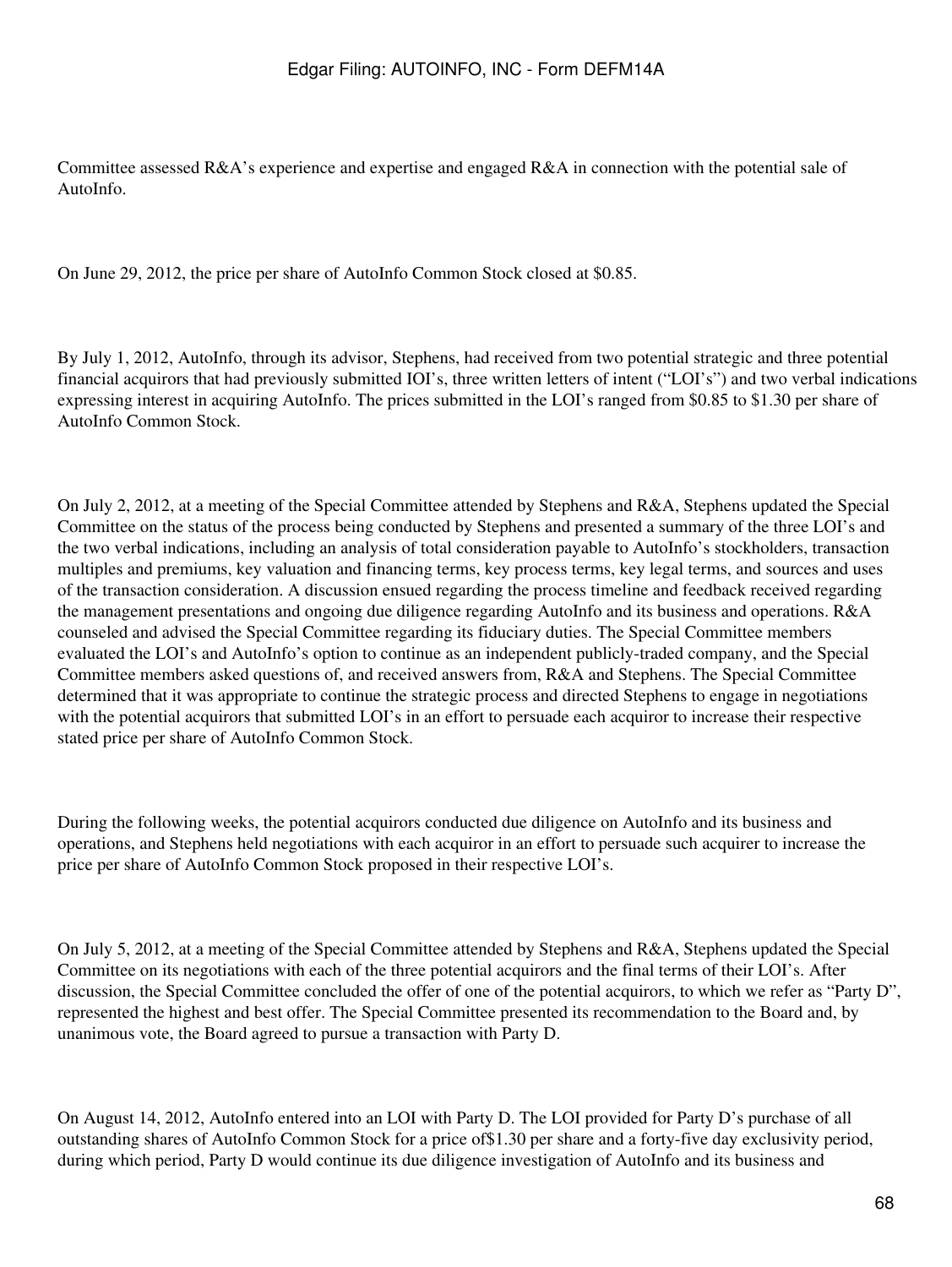operations, and AutoInfo and Party D would negotiate definitive transaction documents.

Over the next 30 days Party D conducted due diligence on AutoInfo and its business and operations.

On September 14, 2012, Stephens notified the Special Committee that Party D had elected not to proceed with the transactions set forth in its LOI, and, as a result, AutoInfo and Party D entered into a letter agreement terminating the LOI, the exclusivity period set forth therein, and all negotiations with respect to such transactions.

The Special Committee directed Stephens to contact the other parties that submitted LOI's and to solicit LOI's from other potential acquirors that had expressed interest in AutoInfo subsequent to AutoInfo entering into the exclusivity period with Party D.

Over the next several weeks Stephens approached those potential acquirors that during the last several months had expressed interest in pursuing an acquisition of AutoInfo. Subsequent to reaching out to the remaining parties,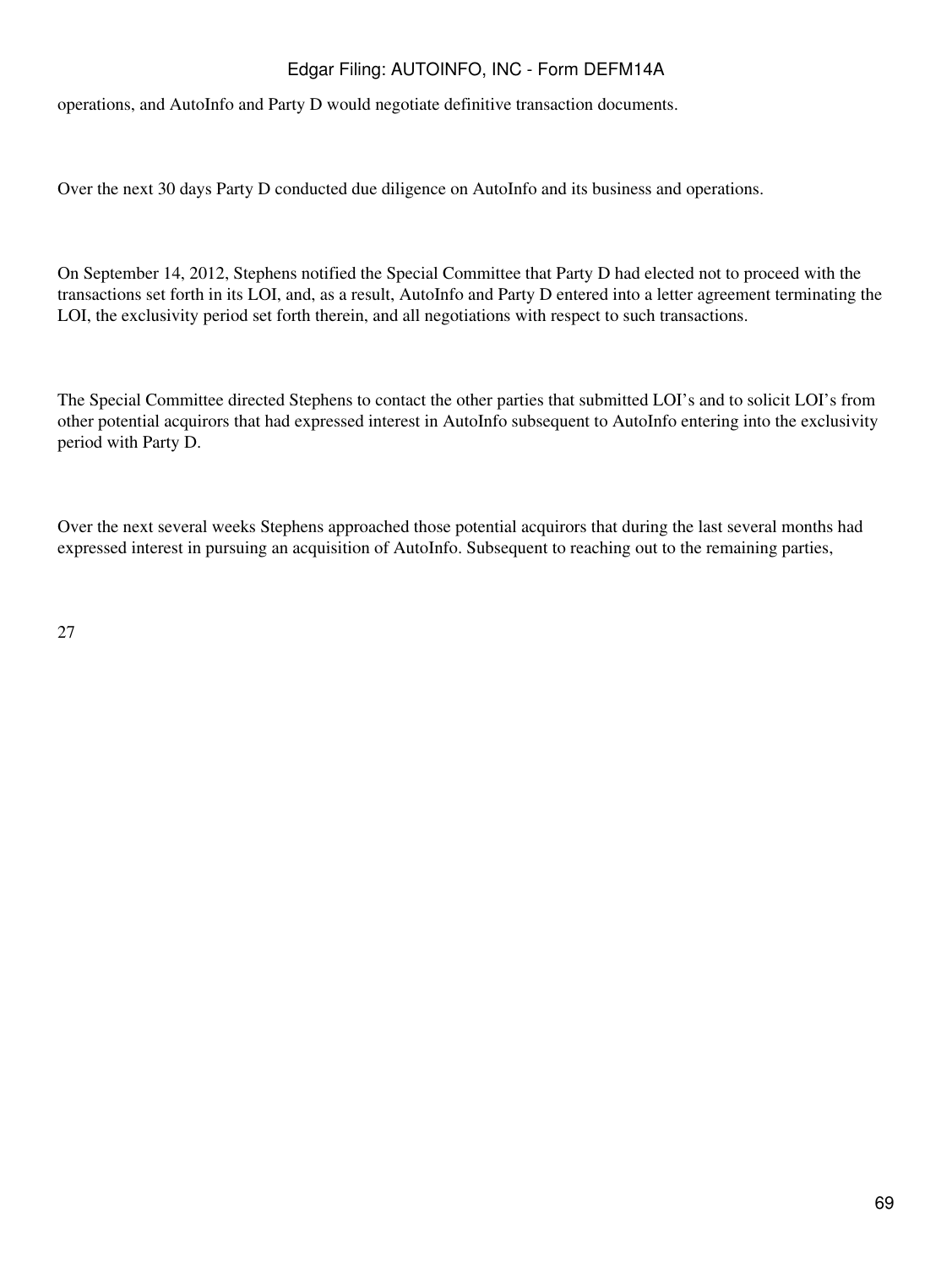Stephens received two written LOI's and two verbal IOI's. A written LOI submitted by Comvest Investment Partners Holdings, LLC ("Comvest") provided for a price of \$1.26 per share of AutoInfo Common Stock. The other written LOI and the two verbal IOI's provided for prices ranging from \$1.00 to \$1.07 per share of AutoInfo Common Stock.

On November 12, 2012, at a meeting of the Special Committee attended by Stephens and R&A, Stephens updated the Special Committee on its negotiations with the four potential acquirors and the terms of their LOI's. After discussion, the Special Committee concluded the offer submitted by Comvest represented the highest and best offer. The Special Committee presented its recommendation to the Board and, by unanimous vote, the Board resolved to pursue a transaction with Comvest, and entered into an LOI with Comvest. The Comvest LOI provided for the purchase of all of the outstanding shares of AutoInfo Common Stock at a price of \$1.26 per share, and a 30 day exclusivity period, with an automatic extension of 15 days provided Comvest had completed its business due diligence and was in good faith working towards signing definitive documentation related to closing the proposed transactions.

On November 12, 2012, the price per share of AutoInfo Common Stock closed at \$0.79.

On November 14, 2012, the Special Committee, AutoInfo's senior management, R&A, and Stephens participated in a conference call to discuss the transaction process and timeline related to the Comvest LOI.

On November 19, 2012: (i) R&A held an introductory conference call with McDermott Will & Emory, LLP ("MWE"), counsel for Comvest, and R&A and MWE determined that MWE would prepare and circulate an initial draft of the Merger Agreement; and (ii) Comvest representatives traveled to Jacksonville, Florida to meet with Mr. Williams.

On November 28, 2012, MWE presented: (i) R&A with the initial draft the Merger Agreement; and (ii) Mr. Wachtel and Mr. Williams with initial drafts of their respective amended and restated employment agreement. The Special Committee instructed each employee to review the proposed amended and restated employment agreement with their own legal counsel and to discuss questions and comments directly with Comvest.

On November 30, 2012, the price per share of AutoInfo Common Stock closed at \$0.82.

On December 2, 2012, Mr. Patterson, acting as the Chairman, and on behalf, of the Special Committee, R&A, and Stephens discussed the terms and conditions of the draft Merger Agreement and agreed upon proposed revisions to the Merger Agreement. R&A prepared a revised draft of the Merger Agreement incorporating R&A's, Mr. Patterson's and Stephens' collective comments, and on December 3, 2012 distributed the revised draft of the Merger Agreement to the Board and Morse, Zelnick, Rose & Lander, LLP, AutoInfo's corporate and securities counsel ("MZRL").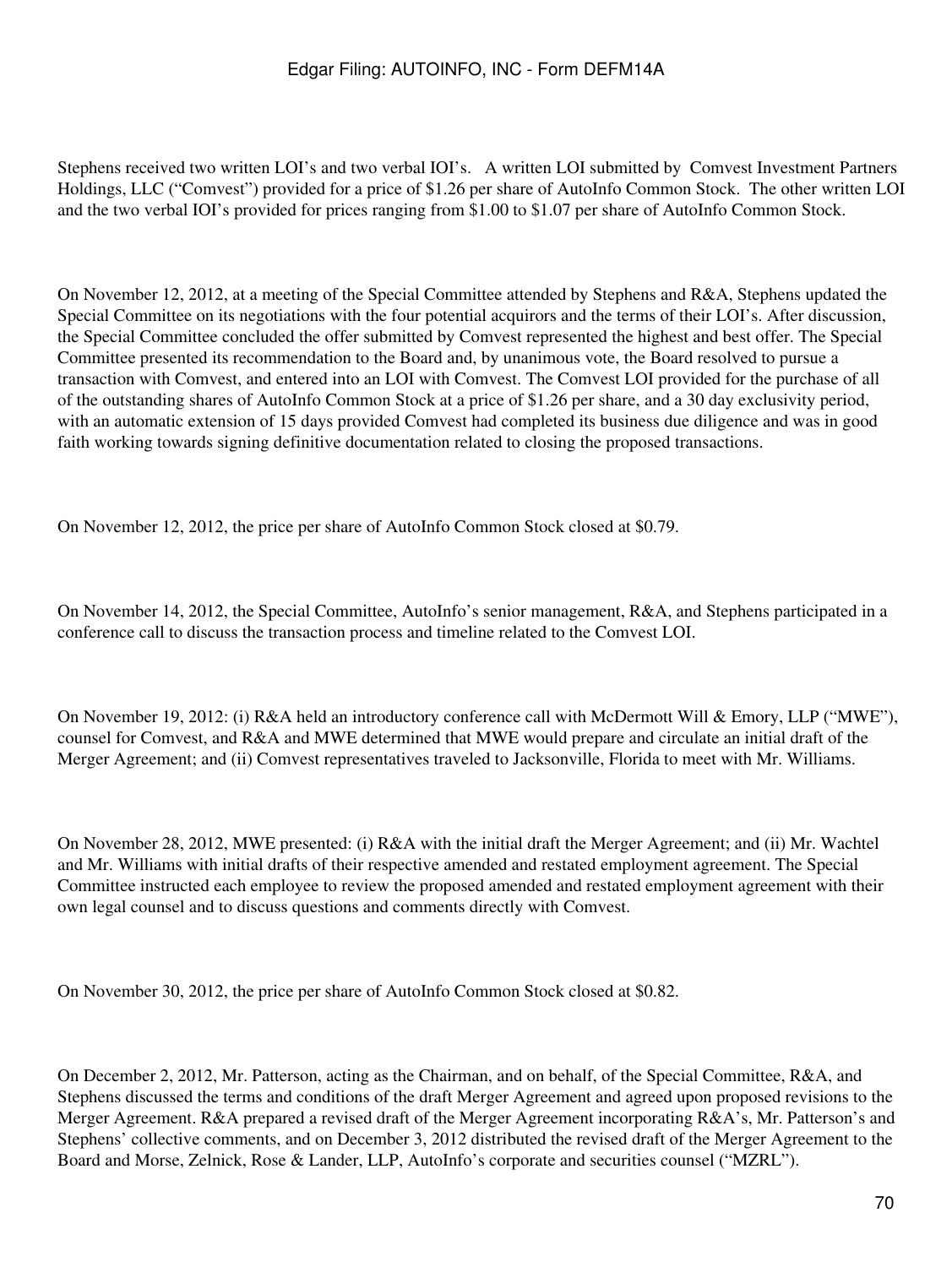On December 5, 2012, the Board met telephonically to discuss the revised draft of the Merger Agreement, and R&A presented the terms and conditions of the revised draft of the Merger Agreement, focusing on the conditions to closing, termination events, breakup fees, expense reimbursement, and no-shop provisions. R&A and MZRL responded to questions from the Board regarding the revised draft of the Merger Agreement and the process to effectuate a closing of the Merger.

On December 12, 2012: (i) R&A presented the Special Committee's initial comments on the revised draft of the Merger Agreement to MWE, and MWE updated R&A on the status of its legal due diligence investigation of AutoInfo; and (ii) Comvest presented the Special Committee with a written update on the status of its due diligence investigation related to AutoInfo and its business and operations. In connection with Comvest's due diligence investigation of AutoInfo and its business and operations, Comvest had engaged outside consultants to conduct diligence on AutoInfo's information technology systems, insurance, benefits plans, and accounting and tax matters. Also, Comvest requested that AutoInfo schedule a series of calls with AutoInfo's agents and customers, and identified a number of commercial banks to negotiate a post-closing loan facility for AutoInfo.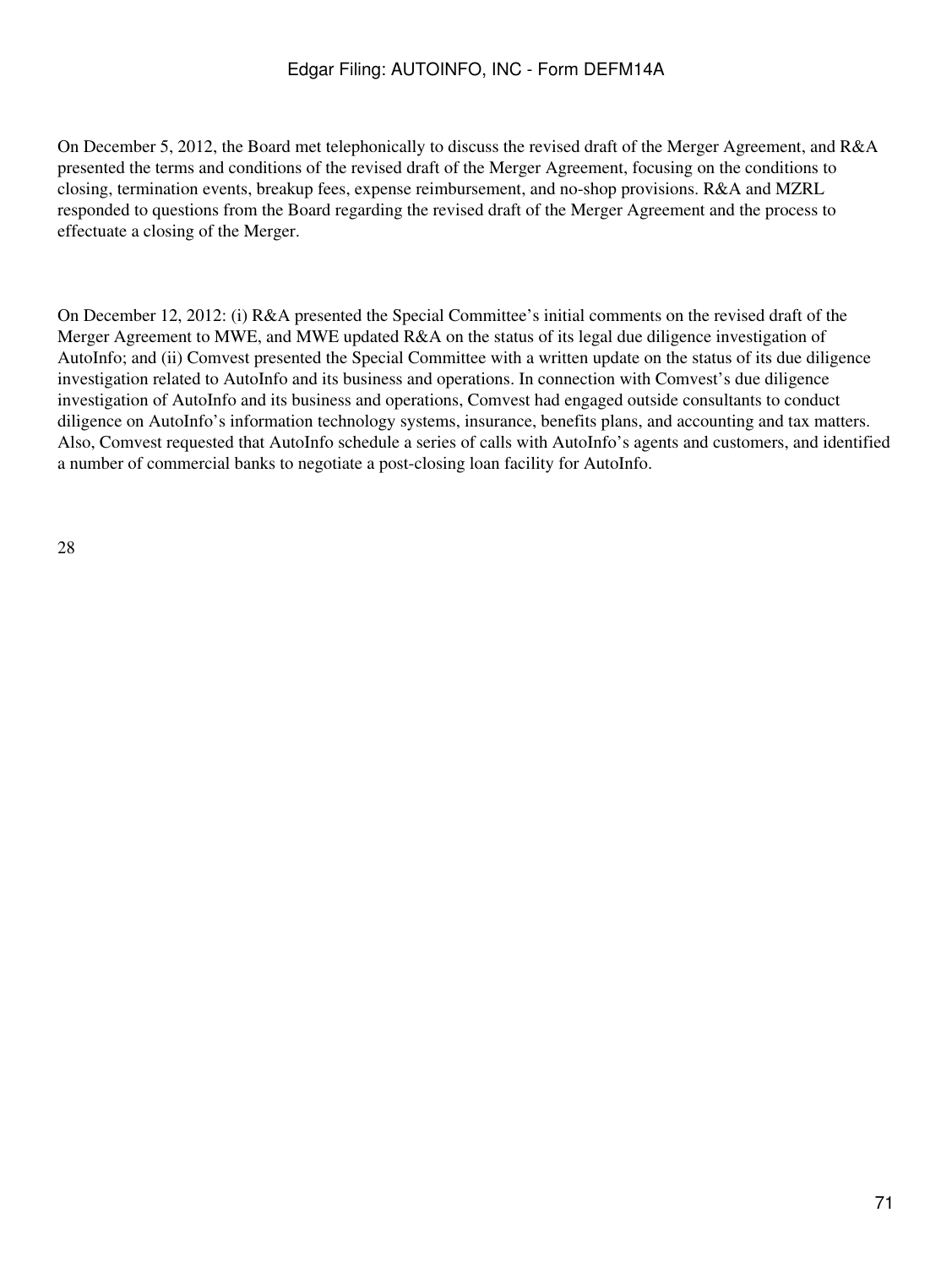On December 26, 2012, MWE presented R&A with a revised draft of the Merger Agreement, and notified R&A that based on the diligence conducted to date, Comvest would be contacting Stephens to discuss the purchase price for AutoInfo.

On December 27, 2012, Mr. Patterson, acting as the Chairman, and on behalf, of the Special Committee, R&A, and Stephens met telephonically and reviewed the revised draft of the Merger Agreement, and R&A explained the proposed revisions that had been accepted by Comvest and the remaining outstanding issues. It was agreed at this meeting that additional revisions would not be sent to MWE until Comvest had disclosed to Stephens its position on AutoInfo's price per share for AutoInfo Common Stock.

On December 28, 2012, Comvest notified Stephens that, based upon Comvest's due diligence investigation of AutoInfo and its business and operations, Comvest expected to adjust AutoInfo's price per share for AutoInfo Common Stock. The parties discussed the results of Comvest's due diligence and established a timeline for AutoInfo to respond to such findings.

On December 31, 2012, the price per share of AutoInfo Common Stock closed at \$0.94.

On January 3, 2013, Messrs. Wachtel, Wunderlich, and Williams, and Stephens, met with Comvest to discuss the status of Comvest's due diligence and to respond to the results of Comvest's due diligence investigation.

On January 9, 2013, Comvest advised Stephens that it was seeking to reduce the price per share of AutoInfo Common Stock to \$0.96.

On January 10, 2013 and January 11, 2013, the Special Committee discussed Comvest's proposal with AutoInfo's senior management, Stephens and R&A. As a result of the foregoing discussions, the Special Committee resolved to counter with a price per share of AutoInfo Common Stock of \$1.15, which Stephens communicated to Comvest.

On January 16, 2013, Comvest informed AutoInfo that it intended to purchase representations and warranties insurance with respect to breaches of AutoInfo's representations and warranties set forth in the Merger Agreement.

On January 17, 2013, Mr. Wachtel offered to establish a \$500,000 indemnity escrow pursuant to the Indemnification Agreement.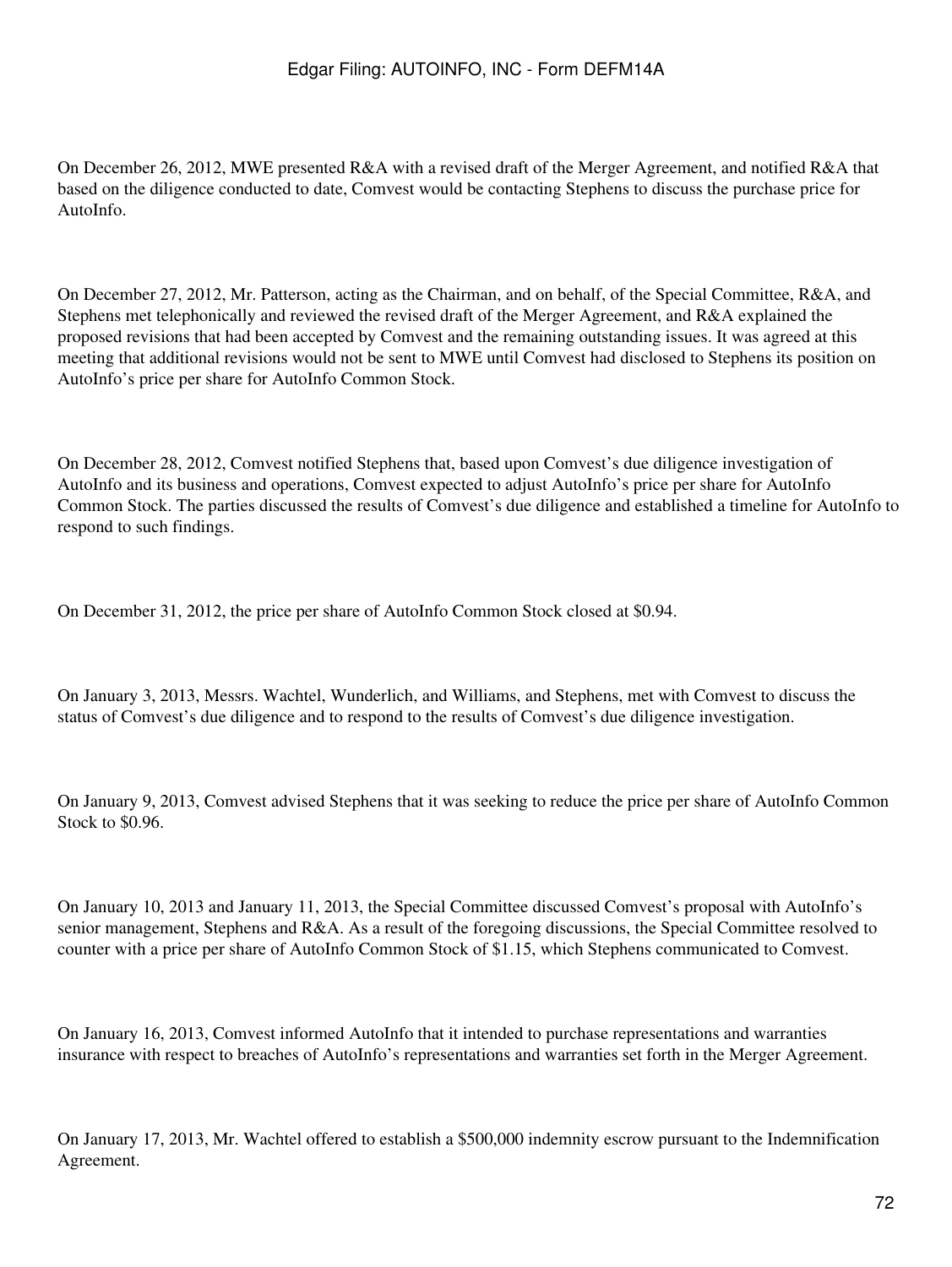On January 18, 2013, subject to negotiation of the definitive Merger Agreement, Comvest and the Special Committee agreed to a price per share of AutoInfo Common Stock of \$1.06.

On January 27, 2013, Comvest notified Stephens that based upon an increase in the amount of AutoInfo indebtedness in the fourth quarter of 2012, AutoInfo's equity value had decreased and the price per share of AutoInfo Common Stock would need to be adjusted accordingly. The Special Committee, Stephens and AutoInfo's senior management prepared and delivered to Comvest, an analysis demonstrating that the increase in indebtedness during the fourth quarter of 2012 was related primarily to growth in AutoInfo's business and related operations.

On January 31, 2013, the price per share of AutoInfo Common Stock closed at \$0.92.

Over the next several weeks: (i) Comvest continued its due diligence investigation of AutoInfo and its business and operations; (ii) AutoInfo's senior management and R&A prepared AutoInfo's disclosure schedules to the Merger Agreement; and (iii) the Special Committee and R&A, on the one hand, and Comvest and MWE, on the other hand, continued to negotiate the terms and conditions of the Merger Agreement.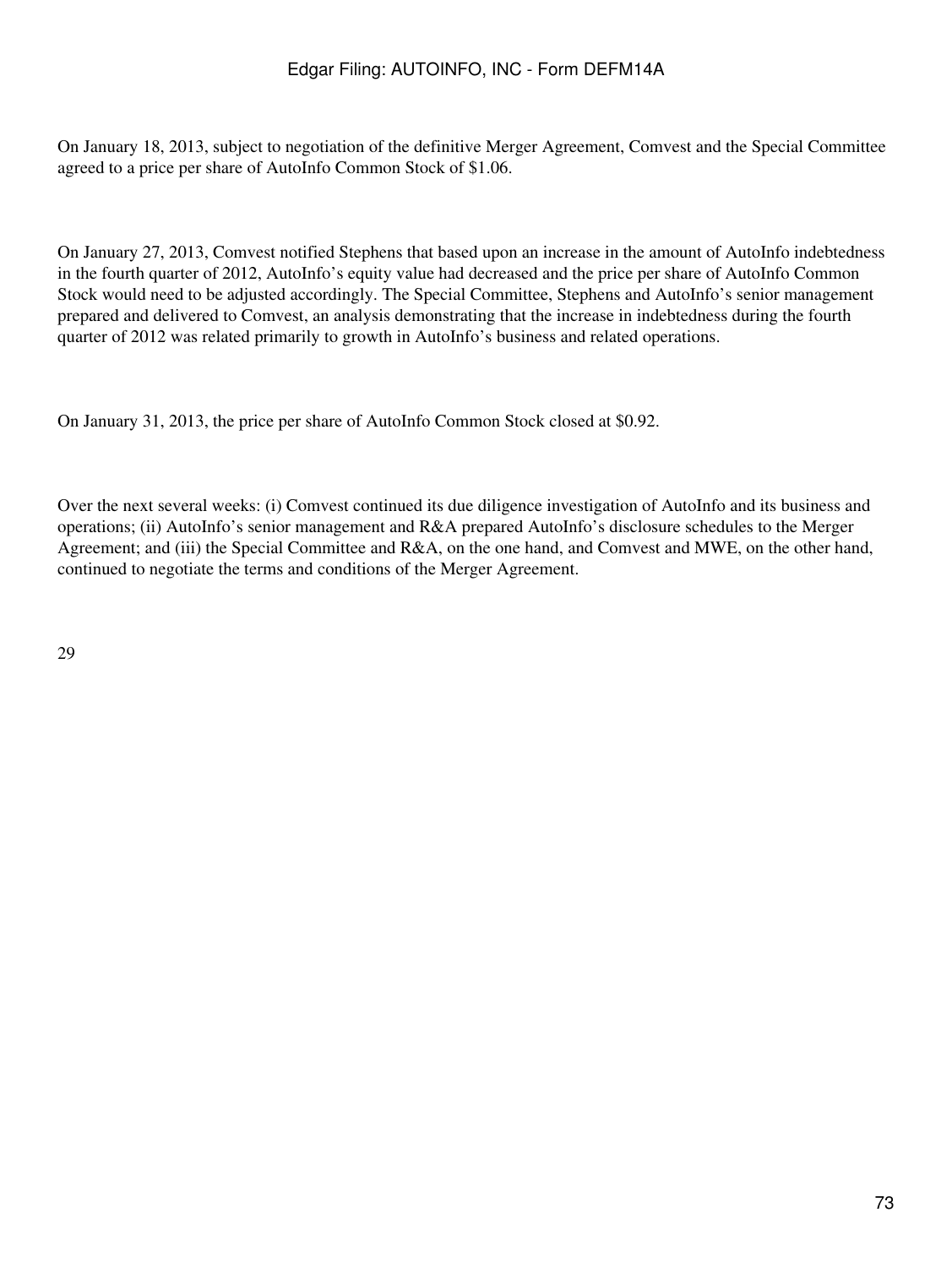On February 19, 2013, Comvest notified Stephens that Comvest had concluded its due diligence investigation of AutoInfo and its business and operations, and based upon new due diligence findings, Comvest was prepared to submit an offer of \$1.00 per share of AutoInfo Common Stock.

Over the next several days, R&A and Mr. Patterson, acting as the Chairman, and on behalf, of the Special Committee, negotiated the following terms and conditions of the Merger Agreement with MWE and Comvest: (i) AutoInfo agreed to add a limited termination right for Comvest in the event of certain legal proceedings; (ii) Comvest agreed to modify the closing conditions to provide that AutoInfo's representations and warranties would be subject a material adverse effect "bring down" standard, with certain exceptions; (iii) certain closing conditions were eliminated; (iv) the break-up fee was capped at \$1.5 million and the expenses reimbursement was capped at \$1.25 million; and (v) additional exceptions were added to the definition of material adverse effect.

On February 24, 2013, Mr. Patterson, acting as the Chairman, and on behalf, of the Special Committee and Stephens held a telephonic meeting with Comvest representatives. During the call, in an effort to resolve all open issues between AutoInfo and Comvest, Mr. Patterson proposed (i) a final price of \$1.05 per share of AutoInfo Common Stock, (ii) a cap on AutoInfo's indebtedness of \$22 million, AutoInfo's funded indebtedness of \$15 million and AutoInfo's transaction expenses of \$5 million (iii) AutoInfo would support Mr. Wachtel's decision to enter into the Indemnification Agreement with Comvest for breaches of AutoInfo's representations and warranties under the Merger Agreement, whereby \$500,000 of Parent's equity interests to be issued to Mr. Wachtel pursuant to the Rollover Agreement would be held in escrow and Mr. Wachtel would be responsible for 50% of any damages incurred by Comvest arising from breaches of AutoInfo's representations and warranties, subject to a \$100,000 deductible and an indemnity cap of \$500,000, any of which claims can be satisfied (at the election of Mr. Wachtel) in cash or set off against such equity interests.

On February 25, 2013, Comvest advised Mr. Patterson that Comvest was willing to proceed with its proposed transaction based on the terms and conditions presented during the February 24, 2013 telephone call.

On February 25, 2013, the price per share of AutoInfo Common Stock closed at \$0.90.

Between February 25, 2013 and February 28, 2013: (i) the Special Committee and R&A, on the one hand, and Comvest and MWE, on the other hand, finalized the Merger Agreement; (ii) AutoInfo's senior management team, Stephens, R&A and MZRL finalized AutoInfo's disclosure schedules to the Merger Agreement; and (iii) all ancillary agreements to be executed contemporaneously with the Merger Agreement were finalized.

On February 28, 2013, at a telephonic meeting of the Special Committee (with all committee members in attendance) at which Stephens and R&A were present, R&A explained the fiduciary duties of the members of the Special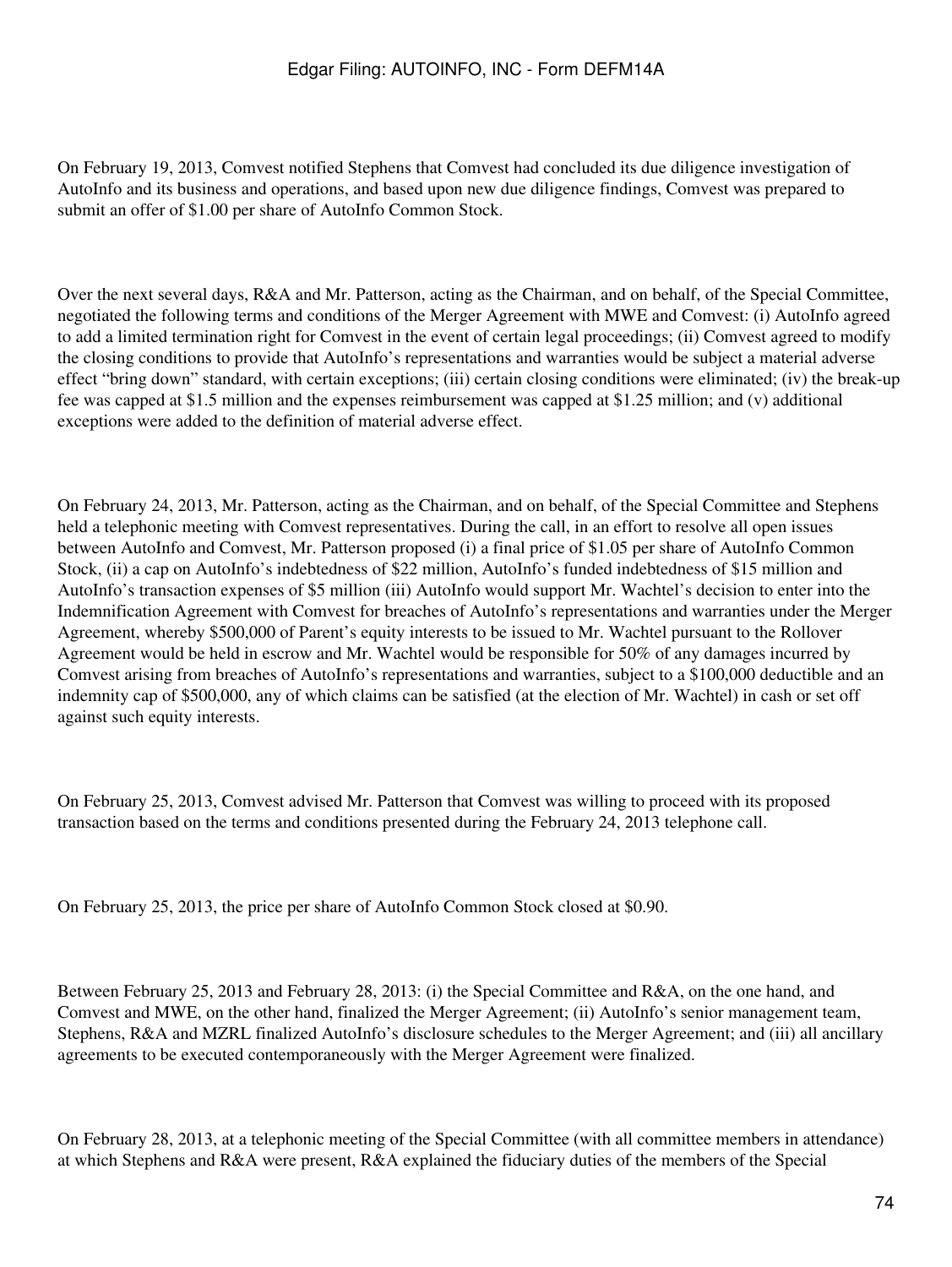Committee and the principal terms and conditions of the Merger Agreement and the transactions contemplated thereunder, including the Merger, the Voting Agreement, the amended and restated employment agreements with Mr. Wachtel and Mr. Williams, the Rollover Agreement and the Indemnification Agreement. The Special Committee discussed the advantages and disadvantages of the proposed transaction, including those set forth in the "Reasons for the Merger; Recommendation of the Special Committee and the Board – Special Committee" section on page 31 of this proxy statement. Stephens then reviewed its financial analysis relating to the price of \$1.05 per share of AutoInfo Common Stock. At the request of the Special Committee, Stephens delivered its written opinion and explained that, as of the date of such written opinion and based upon and subject to various assumptions and limitations set forth in its written opinion, the price of \$1.05 per share of AutoInfo Common Stock to be received by holders of the shares of AutoInfo Common Stock (other than Comvest and its directors, officers and affiliates and the directors, officers, managers and affiliates of AutoInfo) was fair, from a financial point of view, to such holders. The Special Committee asked Stephens questions, and received answers, concerning Stephens' analysis and written opinion. The Special Committee further considered the terms and conditions of the proposed Merger, including the Merger Agreement and the transactions contemplated thereunder. After extensive discussion and deliberation, the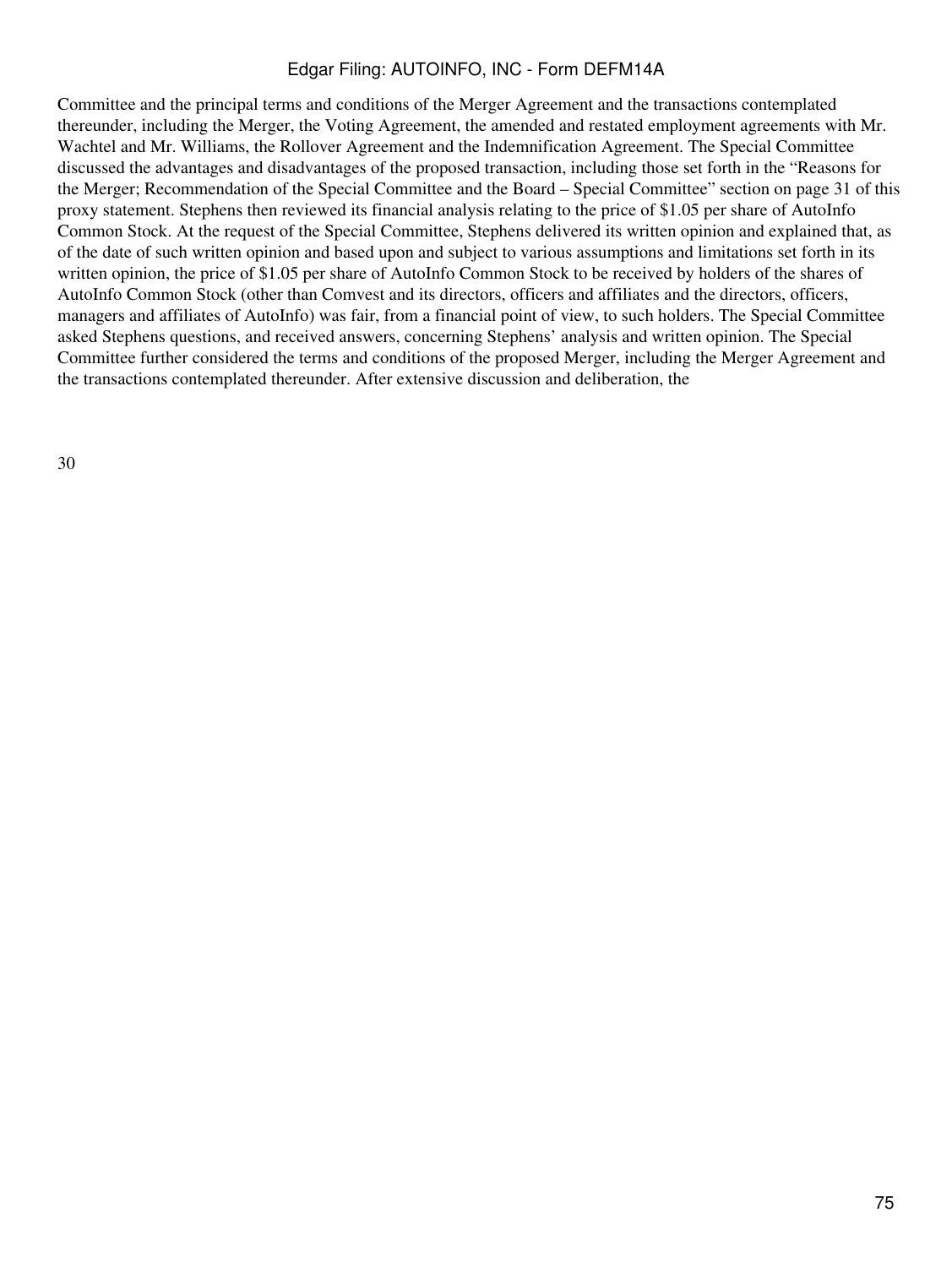Special Committee unanimously approved a recommendation to the Board that the Board vote for the approval and adoption of the Merger Agreement and the transactions contemplated thereunder, including the Merger.

Immediately after the approval by the Special Committee, a telephonic meeting of the Board was convened (with all Board members in attendance), at which Stephens, R&A, MZRL, Mr. Wunderlich and Mr. Williams were present. R&A explained the fiduciary duties of the members of the Board and the principal terms and conditions of the Merger Agreement and the transactions contemplated thereunder, including the Merger, the Voting Agreement, the amended and restated employment agreements with Mr. Wachtel and Mr. Williams, the Rollover Agreement and the Indemnification Agreement. The Board discussed the advantages and disadvantages of the proposed transaction, including those set forth in the "Reasons for the Merger; Recommendation of the Special Committee and the Board – Board of Directors" section on page 35 of this proxy statement. Stephens then reviewed its financial analysis relating to the price of \$1.05 per share of AutoInfo Common Stock and provided it written opinion and explained that, as of the date of such written opinion and based upon and subject to various assumptions and limitations set forth in its written opinion the price of \$1.05 per share of AutoInfo Common Stock to be received by holders of the shares of AutoInfo Common Stock (other than Comvest and its directors, officers and affiliates and the directors, officers, managers and affiliates of AutoInfo) was fair, from a financial point of view, to such holders. The Board asked questions, and received answers, concerning Stephens' analysis and written opinion. The Board then further considered the terms and conditions of the Merger Agreement and the transactions contemplated thereunder, including the Merger. After further evaluation and discussion of the considerations set forth above, and of Stephens written opinion, it was determined that the Merger Agreement and the transactions contemplated thereunder, including the Merger and the price of \$1.05 per share of AutoInfo Common Stock, was fair to, and in the best interests of, AutoInfo's stockholders. The Board then unanimously approved the Merger Agreement and the transactions contemplated thereunder, including the Merger, and voted to recommend to AutoInfo's stockholders that they vote to approve the Merger Agreement and the transactions contemplated thereunder, including the Merger.

On February 28, 2013, after the Board meeting adjourned, AutoInfo and Comvest executed the Merger Agreement.

On February 28, 2013, the price per share of AutoInfo Common Stock closed at \$0.98.

AutoInfo issued a press release announcing the Merger Agreement on March 1, 2013.

### **Reasons for the Merger; Recommendation of the Special Committee and the Board**

*Special Committee*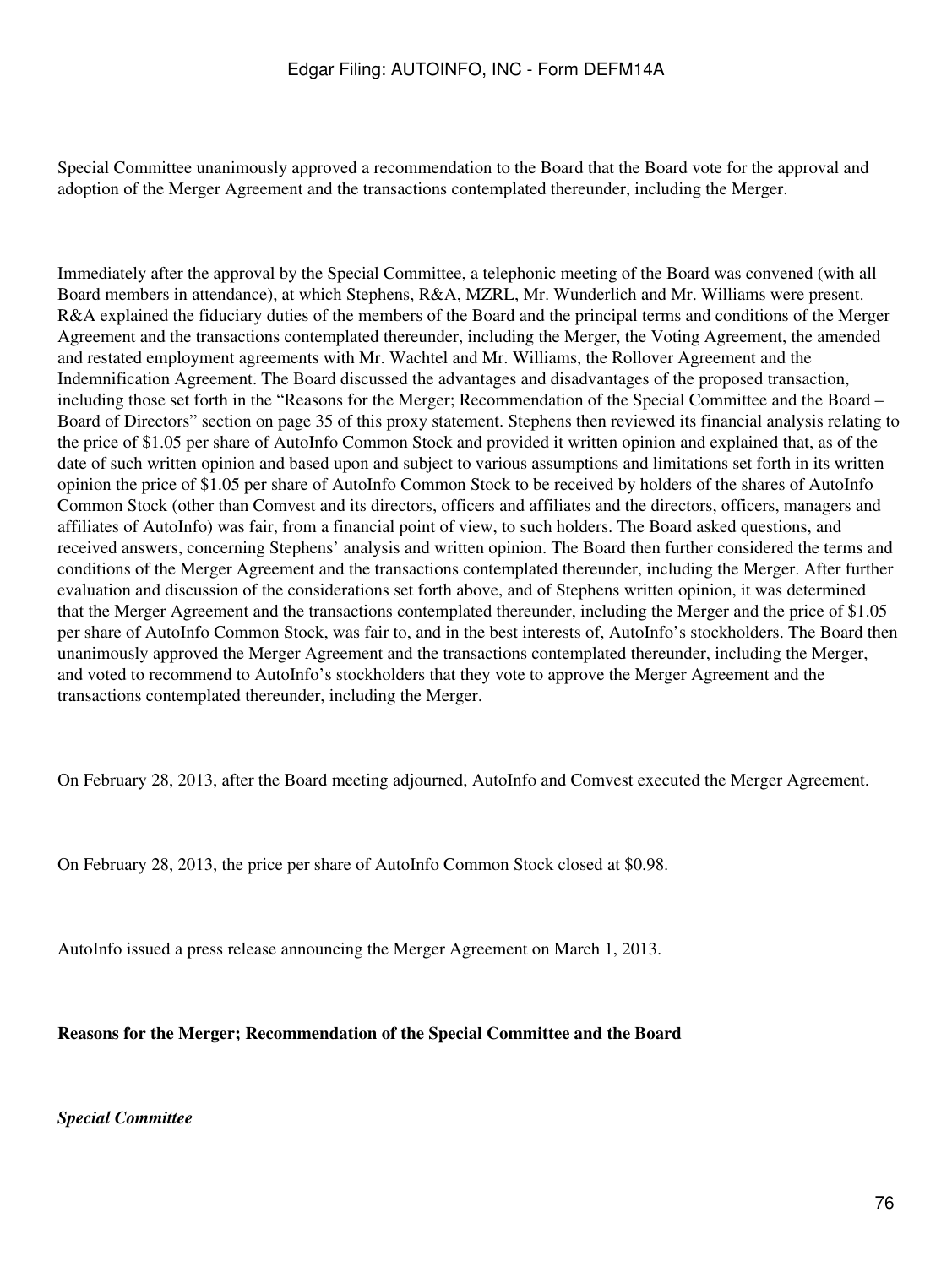The Special Committee, consisting solely of non-employee independent directors and acting with the advice and assistance of the legal and financial advisors retained by the Special Committee, evaluated and negotiated the acquisition proposal by Parent, including the terms and conditions of the Merger Agreement. The Special Committee: (i) determined that the Merger consideration, the Merger Agreement and the Merger are advisable and fair to and in the best interests of AutoInfo and its stockholders (except for shares held by Parent and its directors, officers and affiliates and the directors, officers, managers and affiliates of AutoInfo); and (ii) recommended to the Board that the Board vote for the approval and adoption of the Merger Agreement and the transactions contemplated thereunder, including the Merger.

In the course of reaching its determination, the Special Committee considered the following factors and potential benefits of the Merger, each of which the members of the Special Committee believed supported its decision:

•the current and historical market prices of AutoInfo Common Stock and the fact that the price of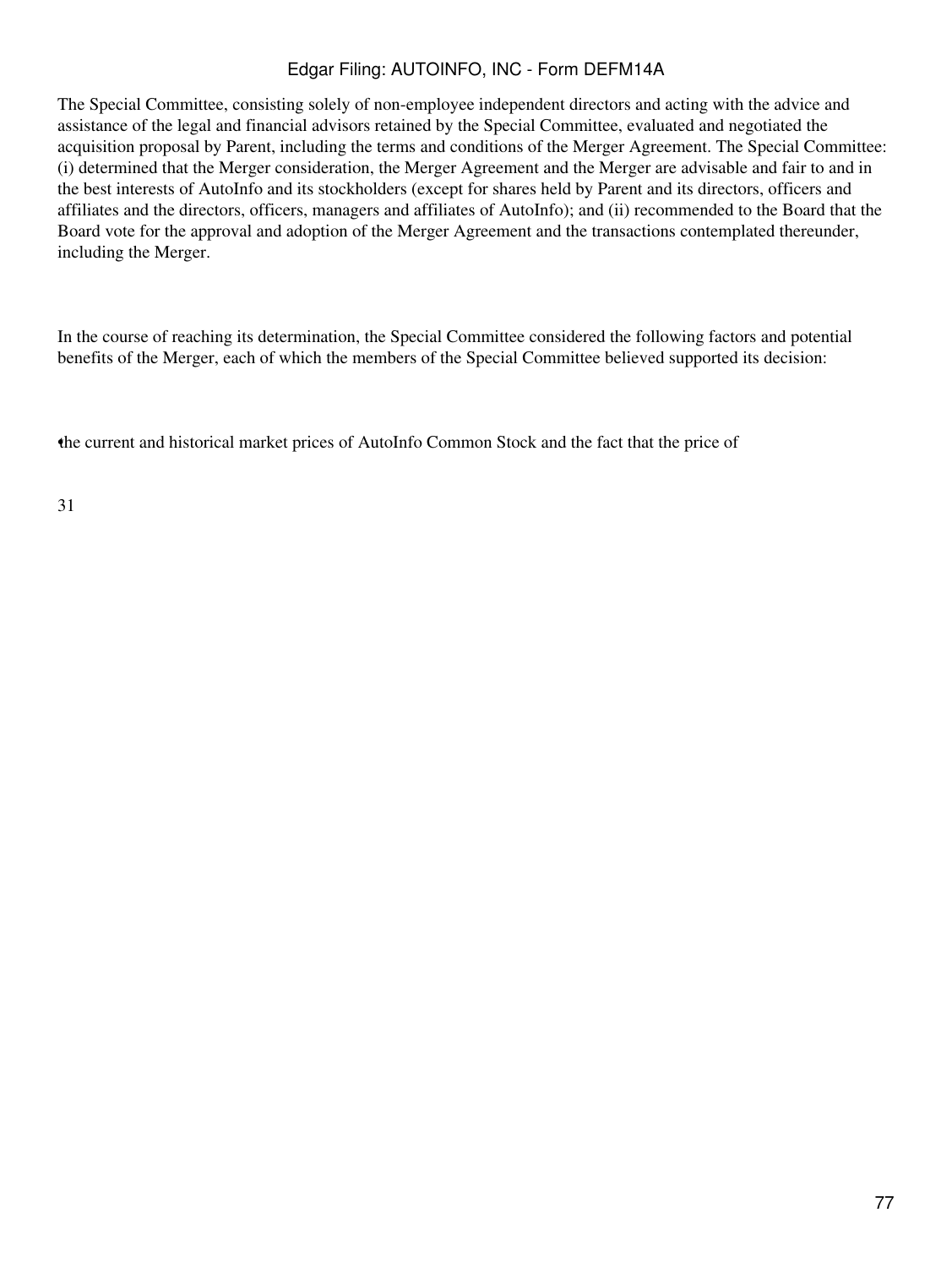\$1.05 per share of AutoInfo Common Stock represented a premium of approximately 7% to the closing price of AutoInfo Common Stock on February 28, 2013, the last trading day prior to the public announcement of the Merger Agreement and a premium of approximately 22% to the average price for the six month prior to February 28, 2013;

which is the two metallic metallic metallic market price of AutoInfo Common Stock been equal to or greater than \$1.00 per share; at no time in the twenty-four months prior to the execution and announcement of the Merger Agreement has the

• The prospect that the followed the prospect that the following factors negatively affecting the our stock price would continue to negatively affect the

·limited market liquidity;

·AutoInfo Common Stock not being listed on a national exchange;

·the concentration of holdings of AutoInfo Common Stock;

·no industry analyst coverage;

•

·a low market capitalization relative to its publicly-traded peer group; and

·given our size, the costs of being a public company outweighing the benefits of being a public company;

the Special Committee's understanding of the business, operations, financial condition, earnings and prospects of AutoInfo, including our prospects on a stand-alone basis including:

·the execution of an organic growth strategy based on increasing the size of our agent network;

·the possible execution of an acquisition strategy with its related execution and operational risks; and

·unusual or non-recurring changes to historic operations that may not occur in future operations;

the significant risks and directionness associated with such ancihatives, including the risks associated with our ability to achieve revenue growth and maintain margins and profitability at acceptable levels, compared to t the possible alternatives to the sale of AutoInfo, including continuing to operate AutoInfo on a stand-alone basis, and the significant risks and uncertainties associated with such alternatives, including the risks associated with our ability realizing in cash a fair value for the our stockholders through the Merger;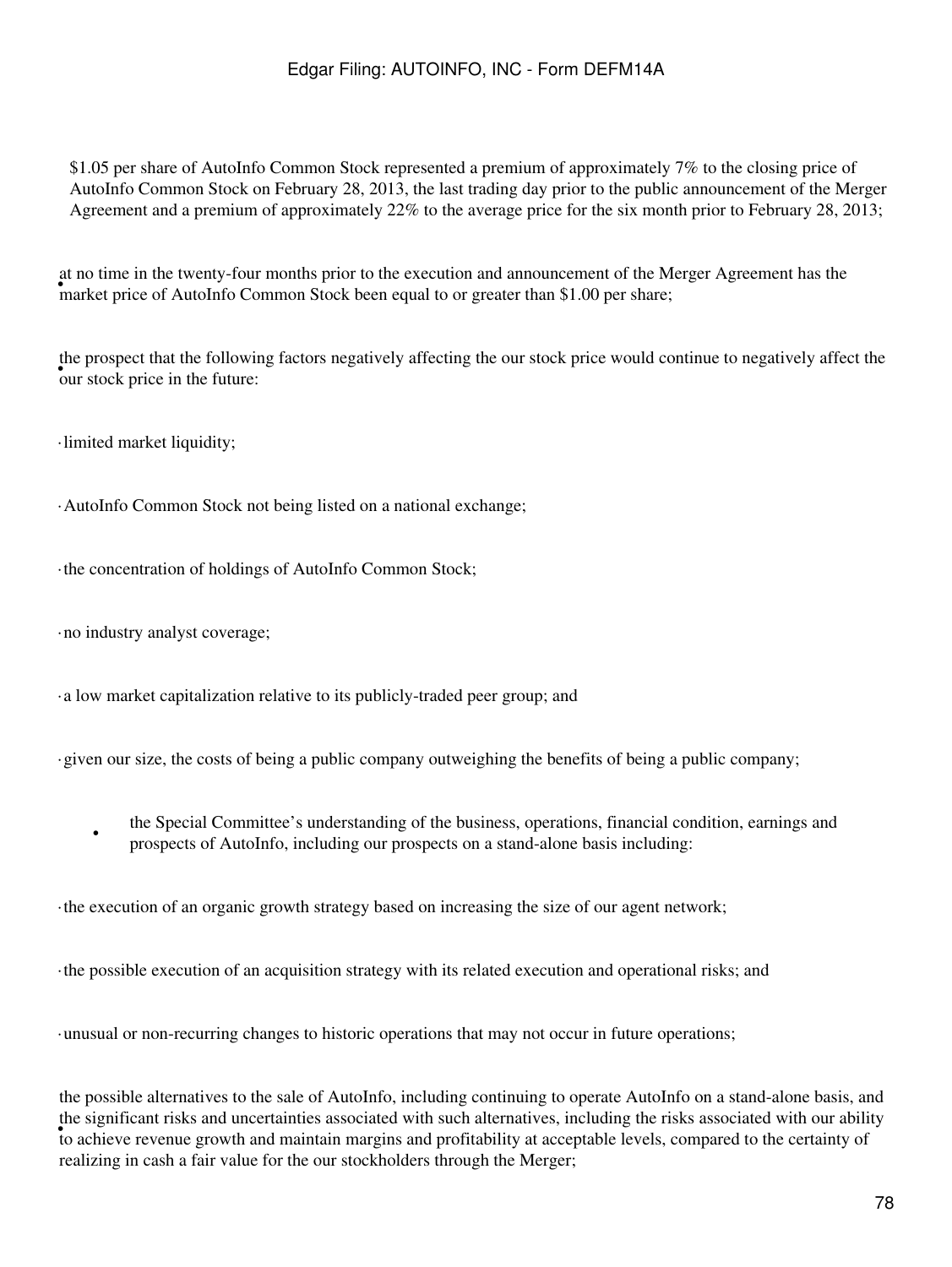•the terms of the Merger Agreement and the related agreements, including:

·the limited number and nature of the conditions to Parent's obligation to consummate the Merger;

· stockholders adopt the Merger Agreement and the transactions contemplated thereunder, including the Merger, to our ability, under certain circumstances specified in the Merger Agreement, at any time prior to the time our consider and respond to written takeover proposals or provide non-public information to or engage in discussions or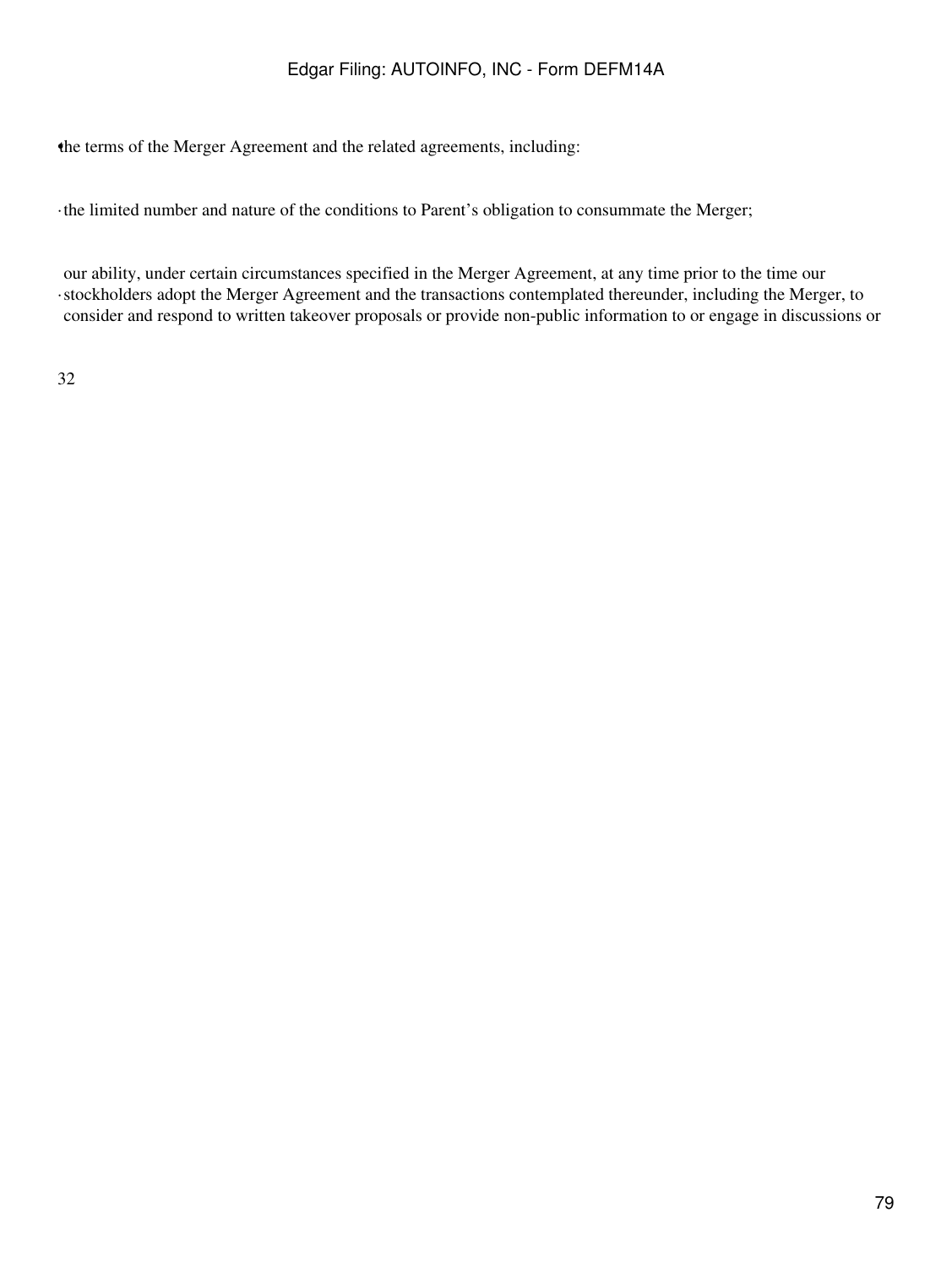negotiations with the person making such proposals if the Board, prior to taking any such actions, determines in good faith after consultation with financial advisors and legal counsel that (i) failure to take action would violate the directors' fiduciary duties to AutoInfo's stockholders, and (ii) the takeover proposal either constitutes a superior proposal or could reasonably be expected to result in a superior proposal;

· order to accept a superior proposal, subject to paying Parent a termination fee of \$1.5 million (and reimbursement of our ability, under certain circumstances specified in the Merger Agreement, to terminate the Merger Agreement in Parent's expenses up to \$1.25 million);

· the Board's ability, under certain circumstances specified in the Merger Agreement, to withhold, withdraw, qualify or modify its recommendation that our stockholders vote to adopt the Merger Agreement, subject to Parent's subsequent right to terminate the Merger Agreement and our subsequent obligation to pay a termination fee of \$1.5 million (and reimbursement of Parent's expenses up to \$1.25 million);

the fact that the consummation of the Merger is not conditioned on Parent's ability to secure debt financing or equity financing in order to pay the Merger consideration; and

· complete the Merger; the fact that the termination date of August 27, 2013 under the Merger Agreement allows for sufficient time to

·

• their investment, while also providing the stockholders certainty of value for their shares of AutoInfo Common Stock, the fact that the Merger consideration is all cash, allowing our stockholders to immediately realize a fair value for while avoiding long-term business risk;

• written opinion, the \$1.05 per share in cash to be received by the holders of outstanding shares of AutoInfo Common the financial presentation of Stephens, including its written opinion to the Special Committee dated February 28, 2013, to the effect that, as of that date and based upon and subject to the factors and assumptions set forth in such Stock pursuant to the Merger Agreement was fair from a financial point of view to our public stockholders (see the section entitled "Opinion of Stephens, Financial Advisor," beginning on page 35 of this proxy statement);

• their shares as determined by the Delaware Court of Chancery and to receive cash payment based on that valuation the availability of appraisal rights to holders of AutoInfo Common Stock who comply with all of the required procedures under the DGCL, which allows holders of AutoInfo Common Stock to seek appraisal of the fair value of instead of receiving the per share Merger consideration provided under the Merger Agreement (which fair value may be less than, greater than, or equal to the per share Merger consideration provided under the Merger Agreement;

• in acquiring AutoInfo to solicit their interest in acquiring AutoInfo, and of the 164 parties, none submitted either a the fact that, under the supervision of the Special Committee, Stephens contacted 164 parties that might be interested non-binding or a binding proposal that the Special Committee deemed superior to the proposed Merger terms;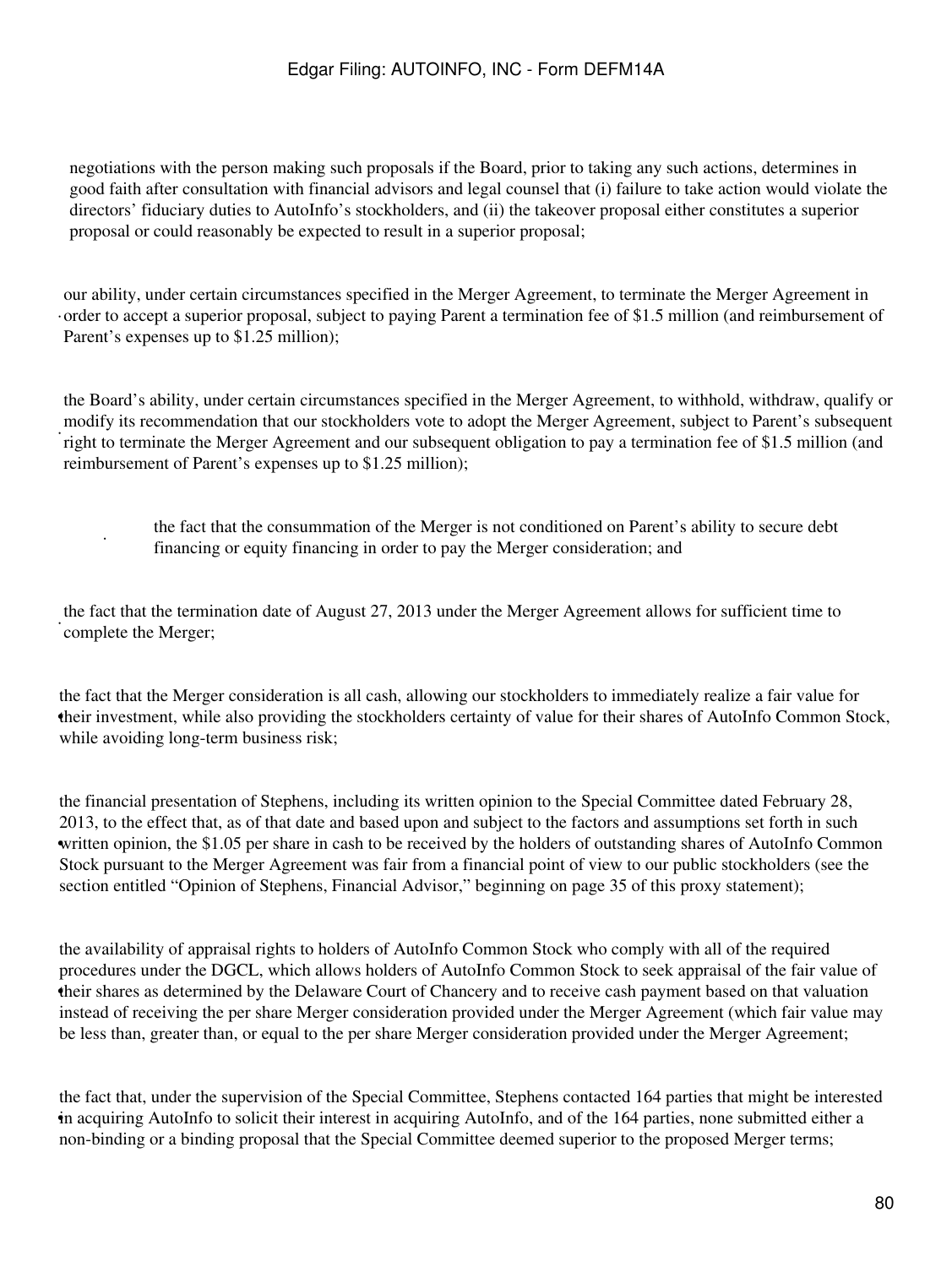**EXECUTE THE CONDUCTED STATE OF THE CONDUCTED** Conducted under the oversight of the Special Committee, which: the fact that the negotiations of the transaction with Parent, including the Merger Agreement and the Merger, were

Is comprised solery of independent directors who die not employees<br>interest in the Merger that is different from that of our stockholders; is comprised solely of independent directors who are not employees of AutoInfo and who have no material financial

·retained and received advice and assistance from the financial and legal advisors retained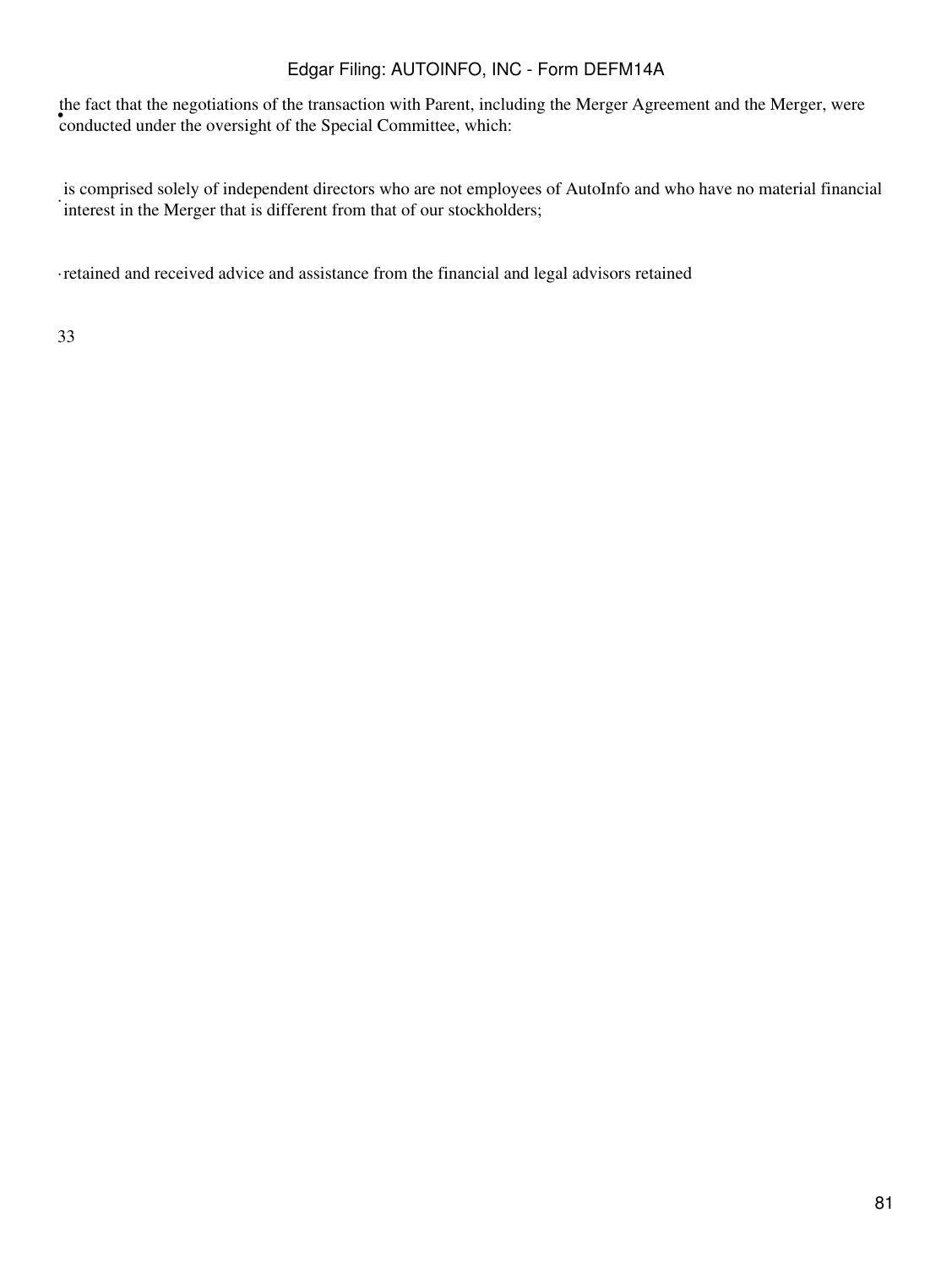by the Special Committee in evaluating, negotiating and recommending the terms of the Merger Agreement; and

· was delegated the power and authority to review and evaluate, participate in the negotiations of, and make recommendations to the Board with respect to a transaction or any alternative thereto; and

the fact that the Merger is subject to the approval of our stockholders.

The Special Committee also considered the following variety of risks and other potentially negative factors (among others) concerning the Merger Agreement and the transactions contemplated thereunder, including the Merger:

both the near-term and the long-term; the current uncertain state of the economy and general uncertainty surrounding forecasted economic conditions in

employee/agent attention, potential employee/agent attrition and the potential effect on our business and our the risks and costs to AutoInfo if the Merger does not close, including the diversion of management and relationships with agents and customers;

Merger does not close; the risk of a material decline in our share price or damage to our relationships with our agents and customers if the

From any appreciation in varie of Automo, menaing any appreciation in varie that coald be realized as a result of acquisitions or improvements to AutoInfo's operations (other than Mr. Wachtel, Mr. Williams and Mr. Weiss pu the fact that our stockholders will not participate in any future earnings or growth of AutoInfo and will not benefit from any appreciation in value of AutoInfo, including any appreciation in value that could be realized as a result of to the Rollover Agreement);

• \$1.25 million) if we enter into a definitive agreement as the result of a superior proposal, which may discourage other the requirement that we pay Parent a termination fee of \$1.5 million (and reimbursement of Parent's expenses up to potential bidders from making a competing bid to acquire us;

• business only in the ordinary course, subject to specific limitations, which may delay or prevent us from undertaking the restrictions on the conduct of our business prior to the completion of the Merger, requiring us to conduct our business opportunities that may arise pending completion of the Merger;

from, or in addition to, those of our stockholders generally (see the section entitled "The Merger — Interests of Certain the fact that certain of our directors and executive officers have financial interests in the Merger that are different Persons in the Merger" beginning on page 43 of this proxy statement);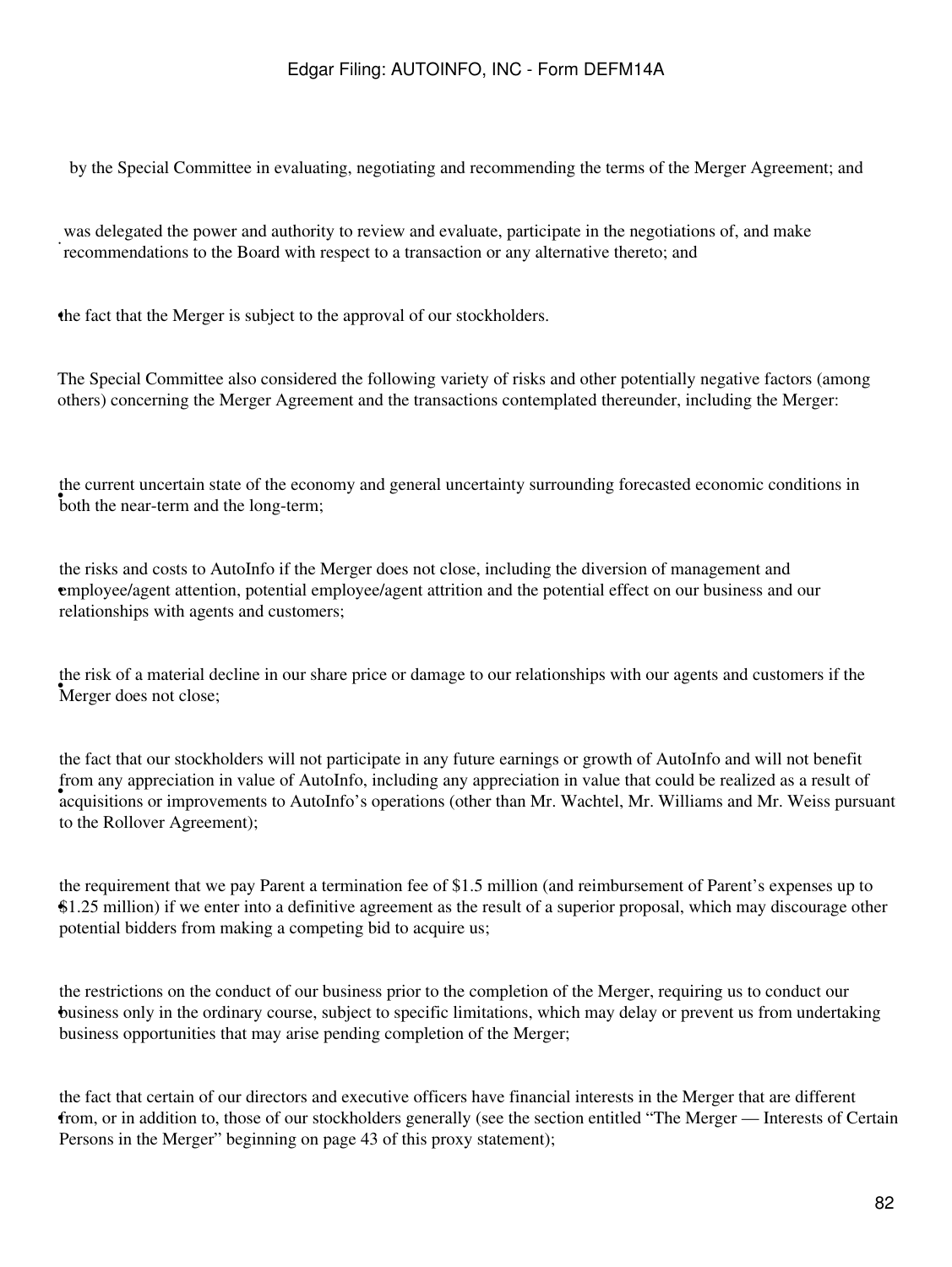of the outstanding shares of AutoInfo Common Stock; the fact that the closing of the Merger is conditioned upon there being demands for appraisal from not more than 5%

the fact that, even if the inverger is not completed we will be required to<br>the investment banking fees to Stephens, and other miscellaneous fees; the fact that, even if the Merger is not completed we will be required to pay our legal and accounting fees, a portion of

U.S. holders; and the fact that, for U.S. federal income tax purposes, the transaction would be taxable to our stockholders that are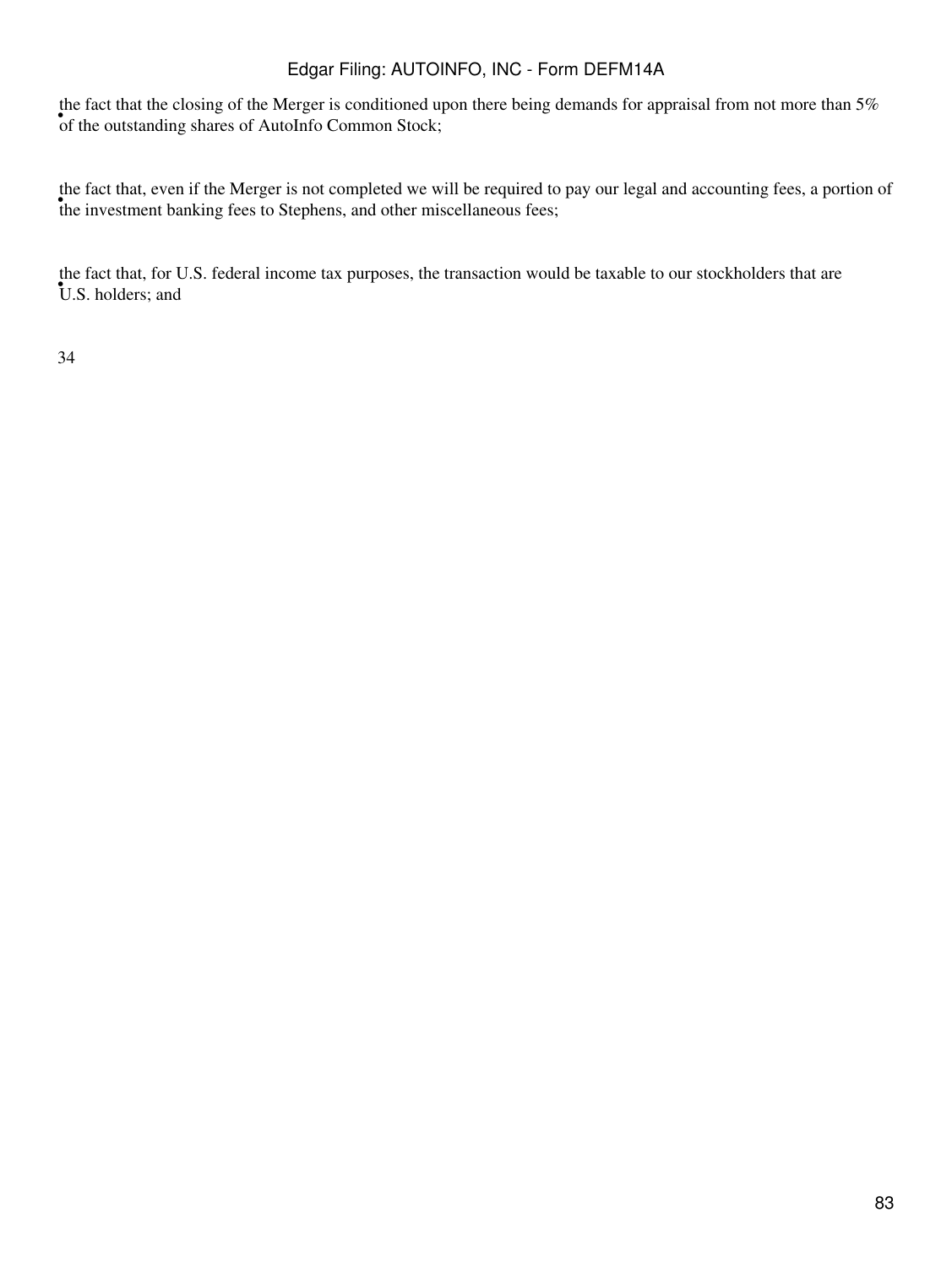• the parties' obligations to complete the Merger Agreement will be satisfied, and, as a result, the Merger may not be the fact that, while we expect that the Merger will be consummated, there can be no assurance that all conditions to consummated.

This discussion summarizes the material factors considered by the Special Committee in its consideration of the Merger but is not meant to be an exhaustive list of the factors considered by the Special Committee. After considering these factors, the Special Committee concluded that the positive factors relating to the Merger Agreement and the Merger significantly outweighed the potential negative factors. In view of the wide variety of factors considered by the Special Committee, and the complexity of these matters, the Special Committee did not find it practicable to quantify or otherwise assign relative weights to the foregoing factors. In addition, individual members of the Special Committee may have assigned different weights to various factors. As a result, the Special Committee unanimously determined that the Merger consideration, the Merger Agreement and the transactions contemplated thereunder, including the Merger, are advisable and fair to, and in the best interests of, AutoInfo and its stockholders and recommended to the Board that the Board vote for the approval and adoption of the Merger Agreement and the transactions contemplated thereunder, including the Merger.

#### *Board of Directors*

The Board has concluded, based on, among other things: (i) the unanimous recommendation of the Special Committee; (ii) the historical and projected financial condition, results of operations and cash flows of AutoInfo and AutoInfo's current and projected liquidity position; (iii) the current and future prospects for AutoInfo's businesses; (iv) the written presentations by Stephens to the Special Committee and the Board of its fairness opinion as to the fairness of the Merger consideration to be received pursuant to the Merger Agreement by the holders of AutoInfo Common Stock (except for shares held by Parent and its directors, officers and affiliates and the directors, officers, managers and affiliates of AutoInfo) from a financial point of view; (v) the efforts of Stephens and management to investigate other alternatives to the Merger Agreement and the Merger; (vi) the recent trading prices of, and volume of trading in, AutoInfo Common Stock; and (vii) the terms of the Merger Agreement (including, without limitation, the provisions thereof that permit the Board to consider unsolicited bona fide, written takeover proposals and to accept a superior proposal and the termination fee and expense reimbursement payable by AutoInfo relating thereto, the payment by AutoInfo of the termination fees and expense reimbursement to Parent in the event AutoInfo commits a breach of the Merger Agreement that results in the termination of the Merger Agreement by Parent, and the likely timing of the Merger), that the transactions contemplated by the Merger Agreement (including the Merger) are advisable and fair to, and in the best interests of, AutoInfo and its stockholders and represent the best alternative for AutoInfo's stockholders.

The foregoing discussion summarizes the material factors considered by the Board in its consideration of the Merger. In view of the wide variety of factors considered by the Board, and the complexity of these matters, the Board did not find it practicable to quantify or otherwise assign relative weights to the foregoing factors. In addition, individual members of the Board may have assigned different weights to various factors. The Board, based upon a recommendation from the Special Committee, unanimously approved and adopted the Merger Agreement and the transactions contemplated thereunder, including the Merger.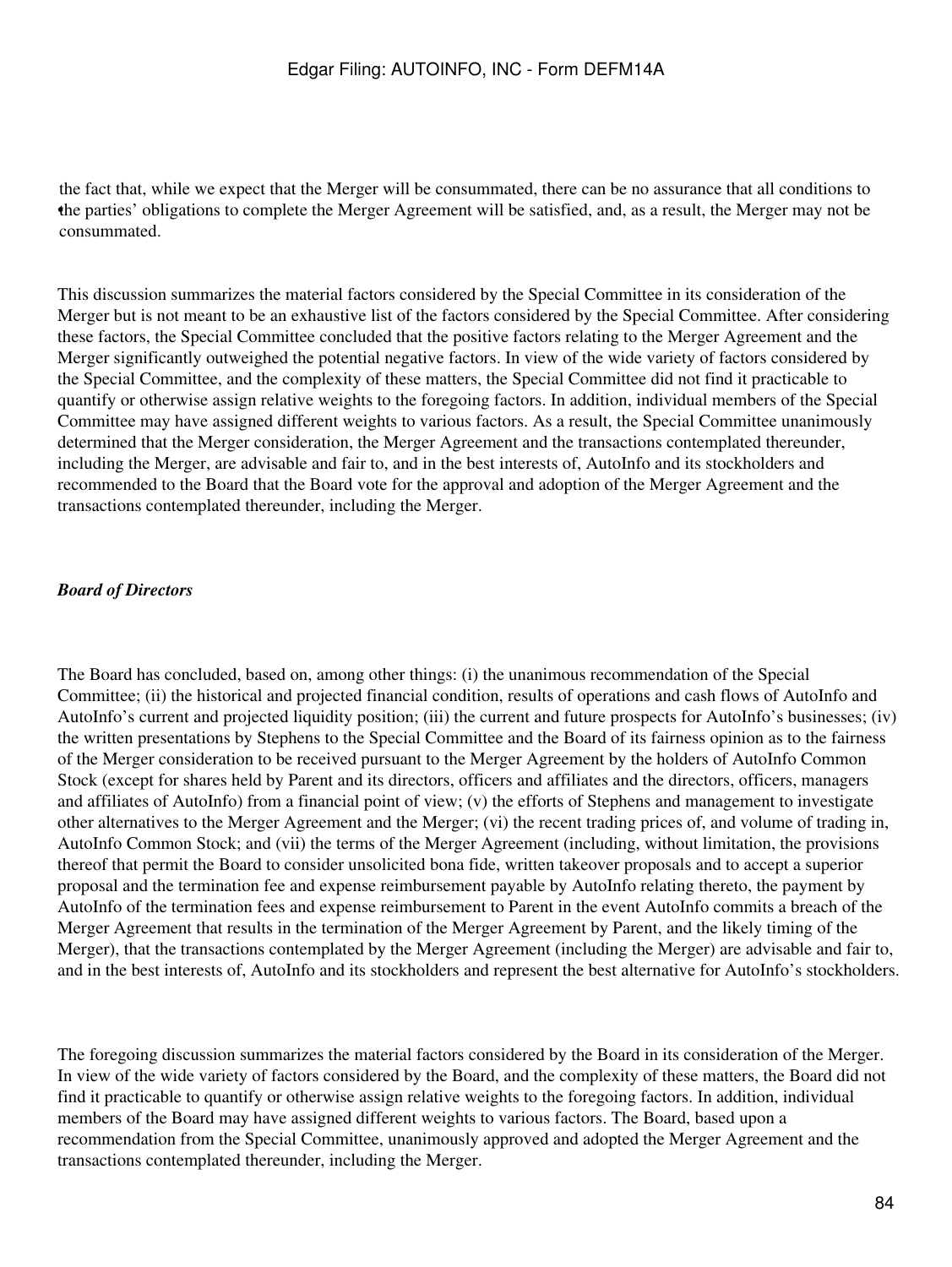The Board recommended that the Merger Agreement be submitted to the stockholders of AutoInfo for approval and adoption at the Special Meeting and recommended that the stockholders of AutoInfo vote for the approval and adoption of the Merger Agreement and the transactions contemplated thereunder, including the Merger. **The Board recommends that you vote "FOR" the approval and adoption of the Merger Agreement and the transactions contemplated thereunder, including the Merger.**

### **Opinion of Stephens, Financial Advisor**

Stephens was retained as a financial advisor in January 2012 to assist the Special Committee and the Board in analyzing potential strategic alternatives, including such alternatives that could lead to a possible sale of AutoInfo. As part of its engagement, at the request of the Special Committee, Stephens provided its written opinion as to the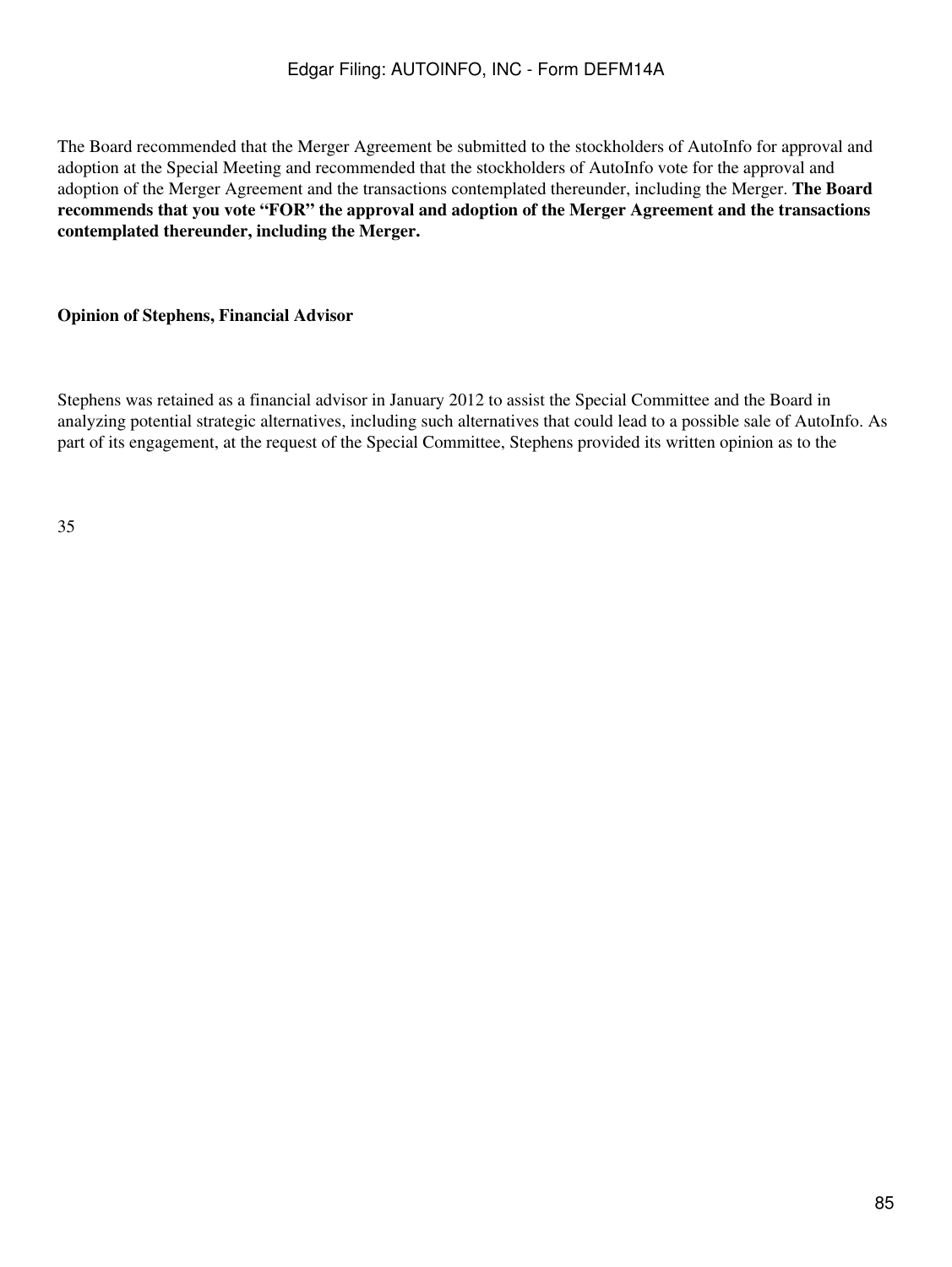fairness, from a financial point of view, to AutoInfo's public stockholders of the \$1.05 per share cash consideration to be received by AutoInfo's public stockholders in the Merger pursuant to the Merger Agreement. For the purposes of Stephens' opinion, the "public stockholders" of AutoInfo means the holders of outstanding shares of AutoInfo Common Stock, (except for shares held by Parent and its directors, officers and affiliates and the directors, officers, managers and affiliates of AutoInfo). On February 28, 2013, Stephens delivered its opinion and explained to the Special Committee and the Board and subsequently confirmed in a written opinion, dated February 28, 2013, that, as of that date and based upon and subject to the assumptions, procedures, factors, limitations and qualifications stated in its written opinion, the \$1.05 per share cash consideration to be received by AutoInfo's public stockholders was fair, from a financial point of view, to the public stockholders.

Stephens provided the opinion described above for the information and assistance of the Special Committee and the Board in connection with its consideration of the approval of the Merger Agreement. The terms of the Merger Agreement, including the amount and form of the consideration payable pursuant to the Merger Agreement to AutoInfo's public stockholders, were determined through negotiations between AutoInfo and Parent, and were approved by the Board. Stephens did not recommend the amount or form of consideration payable pursuant to the Merger Agreement. Stephens has consented to the inclusion within the proxy statement of its opinion and the description of its opinion appearing under this subheading "Opinion of Stephens, Financial Advisor." The full text of the written opinion of Stephens, dated February 28, 2013, which sets forth assumptions made, procedures followed, matters considered and limitations on the review undertaken in connection with the opinion, is attached as Annex C to this proxy statement.

Stephens' opinion does not address the merits of the underlying decision by AutoInfo to enter into the Merger Agreement, the merits of the Merger as compared to other alternatives potentially available to AutoInfo or the relative effects of any alternative transaction in which AutoInfo might engage, nor is the opinion intended to be a recommendation to any person as to how to vote on the proposal to adopt the Merger Agreement. In addition, except as explicitly set forth in Stephens' opinion, Stephens was not asked to address, and Stephens' opinion does not address, the fairness to, or any other consideration of, the holders of any class of securities, creditors or other constituencies of AutoInfo other than the public stockholders. Stephens was not asked to express any opinion, and does not express any opinion, as to the fairness of the amount or nature of the compensation to any of AutoInfo's officers, directors or employees, or to any group of such officers, directors or employees, relative to the compensation to other stockholders of AutoInfo. Stephens' fairness opinion committee approved and authorized the issuance of Stephens' opinion.

In connection with its opinion, Stephens has:

reviewed and analyzed certain publicly available financial statements and reports regarding AutoInfo;

• forecasts for fiscal years 2012-2016) concerning AutoInfo prepared by the management of AutoInfo; reviewed and analyzed certain internal financial statements and other financial and operating data (including financial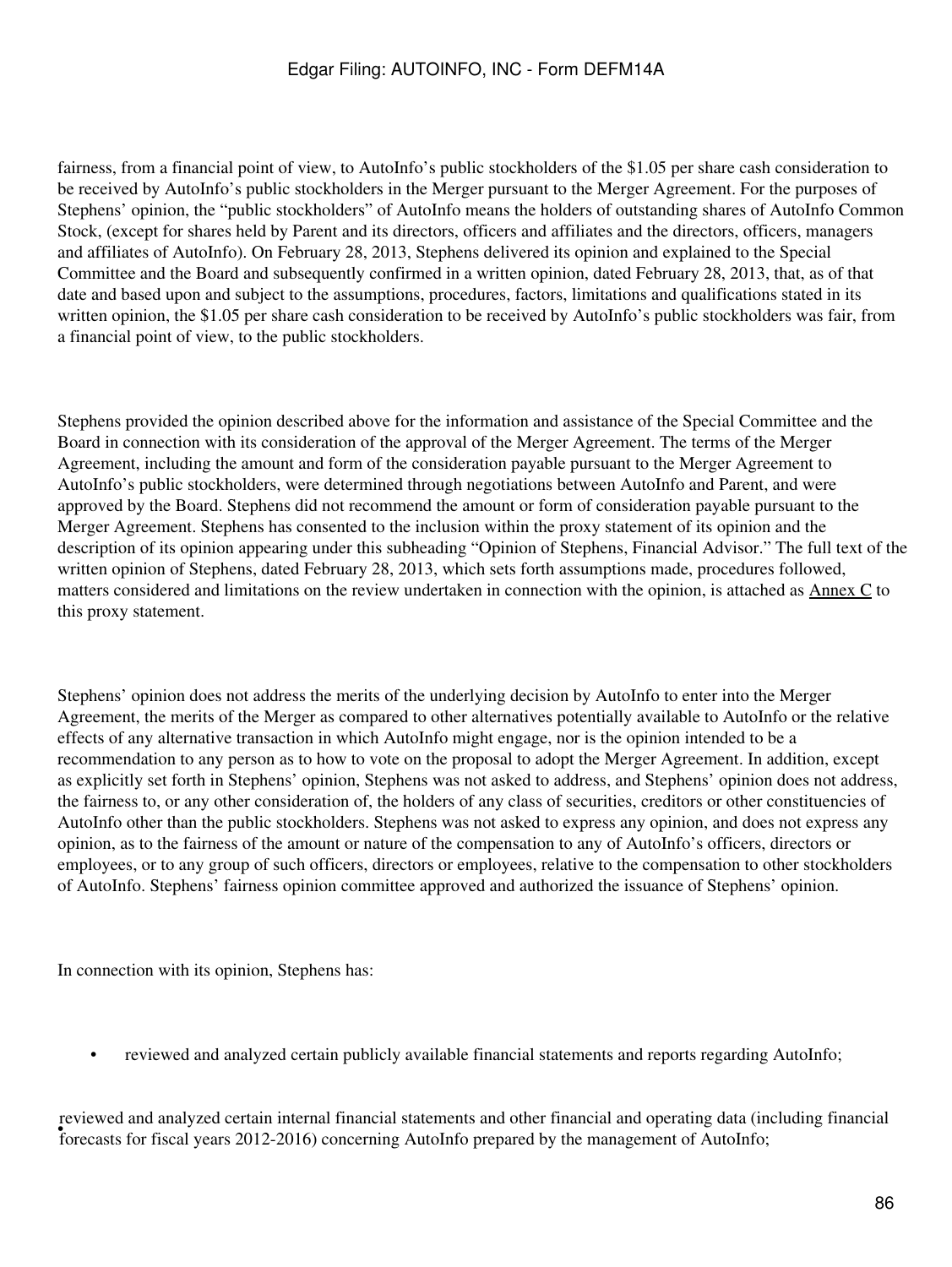- reviewed the reported prices and trading activity for the Common Stock of AutoInfo;
- compared the financial performance of AutoInfo and the prices and trading activity of the Common Stock with that of certain other publicly-traded companies that we deemed relevant and their securities;

•reviewed the financial terms, to the extent publicly available, of certain other transactions that we deemed relevant;

• reviewed the forecasted potential future cash flows of AutoInfo;

• reviewed the Merger Agreement and related documents;

• discussed with management of AutoInfo the operations of and future business prospects for AutoInfo;

36

•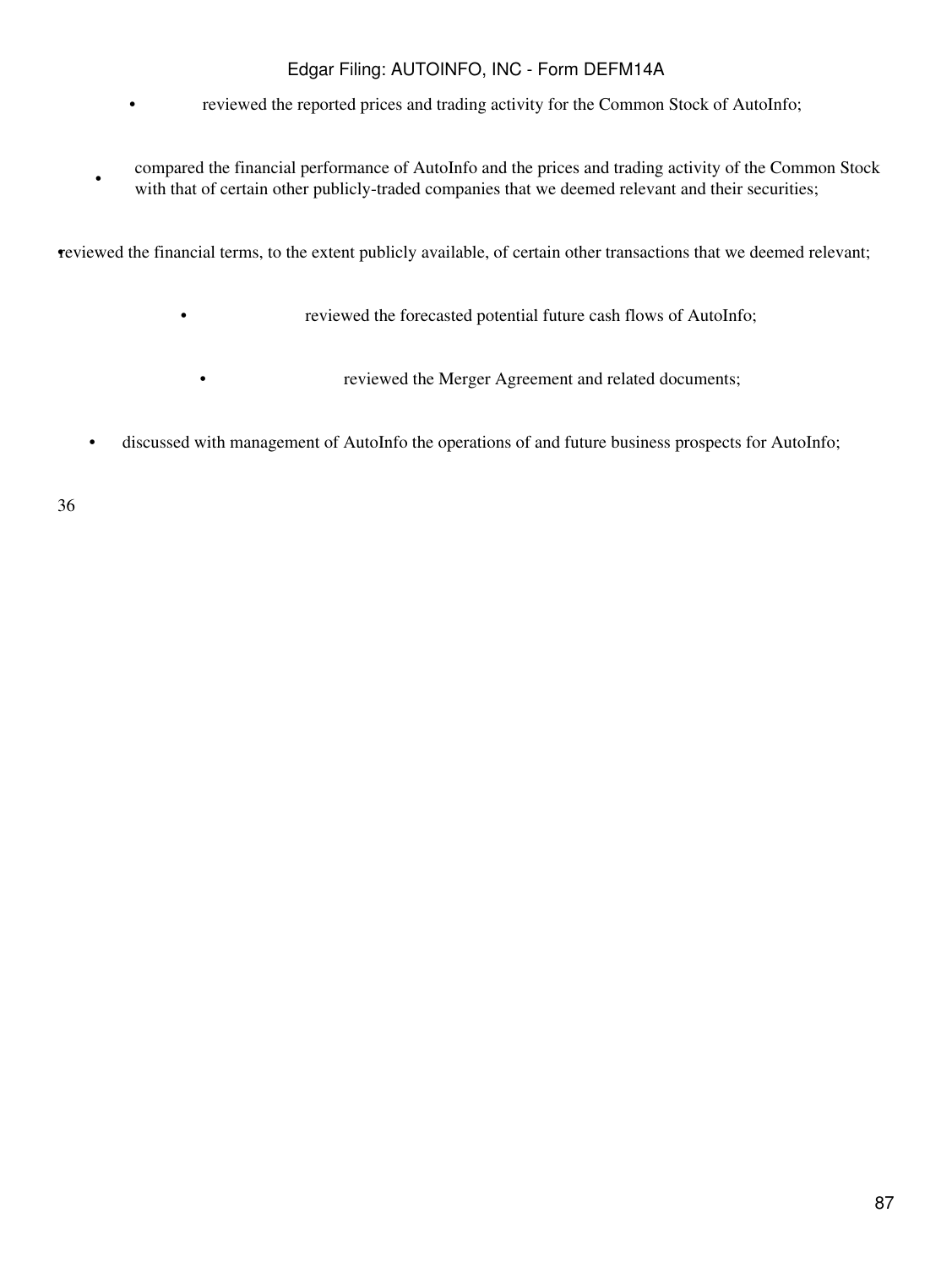the Parent; and assisted the Special Committee with its deliberations regarding the material terms of the Merger and negotiations with

• performed such other analyses and provided such other services as Stephens deemed appropriate.

In rendering its opinion, Stephens relied on the accuracy and completeness of the information and financial data provided to it by AutoInfo and of the other information reviewed by it in connection with the preparation of its written opinion, and Stephens' opinion is based upon such information. Stephens has not assumed any responsibility for independent verification of the accuracy or completeness of any of such information or financial data. The management of AutoInfo has assured Stephens that they are not aware of any relevant information that has been omitted or remains undisclosed to Stephens. Stephens has not assumed any responsibility for making or undertaking an independent evaluation or appraisal of any of the assets or liabilities of AutoInfo or Parent, and it has not been furnished with any such evaluations or appraisals; nor has it evaluated the solvency or fair value of AutoInfo or Parent under any laws relating to bankruptcy, insolvency or similar matters. Stephens has not assumed any obligation to conduct any physical inspection of the properties or facilities of AutoInfo. With respect to the financial forecasts for fiscal 2012-2016 prepared by the management of AutoInfo, Stephens has assumed they have been reasonably prepared and reflected the best currently available estimates and judgments of the management of AutoInfo as to the future financial performance of AutoInfo. Stephens' written opinion is necessarily based upon market, economic, and other conditions as they existed and could be evaluated, and on the information made available to Stephens, as of the date of its opinion. Stephens has also assumed that the representations and warranties contained in the Merger Agreement and all related documents are true, correct and complete in all material respects.

The following is a summary of the material financial analyses performed and material factors considered by Stephens in connection with its opinion. Stephens performed certain procedures, including each of the financial analyses described below, and reviewed with the Special Committee the assumptions upon which the analyses were based, as well as other factors. Although the summary does not purport to describe all of the analyses performed or factors considered by Stephens in this regard, it does set forth those considered by Stephens to be material in arriving at its written opinion. The order of the summaries of analyses described does not represent the relative importance or weight given to those analyses by Stephens. It should be noted that in arriving at its opinion, Stephens did not attribute any particular weight to any analysis or factor considered by it, but rather made qualitative judgments as to the significance and relevance of each analysis and factor. Accordingly, Stephens believes that its analysis must be considered as a whole and that considering any portion of such analyses and factors, without considering all analyses and factors as a whole, could create a misleading or incomplete view of the process underlying its opinion.

*Premium Analysis.* Stephens analyzed the consideration to be received by holders of the Common Stock pursuant to the Merger Agreement in relation to the closing price of the Common Stock on February 28, 2013, the closing prices of the Common Stock one-day, one week and one month prior and the volume-weighted average closing prices of the Common Stock for the 30-day, 90-day and 180-day periods ended February 28, 2013. This analysis indicated that the price per share to be paid to the holders of shares of the Common Stock pursuant to the Merger Agreement represented a premium of: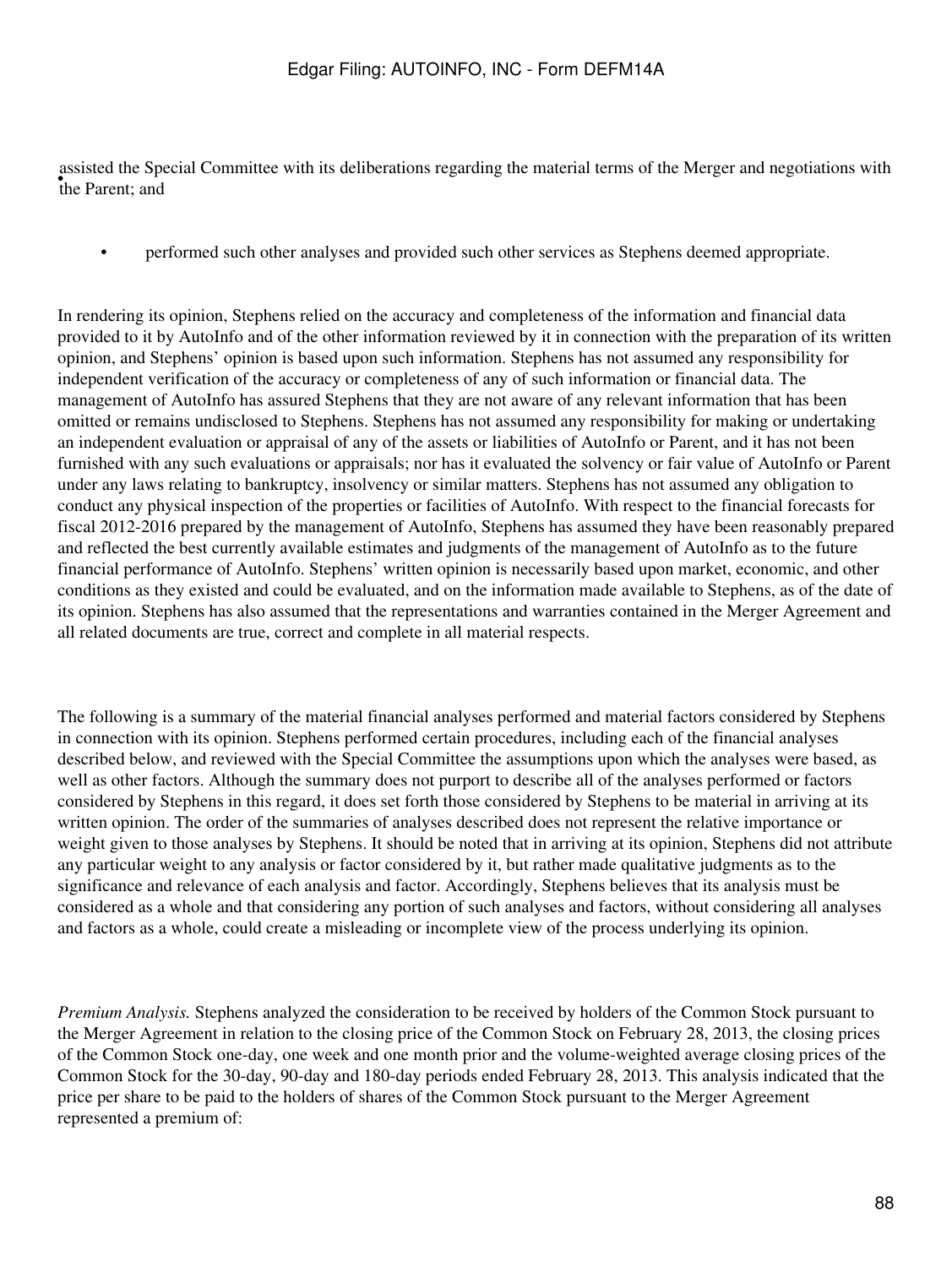• 7.1% based on the closing stock price on February 28, 2013 of \$0.98 per share

• 20.7% based on the day-prior closing price of \$0.87 per share

- 16.7% based on the week-prior closing price of \$0.90 per share
	- 14.1% based on the month-prior closing price of \$0.92 per share
- 16.4% based on the 30-day volume-weighted average closing price of \$0.90 per share
- 15.2% based on the 60-day volume-weighted average closing price of \$0.91 per share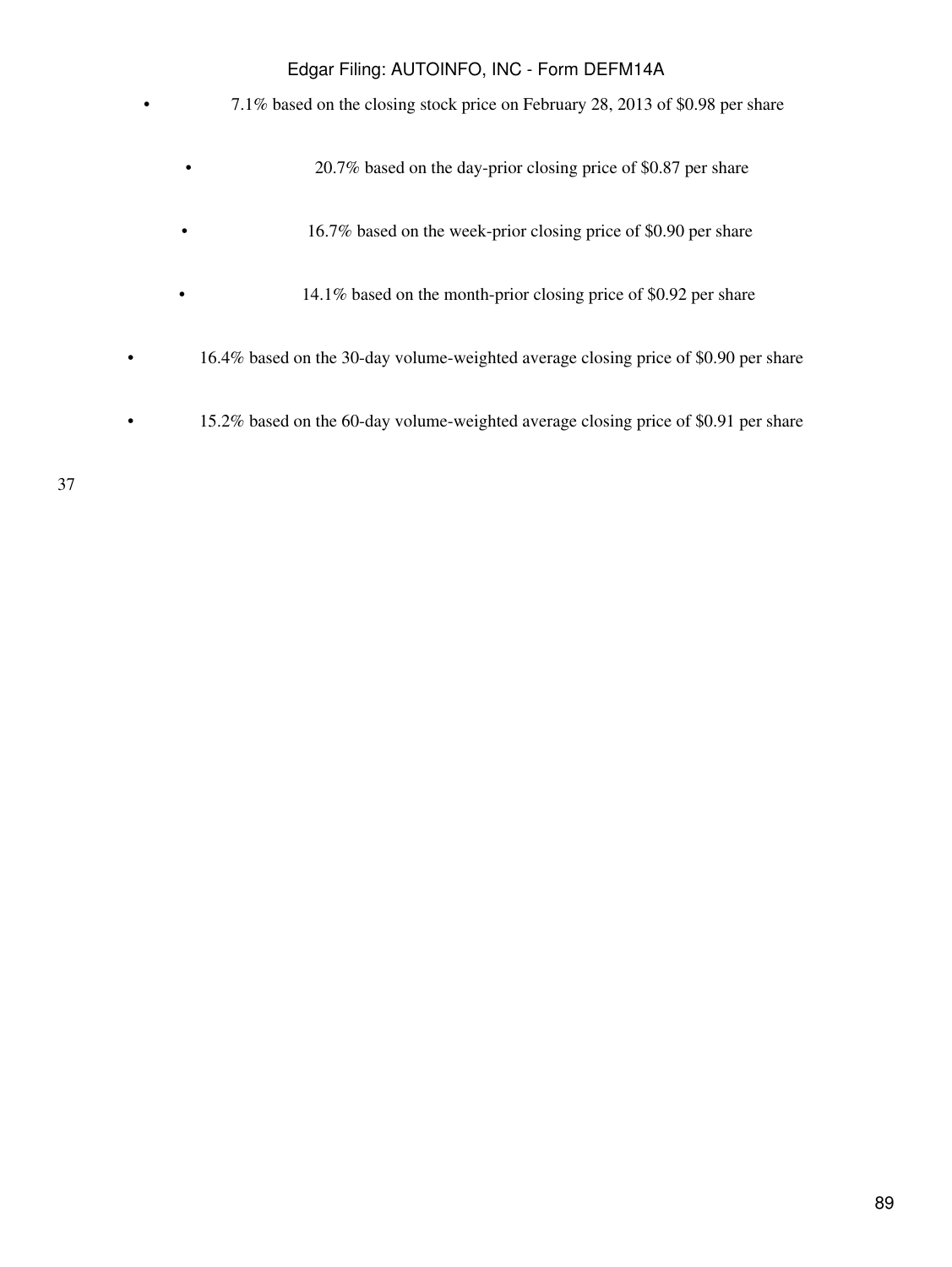- 15.7% based on the 90-day volume-weighted average closing price of \$0.91 per share
- 21.0% based on the 180-day volume-weighted average closing price of \$0.87 per share
	- 6.1% based on the 52-week high closing price of \$0.99 per share (1/2/13)
		- 52.2% based on the 52-week low closing price of \$0.69 per share (5/25/12)

*Implied Transaction Multiples.* Stephens calculated select implied transaction multiples for AutoInfo based upon the Merger and financial information provided by AutoInfo's management. Stephens calculated an implied equity value by multiplying \$1.05 by the aggregate number of shares of the Common Stock on a fully diluted basis (including stock options on a net exercise basis). Stephens then calculated an implied enterprise value based on the implied equity value plus indebtedness, which we refer to as Enterprise Value. As used within the description of Stephens' financial analyses, "EBITDA" means earnings before interest, taxes, depreciation and amortization, "EPS" means earnings per share and "LTM" means last twelve months.

The results of these analyses are summarized in the table below:

Company Multiple (Based on \$1.05 Offer Price)

| Enterprise Value to:  |    |  |
|-----------------------|----|--|
| 2012E EBITDA Estimate | 64 |  |
| 2013E EBITDA Estimate | 47 |  |

*Comparable Companies Analysis.* Stephens analyzed the public market statistics of certain other transportation companies deemed relevant by Stephens and examined various trading statistics and information relating to those companies. Stephens selected the companies below because their businesses and operating profiles are reasonably similar to AutoInfo. No selected company identified below is identical to AutoInfo. A complete analysis involves complex considerations and qualitative judgments concerning differences in financial and operating characteristics of the selected companies and other factors that could affect the public trading values of those selected companies. Mathematical analysis (such as determining the mean or the median) is not in itself a meaningful method of using selected company data. In choosing relevant companies to analyze, Stephens selected the following companies:

• C. H. Robinson Worldwide, Inc.

• Echo Global Logistics, Inc. • Expeditors International of Washington, Inc.

> • Forward Air Corp. • Hub Group Inc.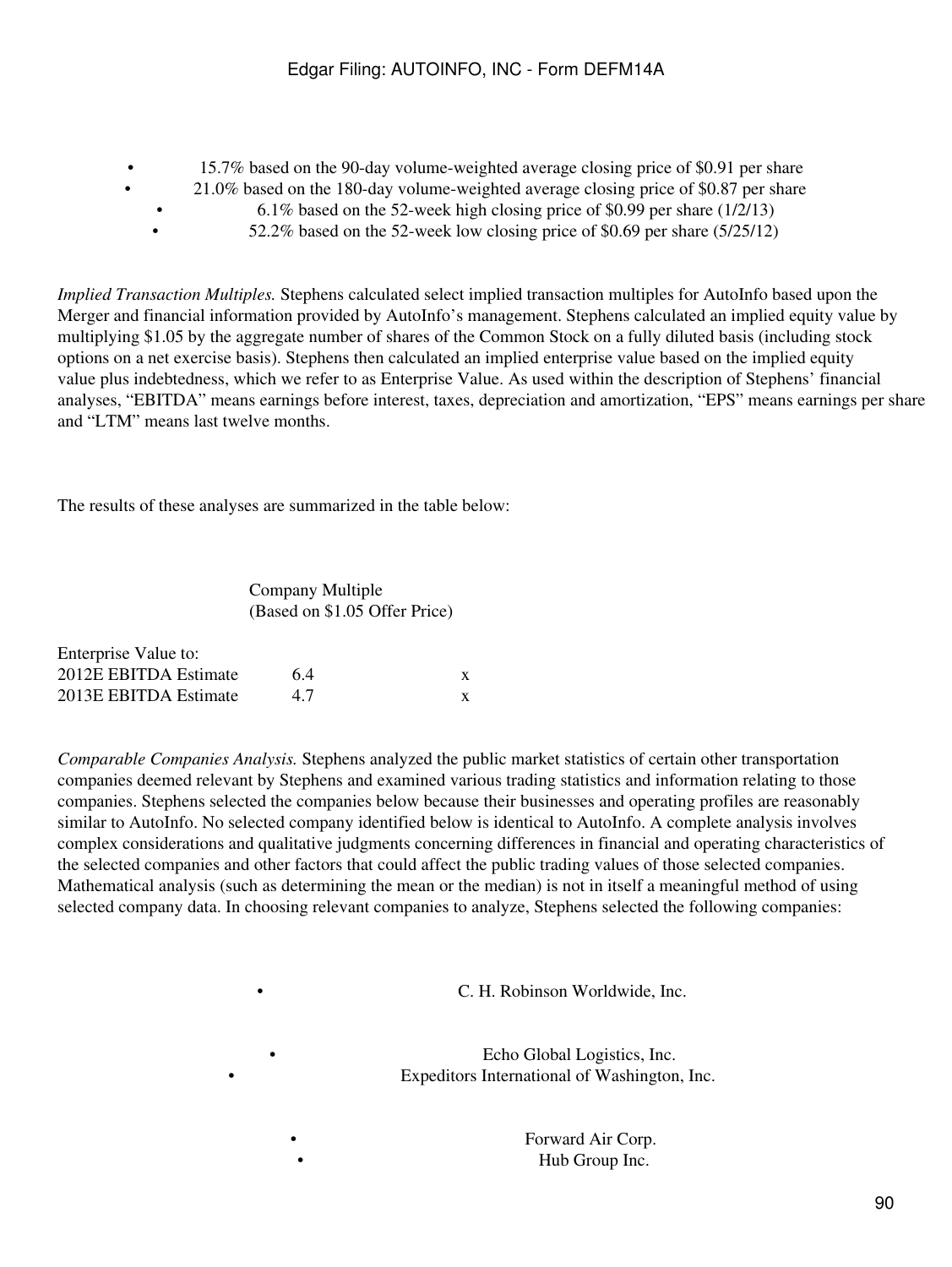• J.B. Hunt Transport Services Inc.

• Landstar System Inc.

• Roadrunner Transportation Systems Inc. • Universal Truckload Services Inc.

• UTi Worldwide Inc.

Stephens examined the historical market trading multiples of the selected companies compared to those of AutoInfo, including the average market trading multiples of Enterprise Value to LTM EBITDA and of price to LTM EPS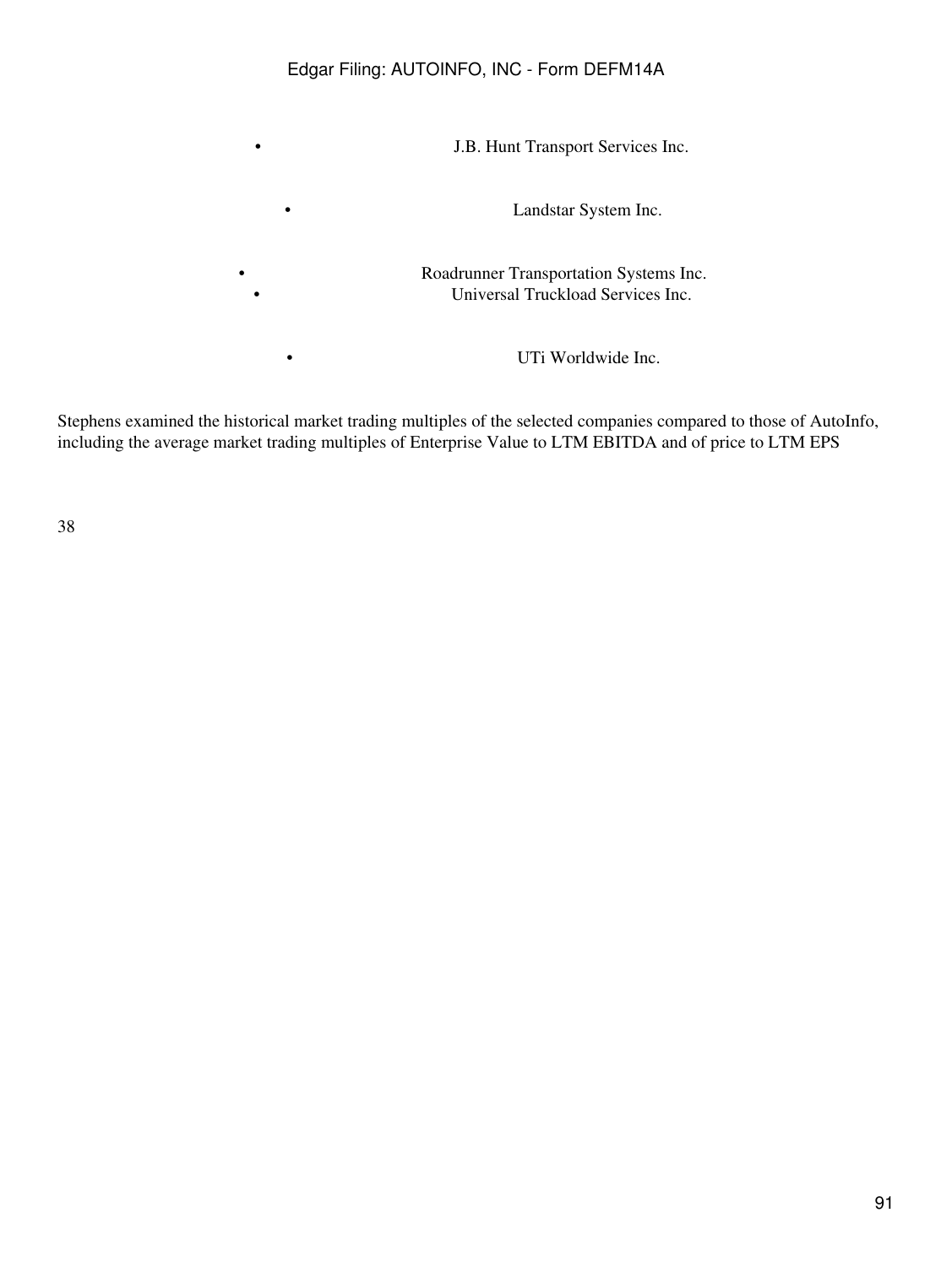for the 2-year and 5-year periods ending February 28, 2013. Stephens noted the historical disparity between the market trading multiples of the selected companies and AutoInfo.

The results of these analyses are summarized in the table below:

|                                       |                           |              |           |              | Percent Discount of |               |
|---------------------------------------|---------------------------|--------------|-----------|--------------|---------------------|---------------|
|                                       |                           |              |           |              | Company to          |               |
|                                       | <b>Selected Companies</b> |              |           |              | Selected            |               |
|                                       | Mean                      |              | Company   |              | Companies Mean      |               |
| Enterprise Value to:                  |                           |              |           |              |                     |               |
| LTM EBITDA Multiple $-2$ Year Average | 11.2                      |              | $x = 6.1$ | $\mathbf{X}$ | (45.1)              | $)\%$         |
| LTM EBITDA Multiple $-5$ Year Average | 11.0                      | $\mathbf{x}$ | 7.3       | X            | (33.4)              | $\partial\%$  |
| Price to:                             |                           |              |           |              |                     |               |
| $LTM$ EPS $-2$ Year Average           | 20.8                      | $\mathbf{X}$ | 7.2       | X            | (65.6)              | $)\%$         |
| $LTM$ EPS $-5$ Year Average           | 24.9                      | $\mathbf{x}$ | 8.2       | $\mathbf{X}$ | (66.9)              | $\frac{9}{6}$ |

In addition, Stephens examined the market trading multiples for each company based on the February 28, 2013 closing price and information publicly available at that time, including the multiple of Enterprise Value to LTM EBITDA and of price to LTM EPS. Stephens noted the disparity between the market trading multiples of the selected companies and AutoInfo.

The results of these analyses are summarized in the table below:

|                      | Based on 2/28/13 Closing Price |              |         |              |                                               |       |  |
|----------------------|--------------------------------|--------------|---------|--------------|-----------------------------------------------|-------|--|
|                      | Selected<br>Companies          |              |         |              | Percent Discount<br>of Company to<br>Selected |       |  |
|                      | Mean                           |              | Company |              | Companies Mean                                |       |  |
| Enterprise Value to: |                                |              |         |              |                                               |       |  |
| 2012E EBITDA         | 10.8                           | $\mathbf{x}$ | 6.0     | $\mathbf{x}$ | (44.4)                                        | $)\%$ |  |
| 2013E EBITDA         | 9.6                            | $\mathbf{x}$ | 4.4     | X            | (54.2)                                        | $)\%$ |  |
| Price to:            |                                |              |         |              |                                               |       |  |
| <b>2012E EPS</b>     | 21.9                           | $\mathbf{x}$ | 7.5     | X            | (65.7)                                        | $)\%$ |  |
| 2013E EPS            | 18.9                           | $\mathbf{x}$ | 5.4     | X            | (71.4                                         | )5    |  |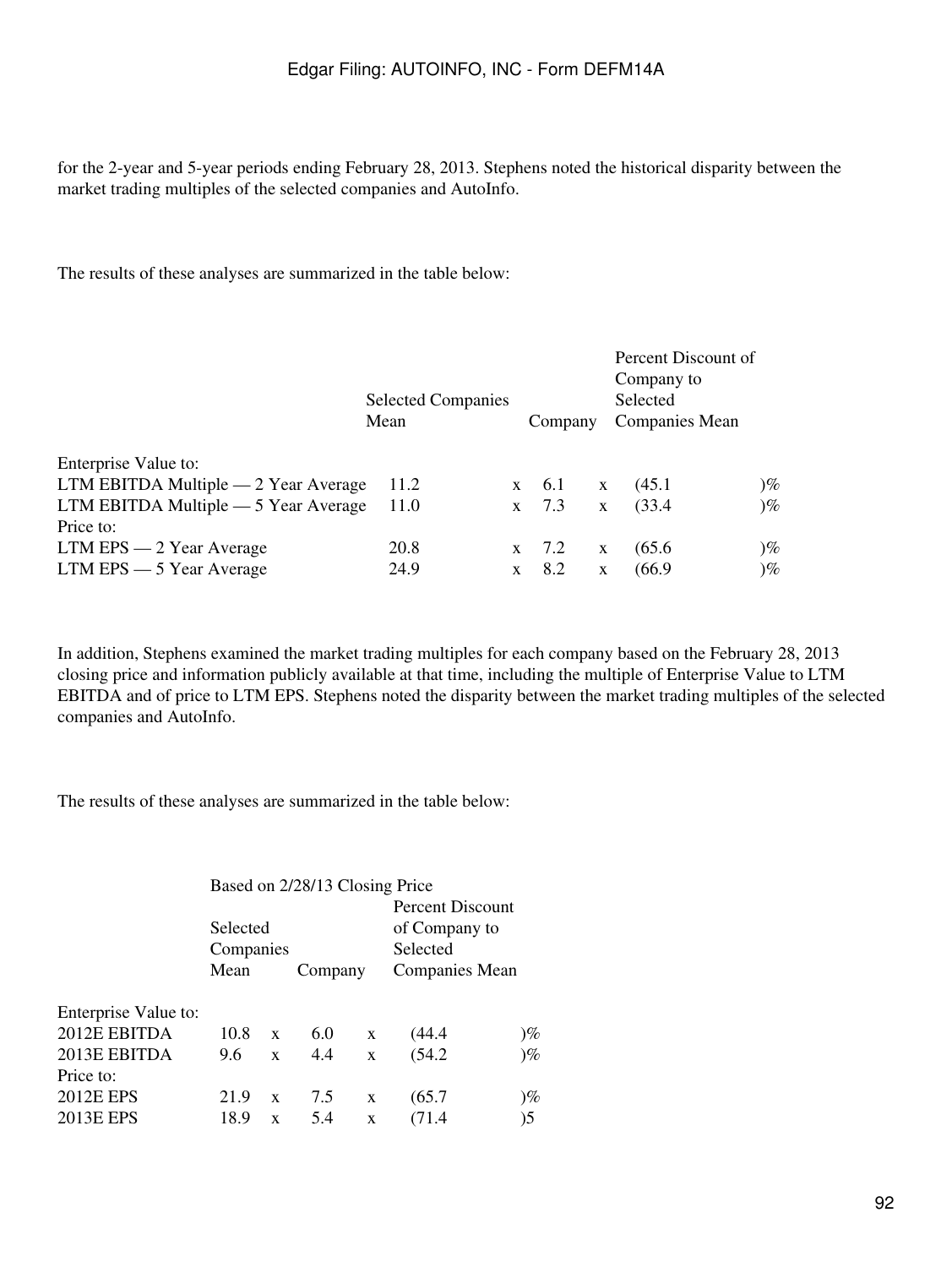Based on this data and its understanding of the relative operating, financial and trading characteristics of the selected companies and of AutoInfo, Stephens derived a range for the implied value per share of the Common Stock of \$0.69–\$1.46. Stephens noted that the Merger consideration of \$1.05 per share for the Common Stock was within this range.

*Comparable Transactions Analysis.* Stephens reviewed the financial terms of selected logistics services acquisition transactions deemed relevant by Stephens announced since January 1, 2002 with Enterprise Values below \$75 million. The following transactions were reviewed by Stephens (in each case, the first named company was the acquiror and the second named company was the acquired company and the transaction date is noted parenthetically):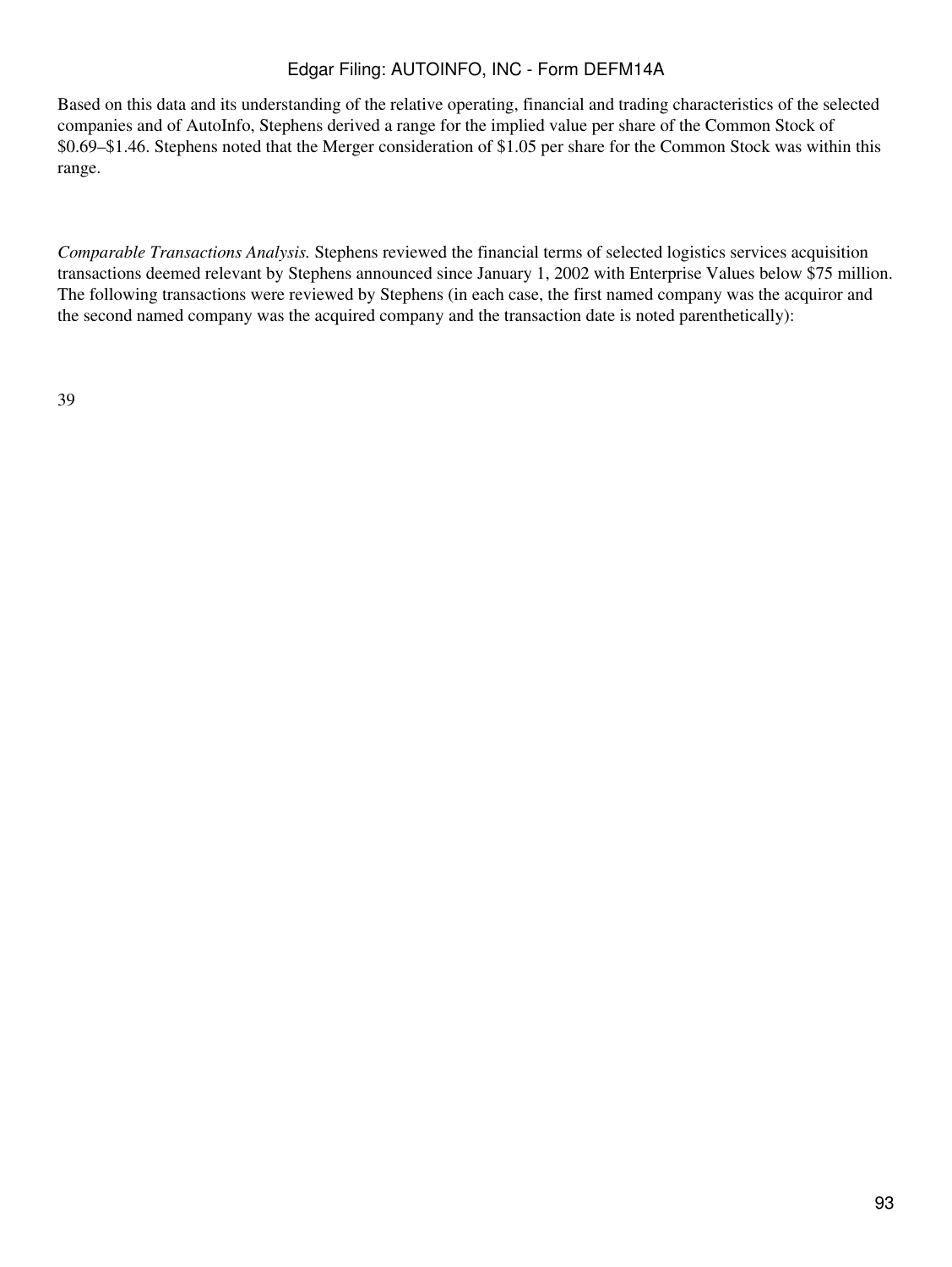| XPO Logistics / Turbo Logistics, Inc. (10/25/12)                                   |
|------------------------------------------------------------------------------------|
| Radiant Logistics / Isla International (12/1/11)                                   |
| Eos Partners, L.P. / BeavEx Incorporated (11/21/11)                                |
| Roadrunner Transportation Systems, Inc. / M. Bruenger Trucking Co., Inc. (5/31/11) |
| Radiant Logistics / DBA Distribution Services, Inc. (4/6/11)                       |
| Trucking Investment Co. Inc. / US 1 Industries (2/18/11)                           |
| Roadrunner Transportation Systems, Inc. / Morgan Southern, Inc. (2/3/11)           |
| Toll Global Forwarding / Summit Logistics (2/1/10)                                 |
| Mainfreight Ltd. / Target Logistics, Inc. (10/31/07)                               |
| Velocity Express Corporation / CD&L, Inc. (8/18/06)                                |
| Wheels Group / Clipper Exxpress (6/15/06)                                          |
| Universal Truckload Services, Inc. / AFA Enterprises, Inc. (8/8/04)                |
| PBB Global Logistics Income Fund / Clarke Inc. — Logistics Division (7/5/04)       |
| American Capital Strategies / Roadrunner (7/30/03)                                 |

Stephens considered these selected logistics services acquisition transactions to be reasonably similar, but not identical, to the Merger. A complete analysis involves complex considerations and qualitative judgments concerning differences in the selected transactions and other factors that could affect the transaction values in those selected transactions to which the Merger is being compared. Mathematical analysis (such as determining the mean or the median) is not in itself a meaningful method of using selected transaction data.

For the selected transactions listed above, Stephens used publicly available financial information to determine the multiple of Enterprise Value to LTM EBITDA for each transaction.

|                      | Company                       | Median Selected |  |  |
|----------------------|-------------------------------|-----------------|--|--|
|                      | (Based on \$1.05 Offer Price) | Transactions    |  |  |
| Enterprise Value to: |                               |                 |  |  |
| LTM EBITDA           | 64                            | 5.3             |  |  |

Based on this data, its understanding of the relative operating and financial characteristics of the target company and of AutoInfo, and its understanding of the market, economic and other conditions as they existed as of the date of the selected transactions and of its opinion, Stephens derived an implied value range of approximately \$0.66–\$1.27 per share of the Common Stock. Stephens noted that the Merger consideration of \$1.05 per share for AutoInfo Common Stock was within this range.

*Discounted Cash Flow Analysis.* Stephens performed a discounted cash flow analysis on AutoInfo using projections developed by management for fiscal years 2012–2016. The projections included assumptions, among others, of revenue increasing at a compound annual growth rate of 20.0% from fiscal year 2012 to 2016 and EBITDA margins expanding from 2.9% in fiscal year 2012 to 3.6% in 2016. Utilizing these projections, Stephens calculated a range of implied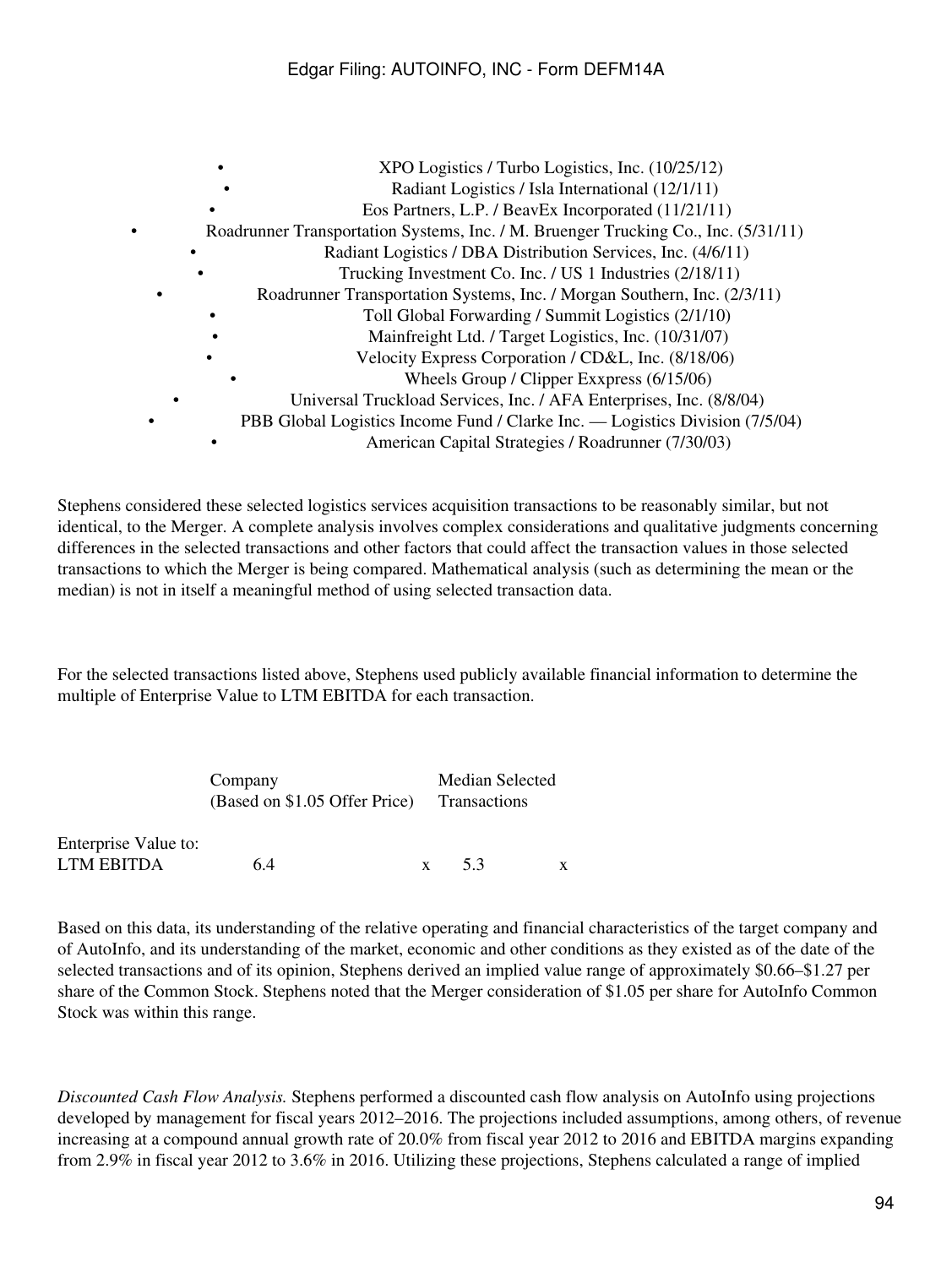price per share based upon the discounted net present value of the sum of the projected stream of unlevered free cash flows for the years ending December 31, 2013 to December 31, 2016 and a projected terminal value at December 31, 2016. Stephens considered discount rates ranging from 18.0% to 20.0% (based on a weighted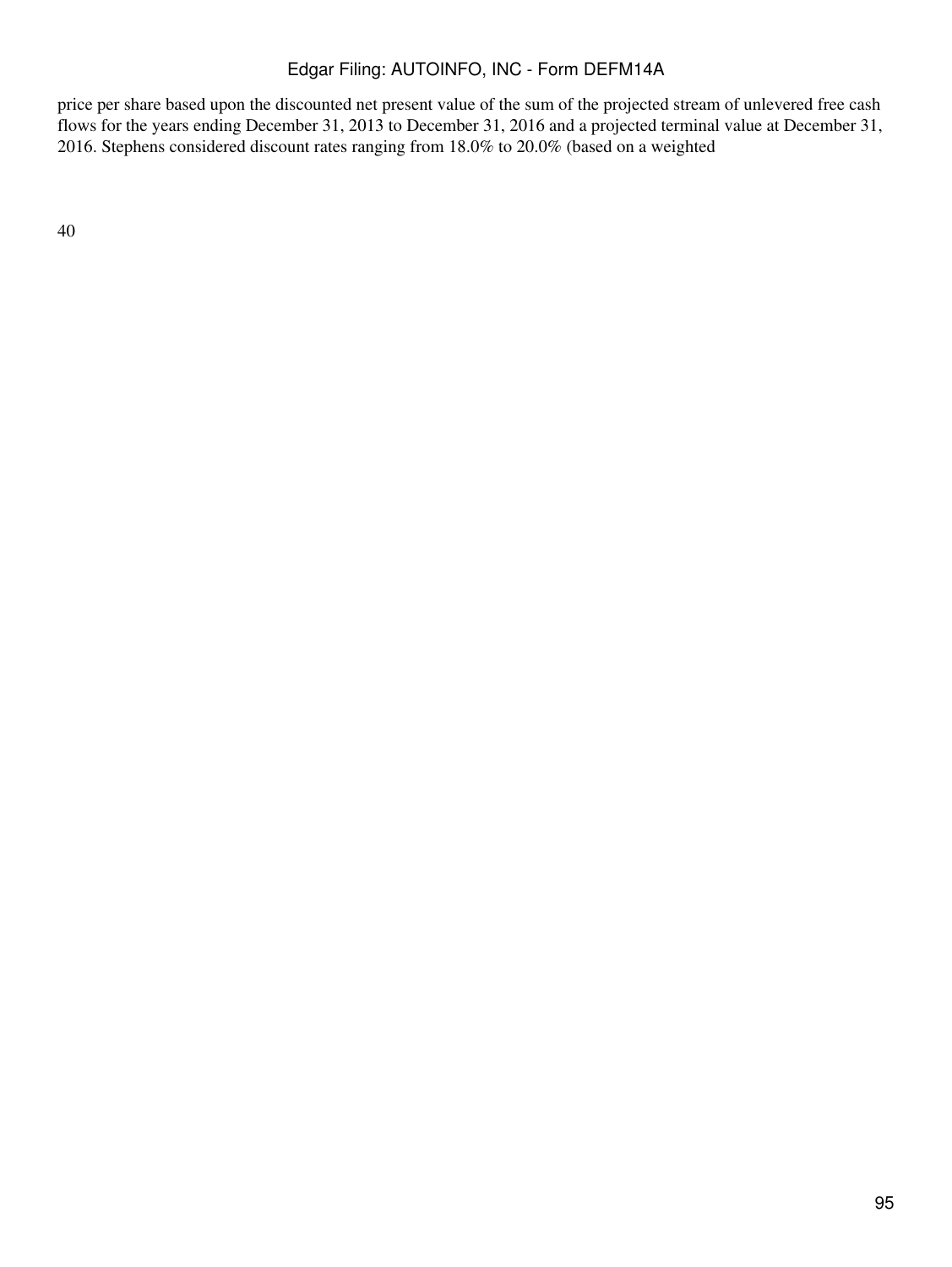average cost of capital analysis) and EBITDA exit multiples ranging from 5.0x–7.0x. The weighted average cost of capital was determined by the sum of (a) the market value of equity as a percentage of the total market value of AutoInfo's capital multiplied by AutoInfo's estimated cost of equity, and (b) the market value of debt as a percentage of the total market value of AutoInfo's capital, multiplied by AutoInfo's estimated after-tax market cost of debt. AutoInfo's estimated cost of equity was calculated using the Capital Asset Pricing Model which took into account the risk free rate, AutoInfo's beta, betas of other relevant companies, and applicable risk premiums. Utilizing the ranges of discount rates and exit multiples, Stephens derived an implied valuation range of \$1.01–\$1.62. Stephens noted that the Merger consideration of \$1.05 per share for the Common Stock was within this range.

*Leveraged Buyout Analysis.* Stephens performed a leveraged buyout analysis on AutoInfo using projections developed by management for fiscal years 2012–2016. This analysis calculates current values for AutoInfo based on the value that a hypothetical new equity investor would be willing to pay for AutoInfo in order to generate acceptable internal rates of return. Based on a range of target internal rates of return of 27.5% to 32.5% for the hypothetical equity investor, leverage of 4.1x 2012E EBITDA and a four-year EBITDA exit multiple range of 5.0x – 7.0x, the analysis yielded values for the Common Stock of \$0.84–\$1.22. Stephens noted that the Merger consideration of \$1.05 per share for the Common Stock was within this range.

*Premiums Paid Analysis.* Stephens performed a premiums paid analysis based upon the premiums paid in 317 precedent public Merger and acquisition transactions. The transactions utilized within the analysis were completed or announced between January 1, 2008 and December 31, 2012 and involved U.S. targets with transaction value less than \$200 million. In the premiums paid analysis, Stephens analyzed the premiums paid based on (i) the closing stock price of the target one day prior to announcement of the transaction; (ii) the closing stock price of the target seven days prior to announcement of the transaction; (iii) the closing stock price of the target thirty days prior to announcement of the transaction; and (iv) the closing stock price of the target ninety days prior to announcement of the transaction. The medians for the one day, seven day, thirty day and ninety day premiums were 42.9%, 46.0%, 51.5%, and 44.9%, respectively. In addition, Stephens calculated the percentage distributions of premiums from <0% to >100% in 10% increments. The results of this analysis are set forth below: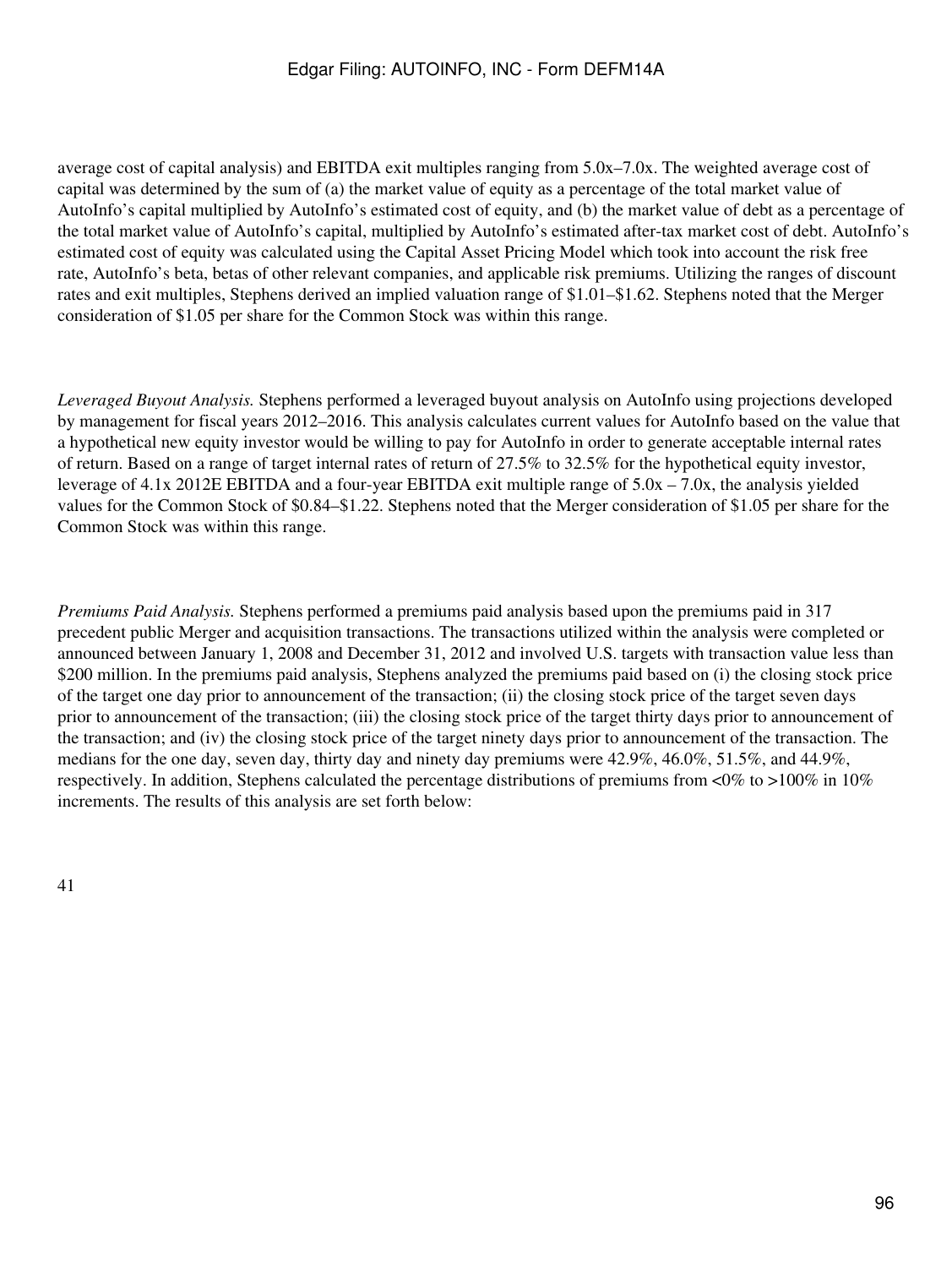| Percent of Transactions |        |      |           |      |           |      |           |      |
|-------------------------|--------|------|-----------|------|-----------|------|-----------|------|
| Premium                 | 1 Day  |      | 7 Day     |      | 30<br>Day |      | 90<br>Day |      |
| $>100\%$                | 10.7   | %    | 12.9      | %    | 16.7      | %    | 15.1      | $\%$ |
| $90.0\% - 100.0\%$      | 4.7    | %    | 2.8       | %    | 3.5       | %    | 1.6       | %    |
| $80.0\% - 90.0\%$       | 3.5    | %    | 5.7       | %    | 5.4       | $\%$ | 4.7       | $\%$ |
| $70.0\% - 80.0\%$       | 6.9    | %    | 7.9       | %    | 9.1       | %    | 6.6       | $\%$ |
| $60.0\% - 70.0\%$       | 7.3    | $\%$ | 6.9       | %    | 6.3       | $\%$ | 6.9       | $\%$ |
| $50.0\% - 60.0\%$       | 10.7   | %    | 7.9       | %    | 10.1      | $\%$ | 8.8       | $\%$ |
| $40.0\% - 50.0\%$       | 9.8    | %    | 10.7      | %    | 9.1       | %    | 9.8       | %    |
| $30.0\% - 40.0\%$       | 11.7   | %    | 13.2      | %    | 9.5       | %    | 9.1       | $\%$ |
| $20.0\% - 30.0\%$       | 12.0   | $\%$ | 9.8       | $\%$ | 9.8       | $\%$ | 8.8       | $\%$ |
| $10.0\% - 20.0\%$       | 9.1    | %    | 8.5       | %    | 7.6       | $\%$ | 7.9       | $\%$ |
| $0.0\% - 10.0\%$        | 6.9    | %    | 6.6       | %    | 4.4       | $\%$ | 5.0       | %    |
| $\langle 0\%$           | 6.6    | $\%$ | 6.9       | $\%$ | 8.5       | $\%$ | 15.5      | $\%$ |
|                         | 100.0% |      | $100.0\%$ |      | $100.0\%$ |      | $100.0\%$ |      |

Stephens noted that the Merger consideration of \$1.05 per share represented a premium of 7.1% over the closing share price of AutoInfo on February 28, 2013, a premium of 16.4% over the volume-weighted average of the closing share prices of the 30 days ended February 28, 2013 and a premium of 15.7% over the volume-weighted average of the closing share prices of the 90 days ended February 28, 2013.

*Historical Trading Analysis.* Stephens analyzed the historical daily closing prices per share of the Common Stock for the one-year period ending February 28, 2013. Stephens noted that during this period, the 52-week low (reached on May 25, 2012) and 52-week high (reached on January 2, 2013) closing prices per share of the Common Stock were \$0.69 and \$0.99, respectively. Stephens further noted that the Merger consideration of \$1.05 per share for the Common Stock was above the 52-week range for the closing prices per share of the Common Stock for the one-year period ended February 28, 2013.

As part of Stephens' investment banking business, Stephens regularly issues fairness opinions and is continually engaged in the valuation of companies and their securities in connection with business reorganizations, private placements, negotiated underwritings, mergers and acquisitions and valuations for estate, corporate and other purposes. Stephens expects to pursue future investment banking services assignments from participants in the Merger. In the ordinary course of business, Stephens and its affiliates at any time may hold long or short positions, and may trade or otherwise effect transactions as principal or for the accounts of customers, in debt or equity securities or options on securities of AutoInfo or of any other participant in the Merger.

## *Fee Arrangements*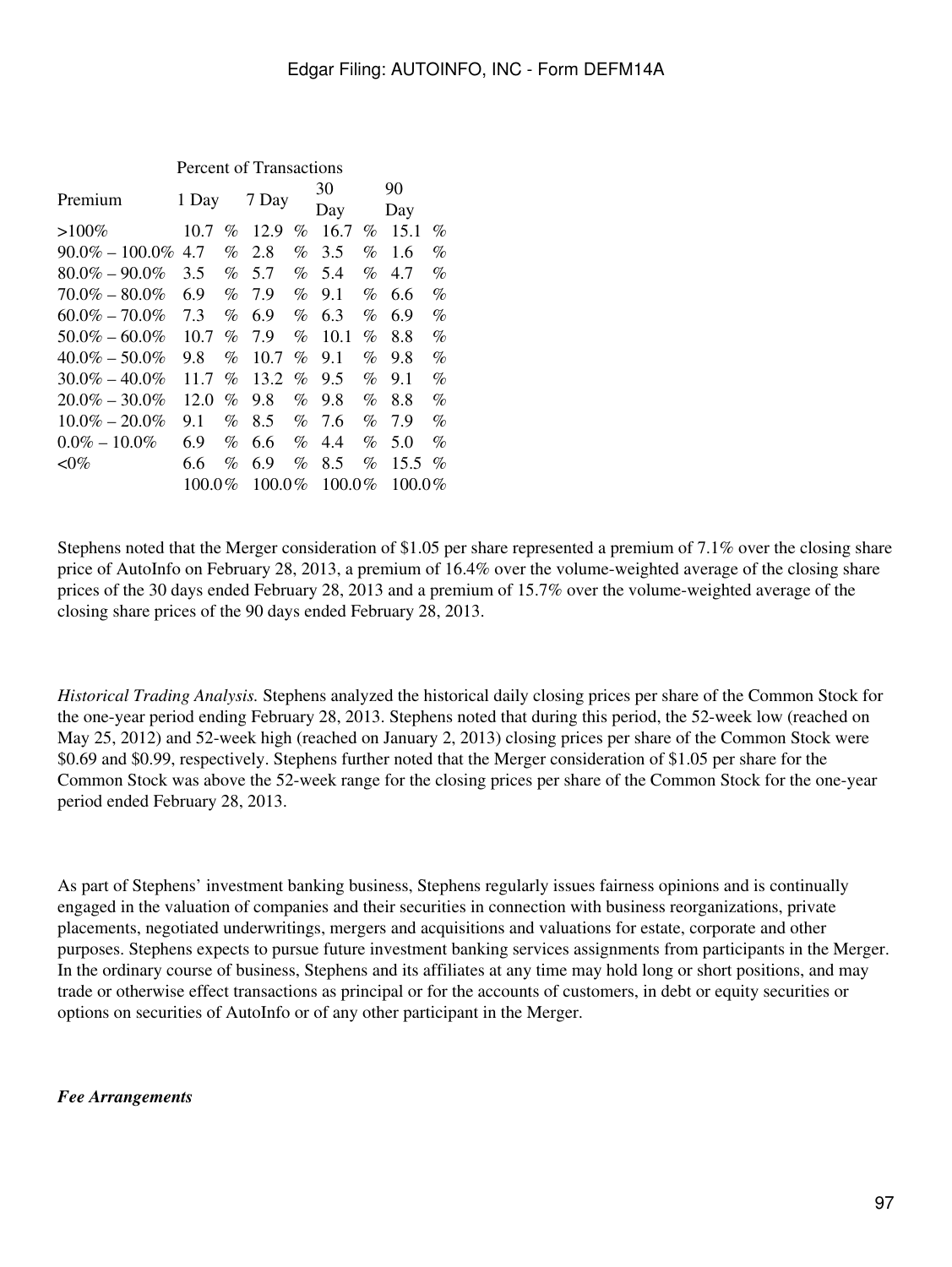AutoInfo retained Stephens based on its qualifications and expertise and its reputation as a nationally recognized investment banking firm. Pursuant to a letter agreement dated January 21, 2012, a fee of \$200,000 became payable to Stephens upon the delivery of its written opinion. Under the terms of the January 21, 2012 letter agreement, Stephens will be entitled to receive an additional fee of approximately \$0.9 million upon consummation of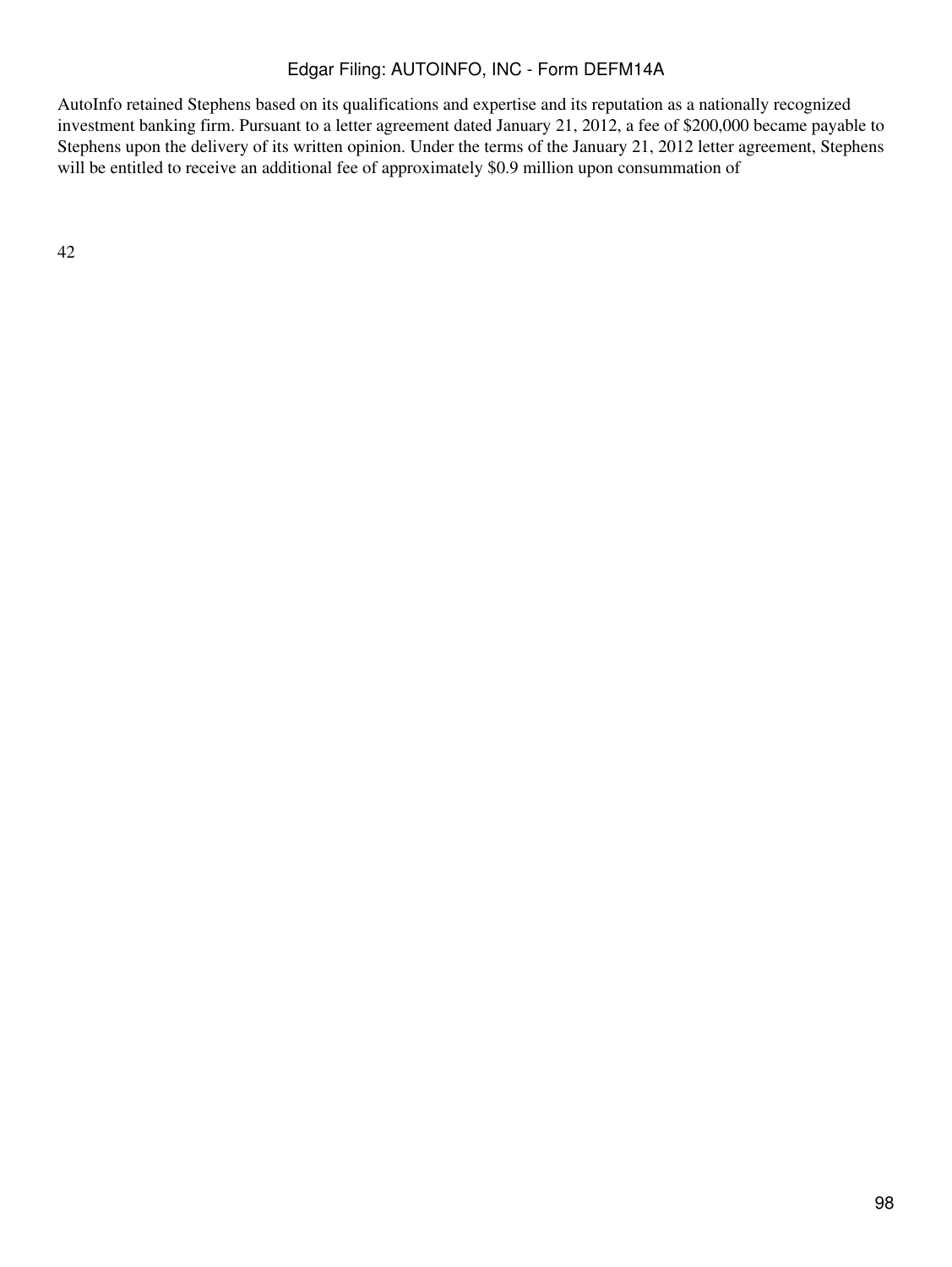the Merger. AutoInfo has also agreed to reimburse Stephens for certain of its out-of-pocket expenses (including fees and expenses of its counsel) reasonably incurred by it in connection with its services and will indemnify Stephens against potential liabilities arising out of its engagement, including certain liabilities that could arise in connection with its fairness opinion under U.S. federal securities laws.

#### **Voting Agreement**

Under the Voting Agreement, which was entered into simultaneous with the execution of the Merger Agreement, each of Mr. Einselen, Mr. Patterson, Mr. Robertson, Mr. Wachtel, Mr. Weiss, Mr. Williams and Mr. Wunderlich, stockholders and option holders of AutoInfo who are members of management and/or directors of AutoInfo, who we refer to as the Voting Stockholders, agreed to vote all of their shares of AutoInfo Common Stock (representing approximately 22.3% of the outstanding shares of AutoInfo Common Stock as of March 25, 2013, the record date established for the Special Meeting): (i) in favor of adoption of the Merger Agreement and the transactions contemplated thereunder, including the Merger, (ii) against (a) any proposal made in opposition to adoption of the Merger Agreement or in competition or inconsistent with the Merger or any other transactions contemplated by the Merger Agreement, (b) any takeover proposal, (c) any change in the management or Board (other than as contemplated by the Merger Agreement), and (d) any action or agreement that the Stockholders actually knows, or reasonably expects, would result in a breach of any representation, warranty, covenant or agreement or any other obligation of AutoInfo under the Merger Agreement or of such stockholder under the Voting Agreement. Each of the Voting Stockholders also agreed to irrevocably appoint an officer of Parent as such Voting Stockholder's proxy and attorney-in-fact, with full power of substitution and re-substitution, to cause such stockholder's shares of AutoInfo Common Stock to be voted in favor of the Merger Agreement and the transactions contemplated thereunder, including the Merger. Additionally, the Voting Stockholders agreed, among other things, not to transfer their shares of AutoInfo Common Stock, subject to certain exceptions. The Voting Agreement will terminate upon the earliest to occur of the completion of the Merger, or the termination of the Merger Agreement in accordance with its terms.

The vote of the Voting Stockholders is not sufficient under Delaware law to approve and adopt the Merger Agreement and the transactions contemplated thereunder, including the Merger, without the approval of any other stockholders of AutoInfo. A copy of the Voting Agreement is attached to this proxy statement as Annex B. See the section entitled "Voting Agreement." beginning on page 66 of this proxy statement.

#### **Litigation Relating to the Merger**

As of the date of this proxy statement, we are not aware of any litigation relating to the Merger.

### **Financing of the Merger**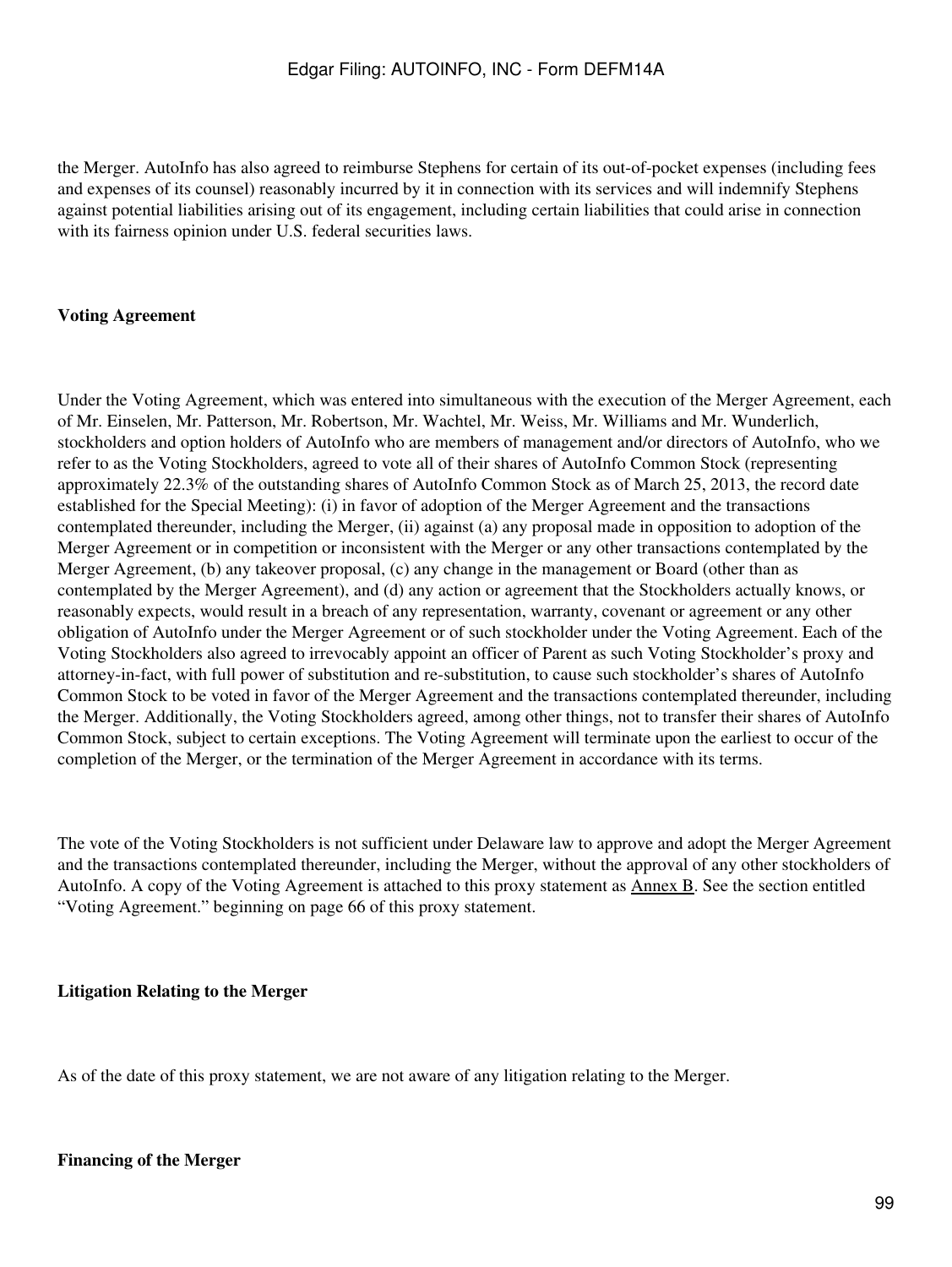We anticipate that the total amount of funds necessary to complete the Merger will be approximately \$60.2 million, in the aggregate, comprised of:

**Merger Agreement;** approximately \$38.9 million to pay our stockholders (and holders of options) the amounts due to them under the

Agreement; and approximately \$14.2 million to retire debt in connections with the transactions contemplated by the Merger

• approximately (i) \$4.7 million of AutoInfo transaction fees and expenses, including change of control payments, and (ii) \$2.4 million for other miscellaneous fees and expenses.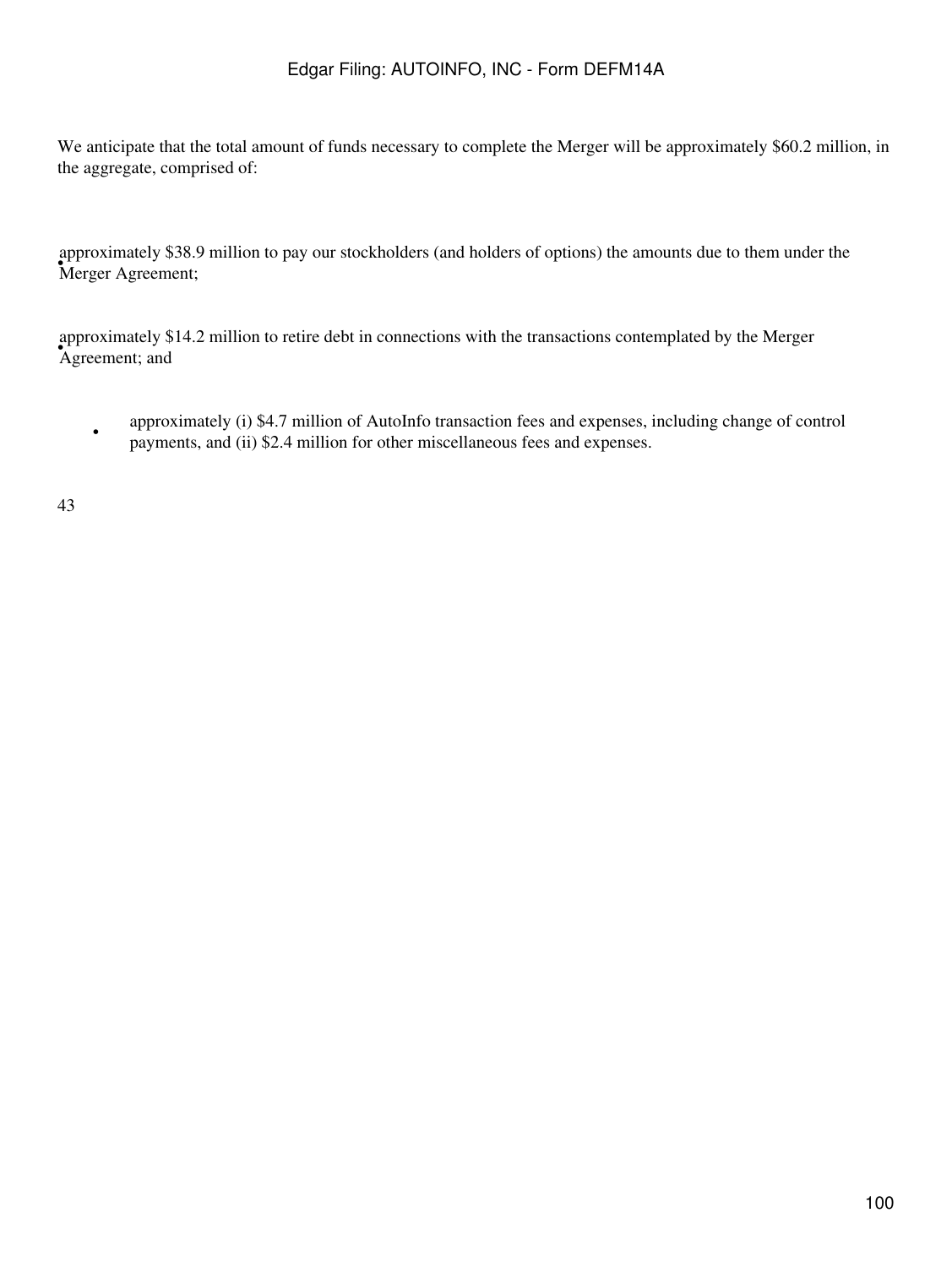These payments are expected to be funded by Parent from its cash on hand and committed availability under its credit **facilities** 

### **Interests of Certain Persons in the Merger**

In considering the recommendation of the Board that you vote to approve and adopt the Merger Agreement and the transactions contemplated thereunder, including the Merger, you should be aware that certain of our directors and executive officers have financial interests in the Merger that are different from, or in addition to, those of our stockholders generally. The Board was aware of and considered these interests, among other matters, in evaluating and negotiating the Merger Agreement and the Merger, and in recommending that the Merger Agreement and the transactions contemplated thereunder, including the Merger, be approved and adopted by the stockholders of AutoInfo. For the purposes of all of the agreements and plans described below, the completion of the transactions contemplated by the Merger Agreement will constitute a change of control.

### *Equity* **Compensation** *and Incentive Awards*

At the effective time of the Merger, each outstanding option to purchase shares of AutoInfo Common Stock that is outstanding and unexercised as of immediately prior to the effective time of the Merger, whether vested or unvested, will automatically vest and be converted into the right to receive a cash payment equal to the number of shares of AutoInfo Common Stock subject to such option multiplied by the amount (if any) by which \$1.05 exceeds the exercise price per share of such option, less any applicable withholding taxes.

The following table sets forth, as of March 26, 2013, the equity compensation award holdings of AutoInfo's directors and executive officers and the gross value of such holdings assuming the Merger is completed:

|                     | Number of<br><b>Shares</b><br>Subject to<br><b>Vested Stock</b><br>Options | Cash<br>Consideration to<br>be Received for<br><b>Vested Stock</b><br>Options | Number of<br><b>Shares Subject</b><br>to Unvested<br><b>Stock Options</b> | Cash<br>Consideration to<br>be Received for<br><b>Unvested Stock</b><br>Options | Cash<br>Consideration to be<br>Received for All<br><b>Stock Options</b> |
|---------------------|----------------------------------------------------------------------------|-------------------------------------------------------------------------------|---------------------------------------------------------------------------|---------------------------------------------------------------------------------|-------------------------------------------------------------------------|
| Peter C. Einselen   | 402,500                                                                    | \$194,825                                                                     | 120,000                                                                   | \$34,800                                                                        | 229,625                                                                 |
| Mark K. Patterson   | 196,667                                                                    | 69,133                                                                        | 353,333                                                                   | 105,017                                                                         | 174,150                                                                 |
| Thomas C. Robertson | 380,000                                                                    | 176,200                                                                       | 120,000                                                                   | 34,800                                                                          | 211,000                                                                 |
| Harry Wachtel       | 200,000                                                                    | 58,000                                                                        | 300,000                                                                   | 87,000                                                                          | 145,000                                                                 |
| Mark Weiss          | 80,000                                                                     | 23,300                                                                        | 120,000                                                                   | 34,800                                                                          | 58,000                                                                  |
| Michael P. Williams | 490,000                                                                    | 328,300                                                                       | 360,000                                                                   | 97,200                                                                          | 425,500                                                                 |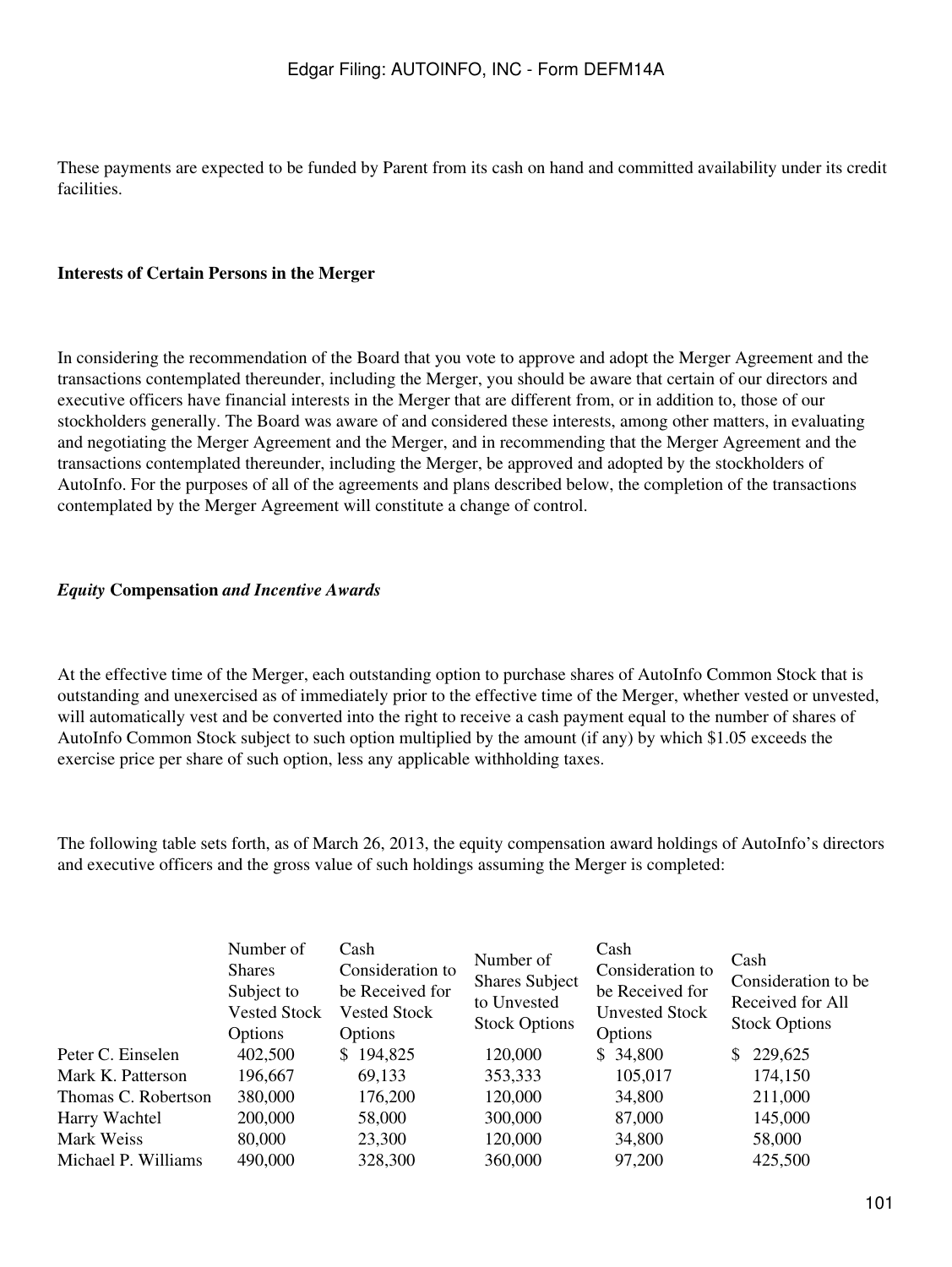| Edgar Filing: AUTOINFO, INC - Form DEFM14A |  |        |         |        |        |  |  |
|--------------------------------------------|--|--------|---------|--------|--------|--|--|
| William I. Wunderlich 120,000              |  | 34,800 | 180,000 | 52,200 | 87,000 |  |  |

### *Change of Control Payments*

Pursuant to their respective employment agreements with AutoInfo dated February 7, 2011, in, the event of a change of control, each of Mr. Wachtel, Mr. Williams Mr. Wunderlich shall receive a lump-sum cash payment equal to one and one-half times their respective base salary plus one and one-half times their respective average annual bonus for the two fiscal years preceding the change of control. The Merger will constitute a change of control which is defined as a sale of all or substantially all of our assets, a consolidation or Merger in which AutoInfo is not the surviving entity and in which our stockholders before the transaction do not own more than 50% of the combined voting power after the transaction, or a tender offer, Merger, consolidation, sale of assets or contested election or any combination of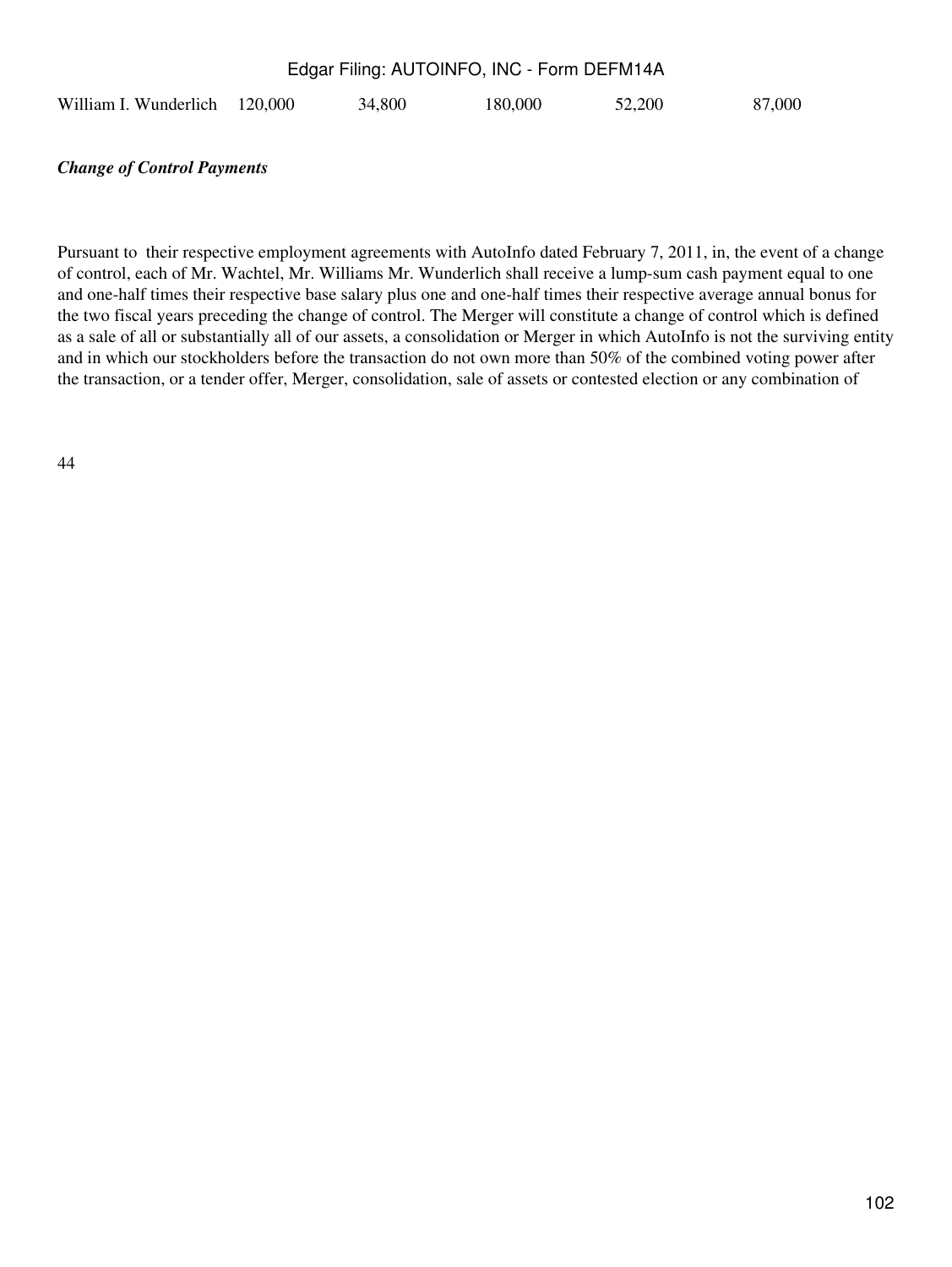the foregoing transactions in which the persons who were our directors immediately before the transaction cease to constitute a majority of the board of AutoInfo or any successor company. Accordingly, upon the consummation of the Merger, Messrs. Wachtel, Williams and Wunderlich will be entitled to receive change of control payments in the amount of \$1,060,000, \$694,000 and \$947,000, respectively.

### *Employment Arrangements with the Surviving Corporation*

On February 28, 2013, simultaneous with the execution of the Merger Agreement, Mr. Wachtel and Mr. Williams entered into amended and restated employment agreements with AutoInfo that will become effective upon the consummation of the Merger.

Mr. Wachtel's amended and restated employment agreement provides for his part-time services as Chairman of the Board of AutoInfo for a two-year term of employment at an annual salary that is not less than \$100,000. Upon his termination or resignation under certain circumstances, he shall be entitled to payment of any amounts that remain due for the balance of the employment term and the payment or reimbursement of all premiums for medical benefits elected during such period. The employment agreement contains customary restrictive covenants applicable to Mr. Wachtel with respect to non-competition, non-solicitation, non-disparagement, and non-disclosure, and provides for Mr. Wachtel's participation in any of our then existing employee and executive benefit plans or programs, including health insurance on substantially the same terms and conditions as other senior executives and employees of AutoInfo after the closing of the transactions contemplated under the Merger Agreement.

Mr. Williams' amended and restated employment agreement provides for his full-time services as Chief Executive Officer of AutoInfo at an annual salary that is not less than \$318,000 (other than across the board reduction of base salaries of similarly situated employees of AutoInfo, which reductions shall not at any time reduce Mr. Williams' base salary below \$270,300). Mr. Williams shall also be eligible to receive an annual bonus of \$100,000 upon the achievement by AutoInfo of annual performance criteria established by the Board. In the event of Mr. Williams' termination or resignation under certain circumstances, he shall be entitled to a payment of his base salary, benefits, and reimbursement of expenses through the termination date and payment of his base salary and reimbursement of all premiums for medical benefits elected during the 12 month period following the termination date. The employment agreement also contains customary restrictive covenants applicable to Mr. Williams with respect to non-competition, non-solicitation, non-disparagement, and non-disclosure and provides for Mr. Williams' participation in any of our then existing employee and executive benefit plans or programs, including health insurance on substantially the same terms and conditions as other senior executives and employees of AutoInfo after the closing of the transactions contemplated under the Merger Agreement.

#### *Management Exchange and Rollover Agreement*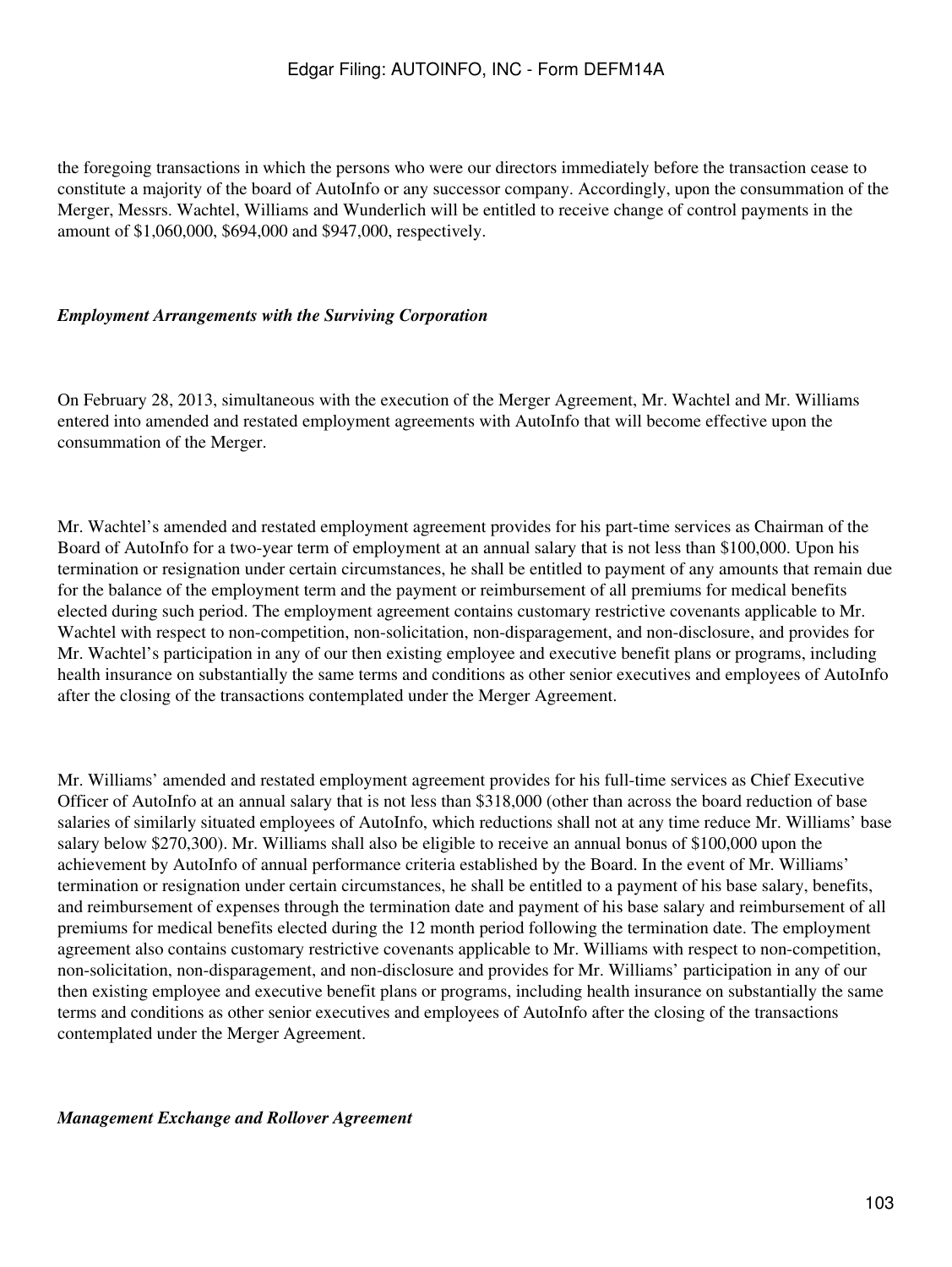As a condition to Parent entering into the Merger Agreement, on February 28, 2013, each of Mr. Wachtel, Mr. Weiss and Mr. Williams, each an executive officer of AutoInfo, entered into the Rollover Agreement with Parent pursuant to which each such executive officer agreed, upon the consummation of the Merger, to contribute AutoInfo Common Stock, or Merger consideration otherwise due and payable on account of options to purchase AutoInfo Common Stock owned by such executive officer, to Parent in exchange for equity interests in Parent. See the section entitled "Management Exchange and Rollover Agreement" beginning on page 66 of this proxy statement.

### *Indemnification and Insurance*

Parent has agreed to, and has agreed to cause AutoInfo and the surviving corporation to, for six years after the effective date of the Merger, indemnify the individuals who at or prior to the effective date of the Merger were directors or officers of AutoInfo, who we collectively refer to as the "indemnitees", with respect to all acts or omissions by them in their capacities as such at any time prior to the effective date of the Merger, to the fullest extent: (i) required by the our charter documents (including employees to the extent indemnified thereunder) as in effect on February 28, 2013; and (ii) permitted under applicable Law (including employees to the extent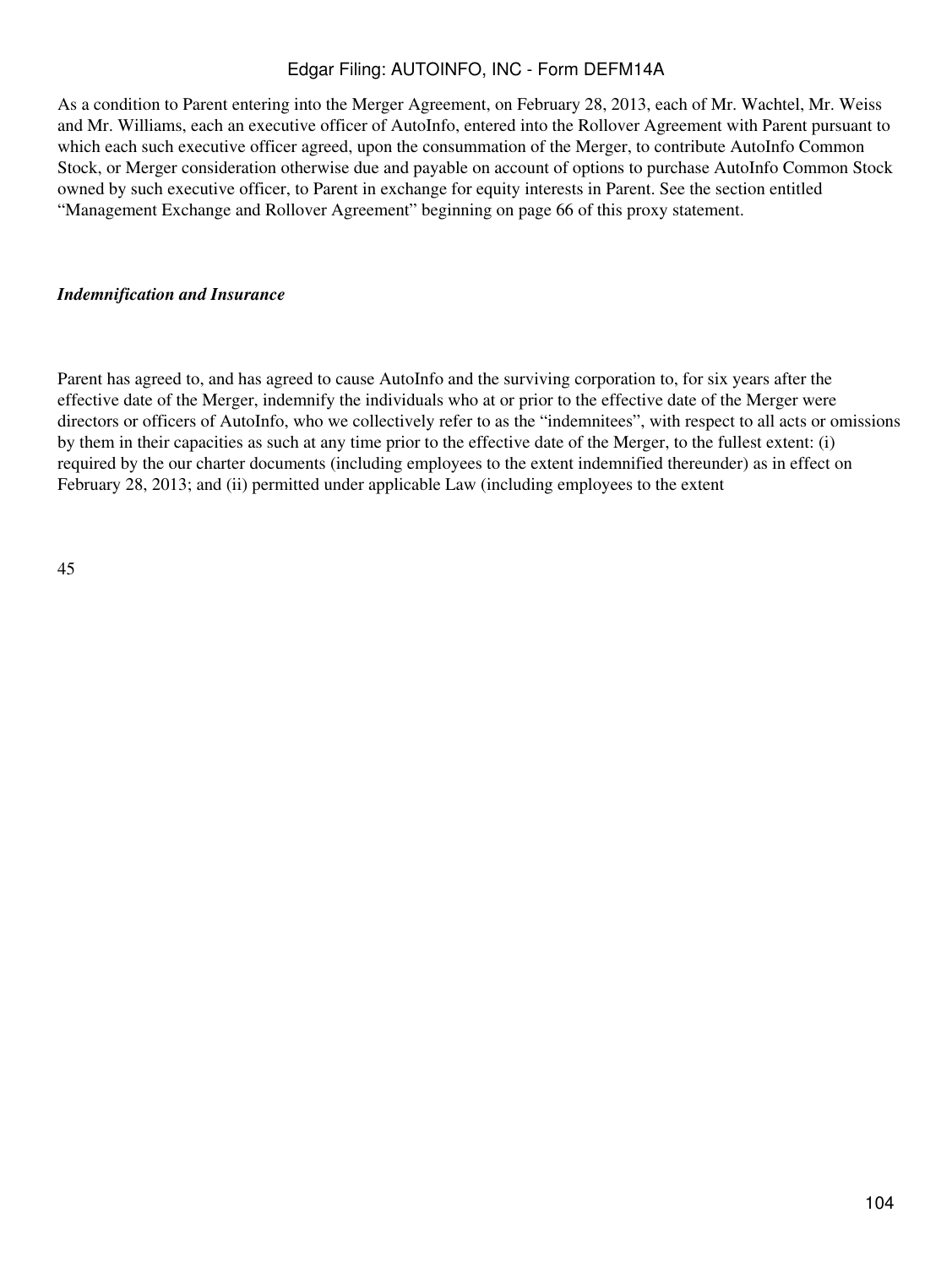indemnification is permitted thereunder). An indemnitee shall notify AutoInfo in writing promptly upon learning of any claim, action, suit, proceeding, investigation or other matter in respect of which such indemnification may be sought. In the event of any such claim, action, suit, proceeding or investigation: (i) each indemnitee will be entitled to advancement of reasonable expenses incurred in the defense of any claim, action, suit, proceeding or investigation from AutoInfo within ten business days of receipt by AutoInfo from the indemnitee of a reasonably detailed request therefor; provided that any person to whom expenses are advanced provides an undertaking to repay such advances if it is ultimately determined that such person is not entitled to indemnification; and (ii) neither Parent nor AutoInfo shall settle, compromise or consent to the entry of any judgment in any proceeding or threatened action, suit, proceeding, investigation or claim (and in which indemnification could be sought by such indemnitee hereunder), unless such settlement, compromise or consent includes an unconditional release of such indemnitee from all liability arising out of such action, suit, proceeding, investigation or claim or such indemnitee otherwise consents. Notwithstanding anything to the contrary, in no event shall AutoInfo be liable for any settlement or compromise effected without its written consent. Each of AutoInfo and the indemnitees shall cooperate in the defense of any claim, action, suit, Proceeding or investigation and shall furnish or cause to be furnished records, information and testimony, and attend such conferences, discovery proceedings, hearings, trials or appeals, as may be reasonably requested in connection therewith. Further, the indemnification agreements, if any, in existence on February 28, 2013 (and as may be amended prior to the closing upon approval (in writing) by Parent) with any of the directors, officers or employees of AutoInfo shall continue in full force and effect in accordance with their terms following the consummation of the Merger.

Parent has further agreed that prior to the closing of the Merger, Parent shall purchase for the benefit of AutoInfo's directors and officers, as of February 28, 2013 and as of the effective date of the Merger, an insurance and indemnification tail policy, which we refer to as the D&O Tail Policy, that provides coverage for a period of six years from and after the effective date of the Merger for events occurring prior to the effective date of the Merger that is substantially equivalent to and in any event not less favorable in the aggregate than AutoInfo's existing policy or, if substantially equivalent insurance coverage is unavailable, the best available coverage; provided that Parent shall not be required to purchase the D&O Tail Policy if such policy exceeds 300% of the last annual premium paid prior to February 28, 2013, in which event, Parent shall purchase the most advantageous policy of directors' and officers' insurance obtainable for a total annual premium equal to such base amount.

### *Special Committee Fees*

In accordance with the resolutions of the Board, each member of the Special Committee received as compensation a fee in the amount of \$8,000, whether or not the Merger occurs. In addition, Mr. Patterson received an incremental fee in the amount of \$12,000 for serving as chairperson of the Special Committee.

#### **Accounting** *Treatment*

The Merger will be accounted for as a "purchase transaction" for financial accounting purposes.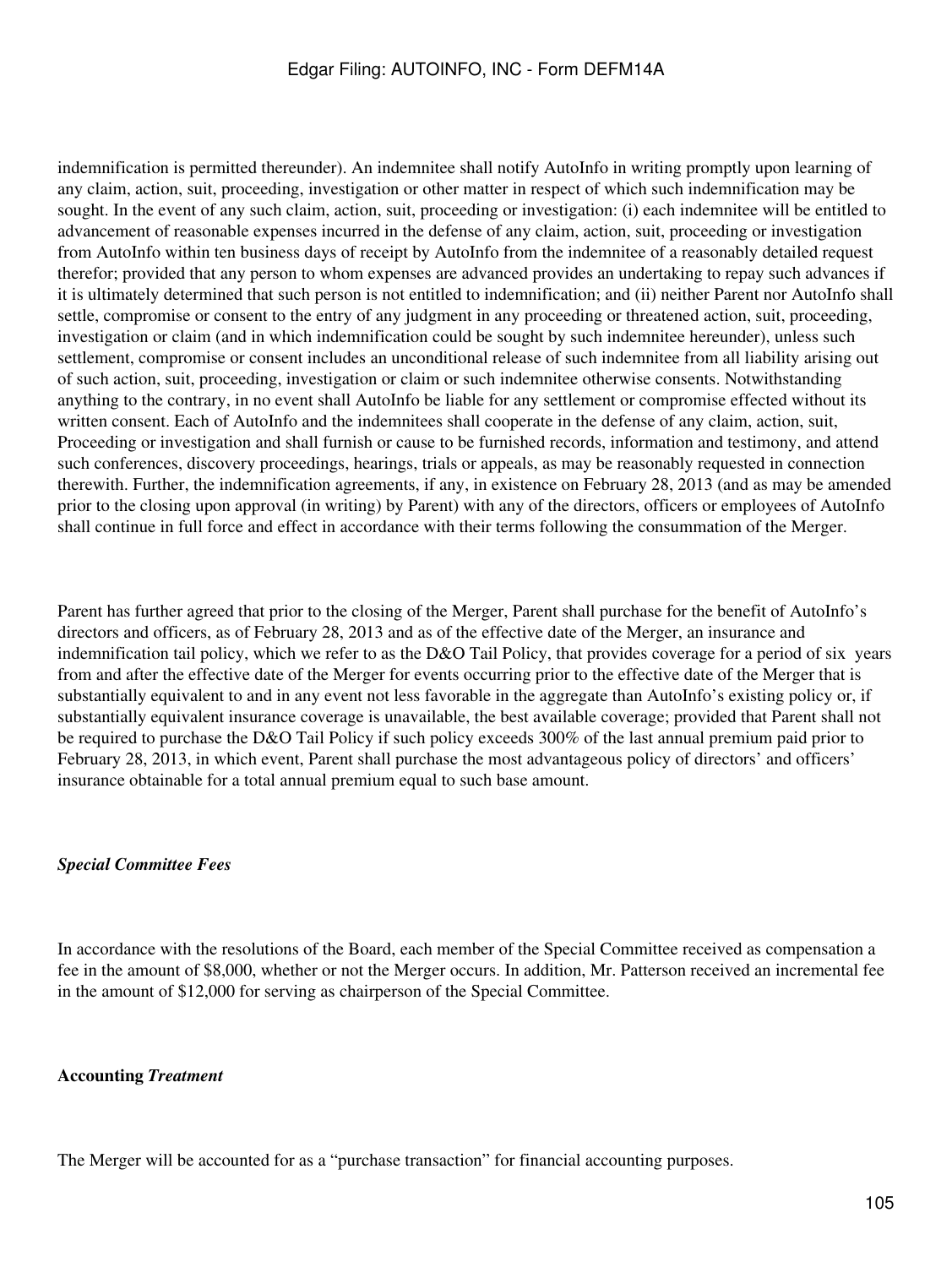# **Material U.S. Federal Income Tax Consequences of the Merger**

The following is a summary of the material U.S. federal income tax consequences of the Merger to U.S. holders (as defined below) whose shares of AutoInfo Common Stock are converted into the right to receive cash in the Merger. This summary does not purport to consider all aspects of U.S. federal income taxation that might be relevant to our stockholders. For purposes of this discussion, we use the term "U.S. holder" to mean a beneficial owner of shares of AutoInfo Common Stock that is, for U.S. federal income tax purposes:

•an individual who is a citizen or resident of the United States;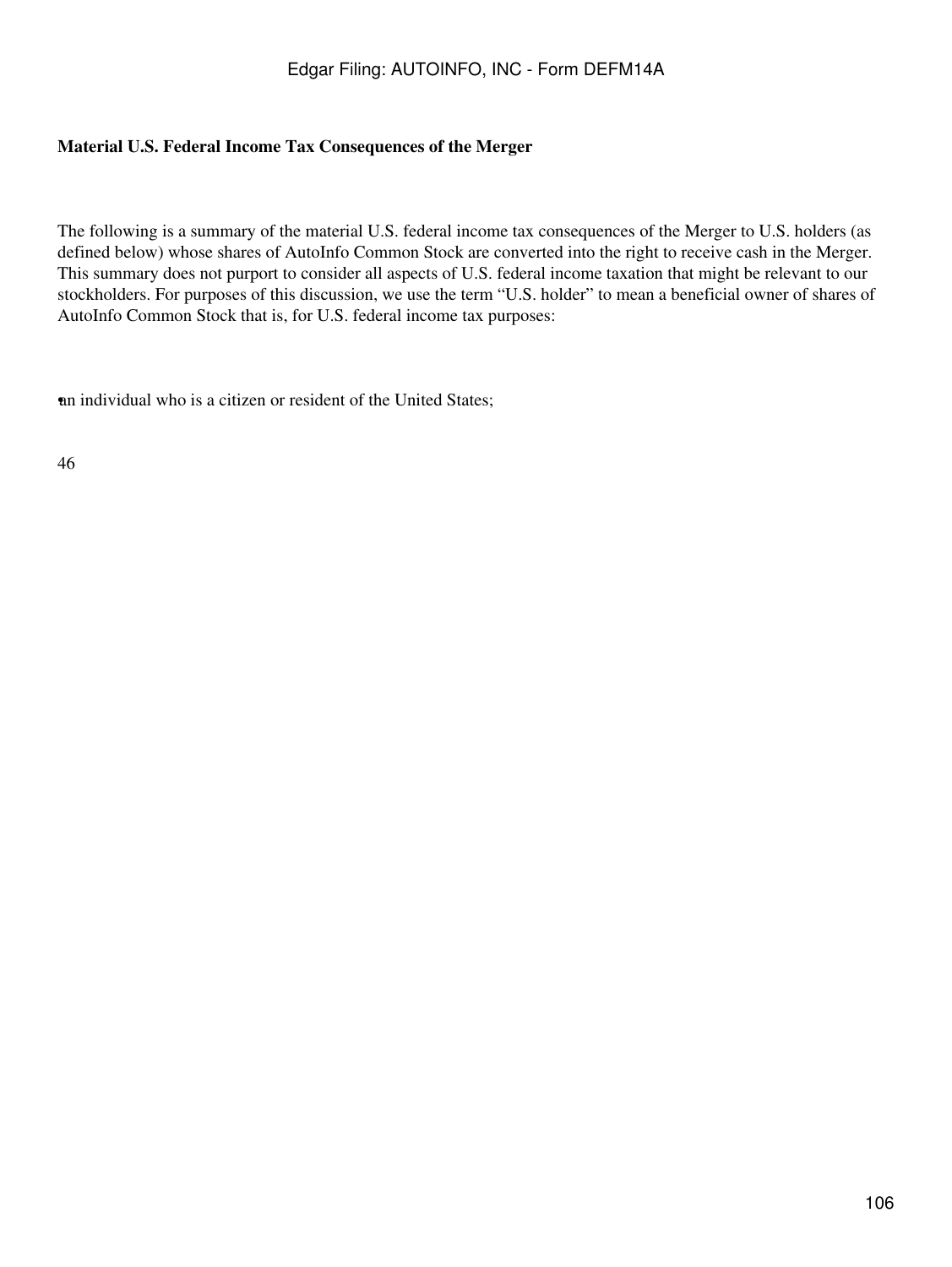**u** corporation (or other entry taxable as a corporation for 0.5) reactal under the laws of the United States or any of its political subdivisions; a corporation (or other entity taxable as a corporation for U.S. federal income tax purposes) created or organized

U.S. persons or (ii) has a valid election in effect under applicable U.S. Treasury regulations to be treated as a a trust that (i) is subject to the supervision of a court within the United States and the control of one or more U.S. person; or

•an estate that is subject to U.S. federal income tax on its income regardless of its source.

If a partnership (including an entity treated as a partnership for U.S. federal income tax purposes) holds Common Stock, the tax treatment of a partner generally will depend on the status of the partner and the activities of the partnership. A partner of a partnership holding Common Stock should consult the partner's tax advisor regarding the U.S. federal income tax consequences of the Merger to such partner.

This discussion is based upon the Internal Revenue Code of 1986, as amended, which we refer to in this proxy statement as the Code, and Treasury regulations, Internal Revenue Service rulings and judicial decisions now in effect, all of which are subject to change (possibly with retroactive effect) or different interpretations. The discussion applies only to beneficial owners who hold shares of AutoInfo Common Stock as capital assets within the meaning of Section 1221 of the Code, and does not apply to shares of AutoInfo Common Stock received in connection with the exercise of employee stock options or otherwise as compensation, stockholders who hold an equity interest, actually or constructively, in Parent or the surviving corporation after the Merger, stockholders who validly exercise their rights under the DGCL to object to the Merger or to certain types of beneficial owners who may be subject to special rules (such as insurance companies, banks, tax-exempt organizations, financial institutions, broker-dealers, partnerships, S corporations or other pass-through entities, mutual funds, traders in securities who elect the mark-to-market method of accounting, stockholders subject to the alternative minimum tax, stockholders that have a functional currency other than the U.S. dollar or stockholders who hold Common Stock as part of a hedge, straddle, constructive sale or conversion transaction). This discussion also does not address the U.S. tax consequences to any stockholder who, for U.S. federal income tax purposes, is a non-resident alien individual, foreign corporation, foreign partnership or foreign estate or trust, and does not address the receipt of cash in connection with the cancellation of options to purchase shares of AutoInfo Common Stock or any other matters relating to equity compensation or benefit plans. This discussion does not address any aspect of state, local, foreign, estate or gift tax laws.

### *Exchange of Shares of AutoInfo Common Stock for Cash Pursuant to the Merger Agreement*

The exchange of shares of AutoInfo Common Stock for cash in the Merger will be a taxable transaction for U.S. federal income tax purposes. In general, a U.S. holder whose shares of AutoInfo Common Stock are converted into the right to receive cash in the Merger will recognize capital gain or loss for U.S. federal income tax purposes equal to the difference, if any, between the amount of cash received with respect to such shares (determined before the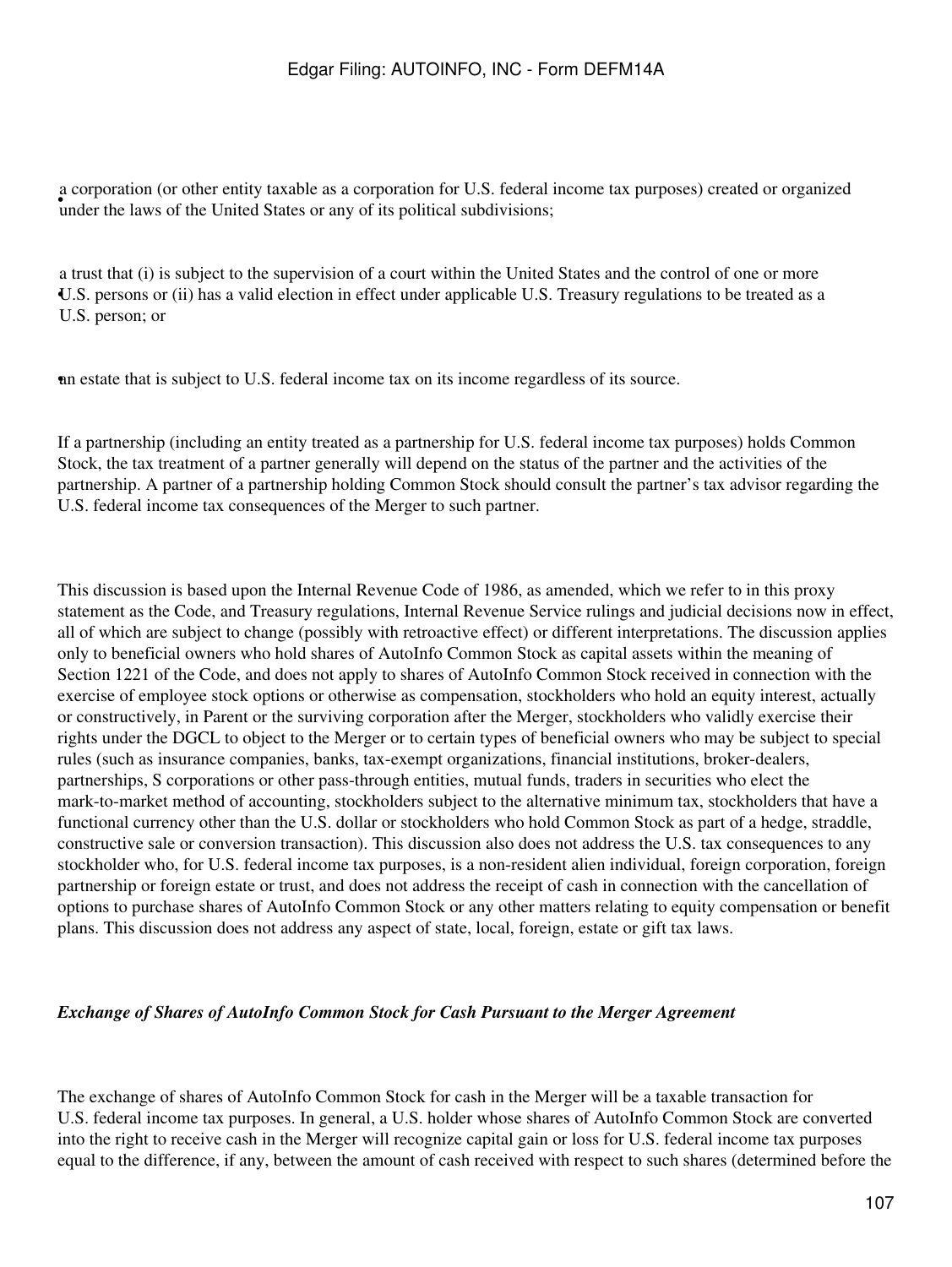deduction of any applicable withholding taxes) and the U.S. holder's adjusted tax basis in such shares. A U.S. holder's adjusted tax basis will generally equal the price the U.S. holder paid for such shares. Gain or loss will be determined separately for each block of shares of AutoInfo Common Stock (i.e., shares of AutoInfo Common Stock acquired at the same cost in a single transaction). Such gain or loss will be long-term capital gain or loss provided that the U.S. holder's holding period for such shares of AutoInfo Common Stock is more than 12 months at the time of the completion of the Merger. A 3.8% Medicare tax imposed on the "net investment income" of U.S. holders that are individuals, estates and trusts with taxable income in excess of certain thresholds. Net investment income includes, among other things, gain on the disposition of the Common Stock.

### *Backup Withholding and Information Reporting*

Backup withholding of tax may apply to cash payments to which a non-corporate U.S. holder is entitled under the Merger Agreement, unless the U.S. holder or other payee provides a taxpayer identification number, certifies that such number is correct, and otherwise complies with the backup withholding rules. Each of our U.S. holders should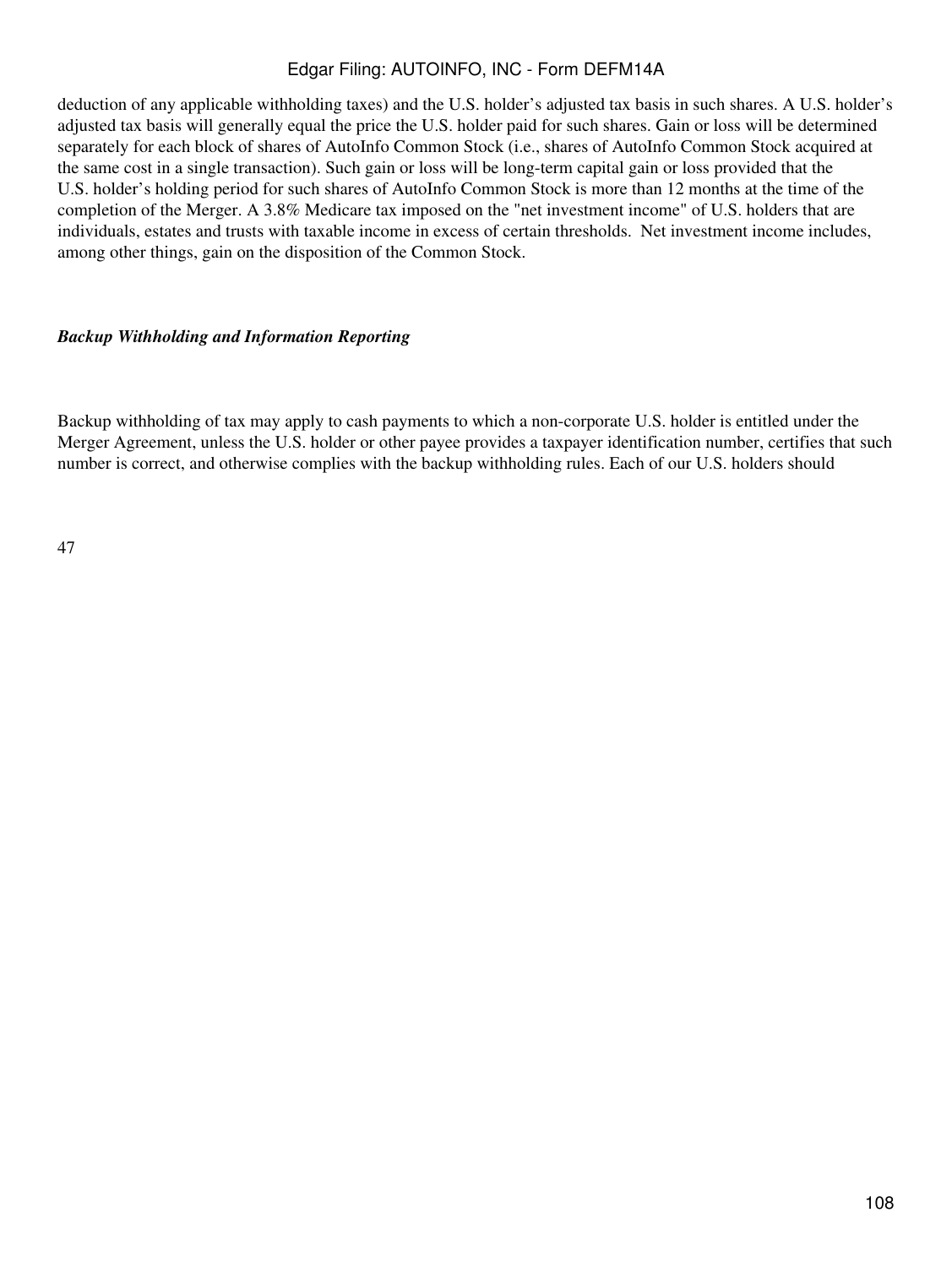complete and sign, under penalty of perjury, the Substitute Form W-9 included as part of the letter of transmittal that will be sent promptly after the completion of the Merger (but in no event more than five business days thereafter) and return it to the paying agent, in order to provide the information and certification necessary to avoid backup withholding, unless an exemption applies and is established in a manner satisfactory to the paying agent.

Backup withholding is not an additional tax. Any amounts withheld from cash payments to a U.S. holder pursuant to the Merger under the backup withholding rules will be allowable as a refund or a credit against such U.S. holder's U.S. federal income tax liability provided the required information is timely furnished to the Internal Revenue Service.

Cash payments made pursuant to the Merger will also be subject to information reporting unless an exemption applies.

**The U.S. federal income tax consequences described above are not intended to constitute a complete description of all tax consequences relating to the Merger. Because individual circumstances may differ, each stockholder should consult the stockholder's tax advisor regarding the applicability of the rules discussed above to the stockholder and the particular tax effects to the stockholder of the Merger in light of such stockholder's particular circumstances, the application of federal, state, local and foreign tax laws, and, if applicable, the tax consequences of the receipt of cash in connection with the cancellation of options, including the transactions described in this proxy statement relating to outstanding stock options.**

### **THE MERGER AGREEMENT**

*The following summary describes the material terms of the Merger Agreement but does not purport to describe all of the terms of the Merger Agreement. This summary of the Merger Agreement is qualified by reference to the full text of the Merger Agreement, a copy of which is attached as Annex A, and is incorporated by reference into, this proxy statement. The Merger Agreement has been included to provide you with information regarding its terms. We encourage you to read the Merger Agreement carefully and in its entirety because it is the legal document that governs the Merger. It is not intended to provide you with any factual information about us. Such information can be found elsewhere in this proxy statement and in the public filings we make with the SEC, as described in the section entitled, "Where You Can Find More Information," beginning on page 76 of this proxy statement.*

### **The Merger**

The Merger Agreement provides that Merger Sub will merge with and into AutoInfo, with AutoInfo continuing as the surviving corporation and doing business following the Merger, and the separate corporate existence of Merger Sub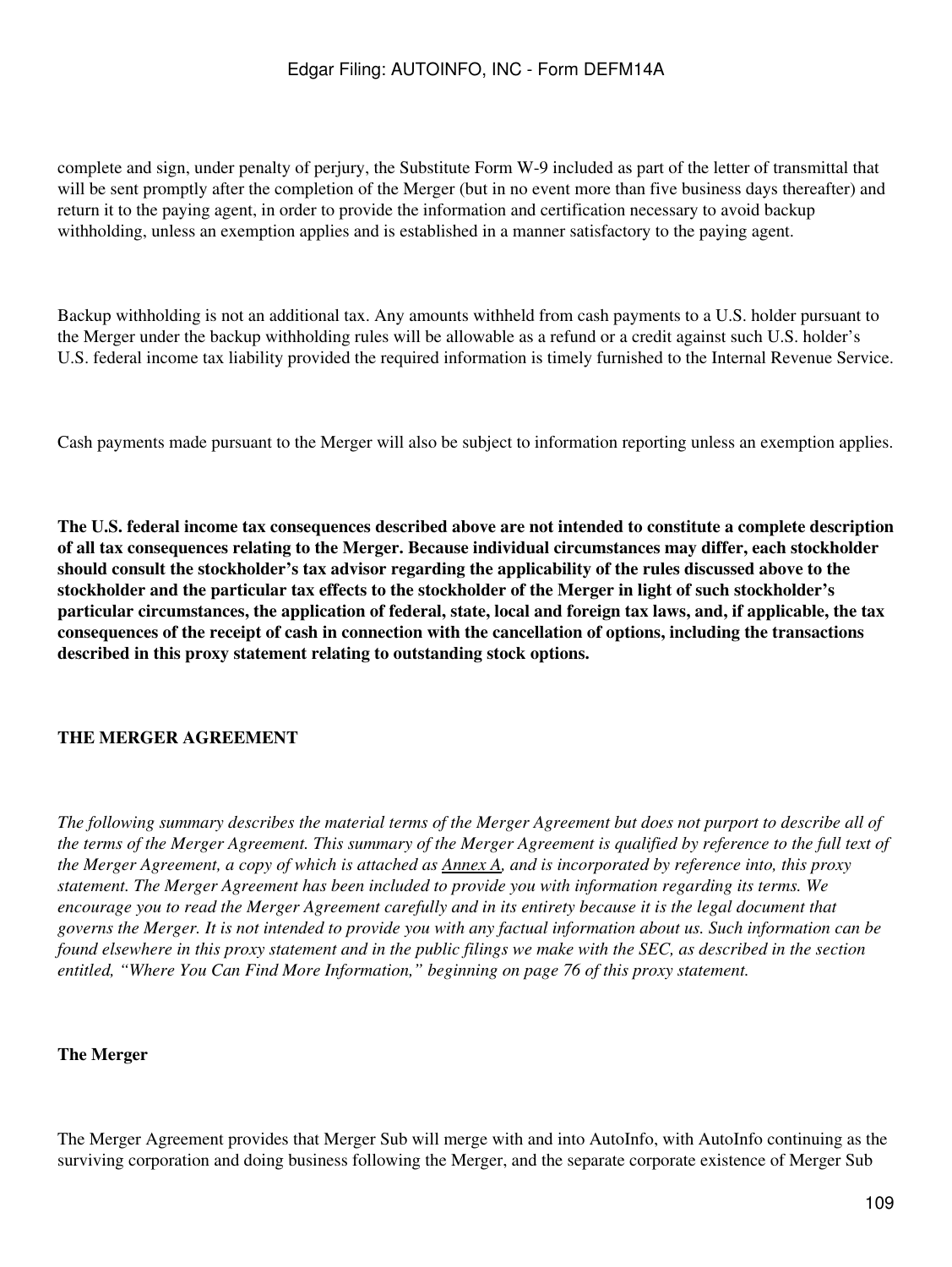shall thereupon cease.

### **Closing**

The closing of the Merger will take place no later than the third business day following the date on which the conditions to the closing of the Merger (described in the section entitled "The Merger Agreement — Conditions to the Merger" beginning on page 60 of this proxy statement) have been satisfied or waived (other than the conditions that by their nature are to be satisfied at the closing of the Merger, but subject to the fulfillment or waiver of those conditions), unless another date is agreed to in writing by Parent and AutoInfo.

### **Effective Time**

The effective time of the Merger will occur upon the filing of a certificate of Merger with the Secretary of State of the State of Delaware (or at such later date as we and Parent may agree and specify in the certificate of Merger).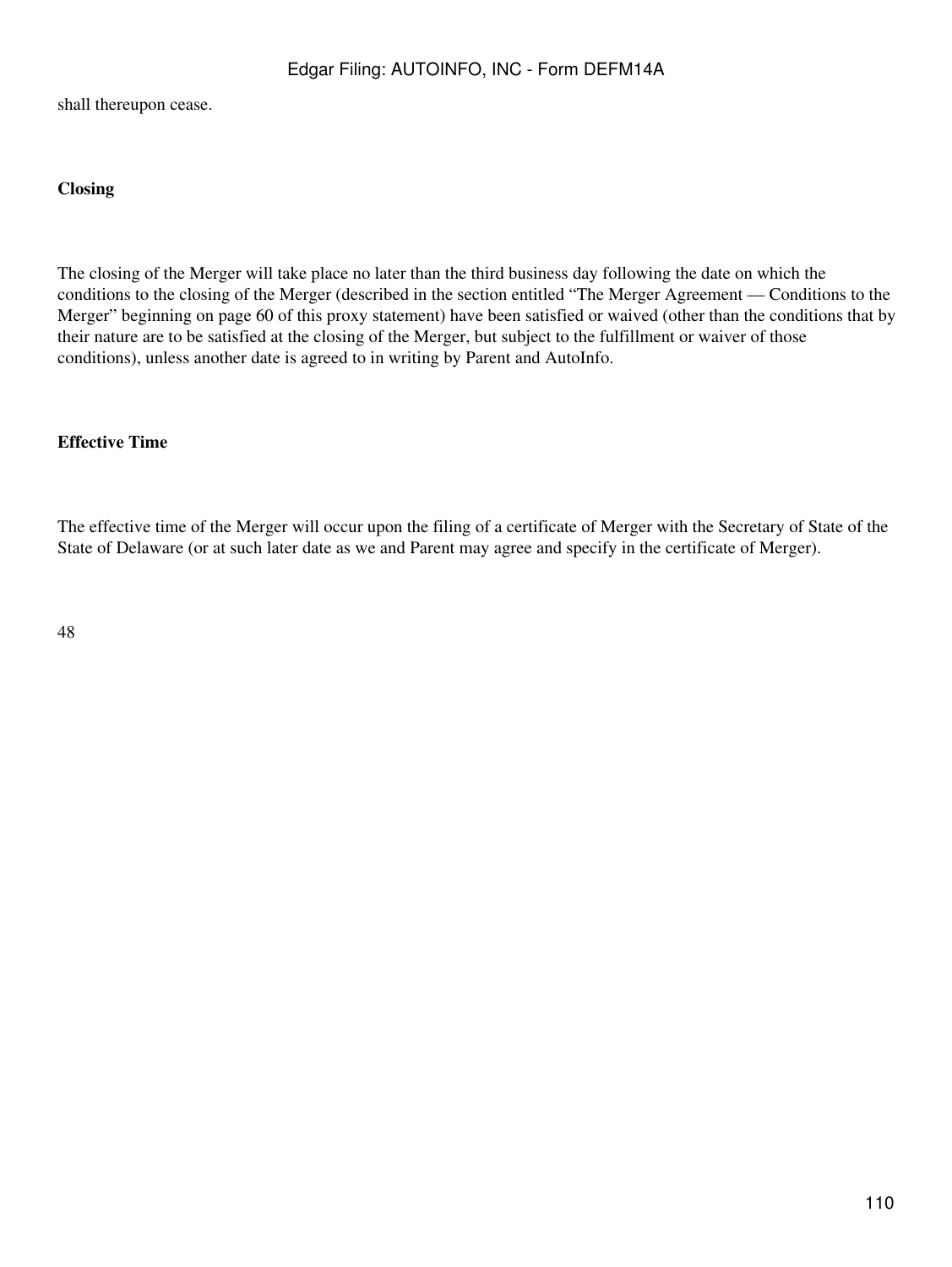### **Directors and Officers of Surviving Corporation**

The Board of Directors of the surviving corporation will, from and after the effective time of the Merger, consist of the directors of Merger Sub until their successors have been duly elected or appointed and qualified or until their earlier death, resignation or removal. The officers of AutoInfo at the effective time of the Merger will, from and after the effective time of the Merger, be the officers of the surviving corporation until their successors have been duly appointed and qualified or until their earlier death, resignation or removal.

### **Organizational Documents of Surviving Corporation**

The certificate of incorporation of the surviving corporation will be in the form of the certificate of incorporation of Merger Sub (except with respect to the name of AutoInfo), until amended in accordance with its terms or by applicable law. The bylaws of the surviving corporation will be in the form of the bylaws of Merger Sub (except with respect to the name of AutoInfo) until amended in accordance with the Merger Agreement or by applicable law.

### **Effect of the Merger on the Capital Stock of the Parties**

At the effective time of the Merger:

surviving corporation; each issued and outstanding share of capital stock of Merger Sub will become one share of Common Stock of the

any shares of Automno Common Stock that are owned by as as treasury stock of a canceled and no consideration will be delivered in exchange for those shares; and any shares of AutoInfo Common Stock that are owned by us as treasury stock or by Parent or Merger Sub will be

right to receive \$1.05 in cash, as per share Merger consideration, without interest and less any applicable withholding each issued and outstanding share of AutoInfo Common Stock (other than those canceled as above and shares of AutoInfo Common Stock of stockholders who have properly exercised appraisal rights) will be converted into the taxes.

Shares of AutoInfo Common Stock owned by stockholders who have perfected and not withdrawn a demand for, or lost the right to, appraisal rights under the DGCL will be cancelled without payment of the per share Merger consideration. Such stockholders will instead be entitled to the appraisal rights provided under the DGCL as described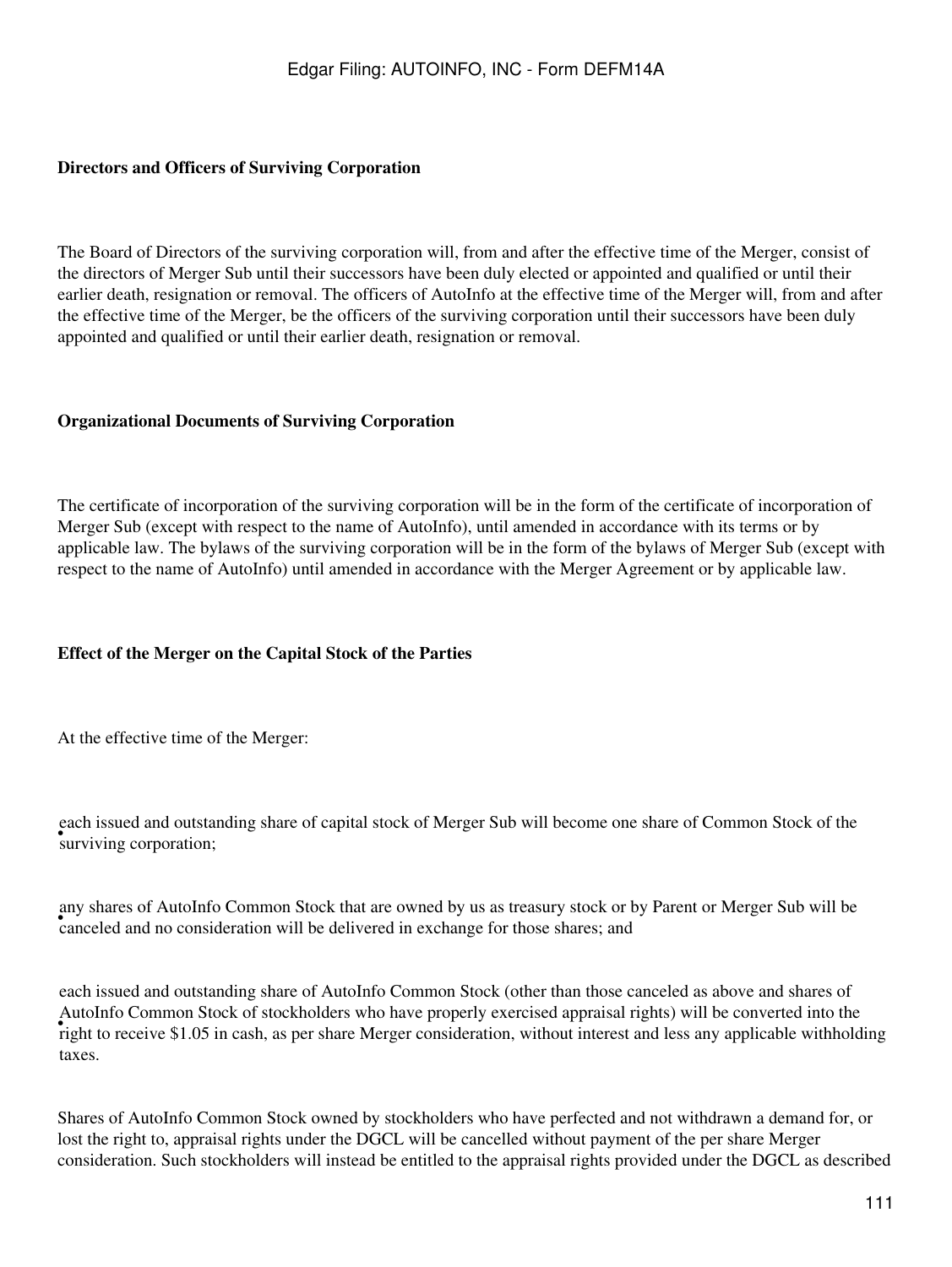in the section entitled "Appraisal Rights" beginning on page 67 of this proxy statement.

### **Exchange and Payment Procedures**

As soon as practicable following the effective time of the Merger, Parent will deposit, or will cause to be deposited, with the paying agent a cash amount necessary for the paying agent to make payment of the aggregate per share Merger consideration to the holders of shares of AutoInfo Common Stock.

Promptly after the effective time of the Merger, each record holder of shares of AutoInfo Common Stock will be sent a letter of transmittal and instructions describing how the stockholder may exchange his, her or its shares of AutoInfo Common Stock for the per share Merger consideration promptly after the completion of the Merger.

**You should not return your stock certificates with the enclosed proxy card, and you should not forward your stock certificates to the paying agent without a letter of transmittal.**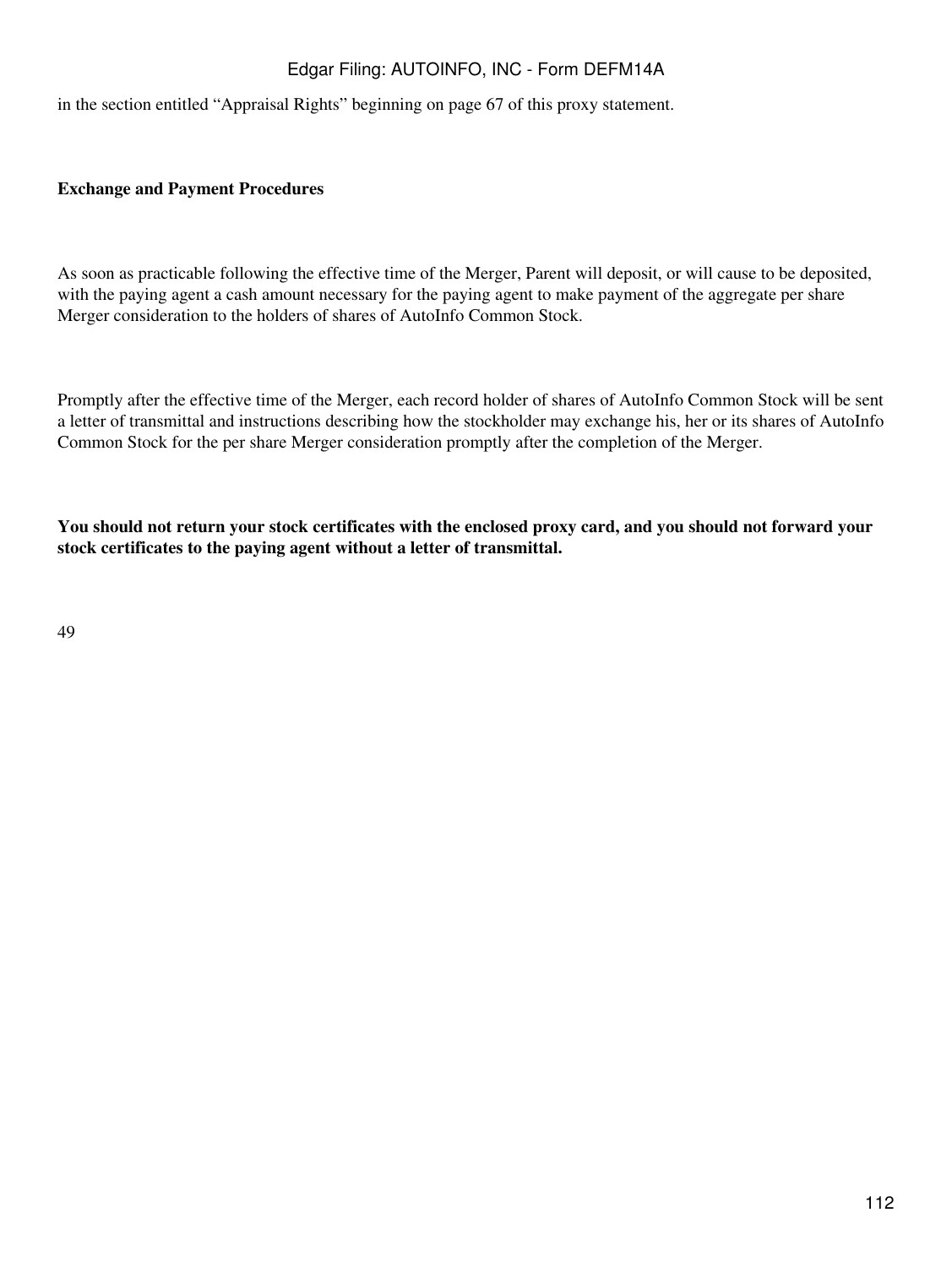You will not be entitled to receive the per share Merger consideration until you deliver a duly completed and validly executed letter of transmittal to the paying agent. If your shares are certificated, you must also surrender your stock certificate or certificates to the paying agent along with your letter of transmittal.

No interest will be paid or accrued on the cash payable as the per share Merger consideration. Parent, the surviving corporation and the paying agent will be entitled to deduct and withhold any applicable taxes from the per share Merger consideration. Any amount that is withheld and paid over to the appropriate taxing authority will be deemed to have been paid to the person with regard to whom it is withheld.

From and after the effective time of the Merger, there will be no transfers on our stock transfer books of shares of AutoInfo Common Stock that were outstanding immediately prior to the closing date of the Merger. If, after the effective time of the Merger, any person presents to the surviving corporation any certificates for any reason, such certificates must be cancelled and exchanged for the per share Merger consideration as provided above to the extent that the per share Merger consideration has not already been paid in respect of the shares of AutoInfo Common Stock represented by such certificates.

Any portion of the per share Merger consideration deposited with the paying agent that remains unclaimed by former record holders of AutoInfo Common Stock twelve months after the effective time of the Merger will upon request of Parent, be delivered to the surviving corporation. Record holders of AutoInfo Common Stock who have not complied with the above-described exchange and payment procedures will thereafter only look to the surviving corporation for payment of the per share Merger consideration. None of the surviving corporation, Parent or the paying agent will be liable to any person for any cash delivered to a public official pursuant to any applicable abandoned property, escheat or other similar laws.

**If you have lost a certificate, or if it has been stolen or destroyed, then before you will be entitled to receive the per share Merger consideration, you must make an affidavit of the loss, theft or destruction, and if required by Parent, post a bond in an amount sufficient to provide a full indemnity against any claim that may be made against it with respect to such certificate. These procedures will be described in the letter of transmittal that you will receive, which you should read carefully in its entirety.**

### **AutoInfo Stock Options**

At the effective time of the Merger, each outstanding option will be cancelled and terminated and converted into the right to receive cash equal to the excess, if any, of the per share Merger consideration over the exercise price payable in respect of each share of AutoInfo Common Stock issuable under such option.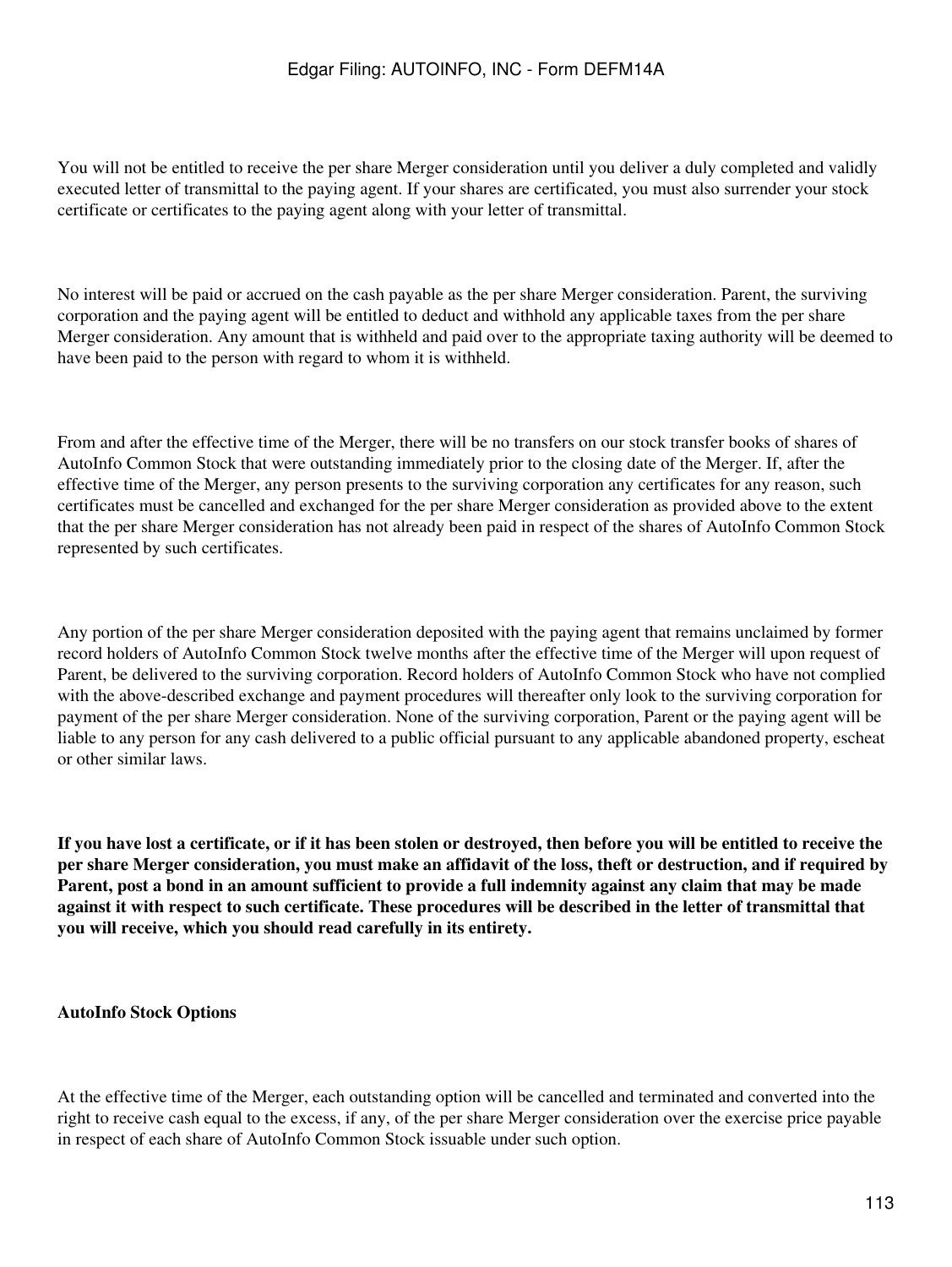### **Representations and Warranties**

We made customary representations and warranties in the Merger Agreement that are subject, in some cases, to specified exceptions and qualifications contained in the Merger Agreement, in the disclosure schedules to the Merger Agreement or, subject to certain exception, in certain documents filed with the SEC. These representations and warranties relate to, among other things:

• corporate matters, including our due organization, existence, good standing and requisite corporate power;

• **our capitalization**;

• our corporate power and authority to execute, and consummate the transactions under, the Merger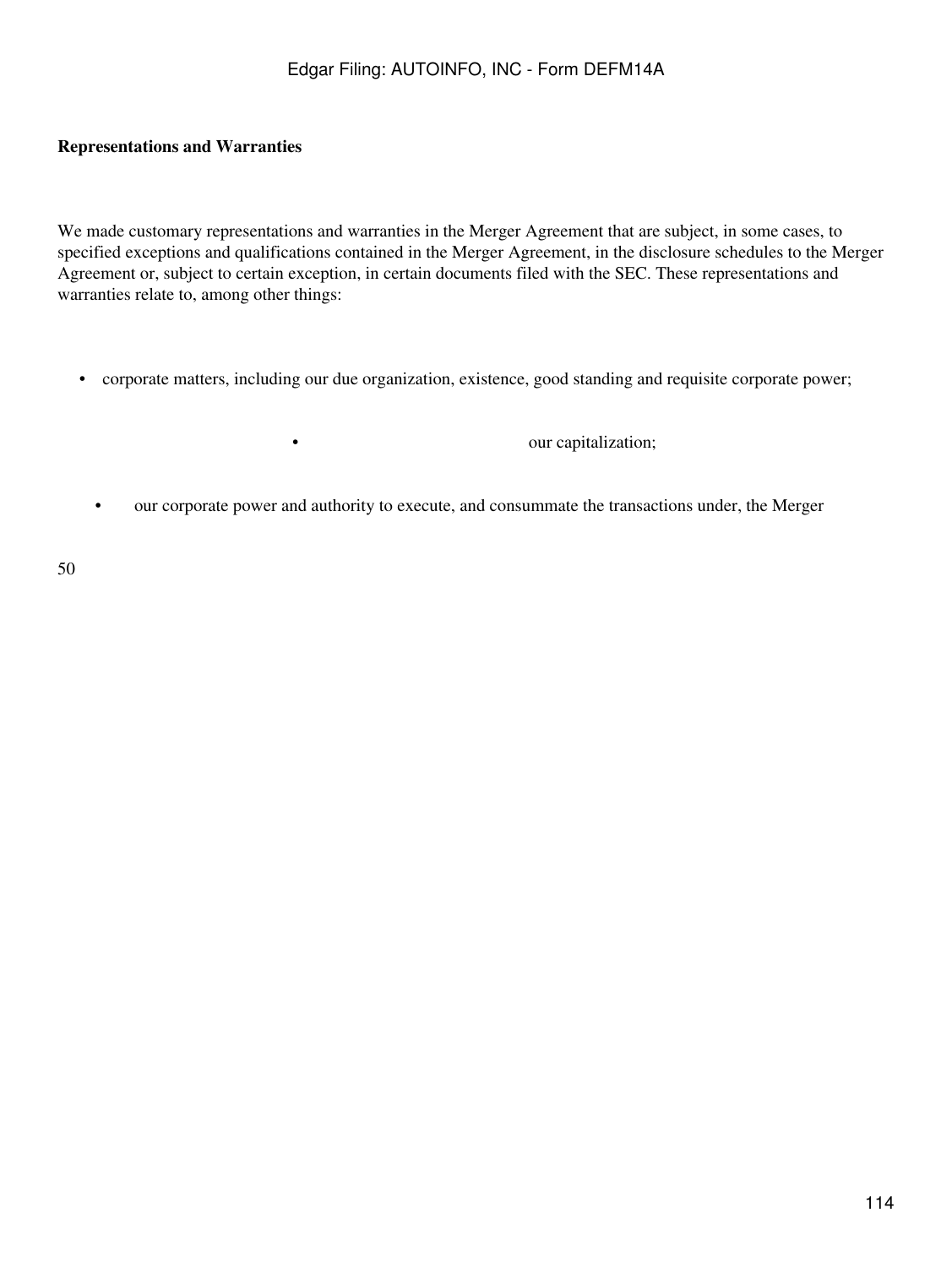Agreement, and the enforceability of the Merger Agreement against us;

•

• contemplated thereunder, including the Merger are advisable and fair to, and in the best interests of, us and our the approval and declaration of the advisability of the Merger Agreement and the transactions contemplated thereunder, including the Merger, by the Board, the determination that the Merger Agreement and the transactions stockholders and the resolution to recommend that our stockholders adopt the Merger Agreement and the transactions contemplated thereunder, including the Merger;

the absence of violations of, or conflicts with, our governing documents, applicable law and certain agreements as a result of our entering into and performing our obligations under the Merger Agreement;

the Merger Agreement; the vote of our stockholders required to adopt the Merger Agreement and approve the transactions contemplated by

• required governmental consents, approvals and filings;

filings with securities laws and our financial statements with accounting standards, and maintenance of internal the timely filing of required reports and other filings with the SEC since January 1, 2008, material compliance of our controls;

 $\bullet$  violations of laws; the absence of (i) claims regarding our accounting practices and securities laws, and (ii) employee reports of

the absence of certain undisclosed liabilities;

• good and marketable title to our assets;

material adverse effect since September 30, 2012; the conduct of our business in the ordinary course of business consistent with past practice and the absence of any

reasonably be expected to have a material adverse effect on AutoInfo; the absence of any pending or threatened investigation, legal or administrative proceeding or action that would

• compliance with applicable laws and possession of required licenses and permits;

payments due to, and rights of employees upon a change of control of AutoInfo;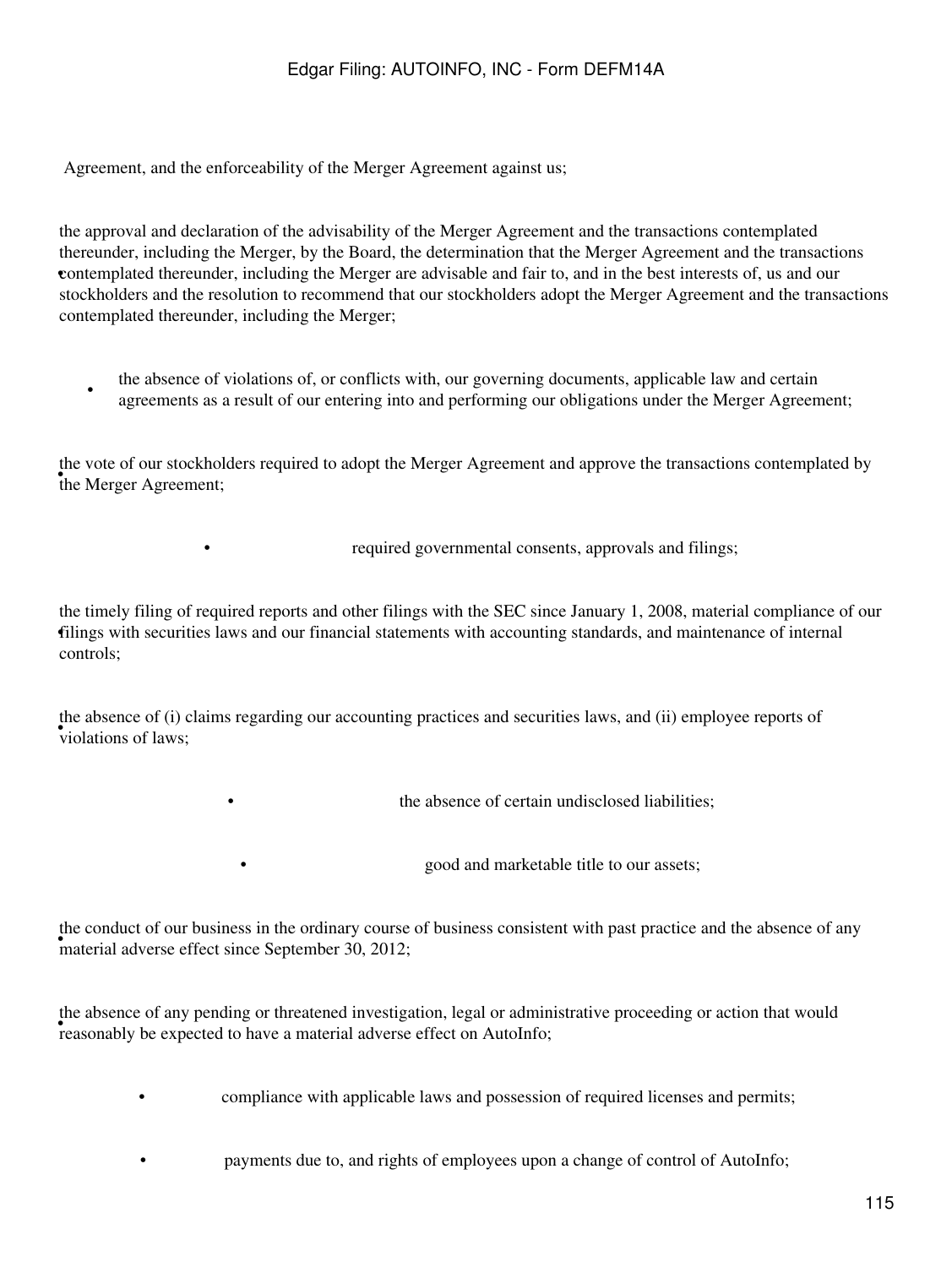• tax matters;

• employee benefits matters;

labor and employment matters;

• environmental, health and safety matters;

• material contracts and the absence of any default under any material contract;

• real property, including title to, or leasehold interests in, real property;

• intellectual property;

• insurance;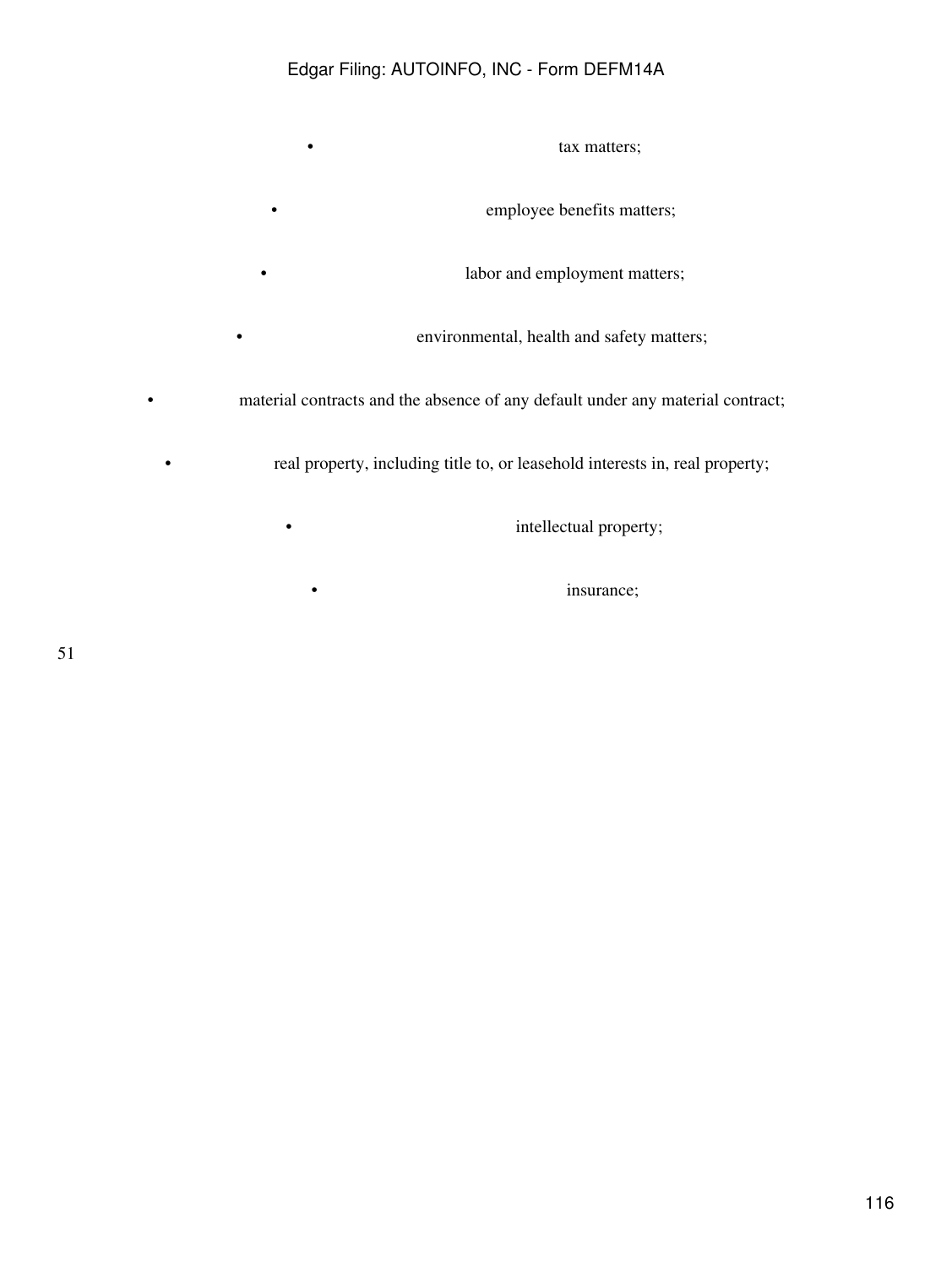• business continuity;

• customers, suppliers and sales agents;

• restrictions on business activities;

product and service warranties;

• product liability;

indebtedness:

the receipt of an opinion from Stephens;

the absence of certain unlawful payments;

the absence of any undisclosed broker's or advisor fees;

the absence of the applicability of antitakeover statutes to the Merger;

ethical business practices;

• capital expenditures and investments;

• affiliate transaction; and

• documents. the absence of untrue statements of material fact or omissions of material fact in information contained in certain

Many of our representations and warranties made in the Merger Agreement are qualified by a material adverse effect standard. For purposes of the Merger Agreement, "material adverse effect" means any change, condition, effect, event, occurrence, state of facts, circumstance, or development that is either individually or in the aggregate with any other any change, condition, effect, event, occurrence, state of facts, circumstance, or development materially adverse to the business, properties, assets, liabilities (contingent or otherwise), operations, condition (financial or otherwise), or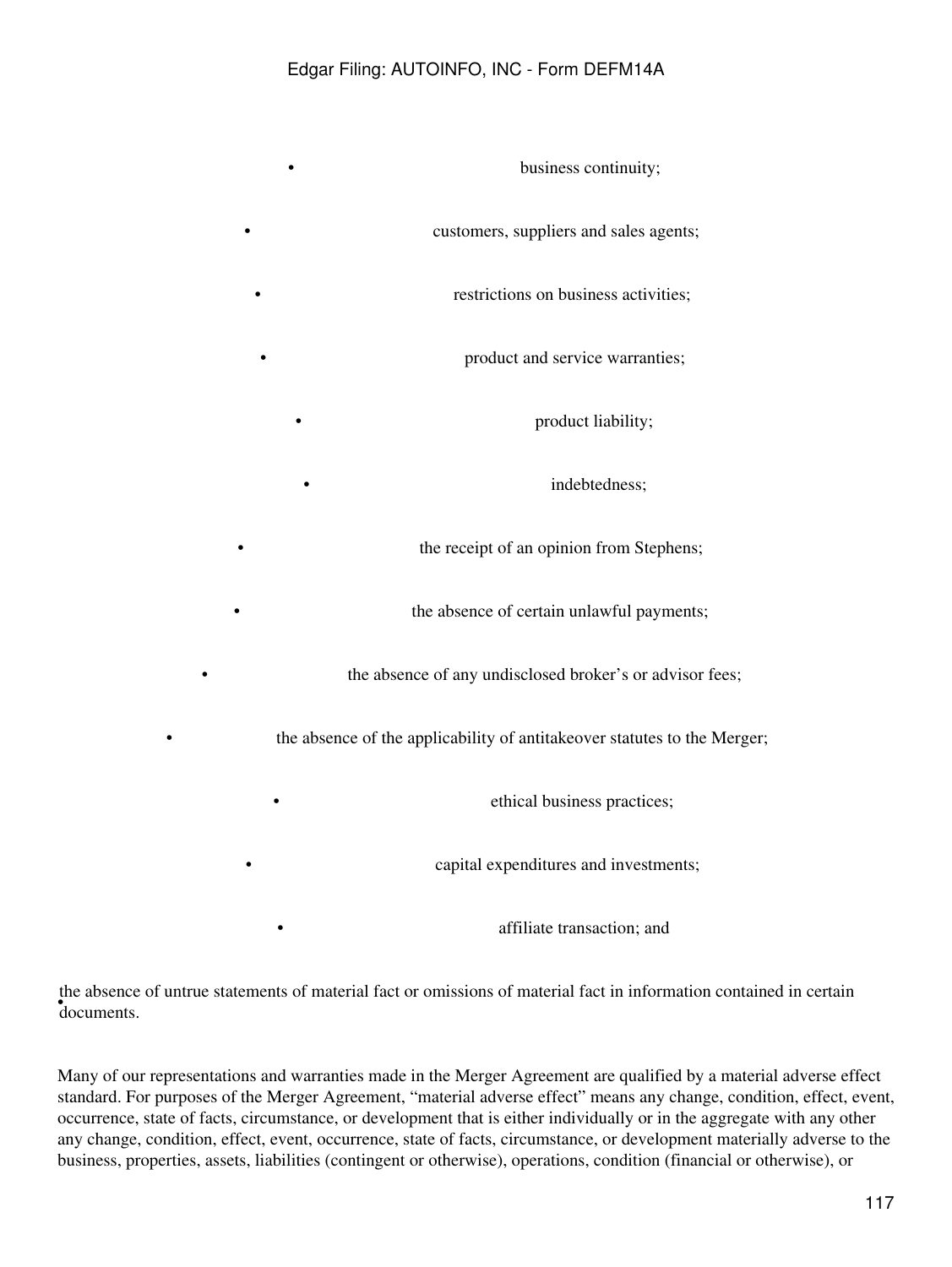results of operations of AutoInfo, and its subsidiaries, taken as a whole; provided, however, that none of the following will constitute a material adverse effect:

• United States or any other geographic region in which AutoInfo conducts business, to the extent AutoInfo and its any change generally affecting the economy, financial markets or political, economic or regulatory conditions in the subsidiaries are not materially and disproportionately affected thereby;

enanges in the measures in which Automo and its such not materially and disproportionately affected thereby; changes in the industries in which AutoInfo and its subsidiaries operate, to the extent AutoInfo and its subsidiaries are

by the Merger Agreement; any change attributable to the execution, announcement, pendency or consummation of the transactions contemplated

any enange arising non-or relating to<br>to act, to which Parent has consented; any change arising from or relating to compliance with the terms of the Merger Agreement, or action taken, or failure

• acts of war (whether or not declared), the commencement, continuation or escalation of a war, acts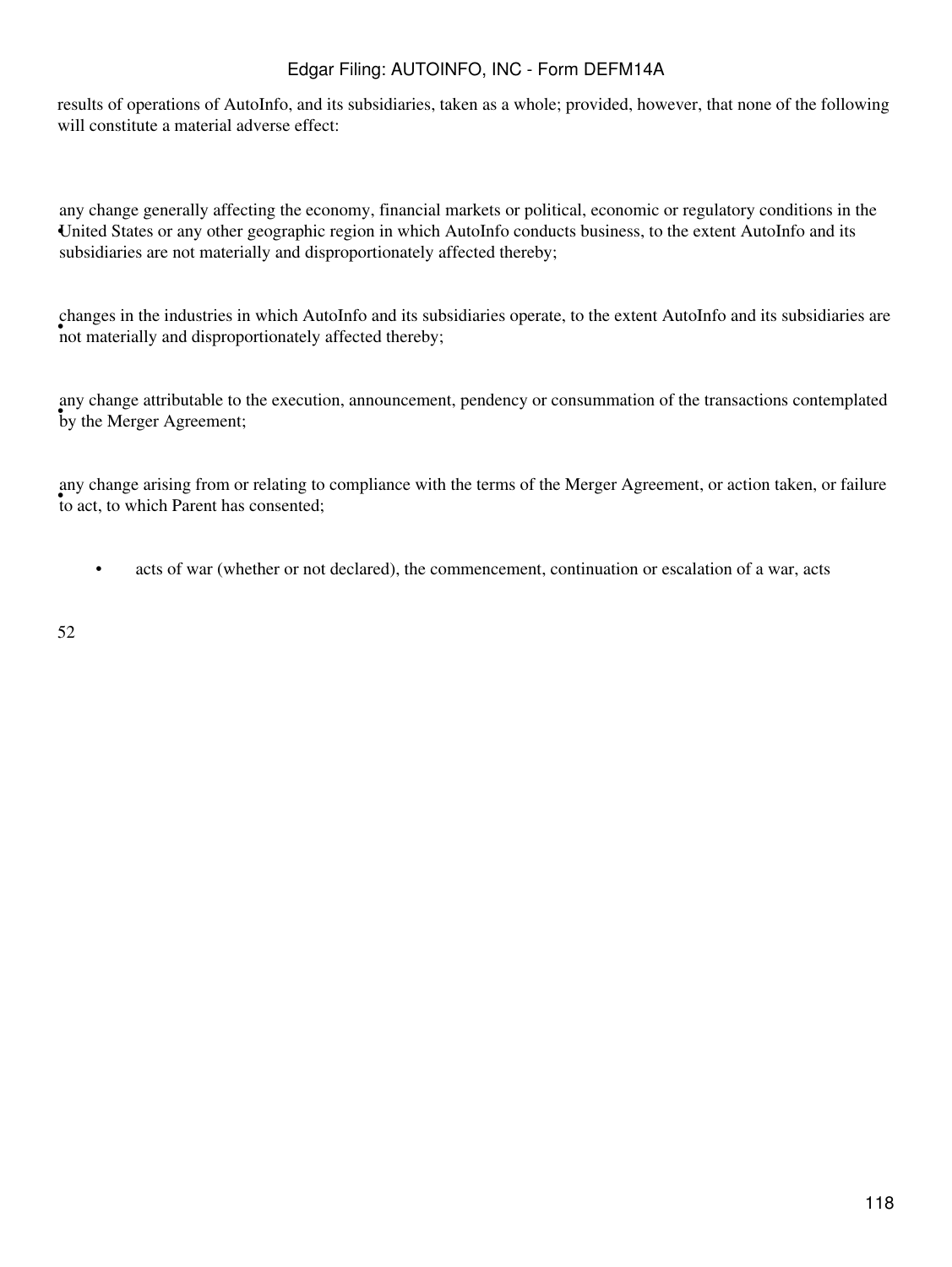of armed hostility, sabotage or terrorism or other international or national calamity or any material worsening of such conditions threatened or existing as of February 28, 2013, to the extent that AutoInfo and its subsidiaries are not materially and disproportionately affected thereby;

AutoInfo and its subsidiaries are not materially and disproportionately affected thereby; any changes arising from any action required to be taken under any law after February 28, 2013, to the extent that

•changes in generally accepted accounting principles in the U.S., which we refer to as "GAAP", after February 28, 2013;

ending on or after February 28, 2013; or any failure by AutoInfo to meet any published or internally prepared estimates of revenue or earnings for any period

any enange anceny any change directly related, and attributed, to certain items specified by AutoInfo in its disclosure schedules to the

"Material adverse effect" also means any change, condition, effect, event, occurrence, state of facts, circumstance, or development that any change, event, occurrence or effect which would reasonably be expected to materially impair AutoInfo's and its subsidiaries' ability to perform their respective obligations under the Merger Agreement or consummate the transactions contemplated by the Merger Agreement.

The Merger Agreement also contains customary representations and warranties made by Parent and Merger Sub that are subject, in some cases, to specified exceptions and qualifications contained in the Merger Agreement. The representations and warranties of Parent and Merger Sub relate to, among other things:

• corporate matters, including their due organization, existence and good standing;

the enforceability of the Merger Agreement against them; their corporate power and authority to execute, and consummate the transactions under, the Merger Agreement, and

• the absence of violations of, or conflicts with, their governing documents, applicable law and certain agreements as a result of entering into and performing their obligations under the Merger Agreement;

•

• required consents, approvals and filings;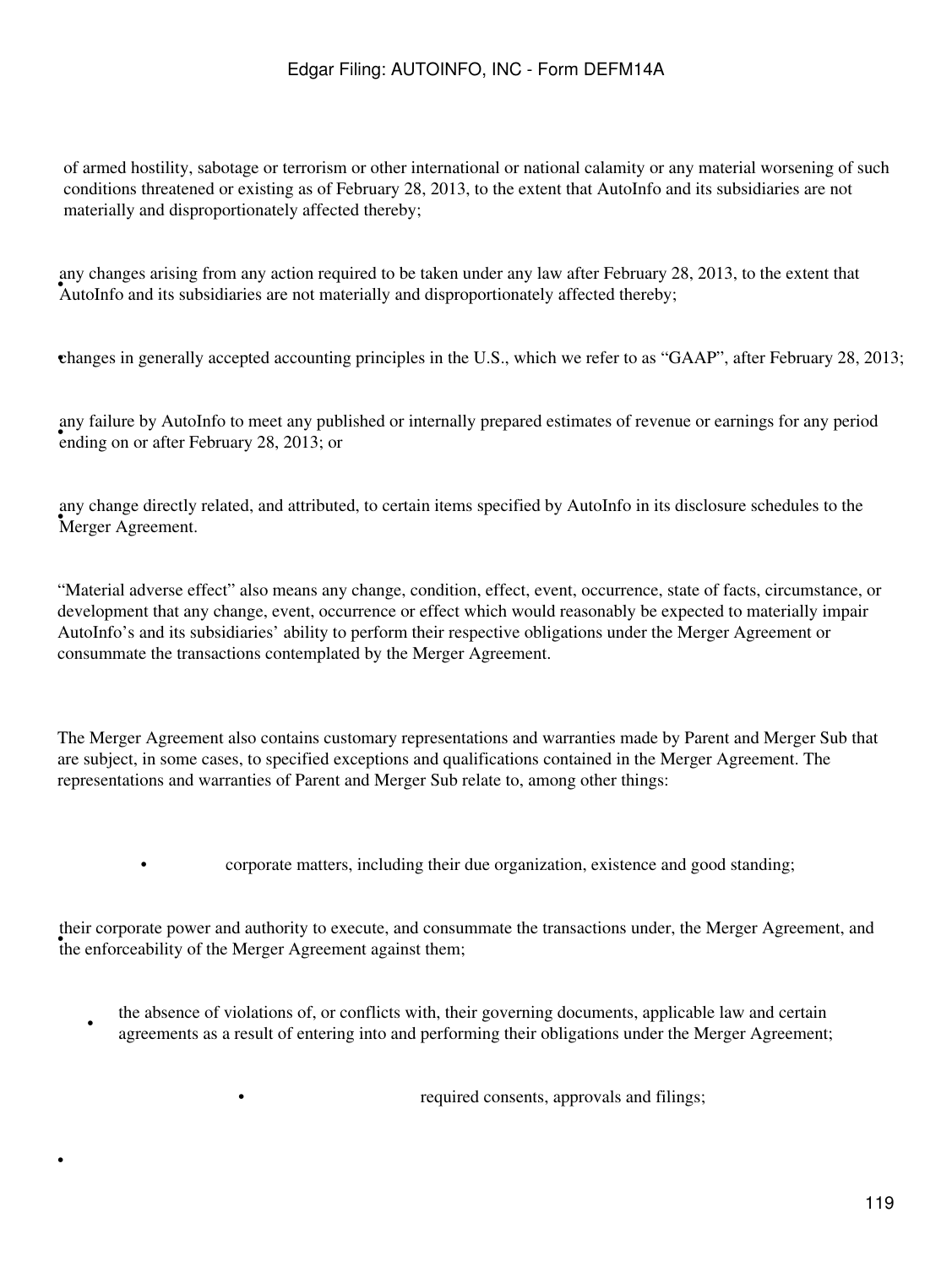the absence of untrue statements of material fact or omissions of material fact in information provided for certain filings;

• the ownership and operations of Merger Sub;

• sufficiency of funds to consummate the Merger; and

• the absence of any undisclosed broker's or advisor's fees.

Subject to the Indemnification Agreement, the representations and warranties in the Merger Agreement of each of AutoInfo, Parent and Merger Sub will terminate upon the consummation of the Merger or the termination of the Merger Agreement pursuant to its terms, except that any provision in the Merger Agreement which contemplates performance after the effective time of the Merger will survive indefinitely, including certain provisions regarding exchange of stock certificates, indemnification and insurance, fees and expenses and employee matters.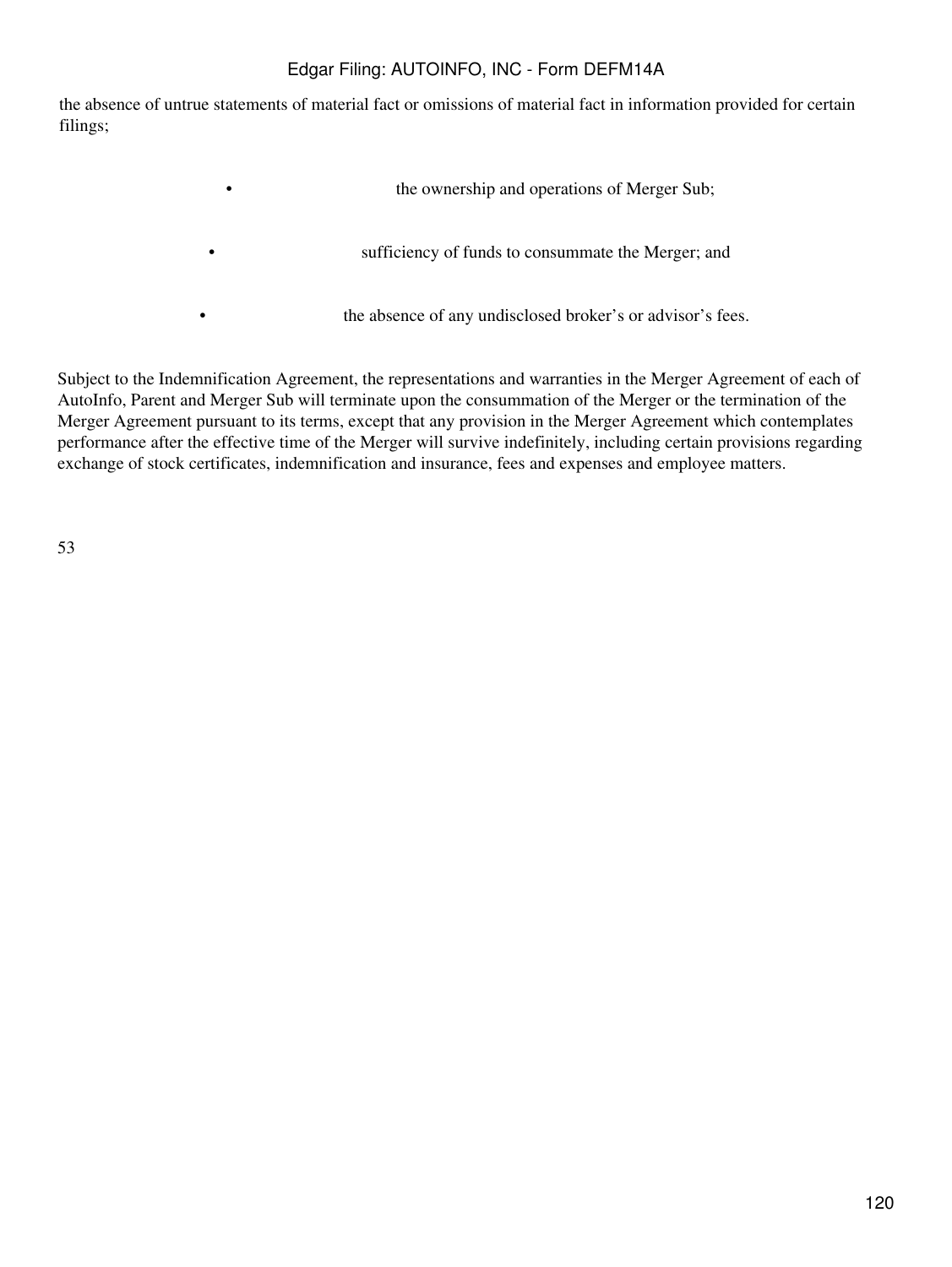### **Stockholders' Meeting**

We agreed to establish a record date for, call, give notice of, convene and hold a meeting of our stockholders for the purpose of obtaining stockholder approval of the Merger Agreement and the transactions contemplated thereunder, including the Merger. Subject to the provisions of the Merger Agreement described in the section entitled "The Merger Agreement — No Solicitation of Takeover Proposals" beginning on page 55 of this proxy statement, the Board will recommend that our stockholders vote to adopt the Merger Agreement and the transactions contemplated thereunder, including the Merger. We may adjourn or postpone the stockholders' meeting to the extent necessary to ensure that any required supplement or amendment to this proxy statement is provided to our stockholders or, if as of the time for which the stockholders' meeting is originally scheduled there are insufficient shares of AutoInfo Common Stock represented to constitute a quorum necessary to conduct business at such meeting.

### **Conduct of Our Business Pending the Merger**

Under the Merger Agreement, we have agreed that, subject to certain exceptions in the Merger Agreement or as required by applicable law or as contemplated by the disclosure schedules to the Merger Agreement, between February 28, 2013 and the effective time of the Merger, unless Parent gives its written consent, we and our subsidiaries will conduct our business in the ordinary course of business consistent with past practice, comply in all material respects with applicable laws and AutoInfo's material contracts, and use our commercially reasonable efforts to preserve intact our business organization and the goodwill of those having business relationships with us and retain the services of our present officers and key employees, so that our goodwill and ongoing business will be unimpaired at the effective time of the Merger.

Subject to certain exceptions set forth in the Merger Agreement and the disclosure schedules to the Merger Agreement, between February 28, 2013 and the effective time of the Merger we will not, and we will not permit our subsidiaries to:

• dividends, (iv) adjust, split, combine, subdivide or reclassify any shares of our capital stock, or (v) amend or waive subject to certain exceptions, (i) issue (or propose to issue), deliver, hypothecate, sell, grant, dispose of, pledge or otherwise encumber any shares of AutoInfo's capital stock or any securities or rights convertible into, exchangeable or exercisable for, or evidencing the right to subscribe for any shares of its capital stock, (ii) redeem, purchase or otherwise acquire any of its outstanding shares of our capital stock, (iii) declare, set aside for payment or pay any any of its rights under, or accelerate the vesting under, any provision of the AutoInfo's equity plans or any agreement evidencing any outstanding stock option or other right to acquire capital stock of the AutoInfo or any restricted stock purchase agreement or any similar or related contract;

• subject to certain exceptions, incur, assume or guarantee any indebtedness;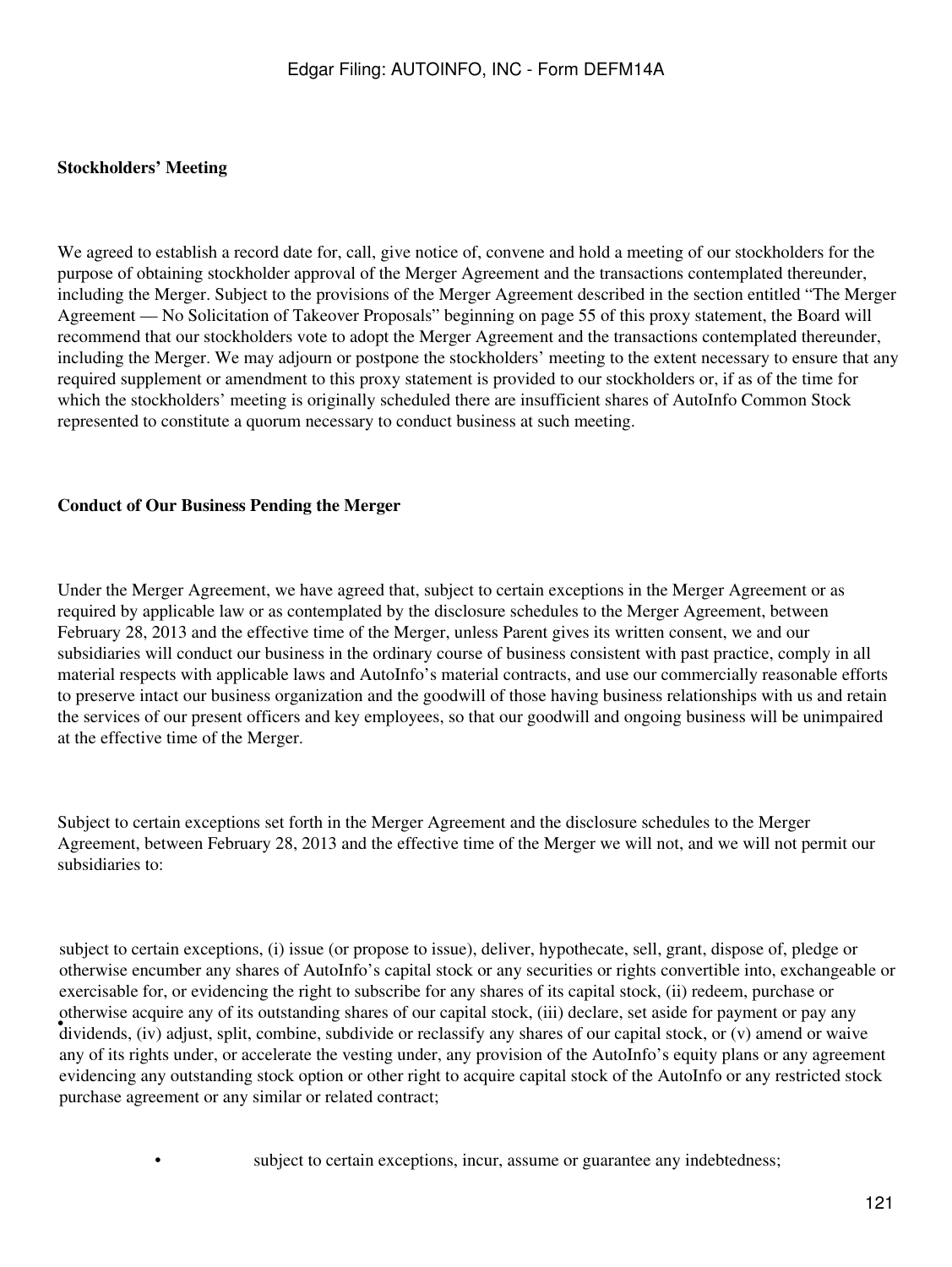• subject to certain exceptions, sell, transfer, license, lease, mortgage or encumber any of its properties or assets;

**Finate any eaplier experience of experiences wine**<br>\$50,000 individually or \$100,000 in the aggregate; make any capital expenditure or expenditures which (i) involves the purchase of real property, or (ii) is in excess of

• make acquisitions of the capital stock or assets of any other entity;

• subject to certain exceptions, make any investments or loans or advances;

scope of any contract that purports to restrict AutoInfo, or any of its subsidiaries, from engaging in any line of subject to certain exceptions, enter into, terminate or amend any material contract or enter into or extend the term or business or in any geographic area;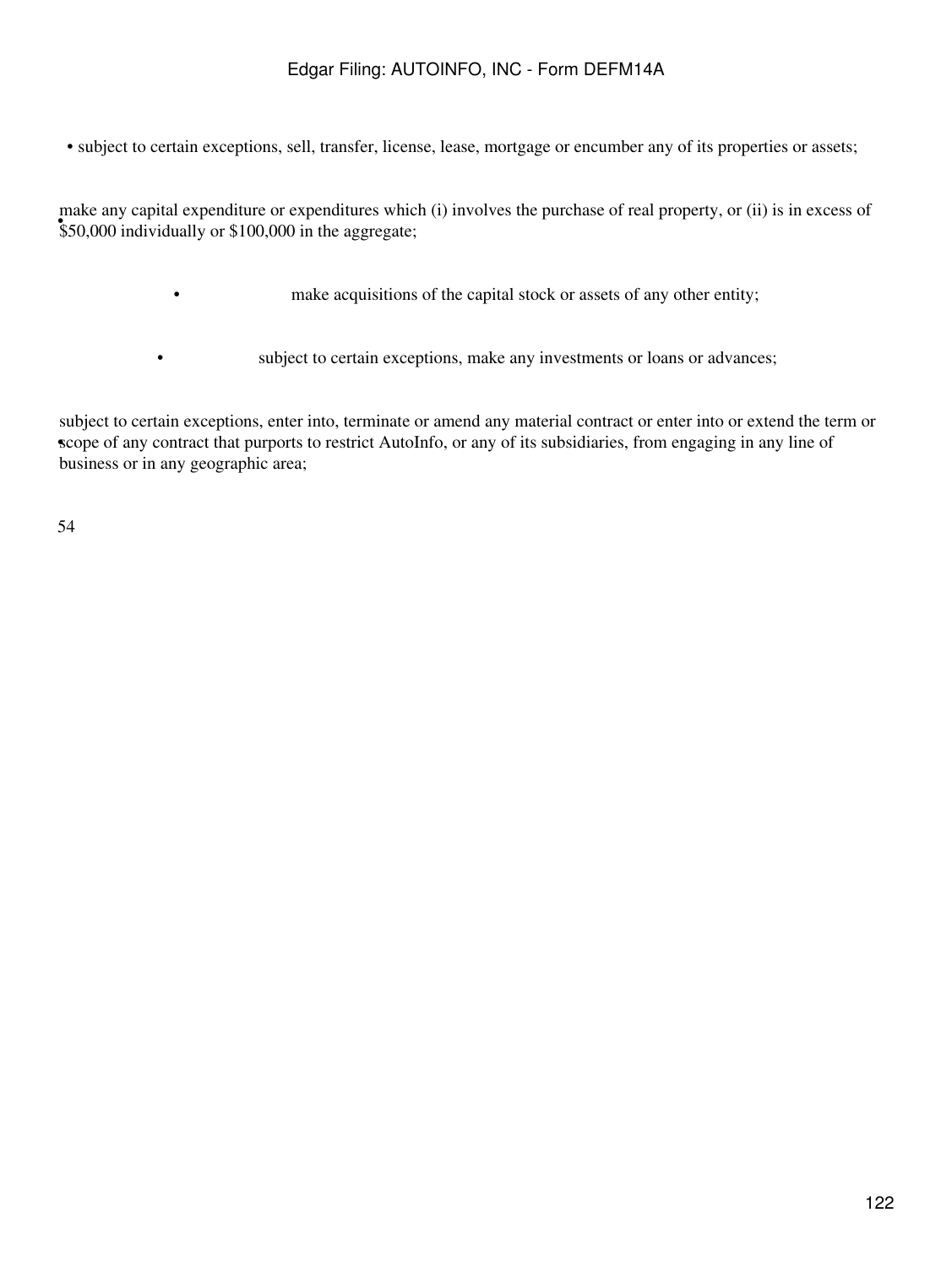• other equity (or equity-based), pension, retirement, vacation, severance, deferred compensation or other compensation subject to certain exceptions, increase the compensation or benefits of any of AutoInfo's directors, officers or employees or enter into, establish, amend or terminate any employment, consulting, retention, change of control, collective bargaining, bonus or other incentive compensation, profit sharing, health or other welfare, stock option or or benefit plan, policy, agreement, trust, fund or arrangement with, for or in respect of, any stockholder, director, officer, other employee, consultant or affiliate;

enteriated that return, enter thro any right to claim a refund of taxes or obtain any tax ruling, or waive or extend the claim or assessment or surrender any right to claim a refund of taxes or obtain any tax ruling, or wa subject to certain exceptions, make, revoke or change any material election concerning taxes or tax returns, file any amended tax return, enter into any closing agreement with respect to taxes, settle or compromise any material tax statute of limitations in respect of any tax;

period), except insofar as may be required by a change in GAAP, applicable law or AutoInfo's auditors; make any changes in financial or tax accounting methods, principles or practices (or change an annual accounting

subject to certain exceptions, amend the certainear documents) of AutoInfo or any of its subsidiaries; subject to certain exceptions, amend the certificate of incorporation (or other organizational and governing

• agreement of complete or partial liquidation, dissolution, restructuring, recapitalization, Merger, consolidation or subject to certain exceptions, authorize, recommend, propose, or announce an intention to adopt, or adopt a plan or other reorganization (other than the transactions contemplated by the Merger Agreement);

• their terms of liabilities, claims or obligations reflected or reserved against in the most recent consolidated financial pay, discharge, settle or satisfy any material claims, liabilities or obligations (absolute, accrued, asserted or unasserted, contingent or otherwise), other than the payment, discharge, settlement or satisfaction in accordance with statements (or the notes thereto) of AutoInfo included in its SEC filings or incurred subsequent to September 30, 2012 in the ordinary course of business;

• (including general communications relating to benefits and compensation) or customers without the prior approval of subject to certain exceptions, issue any broadly distributed communication of a general nature to employees Parent;

whole; or settle or compromise any litigation, proceeding or investigation material to AutoInfo and its subsidiaries taken as a

agree, in writing or otherwise, to take any of the foregoing actions.

#### **No Solicitation of Takeover Proposals**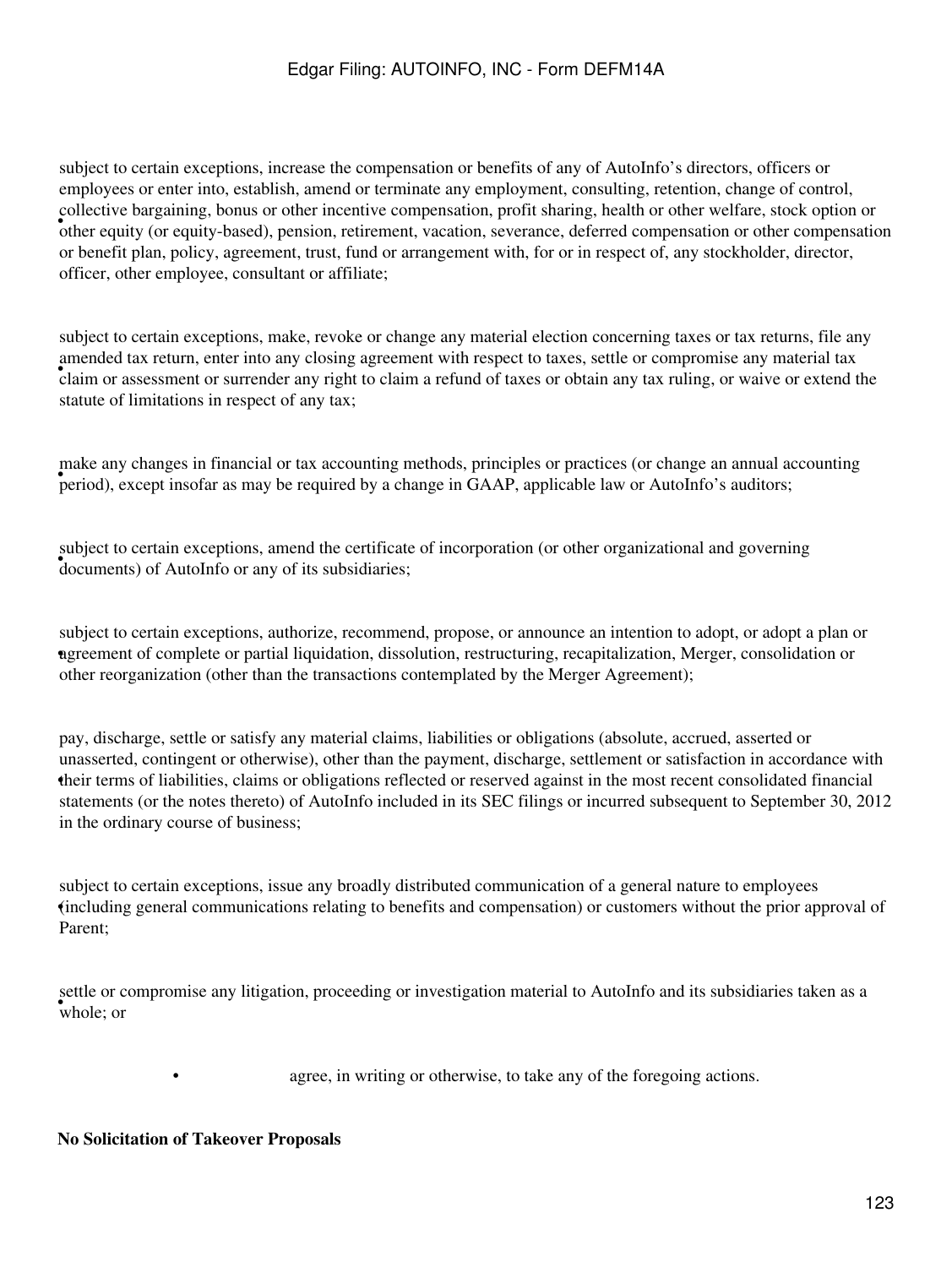From and after the date of the Merger Agreement, we and our representatives agreed to cease and cause to be terminated any discussions or negotiations with any persons that were ongoing with respect to any takeover proposal and with any persons who made or indicated an intention to make a takeover proposal and request that such persons promptly return or destroy all confidential information concerning AutoInfo and our subsidiaries. From and after date of the Merger Agreement until the effective time of the Merger or, if earlier, the termination of the Merger Agreement, we and our representatives may not, directly or indirectly:

• solicit, initiate, willfully or intentionally cause, willfully or intentionally facilitate or willfully or intentionally encourage (including by way of furnishing information) any inquiries, proposals, offers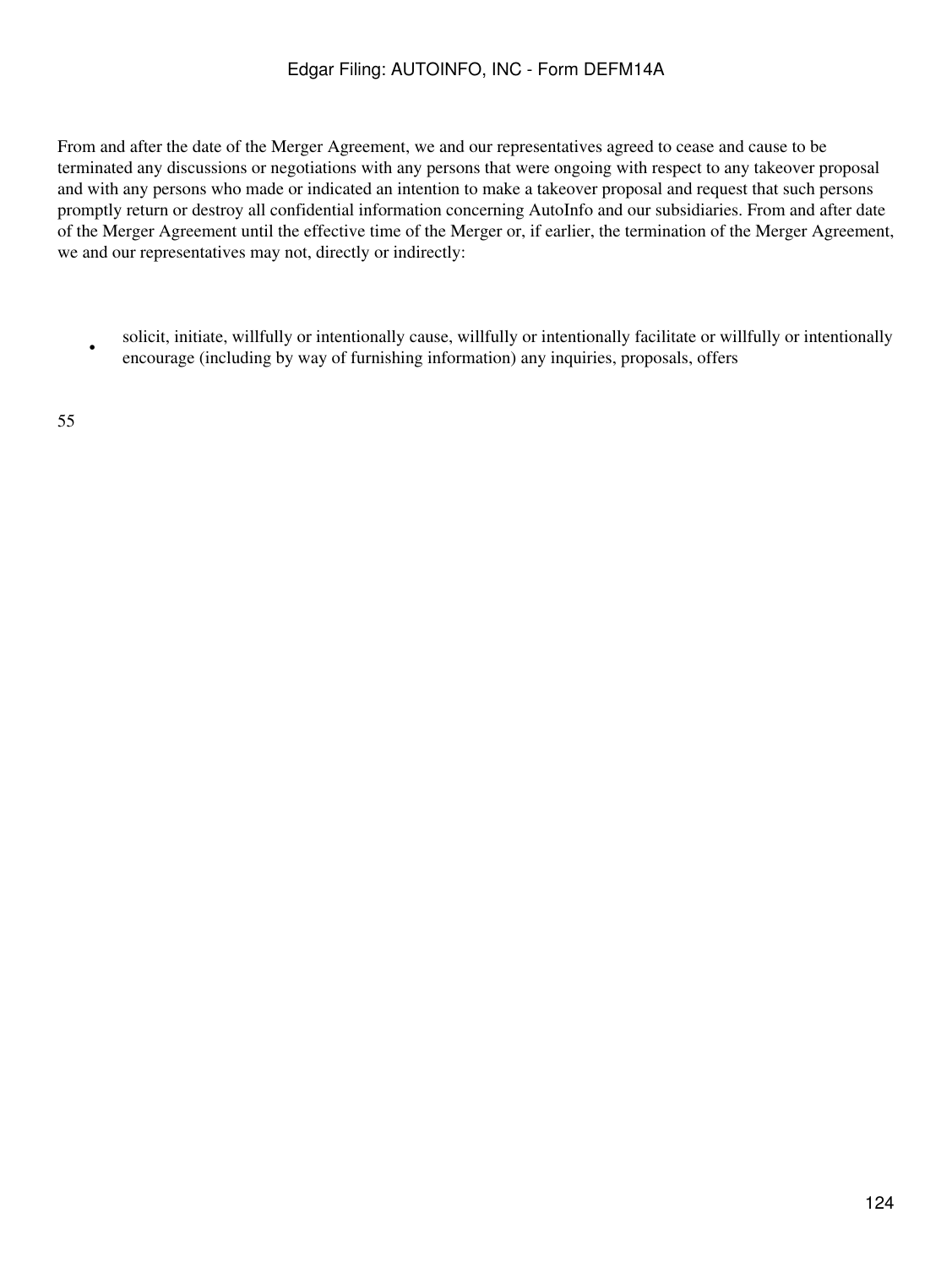or other efforts or attempts that constitute, or may reasonably be expected to lead to, any takeover proposal;

• any such inquiries, proposals, offers, discussions or negotiations with, any third party regarding, or may reasonably be participate in any discussions or negotiations with, or otherwise cooperate with or assist or participate in, or facilitate expected to lead to, any takeover proposal; or

• enter into any agreement related to any takeover proposal.

Notwithstanding the foregoing, if the Board receives an unsolicited, bona fide written takeover proposal made after February 28, 2013 in circumstances not involving a breach of the Merger Agreement or any standstill agreement, and the Board (upon receipt of a recommendation by the Special Committee) reasonably determines in good faith that such takeover proposal constitutes or would reasonably be expected to lead to a superior proposal and with respect to which the Board determines in good faith, after consulting with and receiving the advice of outside counsel and its independent financial advisors, that the taking of such action is necessary in order for the Board to comply with its fiduciary duties to AutoInfo's stockholders under Delaware law, then AutoInfo may, at any time prior to obtaining stockholder approval of the Merger Agreement and the transactions contemplated thereunder, including the Merger, and after providing Parent not less than twenty four hours written notice of its intention to take such actions:

• agreement between AutoInfo and Parent), provided that, (i) such confidentiality agreement may not include any furnish information with respect to AutoInfo to the person making such takeover proposal, but only after such person enters into a customary confidentiality agreement with AutoInfo (which confidentiality agreement must be no less favorable to AutoInfo (*i.e.*, no less restrictive with respect to the conduct of such person) than the confidentiality provision calling for an exclusive right to negotiate with AutoInfo and (ii) AutoInfo advises Parent of all such non-public information delivered to such Person concurrently with its delivery to such Person and, concurrently with its delivery to such person, AutoInfo delivers to Parent all such information not previously provided to Parent; and

•participate in discussions and negotiations with such person or its representatives regarding such takeover proposal.

Following the date of the Merger Agreement, we must advise Parent (orally and in writing) no later than twenty four hours after receipt, if any proposal, offer, inquiry or other contact is received by, any information is requested from, or any discussions or negotiations are sought to be initiated or continued with, AutoInfo or any of its representatives in respect of any takeover proposal, and shall, in any such notice to Parent, indicate the identity of the person making such proposal, offer, inquiry or other contact and the terms and conditions of any proposals or offers or the nature of any inquiries or contacts (and shall include with such notice copies of any written materials received from, provided to, or on behalf of such Person relating to such proposal, offer, inquiry or request), and thereafter shall promptly keep Parent fully informed of all material developments affecting the status and terms of any such proposals, offers, inquiries or requests (and AutoInfo shall provide Parent with copies of any additional written materials received that relate to such proposals, offers, inquiries or requests) and of the status of any such discussions or negotiations.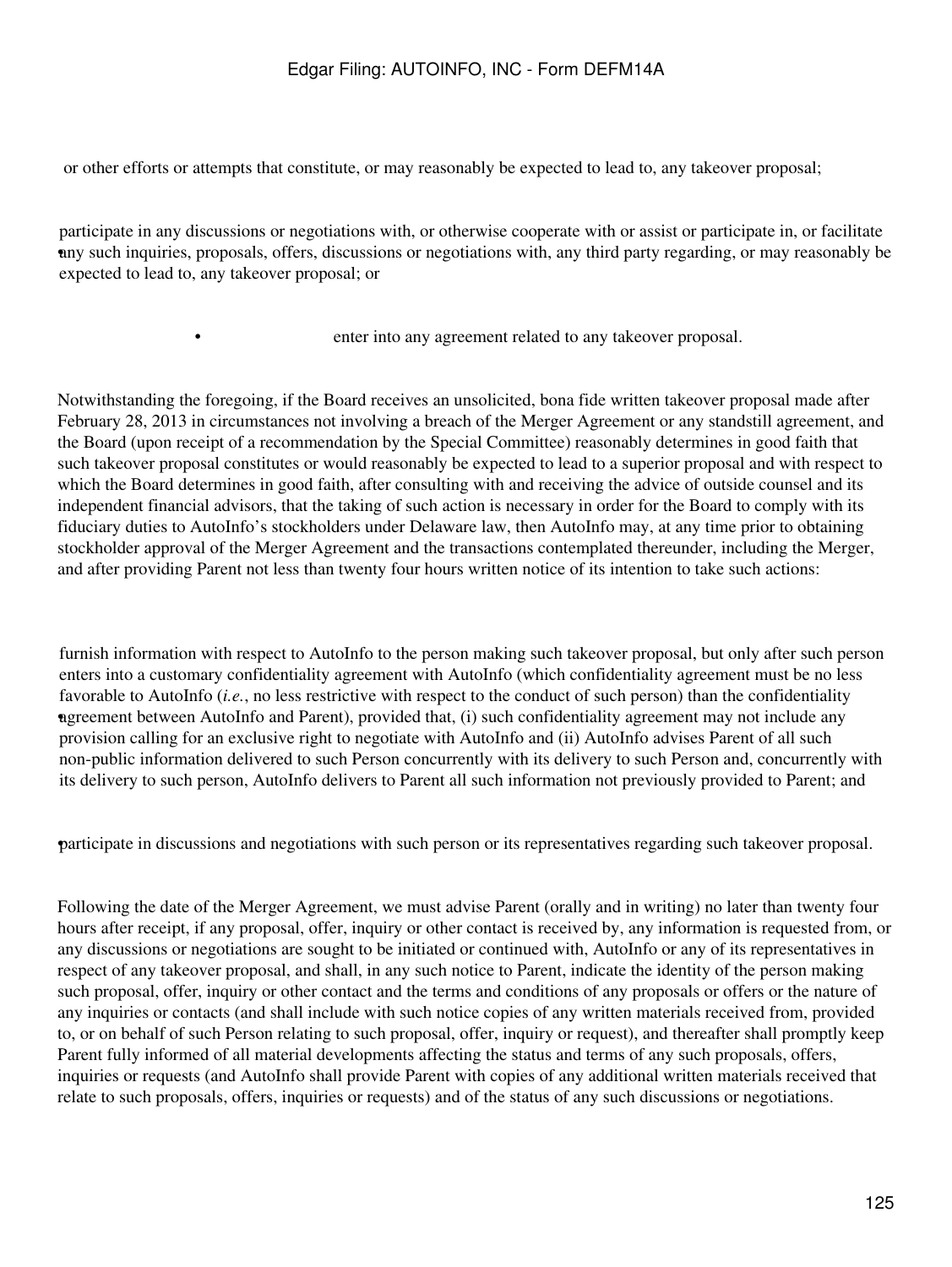Except as permitted by the Merger Agreement, neither the Board nor the Special Committee (nor any other committee) may: (i)(a) withdraw or modify, or propose publicly to withdraw or modify, in a manner adverse to Parent, the Board's recommendation to stockholders to approve the Merger Agreement and the transactions contemplated thereunder, including the Merger, which we refer to as the "Company Board Recommendation", or the approval or declaration of advisability by the Board of the Merger Agreement and the transactions contemplated by the Merger Agreement (including the Merger) or (b) approve or recommend, or propose publicly to approve or recommend, any takeover proposal (any action described in this clause (i) we refer to as a "Company Adverse Recommendation Change"); (ii) authorize, cause, permit, approve or recommend, or propose publicly to authorize, cause, permit, approve or recommend, or cause or authorize AutoInfo or any of its subsidiaries to enter into, any letter of intent,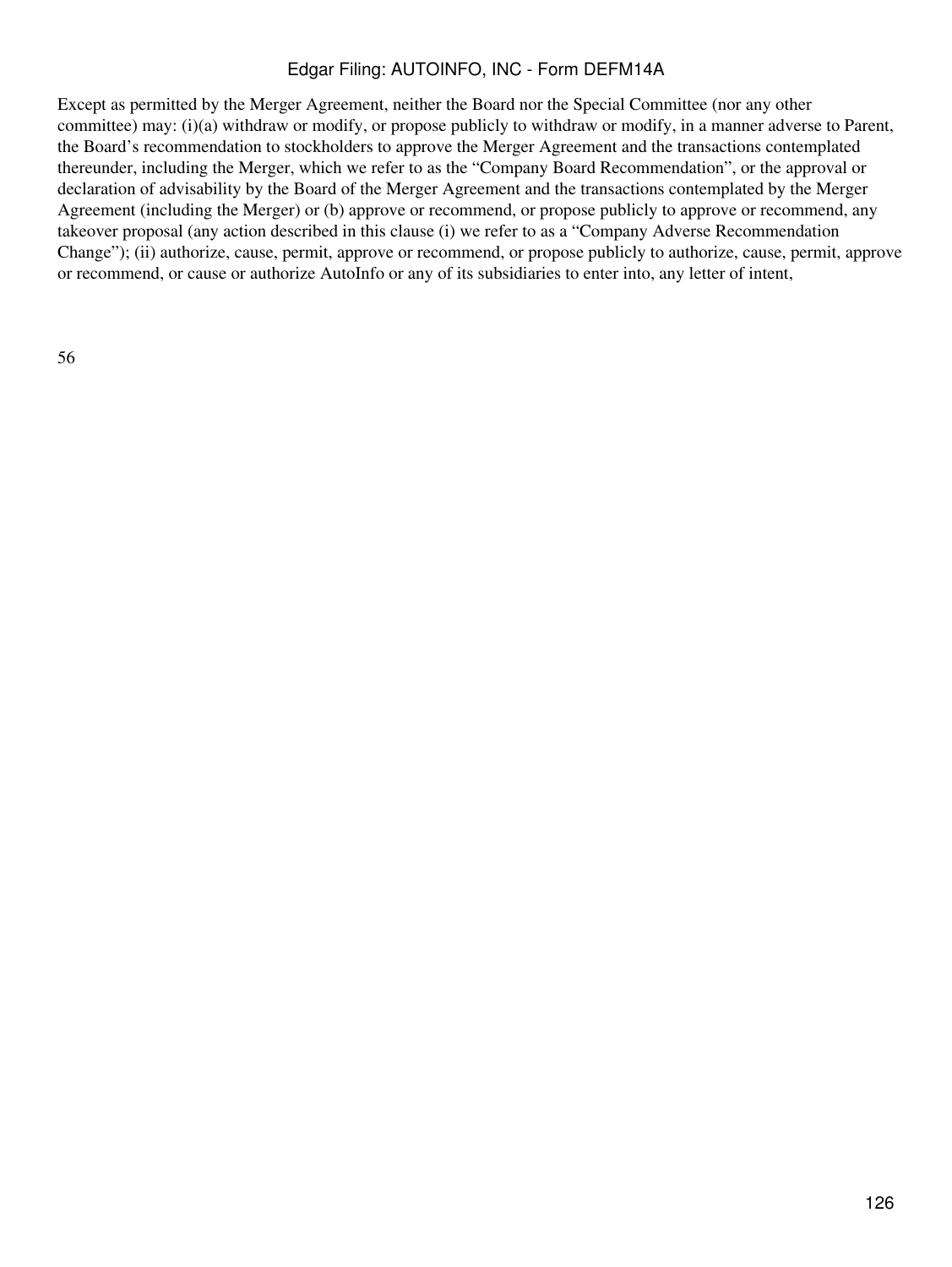agreement in principle, memorandum of understanding, or option, Merger, acquisition, purchase, joint venture or other similar agreement related to any takeover proposal (other than a permitted confidentiality agreement), which we refer to as the "definitive acquisition agreement"; or (iii) except as contemplated by the Merger Agreement, take any action which would allow any person other than Parent or Merger Sub to acquire beneficial ownership of 20% or more of the shares of AutoInfo Common Stock. Notwithstanding the foregoing and so long as AutoInfo is in compliance with its obligations under the Merger Agreement, at any time prior to obtaining the stockholder approval of the Merger Agreement and the transactions contemplated thereunder, including the Merger, the Board (acting upon receipt of a recommendation by the Special Committee) may withdraw or modify AutoInfo Board Recommendation in response to a superior proposal, approve or recommend a takeover proposal, enter into a definitive acquisition agreement, or permit a person to acquire beneficial ownership of 20% or more of the shares of AutoInfo Common Stock if the Board determines in good faith, after consulting with, and receiving advice from, outside counsel and its independent financial advisor, that the failure to make such withdrawal, approval, modification or recommendation, or take such action, would constitute a breach by the Board of its fiduciary duties to AutoInfo's stockholders under Delaware law; provided, that prior to taking any action with respect to a superior proposal:

Board's recommendation specifying the terms and conditions of any such superior proposal, including the identity of we must provide at least five business days' prior written notice to Parent of our intention to effect a change of the the person making such superior proposal;

• proposal; we must provide a copy to Parent of the relevant proposed transaction agreements with the party making such

• (to the extent Parent desires to negotiate) to enable Parent to revise the terms of the Merger Agreement such that it prior to taking any such action, we must negotiate during the five business day notice period with Parent in good faith would cause such superior proposal not to constitute a superior proposal;

and must have determined that the superior proposal would still constitute a superior proposal if such changes were The Board must have considered in good faith any changes to the Merger Agreement proposed in writing by Parent given effect; and

we mast deriver to I arent any amendment to the manieral terms of other material terms of a superior proposal and, in such case, provide Parent an additional five business days' prior written notice and comply with the pro we must deliver to Parent any amendment to the financial terms or other material terms of a superior proposal and, in

Except to the extent provided in certain provisions of the Merger Agreement, nothing in the provisions of the Merger Agreement relating to takeover proposals prevents us from complying with our disclosure obligations under U.S. federal or state law with regard to a takeover proposal, including taking and disclosing to our stockholders a position contemplated by Rule 14e-2(a), Rule 14d-9 or Item 1012(a) of Regulation M-A under the Exchange Act.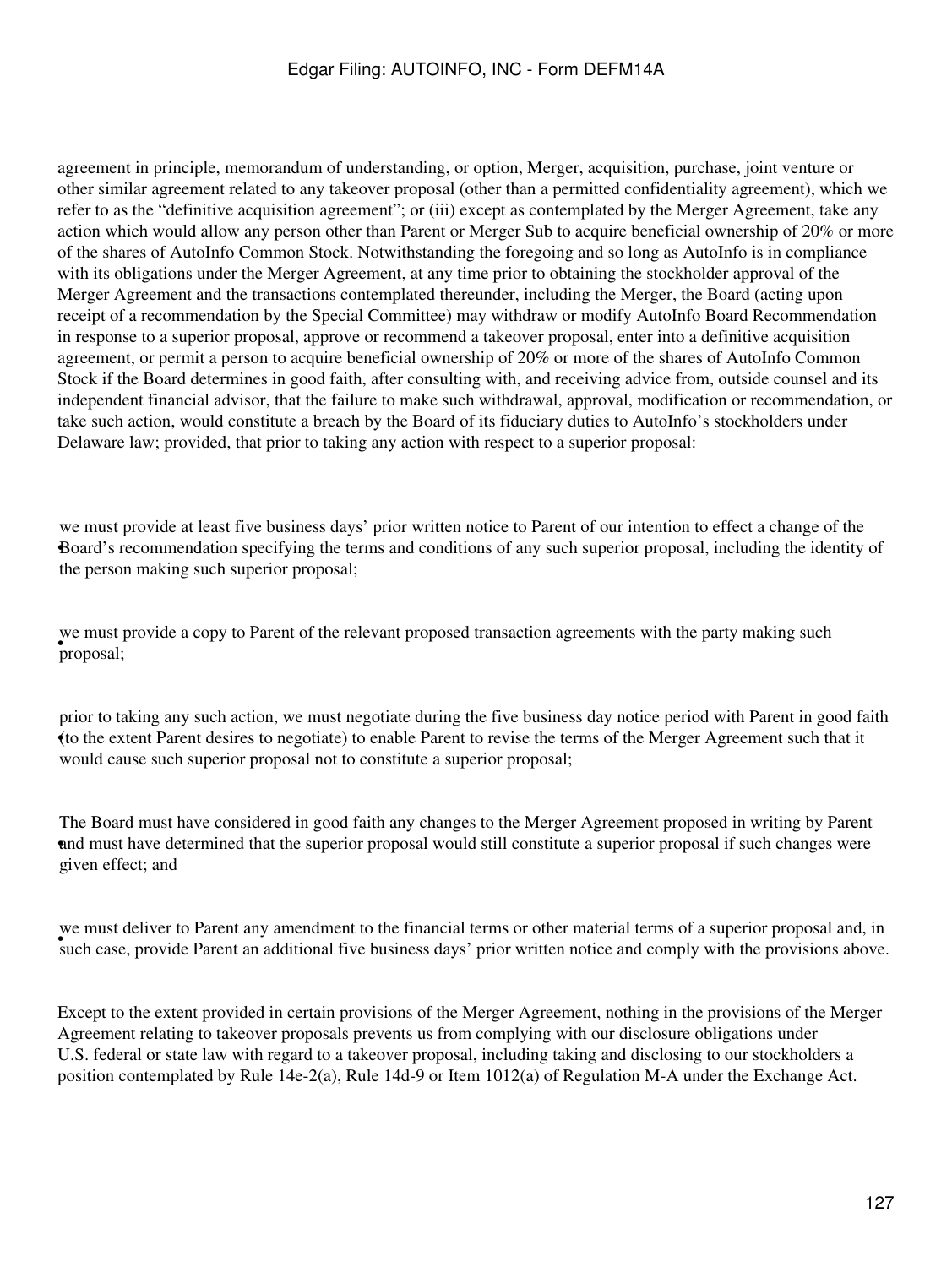For purposes of the Merger Agreement, "takeover proposal" means any inquiry, proposal or offer from any person or group, relating to any: (i) direct or indirect acquisition (whether in a single transaction or a series of related transactions) of assets of AutoInfo and its subsidiaries (including securities of subsidiaries) equal to 20% or more of AutoInfo's and its subsidiaries' consolidated assets or to which 20% or more of AutoInfo's revenues or earnings on a consolidated basis are attributable; (ii) direct or indirect acquisition (whether in a single transaction or a series of related transactions) of 20% or more of any class of equity securities of AutoInfo; (iii) tender offer or exchange offer that if consummated would result in any person or group (as defined in Section 13(d) of the Exchange Act) beneficially owning 20% or more of any class of equity securities of AutoInfo; or (iv) Merger, consolidation, share exchange, business combination, recapitalization, liquidation, dissolution or similar transaction involving AutoInfo or any of its subsidiaries; in each case, other than the transactions contemplated by the Merger Agreement.

For purposes of the Merger Agreement, "superior proposal" means a bona fide written proposal or offer, obtained after February 28, 2013 and not in breach of the Merger Agreement or any standstill agreement, to acquire,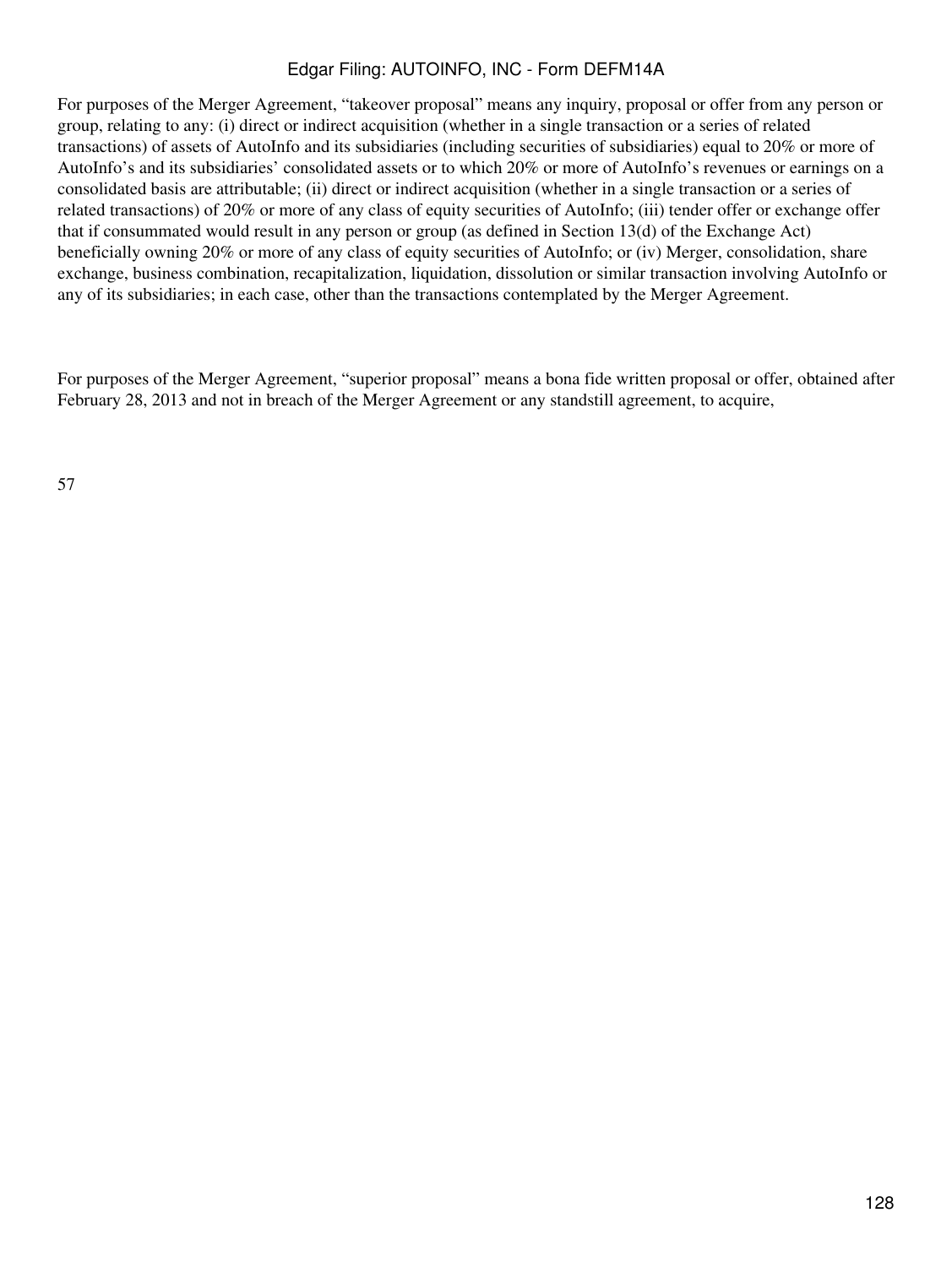directly or indirectly, for consideration consisting of cash and/or securities, all of the equity securities of AutoInfo or all or substantially all of the assets of AutoInfo and its subsidiaries on a consolidated basis, made by a third party, and which is otherwise on terms and conditions which the Board (acting upon receipt of a recommendation by the Special Committee) determines in its good faith and reasonable judgment (after consultation with a financial advisor of national reputation and AutoInfo's outside counsel) to be more favorable to AutoInfo's stockholders from a financial point of view than the Merger and the other transactions contemplated by the Merger Agreement, taking into account at the time of determination any changes to the terms of the Merger Agreement that as of that time had been proposed by Parent in writing and the ability of the person making such proposal to consummate the transactions contemplated by such proposal or offer (based upon, among other things, the availability of financing and the expectation of obtaining required approvals).

### **Agreement to Use Reasonable Best Efforts**

We and Parent will cooperate and use our respective reasonable best efforts to promptly take or cause to be taken all actions and do or cause to be done all things necessary, proper or advisable to cause the conditions to closing to be satisfied and to consummate the Merger and the other transactions contemplated by the Merger Agreement in the most expeditious manner practicable and to prepare and file promptly and fully all documentation to effect all necessary filings, notices, petitions, statements, registrations, submissions of information, applications and other documents and obtain all approvals, consents, , registrations, permits, authorizations and other confirmations from any governmental authority or third party necessary, proper and advisable to consummate the transactions contemplated by the Merger Agreement.

We also agreed, subject to certain exceptions, to use our reasonable best efforts to:

• take all action necessary to ensure that no state takeover statute applies to the Merger; and

*p* any state takeover statute becomes appreable to the Merger, ensure that the promptly as practicable on the terms contemplated by the Merger Agreement. if any state takeover statute becomes applicable to the Merger, ensure that the Merger may be consummated as

### **Indebtedness and Company Transaction Expenses**

As of February 28, 2013 and on the closing date and at the time the Merger is effected, AutoInfo shall not have: (i) indebtedness (in the aggregate) in excess of \$22 million; and (ii) funded indebtedness (in the aggregate) in excess of \$15 million, in each case including the amount of any payments and penalties due or that will become due on any such indebtedness.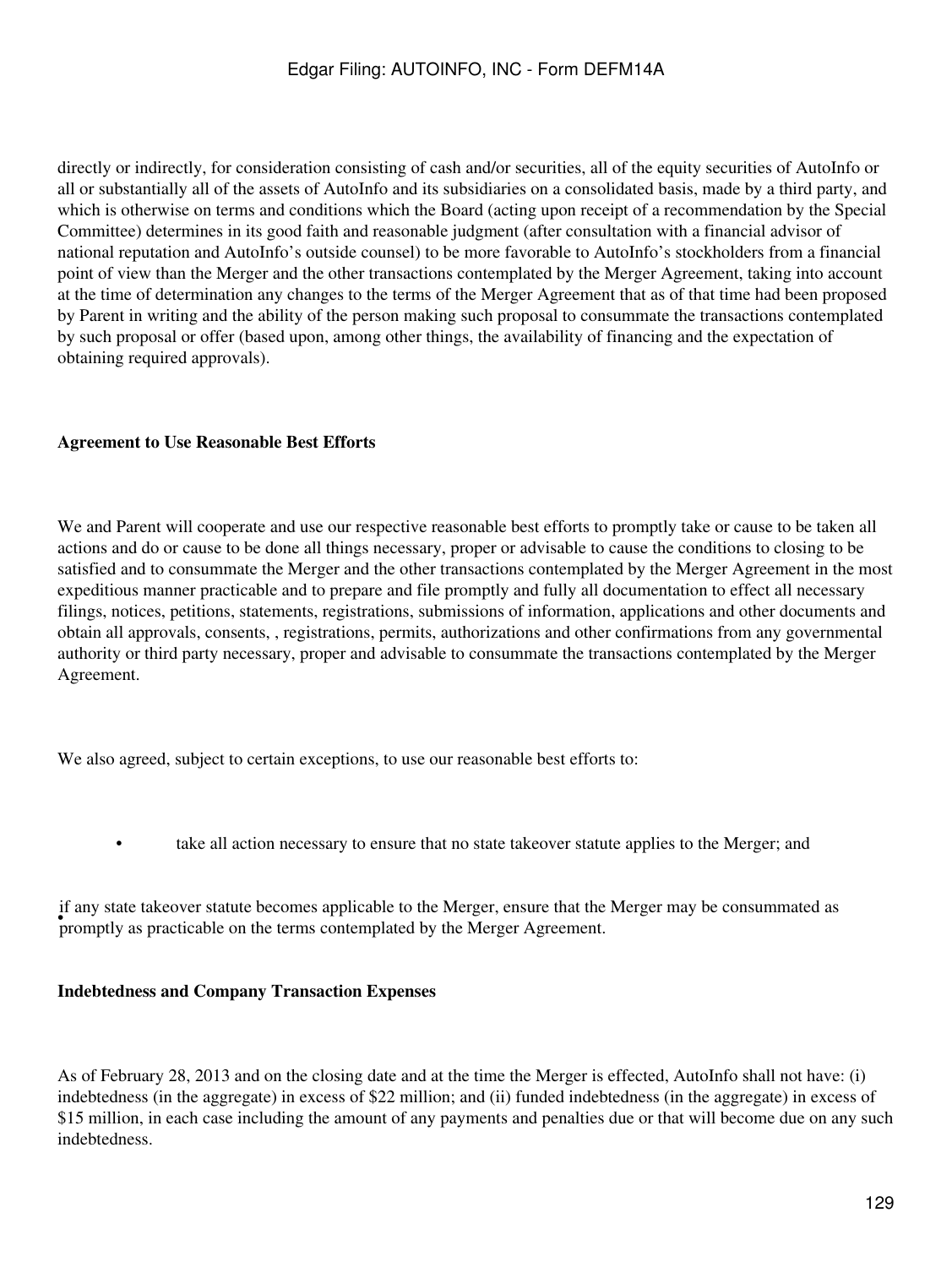During the period from February 28, 2013 until the time the Merger is effected, AutoInfo shall not have transaction expenses (in the aggregate) in excess of \$5 million.

For the purposes of the Merger Agreement, "indebtedness" means: (i) any obligation of AutoInfo and its subsidiaries for borrowed money, including, but not limited to (a) any obligation or liabilities incurred for all or any part of the purchase price of property or other assets or for the cost of property or other assets constructed or of improvements thereto, other than accounts payable included in current liabilities and incurred in respect of property purchased in the ordinary course of business, (b) the face amount of all letters of credit issued for the account of AutoInfo or its subsidiaries and all drafts drawn thereunder, (c) obligations incurred for all or any part of the purchase price of property or other assets or for the cost of property or other assets constructed or of improvements thereto, other than accounts payable included in current liabilities and incurred in respect of property purchased in the ordinary course of business secured by liens, (d) capitalized lease obligations, and (e) all guarantees of AutoInfo or its subsidiaries; (ii) accounts payable of AutoInfo and its subsidiaries that have not been paid within sixty (60) days of their due date and are not being contested; (iii) annual employee bonus obligations that are not accrued on AutoInfo's consolidated financial statements; (iv) extraordinary liabilities or obligations (including unpaid accrued annual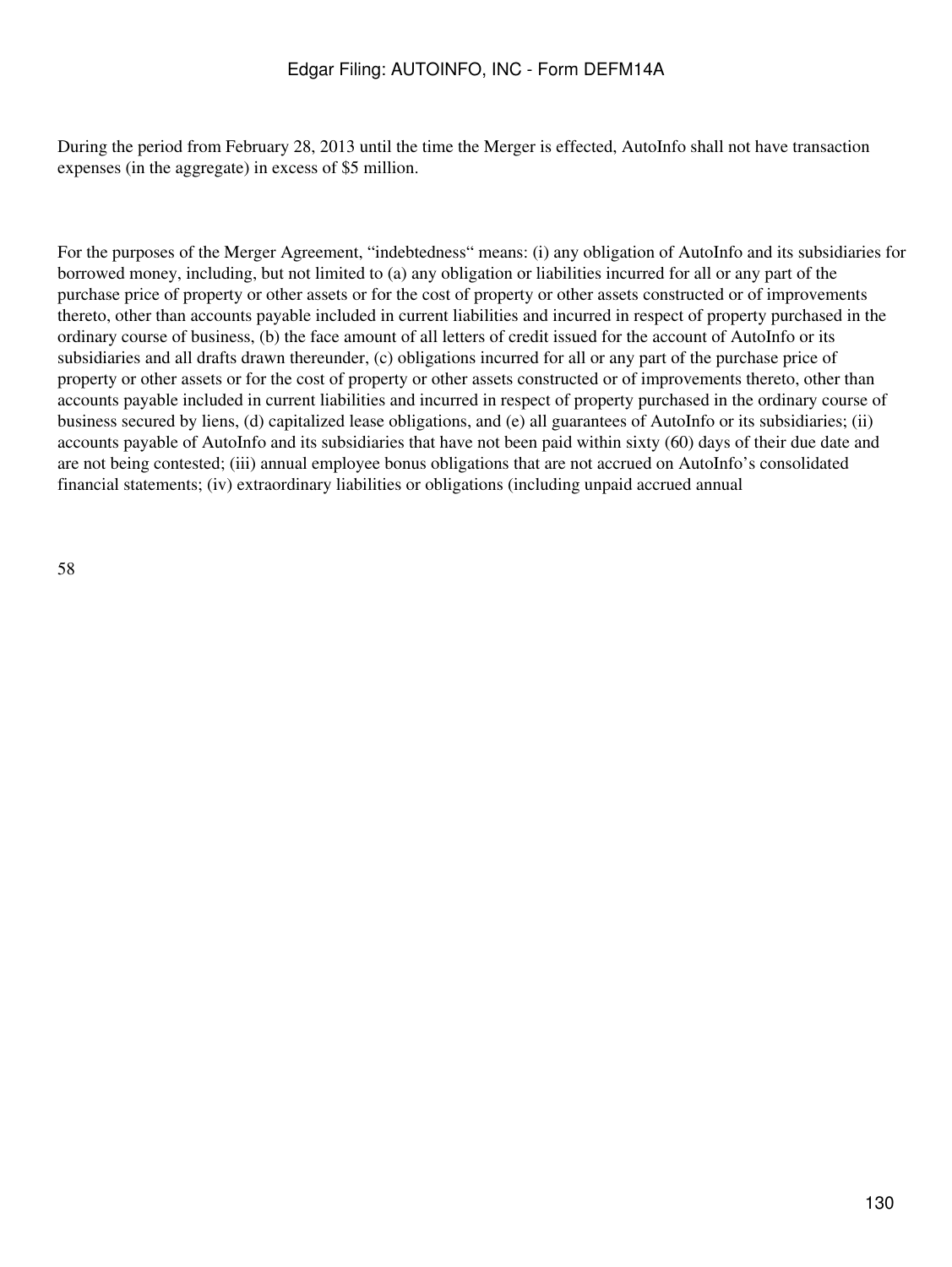bonuses, retention bonuses, pension payments not in the ordinary course of business, accrued but unpaid income taxes, accrued but unpaid legal and other professional fees, and undisclosed or contingent liabilities); and (v) any fees, costs, expenses or obligations incurred in connection with the consummation of the transactions contemplated by the Merger Agreement which are not otherwise treated as or deemed to be company transaction expenses (with the exception of any fees and expenses related to litigation related to or arising out of the transactions contemplated by the Merger Agreement).

For the purposes of the Merger Agreement, 'funded indebtedness" means any indebtedness that has been funded or financed by a third party to, or for the benefit of, AutoInfo.

For the purposes of the Merger Agreement, 'transaction expenses" means: (i) any reasonable out-of-pocket costs and expenses including, the reasonable fees and expenses of attorneys (with the exception of any fees and expenses related to litigation related to or arising out of the transactions contemplated by the Merger Agreement), accountants, consultants, financial advisors, finders, brokers, and investment bankers, incurred by AutoInfo and its subsidiaries in connection with the entering into the Merger Agreement; (ii) any other costs and expenses directly related to or arising out of the execution, delivery or performance by AutoInfo or its subsidiaries of the Merger Agreement or the consummation by AutoInfo or its subsidiaries of the transactions contemplated by the Merger Agreement; (iii) costs, expenses and other amounts in connection with obtaining required consents and permits required pursuant to Merger Agreement; and (iv) change of control bonuses paid to Mr. Wachtel, Mr. Williams and Mr. Wunderlich.

### **Other Covenants and Agreements**

#### *Public Announcements*

The parties agreed that the initial press release with respect to the execution of the Merger Agreement would be a joint press release to be agreed upon by Parent and AutoInfo. AutoInfo and Parent agreed not to issue any further public announcement with respect to *the* Merger without the prior consent of the other party, except as required by applicable law or rule or regulation as determined in the good faith judgment of the party proposing to make such public announcement.

### *Access to Information; Confidentiality*

We agreed to give Parent and its representatives reasonable access during normal business hours to our properties, books, contracts, commitments, records, correspondence, officers, employees, accountants, counsel, financial advisors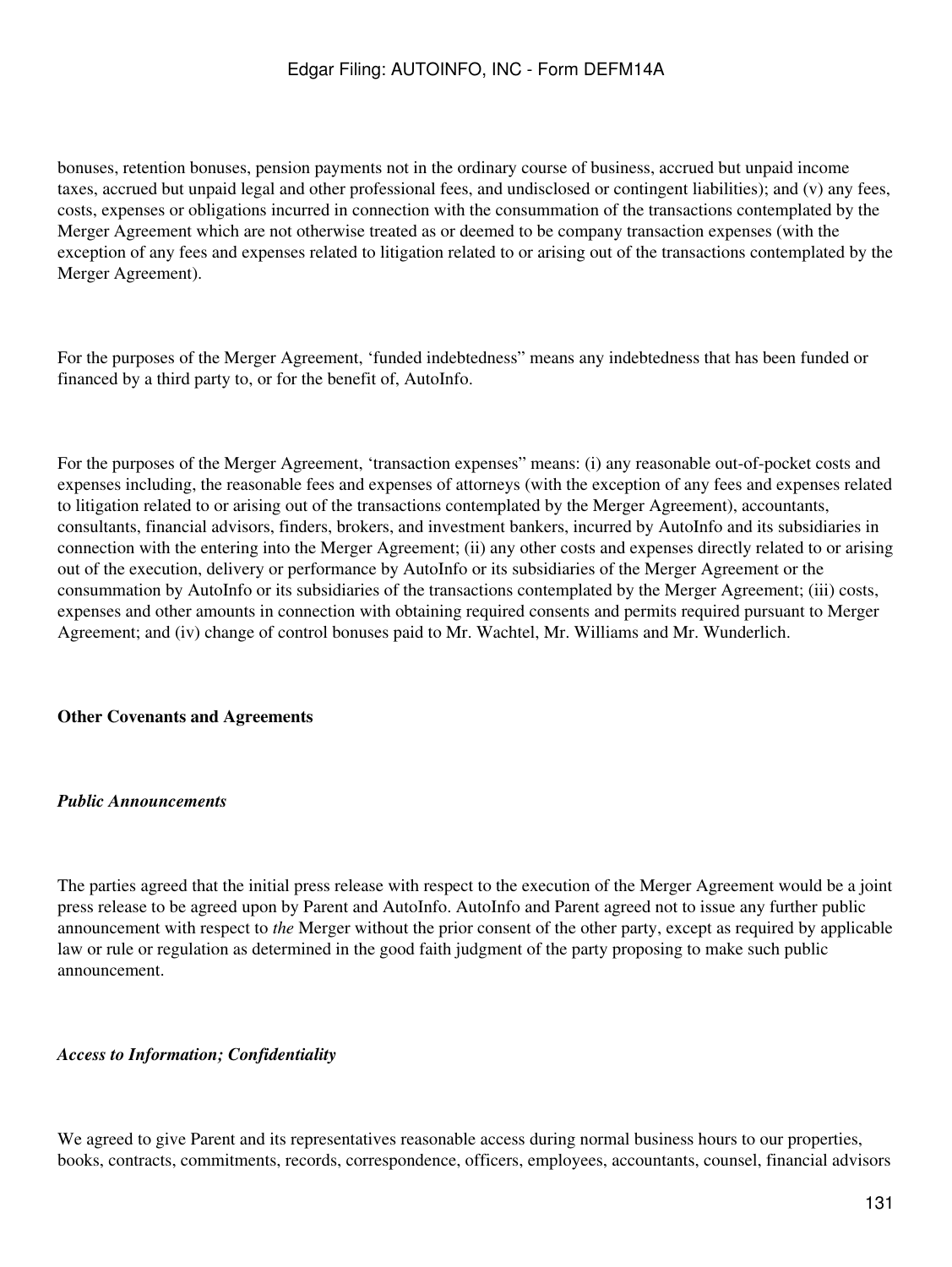and other representatives. We also agreed to furnish to Parent a copy of each report filed pursuant to securities laws, communications received from the SEC and all other information concerning our business, properties and personnel as Parent reasonably requests. Parent will hold information received from us pursuant to this covenant in confidence.

### *Notification of Certain Matters*

We and Parent agreed to give prompt notice to the other of: (i) notices or communications received from governmental authorities in connection with the Merger or from any person or entity alleging that its consent is required for the Merger; (ii) proceedings commenced or threatened relating to the transactions contemplated under the Merger Agreement, including the Merger; (iii) the discovery of facts or circumstances that would make any representation or warranty that is qualified as to materiality or material adverse effect to be untrue and that is not so qualified to be untrue in any material respect; and (iv) any material failure of that party to comply with any covenant or agreement under the Merger Agreement. However, the parties agreed that the delivery of any notice pursuant to this covenant will not cure a breach of other provisions of the Merger Agreement or limit the remedies available to the party receiving notice.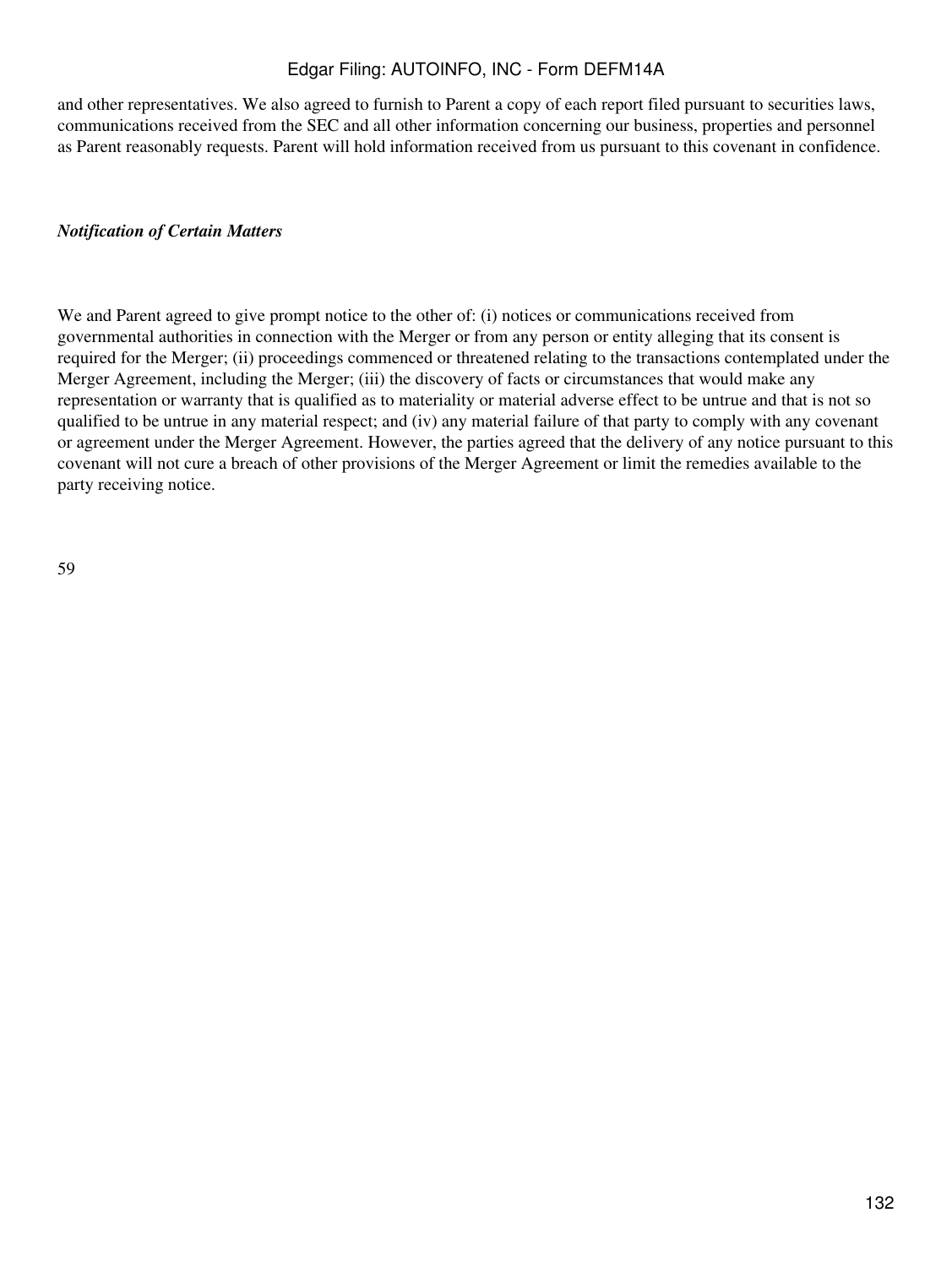### *Indemnification; Directors' and Officers' Insurance*

Parent has agreed to, and has agreed to cause AutoInfo and the surviving corporation to, for six years after the effective date of the Merger, indemnify the individuals who at or prior to the effective date of the Merger were directors or officers of AutoInfo, who we individually refer to as an indemnitee and collectively refer to as the indemnitees, with respect to all acts or omissions by them in their capacities as such at any time prior to the effective date of the Merger, to the fullest extent: (i) required by the our charter documents (including employees to the extent indemnified thereunder) as in effect on February 28, 2013; and (ii) permitted under applicable Law (including employees to the extent indemnification is permitted thereunder). An indemnitee shall notify AutoInfo in writing promptly upon learning of any claim, action, suit, proceeding, investigation or other matter in respect of which such indemnification may be sought. In the event of any such claim, action, suit, proceeding or investigation: (i) each indemnitee will be entitled to advancement of reasonable expenses incurred in the defense of any claim, action, suit, proceeding or investigation from AutoInfo within ten business days of receipt by AutoInfo from the indemnitee of a reasonably detailed request therefor; provided that any person to whom expenses are advanced provides an undertaking to repay such advances if it is ultimately determined that such person is not entitled to indemnification; and (ii) neither Parent nor AutoInfo shall settle, compromise or consent to the entry of any judgment in any proceeding or threatened action, suit, proceeding, investigation or claim (and in which indemnification could be sought by such indemnitee hereunder), unless such settlement, compromise or consent includes an unconditional release of such indemnitee from all liability arising out of such action, suit, proceeding, investigation or claim or such indemnitee otherwise consents. However, in no event shall AutoInfo be liable for any settlement or compromise effected without its written consent. Each of AutoInfo and the indemnitees shall cooperate in the defense of any claim, action, suit, Proceeding or investigation and shall furnish or cause to be furnished records, information and testimony, and attend such conferences, discovery proceedings, hearings, trials or appeals, as may be reasonably requested in connection therewith. Further, the indemnification agreements, if any, in existence on February 28, 2013 (and as may be amended prior to the closing upon approval (in writing) by Parent) with any of the directors, officers or employees of AutoInfo shall continue in full force and effect in accordance with their terms following the consummation of the Merger.

Parent has further agreed that prior to the closing of the Merger, Parent shall purchase for the benefit of AutoInfo's directors and officers, as of February 28, 2013 and as of the effective date of the Merger, an insurance and indemnification tail policy, which we refer to as the D&O Tail Policy, that provides coverage for a period of six years from and after the effective date of the Merger for events occurring prior to the effective date of the Merger that is substantially equivalent to and in any event not less favorable in the aggregate than AutoInfo's existing policy or, if substantially equivalent insurance coverage is unavailable, the best available coverage; provided that Parent shall not be required to purchase the D&O Tail Policy if such policy exceeds 300% of the last annual premium paid prior to February 28, 2013, in which event, Parent shall purchase the most advantageous policy of directors' and officers' insurance obtainable for a total annual premium equal to such base amount.

The present and former directors and officers of AutoInfo will have the right to enforce the provisions of the Merger Agreement relating to their indemnification. If Parent or the surviving corporation assigns, transfer or conveys all of its properties and assets to any person, then proper provision must be made so that the successors and assigns of Parent and the surviving corporation assume all of the above indemnity obligations. If any action is made against any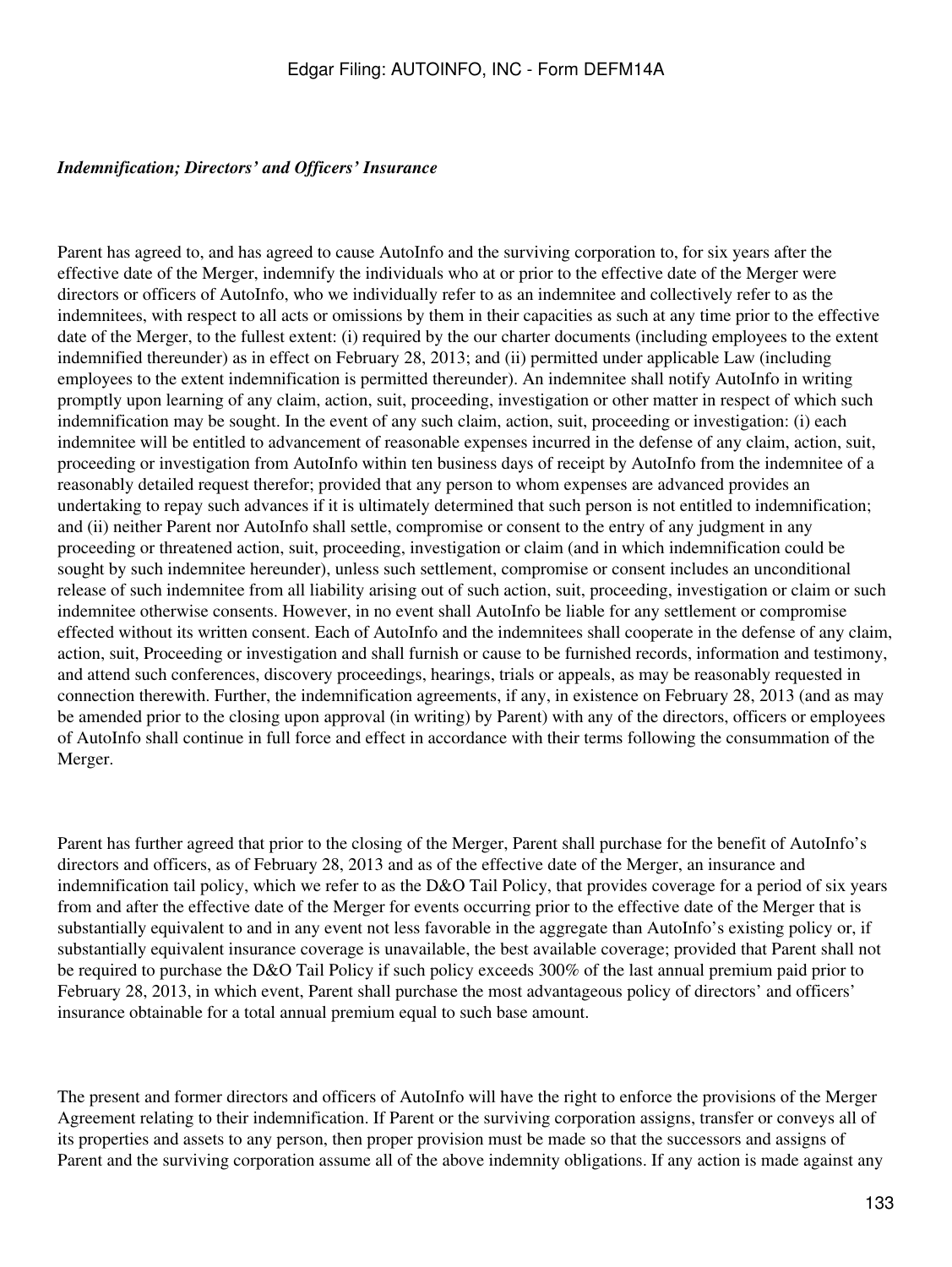of our former directors or officers on or prior to the sixth anniversary of the effective time of the Merger, the above indemnity provisions will continue in effect until the final disposition of the action.

*Securityholder Litigation*

We agreed to give Parent the opportunity to participate in the defense or settlement of any securityholder litigation against us and/or our directors relating to the Merger and not to settle that securityholder litigation without Parent's consent, which consent will not be unreasonably withheld or delayed.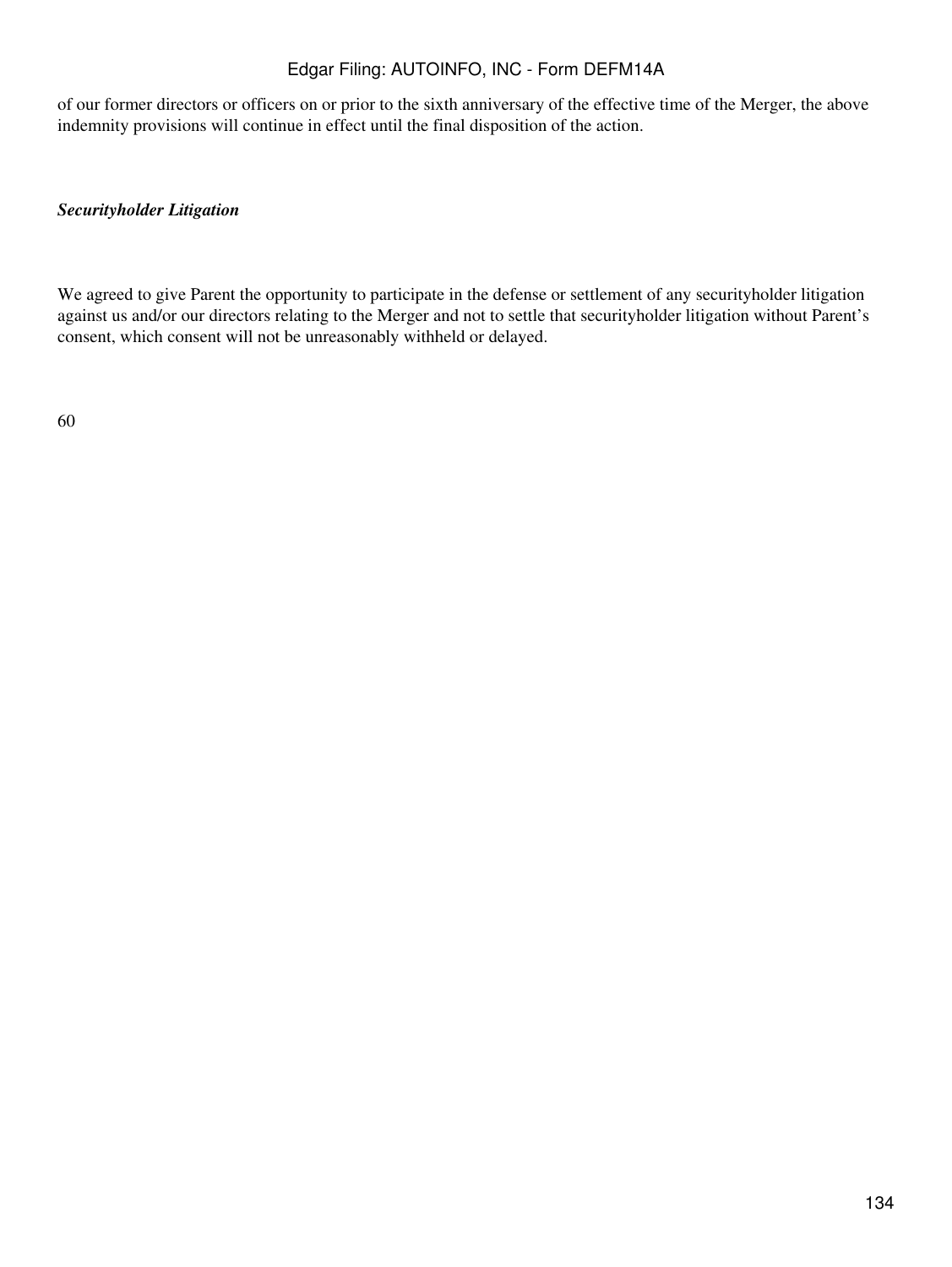### *Fees and Expenses*

Except as otherwise specified in the Merger Agreement, all fees and expenses incurred in connection with the Merger Agreement, the Merger and the other transactions contemplated by the Merger Agreement will be paid by the party incurring the fees or expenses, whether or not the Merger and the other transactions contemplated by the Merger Agreement are consummated.

### **Conditions to the Merger**

The respective obligations of AutoInfo, Parent and Merger Sub to effect the Merger are subject to the satisfaction (or waiver, if permissible under applicable law) of the following conditions:

Inc approval of the adoption of the Merger Agreement and the transactions contemplated in<br>Merger, by holders of a majority of the outstanding shares of AutoInfo Common Stock; and the approval of the adoption of the Merger Agreement and the transactions contemplated thereunder, including the

• no Restraint shall be in effect preventing, restraining or rendering illegal the consummation of the Merger.

The obligations of Parent and Merger Sub to effect the Merger are also subject to the satisfaction (or waiver, if permissible under applicable law) of the following additional conditions:

• as of a specific date, at and as of such date) and all other representations and warranties that we have made in the our representations and warranties set forth in the Merger Agreement regarding: (i) organization, standing and corporate power; (ii) capitalization (with certain exceptions); (iii) authority, noncontravention and voting requirements; (iv) brokers and other advisors; and (v) state takeover statutes must be true and correct in all material respects as February 28, 2013 and the date of the closing of the Merger as if made on and as of such date (or, if given Merger Agreement must be true and correct as of February 28, 2013 and the date of the closing of the Merger as if made on and as of such date (or, if given as of a specific date, at and as of such date), except where the failure to be true and correct, individually or in the aggregate, would not constitute a material adverse effect, in each instance disregarding all qualifications and exceptions relating to materiality;

• date of the closing of the Merger, except that AutoInfo's obligations with respect to indebtedness and transaction AutoInfo shall have performed in all material respects its obligations under the Merger Agreement at or prior to the expenses shall have been performed in all respect;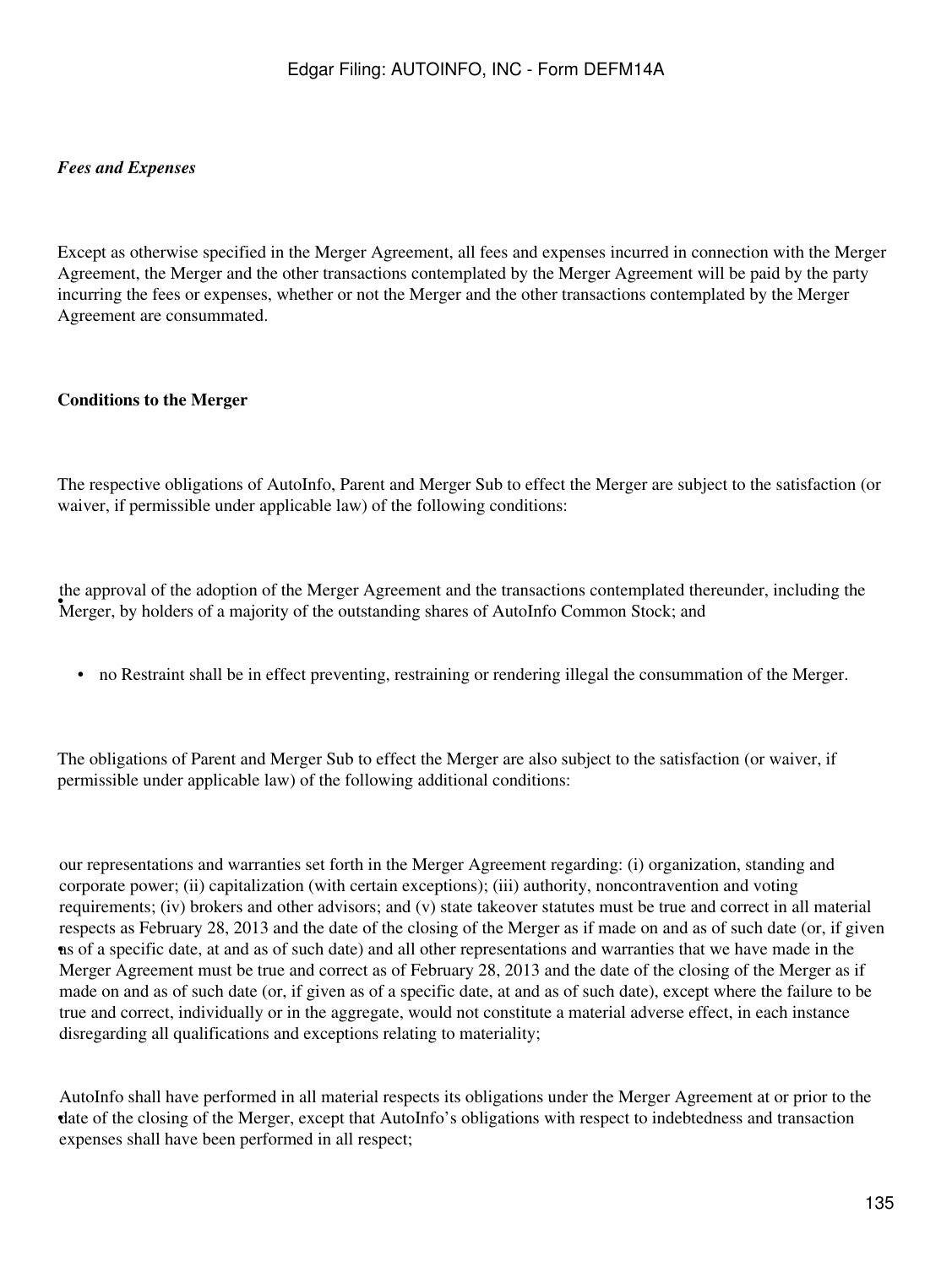• shall have been obtained; certain consents required to consummate the Merger and the transactions contemplated by the Merger Agreement

• there shall not be a material adverse effect with respect to AutoInfo;

•the transactions contemplated by Rollover Agreement shall have closed simultaneous with the closing of the Merger;

**Figure 1.** Subsidiaries, effective as of the effective time of the Merger; and Parent shall have received resignation letters from each of the members of the boards of directors of AutoInfo and its

the stockholders have not exercised our stockholders have not exercised appraisal rights under the DGCL in respect of more than 5% of the outstanding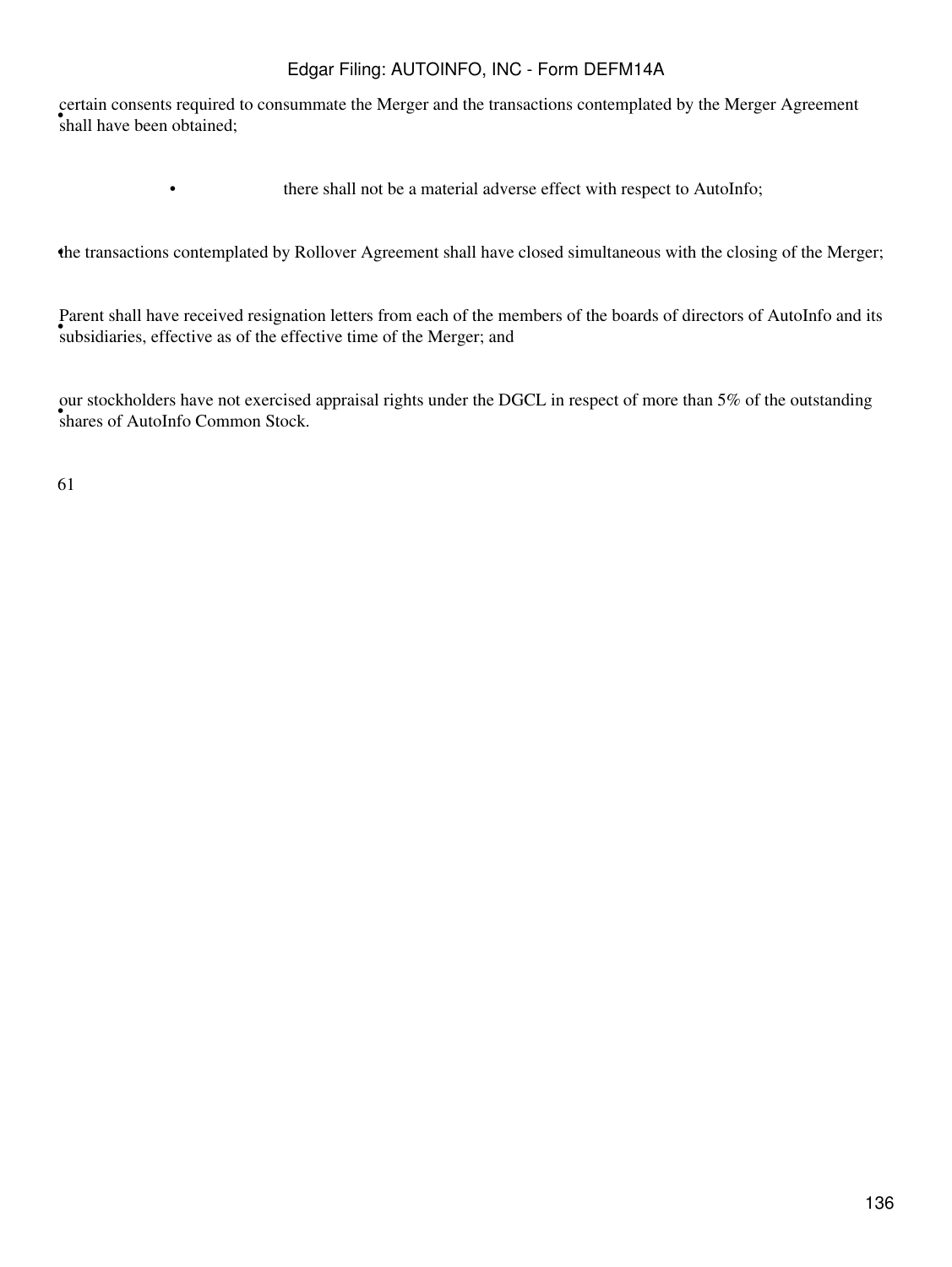Our obligation to effect the Merger is subject to the satisfaction (or waiver, if permissible under applicable law) of the following additional conditions:

• warranties of Parent of Merger Sub set forth in the Merger Agreement must be true and correct as of February 28, the representations and warranties of Parent and Merger Sub set forth in the Merger Agreement regarding: (i) organization, standing and corporate power; (ii) authority and noncontravention; and (iii) brokers and other advisors must be true and correct in all material respects as of February 28, 2013 and the date of the closing of the Merger as if made on and as of such date (or, if given as of a specific date, at and as of such date), and all other representations and 2013 and the date of the closing of the Merger as if made on and as of such date (or, if given as of a specific date, at and as of such date), except where the failure to be true and correct, individually or in the aggregate, would not constitute a material adverse effect, in each instance disregarding all qualifications and exceptions relating to materiality; and

prior to the date of the closing of the Merger. Parent and Merger Sub shall have performed in all material respects all obligations under the Merger Agreement at or

### **Termination**

·

We and Parent may, by mutual written consent, terminate the Merger Agreement and abandon the Merger at any time prior to the effective time of the Merger.

The Merger Agreement may also be terminated and the Merger abandoned at any time prior to the effective time of the Merger as follows:

• by either AutoInfo or Parent, if:

· to a party if the failure to consummate the Merger on or prior to August 27 2013 was primarily due to the failure of the Merger has not been consummated on or before August 27, 2013 (but this right to terminate will not be available such party to perform any of its obligations under the Merger Agreement);

· issuance of the Restraint was primarily due to the failure of such party to perform its obligations under the Merger a Restraint has become final and nonappealable (but this right to terminate will not be available to a party if the Agreement); or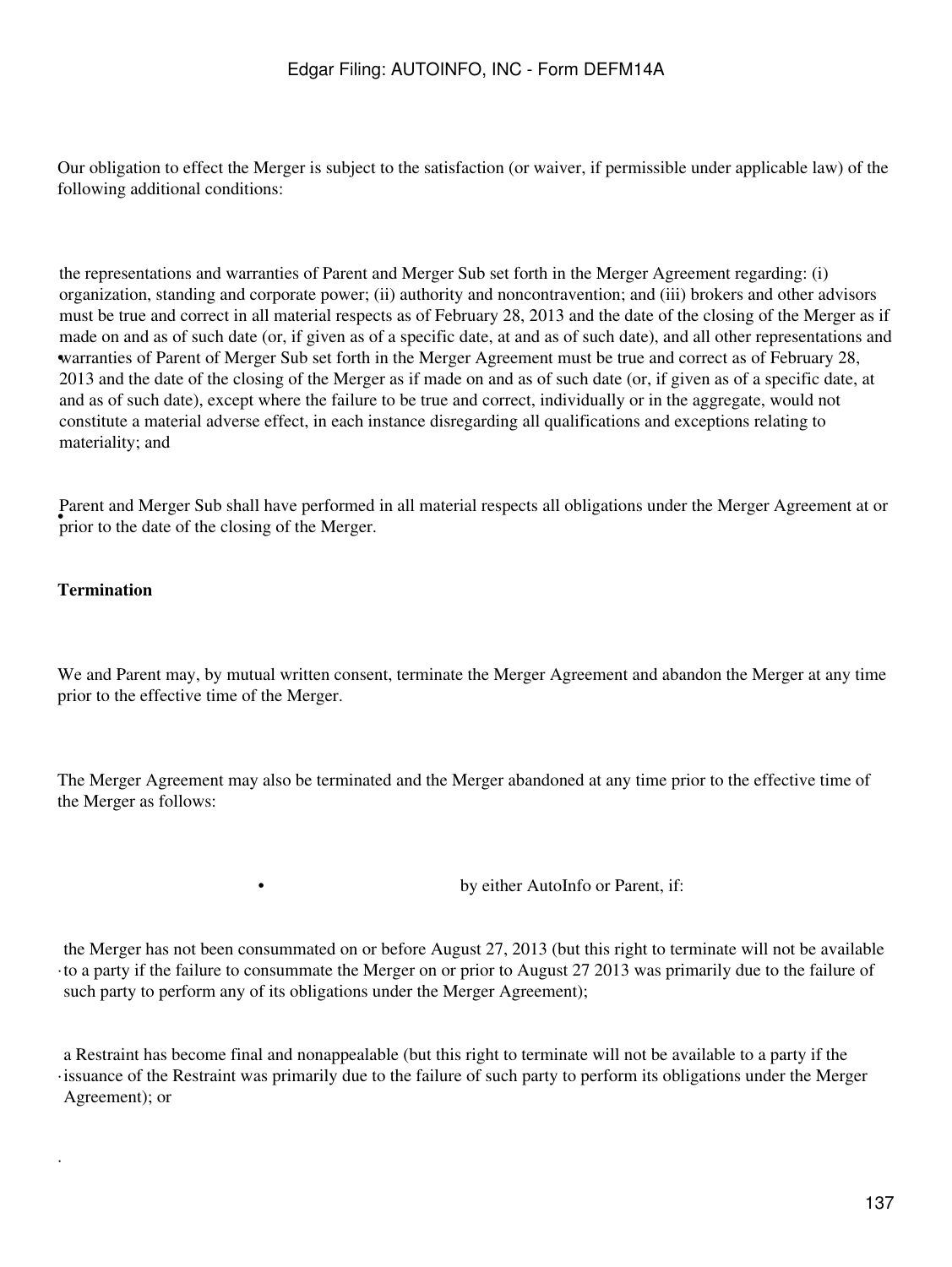our stockholders' meeting has been held and completed and our stockholders have not adopted the Merger Agreement and the transactions contemplated thereunder, including the Merger, at such meeting or any adjournment or postponement of such meeting.

• by the Parent, if:

· materially true, which breach or failure to perform (i) would give rise to a failure of the condition to Parent's and we shall have breached or failed to perform in any material respects any of our covenants or agreements set forth in the Merger Agreement or if any of our representations or warranties set forth in the Merger Agreement shall fail to be Merger Sub's obligation to close the Merger, and (ii) cannot be cured by AutoInfo within thirty days following receipt of written notice from Parent of such breach or failure;

· give rise to a failure of the condition to Parent's and Merger Sub's obligation to close the Merger, and (ii) cannot be there shall have occurred a material adverse effect with respect to AutoInfo, which material adverse effect (i) would cured by AutoInfo within 30 days following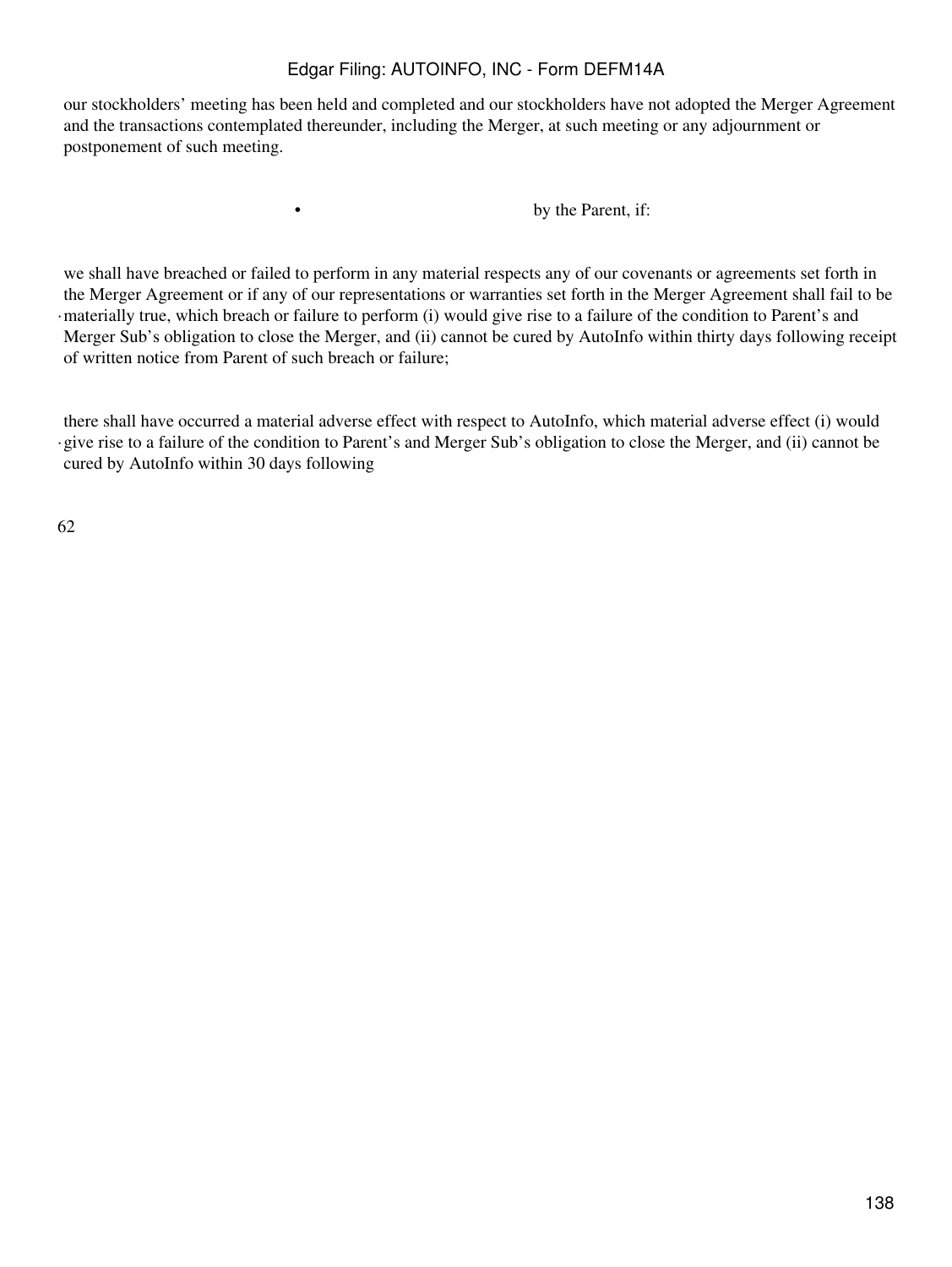receipt of written notice from Parent;

· takeover proposal, and (iii) fails to reaffirm the AutoInfo recommendation at least five days prior to the Special the Board (or the Special Committee) (i) withdraws or modifies (or publicly proposes to do so), in a manner adverse to Parent, the AutoInfo recommendation, or (ii) adopts, approves or recommends (or publicly proposes to do so) a Meeting after receipt of written notice from Parent that it do so if such request is made following the public announcement of a takeover proposal; or

· there are any actions, lawsuits, litigations, arbitrations, or claims against AutoInfo that (i) are not related to the Merger or AutoInfo's business operations, (ii) are materially adverse to AutoInfo, and (iii) are not resolved on or before the earlier of (a) 60 days of the commencement of such action, lawsuit, litigation, arbitration, or claim, or (b) August 27, 2013.

• By AutoInfo, if:

· Agreement shall fail to be materially true, which breach or failure to perform (i) would give rise to a failure of the Parent or Merger Sub shall have breached or failed to perform in any material respects any of its covenants or other agreements set forth in the Merger Agreement or if any of its representations or warranties set forth in the Merger condition to AutoInfo's obligation to close the Merger, and (ii) cannot be cured by Parent within thirty days following receipt of written notice from AutoInfo of such breach or failure; or

· at any time prior to the adoption of the Merger Agreement by our stockholders, in order to concurrently enter into an agreement with respect to a superior proposal that constitutes a superior proposal, if (i) AutoInfo has complied with its obligations described in the section entitled "The Merger Agreement — No Solicitation of Takeover Proposals" beginning on page 55 of this proxy statement, and (ii) prior to or concurrently with such termination, we pay Parent the termination fee and expense reimbursement discussed in the section entitled "The Merger Agreement — Termination Fees and Expense Reimbursement— AutoInfo Termination Fee" beginning on page 63 of this proxy statement.

### **Effect of Termination**

If the Merger Agreement is terminated, the terminating party must give written notice to the other parties. Upon such notice, the Merger Agreement will become null and void, except for certain provisions, including the provision discussed in the section entitled "The Merger Agreement — Termination Fees and Expense Reimbursement" below. Upon termination, the parties will have no liability, except they may be liable for termination fees, and nothing will relieve any party from liability for fraud in connection with, or any willful breach of, the Merger Agreement.

#### **Termination Fees and Expense Reimbursement**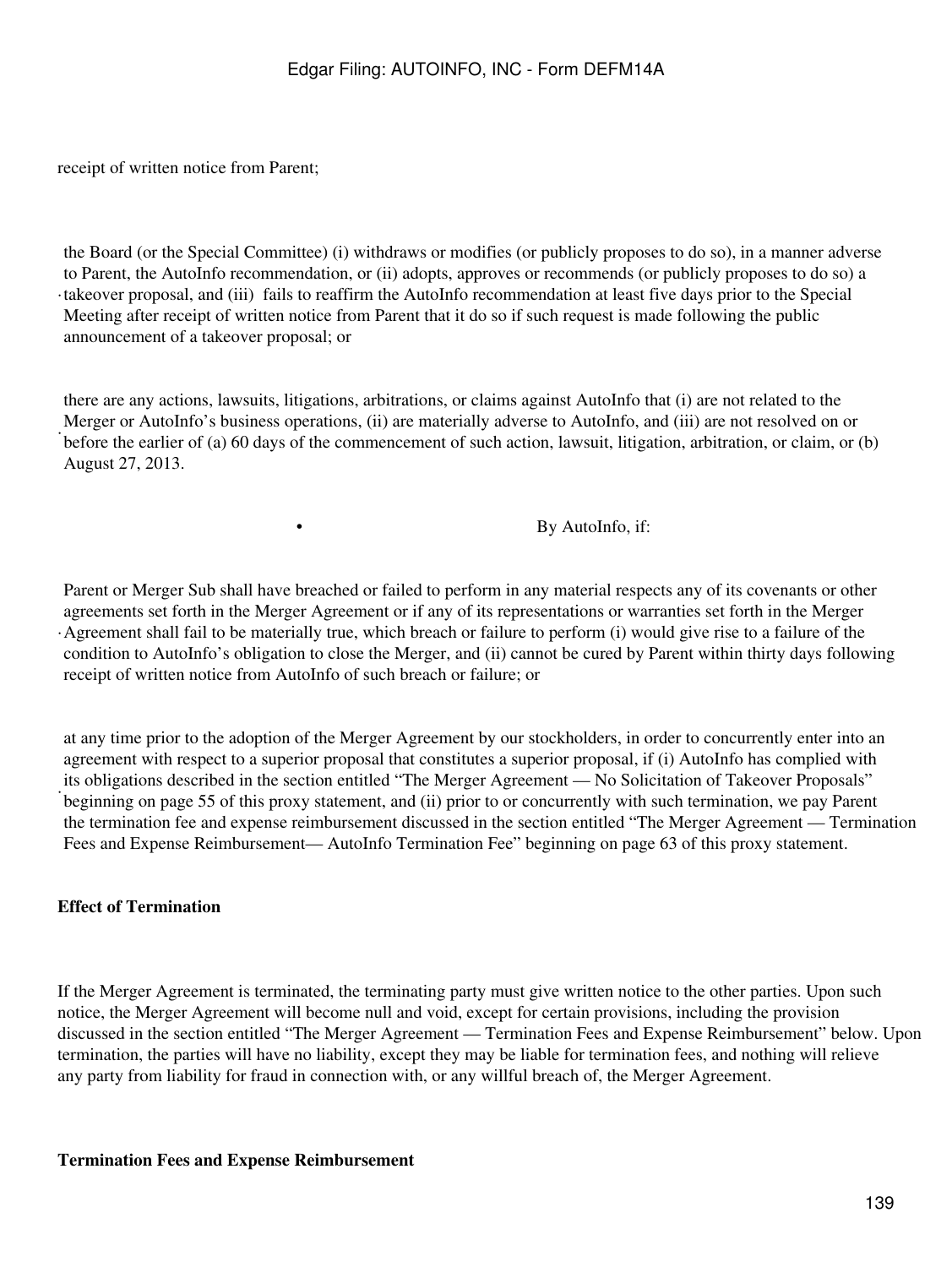### *AutoInfo Termination Fee*

Upon the occurrence of the following events we will be obligated to pay Parent a termination fee in the amount of \$1.5 million:

• to, or consummates, a transaction contemplated by any takeover proposal within 270 days following such termination either AutoInfo or Parent shall have terminated the Merger Agreement as a result of the Merger not having been consummated on or before August 27, 2013 and AutoInfo shall have entered into a definitive agreement with respect date;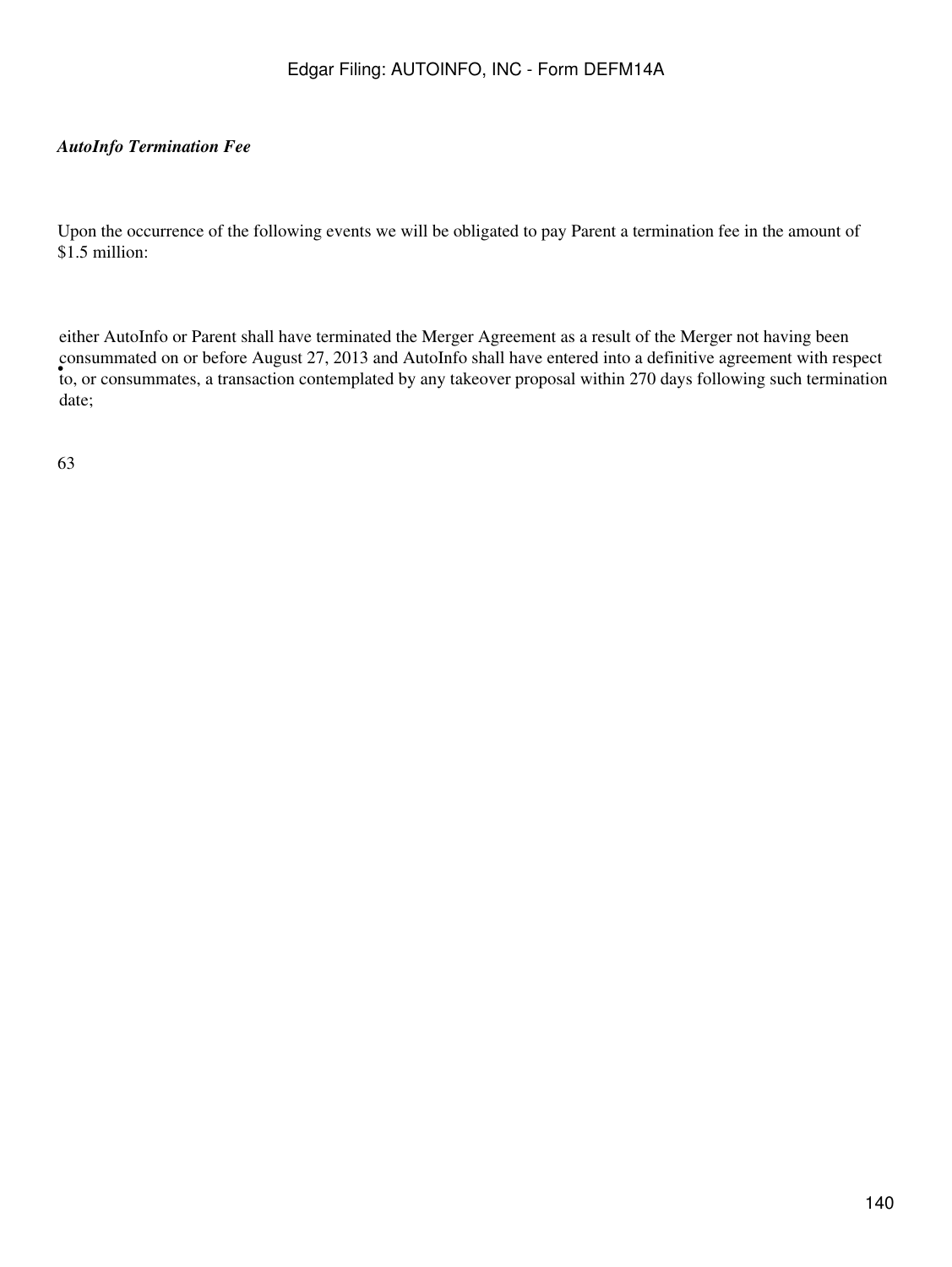stockholders to adopt the Merger Agreement at the stockholders' meeting, and (ii) within 270 days following such stockholders to adopt the Merger Agreement at the stockholders' meeting, and (ii) within 270 days following s a takeover proposal has been made, proposed or communicated after February 28, 2013 (whether or not conditional or withdrawn) and thereafter (i) the Merger Agreement is terminated by AutoInfo or Parent due to the failure of our termination date, we enter into a definitive agreement with respect to, or consummate a takeover proposal;

• receipt of written notice from Parent of such breach or failure, or (ii) the occurrence of a material adverse effect with Parent shall have terminated the Merger Agreement due to (i) our willful breach or willful failure to perform in any material respect any of our representations, warranties, covenants or other agreements in the Merger Agreement, which willful breach or willful failure to perform (a) related to our obligations with respect to the preparation of the proxy statement and the holding of the stockholders' meeting, (b) gave rise to a failure of the condition to Parent's and Merger Sub's obligation to close the Merger, and (c) could not be cured by AutoInfo within thirty days following respect to AutoInfo caused by AutoInfo's willful breach of the Merger Agreement, which material adverse effect (a) related to our obligations with respect to the preparation of the proxy statement and the holding of the stockholders' meeting, (b) gave rise to a failure of the condition to Parent's and Merger Sub's obligation to close the Merger, and (b) could not be cured by AutoInfo within thirty days following receipt of written notice from Parent of such breach or failure;

• thirty days following receipt of written notice from Parent of such breach or failure, or (ii) the occurrence of a a takeover proposal has been made, proposed or communicated after February 28, 2013 (whether or not conditional or withdrawn) and thereafter Parent shall have terminated the Merger Agreement due to (i) our willful breach or willful failure to perform in any material respect any of our representations, warranties, covenants or other agreements in the Merger Agreement (other than related to our obligations with respect to the preparation of the proxy statement and the holding of the stockholders' meeting), which willful breach or willful failure to perform (a) gave rise to a failure of the condition to Parent's and Merger Sub's obligation to close the Merger, and (b) could not be cured by AutoInfo within material adverse effect with respect to AutoInfo, caused by AutoInfo's willful breach of the Merger Agreement, (other than related to our obligations with respect to the preparation of the proxy statement and the holding of the stockholders' meeting), which material adverse effect (a) gave rise to a failure of the condition to Parent's and Merger Sub's obligation to close the Merger, and (b) could not be cured by AutoInfo within thirty days following receipt of written notice from Parent of such breach or failure, and within 270 days following such termination date, we enter into a definitive agreement with respect to, or consummate, a takeover proposal;

• (ii) adopts, approves or recommends (or publicly proposes to do so) a takeover proposal, and (iii) fails to reaffirm Parent shall have terminated the Merger Agreement in circumstances where the Board (or the Special Committee) (i) withdraws or modifies (or publicly proposes to do so), in a manner adverse to Parent, AutoInfo recommendation, or AutoInfo recommendation at least five days prior to the Special Meeting after receipt of written notice from Parent that it do so if such request is made following the public announcement of a takeover proposal; or

• connection with a superior proposal. AutoInfo shall have terminated the Merger Agreement in connection with its entry into a definitive agreement in

### *Parent Termination Fee*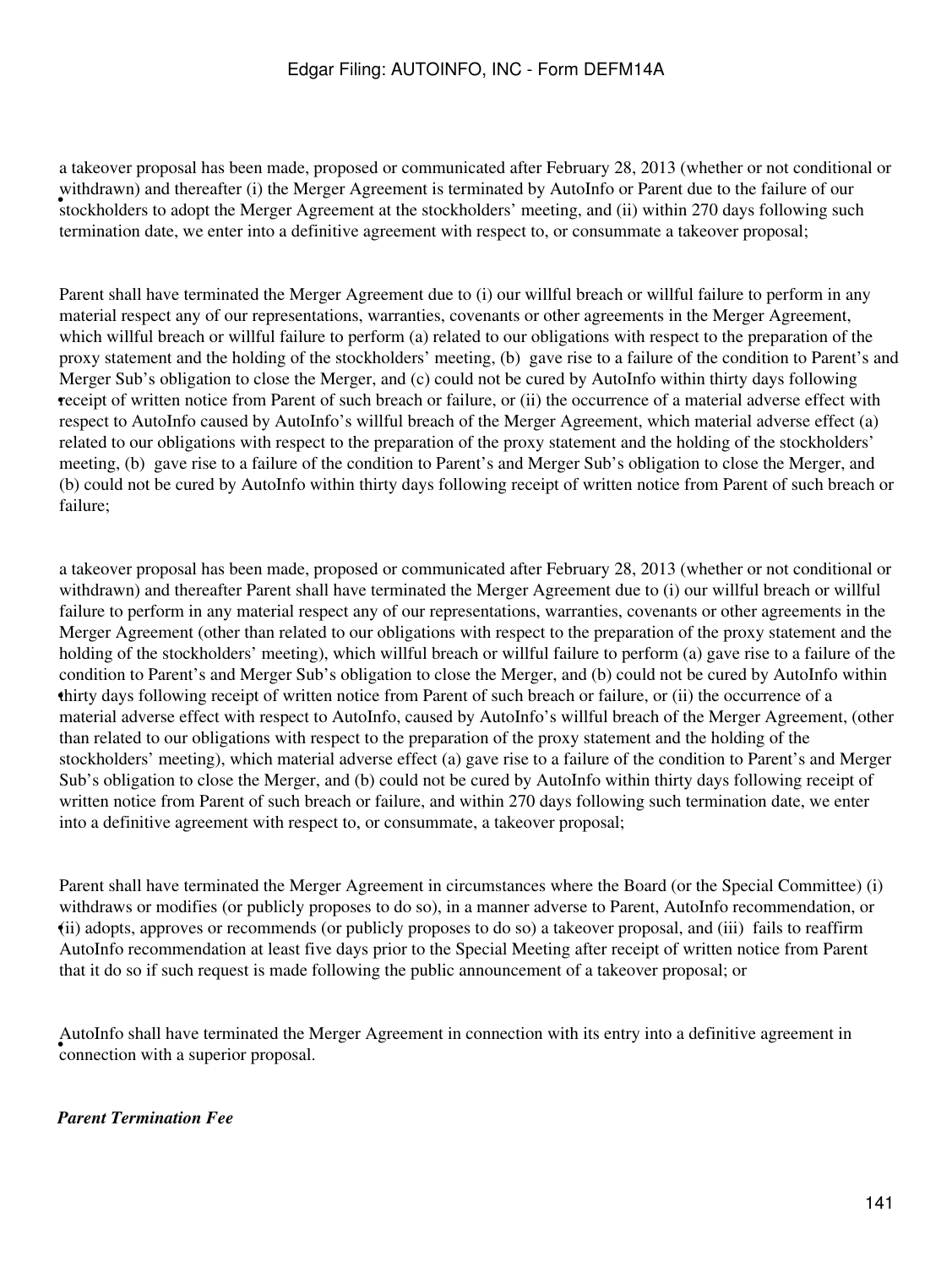Upon the termination of the Merger Agreement by AutoInfo in the event that Parent or Merger Sub shall have breached or failed to perform in any material respect any of its covenants or other agreements set forth in the Merger Agreement or if any representations or warranties of Parent or Merger Sub set forth in the Merger Agreement shall fail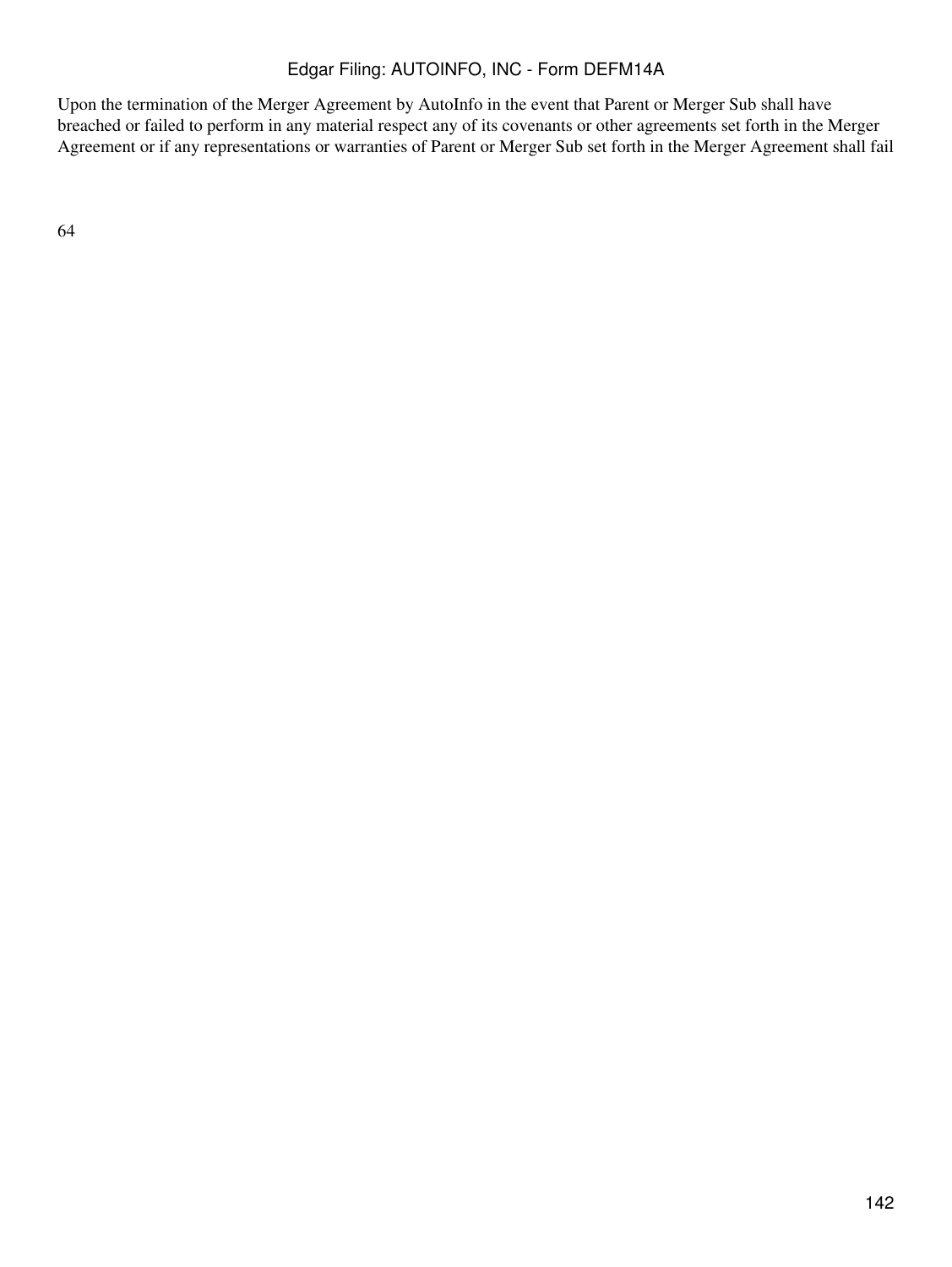to be materially true, which failure to perform or breach gave rise to a failure of the condition to AutoInfo's obligation to close the Merger and was not cured by the Parent or Merger Sub within thirty days following receipt of written notice from AutoInfo of such breach or failure, Parent and Merger Sub may be obligated to pay to us a termination fee equal to \$1.5 million.

### *Expense Reimbursement*

If the Merger Agreement is terminated in certain circumstances, including those events described under "The Merger Agreement — Termination" beginning on page 62 of this proxy statement, AutoInfo will be obligated to reimburse Parent for cost and expenses incurred in connection with the proposed transaction up to \$1.25 million.

### **No Survival; Wachtel Indemnification**

Except as otherwise provided for in the Merger Agreement, all representations, warranties and agreements contained in the Merger agreement shall terminate at the effective time of the Merger, and Parent will, following the closing, of the Merger, have no recourse against AutoInfo or its stockholders for any breaches thereof. However, simultaneous with the execution of the Merger Agreement, Parent and Mr. Wachtel entered the Indemnification Agreement, whereby \$500,000 of Parent's equity interests to be issued to Mr. Wachtel pursuant to the Rollover Agreement would be held in escrow and Mr. Wachtel would be responsible for 50% of any damages incurred by Parent and Merger Sub arising from such breaches of AutoInfo's representations and warranties, subject to a \$100,000 deductible and an indemnity cap of \$500,000, any of which claims can be satisfied (at the election of Mr. Wachtel) in cash or set off against such equity interests.

### **Amendment or Supplement**

At any time prior to the effective time of the Merger, the parties to the Merger Agreement may amend or supplement the Merger Agreement, whether before or after the stockholder approval, by written agreement of the parties and by action of their respective boards of directors. However, following stockholder approval, the parties may not amend the provisions of the Merger Agreement in any manner which would require further approval by our stockholders under applicable law without such approval.

### **Specific Performance**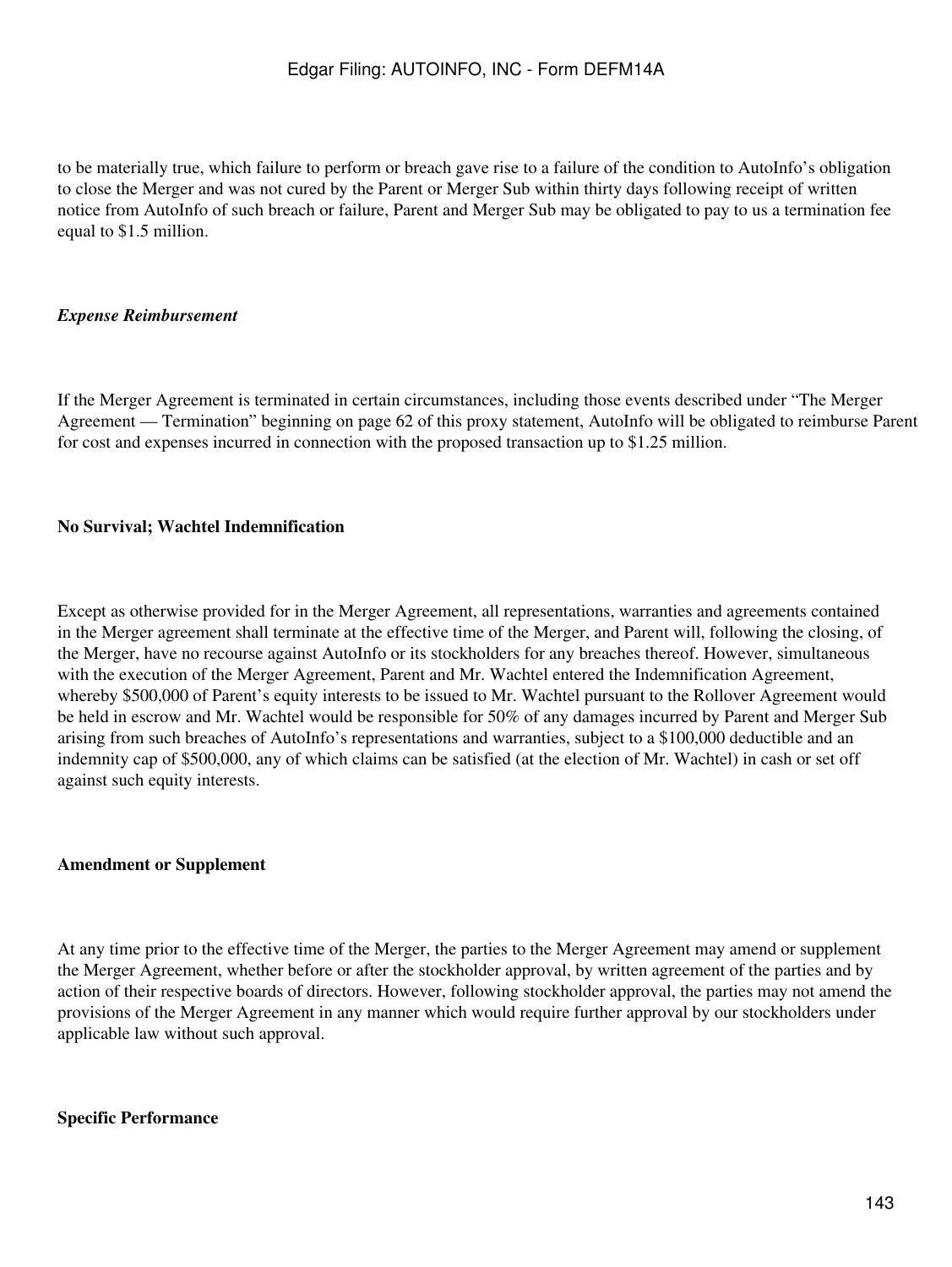Each of the parties to the Merger Agreement is entitled to specifically enforce the terms of the Merger Agreement and each party has agreed that irreparable damage would occur in the event that any of the provisions of the Merger Agreement were not performed in accordance with its specific terms or were otherwise breached and that monetary damages would not provide an adequate remedy in such event. Each party has accordingly agreed that the other parties shall be entitled to an injunction or injunctions to prevent breaches of the Merger Agreement and to enforce specifically the terms and provisions of the Merger Agreement in any court of the United States or any state having jurisdiction without bond or security being required; provided that in the event AutoInfo, on the one hand, or Parent and/or Merger Sub, on the other hand, successfully enforces their respective rights and remedies in accordance with its specific performance rights under the Merger Agreement, such specific enforcement shall be such party's exclusive remedy and such party shall not be entitled to any other relief including the payment of termination fees or expense reimbursement otherwise provided for in the Merger Agreement.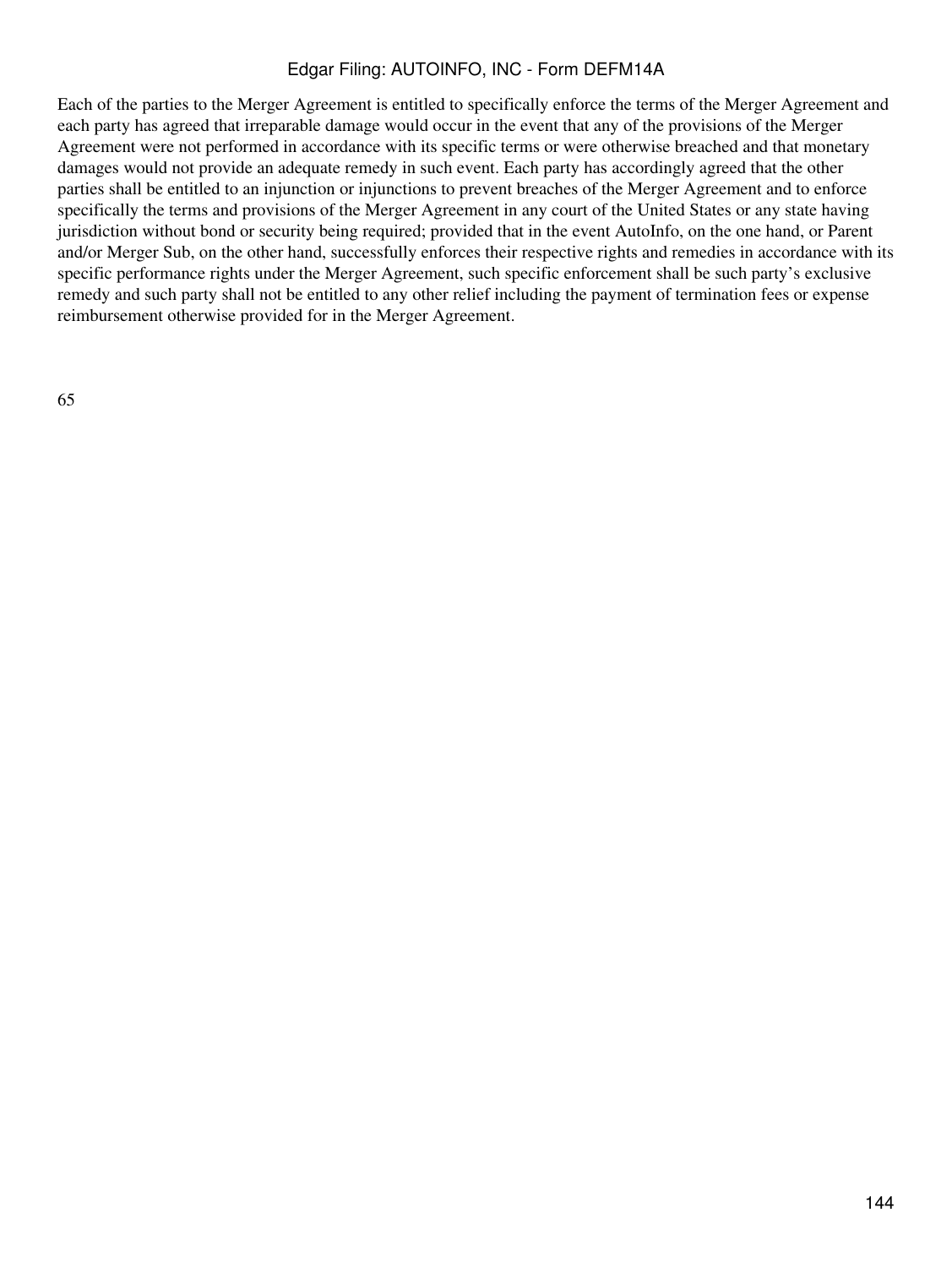#### **COMVEST GUARANTY**

As a condition to AutoInfo entering into the Merger Agreement, Comvest Investment Partners IV, L.P., the majority equity holder of Parent, entered into a limited guaranty pursuant to which it guaranteed any and all obligations owing by Parent and Merger Sub to AutoInfo under the Merger Agreement.

#### **MANAGEMENT EXCHANGE AND ROLLOVER AGREEMENT**

As a condition to Parent entering into the Merger Agreement, on February 28, 2013 each of Mr. Wachtel, Mr. Weiss and Mr. Williams entered into the Rollover Agreement with Parent pursuant to which:

In Parent, respectively. The shares of AutoInfo Common Stock to be contributed and the Parent common units to be<br>in Parent, respectively. The shares of AutoInfo Common Stock to be contributed and the Parent common units to Mr. Wachtel and Mr. Weiss have agreed, effective at the closing, to contribute 476,190 and 226,209 shares of AutoInfo Common Stock, owned by them respectively, to Parent in exchange for 500,000 and 237,520 common units received are of equal value (\$500,000 and \$237,520, respectively); and

· to the transactions contemplated under the Merger Agreement upon the cancellation of AutoInfo stock options owned Mr. Williams has agreed to forego and forfeit \$425,000 of cash payments otherwise due and payable to him pursuant by him in exchange for 425,000 profit interest units of Parent (valued at \$425,000).

The equity interests in Parent to be acquired pursuant to the Rollover Agreement will be subject to restrictions on transfer and other customary terms and provisions set forth in the LLC Agreement. Additionally, each of Mr. Wachtel and Mr. Williams has agreed to be bound by restrictive covenants contained therein, including with respect to non-competition, non-solicitation, non-disparagement, and non-disclosure. Upon the consummation of the transactions contemplated by the Rollover Agreement and the Merger, Mr. Wachtel, Mr. Williams and Mr. Weiss will collectively hold less than 5% of the outstanding limited liability company interests in Parent.

#### **VOTING AGREEMENT**

As a condition to Parent entering into the Merger Agreement, on February 28 2013 each of Mr. Einselen, Mr. Patterson, Mr. Robertson, Mr. Wachtel, Mr. Weiss, Mr. Williams, and Mr. Wunderlich, each a stockholder and/or option holder of AutoInfo who are members of the AutoInfo's management and/or members of the Board, who we collectively refer to as, the "Voting Stockholders", entered into the Voting Agreement. The following summary describes certain material provisions of the Voting Agreement and is qualified in its entirety by reference to the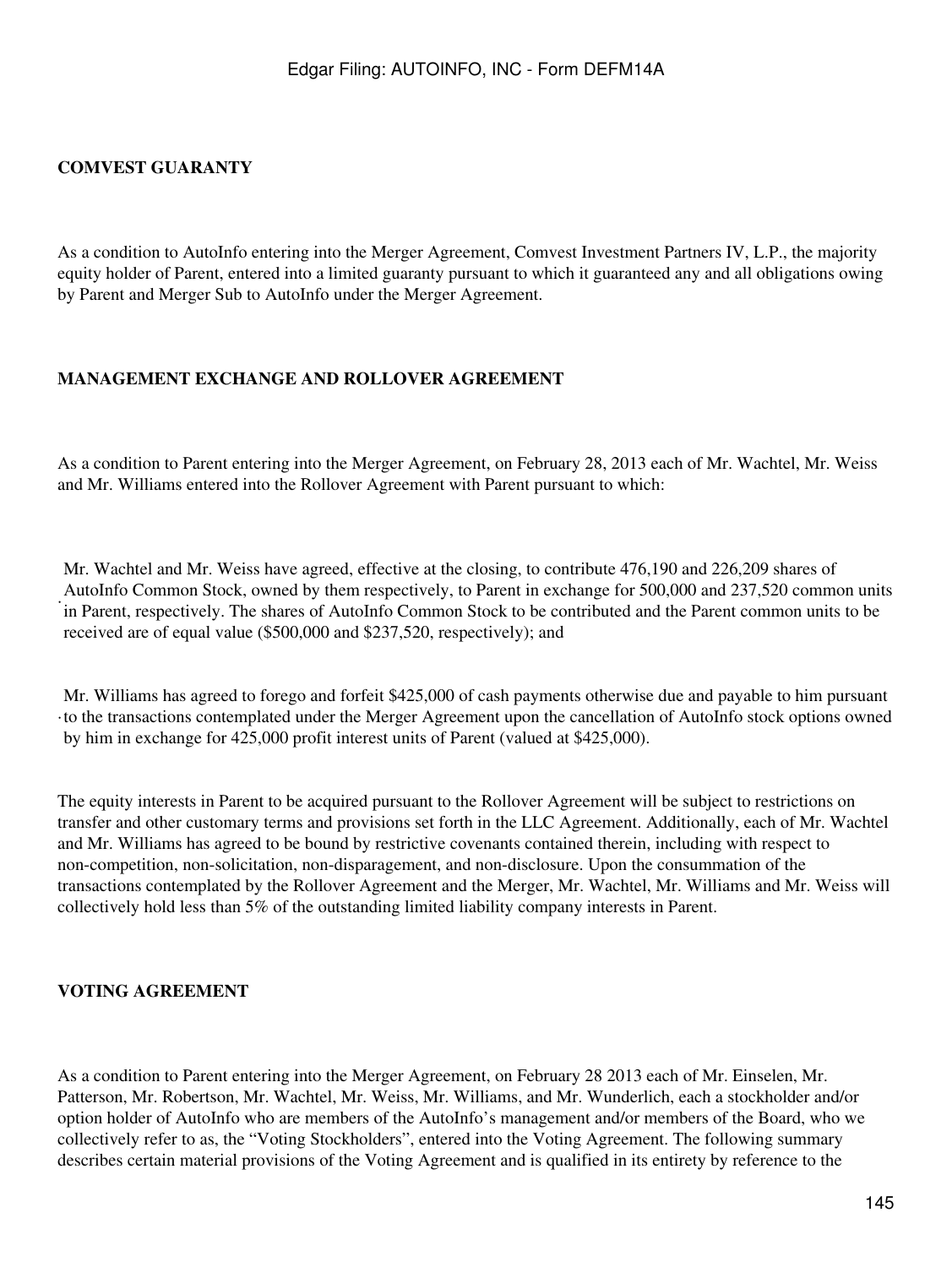Voting Agreement, a copy of the form of which is attached to this proxy statement as Annex B and which is incorporated by reference into this proxy statement. This summary does not purport to be complete and may not contain all of the information about the Voting Agreement that may be important to you. We encourage you to read the Voting Agreement carefully and in its entirety.

#### **Agreement to Vote and Irrevocable Proxy**

Under the Voting Agreement, the Voting Stockholders agreed to vote all of their shares of AutoInfo Common Stock (representing approximately 22.3% of the outstanding shares of AutoInfo Common Stock as of March 25, 2013, the record date established for the Special Meeting): (i) in favor of adoption of the Merger Agreement and the transactions contemplated thereunder, including the Merger; and (ii) against (a) any proposal made in opposition to adoption of the Merger Agreement or in competition or inconsistent with the Merger or any other transactions contemplated by the Merger Agreement, (b) any takeover proposal, (c) any change in the management or the Board (other than as contemplated by the Merger Agreement), and (d) any action or agreement that the Voting Stockholders

66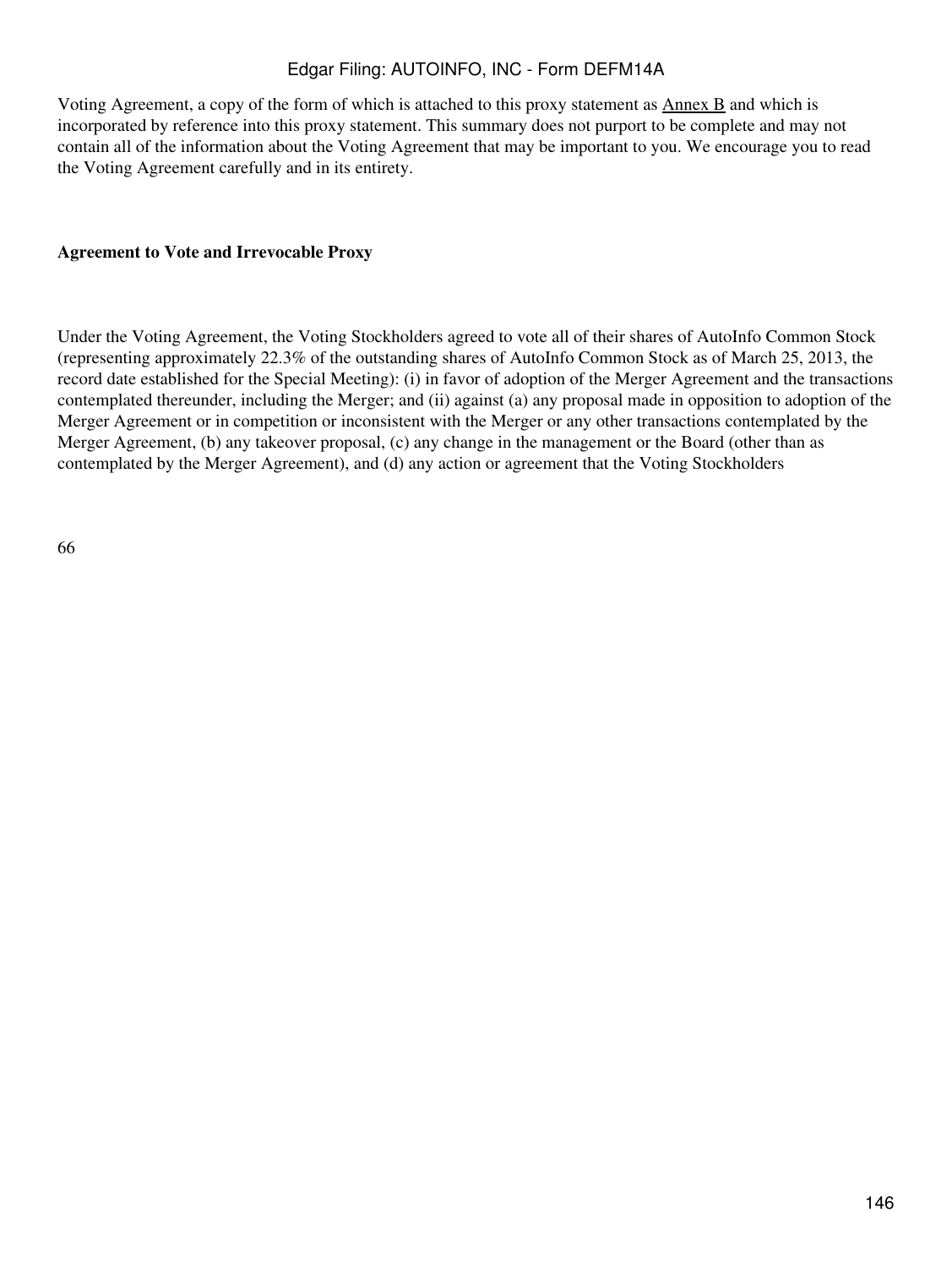actually knows, or reasonably expects, would result in a breach of any representation, warranty, covenant or agreement or any other obligation of AutoInfo under the Merger Agreement or of such stockholder under the Voting Agreement. In addition, each of the Voting Stockholders agreed to irrevocably appoint an officer of Parent as such Voting Stockholder's proxy and attorney-in-fact, with full power of substitution and re-substitution, to cause such stockholder's shares of Common Stock to be voted in favor of the Merger Agreement and the Merger.

#### **Transfer Restrictions**

A Voting Stockholder will not, during the term of the Voting Agreement: (i) sell or otherwise transfer any of the covered shares (including, but not limited to, any covered shares that such Voting Stockholder has the right to vote due to any agreement, proxy or other similar right) or any economic, voting or other direct or indirect interest therein; or (ii) grant a proxy or enter into any voting agreement concerning any of the covered shares (except as contemplated by the Voting Agreement).

#### **Termination**

The Voting Agreement shall remain in effect until the earliest to occur of: (i) the closing; (ii) the date of termination of the Merger Agreement in accordance with its terms; (iii) the parties to the Voting Agreement agree in writing to its termination; or (iv) August 27, 2013, if the closing has not occurred by such date.

### **APPRAISAL RIGHTS**

Under the DGCL, if you do not wish to accept the per share Merger consideration provided for in the Merger Agreement, you have the right to seek appraisal of your shares of AutoInfo Common Stock and, if the Merger is completed, to receive payment in cash for the fair value of your shares of AutoInfo Common Stock, exclusive of any element of value arising from the accomplishment or expectation of the Merger, as determined by the Delaware Court of Chancery, together with interest, if any, to be paid upon the amount determined to be fair value. The "fair value" of your shares of AutoInfo Common Stock as determined by the Delaware Court of Chancery may be more or less than, or the same as, the \$1.05 per share that you are otherwise entitled to receive under the terms of the Merger Agreement. These rights are known as appraisal rights. AutoInfo's stockholders who elect to exercise appraisal rights must not vote in favor of the proposal to adopt the Merger Agreement and must comply with the provisions of Section 262 of the DGCL, or Section 262, in order to perfect their rights. Strict compliance with the statutory procedures in Section 262 is required. Failure to follow precisely any of the statutory requirements may result in the loss of your appraisal rights.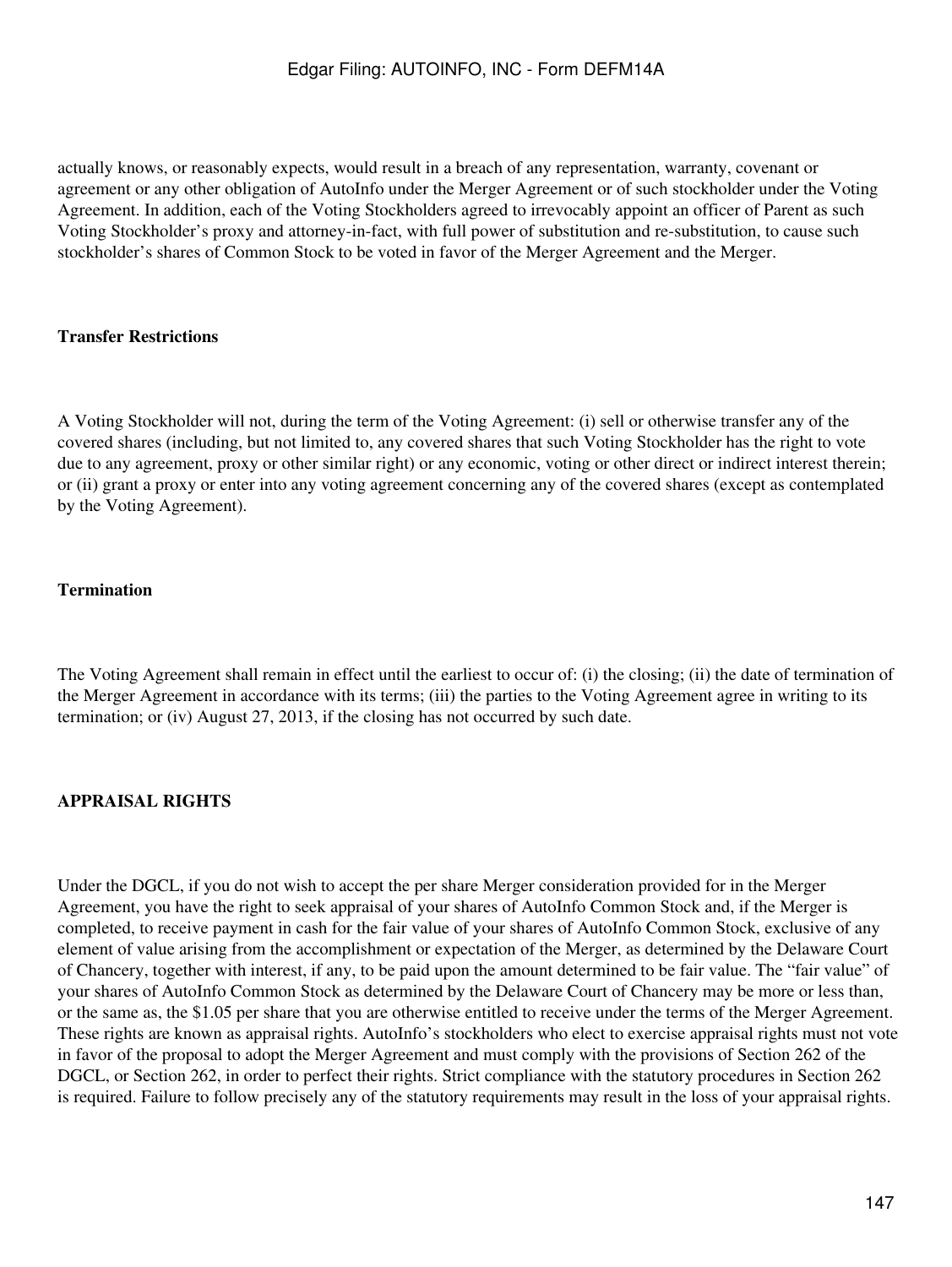This section is intended as a brief summary of the material provisions of the Delaware statutory procedures that a stockholder must follow in order to seek and perfect appraisal rights. This summary, however, is not a complete statement of all applicable requirements, and it is qualified by reference to Section 262, the full text of which appears in Annex D to this proxy statement. The following summary does not constitute any legal or other advice, nor does it constitute a recommendation that stockholders exercise their appraisal rights under Section 262.

Section 262 requires that where a Merger Agreement is to be submitted for adoption at a meeting of stockholders, the stockholders be notified that appraisal rights will be available not less than 20 days before the stockholder meeting to vote on the Merger. A copy of Section 262 must be included with such notice. This proxy statement constitutes AutoInfo's notice to its stockholders that appraisal rights are available in connection with the Merger, in compliance with the requirements of Section 262. If you wish to consider exercising your appraisal rights, you should carefully review the text of Section 262 contained in Annex D to this proxy statement. Failure to comply timely and properly with the requirements of Section 262 will result in the loss of your appraisal rights under the DGCL.

If you elect to demand appraisal of your shares of AutoInfo Common Stock, you must satisfy each of the following conditions: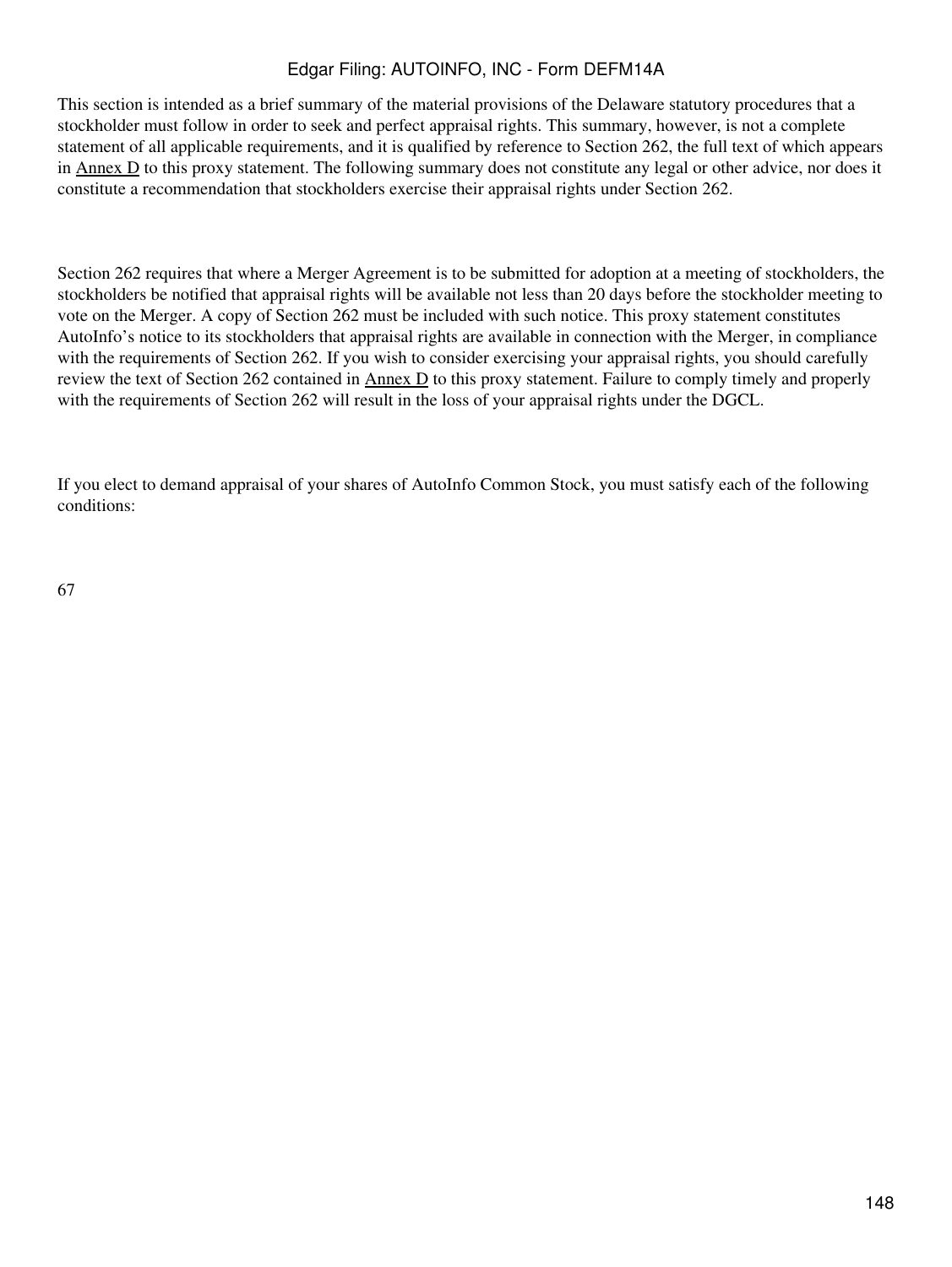For is taken to approve the proposal to adopt the Merger Agreement, which must reasonably inform as of the soft of the holder of record of AutoInfo Common Stock who intends to demand appraisal of his, her or its shares of you must deliver to AutoInfo a written demand for appraisal of your shares of AutoInfo Common Stock before the vote is taken to approve the proposal to adopt the Merger Agreement, which must reasonably inform us of the identity AutoInfo Common Stock; and

•you must not vote in favor of the proposal or submit a proxy in favor of the proposal to adopt the Merger Agreement.

If you fail to comply with either of these conditions and the Merger is completed, you will be entitled to receive payment for your shares of AutoInfo Common Stock as provided for in the Merger Agreement, but you will have no appraisal rights with respect to your shares of AutoInfo Common Stock. A holder of shares of AutoInfo Common Stock wishing to exercise appraisal rights must hold of record the shares of AutoInfo Common Stock on the date the written demand for appraisal is made and must continue to hold the shares of AutoInfo Common Stock of record through the effective time of the Merger, because appraisal rights will be lost if the shares of AutoInfo Common Stock are transferred prior to the effective time of the Merger. Voting against or failing to vote for the proposal to adopt the Merger Agreement by itself does not constitute a demand for appraisal within the meaning of Section 262. A proxy that is submitted and does not contain voting instructions will, unless revoked, be voted in favor of the proposal to adopt the Merger Agreement, and it effectively will constitute a waiver of the stockholder's right of appraisal and will nullify any previously delivered written demand for appraisal. Therefore, a stockholder who submits a proxy and who wishes to exercise appraisal rights must either submit a proxy containing instructions to vote against the proposal to adopt the Merger Agreement or abstain from voting on the proposal to adopt the Merger Agreement. The written demand for appraisal must be in addition to and separate from any proxy or vote on the proposal to adopt the Merger Agreement.

All demands for appraisal should be addressed to AutoInfo, Inc., 6413 Congress Avenue, Suite #260, Boca Raton, Florida 33487, Attention: Corporate Secretary, and must be delivered before the stockholder vote is taken to approve the proposal to adopt the Merger Agreement at the Special Meeting, and should be executed by, or on behalf of, the record holder of the shares of AutoInfo Common Stock. The demand must reasonably inform AutoInfo of the identity of the stockholder and the intention of the stockholder to demand appraisal of his, her or its shares of AutoInfo Common Stock.

To be effective, a demand for appraisal by a stockholder of AutoInfo Common Stock must be made by, or in the name of, the registered stockholder, fully and correctly, as the stockholder's name appears on AutoInfo's stock ledger. The demand cannot be made by the beneficial owner if he or she does not also hold the shares of AutoInfo Common Stock of record. The beneficial holder must, in such cases, have the registered owner, such as a bank, broker, trustee or other nominee, submit the required demand in respect of those shares of AutoInfo Common Stock. **If you hold your shares of AutoInfo Common Stock through a bank, broker, trustee or other nominee and you wish to exercise appraisal rights, you should consult with your bank, broker, trustee or other nominee to determine the appropriate procedures for the making of a demand for appraisal by the bank, broker, trustee or other nominee.**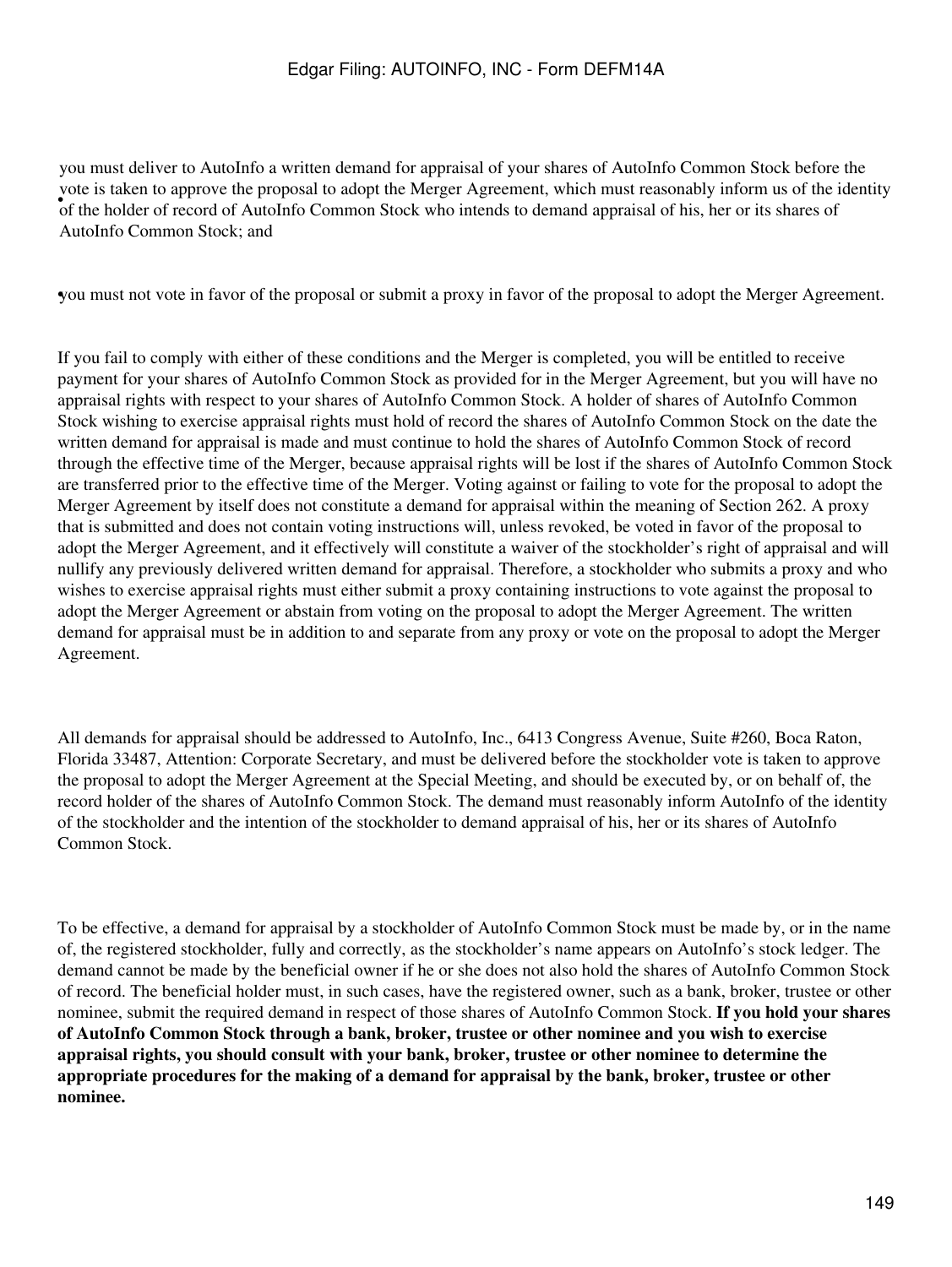If shares of AutoInfo Common Stock are owned of record in a fiduciary capacity, such as by a trustee, guardian or custodian, execution of a demand for appraisal should be made in that capacity. If the shares of AutoInfo Common Stock are owned of record by more than one person, as in a joint tenancy or tenancy in common, the demand should be executed by or for all joint owners. An authorized agent, including an authorized agent for two or more joint owners, may execute the demand for appraisal for a stockholder of record; however, the agent must identify the record owner or owners and expressly disclose the fact that, in executing the demand, he or she is acting as agent for the record owner. A record owner, such as a broker, who holds shares of AutoInfo Common Stock as a nominee for others, may exercise his or her right of appraisal with respect to the shares of AutoInfo Common Stock held for one or more beneficial owners, while not exercising this right for other beneficial owners. In that case, the written demand should state the number of shares of AutoInfo Common Stock as to which appraisal is sought. Where no number of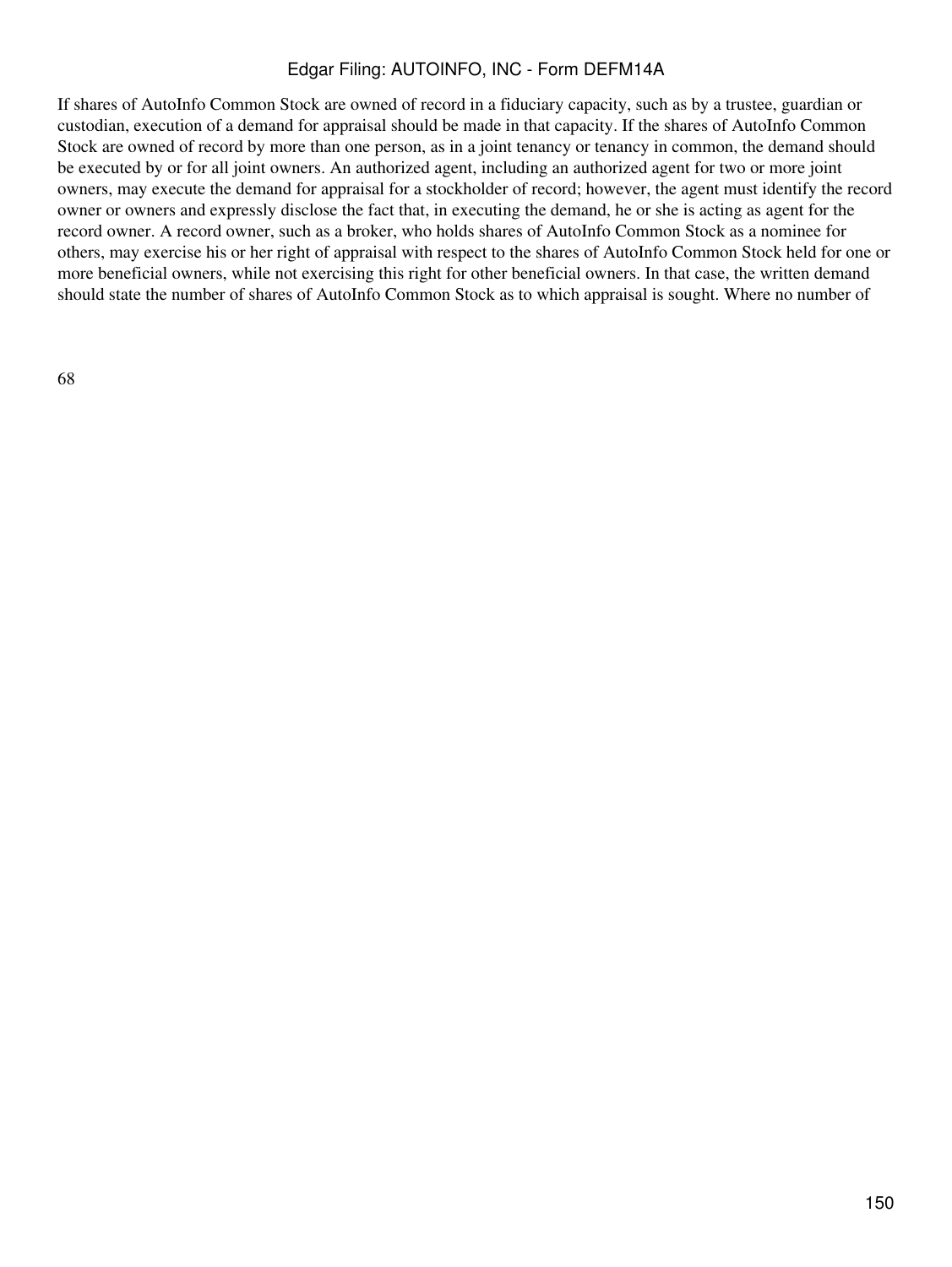shares of AutoInfo Common Stock is expressly mentioned, the demand will be presumed to cover all shares of AutoInfo Common Stock held in the name of the record owner.

Within ten days after the effective time of the Merger, the surviving corporation in the Merger must give written notice that the Merger has become effective to each of AutoInfo's stockholders who has properly filed a written demand for appraisal and who did not vote in favor of the proposal to adopt the Merger Agreement. At any time within 60 days after the effective time of the Merger, any stockholder who has not commenced an appraisal proceeding or joined a proceeding as a named party may withdraw the demand for appraisal and accept the cash payment specified by the Merger Agreement for that stockholder's shares of AutoInfo Common Stock by delivering to the surviving corporation a written withdrawal of the demand for appraisal. However, any attempt to withdraw the demand for appraisal made more than 60 days after the effective time of the Merger will require written approval of the surviving corporation. Unless the demand for appraisal is properly withdrawn by a stockholder within 60 days after the effective date of the Merger, no appraisal proceeding in the Delaware Court of Chancery will be dismissed as to any stockholder without the approval of the Delaware Court of Chancery, with approval conditioned upon the terms as the Court deems just. If more than 60 days have elapsed since the effective time of the Merger and either the surviving corporation does not approve a request to withdraw a demand for appraisal or the Delaware Court of Chancery does not approve the dismissal of an appraisal proceeding, the stockholder will be entitled to receive only the appraised value determined in any appraisal proceeding, which value could be less than, equal to or more than the consideration offered pursuant to the Merger Agreement.

Within 120 days after the effective time of the Merger, but not thereafter, either the surviving corporation or any stockholder who has complied with the requirements of Section 262 and is entitled to appraisal rights under Section 262 may commence an appraisal proceeding by filing a petition in the Delaware Court of Chancery demanding a determination of the fair value of the shares of AutoInfo Common Stock held by all stockholders entitled to appraisal. Upon the filing of the petition by a stockholder, service of a copy of the petition must be made upon the surviving corporation. The surviving corporation has no obligation to file a petition, and holders should not assume that the surviving corporation will file a petition. Accordingly, the failure of a stockholder to file a petition within the period specified could nullify the stockholder's previous written demand for appraisal. In addition, within 120 days after the effective time of the Merger, any stockholder who has properly filed a written demand for appraisal and who did not vote in favor of the proposal to adopt the Merger Agreement, upon written request, will be entitled to receive from the surviving corporation, a statement setting forth the aggregate number of shares of AutoInfo Common Stock not voted in favor of the proposal to adopt the Merger Agreement and with respect to which demands for appraisal have been received and the aggregate number of holders of shares of AutoInfo Common Stock. The statement must be mailed to the requesting stockholder within ten days after written request has been received by the surviving corporation. A person who is the beneficial owner of shares of AutoInfo Common Stock held either in a voting trust or by a nominee on behalf of a person may, in the person's own name, file a petition or request from the surviving corporation for the statement.

If a petition for appraisal is duly filed by a stockholder and a copy of the petition is delivered to the surviving corporation, then the surviving corporation will be obligated, within 20 days after receiving service of a copy of the petition, to file with the Delaware Register in Chancery in which the petition was filed a duly verified list containing the names and addresses of all stockholders who have demanded payment for their shares of AutoInfo Common Stock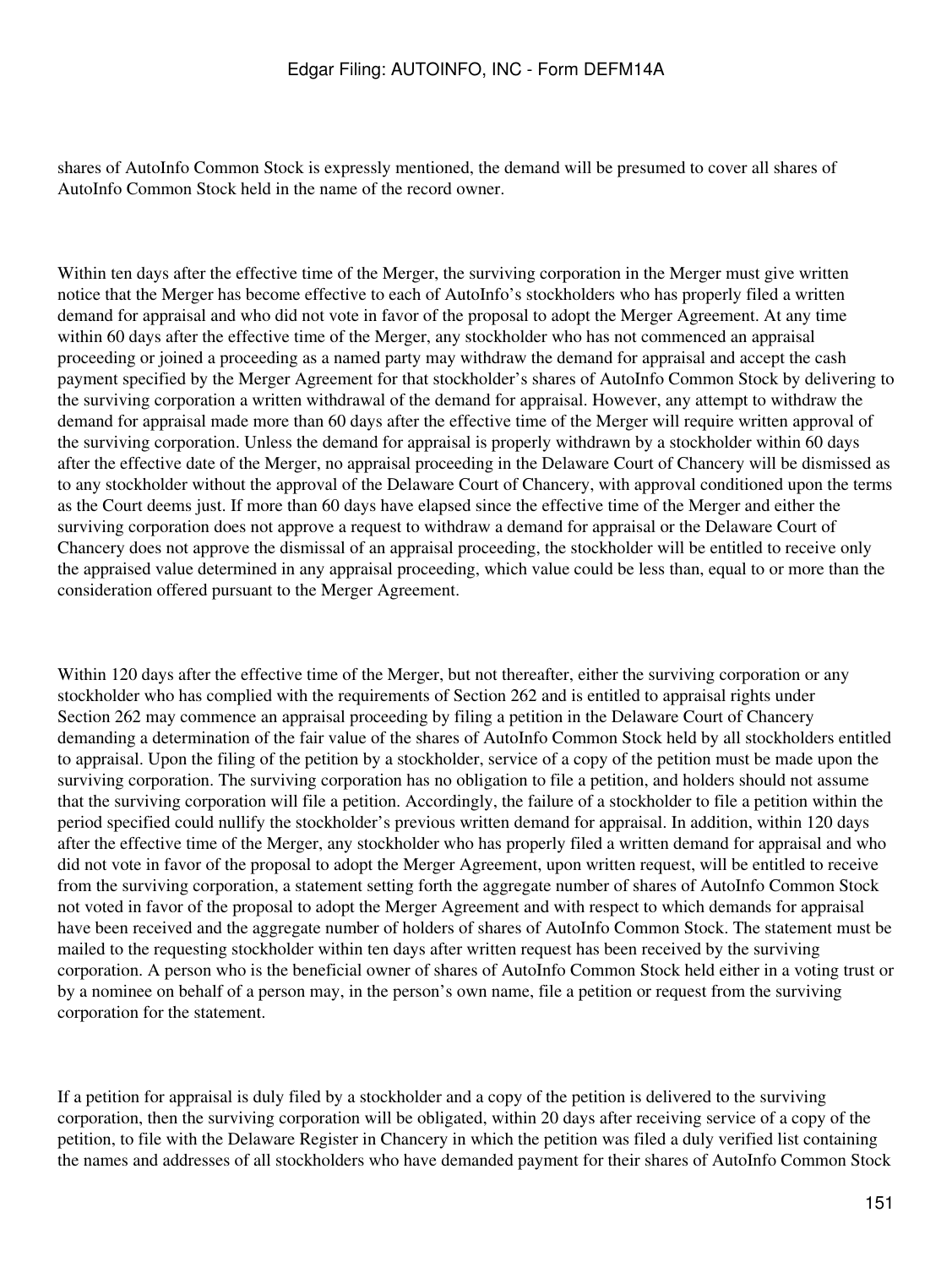and with whom agreements as to the value of their shares of AutoInfo Common Stock have not been reached. After the Delaware Register in Chancery gives notice of the time and place of the hearing to stockholders who have demanded appraisal, if notice is ordered by the Delaware Court of Chancery, the Delaware Court of Chancery is empowered to conduct a hearing upon the petition and to determine those stockholders who have complied with Section 262 and who have become entitled to the appraisal rights provided by Section 262. The Delaware Court of Chancery may require stockholders who have demanded appraisal for their shares of AutoInfo Common Stock and who hold stock represented by certificates to submit their stock certificate(s) to the Delaware Register in Chancery for notation of the pendency of the appraisal proceedings, and if any stockholder fails to comply with that direction, the Delaware Court of Chancery may dismiss the proceedings as to that stockholder.

69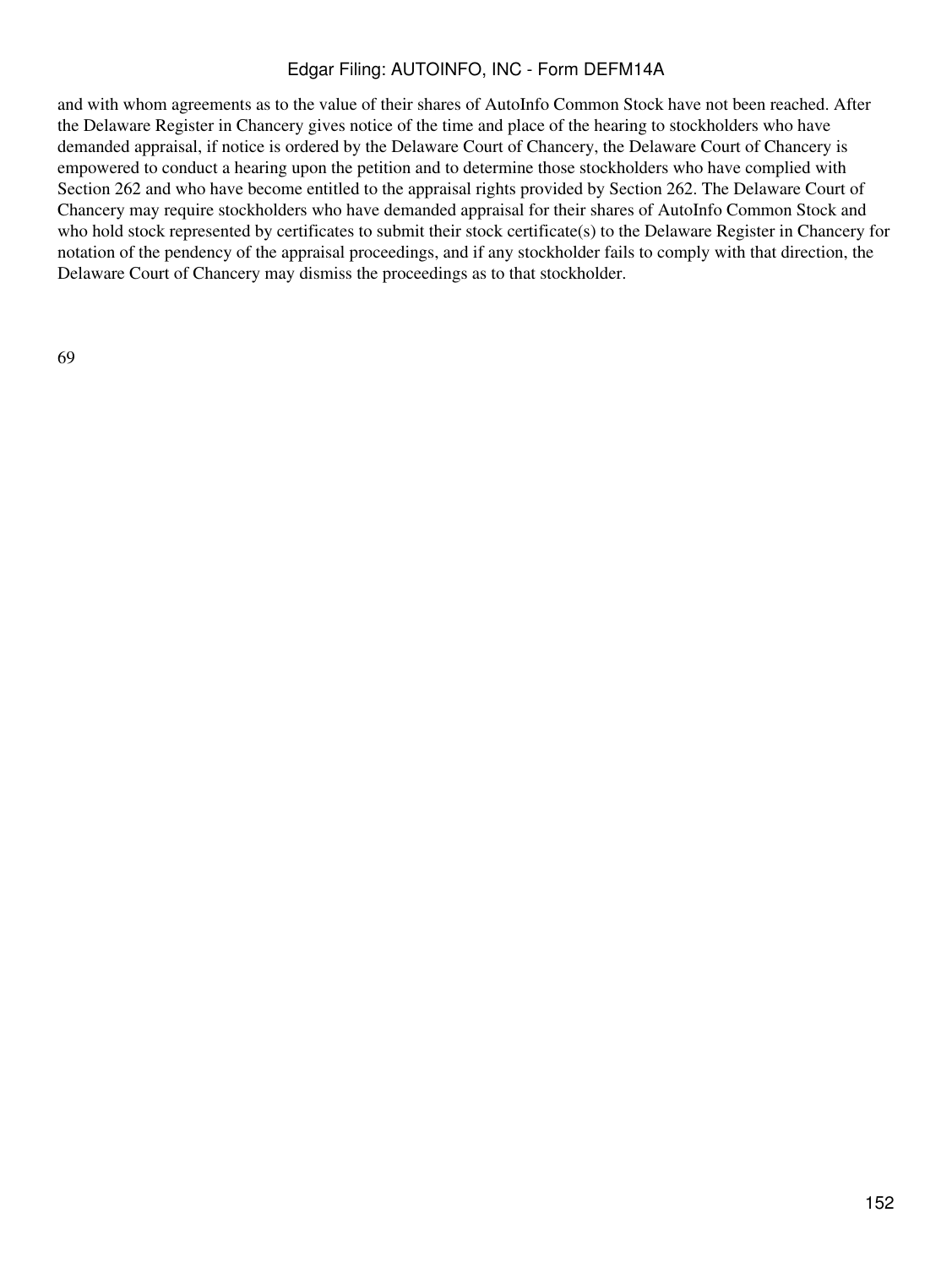After determination of the stockholders entitled to appraisal of their shares of AutoInfo Common Stock, the Delaware Court of Chancery will appraise the shares of AutoInfo Common Stock, determining their fair value as of the effective time of the Merger after taking into account all relevant factors exclusive of any element of value arising from the accomplishment or expectation of the Merger, together with interest, if any, to be paid upon the amount determined to be the fair value. When the value is determined, the Delaware Court of Chancery will direct the payment of value upon surrender to AutoInfo by those stockholders of the certificate(s) representing their shares of AutoInfo Common Stock. Unless the Delaware Court of Chancery in its discretion determines otherwise for good cause shown, interest from the effective date of the Merger through the date of payment of the judgment will be compounded quarterly and will accrue at 5% over the Federal Reserve discount rate (including any surcharge) as established from time to time during the period between the effective time of the Merger and the date of payment of the judgment.

You should be aware that an investment banking opinion as to fairness from a financial point of view is not necessarily an opinion as to fair value under Section 262. **Although we believe that the per share Merger consideration is fair, no representation is made as to the outcome of the appraisal of fair value as determined by the Delaware Court of Chancery and stockholders should recognize that an appraisal could result in a determination of a value higher or lower than, or the same as, the per share Merger consideration.** Moreover, we do not anticipate offering more than the per share Merger consideration to any stockholder exercising appraisal rights and reserve the right to assert, in any appraisal proceeding, that, for purposes of Section 262, the "fair value" of a share of AutoInfo Common Stock is less than the per share Merger consideration. In determining "fair value," the Delaware Court of Chancery is required to take into account all relevant factors. In *Weinberger v. UOP, Inc.*, the Delaware Supreme Court discussed the factors that could be considered in determining fair value in an appraisal proceeding, stating that "proof of value by any techniques or methods which are generally considered acceptable in the financial community and otherwise admissible in court" should be considered and that "[f]air price obviously requires consideration of all relevant factors involving the value of a company." The Delaware Supreme Court has stated that in making this determination of fair value the court must consider market value, asset value, dividends, earnings prospects, the nature of the enterprise and any other facts which could be ascertained as of the date of the Merger which throw any light on future prospects of the merged corporation. Section 262 provides that fair value is to be "exclusive of any element of value arising from the accomplishment or expectation of the Merger." In *Cede & Co. v. Technicolor, Inc.*, the Delaware Supreme Court stated that such exclusion is a "narrow exclusion [that] does not encompass known elements of value," but which rather applies only to the speculative elements of value arising from such accomplishment or expectation. In *Weinberger*, the Delaware Supreme Court construed Section 262 to mean that "elements of future value, including the nature of the enterprise, which are known or susceptible of proof as of the date of the Merger and not the product of speculation, may be considered."

Costs of the appraisal proceeding may be determined by the Delaware Court of Chancery and imposed upon the surviving corporation and the stockholders participating in the appraisal proceeding by the Delaware Court of Chancery, as it deems equitable in the circumstances. However, costs do not include attorneys' and expert witness fees. Each stockholder is responsible for his, her or its attorneys' and expert witness fees, although, upon the application of a stockholder, the Delaware Court of Chancery may order all or a portion of the expenses incurred by any stockholder in connection with the appraisal proceeding, including, without limitation, reasonable attorneys' fees and the fees and expenses of experts used in the appraisal proceeding, to be charged pro rata against the value of all shares of AutoInfo Common Stock entitled to appraisal. Any stockholder who demanded appraisal rights will not, after the effective time of the Merger, be entitled to vote shares of AutoInfo Common Stock subject to that demand for any purpose or to receive payments of dividends or any other distribution with respect to those shares of AutoInfo Common Stock, other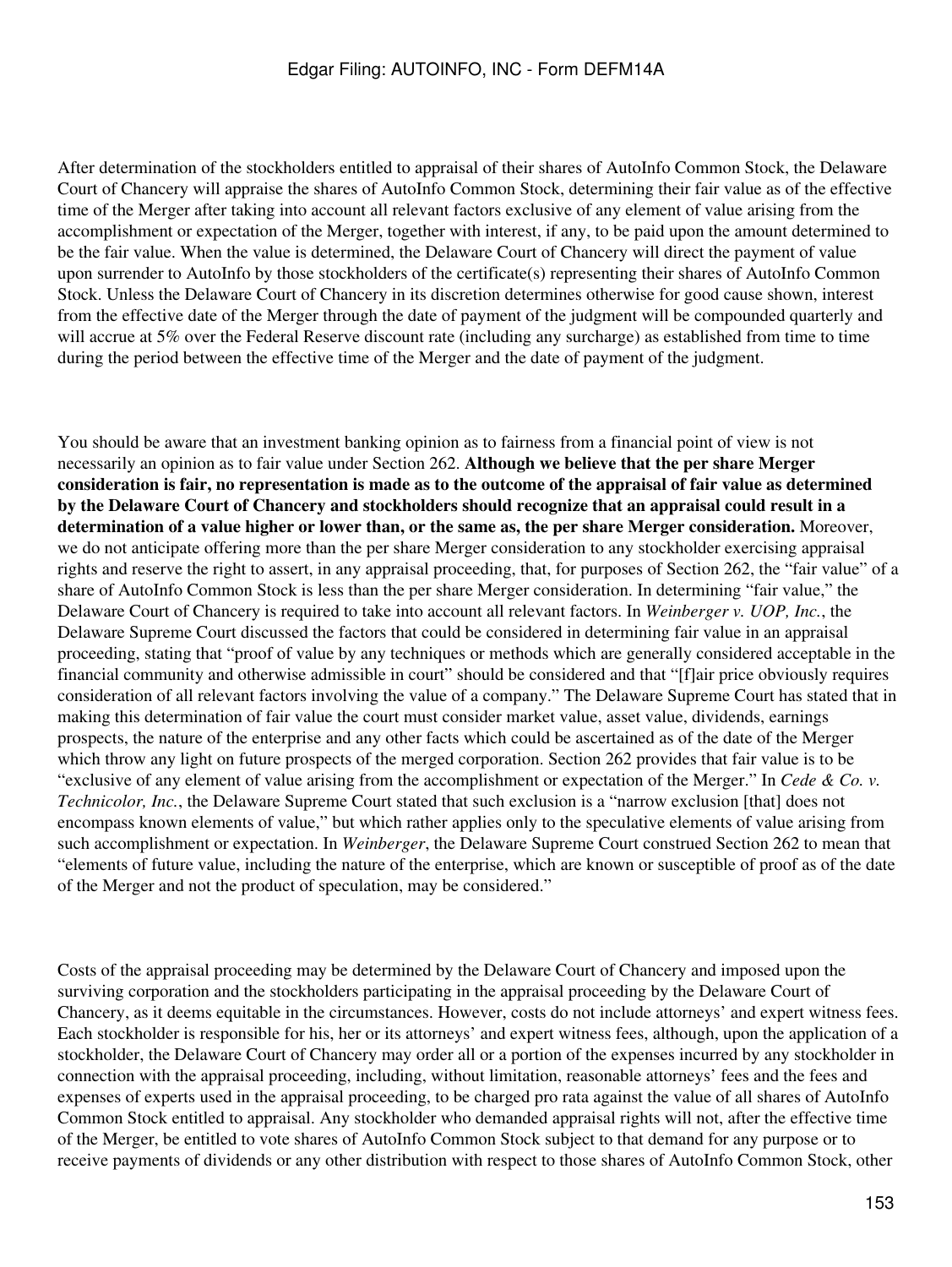than with respect to dividends or distributions payable to stockholders of record as of a record date prior to the effective time of the Merger. However, if no petition for appraisal is filed within 120 days after the effective time of the Merger, or if the stockholder delivers a written withdrawal of the stockholder's demand for an appraisal and an acceptance of the Merger within 60 days after the effective time of the Merger, then the right of that stockholder to appraisal will cease and that stockholder will be entitled to receive the \$1.05 per share cash payment (without interest) for his, her or its shares of AutoInfo Common Stock pursuant to the Merger Agreement.

**In view of the complexity of Section 262 of the DGCL, AutoInfo stockholders who may wish to pursue appraisal rights should consult their legal and financial advisors.**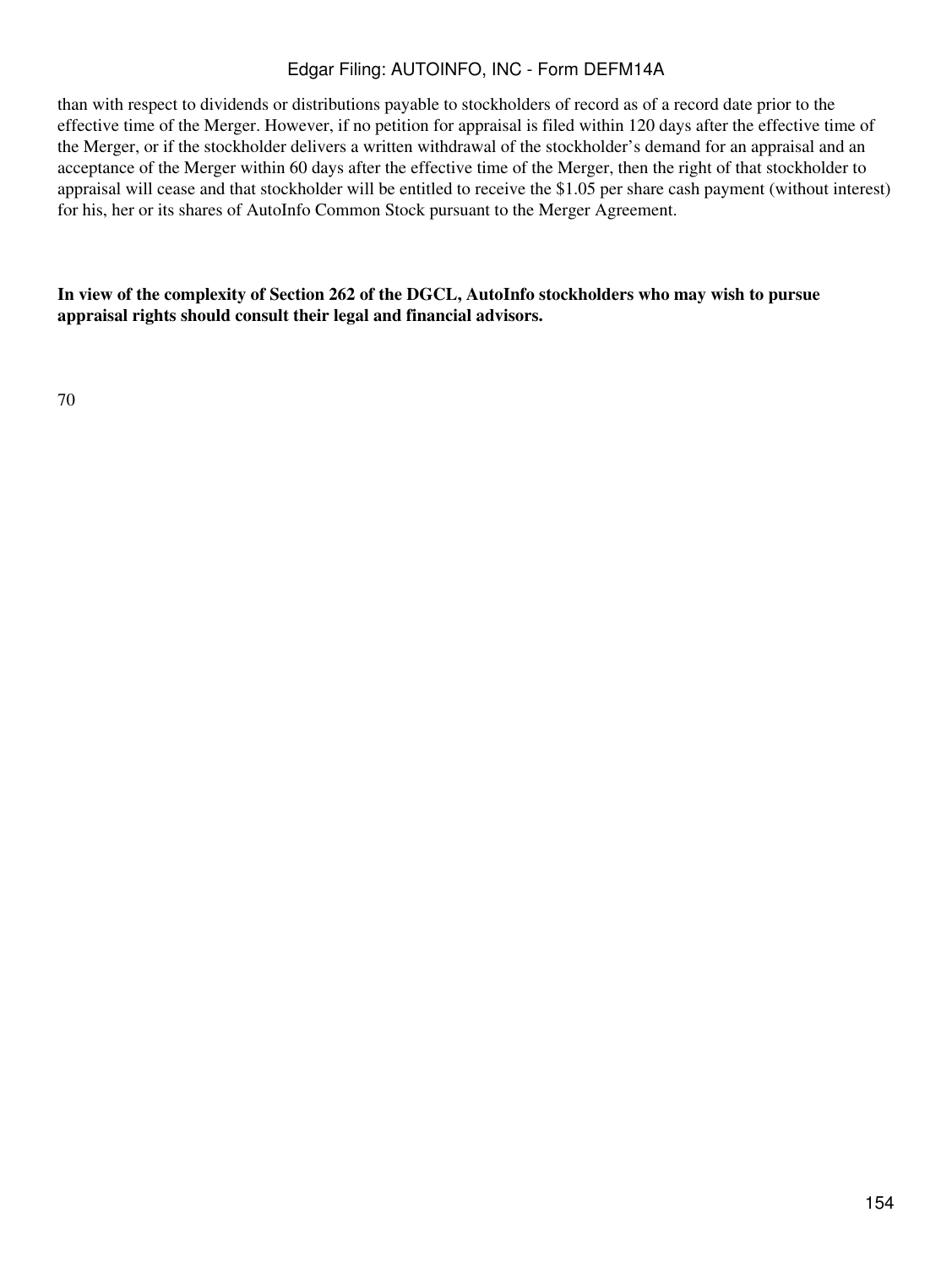### **MARKET PRICES OF AUTOINFO COMMON STOCK AND DIVIDEND INFORMATION**

AutoInfo Common Stock is quoted on the OTCBB under the symbol "AUTO." The table below shows, for the periods indicated, the price range of AutoInfo Common Stock, as quoted on the OTCBB.

The closing price of AutoInfo Common Stock on the OTCBB on February 28, 2013, the last trading day prior to the public announcement of the execution of the Merger Agreement, was \$0.98 per share of AutoInfo Common Stock. On March 26, 2013, the most recent practicable date before this proxy statement was mailed to our stockholders, the closing price for the Common Stock on the OTCBB was \$1.12 per share of AutoInfo Common Stock. You are encouraged to obtain current market quotations for Common Stock in connection with voting your shares of AutoInfo Common Stock.

|                                                      | High | Low               |
|------------------------------------------------------|------|-------------------|
| Year Ending December 31, 2013                        |      |                   |
| First Quarter (through March 26, 2013) \$1.17 \$0.85 |      |                   |
| Year Ending December 31, 2012:                       |      |                   |
| <b>Fourth Quarter</b>                                |      | \$0.98 \$0.77     |
| Third Quarter                                        |      | 0.87 0.74         |
| <b>Second Quarter</b>                                |      | 0.85 0.69         |
| <b>First Quarter</b>                                 |      | $0.80 \quad 0.69$ |
| Year Ending December 31, 2011:                       |      |                   |
| <b>Fourth Quarter</b>                                |      | \$0.87 \$0.51     |
| Third Quarter                                        |      | $0.64$ 0.49       |
| <b>Second Quarter</b>                                |      | $0.80$ 0.55       |
| <b>First Quarter</b>                                 |      | $0.77$ 0.60       |

We have never declared or paid cash dividends on AutoInfo Common Stock, and the terms of the Merger Agreement provide that, from the date of the Merger Agreement until the effective time of the Merger, we may not declare, set aside or pay any dividends on shares of AutoInfo Common Stock.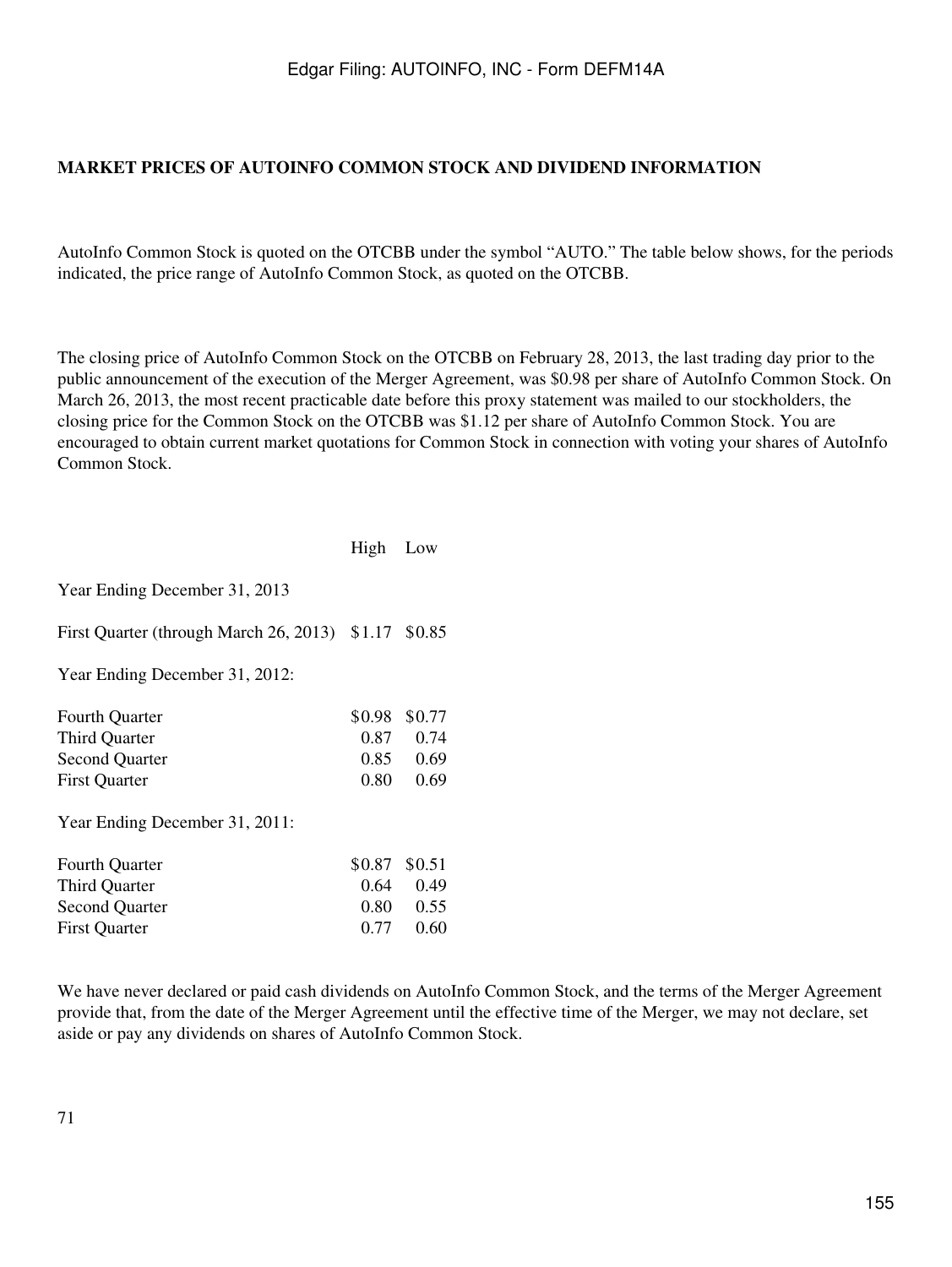#### **SECURITY OWNERSHIP OF CERTAIN BENEFICIAL OWNERS AND MANAGEMENT**

The following table sets forth certain information regarding the beneficial ownership of AutoInfo Common Stock as of March 26, 2013 for: (i) each person known by AutoInfo to own beneficially more than 5% of AutoInfo Common Stock; (ii) each of our directors; (iii) our principal executive officer, principal financial officer and each of our other three most highly compensated executive officers; and (iv) all directors and executive officers of AutoInfo as a group. Except as otherwise indicated, beneficial ownership includes both voting and investment power.

| Name of                                                                             | <b>Shares of Common</b><br><b>Stock</b> |      | Percentage             |      |  |
|-------------------------------------------------------------------------------------|-----------------------------------------|------|------------------------|------|--|
| Beneficial Owner (1)                                                                | <b>Beneficially Owned</b>               |      | <b>Of</b><br>Ownership |      |  |
| (i) Directors and Executive Officers                                                |                                         |      |                        |      |  |
| Peter C. Einselen                                                                   | 708,931                                 | (2)  | 2.0                    | $\%$ |  |
| Mark K. Patterson                                                                   | 196,667                                 | (3)  | $\ast$                 |      |  |
| Thomas C. Robertson                                                                 | 612,431                                 | (4)  | 1.8                    | $\%$ |  |
| Harry Wachtel                                                                       | 6,386,503                               | (5)  | 18.5                   | $\%$ |  |
| Mark Weiss                                                                          | 951,503                                 | (6)  | 2.7                    | $\%$ |  |
| Michael P. Williams                                                                 | 493,000                                 | (7)  | 1.4                    | $\%$ |  |
| William I. Wunderlich                                                               | 1,442,342                               | (8)  | 4.2                    | $\%$ |  |
| All executive officers and directors as a group (7 persons)                         | 9,532,532                               | (9)  | 26.3                   | $\%$ |  |
| $(ii)$ 5% Stockholders                                                              |                                         |      |                        |      |  |
| James T. Martin                                                                     | 5,620,000                               | (10) | 16.4                   | $\%$ |  |
| Kinderhook, LP                                                                      | 6,278,312                               | (11) | 18.3                   | $\%$ |  |
| Peter H. Kamin                                                                      | 1,804,900                               | (12) | 5.3                    | $\%$ |  |
| Rangeley Capital, LLC, Rangeley Capital Partners, LP and Christopher<br>DeMuth, Jr. | 3,589,000                               | (13) | 10.5                   | $\%$ |  |
| Ancora Advisors LLC and Richard Barone                                              | 2,026,665                               | (12) | 5.9                    | $\%$ |  |

 $*$  Less than 1%.

(1)Unless otherwise indicated below, each director, executive officer and each 5% stockholder has sole voting and investment power with respect to all shares beneficially owned. The address for Mr. Wachtel is c/o AutoInfo, Inc., 6413 Congress Avenue, Suite #260, Boca Raton, FL 33487. The address for James T. Martin is c/o Bermuda Trust Company, Compass Point Road, 9 Bermudian Road, Hamilton HM11, Bermuda. The address for Kinderhook Partners, LP is One Executive Drive, Suite #160, Fort Lee, NJ 07024. The address for Peter H.. Kamin is One Avery Street, 17B, Boston, MA 02111. The address for Rangeley Capital, LLC, Rangeley Capital Partners, LP and Christopher DeMuth, Jr. is 3 Forest Street, New Canaan, CT. The address for Ancora Advisors LLC and Richard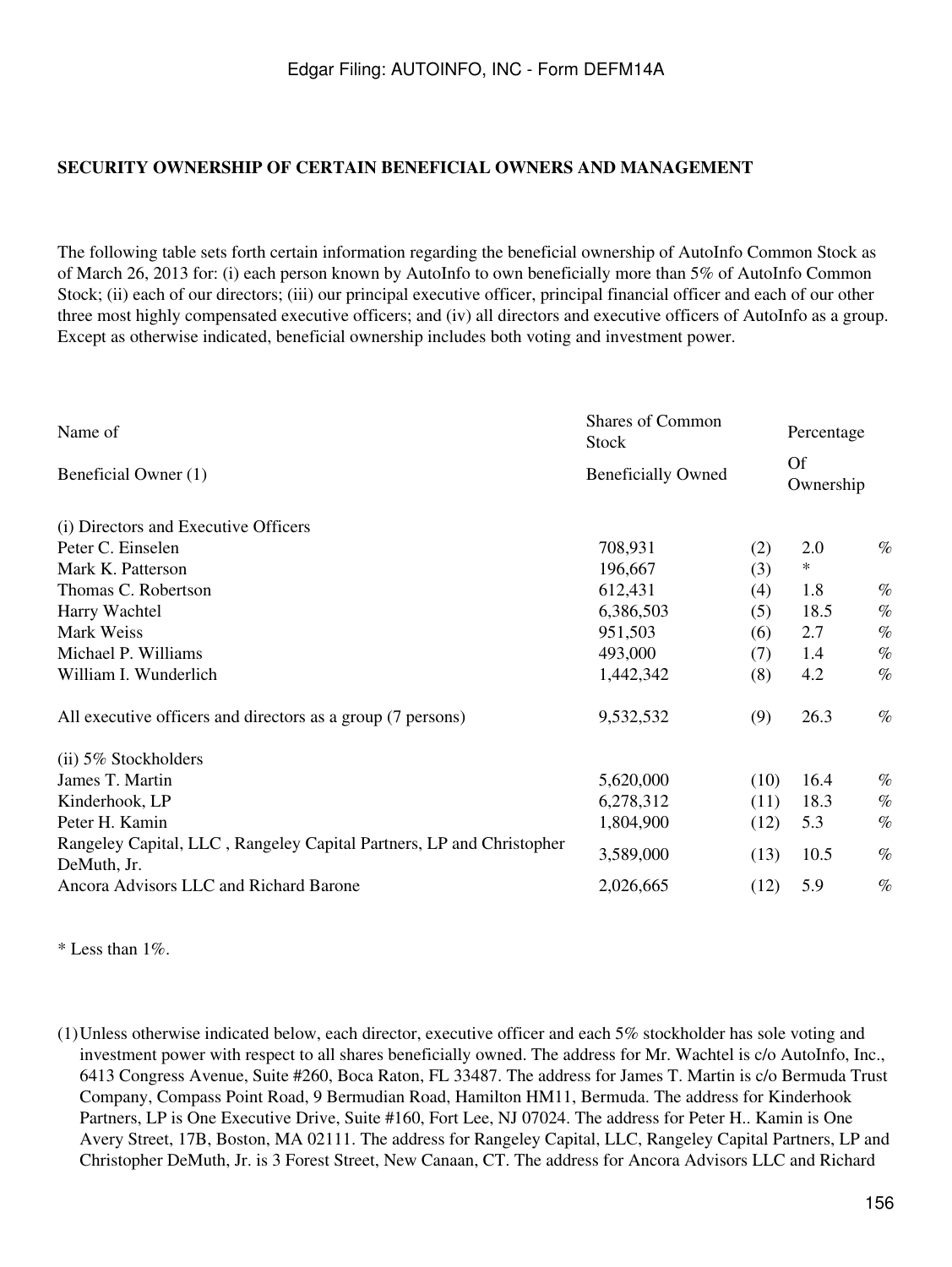Barone is One Chagrin Highlands, 2000 Auburn Drive, Suite #300, Cleveland, OH 44122.

| (2) | Includes 402,500 shares issuable upon the exercise of vested stock options. |
|-----|-----------------------------------------------------------------------------|
| (3) | Includes 196,667 shares issuable upon the exercise of vested stock options. |
| (4) | Includes 380,000 shares issuable upon the exercise of vested stock options. |

(5) Includes 1,258,845 shares with respect to which Mr. Wachtel has been granted voting rights pursuant to voting proxy agreements and 200,000 shares issuable upon the exercise of vested stock options.

(6) proxy agreement. Mr. Weiss retains full control over the disposition of these shares. Includes 100,000 shares Includes 851,503 with respect to which Mr. Weiss has granted voting rights to Mr. Wachtel pursuant to a voting issuable upon the exercise of vested stock options.

72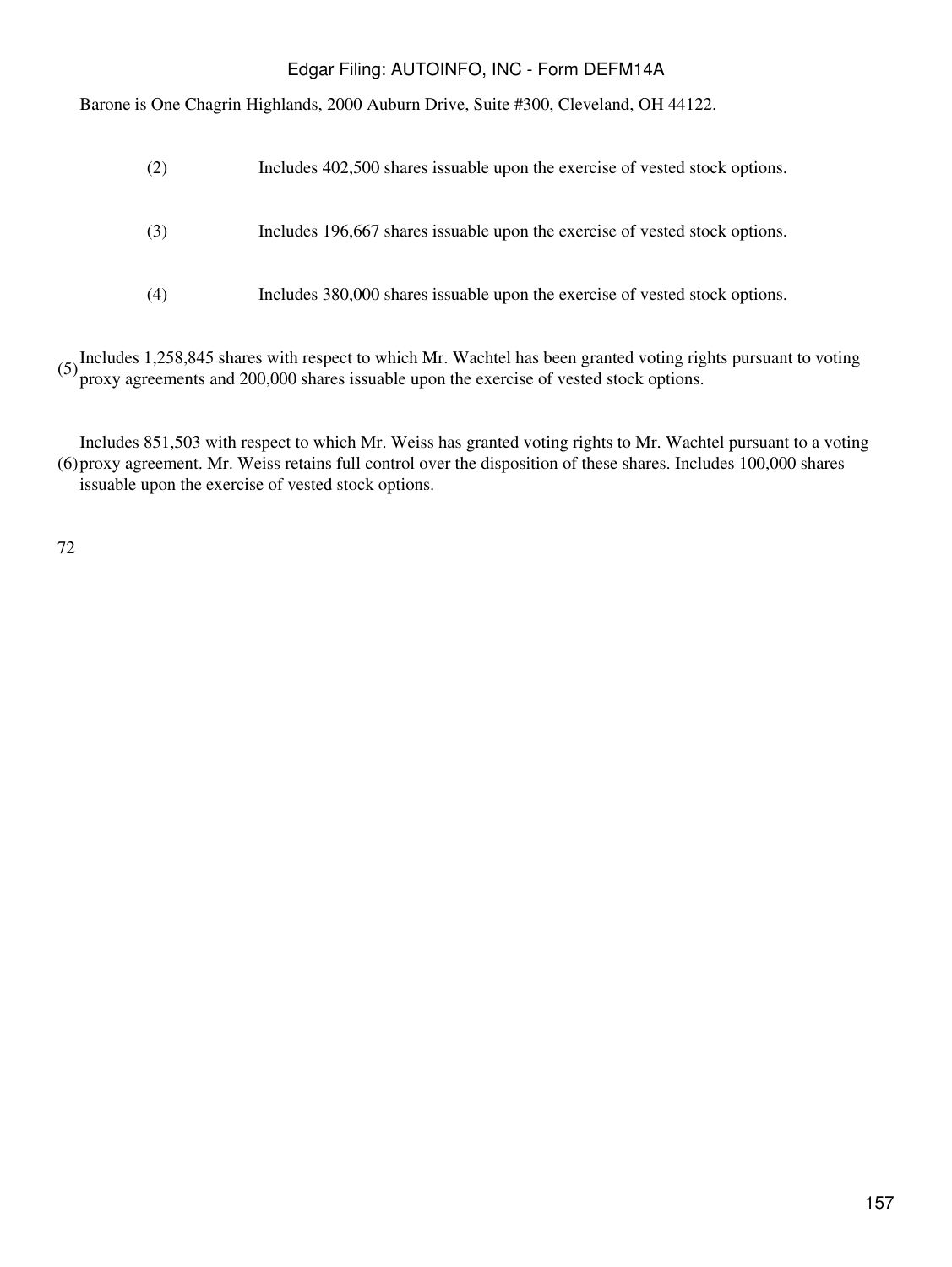(7) Includes 490,000 shares issuable upon the exercise of vested stock options.

(8) to a voting proxy agreement. Mr. Wunderlich retains full control over the disposition of these shares. Includes Includes 407,342 shares with respect to which Mr. Wunderlich has granted voting rights to Mr. Wachtel pursuant 120,000 shares issuable upon the exercise of vested stock options.

(9) Includes 1,889,167 shares issuable upon exercise of options or warrants owned by members of this group and exercisable at the Record Date or within 60 days thereafter.

(10)The information with respect to this stockholder is derived from information provided by the stockholder and/or his agents.

The information with respect to this stockholder was derived from the stockholder's most recent Exchange Act filing with the SEC. Kinderhook GP, LLC (the "General Partner"), is the general partner of the Kinderhook, LP (the "Partnership"). Mr. Stephen J. Clearman and Mr. Tushar Shah are co-managing members of the General Partner and as a result, Mr. Clearman and Mr. Shah may be deemed to control the General Partner and the Partnership. In addition, Mr. Clearman and Mr. Shah are co-managing members of Kinderhook Partners, LLC (the "Investment Adviser"), which is responsible for making investment decisions on the Partnership's behalf. Accordingly, Mr.

(11) Clearman and Mr. Shah may be deemed to have a beneficial interest in the shares of AutoInfo Common Stock by virtue of their indirect control of the Partnership's, General Partner's, and Investment Adviser's power to vote and/or dispose of the shares of AutoInfo's Common Stock. Mr. Clearman and Mr. Shah specifically disclaim beneficial ownership of the shares of AutoInfo's Common Stock except to the extent of their pecuniary interest, if any, therein. Mr. Clearman and Mr. Shah specifically disclaim beneficial ownership of the shares of Common Stock except to the extent of their pecuniary interest, if any, therein.

(12)The information with respect to this stockholder was derived from the stockholder's most recent Exchange Act filing with the SEC.

The information with respect to this stockholder was derived from the stockholder's most recent Exchange Act filing with the SEC. Rangeley Capital, LLC, Rangeley Capital Partners, LP and Christopher DeMuth, Jr. share the power to vote and/or dispose of the shares of AutoInfo's common

(13) stock and disclaim membership in a group. Christopher DeMuth, Jr. disclaims beneficial ownership of such shares except to the extent of his pecuniary interest therein. Christopher DeMuth, Jr. is the managing member of Rangeley Capital, LLC and the managing member of Rangeley Capital GP, LLC, who executed the Exchange Act filing on behalf of Rangeley Capital Partners, LP.

### **DELISTING AND DEREGISTRATION OF AUTOINFO COMMON STOCK**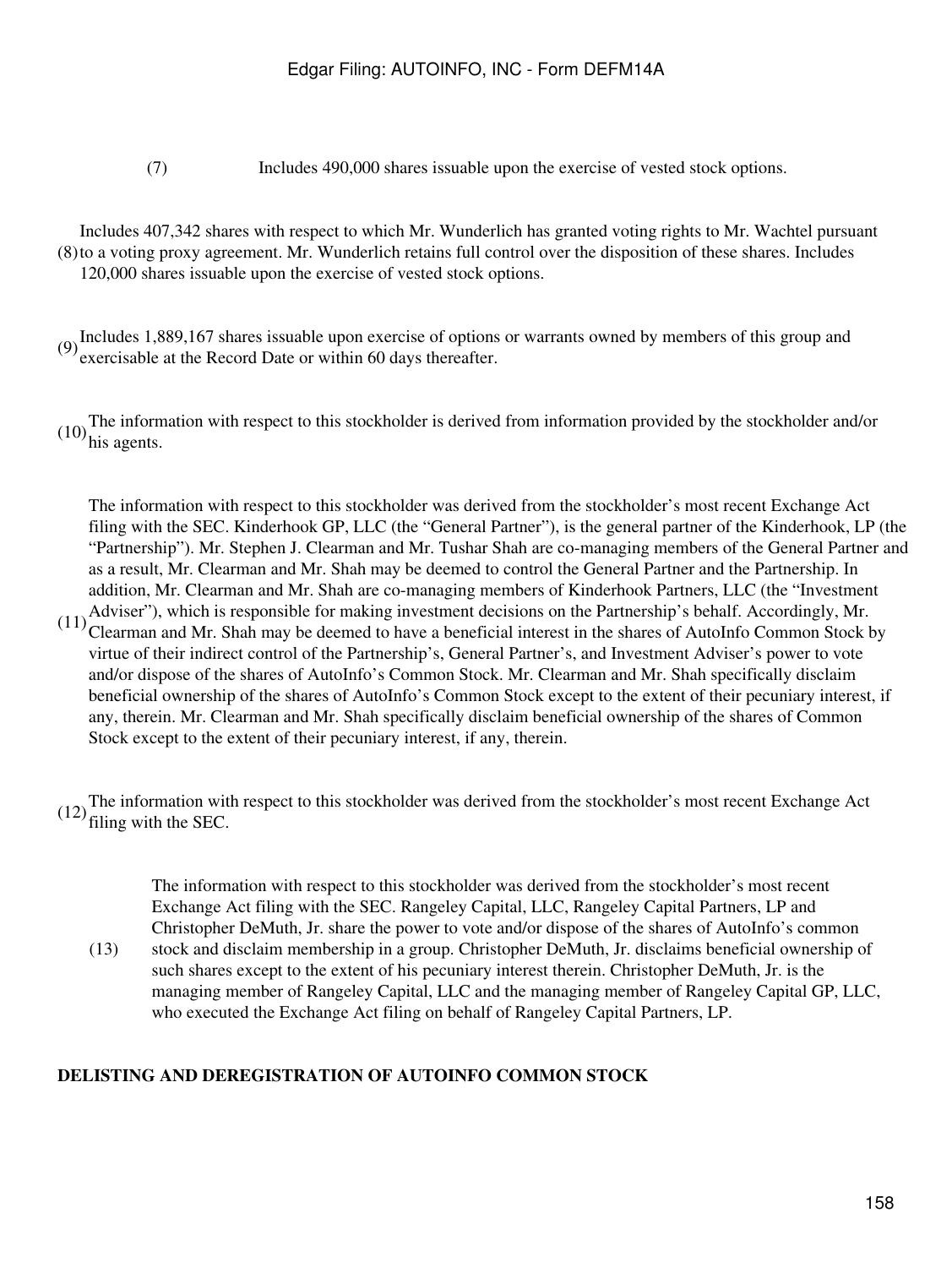If the Merger is completed, AutoInfo Common Stock will no longer be quoted on the OTCBB and it will be deregistered under the Exchange Act and we will no longer file periodic reports with the SEC on account of AutoInfo Common Stock. In addition, if the Merger is completed, AutoInfo Common Stock will no longer be publicly-traded.

## **PROPOSAL #2 — ADVISORY VOTE ON CHANGE OF CONTROL PAYMENTS AND OTHER COMPENSATION TO BE PAID IN CONNECTION WITH THE MERGER**

Section 14A of the Exchange Act, which was enacted as part of the Dodd-Frank Wall Street Reform and Consumer Protection Act of 2010, requires that we provide our stockholders with the opportunity to vote to approve, on an advisory, non-binding basis, the change of control payments and other compensation that our named executive officers will receive in connection with the Merger pursuant to their existing employment agreements with AutoInfo, as disclosed in the section of this proxy statement entitled "The Merger—Interests of Certain Persons in the Merger— Change of Control Payments" at page 44 of this proxy statement.

We are asking our stockholders to indicate their approval of the various change of control payments and other compensation which our named executive officers will or may be eligible to receive in connection with the Merger. These payments are set forth in the section of this proxy statement entitled "The Merger— Interests of Certain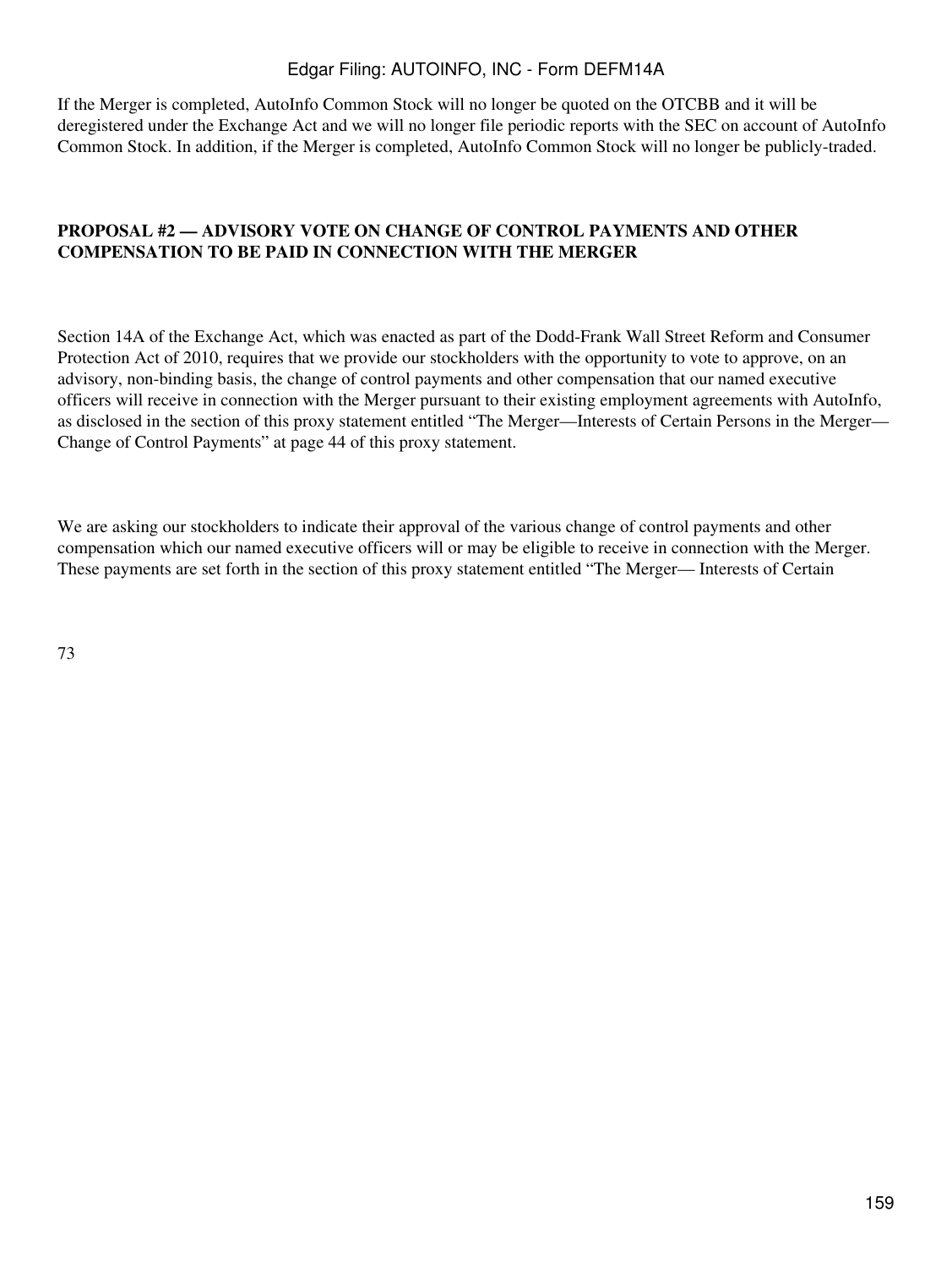Persons in the Merger— Change of Control Payments" at page 44 of this proxy statement. The various plans and arrangements pursuant to which these compensation payments may be made have previously formed part of AutoInfo's overall compensation program for its named executive officers, which has been disclosed to our stockholders in our annual proxy statement. These historical arrangements were adopted and approved by the Compensation Committee of the Board, which is comprised solely of non-management directors, and are believed to be reasonable and competitive with the arrangements being offered by other U.S.-based, general diversified manufacturing companies with similar domestic and international sales and industries.

Accordingly, we are seeking approval of the following resolution at the Special Meeting:

"RESOLVED FURTHER, that the stockholders of AutoInfo approve, solely on a non-binding, advisory basis, the change of control payments and other compensation that certain named executive officers of AutoInfo will receive in connection with the Merger."

Stockholders should note that this non-binding proposal regarding change of control is merely an advisory vote that will not be binding on AutoInfo or Parent, their boards of directors or the compensation committees of AutoInfo or Parent. Further, the underlying plans and arrangements are contractual in nature and not, by their terms, subject to stockholder approval. Accordingly, regardless of the outcome of the advisory vote, if the Merger is consummated our named executive officers will be eligible to receive the various change of control payments in accordance with the terms or conditions applicable to those payments.

Approval of the non-binding proposal regarding certain Merger-related executive compensation arrangements requires an affirmative vote of a majority of the shares of AutoInfo Common Stock present in person or represented by proxy at the Special Meeting and entitled to vote on the proposal, and actually voting on the proposal, assuming a quorum is present. For the non-binding proposal regarding certain Merger-related executive compensation arrangements, you may vote "FOR," "AGAINST" or "ABSTAIN." An abstention, but not a broker non-vote, will be counted for purposes of determining a quorum. No proxy that is specifically marked against adoption of the Merger Agreement will be voted FOR the non-binding proposal, unless it is specifically marked "FOR" the non-binding proposal.

**The Board recommends that you vote "FOR" the proposal to approve, solely on a non-binding, advisory basis, the change of control payments and other compensation that certain named executive officers of AutoInfo will receive in connection with the Merger.**

**PROPOSAL #3 — ADJOURNMENT OF THE SPECIAL MEETING**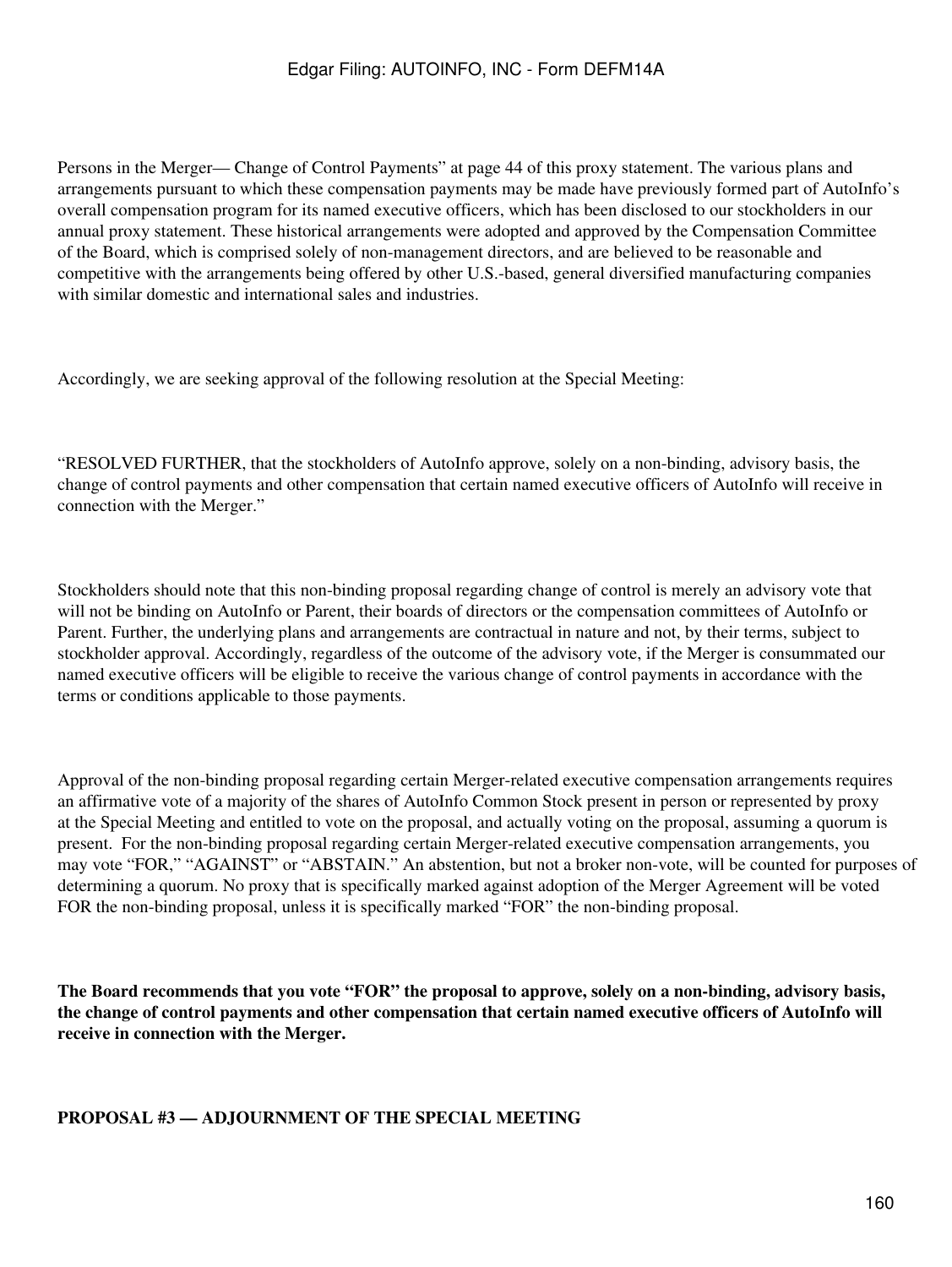If we fail to receive a sufficient number of votes to adopt the Merger Agreement, we may propose to adjourn the Special Meeting. We currently do not intend to propose adjournment of our Special Meeting if there are sufficient votes to adopt the Merger Agreement and the transactions contemplated thereunder, including the Merger.

Assuming a quorum is present at the Special Meeting, approval of the proposal to adjourn the Special Meeting, if necessary or appropriate, if there are insufficient affirmative votes present at the Special Meeting to approve and adopt the Merger Agreement and the transactions contemplated thereunder, including the Merger, will require the affirmative of vote of a majority of shares present in person or represented by proxy at the Special Meeting and entitled to vote on the proposal. If a quorum is not present at the Special Meeting, approval of the proposal to adjourn the Special Meeting will require the affirmative vote of the majority of shares present in person or represented by proxy at the Special Meeting and entitled to vote on the proposal.

**The Board recommends that you vote "FOR" the proposal to adjourn the Special Meeting if there are insufficient affirmative votes at the time of the meeting to approve and adopt the Merger Agreement and the transactions contemplated thereunder, including the Merger.**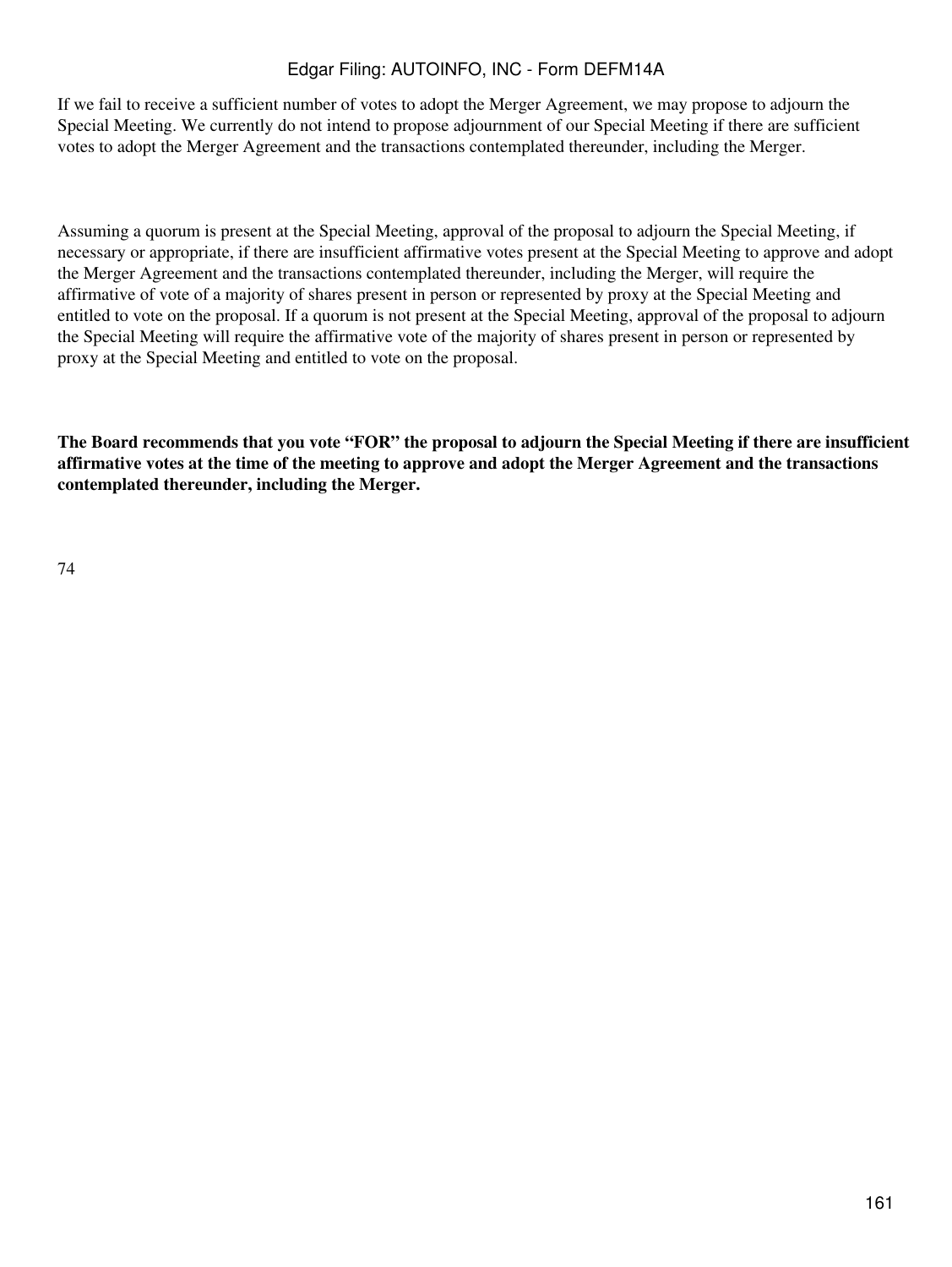#### **OTHER MATTERS**

The Board currently knows of no other business that will be presented for consideration at the Special Meeting. Nevertheless, should any business other than that set forth in the notice of Special Meeting of stockholders properly come before the meeting or any adjournment or postponement thereof, the enclosed proxy confers discretionary authority to vote with respect to matters, including matters that the Board does not know, a reasonable time before proxy solicitation, are to be presented at the meeting. If any of these matters are presented at the meeting, or any adjournment or postponement thereof, then the proxy holders named in the enclosed proxy card will vote in accordance with their judgment.

#### **STOCKHOLDER PROPOSALS**

If the Merger is completed, we will not have public stockholders and there will be no public participation in any future meeting of stockholders. However, if the Merger is not completed, or if we are otherwise required to do so under applicable law, we would hold a 2013 annual meeting of stockholders at a date and time to be determined in the future. If the Merger is not consummated, any stockholder proposals intended to be presented pursuant to Rule 14a-8 under the Exchange Act for inclusion in our proxy statement and accompanying proxy card for our next annual meeting must have been delivered to, or mailed to and received at, our principal office at 6413 Congress Avenue, Suite #260, Boca Raton, Florida 33487 by July 12, 2013 (unless the date of our 2013 annual meeting of stockholders is changed by more than 30 days from the date of our 2012 annual meeting of stockholders, in which case the deadline is a reasonable time before we mail our proxy materials) and have met the requirements of Rule 14a-8.

#### **HOUSEHOLDING OF PROXY MATERIAL**

The SEC has adopted rules that permit companies and intermediaries (e.g., banks, brokers, trustees or other nominees) to satisfy the delivery requirements for proxy statements with respect to two or more stockholders sharing the same address by delivering a single proxy statement addressed to those stockholders. This process, which is commonly referred to as "householding," potentially means extra convenience for stockholders and cost savings for companies. Each stockholder who participates in householding will continue to receive a separate proxy card. Under Delaware law, stockholders must consent to "householding" and any stockholder who fails to object in writing to the corporation within 60 days of having been given written notice by the corporation of its intent to "household" is deemed to have consented to "householding."

A number of brokers with account holders who are our stockholders will be "householding" our proxy materials. A single proxy statement report will be delivered to multiple stockholders sharing an address unless contrary instructions have been received from the affected stockholders. Once you have received notice from your broker that they will be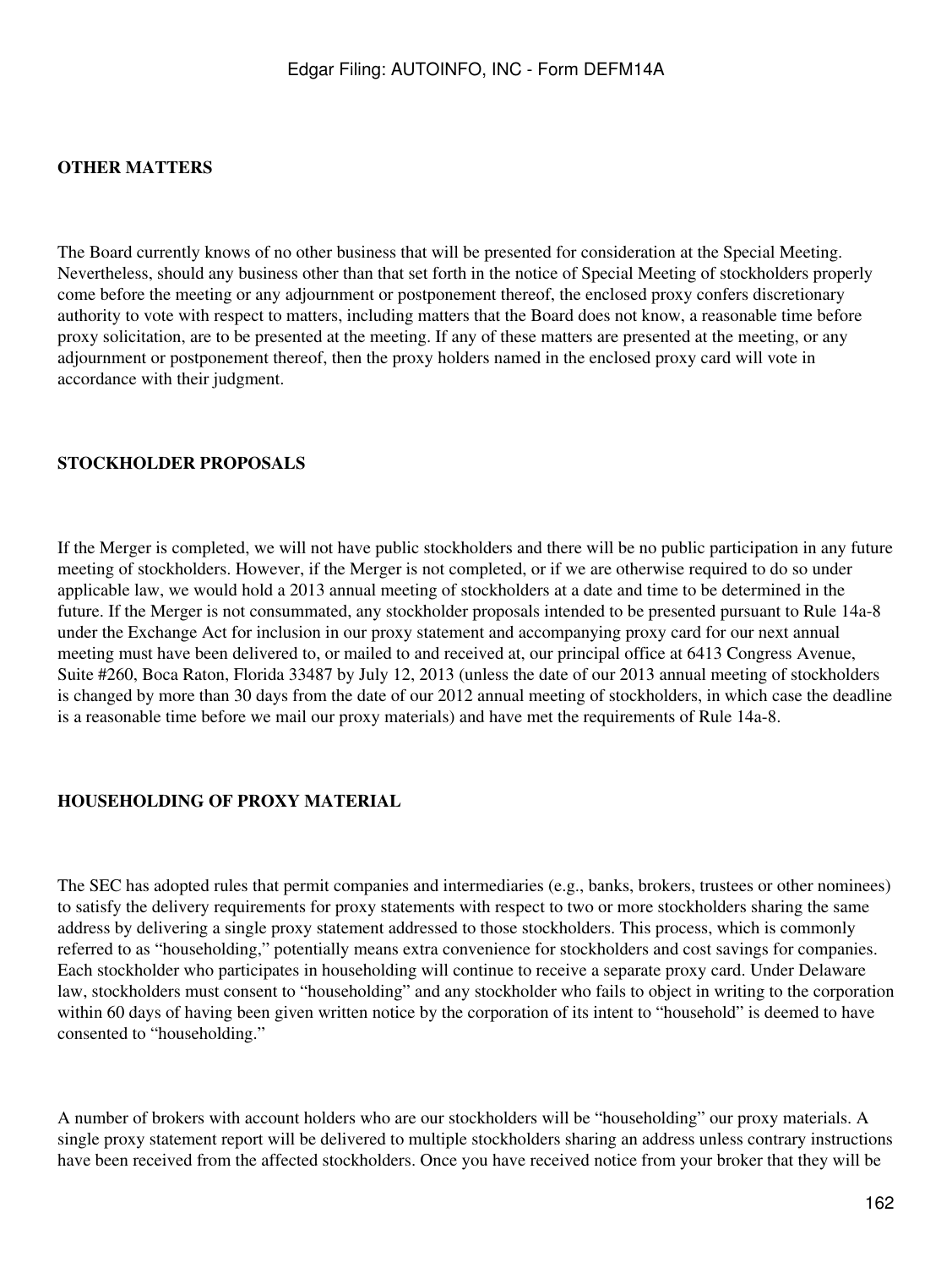"householding" communications to your address, "householding" will continue until you are notified otherwise or until you revoke your consent. If, at any time, you no longer wish to participate in "householding" and would prefer to receive a separate proxy statement, please notify your bank, broker, trustee or other nominee and direct a written request to Investor Relations, AutoInfo, Inc., 6413 Congress Avenue, Suite #260, Boca Raton, Florida 33487 or an oral request by telephone at (561) 988-9456. If any stockholders in your household wish to receive a separate copy of this proxy statement, they may call or write to Investor Relations and we will promptly provide additional copies. Stockholders who currently receive multiple copies of the proxy statement at their address and would like to request "householding" of their communications should contact their bank, broker, trustee or other nominee.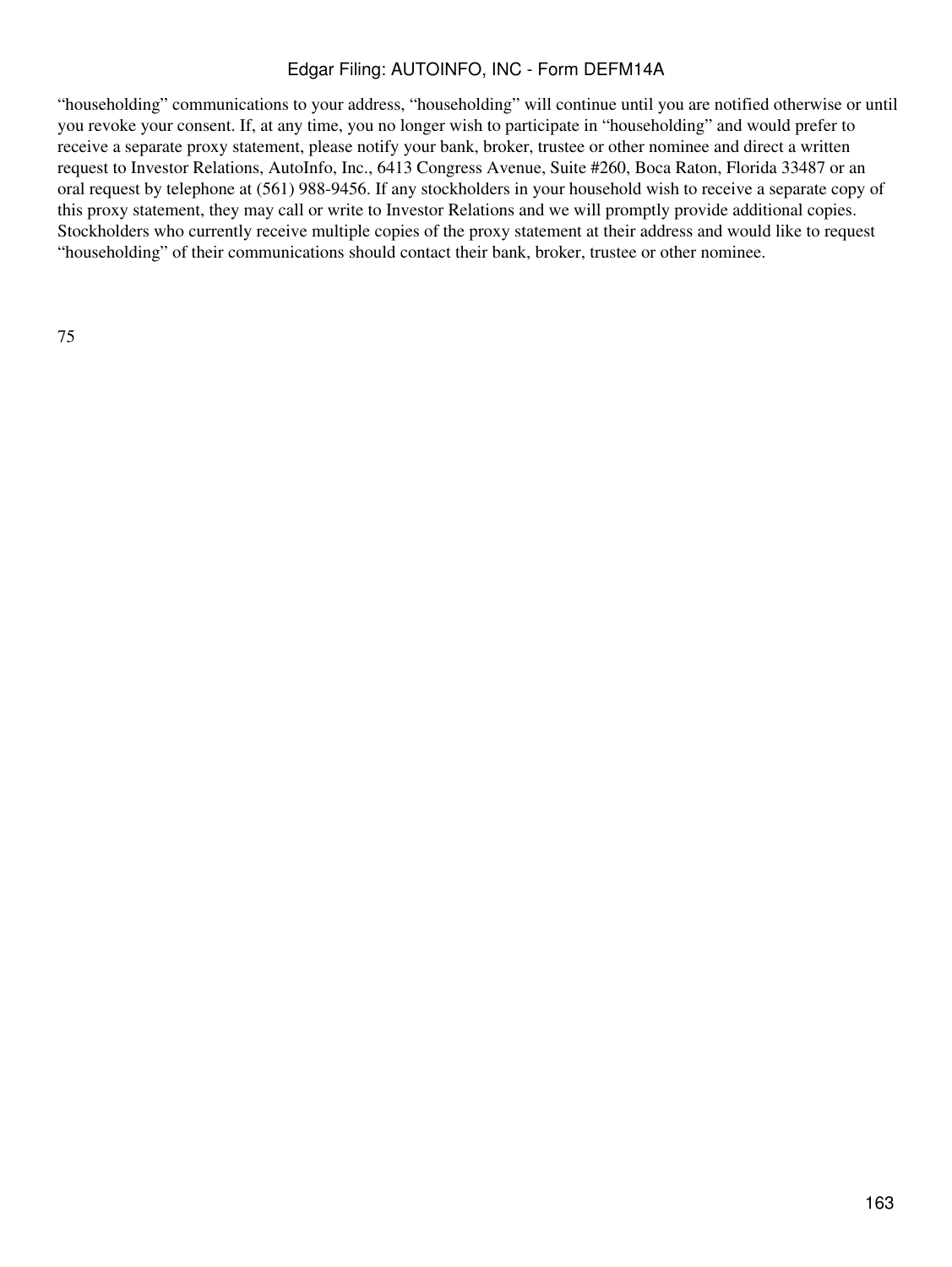### **WHERE YOU CAN FIND MORE INFORMATION**

We file annual, quarterly and current reports, proxy statements and other information with the SEC. You may read and copy any document we file at the SEC public reference room located at 100 F Street, N.E., Washington, D.C. 20549. Please call the SEC at 1-800-SEC-0330 for further information on the public reference room. Our SEC filings are also available to the public at the SEC website at www.sec.gov. You also may obtain free copies of the documents we file with the SEC, including this proxy statement, by going to the Investor Relations page of our corporate website at www.suntecktransport.com. Our website address is provided as an inactive textual reference only. The information provided on our website, other than copies of the documents listed below that have been filed with the SEC, is not part of this proxy statement, and therefore is not incorporated herein by reference.

Statements contained in this proxy statement, or in any document incorporated by reference in this proxy statement regarding the contents of any contract or other document, are not necessarily complete and each statement is qualified by reference to that contract or other document filed as an exhibit with the SEC. The SEC allows us to "incorporate by reference" into this proxy statement documents we file with the SEC. This means that we can disclose important information to you by referring you to those documents. The information incorporated by reference is considered to be a part of this proxy statement, and later information that we file with the SEC will update and supersede that information. We incorporate by reference the documents listed below and any documents filed by us pursuant to Section 13(a), 13(c), 14 or 15(d) of the Exchange Act after the date of this proxy statement and before the date of the Special Meeting:

•Annual Report on Form 10-K for the fiscal year ended December 31, 2011 (filed with the SEC on March 21, 2012);

Figure 19 Fepot on Form 10-Q for the fiscal quarters ended March 51, 2012, 3 June 50, 2012 and C<br>(filed with the SEC on May 14, 2012, August 14, 2012 and November 14, 2012, respectively; and Quarterly Report on Form 10-Q for the fiscal quarters ended March 31, 2012, June 30, 2012 and September 30, 2012

• Current Reports on Form 8-K filed with the SEC on November 13, 2012 and March 5, 2013.

Any person, including any beneficial owner, to whom this proxy statement is delivered may request copies of proxy statements and any of the documents incorporated by reference in this document or other information concerning us, without charge, by written or telephonic request directed to AutoInfo, Inc., 6413 Congress Avenue, Suite #260, Boca Raton, Florida 33487, Attn: Corporate Secretary or by telephone at (561) 988-9456, on the Investor Relations page of our corporate website at www.autoinfo.com; or from the SEC through the SEC website at the address provided above. Documents incorporated by reference are available without charge, excluding any exhibits to those documents unless the exhibit is specifically incorporated by reference into those documents.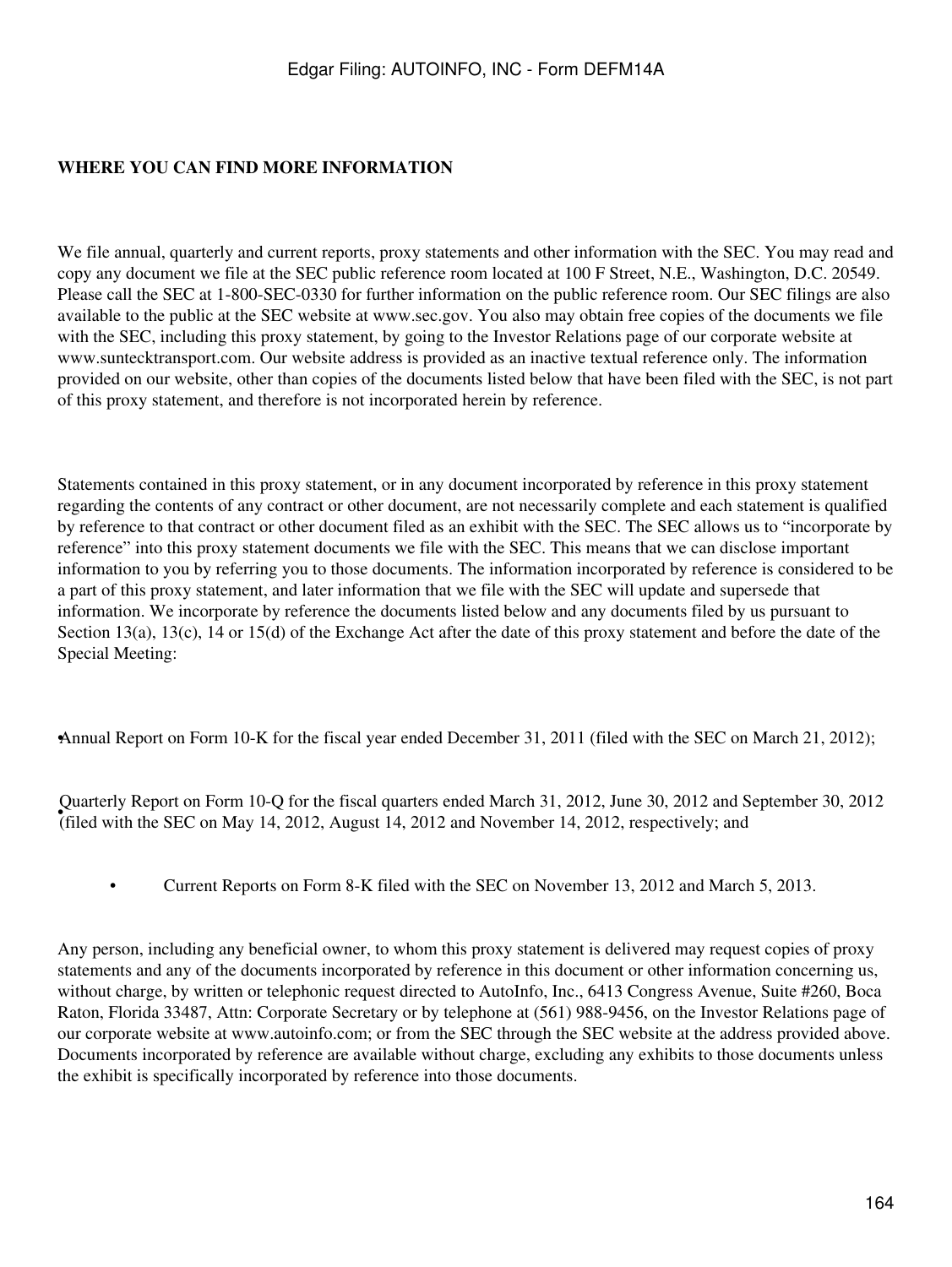THIS PROXY STATEMENT DOES NOT CONSTITUTE THE SOLICITATION OF A PROXY IN ANY JURISDICTION TO OR FROM ANY PERSON TO WHOM OR FROM WHOM IT IS UNLAWFUL TO MAKE SUCH PROXY SOLICITATION IN THAT JURISDICTION. YOU SHOULD RELY ONLY ON THE INFORMATION CONTAINED OR INCORPORATED BY REFERENCE IN THIS PROXY STATEMENT TO VOTE YOUR SHARES AT THE SPECIAL MEETING. WE HAVE NOT AUTHORIZED ANYONE TO PROVIDE YOU WITH INFORMATION THAT IS DIFFERENT FROM WHAT IS CONTAINED IN THIS PROXY STATEMENT. THIS PROXY STATEMENT IS DATED MARCH 28, 2013. YOU SHOULD NOT ASSUME THAT THE INFORMATION CONTAINED IN THIS PROXY STATEMENT IS ACCURATE AS OF ANY DATE OTHER THAN THAT DATE, AND THE MAILING OF THIS PROXY STATEMENT TO STOCKHOLDERS DOES NOT CREATE ANY IMPLICATION TO THE CONTRARY.

76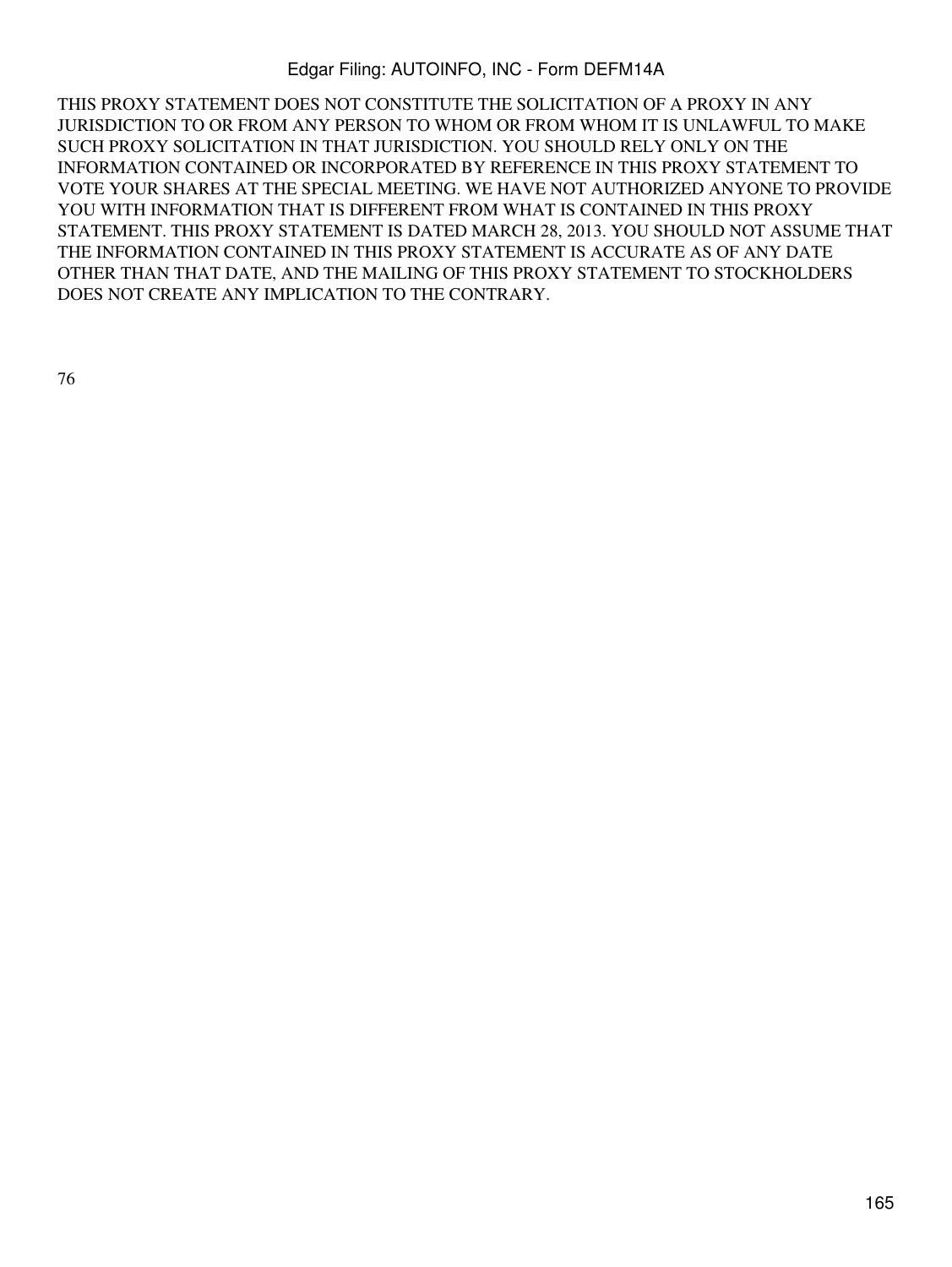# **ANNEX A**

# AGREEMENT AND PLAN OF MERGER

Dated as of February 28, 2013

among

AUTOINFO, INC.,

AUTOINFO HOLDINGS, LLC

and

AUTOINFO ACQUISITION CORP.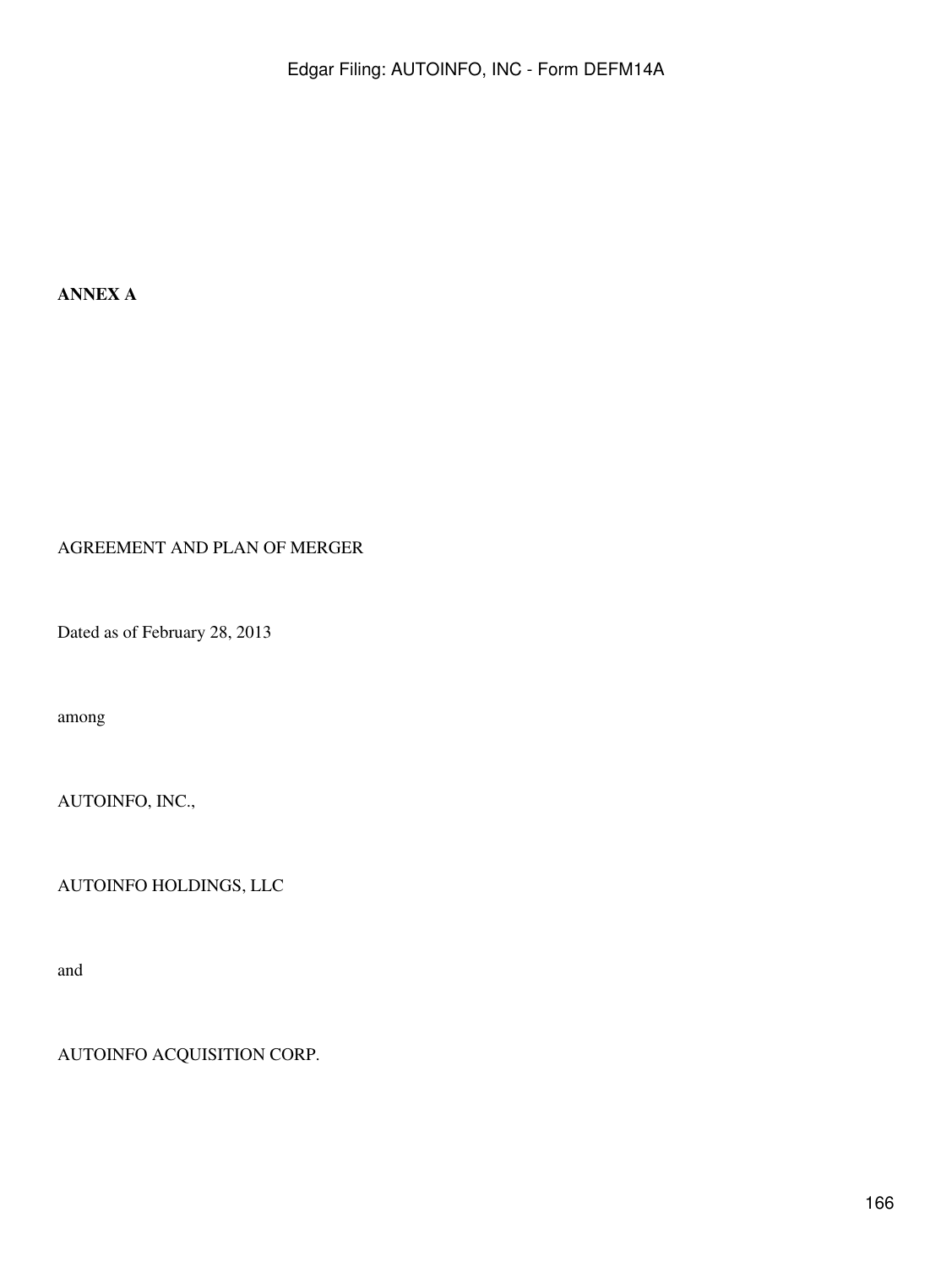# **Page**

Table of Contents

| Article 1 | The Merger                                                               | $\boldsymbol{2}$         |
|-----------|--------------------------------------------------------------------------|--------------------------|
|           | 1.1 The Merger                                                           | $\overline{c}$           |
|           | 1.2 Closing                                                              | $\overline{c}$           |
|           | 1.3 Effective Time                                                       | $\overline{c}$           |
|           | 1.4 Effects of the Merger                                                | $\overline{\mathbf{3}}$  |
|           | 1.5 Certificate of Incorporation and Bylaws of the Surviving Corporation | $\overline{\mathbf{3}}$  |
|           | 1.6 Directors and Officers of the Surviving Corporation                  | $\overline{3}$           |
| Article 2 | Effect of the Merger; Exchange of Certificates; Company Stock Options    | $\overline{4}$           |
|           | 2.1 Effect on Capital Stock                                              | $\overline{\mathcal{A}}$ |
|           | 2.2 Exchange of Certificates                                             | 5                        |
|           | 2.3 Company Stock Options                                                | $\overline{7}$           |
|           | 2.4 Adjustments                                                          | $\,$ 8 $\,$              |
| Article 3 | Representations and Warranties of the Company                            | $8\,$                    |
| 3.1       | Organization, Standing and Corporate Power                               | 8                        |
|           | 3.2 Capitalization                                                       | 9                        |
|           | 3.3 Authority; Noncontravention; Voting Requirements                     | 11                       |
|           | 3.4 Approvals                                                            | 12                       |
|           | 3.5 Company SEC Documents; Undisclosed Liabilities                       | 13                       |
|           | 3.6 Assets                                                               | 15                       |
|           | 3.7 Absence of Certain Changes or Events                                 | 15                       |
|           | 3.8 Legal Proceedings                                                    | 17                       |
|           | 3.9 Compliance With Laws                                                 | 17                       |
|           | 3.10 Change of Control Agreements                                        | 17                       |
|           | 3.11 Tax Matters                                                         | 18                       |
|           | 3.12 Employee Benefits Matters                                           | 20                       |
|           | 3.13 Labor and Employment Matters                                        | 22                       |
|           | 3.14 Environmental, Health and Safety Matters                            | 24                       |
|           | 3.15 Contracts                                                           | 26                       |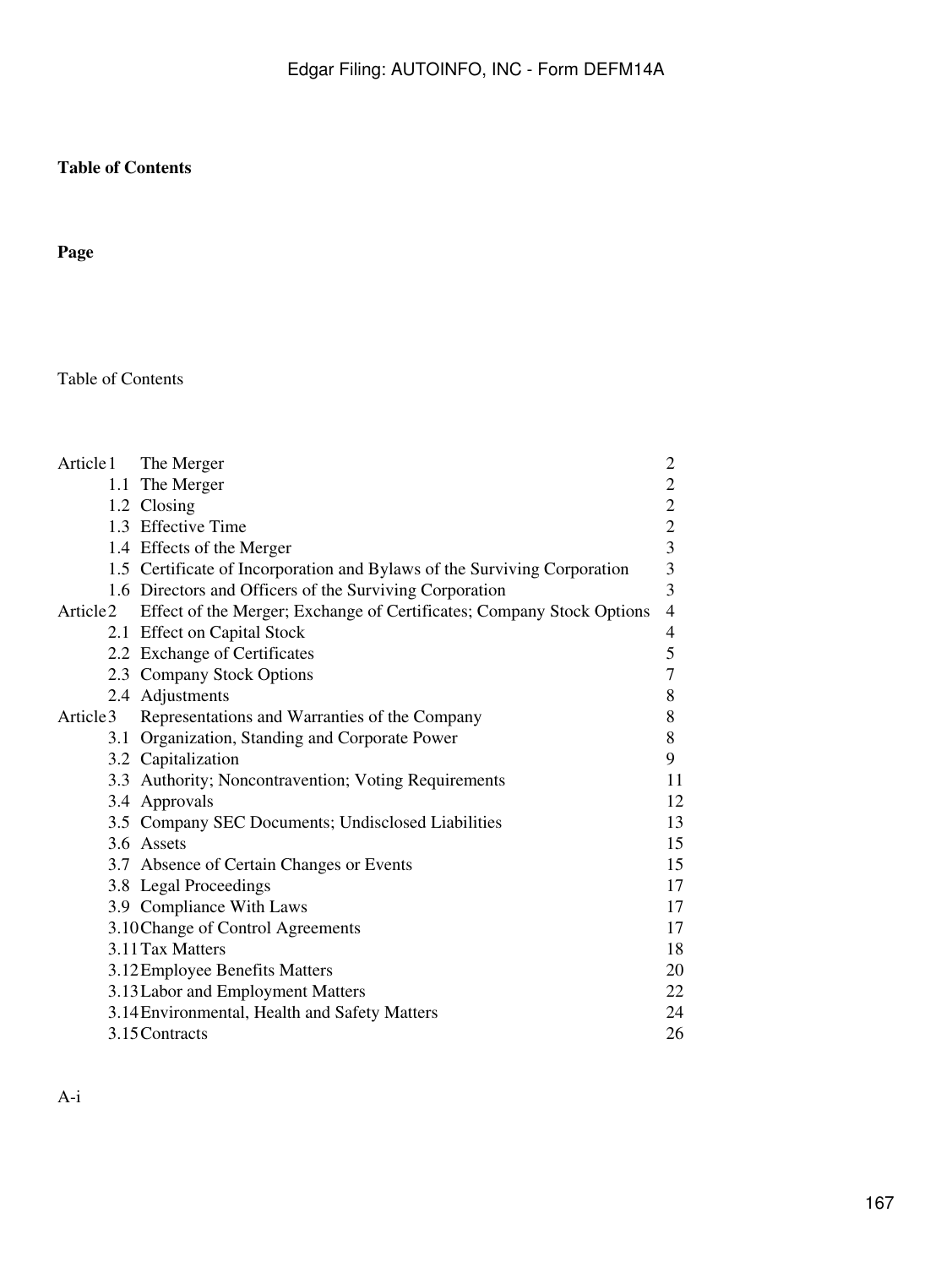(continued)

# **Page**

|           | 3.16 Real Property                                          | 27 |
|-----------|-------------------------------------------------------------|----|
|           | 3.17 Intellectual Property                                  | 29 |
|           | 3.18 Insurance                                              | 32 |
|           | 3.19 Business Continuity                                    | 33 |
|           | 3.20 Customers, Suppliers and Sales Agents                  | 33 |
|           | 3.21 Restrictions on Business Activities                    | 33 |
|           | 3.22 Warranty                                               | 33 |
|           | 3.23 Product Liability                                      | 34 |
|           | 3.24 Indebtedness                                           | 34 |
|           | 3.25 Opinion of Financial Advisor                           | 35 |
|           | 3.26 Brokers and Other Advisors                             | 35 |
|           | 3.27 State Takeover Statutes                                | 35 |
|           | 3.28 Ethical Business Practices                             | 35 |
|           | 3.29 Capital Expenditures and Investments                   | 36 |
|           | 3.30 Affiliate Transactions                                 | 36 |
|           | 3.31 Information Supplied.                                  | 36 |
| Article 4 | Representations and Warranties of Parent and Merger Sub     | 37 |
|           | 4.1 Organization, Standing and Corporate Power              | 37 |
|           | 4.2 Authority; Noncontravention                             | 37 |
|           | 4.3 Approvals                                               | 38 |
|           | 4.4 Information Supplied                                    | 38 |
|           | 4.5 Ownership and Operations of Merger Sub                  | 38 |
|           | 4.6 Financing                                               | 39 |
|           | 4.7 Brokers and Other Advisors                              | 39 |
| Article 5 | <b>Additional Covenants and Agreements</b>                  | 39 |
|           | 5.1 Preparation of the Proxy Statement; Stockholder Meeting | 39 |
|           | 5.2 Conduct of Business                                     | 41 |
|           | 5.3 No Solicitation by the Company; Etc.                    | 43 |
|           | 5.4 Reasonable Best Efforts                                 | 46 |
|           | 5.5 Public Announcements                                    | 47 |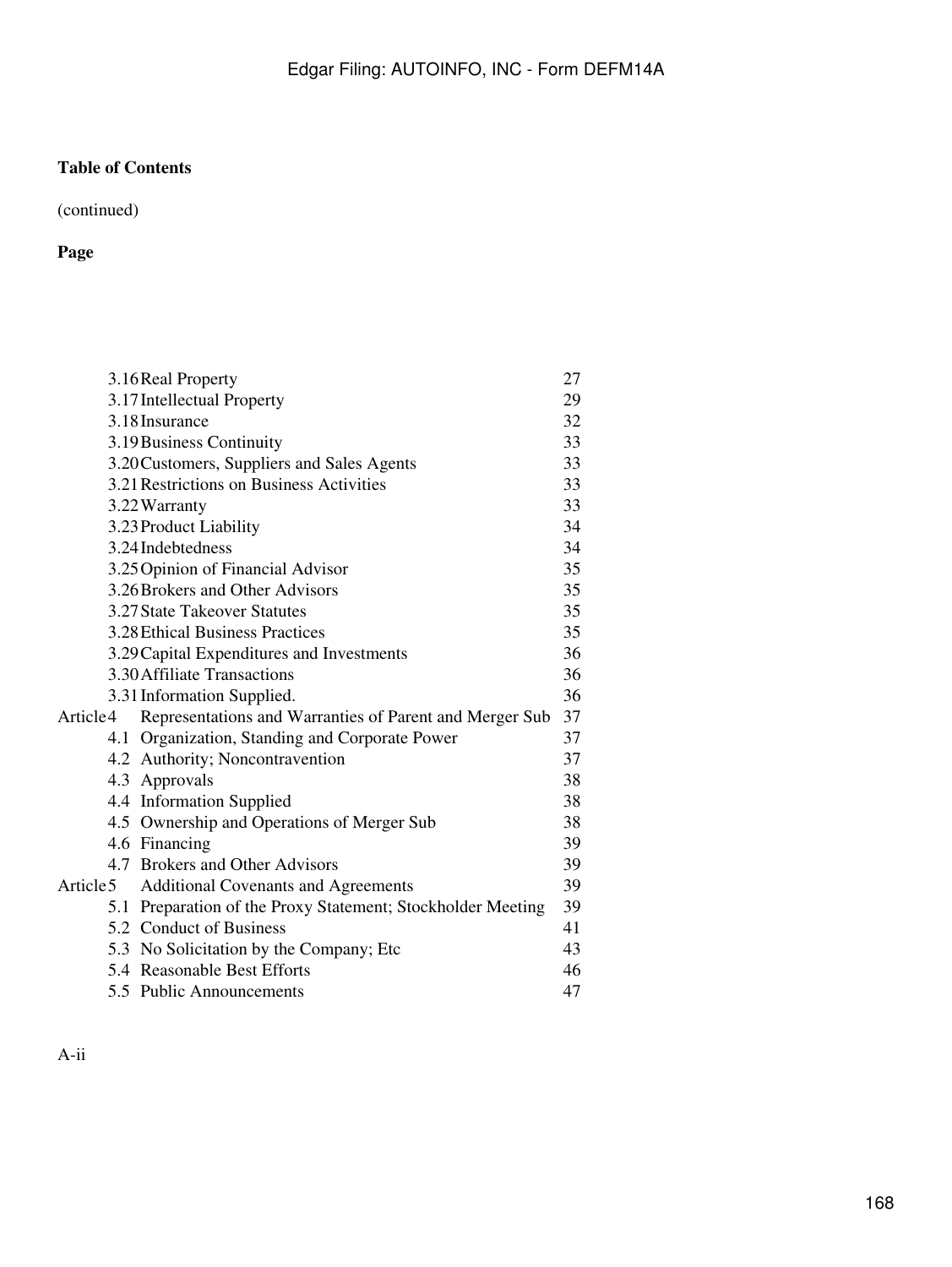(continued)

# **Page**

|           | 5.6 Access to Information; Confidentiality                     | 47 |
|-----------|----------------------------------------------------------------|----|
|           | 5.7 Notification of Certain Matters                            | 48 |
|           | 5.8 Indemnification and Insurance                              | 49 |
|           | 5.9 Securityholder Litigation                                  | 50 |
|           | 5.10 Fees and Expenses                                         | 50 |
|           | 5.11 Certain Employee-Related Matters                          | 50 |
|           | 5.12 Indebtedness and Company Transaction Expenses             | 51 |
|           | 5.13 Termination of Certain Agreements                         | 51 |
|           | 5.14 Financing                                                 | 51 |
|           | 5.15 Exchange and Rollover                                     | 51 |
| Article 6 | <b>Conditions Precedent</b>                                    | 52 |
|           | 6.1 Conditions to Each Party's Obligation to Effect the Merger | 52 |
|           | 6.2 Conditions to Obligations of Parent and Merger Sub         | 52 |
|           | 6.3 Conditions to Obligations of the Company                   | 53 |
| Article 7 | Termination                                                    | 54 |
|           | 7.1 Termination                                                | 54 |
|           | 7.2 Effect of Termination                                      | 56 |
|           | 7.3 Termination Fees                                           | 56 |
|           | 7.4 Expenses Upon Termination                                  | 58 |
| Article 8 | Miscellaneous                                                  | 58 |
|           | 8.1 No Survival, Etc                                           | 58 |
|           | 8.2 Amendment or Supplement                                    | 58 |
|           | 8.3 Extension of Time, Waiver, Etc.                            | 59 |
|           | 8.4 Assignment                                                 | 59 |
|           | 8.5 Counterparts; Facsimile/PDF Execution                      | 59 |
|           | 8.6 Entire Agreement; No Third-Party Beneficiaries             | 59 |
|           | 8.7 Governing Law; Jurisdiction                                | 60 |
|           | 8.8 Specific Performance                                       | 60 |
|           | 8.9 Notices                                                    | 61 |
|           | 8.10 Severability                                              | 62 |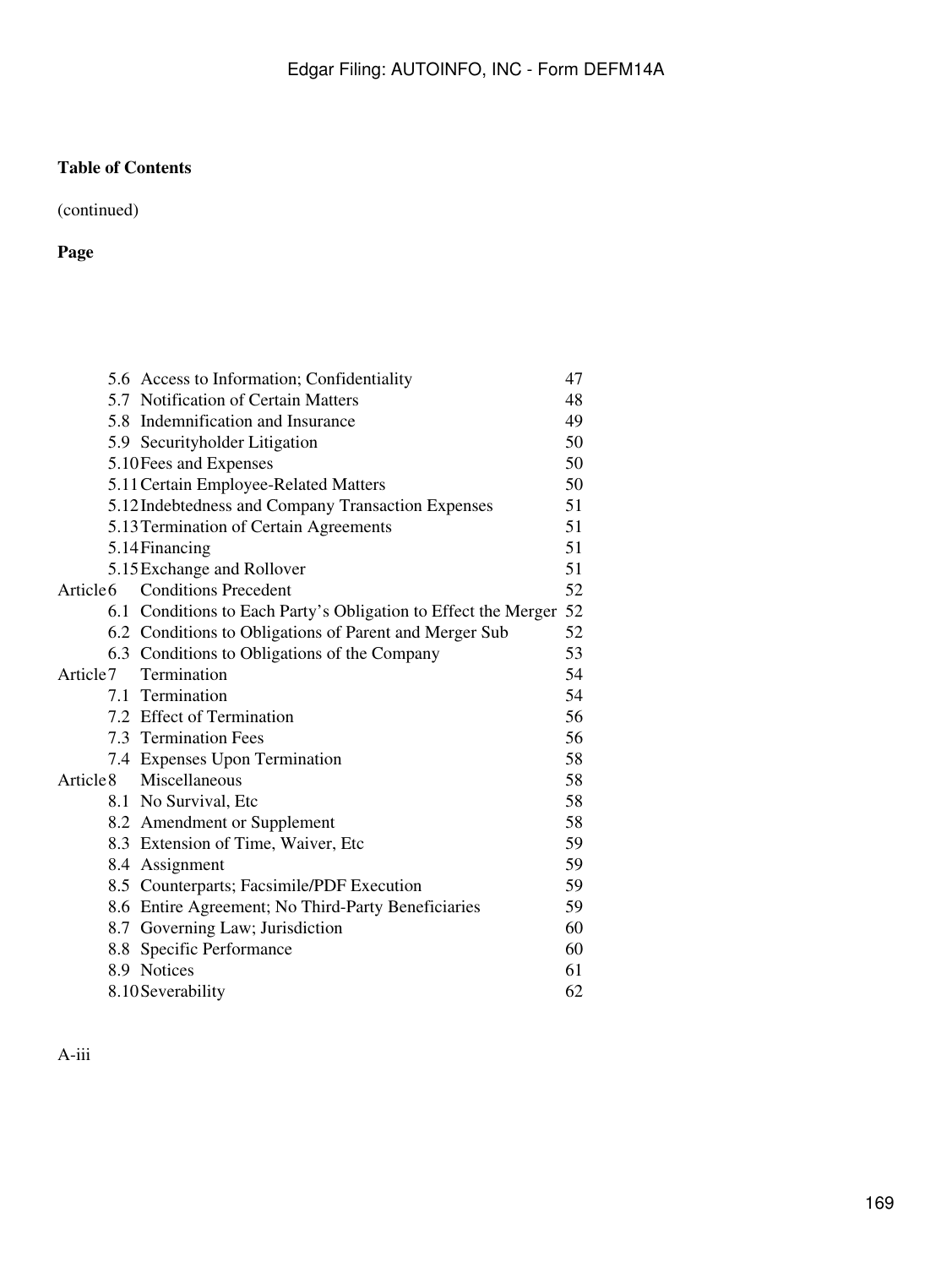(continued)

**Page**

8.11Interpretation; Other 62

# **EXHIBITS**

Exhibit 4.6 – Debt Commitment Letter

A-iv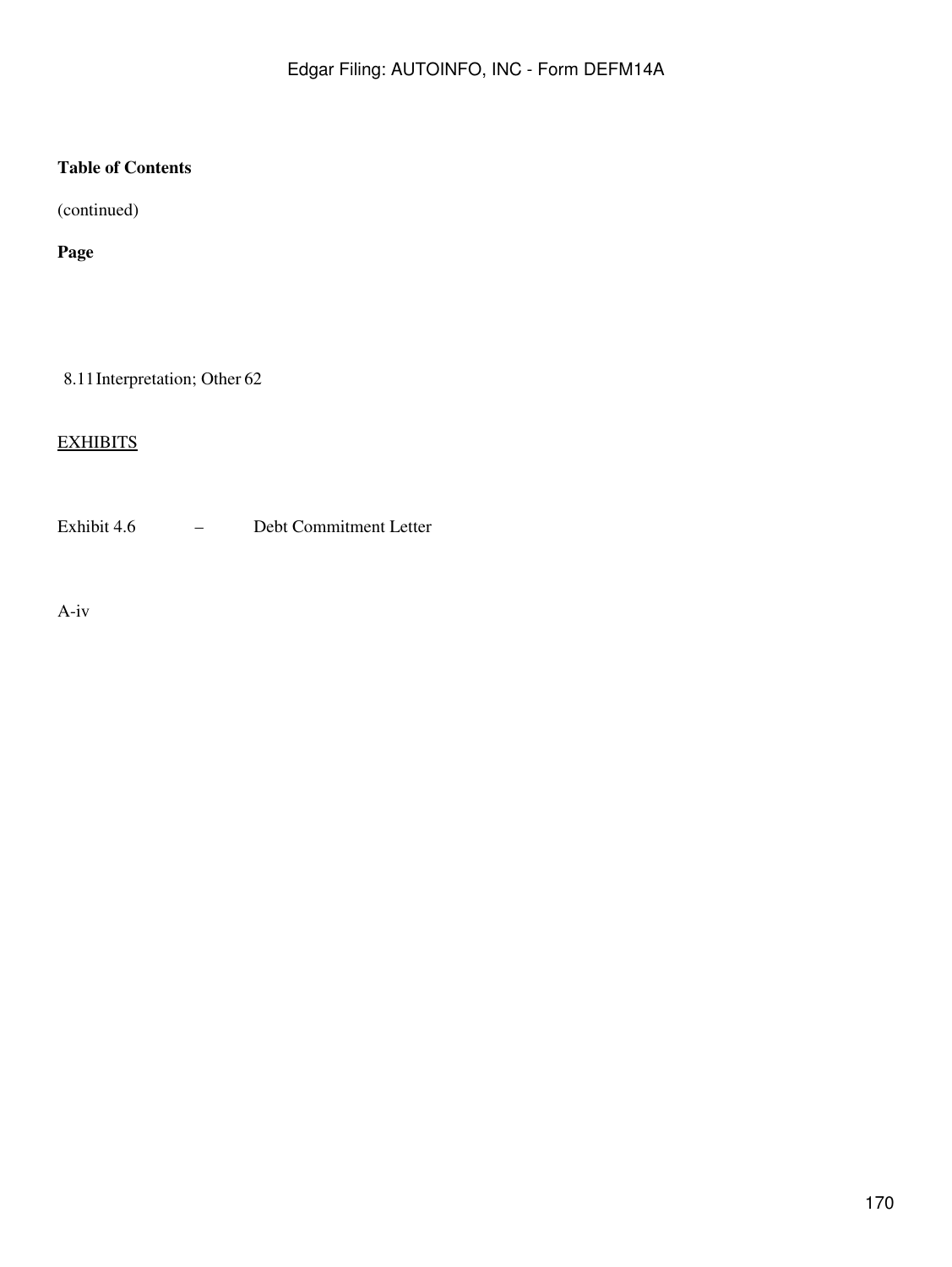#### AGREEMENT AND PLAN OF MERGER

This Agreement and Plan of Merger, dated as of February 28, 2013 (this "Agreement"), is by and among AutoInfo Holdings, LLC, a Delaware limited liability company ("Parent"), AutoInfo Acquisition Corp., a Delaware corporation and a wholly owned Subsidiary of Parent ("Merger Sub"), and AutoInfo, Inc., a Delaware corporation (the "Company"). Certain defined terms used in this Agreement are defined in Annex A.

#### **RECITALS**

**WHEREAS**, the Board of Directors of the Company, acting upon the recommendation of a special committee formed by the Board of Directors of the Company for the purpose of evaluating and negotiating strategic alternatives and/or transactions for the Company, including this Agreement and the Transactions (a) has approved and declared advisable this Agreement and determined that this Agreement is in the best interests of its stockholders, (b) has approved and declared advisable the merger of Merger Sub with and into the Company (the "Merger"), on the terms and subject to the conditions provided for in this Agreement, and determined that the Merger is in the best interests of its stockholders, (c) has reviewed the terms of the Merger and determined that such terms are fair to its stockholders, and (d) has recommended adoption by its stockholders of this Agreement and the Merger;

**WHEREAS**, the respective Boards of Directors (or similar governing body) and the equity holders of Parent and Merger Sub have approved this Agreement and the Merger on the terms and subject to the conditions provided for in this Agreement;

**WHEREAS**, prior to or concurrently with the execution and delivery of this Agreement, and as a condition to the willingness of Parent and Merger Sub to enter into this Agreement, certain of the Senior Managers and Parent have entered into employment agreements (including non-compete, non-solicit, non-disclosure, and non-disparagement covenants), pursuant to which each such Senior Manager has agreed to be employed by the Company after the Closing in accordance with the terms of such Senior Manager's employment agreement;

**WHEREAS**, prior to or concurrently with the execution and delivery of this Agreement, and as a condition to the willingness of Parent and Merger Sub to enter into this Agreement, the Company's stockholders set forth on the signature pages thereto and Parent have entered into that certain Voting Agreement (the "Voting Agreement"), pursuant to which such stockholders have agreed to vote their respective Shares in favor of the adoption of this Agreement and the consummation of the Transactions in accordance with the terms of the Voting Agreement;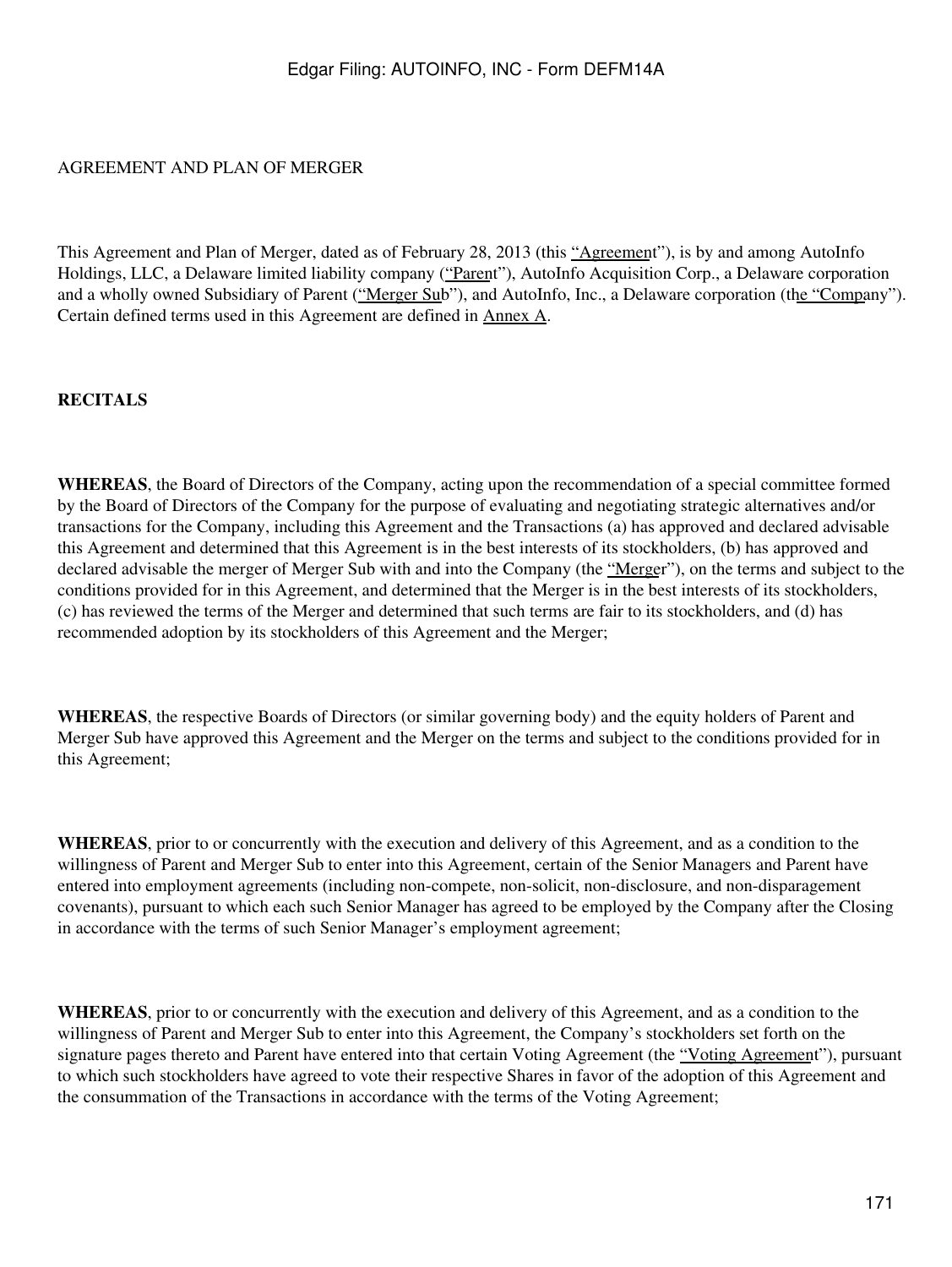**WHEREAS**, prior to or concurrently with the execution and delivery of this Agreement, and as a condition to the willingness of Parent and Merger Sub to enter into this Agreement, the Rollover Senior Managers, Parent, and Merger Sub have entered into that certain Exchange and Rollover Agreement (the "Exchange and Rollover Agreement") pursuant to which at or immediately prior to the Effective Time (a) Harry Wachtel and Mark Weiss have agreed to contribute their respective Rollover Shares in the exchange for equity interests of Parent in accordance with Section 5.15 and the terms of the Exchange and Rollover Agreement and (b)

A-1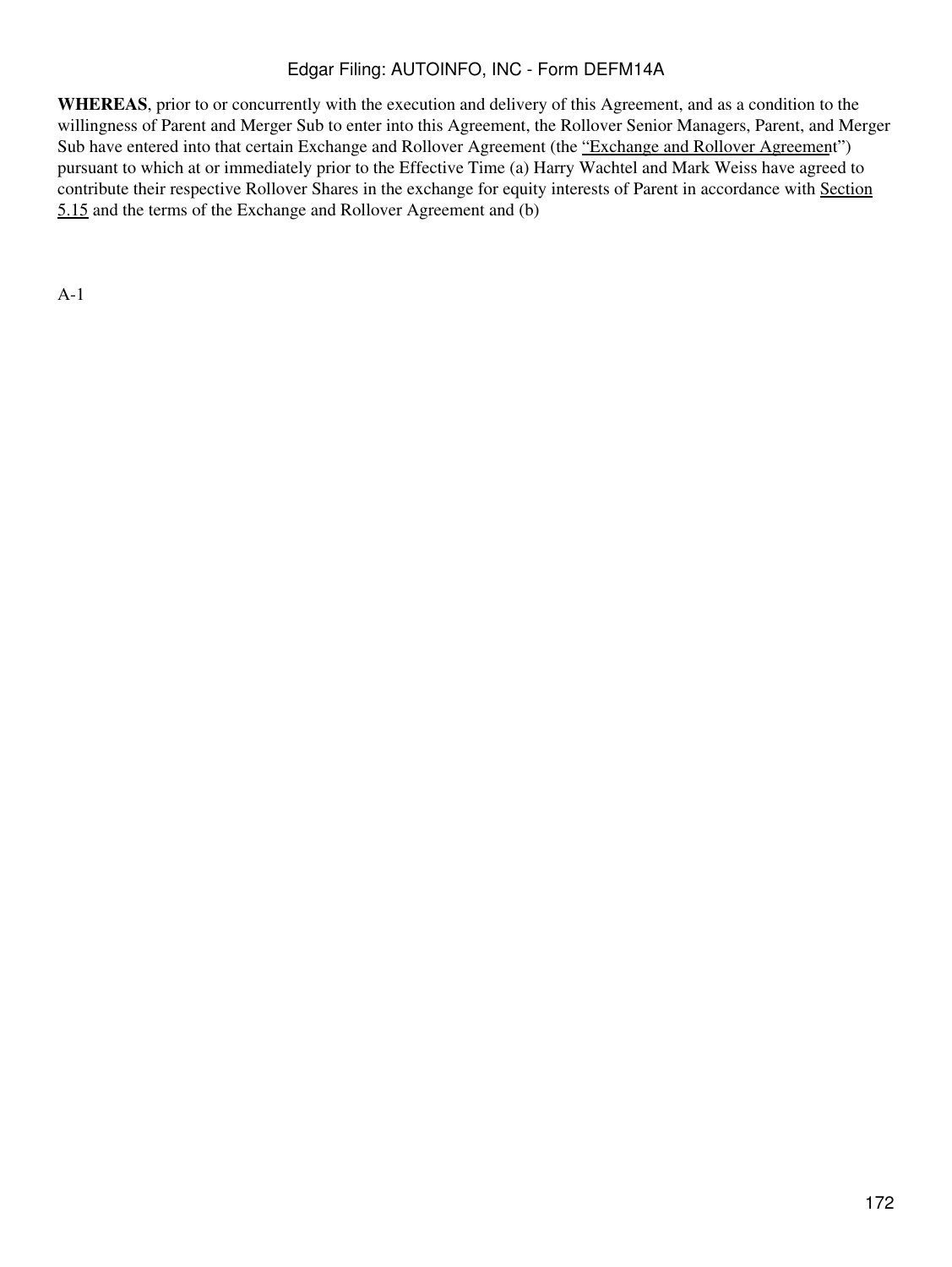Michael P. Williams has agreed to forego a portion of the Option Consideration, and/or the change of control payment to be paid to him in connection with the consummation of the Transactions in exchange for the number of Class A Profits Interest Units issued pursuant to the Parent's 2013 Executive Unit Plan for services to be provided to or for the benefit of Parent (or its Subsidiaries) in accordance with the terms of the Exchange and Rollover Agreement;

**WHEREAS**, prior to or concurrently with the execution and delivery of this Agreement, and as a condition to the willingness of Parent and Merger Sub to enter into this Agreement, Harry Wachtel, the Company, Parent, and Merger Sub have entered into that certain Indemnification Agreement (the "Indemnification Agreement") pursuant to which Harry Wachtel has agreed (subject to certain limitations set forth in the Indemnification Agreement) to indemnify Parent and Merger Sub and hold Parent and Merger Sub harmless for breaches of the Company's representations, warranties, and covenants set forth in this Agreement; and

**WHEREAS**, concurrently with the execution of this Agreement, and as a condition to the willingness of the Company to enter into this Agreement, the Guarantor has entered into that certain Limited Guaranty (the "Limited Guaranty").

**NOW, THEREFORE**, in consideration of the foregoing and the representations, warranties, covenants and agreements contained in this Agreement, and intending to be legally bound hereby, Parent, Merger Sub and the Company hereby agree as follows:

Article 1 The Merger

1.1 The Merger.

Upon the terms and subject to the conditions set forth in this Agreement, and in accordance with the General Corporation Law of the State of Delaware (the "DGCL"), at the Effective Time, Merger Sub shall be merged with and into the Company, and the separate corporate existence of Merger Sub shall thereupon cease, and the Company shall be the surviving corporation in the Merger (with respect to all post-Effective Time periods, the "Surviving" Corporation").

1.2 Closing.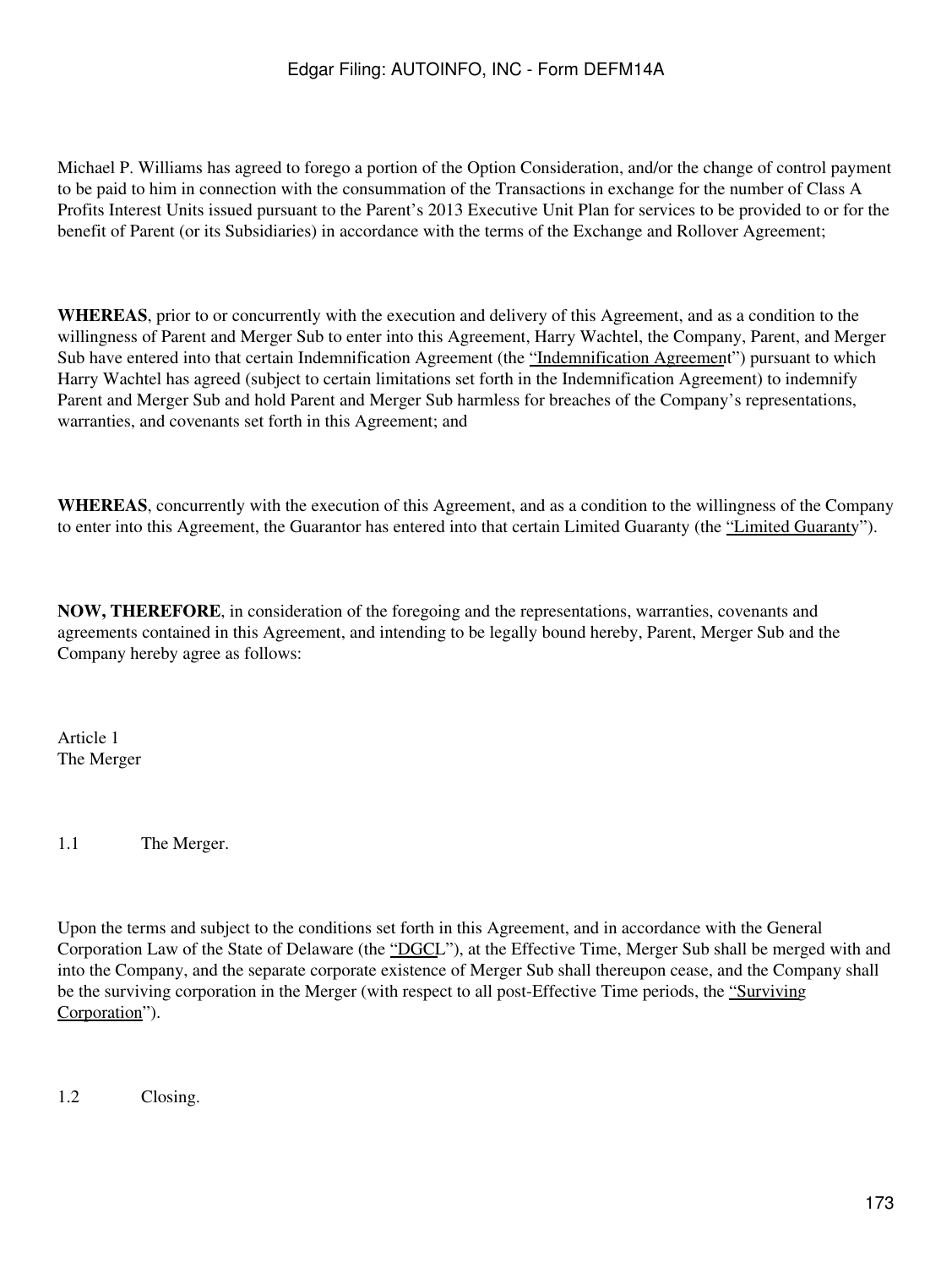The closing of the Merger (the "Closing") shall take place at 10:00 a.m. (Miami, Florida local time) on a date to be specified by the parties (the "Closing Date") that is not later than three (3) Business Days after satisfaction or waiver of the conditions set forth in Article 6 (other than those conditions that by their nature are to be satisfied at the Closing, but subject to the satisfaction or waiver of those conditions at such time), at the offices of McDermott Will & Emery LLP, 333 Avenue of the Americas, Suite 4500, Miami, Florida 33131, unless another time, date or place is agreed to in writing by the parties hereto.

1.3 Effective Time.

Subject to the provisions of this Agreement, upon the Closing, the Company and Merger Sub shall file with the Secretary of State of the State of Delaware a certificate of merger,

A-2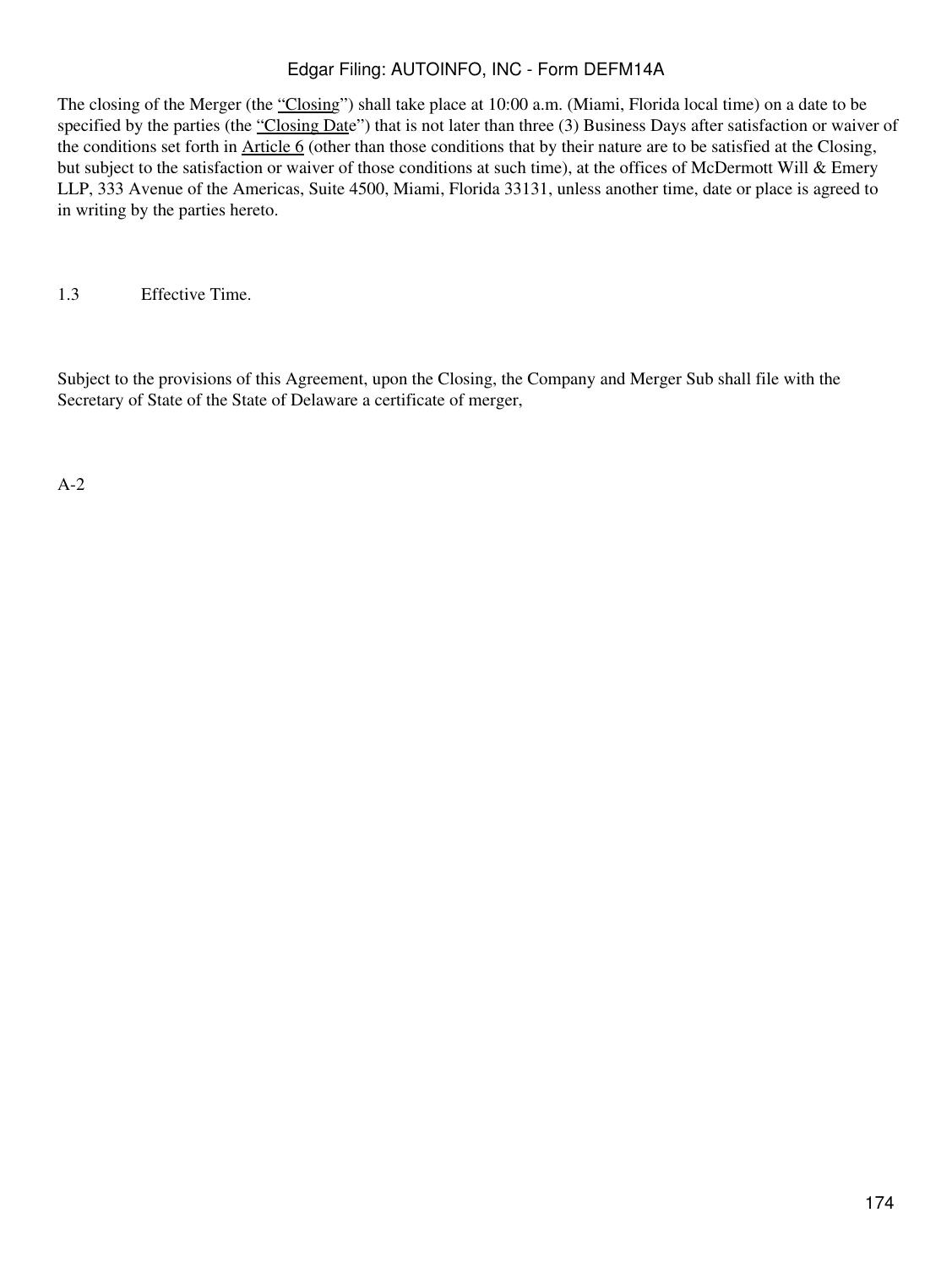executed, acknowledged and filed in accordance with the relevant provisions of the DGCL (the "Certificate of Merger"). The Merger shall become effective at the time when the Certificate of Merger has been duly filed with the Secretary of State of the State of Delaware, or at such later time as is agreed to by the parties hereto and specified in the Certificate of Merger (the time at which the Merger becomes effective is herein referred to as the "Effective Time").

# 1.4 Effects of the Merger.

The Merger shall have the effects set forth in this Agreement, the Certificate of Merger, and the applicable provisions of the DGCL. Without limiting the generality of the foregoing, and subject thereto, at the Effective Time, all the properties, rights, privileges, powers and franchises of the Company and Merger Sub shall vest in the Surviving Corporation, and all debts, liabilities and duties of the Company and Merger Sub shall become the debts, liabilities and duties of the Surviving Corporation.

1.5 Certificate of Incorporation and Bylaws of the Surviving Corporation.

(a) Certificate of Incorporation. At the Effective Time, the certificate of incorporation of Merger Sub, as amended pursuant to the Certificate of Merger, shall be the certificate of incorporation of the Surviving Corporation, which may be amended from time to time after the Effective Time as provided therein or by applicable Law.

(b) Bylaws. At the Effective Time, the bylaws of Merger Sub shall be the bylaws of the Surviving Corporation, which may be amended from time to time after the Effective Time as provided by the Surviving Corporation's certificate of incorporation or such bylaws.

1.6 Directors and Officers of the Surviving Corporation.

(a) Each of the parties hereto shall take all necessary action to cause the directors of Merger Sub immediately prior to the Effective Time to be the directors of the Surviving Corporation immediately following the Effective Time, until their respective successors are duly elected or appointed and qualified or their earlier death, resignation or removal in accordance with applicable Laws, and the Surviving Corporation's certificate of incorporation and bylaws.

(b) The officers of the Company immediately prior to the Effective Time shall be the officers of the Surviving Corporation until their respective successors are duly appointed and qualified or their earlier death,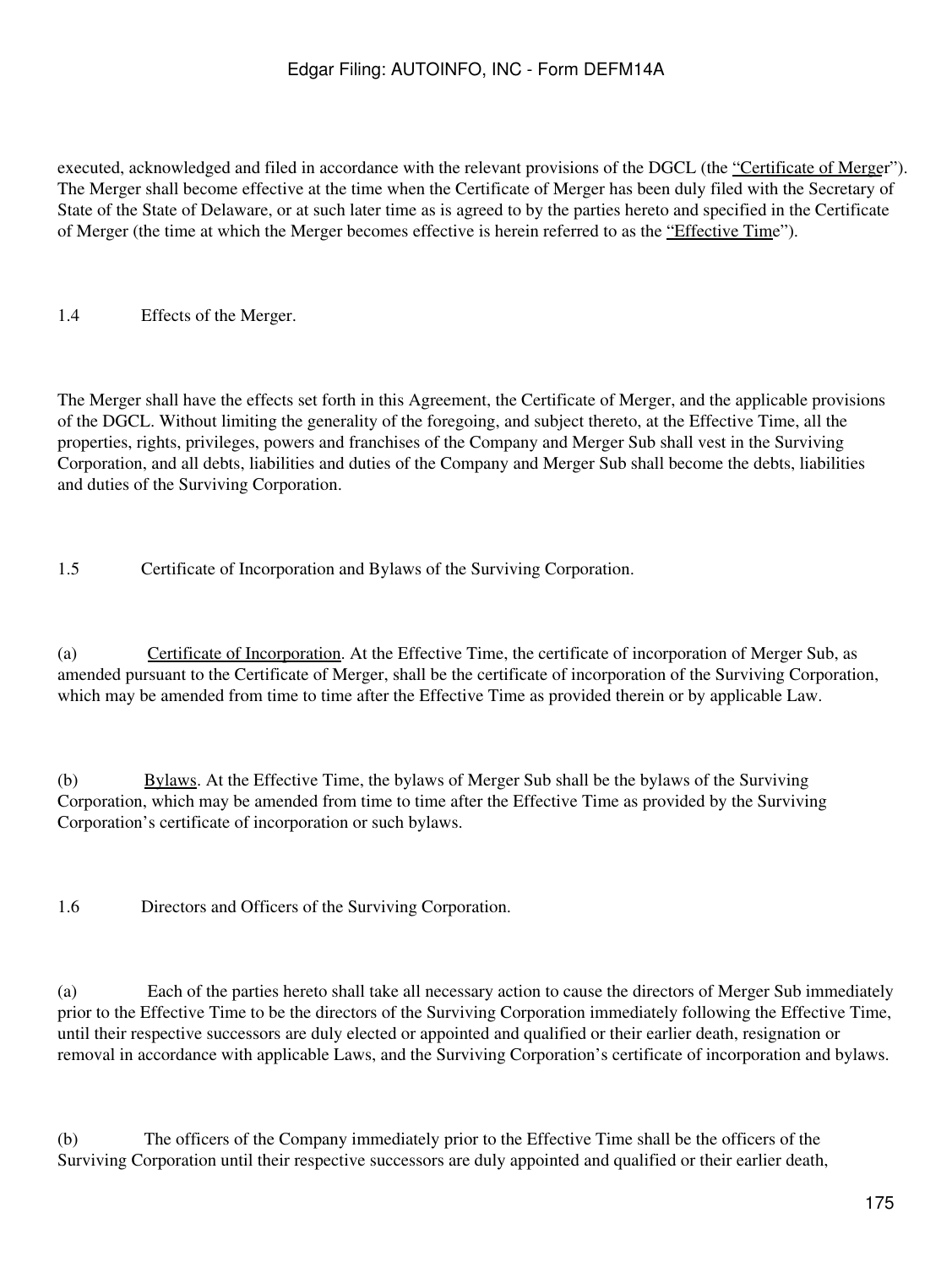resignation or removal in accordance with applicable Laws, the Surviving Corporation's certificate of incorporation and bylaws.

A-3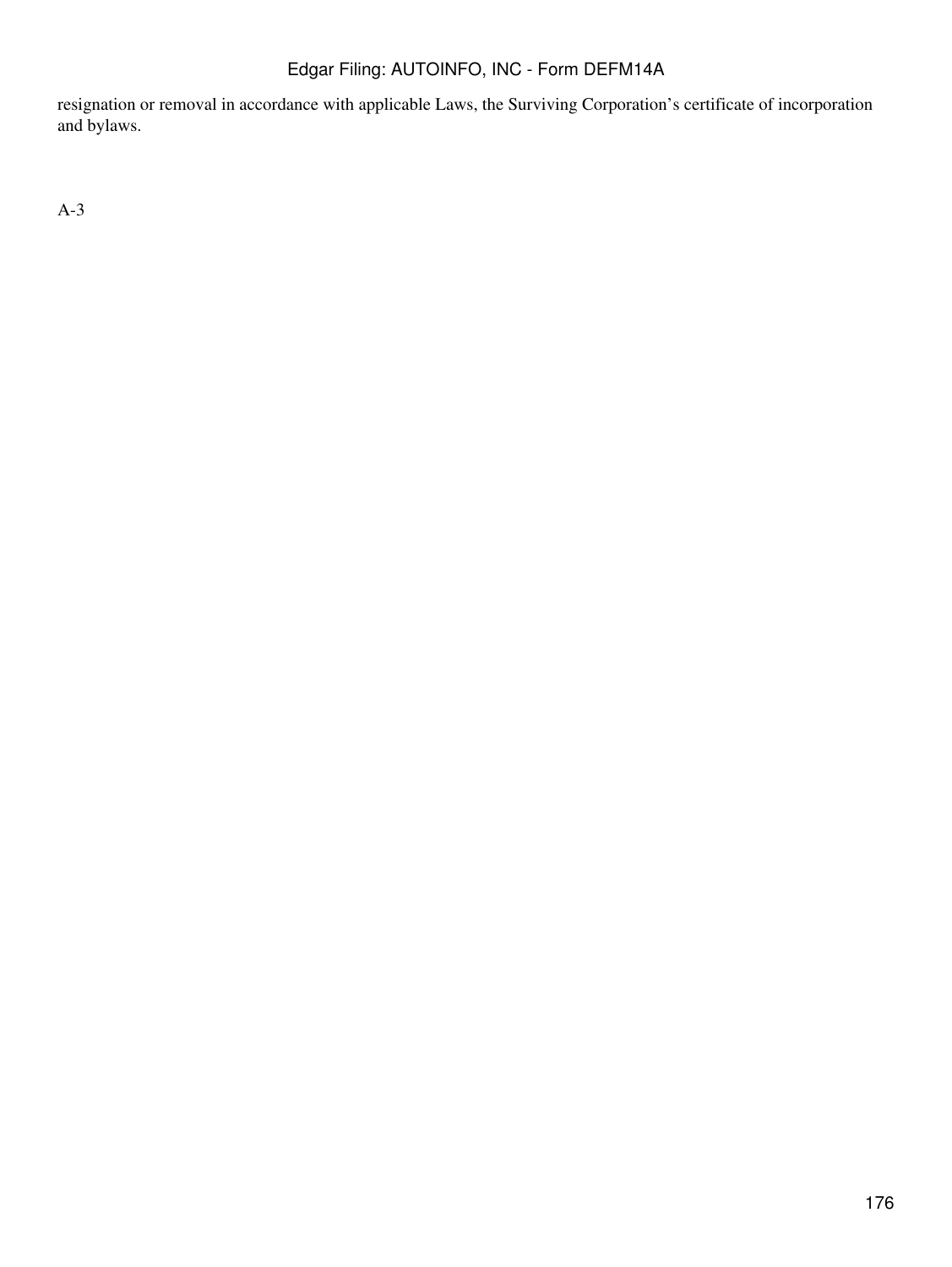Article 2 Effect of the Merger; Exchange of Certificates; Company Stock Options

2.1 Effect on Capital Stock.

At the Effective Time, as a result of the Merger and without any action on the part of the Company, Parent, Merger Sub, the holder of any shares of common stock, par value \$0.001 per share, of the Company ("Company Common Stock"), or the holder of any shares of capital stock of Merger Sub:

(a) Capital Stock of Merger Sub. Each share of capital stock of Merger Sub issued and outstanding immediately prior to the Effective Time shall be converted into and become one validly issued, fully paid and nonassessable share of common stock, par value \$0.001 per share, of the Surviving Corporation.

(b) Conversion of Company Common Stock. Each issued and outstanding share of Company Common Stock, other than shares to be canceled in accordance with Section 2.1(c) and Dissenting Shares (each a "Share" and collectively, the "Shares"), shall be converted into the right to receive a cash amount equal to \$1.05, without interest (the "Merger Consideration") pursuant to the terms and conditions set forth in Section 2.2. As of the Effective Time, all such Shares shall no longer be outstanding and shall automatically be canceled and shall cease to exist, and each holder of a certificate which immediately prior to the Effective Time represented any such Shares (each, a "Certificate") shall cease to have any rights with respect thereto, except the right to receive the Merger Consideration to be paid in consideration therefor upon surrender of such Certificate in accordance with Section 2.2(b), without interest.

(c) Cancellation of Treasury Stock and Parent-Owned Stock. Any Shares that are owned by the Company as treasury stock, and any Shares owned by Parent or Merger Sub, including the Rollover Shares, in each case immediately prior to the Effective Time, shall be automatically canceled and shall cease to exist and no consideration shall be delivered in exchange therefor.

(d) Appraisal Rights. Notwithstanding anything in this Agreement to the contrary, Shares that are issued and outstanding immediately prior to the Effective Time and which are held by a stockholder who did not vote to adopt this Agreement (or consent thereto in writing) and who is entitled to demand and properly demands appraisal of such Shares pursuant to, and who complies in all respects with, the provisions of Section 262 of the DGCL (the "Dissenting Stockholders"), shall not be converted into the right to receive the Merger Consideration (the "Dissenting Shares"), but instead such holder shall be entitled to payment of the fair value of such Shares in accordance with the provisions of Section 262 of the DGCL (and at the Effective Time, such Dissenting Shares shall no longer be outstanding and shall automatically be canceled and shall cease to exist, and such holder shall cease to have any rights with respect thereto, except the right to receive the fair value of such Dissenting Shares in accordance with the provisions of Section 262 of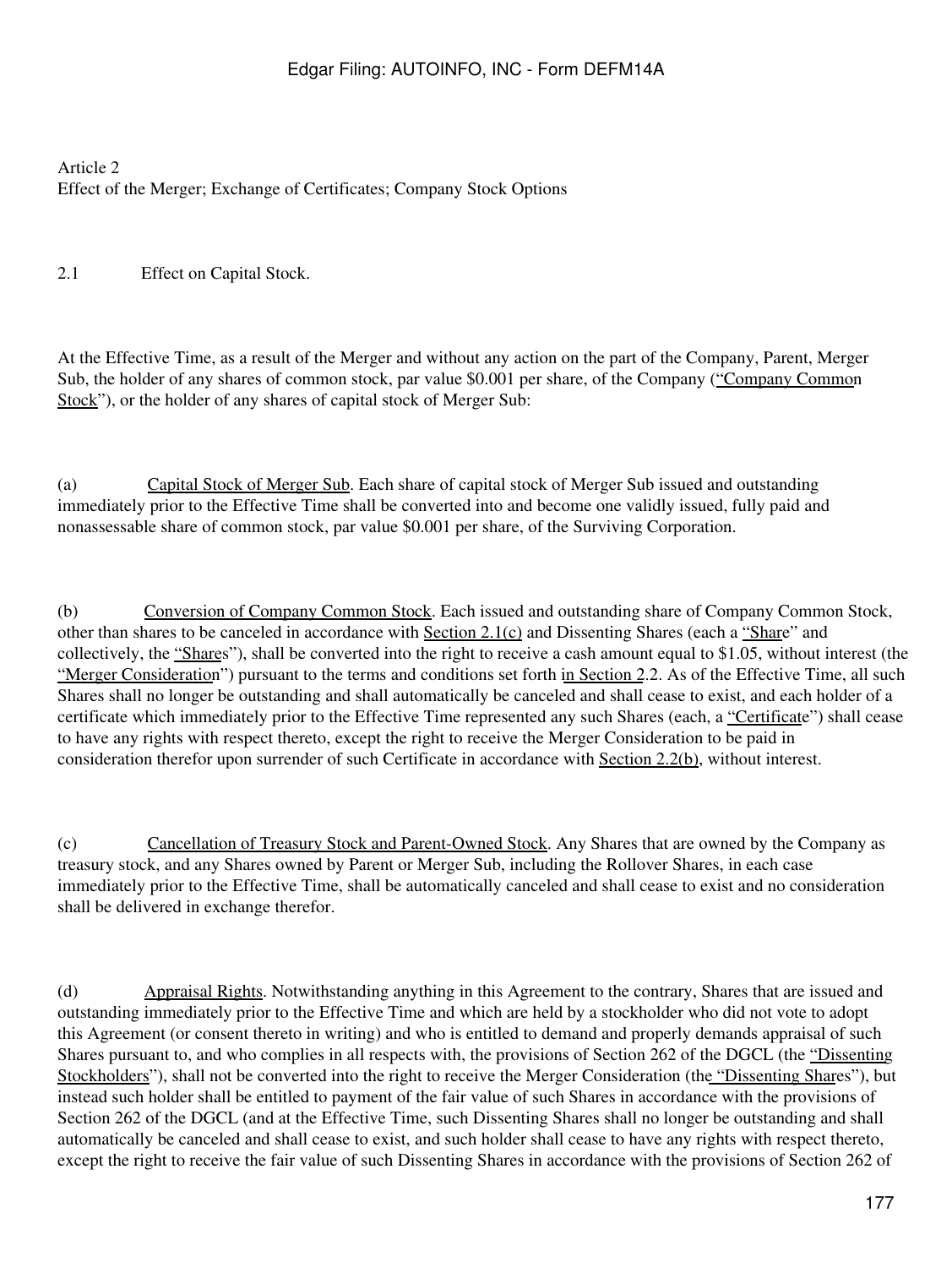the DGCL), unless and until such holder shall have failed to perfect or shall have effectively withdrawn or lost rights to appraisal under the DGCL. If any Dissenting Stockholder shall have failed to perfect or shall have effectively

A-4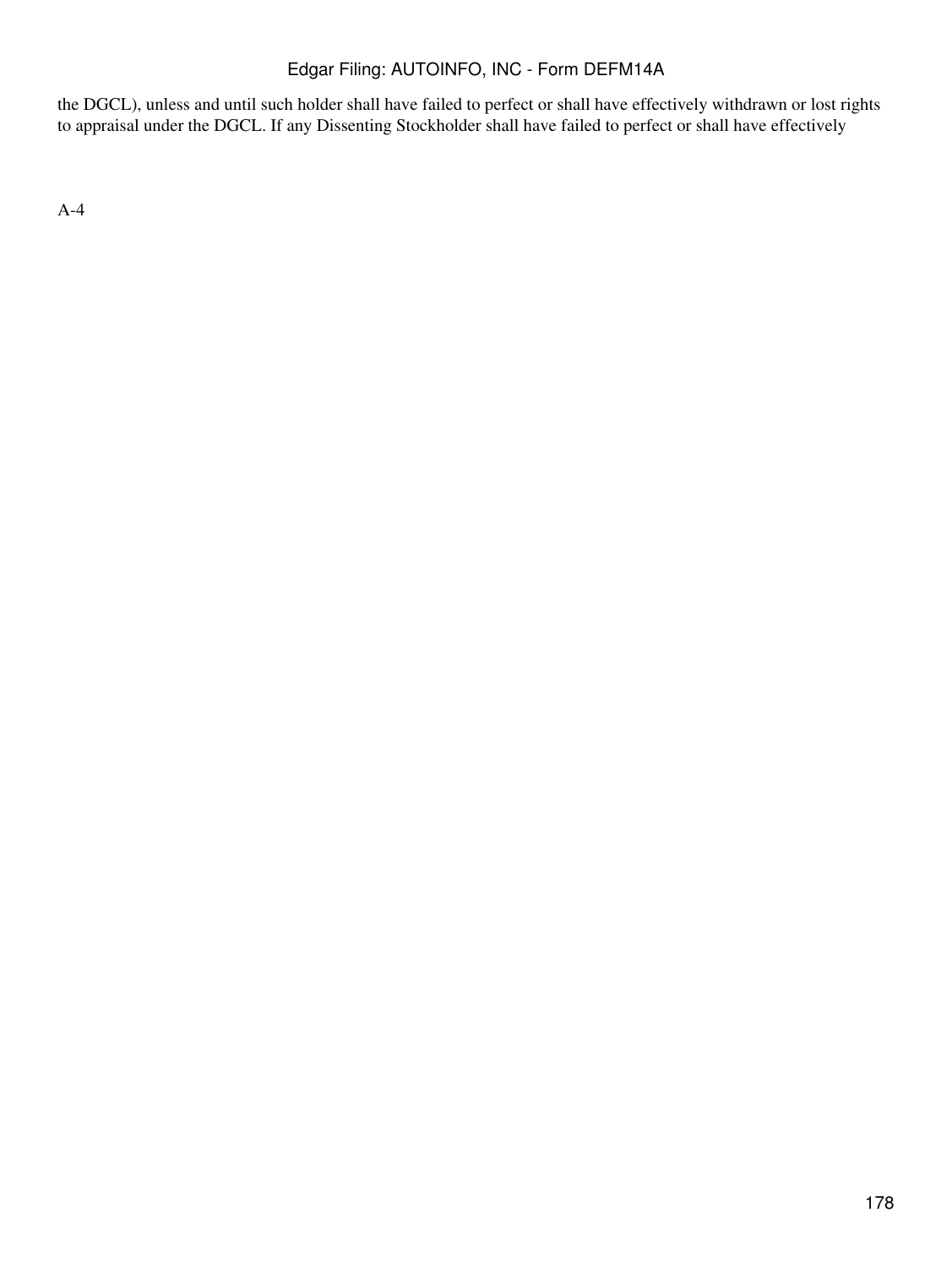withdrawn or lost such appraisal rights pursuant to the DGCL, such holder's Shares shall thereupon be treated as if they had been converted into and become exchangeable for the right to receive, as of the Effective Time, the Merger Consideration for each such Share, in accordance with Section 2.1(b), without any interest thereon. The Company shall give Parent (i) prompt notice of any written demands for appraisal of any Shares, attempted withdrawals of such demands and any other instruments served pursuant to the DGCL and received by the Company relating to stockholders' rights of appraisal, and (ii) the opportunity to participate in all negotiations and Proceedings with respect to demands for appraisal under the DGCL. The Company shall not, except with the prior written consent of Parent, voluntarily make any payment with respect to, or settle, or offer or agree to settle, any such demand for payment or waive any failure by a stockholder to timely comply with the requirements of the DGCL to perfect or demand appraisal rights. Any portion of the Merger Consideration made available to the Paying Agent pursuant to Section 2.2 to pay for Shares for which appraisal rights have been perfected shall be returned to Parent upon demand.

# 2.2 Exchange of Certificates.

(a) Paying Agent. Prior to the Effective Time, Parent and the Company shall designate American Stock Transfer & Trust Company, LLC to act as agent for the holders of Shares and Options in connection with the Merger (the "Paying Agent") to receive, for the benefit of such holders, the aggregate amount equal to the sum of (i) the product of (A) the Merger Consideration, times (B) the number of Shares plus (ii) the aggregate amount of Option Consideration payable upon the exercise of the Options (collectively, items (i) and (ii) shall be referred to as the "Aggregate Merger Consideration"). At the Closing, Parent shall deposit, or cause to be deposited, on behalf of Parent, immediately available funds equal to the Aggregate Merger Consideration with the Paying Agent for the benefit of the holders of Shares (other than shares to be canceled in accordance with Section 2.1(c) and the Dissenting Shares) and Options. The Paying Agent shall cause the Aggregate Merger Consideration to be (x) held for the benefit of the holders of Company Common Stock and Options, and (y) applied promptly to making the payments pursuant to Section 2.1(b), Section 2.3 and Section 2.4. The Aggregate Merger Consideration shall not be used for any purpose that is not expressly provided for in this Agreement. The Aggregate Merger Consideration deposited with the Paying Agent shall, pending its disbursement to such holders, be invested by the Paying Agent as directed by Parent. Any net profit resulting from, or interest or income produced by, such amounts on deposit with the Paying Agent will be payable to Parent or as Parent otherwise directs.

(b) Payment Procedures. Promptly after the Effective Time, the Surviving Corporation shall cause the Paying Agent to mail to each holder of record (immediately prior to the Effective Time) of a Certificate and/or Options (to the extent the Merger Consideration exceeds the exercise price payable in respect of such share of Company Common Stock issuable under such Option) (i) a letter of transmittal (which shall specify, in connection with a Certificate, that delivery shall be effected, and risk of loss and title to the Certificates shall pass, only upon delivery of the Certificates (or a lost Certificate affidavit in lieu thereof) to the Paying Agent, and which shall be in such form and shall have such other provisions as Parent may reasonably specify and approve) and (ii) instructions for use in effecting the surrender of the Certificates or Options in exchange for payment of the Merger Consideration and the Option Consideration, as applicable. Upon surrender of a Certificate (or a lost Certificate affidavit in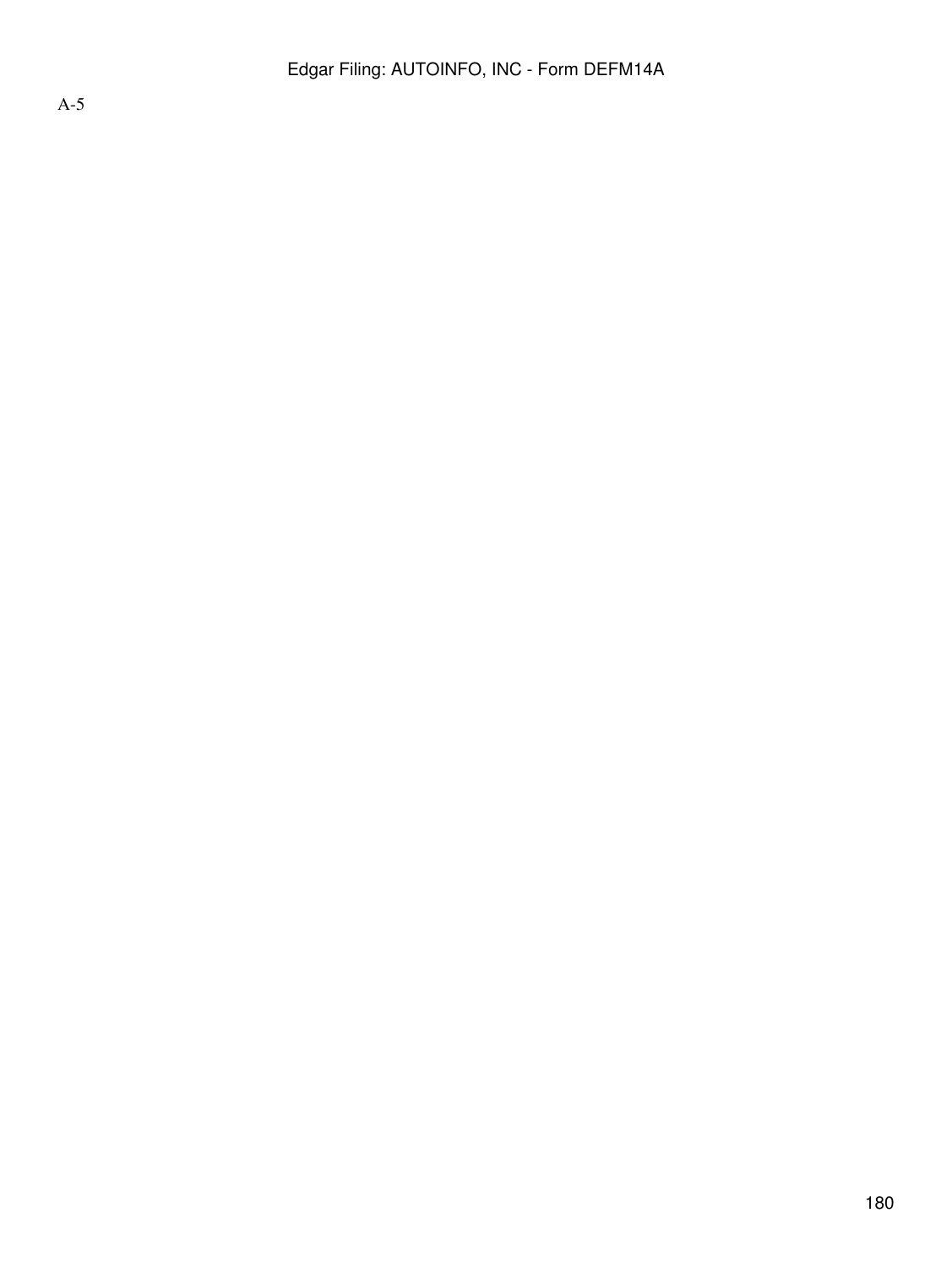lieu thereof) or Options for cancellation to the Paying Agent (if applicable), together with such letter of transmittal, duly completed and validly executed in accordance with the instructions (and such other customary documents as may reasonably be required by the Paying Agent), the holder of such Certificate or Options shall be entitled to receive in exchange therefor the Merger Consideration, without interest, for each Share formerly represented by such Certificate or Option (to the extent the Merger Consideration exceeds the exercise price payable in respect of such share of Company Common Stock issuable under such Option), and the Certificate or Option so surrendered shall forthwith be canceled. If payment of the applicable portion of the Aggregate Merger Consideration is to be made to a Person other than the Person in whose name the surrendered Certificate or Option is registered, it shall be a condition of such payment that (x) the Certificate or Option so surrendered shall be properly endorsed or shall otherwise be in proper form for transfer and (y) the Person requesting such payment shall have paid any transfer and other taxes required by reason of the payment of the applicable portion of the Aggregate Merger Consideration to a Person other than the registered holder of such Certificate or Option surrendered or shall have established to the reasonable satisfaction of the Surviving Corporation that such tax either has been paid or is not applicable, and such Person shall indemnify the Paying Agent, if so requested by the Paying Agent. Until surrendered as contemplated by this Section 2.2, each Certificate or Option shall be deemed at any time after the Effective Time to represent only the right to receive the applicable portion of the Aggregate Merger Consideration as contemplated by this Article 2, without interest.

(c) Transfer Books; No Further Ownership Rights in Company Stock. The Merger Consideration paid in respect of Shares upon the surrender for exchange of Certificates (or a lost Certificate affidavit in lieu thereof) in accordance with the terms of this Article 2 shall be deemed to have been paid in full satisfaction of all rights pertaining to the Shares previously represented by such Certificates (or a lost Certificate affidavit in lieu thereof), and at the Effective Time, the stock transfer books of the Company shall be closed and thereafter there shall be no further registration of transfers on the stock transfer books of the Surviving Corporation of the Shares that were outstanding immediately prior to the Effective Time. From and after the Effective Time, the holders of Certificates (or a lost Certificate affidavit in lieu thereof) that evidenced ownership of Shares outstanding immediately prior to the Effective Time shall cease to have any rights with respect to such Shares, except as otherwise provided for herein or by applicable Law. Subject to the last sentence of Section 2.2(e), if, at any time after the Effective Time, Certificates (or a lost Certificate affidavit in lieu thereof) are presented to the Surviving Corporation for any reason, they shall be canceled and exchanged as provided in this Article 2.

(d) Lost, Stolen or Destroyed Certificates. If any Certificate shall have been lost, stolen or destroyed, upon the making of an affidavit of lost Certificate (in a form reasonably acceptable to Parent) by the Person claiming such Certificate to be lost, stolen or destroyed and, if required by Parent, the posting by such Person of a bond, in such reasonable amount as Parent may direct, as indemnity against any claim that may be made against it with respect to such Certificate, the Paying Agent will pay, in exchange for such lost, stolen or destroyed Certificate, the applicable Merger Consideration to be paid in respect of the Shares formerly represented by such Certificate, as contemplated by this Article 2.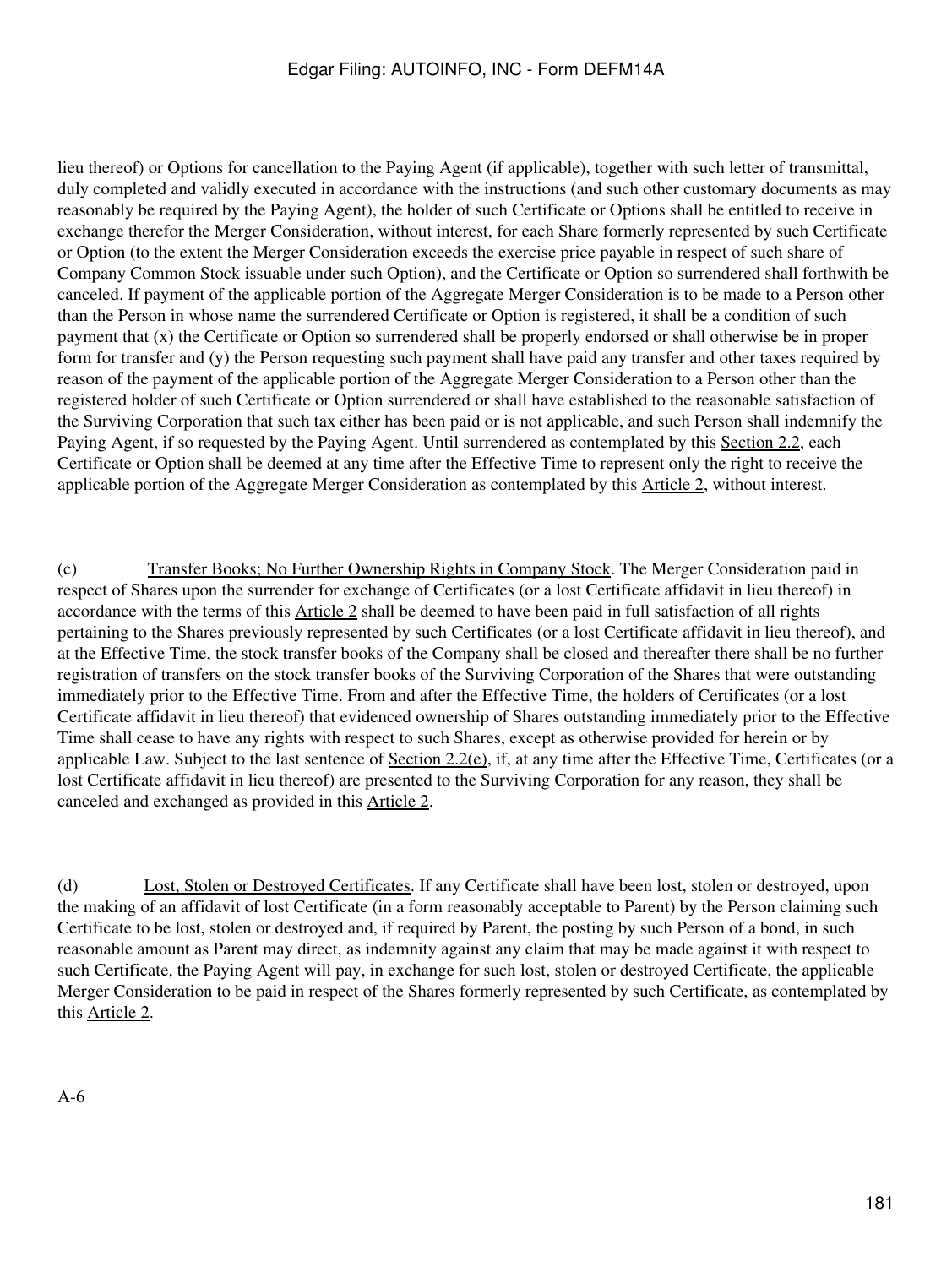(e) Termination of Fund. At any time following twelve (12) months after the Closing Date, the Surviving Corporation shall be entitled to require the Paying Agent to deliver to it or Parent any funds (including any interest received with respect thereto) that had been made available to the Paying Agent and which have not been disbursed to holders of Certificates or Options, and thereafter such holders shall be entitled to look only to the Surviving Corporation (subject to abandoned property, escheat or other similar laws) as general creditors thereof with respect to the payment of any of the Aggregate Merger Consideration that may be payable upon surrender of any Certificates or Options held by such holders, as determined pursuant to this Agreement, without any interest thereon. Any amounts remaining unclaimed by such holders at such time at which such amounts would otherwise escheat to or become property of any Governmental Authority shall become, to the extent permitted by applicable Law, the property of Parent, free and clear of any and all claims or interest of any Person previously entitled thereto.

(f) No Liability. Notwithstanding any provision of this Agreement to the contrary, neither the parties hereto, the Surviving Corporation nor the Paying Agent shall be liable to any Person for any portion of the Aggregate Merger Consideration delivered to a public official pursuant to any applicable abandoned property, escheat or similar Law.

(g) Withholding Taxes. Parent, the Surviving Corporation and the Paying Agent shall be entitled to deduct and withhold from the consideration otherwise payable to a holder of Shares or Options pursuant to this Agreement such amounts as are required to be deducted and withheld with respect to the making of such payment under the Internal Revenue Code of 1986, as amended, and the rules and regulations promulgated thereunder (the "Code"), or under any provision of state, local or foreign tax Law. To the extent amounts are so deducted or withheld, such amounts shall be paid over to the appropriate taxing authority, and such paid over amounts shall be treated for all purposes of this Agreement as having been paid to the Person in respect of which such deduction and withholding was made.

#### 2.3 Company Stock Options.

Prior to the Effective Time, the Company shall take all actions necessary to provide that each option outstanding immediately prior to the Effective Time (whether or not then vested or exercisable) that represents the right to acquire shares of Company Common Stock (each, an "Option") shall be cancelled and terminated (without regard to the exercise price of the Options) and that all Options, whether or not vested, that remain unexercised immediately prior to the Effective Time shall be converted at the Effective Time into the right to receive a cash amount equal to the Option Consideration for each share of Company Common Stock then subject to such Option whether or not vested without the need for any further action by the holder of the Option. The Option Consideration shall be paid to holders of Options in accordance with Section 2.2. Prior to the Effective Time, the Company shall make such amendments to the terms of the Company Stock Plans and obtain any consents from holders of Options that, in each case, are necessary to give effect to the transactions contemplated by this Section 2.3 and, notwithstanding anything to the contrary, payment may be withheld in respect of any Option until any necessary consents are obtained. Without limiting the foregoing, the Company shall take all actions necessary to ensure that the Company will not at the Effective Time be bound by any options, stock appreciation rights or other rights or agreements which would entitle any Person, other than Parent and its Subsidiaries, to own any capital stock of the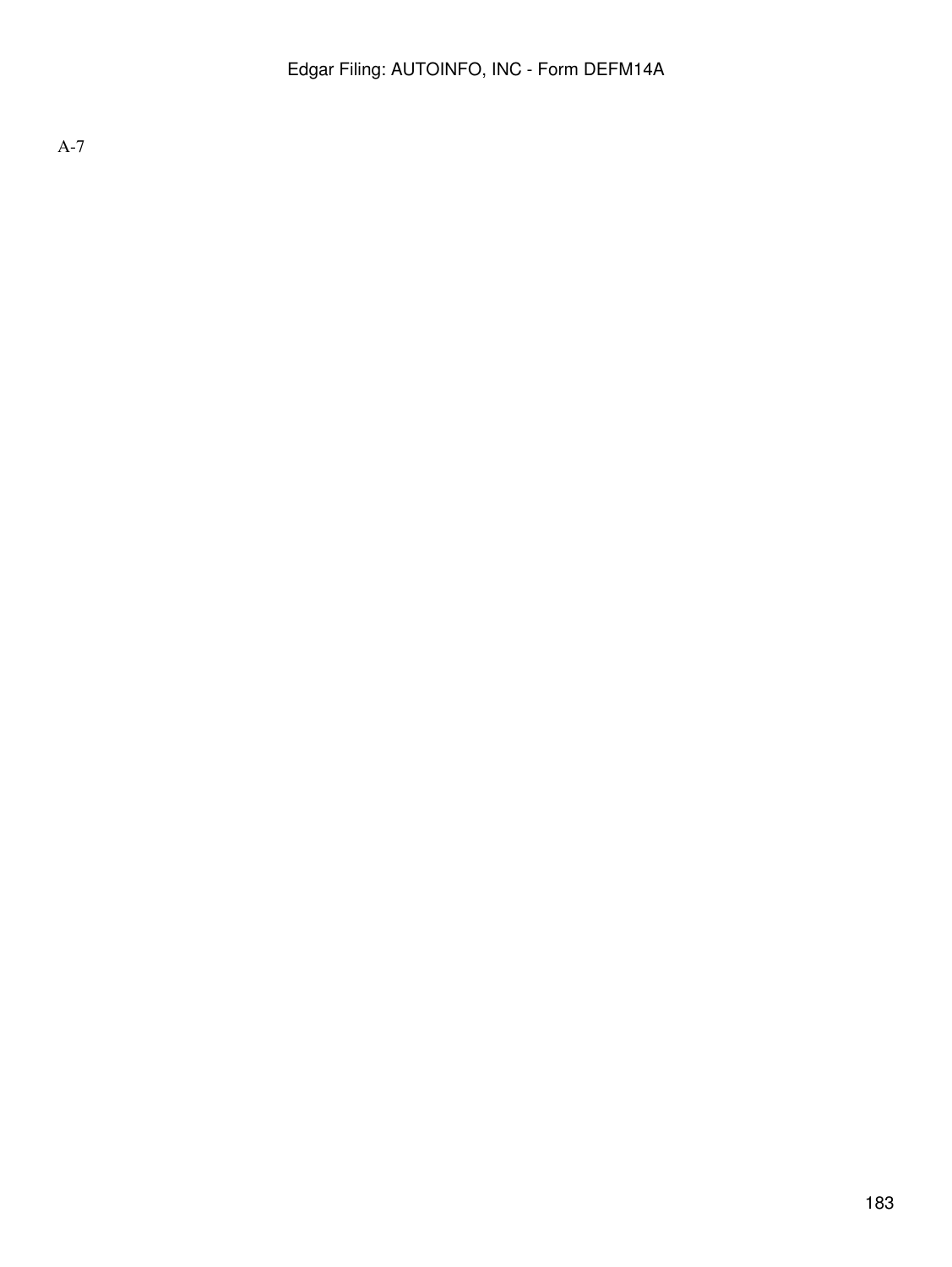Surviving Corporation or to receive any payment in respect thereof, except as contemplated in connection with the Transactions. Prior to the Effective Time, the Company shall take all actions necessary to terminate all its Company Stock Plans, such termination to be effective at or before the Effective Time. Notwithstanding anything to the contrary herein, Parent and the Surviving Corporation shall be entitled to deduct and withhold from the Option Consideration otherwise payable such amounts as may be required to be deducted and withheld with respect to the making of such payment under the Code, or any provision of state, local or foreign tax Laws. The Company shall not take any action to vest Options that were granted after December 31, 2012 to the extent that such Options would not vest by their current terms prior to the Effective Time.

2.4 Adjustments.

Notwithstanding any provision of this Article 2 to the contrary (but without in any way limiting the covenants in Section 5.2), if between the date of this Agreement and the Effective Time the outstanding shares of Company Common Stock shall have been changed into a different number or class of shares by reason of the occurrence or record date of any stock dividend, subdivision, reclassification, recapitalization, stock split, conversion, combination, exchange of shares or similar transaction, the Aggregate Merger Consideration shall be appropriately adjusted to reflect such stock dividend, subdivision, reclassification, recapitalization, stock split, conversion, combination, exchange of shares or similar transaction.

Article 3 Representations and Warranties of the Company

The Company represents and warrants to Parent and Merger Sub that, except as set forth in the corresponding section of the disclosure schedule (provided, that, any information set forth in one Section of the Company Disclosure Schedule will be deemed to apply to each other Section or subsection of this Agreement and the Company Disclosure Schedule to the extent such disclosure is made in a manner to make its relevance to such other Section or subsection readily apparent) delivered by the Company to Parent simultaneously with the execution of this Agreement (the "Company Disclosure Schedule"):

3.1 Organization, Standing and Corporate Power.

(a) Section 3.1(a)(i) of the Company Disclosure Schedule sets forth the jurisdiction of incorporation of the Company and each of its Subsidiaries and each state or other jurisdiction in which the Company and each of its Subsidiaries is licensed or qualified to do business. Each of the Company and its Subsidiaries is a corporation duly incorporated, validly existing and in good standing under the Laws of the jurisdiction in which it is incorporated or organized and has all requisite corporate power and authority and all Permits necessary to own, lease, and operate all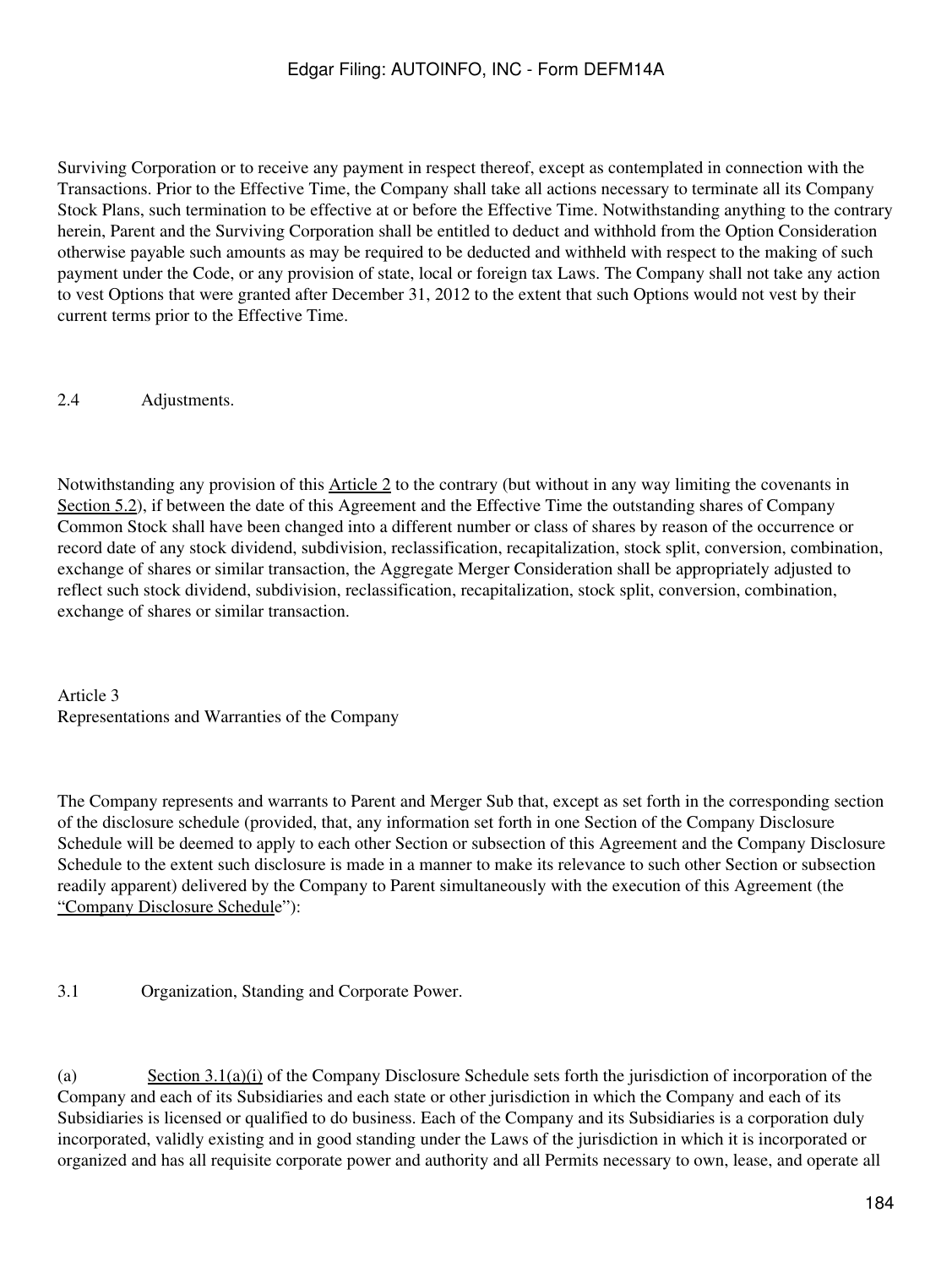of its properties and assets and to carry on its business as it is now being conducted and as currently proposed by its management to be conducted. Each of the Company and its Subsidiaries is duly licensed or qualified to do business as a foreign corporation and is in good standing in each jurisdiction in which the nature of the business conducted by it or the operation, ownership, leasing, character or location of the properties and assets owned or leased by it makes such licensing or qualification necessary, except where the failure to be so licensed,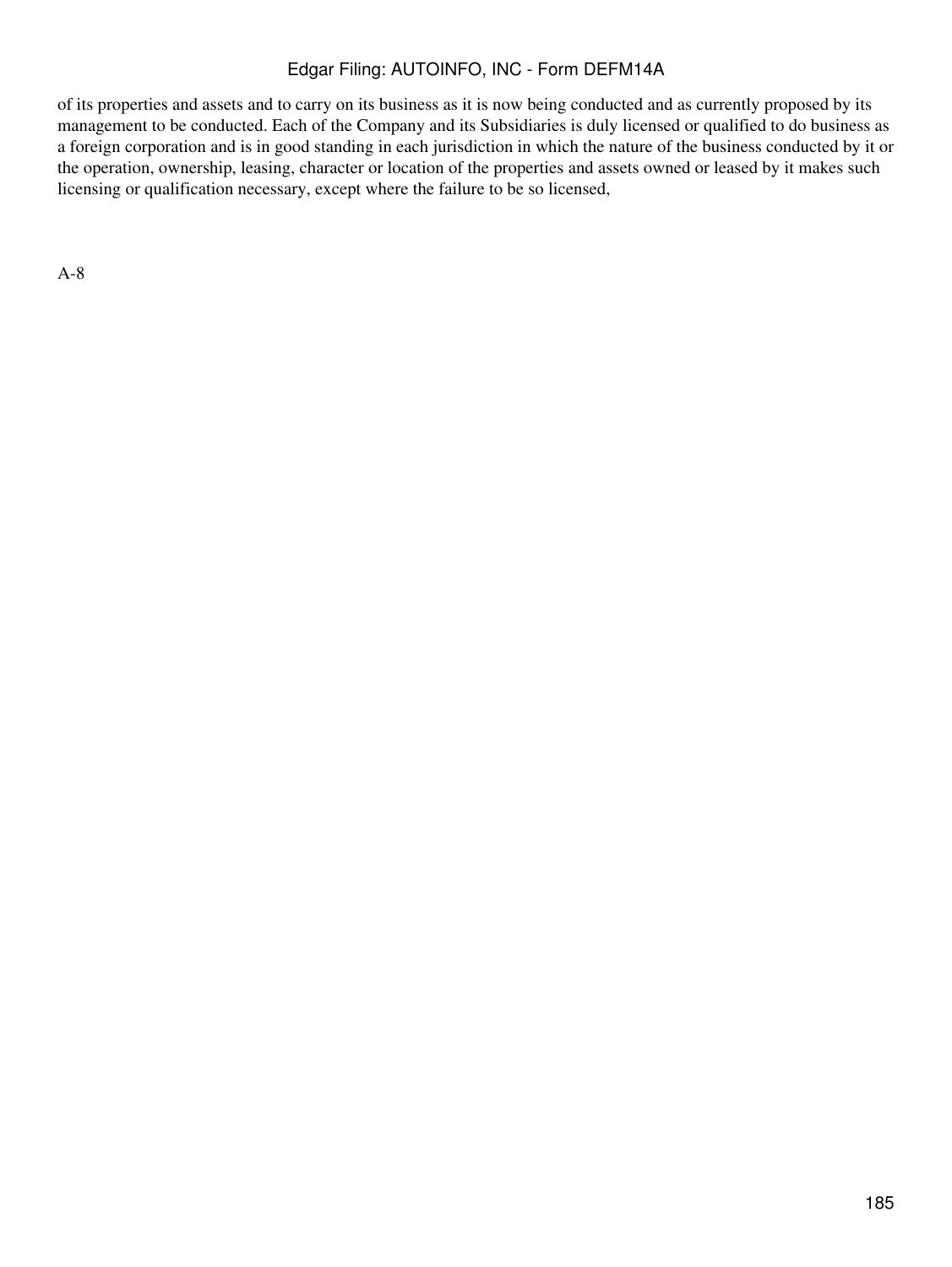qualified or in good standing, individually or in the aggregate, has not had, does not have and could not reasonably be expected to have a Company Material Adverse Effect. Section 3.1(a)(ii) of the Company Disclosure Schedule lists the members of the Board of Directors and the officers of the Company and each of its Subsidiaries.

(b) Section 3.1(b) of the Company Disclosure Schedule lists all direct or indirect Subsidiaries of the Company together with the jurisdiction of organization of each such Subsidiary. Section 3.1(b) of the Company Disclosure Schedule lists the entire authorized stock or other Equity Interests of each such Subsidiary and the record and beneficial owner of such stock or other Equity Interests. All the outstanding shares of capital stock of, or other Equity Interests in, each Subsidiary of the Company have been duly authorized and validly issued and are fully paid and nonassessable and are owned directly or indirectly by the Company free and clear of all liens, pledges, charges, mortgages, encumbrances, adverse rights or claims and security interests, Uniform Commercial Code financing statements, encroachments, liabilities, charges, Taxes, orders, interest, options, warrants, purchase price, preemptive rights, conversion rights, exchange rights, subscription rights, calls, puts, rights of first refusals, preferences, priorities, proxies, voting trusts or agreements, shareholder transfer restrictions of any kind or nature whatsoever (including any restriction on the right to vote or transfer the same, except as provided in connection with the Transactions or for such transfer restrictions of general applicability as may be provided under the Securities Act of 1933, as amended, and the rules and regulations promulgated thereunder (the "Securities Act"), and the "blue sky" laws of the various States of the United States) (collectively, "Liens"). There are no Contracts that could require any such Subsidiary to issue, sell or otherwise cause to become outstanding or to acquire, repurchase or redeem stock or other Equity Interests in such Subsidiary.

(c) The Company has delivered or made available to Parent true, correct and complete copies of its certificate of incorporation and bylaws (the "Company Charter Documents") and true, correct and complete copies of the certificates of incorporation and bylaws (or comparable organizational and governing documents) of each of its Subsidiaries (the "Subsidiary Documents"), in each case as amended to the date of this Agreement. All such Company Charter Documents and Subsidiary Documents are in full force and effect and neither the Company nor any of its Subsidiaries is in violation or default of any of their respective provisions.

3.2 Capitalization.

(a) The authorized capital stock of the Company consists of 100,000,000 shares of Company Common Stock. At the close of business on January 31, 2013, three (3) days prior to the date hereof (the "Reference Date"), (i) 34,299,507 shares of Company Common Stock were issued and outstanding, (ii) 14,046,239 shares of Company Common Stock were reserved for issuance under the Company Stock Plans (of which 7,130,745 shares of Company Common Stock were subject to outstanding Options granted under the Company Stock Plans), and 262,266 shares of Company Common Stock and 343,912 Options are pledged to the Company to secure a total of approximately \$428,761 owed to the Company by certain current or former agents and employees of the Company, as further set forth in Section 3.2(a) of the Company Disclosure Schedule (the "Agent/Employee Obligations"), and (iii) no shares of preferred stock of the Company were outstanding. Since the Reference Date, no shares of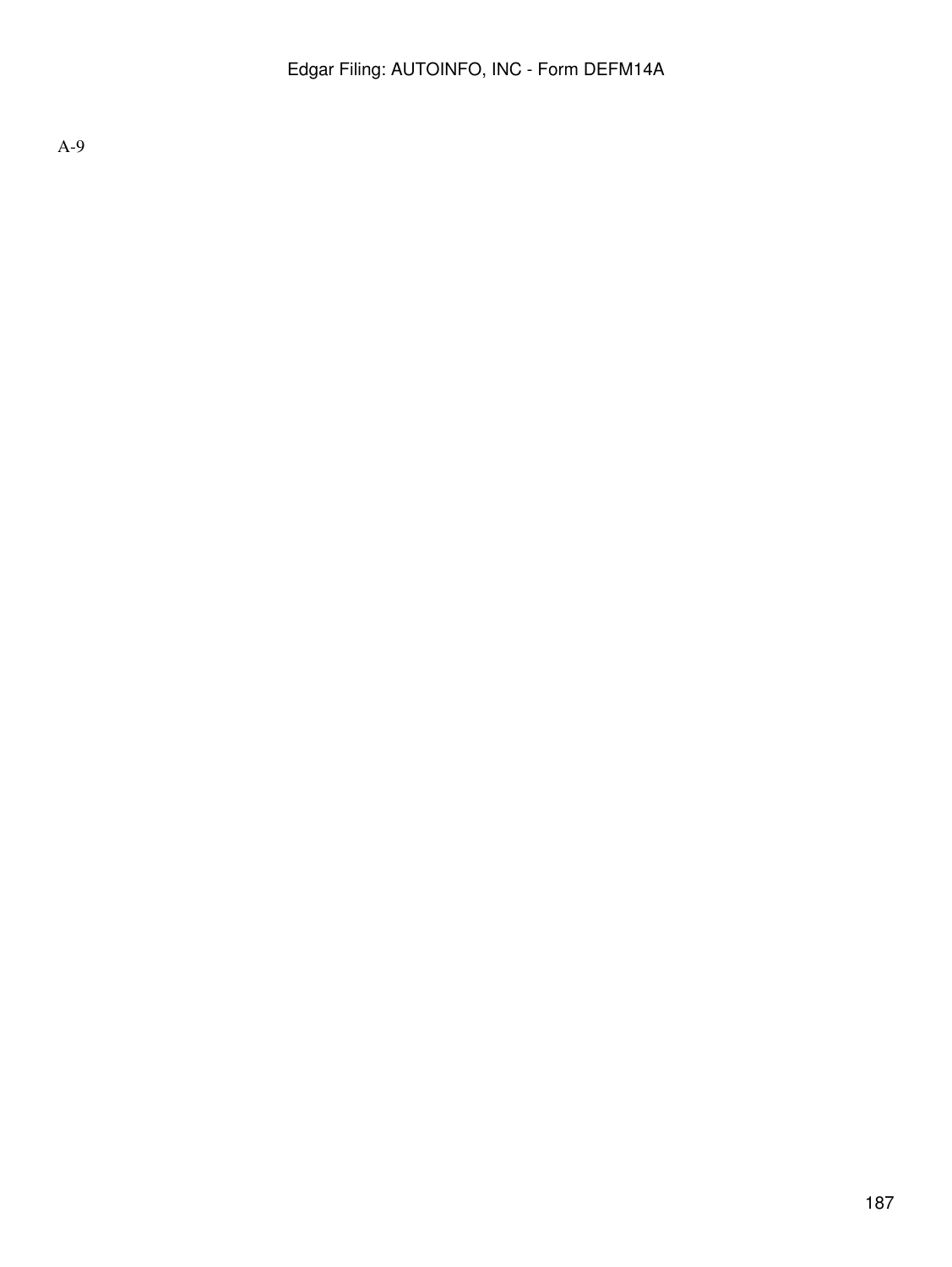Company Common Stock or preferred stock of the have been issued except pursuant to the exercise, if any, of Options granted under Company Stock Plans as of the close of business on the Reference Date. Section 3.2(a) of the Company Disclosure Schedule contains a true, correct and complete list, as of the Reference Date, of (x) Options, including the holder, date of grant, term, number of shares of Company Common Stock subject to such Option and, where applicable, exercise price and vesting schedule, including whether the vesting will be accelerated by the execution of this Agreement or consummation of the Merger or by termination of employment or change of position following consummation of the Merger, and (y) the Agent/Employee Obligations, the outstanding principal amount of the Agent Obligations, and the accrued and unpaid interest of the Agent/Employee Obligations, the maturity date of the Agent/Employee Obligations, and the obligors under the Agent/Employee Obligations. The Company does not have any outstanding warrants or outstanding restricted stock or any obligation to issue any warrants or restricted stock to any Person. All outstanding shares of the capital stock of the Company have been duly authorized and validly issued and are fully paid, nonassessable and free of preemptive rights, rights of participation, rights of maintenance or any similar rights, and any rights of first refusal, and, there is no Contract restricting any Person from purchasing, selling, pledging or otherwise disposing of (or granting any option or similar right with respect to), any shares of the capital stock of the Company, except as provided in connection with the Transactions. Except as set forth in Section 3.2(a) of the Company Disclosure Schedule, (A) there are no outstanding options or other rights of any kind which obligate the Company or any of its Subsidiaries to issue or deliver any shares of capital stock, voting securities or other Equity Interests of the Company or any securities or obligations convertible into or exchangeable into or exercisable for any shares of capital stock, voting securities or other Equity Interests of the Company (collectively, "Company Securities"); (B) there are no outstanding obligations of the Company or any of its Subsidiaries to repurchase, redeem or otherwise acquire any Company Securities; and (C) there are no other options, calls, warrants or other rights, agreements, arrangements or commitments of any character relating to the issued or unissued capital stock of the Company to which the Company or any of its Subsidiaries is a party. Except as set forth in Section 3.2(a) of the Company Disclosure Schedule, no bonds, debentures, notes or other Indebtedness of the Company having a right to vote (or convertible into or exercisable for securities having the right to vote) on any matters on which the holders of capital stock of the Company may vote are issued and outstanding.

(b) Each of the outstanding shares of capital stock, voting securities or other Equity Interests of each Subsidiary of the Company is duly authorized, validly issued, fully paid, nonassessable and free of any preemptive rights, and all such securities are owned by the Company or another wholly-owned Subsidiary of the Company and are owned free and clear of all Liens. There are no (i) preemptive rights, outstanding options, warrants, conversion rights, stock appreciation rights, redemption rights, repurchase rights, agreements, arrangements, calls, commitments or other rights of any kind which obligate the Company or any of its Subsidiaries to issue or deliver any shares of capital stock, voting securities or other Equity Interests of any Subsidiary of the Company or any securities or obligations convertible into or exchangeable into or exercisable for any shares of capital stock, voting securities or other Equity Interest of a Subsidiary of the Company, (ii) outstanding obligations of the Company or any of its Subsidiaries to repurchase, redeem or otherwise acquire any securities or obligations convertible into or exchangeable into or exercisable for any shares of capital stock, voting securities or other Equity Interests of a Subsidiary of the Company; or (iii) other options, calls, warrants or other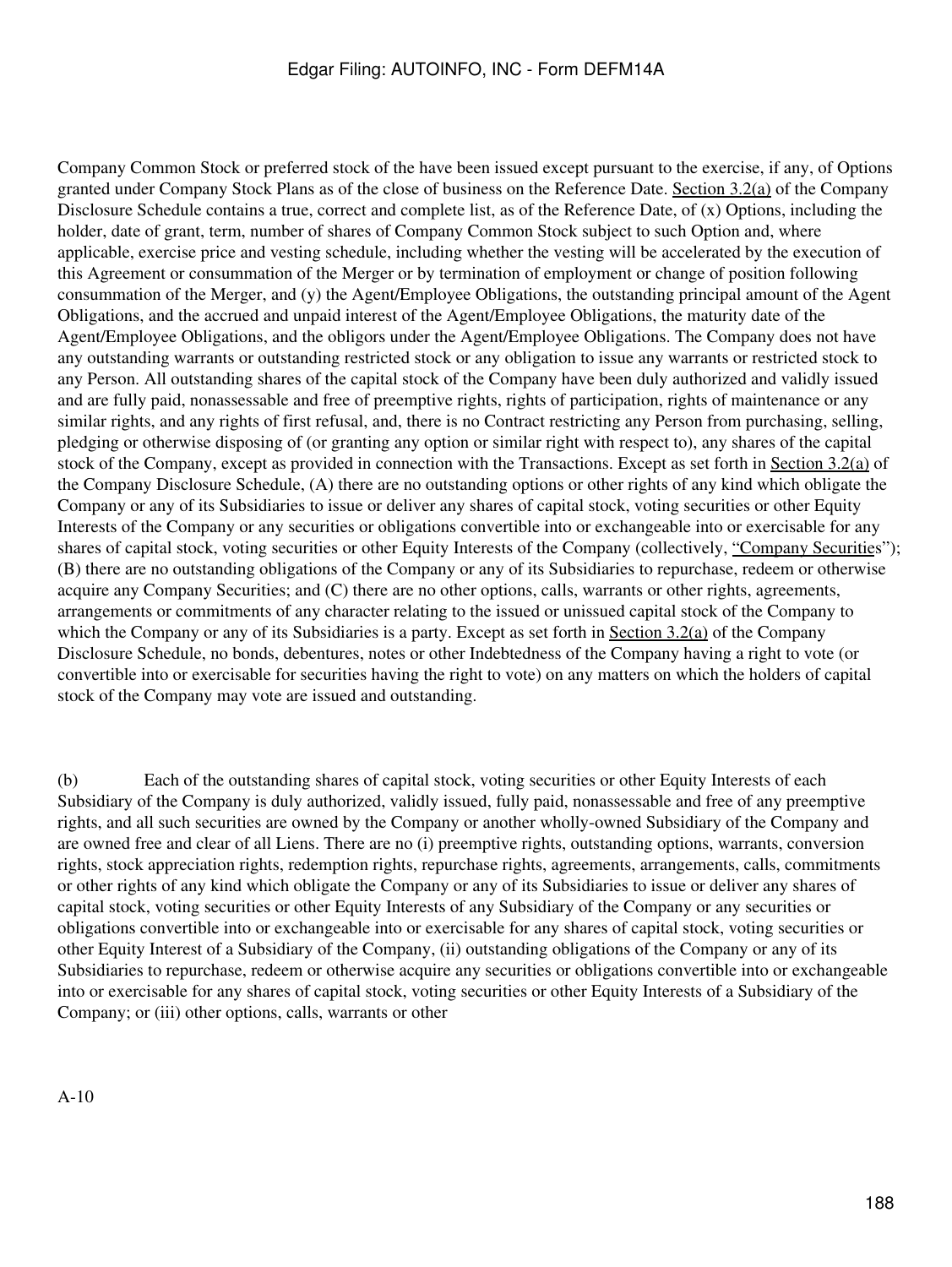rights, agreements, arrangements or commitments of any character relating to the issued or unissued capital stock of any Subsidiary of the Company to which the Company or any of its Subsidiaries is a party. None of the Subsidiaries of the Company owns any Company Common Stock.

(c) Except as described in Section 3.2(c) of the Company Disclosure Schedule, neither the Company nor any of its Subsidiaries owns, directly or indirectly, any Equity Interest, or any Equity Interest convertible into or exchangeable or exercisable for Equity Interests or similar interests in any Person, other than the Company Subsidiaries.

3.3 Authority; Noncontravention; Voting Requirements.

(a) The Company has full power, authority and legal capacity to execute and deliver this Agreement and, subject to obtaining the Company Stockholder Approval, to perform its obligations hereunder and to consummate the Transactions. The execution, delivery and performance by the Company of this Agreement, and the consummation by it of the Transactions, have been duly authorized and approved by its Board of Directors acting upon a receipt of a recommendation by the Special Committee, and except for obtaining the Company Stockholder Approval for the adoption of this Agreement and the consummation of the Transactions, including the Merger, and the filing of the Certificate of Merger with the Secretary of State of the State of Delaware, no other corporate action on the part of the Company is necessary to authorize the execution, delivery and performance by the Company of this Agreement and the consummation by it of the Transactions. This Agreement has been duly executed and delivered by the Company, and, assuming due authorization, execution and delivery hereof by the other parties hereto, constitutes a legal, valid and binding obligation of the Company, enforceable against the Company in accordance with its terms, except that such enforceability (i) may be limited by bankruptcy, insolvency, fraudulent transfer, reorganization, moratorium and other similar laws of general application affecting or relating to the enforcement of creditors' rights generally and (ii) is subject to general principles of equity, whether considered in a Proceeding at law or in equity (the "Bankruptcy and Equity Exception").

(b) The Company's Board of Directors, at a meeting duly called and held and acting upon receipt of a recommendation by the Special Committee, has unanimously (i) determined that this Agreement and the Merger are advisable and fair to and in the best interests of the Company and its stockholders, (ii) approved and declared advisable this Agreement and the Transactions, including the Merger, and (iii) resolved to recommend that stockholders of the Company adopt this Agreement and directed that this Agreement be submitted for consideration by the stockholders of the Company at the Company Stockholders Meeting.

(c) Neither the execution and delivery of this Agreement by the Company nor the consummation by the Company of the Transactions, nor compliance by the Company with any of the terms or provisions hereof, will (i) conflict with or violate any provision of the Company Charter Documents or any of the Subsidiary Documents or (ii) assuming that the authorizations, consents and approvals referred to in Section 3.4 and the Company Stockholder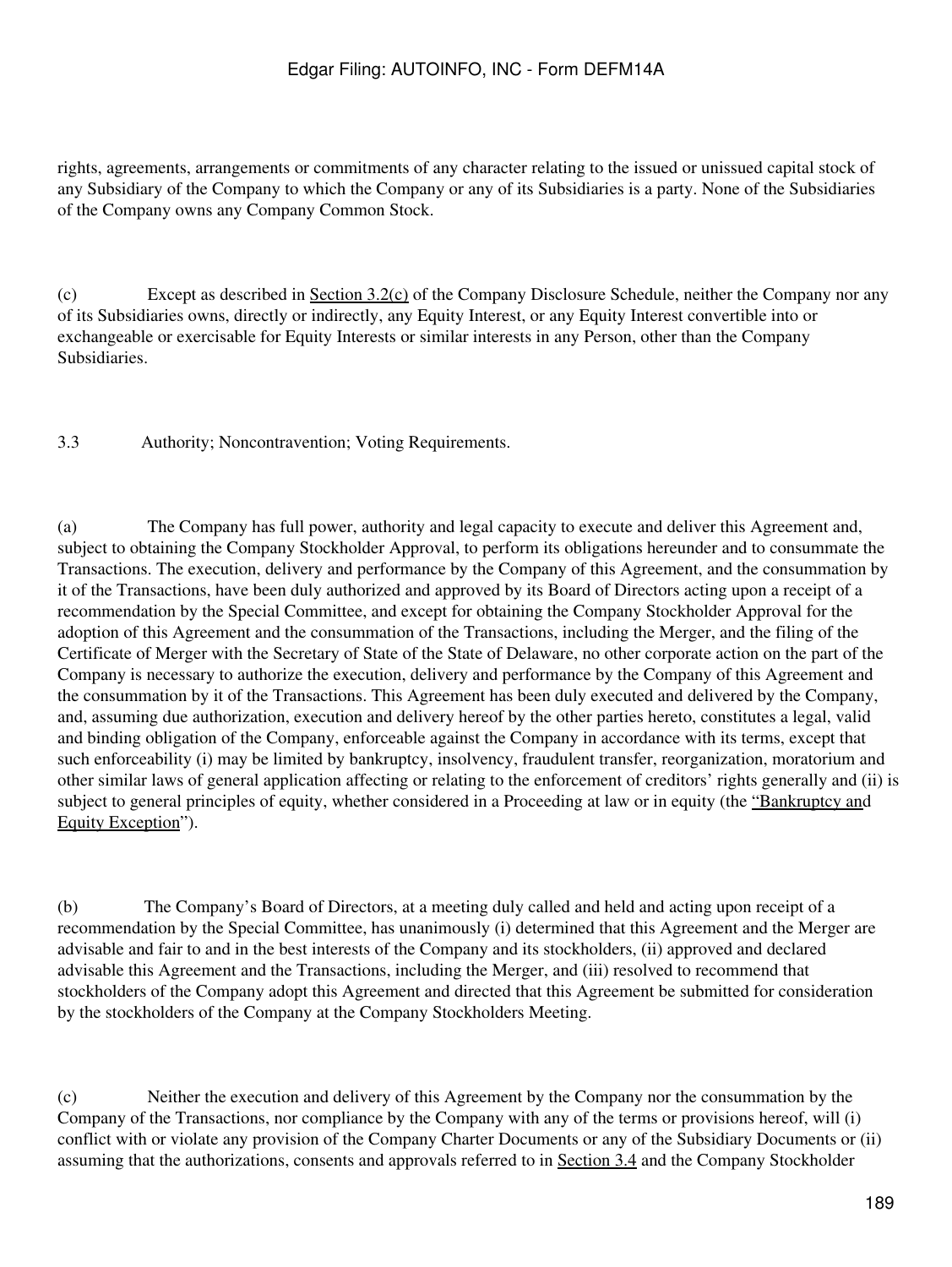Approval are obtained and the filings referred to in Section 3.4 are made, (x) conflict with or violate any Law or Order of any Governmental Authority applicable to the Company or any of its Subsidiaries or any of their respective properties or assets, or (y) conflict with or violate result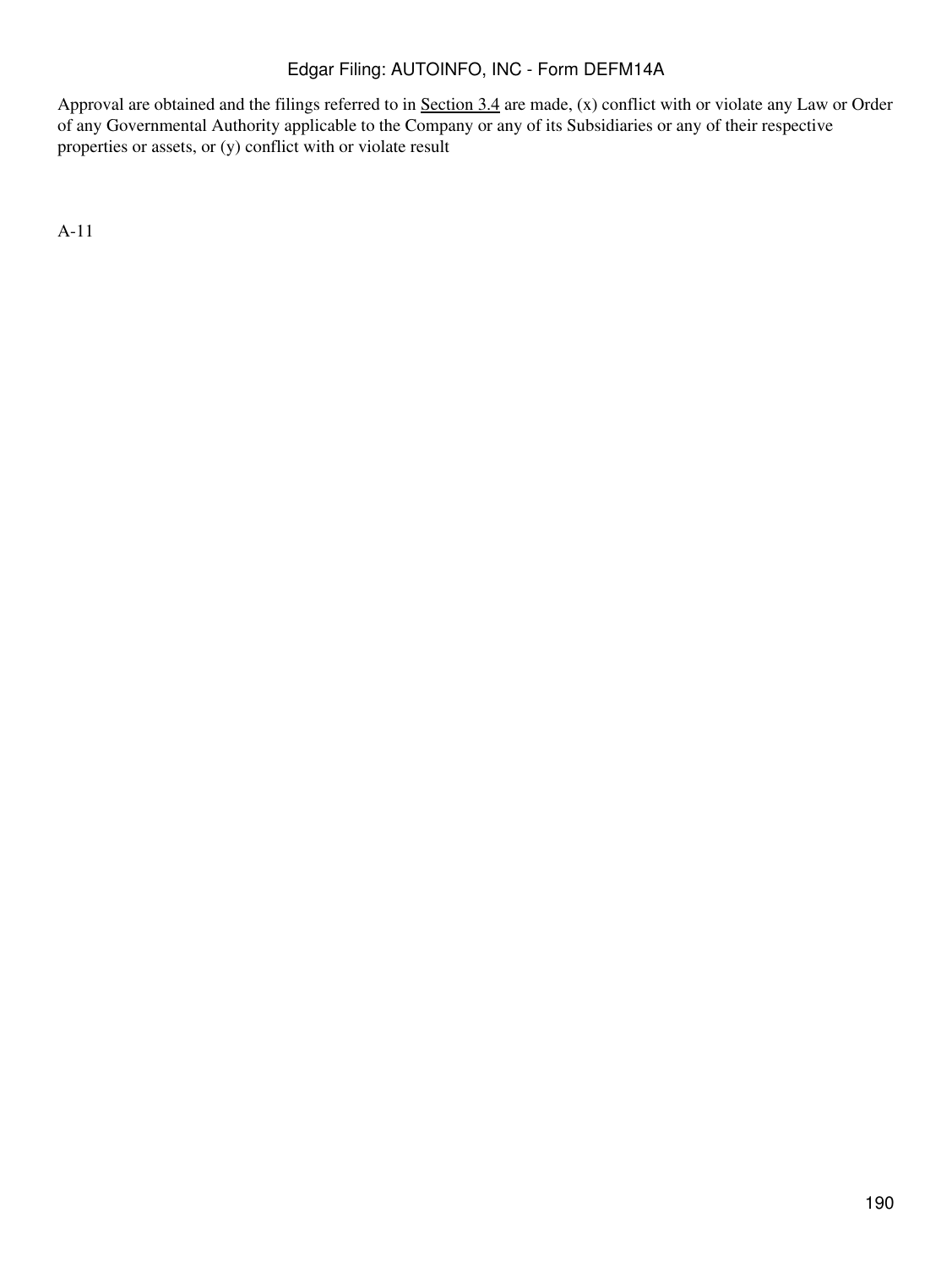in the loss of any benefit under, constitute a breach or a default (or an event which, with notice or lapse of time, or both, would constitute a breach or default) under, result in the termination, modification or cancellation of or a right of termination, modification or cancellation under, accelerate the performance required by, require that any notification or payment be made, or result in the creation of any Lien upon any of the respective properties or assets of, the Company or any of its Subsidiaries under, any of the terms, conditions or provisions of any loan or credit agreement, debenture, note, bond, mortgage, indenture, deed of trust, license, lease, contract or other agreement, instrument or obligation, whether written or oral, formal or informal (each, a "Contract") or Permit, to which the Company or any of its Subsidiaries is a party, or by which they or any of their respective properties or assets may be bound or affected, except, in the case of clause  $(y)$ , for such violations, conflicts, losses, defaults, terminations, cancellations, accelerations or Liens as, individually, or in the aggregate, could not reasonably be expected to cause a Company Material Adverse Effect.

(d) (i) The affirmative vote (in person or by proxy) of the holders of a majority of the outstanding shares of Company Common Stock at the Company Stockholders Meeting or any adjournment or postponement thereof in favor of the adoption of this Agreement and the Transactions (the "Company Stockholder Approval") is the only vote or approval of the holders of any class or series of capital stock of the Company or any of its Subsidiaries which is necessary under the DGCL or otherwise to adopt this Agreement and approve the Transactions; and (ii) the advisory vote of the Company's shareholders with respect to any change of control payments made in connection with the Transactions which may be required under Rule 14a-21 of the Exchange Act.

3.4 Approvals.

The execution, delivery and performance of this Agreement by the Company and the consummation by the Company of the Transactions do not and will not require any Consent, approval, or other authorization of, or filing with or notification to, any Governmental Authority or other Person, other than: (a) the filing of the Certificate of Merger with the Secretary of State of the State of Delaware; (b) compliance with any applicable requirements of the Securities Exchange Act of 1934, as amended and the rules and regulations promulgated thereunder (the "Exchange Act"); (c) compliance with any applicable requirements of the Securities Act, (d) the filing with the Securities and Exchange Commission (the "SEC") of a proxy statement (the "Proxy Statement") relating to the Company Stockholders Meeting, and any other documents required to be filed with the SEC in connection with the Company Stockholders Meeting, the Merger and the other Transactions pursuant to any applicable Laws (the "Other Filings"); (e) any filings required by, and any approvals required under, the rules and regulations of the Nasdaq OTC Bulletin Board; and (f) any other necessary consents, approvals, franchises, licenses, orders, authorizations, registrations, declarations, filings, notices, applications, certifications, Permits, waivers and exemptions, except, in this clause (f), where the failure to obtain such other consents, approvals, franchises, licenses, orders, authorizations, registrations, declarations, applications, certifications, Permits, waivers or exemptions, or to make such filings or notifications, had not and could not reasonably be expected to have, individually or in the aggregate, a Company Material Adverse Effect.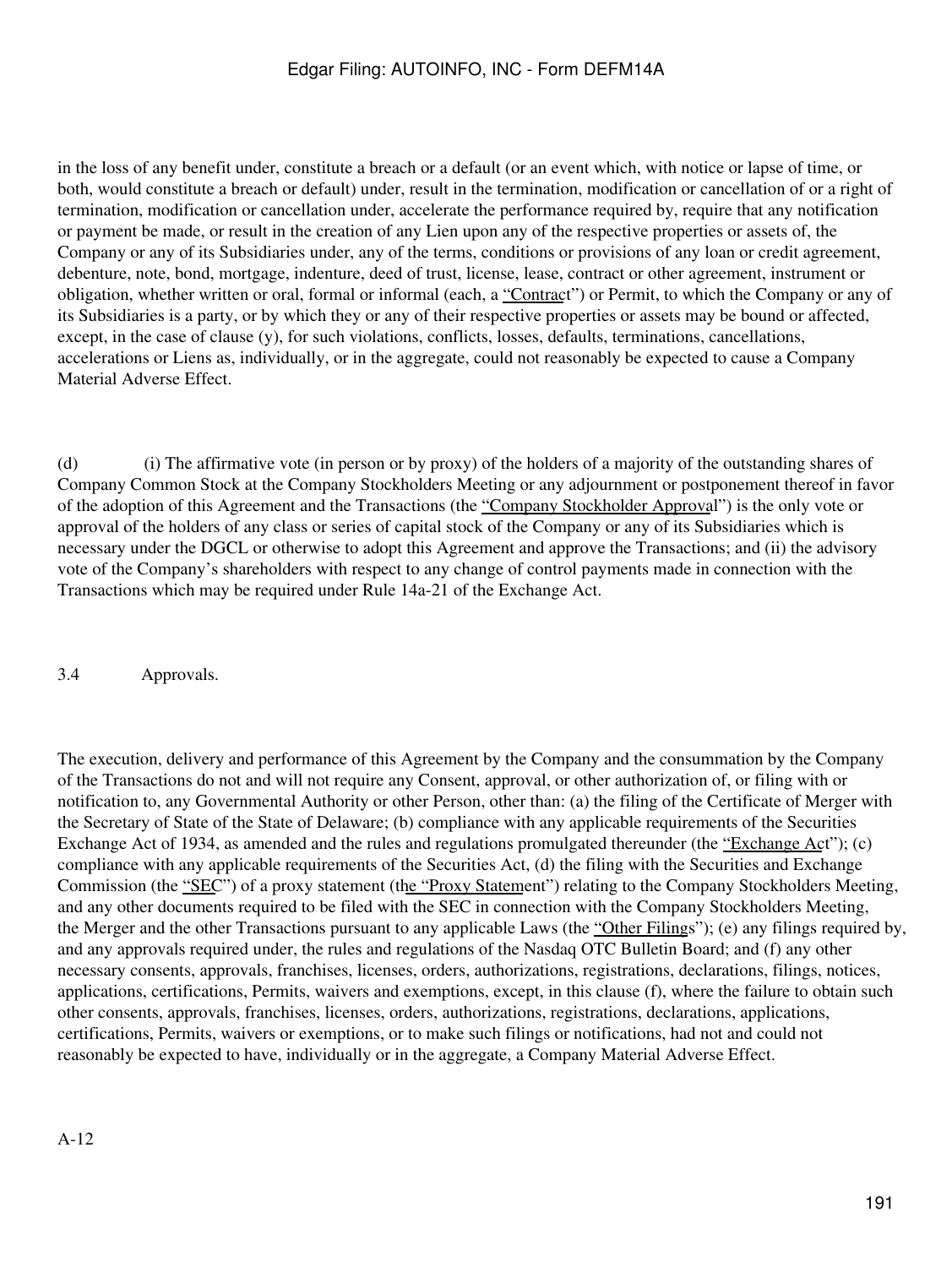#### 3.5 Company SEC Documents; Undisclosed Liabilities.

(a) The Company has filed and furnished all required reports, schedules, forms, prospectuses, documents, and registration, proxy and other statements required to be filed by it pursuant to the Exchange Act, the Securities Act, and the rules and regulations of the SEC since January 1, 2008 (collectively and together with all documents filed on a voluntary basis on Form 8-K, and in each case including all exhibits and schedules thereto and documents incorporated by reference therein, the "Company SEC Documents"). None of the Company's Subsidiaries is required to file periodic reports with the SEC pursuant to the Exchange Act. As of their respective effective dates (in the case of Company SEC Documents that are registration statements filed pursuant to the requirements of the Securities Act) and as of their respective SEC filing dates (in the case of all other Company SEC Documents) or if amended as of the latest amendment date, the Company SEC Documents complied in all material respects with the requirements of the Exchange Act, the Securities Act and the Sarbanes-Oxley Act, as the case may be, applicable to such Company SEC Documents, and none of the Company SEC Documents as of such respective dates contained any untrue statement of a material fact or omitted to state a material fact required to be stated therein or necessary in order to make the statements therein, in light of the circumstances under which they were made, not misleading.

(b) The consolidated financial statements of the Company (and the related notes) included in the Company SEC Documents comply as to form in all material respects with applicable accounting requirements and the published rules and regulations of the SEC with respect thereto, have been prepared in accordance with GAAP (except, in the case of unaudited quarterly statements as permitted by the SEC and indicated in the notes thereto) applied on a consistent basis during the periods presented and fairly present in all material respects the consolidated financial position, results of operation, changes in equity and cash flow of the Company and its consolidated Subsidiaries as of the dates thereof and for the periods then ended (subject, in the case of unaudited quarterly statements, to normal year-end audit adjustments, none of which has been or could be, individually or in the aggregate, material to either the Company or any of its Subsidiaries). The management of the Company has disclosed to the Company's independent auditors all facts and circumstances known to them that are material and bear upon the accuracy of the audited financial statements. The Company's accounting systems and controls are sufficient to detect material fraud and inaccuracies in the financial reporting processes and reports.

(c) Since January 1, 2008, the Company has been and is in compliance in all material respects with (i) the applicable provisions of the Sarbanes-Oxley Act of 2002 (the "Sarbanes-Oxley Act"), and the rules and regulations promulgated thereunder and (ii) the applicable listing and corporate governance rules and regulations of the Financial Industry Regulatory Authority or similar Governmental Authority. The Company has designed disclosure controls and procedures to ensure that material information relating to the Company, including its Subsidiaries, is made known to the Chief Executive Officer and the Chief Financial Officer of the Company by others within those entities, and is in the reports that it files under the Exchange Act and is in accordance with the Exchange Act, the Securities Act and the rules and regulations of the SEC. The Company has disclosed, based on its most recent evaluation prior to the date hereof, to the Company's auditors and the audit committee of the Company's Board of Directors (x) any significant deficiencies and material weaknesses in the design or operation of internal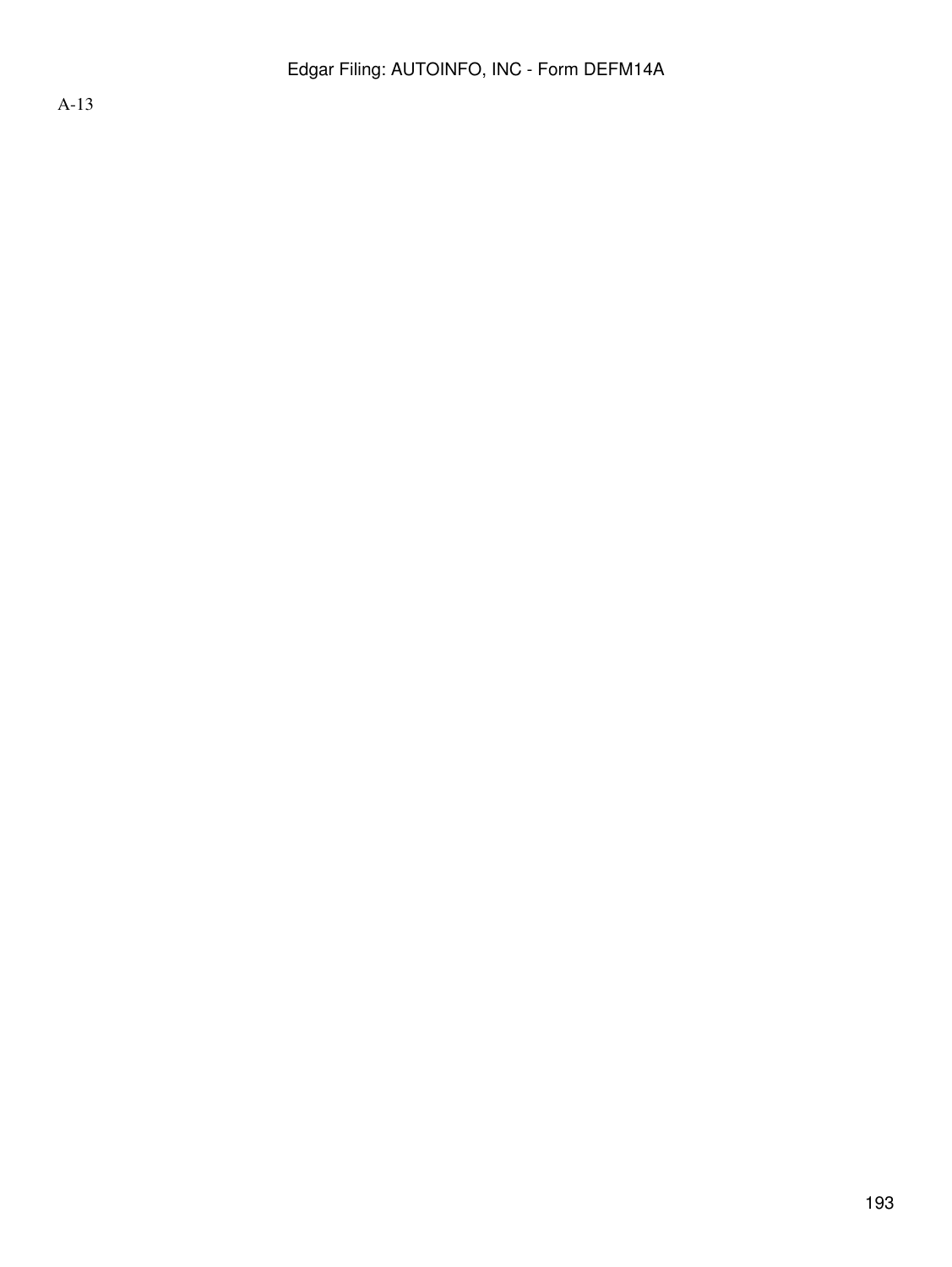controls over financial reporting which are reasonably likely to adversely affect in any material respects the Company's ability to record, process, summarize and report financial information and (y) any fraud or allegation of fraud, whether or not material, that involves management or other employees who have a significant role in the Company's internal controls over financial reporting. To the Knowledge of the Company, there is no reason to believe that its auditors and its Chief Executive Officer and Chief Financial Officer will not be able to give the certifications and attestations required pursuant to the rules and regulations of the SEC and under Sarbanes-Oxley Act when due. There are no outstanding loans made by the Company or any of its Subsidiaries to any executive officer (as defined in Rule 3b-7 under the Exchange Act) or director of the Company.

(d) Neither the Company nor any of its Subsidiaries has, and there is no basis for, any liabilities or obligations of any nature (whether asserted or, to the Company's Knowledge, unasserted, accrued or unaccrued, absolute or contingent, liquidated or unliquidated, due or, to the Company's Knowledge, to become due, known or otherwise) whether or not required, if known, to be reflected or reserved against on a consolidated balance sheet of the Company prepared in accordance with GAAP or the notes thereto, except liabilities (i) as and to the extent reflected or reserved against on the unaudited balance sheet of the Company and its Subsidiaries as of September 30, 2012 (such balance sheet, the "Balance Sheet", and such date, the "Balance Sheet Date") (including the notes thereto) included in the Company SEC Documents filed by the Company and publicly available during the twelve (12) month period ending on the date of this Agreement (the "Filed Company SEC Documents"), (ii) incurred after the Balance Sheet Date in the Ordinary Course of Business, or (iii) that, individually or in the aggregate, are not and could not reasonably be expected to be material to either the Company or any of its Subsidiaries.

(e) All notes and accounts receivable reflected on the Balance Sheet, and all accounts receivable of the Company and its Subsidiaries generated since the Balance Sheet Date (the "Receivables"), constitute bona fide receivables resulting from the sale of inventory, services or other obligations in favor of the Company and its Subsidiaries as to which full performance has been fully rendered, and are valid and enforceable claims. The accounts receivable of the Company and its Subsidiaries as of the Closing Date will be current and collectible in the Ordinary Course of Business. The Receivables are not subject to any pending or, to the Company's Knowledge, threatened defense, counterclaim, right of offset, returns, allowances or credits, except to the extent reserved against the accounts receivable. The reserves against the accounts receivable for returns, allowances, chargebacks and bad debts are commercially reasonable and have been determined in accordance with GAAP, consistently applied in accordance with past custom and practice.

(f) The accounts payable of the Company and its Subsidiaries reflected on the Balance Sheet arose from bona fide transactions in the Ordinary Course of Business, and all such accounts payable have either been paid, are not yet due and payable in the Ordinary Course of Business, or are being contested by the Company and its Subsidiaries in good faith.

(g) Except as set forth on Section 3.5(g) of the Company Disclosure Schedule, to the Knowledge of the Company, from January 1, 2011 through the date of this Agreement, (i) neither the Company nor any of its Subsidiaries nor any current or former director, officer,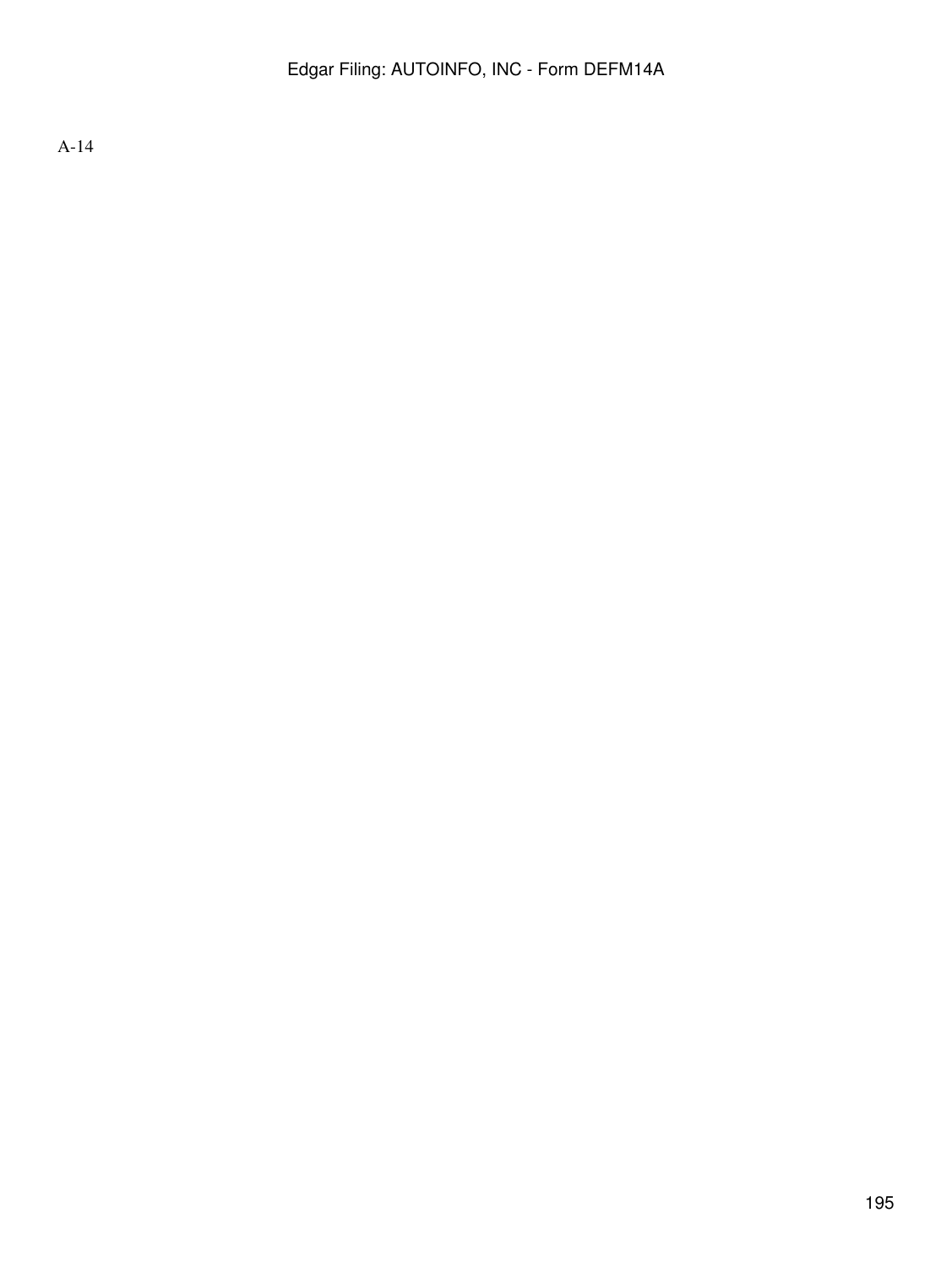employee or auditor of the Company or any of its Subsidiaries has received or otherwise had or obtained Knowledge of any complaint, allegation, assertion or claim, whether written or oral, alleging a material deficiency in the accounting or auditing practices, procedures, methodologies or methods of the Company or any of its Subsidiaries or their respective internal accounting controls, and (ii) no attorney representing the Company or any of its Subsidiaries, whether or not employed by the Company or any of its Subsidiaries, has reported evidence of a material violation of securities laws, breach of fiduciary duty, or similar violation by the Company or any of its officers, directors, employees or agents to the Company's Board of Directors or any committee thereof or to any director or officer of the Company.

(h) The inventory of the Company and its Subsidiaries (i) does not include any items that are obsolete or of a quantity or quality not usable or salable in the Ordinary Course of Business and (ii) includes only items sold by the Company and its Subsidiaries in the Ordinary Course of Business. The inventory disposed of subsequent to the Balance Sheet Date has been disposed of only in the Ordinary Course of Business.

3.6 Assets.

(a) The Company and its Subsidiaries have good and marketable title to, or a valid leasehold interest or license in, the properties and assets (tangible and intangible) used by them, located on their premises, or shown on the Most Recent Balance Sheet or acquired after the Balance Sheet Date, other than inventory sold in the Ordinary Course of Business, free and clear of all Liens, except for Permitted Liens. The assets, properties and rights owned by the Company and its Subsidiaries are all the assets, properties and rights used by the Company and its Subsidiaries in the operation of the Business or necessary to operate the businesses of the Company and its Subsidiaries, consistent with past practice.

(b) The buildings, machinery, vehicles, equipment, and other tangible assets that the Company and its Subsidiaries own and lease are free from material defects (patent and latent), have been maintained in accordance with normal industry practice, and are in good operating condition and repair (subject to normal wear and tear) and are suitable for the purposes for which they are presently used.

3.7 Absence of Certain Changes or Events.

Since the Balance Sheet Date, the business of the Company and its Subsidiaries has been conducted in the Ordinary Course of Business, and there has not been any Company Material Adverse Change and no event has occurred which could reasonably be expected to result in a Company Material Adverse Change. Without limiting the generality of the foregoing, except as set forth on Section 3.7 of the Company Disclosure Schedule, since the Balance Sheet Date the Company and its Subsidiaries have not: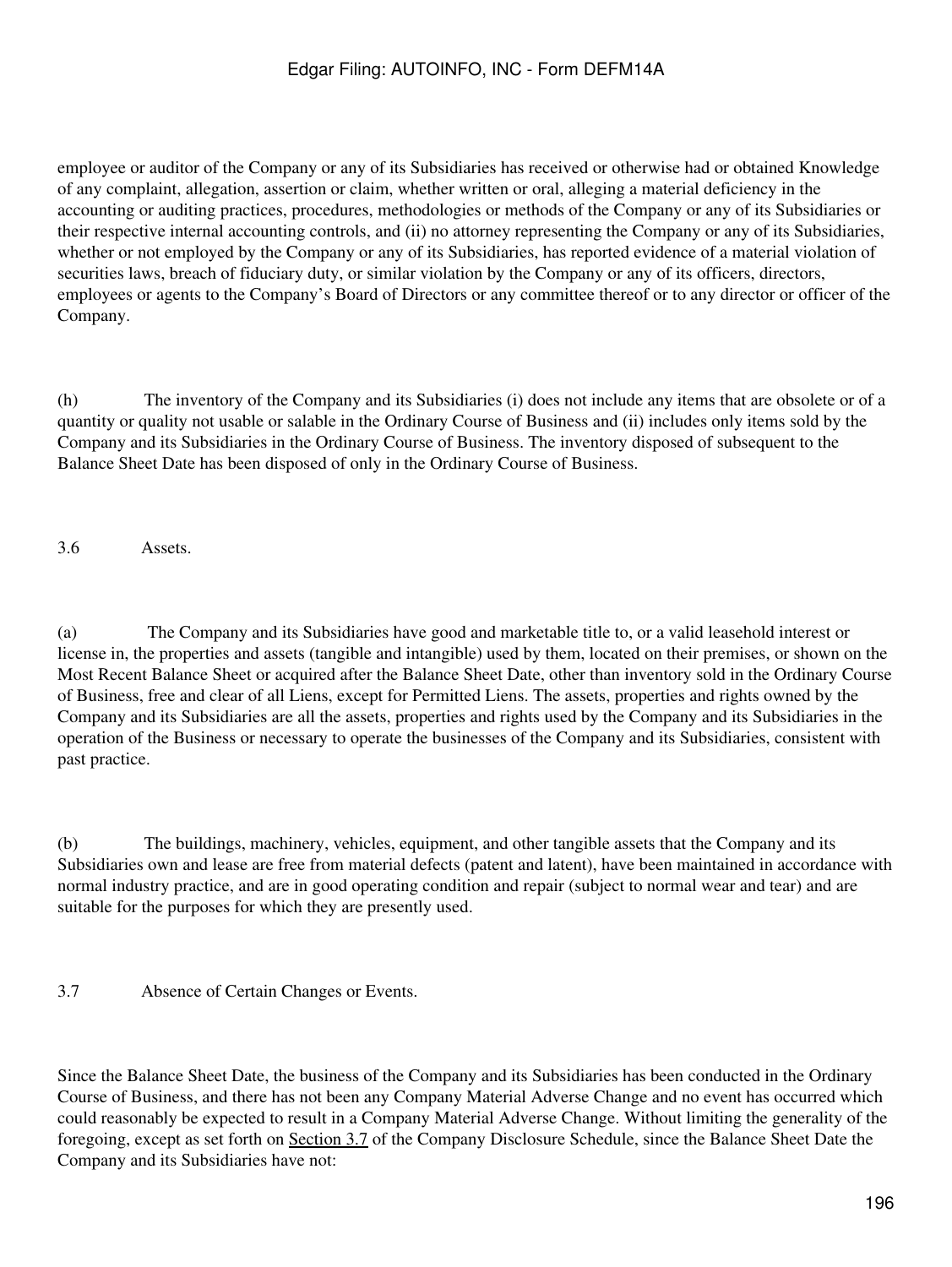(a) sold, leased, transferred or assigned any assets or property (tangible or intangible) with a value in excess of \$50,000, other than sales of inventory in the Ordinary Course of Business;

(b) experienced any damage, destruction or loss (whether or not covered by insurance) to its assets or property (tangible or intangible) in excess of \$50,000;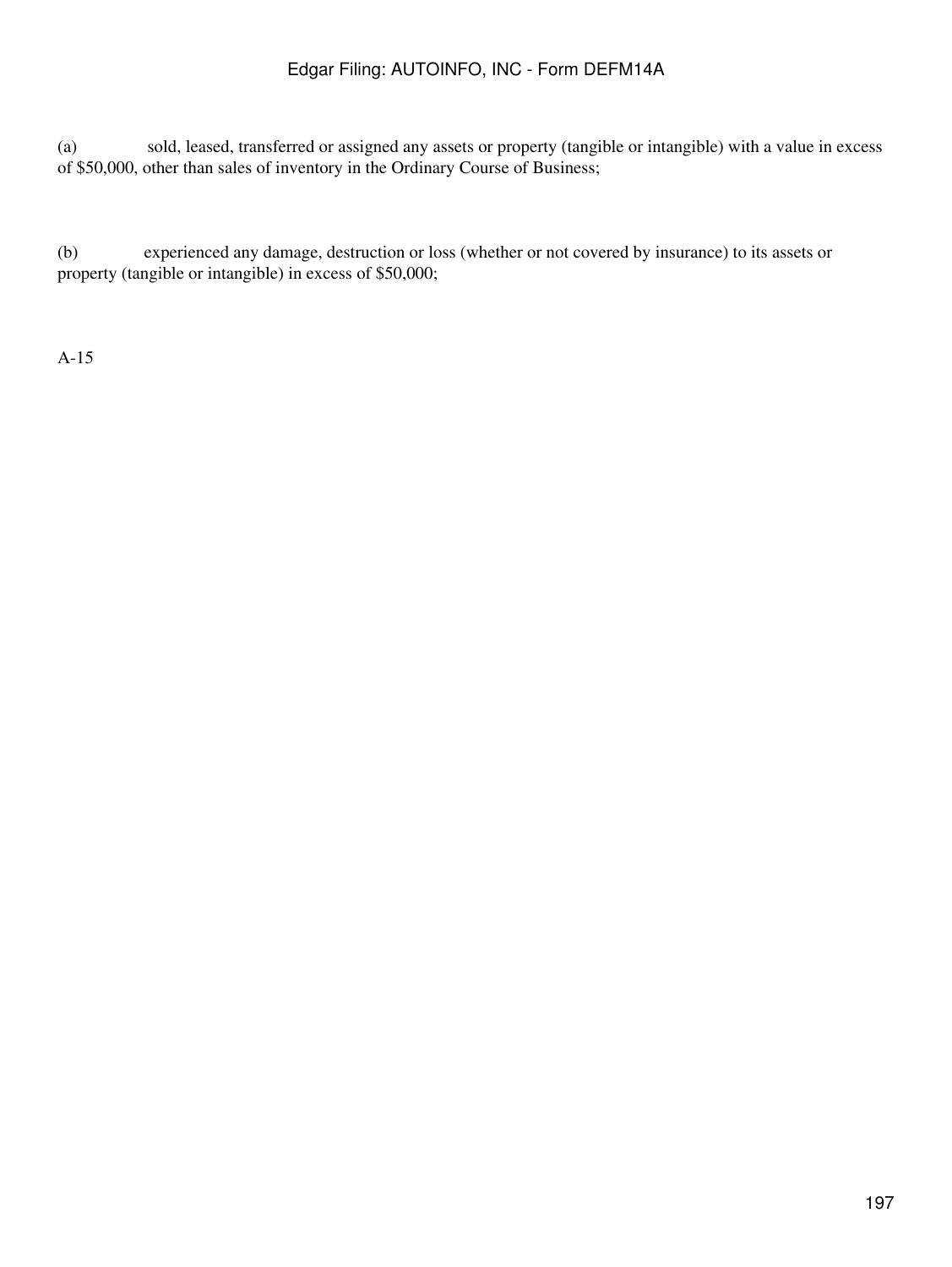(c) received notice from any Person regarding the acceleration, termination, modification or cancelation a Contract, which, if in existence on the date hereof, would be required to be listed on Section 3.15 of the Company Disclosure Schedule;

(d) issued, created, incurred or assumed any Indebtedness involving more than \$50,000;

(e) forgiven, canceled, compromised, waived or released any Indebtedness owed to it or any right or claim;

(f) issued, sold or otherwise disposed of any of its stock or other ownership interests, or granted any options, warrants or other rights to acquire (including upon conversion, exchange or exercise) any of its stock or other ownership interests or declared, set aside, made or paid any dividend or distribution with respect to its stock or other ownership interests or redeemed, purchased or otherwise acquired any stock or other ownership interest or amended or made any change to any of its Organizational Documents or made any other payment to its members or stockholders (or any Affiliates of such members or stockholders);

(g) granted any increase in salary or bonus or otherwise increased the compensation or benefits payable or provided to any director, officer, employee, consultant, advisor or agent, except wage or salary increases set forth on Section 3.7(g) of the Company Disclosure Schedule required by existing Contracts;

(h) engaged in any promotional, sales or discount or other activity that has or could reasonably be expected to have the effect of accelerating sales prior to the Closing that would otherwise be expected to occur subsequent to the Closing;

(i) made any commitment outside of the Ordinary Course of Business or in excess of \$50,000 in the aggregate for capital expenditures to be paid after the Closing or failed to incur capital expenditures in accordance with its capital expense budget;

(j) instituted any material change in the conduct of its business or any material change in its accounting practices or methods, cash management practices or method of purchase, sale, lease, management, marketing, or operation;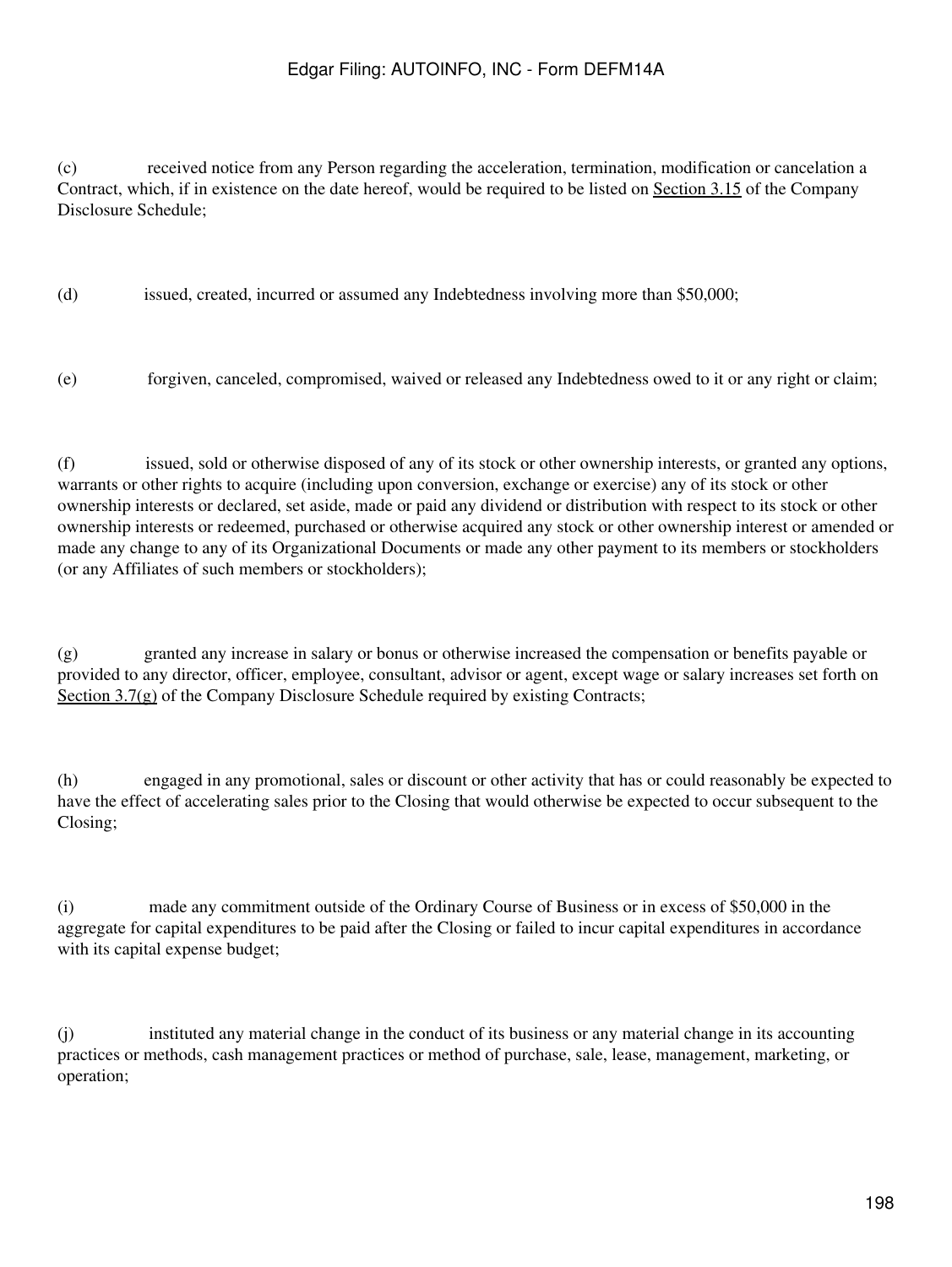(k) taken or omitted to take any action which could be reasonably anticipated to have a Company Material Adverse Effect;

(l) made or revised any material Tax election or settled or compromised any Tax liability;

(m) collected its accounts receivable or paid any accrued liabilities or accounts payable or prepaid any expenses or other items, in each case other than in the Ordinary Course of Business; and

(n) agreed or committed to any of the foregoing.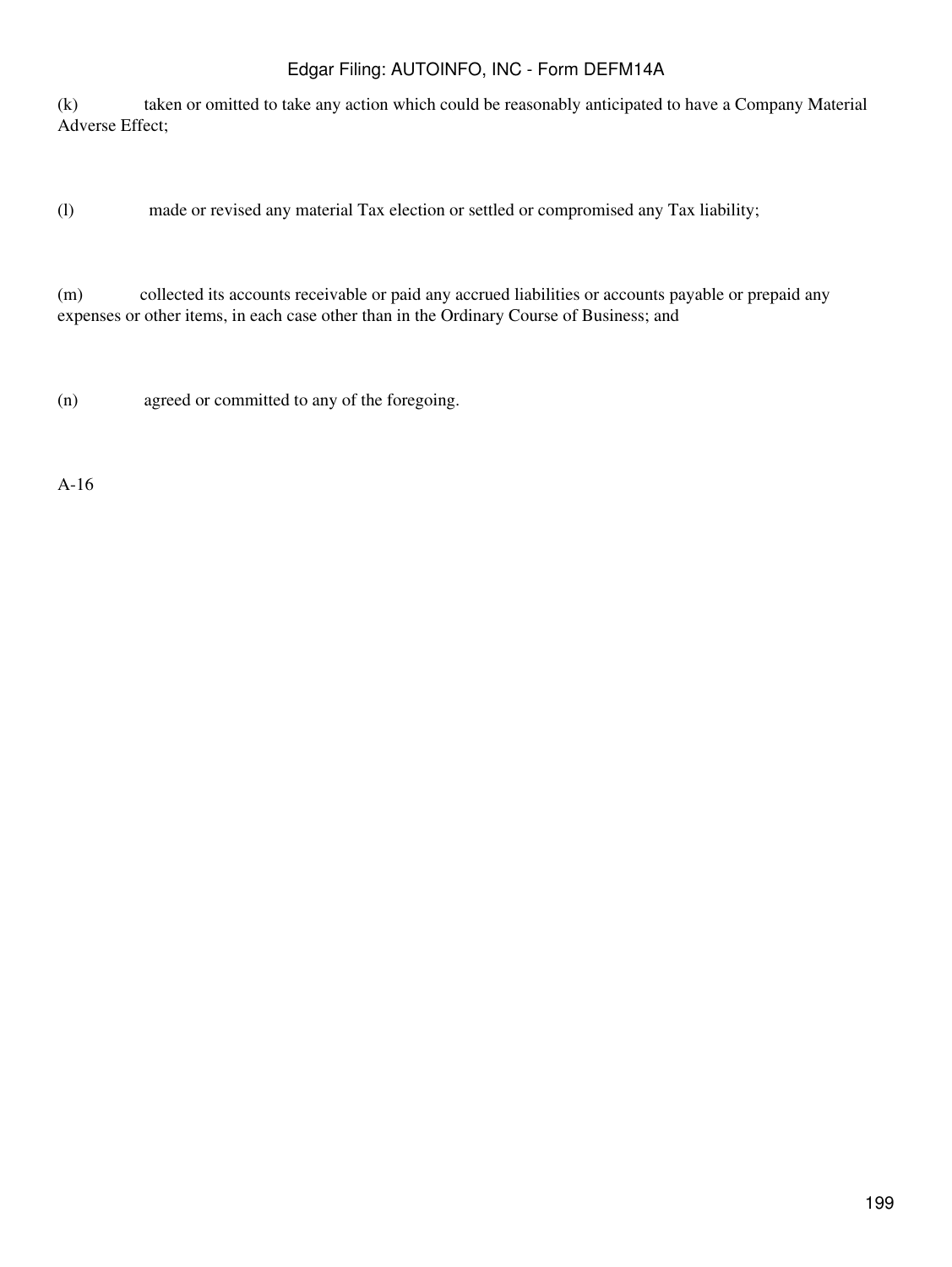#### 3.8 Legal Proceedings.

Except as set forth in <u>Section 3.8</u> of the Company Disclosure Schedule, there are no (and since January 1, 2012, there have not been any) complaints, charges, Proceedings, Orders, or investigations pending or, to the Knowledge of the Company, threatened or anticipated relating to or affecting the Company or any of its Subsidiaries. There is no outstanding Order to which the Company or any of its Subsidiaries is subject. Except as set forth in Section 3.8 of the Company Disclosure Schedule, the Company and each of its Subsidiaries are insured with respect to each of the matters set forth on Section 3.8 of the Company Disclosure Schedule. Neither the Company nor any of its Subsidiaries has received written notice of a claim or dispute that is reasonably likely to result in any such complaint, charge, Proceeding, Order, investigation or other process or procedure for settling disputes or disagreements with respect to the Company or any of its Subsidiaries or the transactions contemplated by this Agreement.

#### 3.9 Compliance With Laws.

(a) The Company and its Subsidiaries are (and since January 1, 2008 have been) in compliance in all material respects with all laws (including common law), statutes, ordinances, codes, rules, regulations, decrees, requirements and orders, including those designed or intended to prohibit, restrict or regulate actions having the purpose or effect of monopolization or restraint of trade or lessening of competition through merger or acquisition (collectively, "Laws") and Orders applicable to the Company or any of its Subsidiaries, any of their properties or other assets or any of their businesses or operations. Since January 1, 2008, neither the Company nor any of its Subsidiaries has received written notice to the effect that a Governmental Authority claimed or alleged that the Company or any of its Subsidiaries was not in compliance with all Laws applicable to the Company or any of its Subsidiaries, any of their properties or other assets or any of their businesses or operations. No material change is required in the Company's or any of its Subsidiaries' processes, properties or procedures in connection with any such Laws, and the Company has not received any overt notice or communication of any material noncompliance with any such Laws that has not been cured as of the date of this Agreement.

(b) Section 3.9(b) of the Company Disclosure Schedule sets forth a correct and complete list all Permits held by the Company and its Subsidiaries. Such Permits (i) constitute all Permits necessary for the operation of the business of the Company and its Subsidiaries, and (ii) are in full force and effect. No action or Proceeding is pending or, to the Company's Knowledge, threatened to revoke or limit any Permit.

3.10 Change of Control Agreements.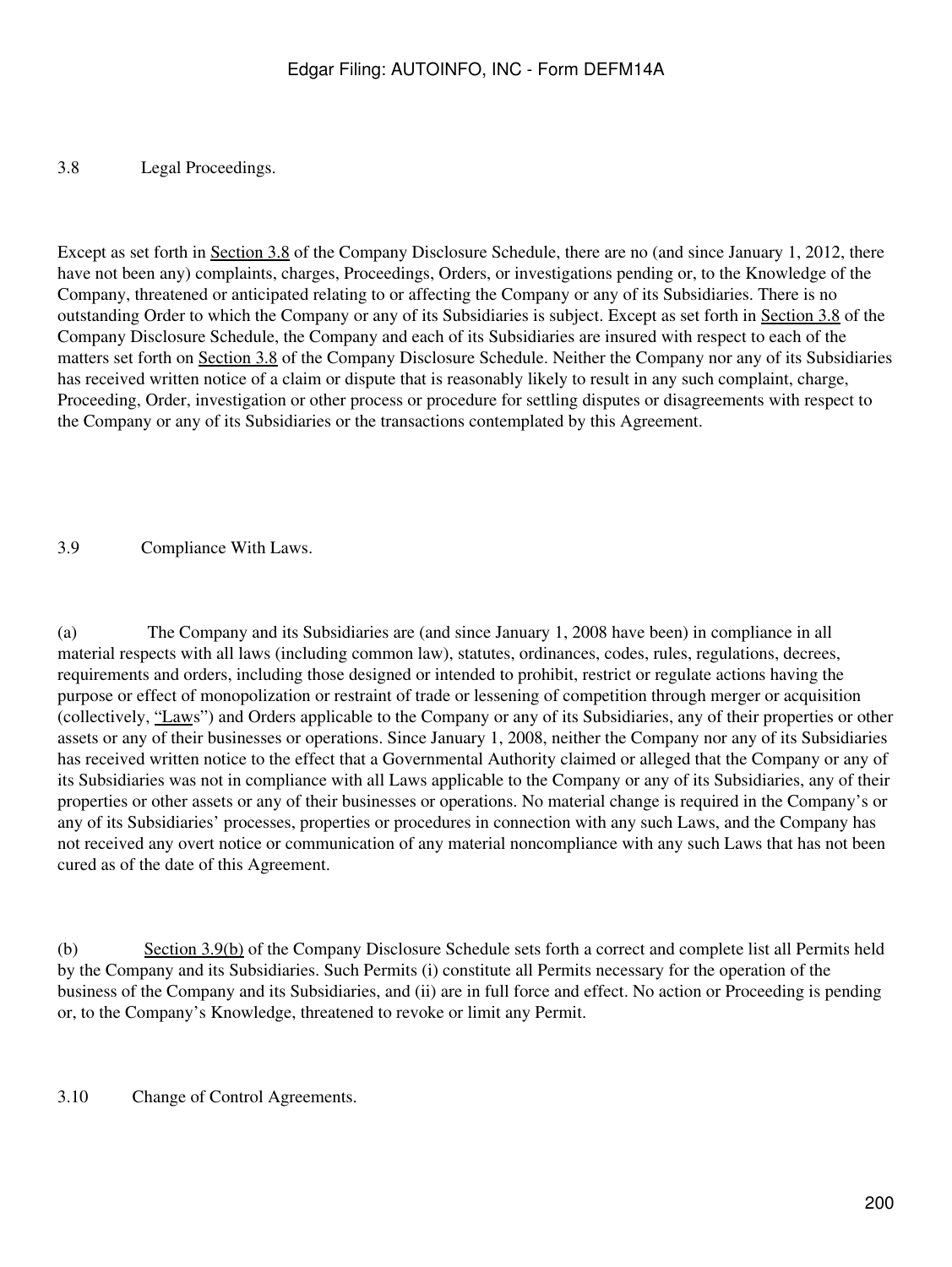Except as set forth on Section 3.10 of the Company Disclosure Schedule, neither the execution and delivery of this Agreement nor the consummation of the Transactions, including the Merger, will (either alone or in conjunction with any other event) (a) result in any payment or benefit to any employee of the Company or any of its Subsidiaries or (b) result in any payment or benefit to any director or officer of the Company or any of its Subsidiaries, except in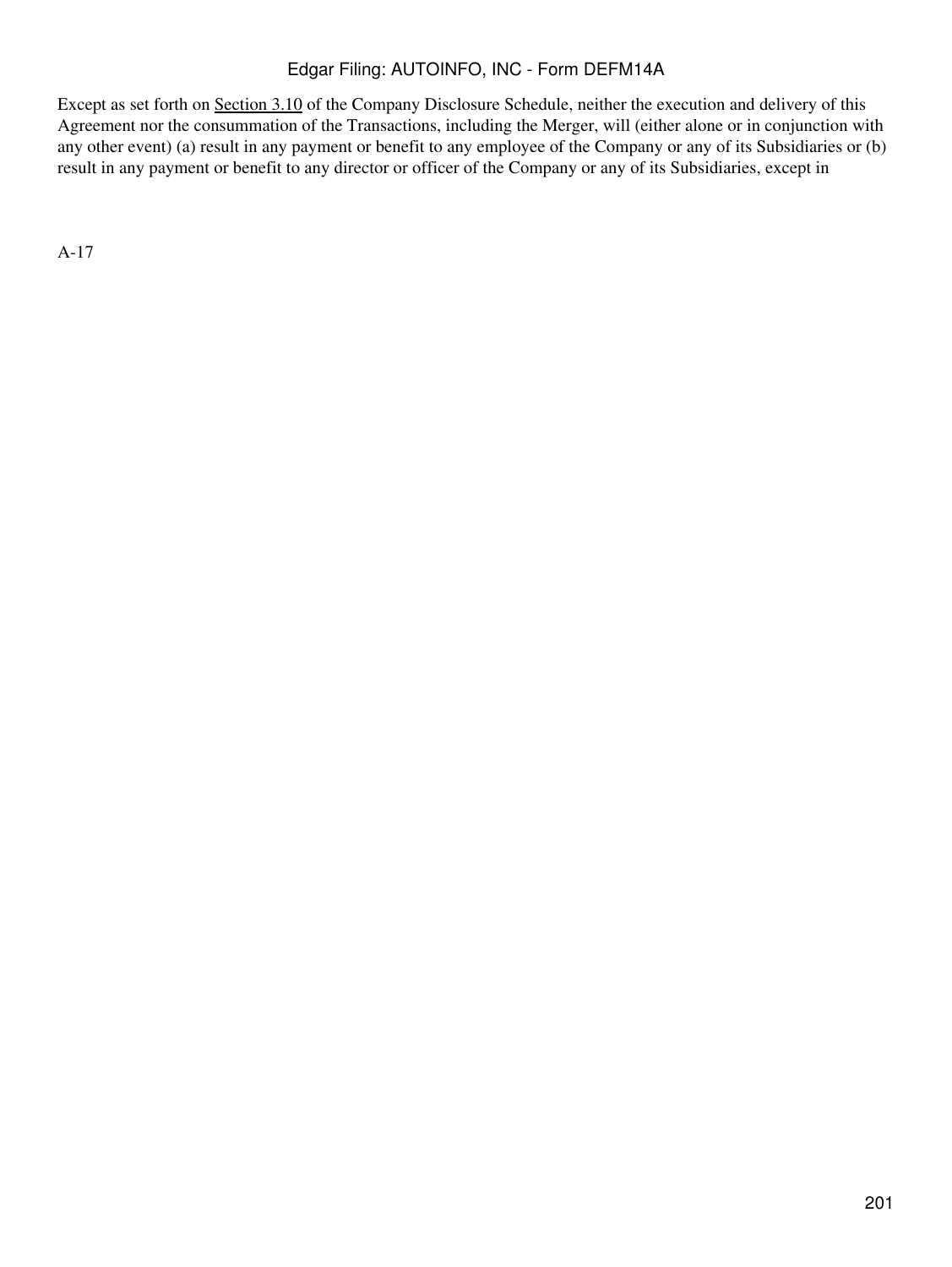each case the receipt of the Merger Consideration as a stockholder of the Company pursuant to this Agreement.

#### 3.11 Tax Matters.

(a) Each of the Company and its Subsidiaries has timely filed, or has caused to be timely filed on its behalf (taking into account any extension of time within which to file), all Tax Returns required to be filed by it, and all such filed Tax Returns are true, correct and complete in all material respects. The Company and each of its Subsidiaries has timely paid (or has had paid on its behalf) all material Taxes due and owing (whether or not shown on any return). The Company and its Subsidiaries are not currently the beneficiary of any extension of time within which to file any Tax Return or pay any Tax. There are no Liens for Taxes (other than Taxes not yet due and payable) upon the Company Securities or any of the assets of the Company or any of its Subsidiaries.

(b) Except as set forth on Section 3.11(b) of the Company Disclosure Schedule, the unpaid Taxes of the Company and its Subsidiaries (i) did not, as of the Balance Sheet Date, exceed the reserve for Tax liability (rather than any reserve for deferred Taxes established to reflect timing differences between book and Tax income) set forth on the face of the unaudited balance sheet of the Company and its Subsidiaries as of the Balance Sheet Date (rather than in any notes thereto) and (ii) do not exceed that reserve as adjusted for the passage of time through the Closing Date in accordance with the past custom and practice of the Company and its Subsidiaries in filing their Tax Returns. Since December 31, 2011, neither the Company nor any of its Subsidiaries has incurred any liability for Taxes arising from extraordinary gains or losses, as that term is used in GAAP, outside the Ordinary Course of Business.

(c) No deficiency or proposed adjustment for any amount of Tax has been proposed, asserted or assessed by any taxing authority against the Company and its Subsidiaries that has not been paid, settled or otherwise resolved. There is no Proceeding or audit now pending or, to the Knowledge of the Company, proposed or threatened against the Company or any of its Subsidiaries or concerning the Company or any of its Subsidiaries with respect to any Taxes. The Company and its Subsidiaries have not been notified by any taxing authority that any issues have been raised with respect to any Tax Return. There has not been, within the past five (5) calendar years, an examination or written notice of potential examination of the Tax Returns filed with respect to the Company or any of its Subsidiaries by any taxing authority.

(d) The Company and its Subsidiaries have disclosed on their respective Tax Returns all positions taken therein that could give rise to a substantial understatement of Tax within the meaning of Section 6662 of the Code or any similar provision of applicable Law, and are in possession of supporting documentation as may be required under any such provision.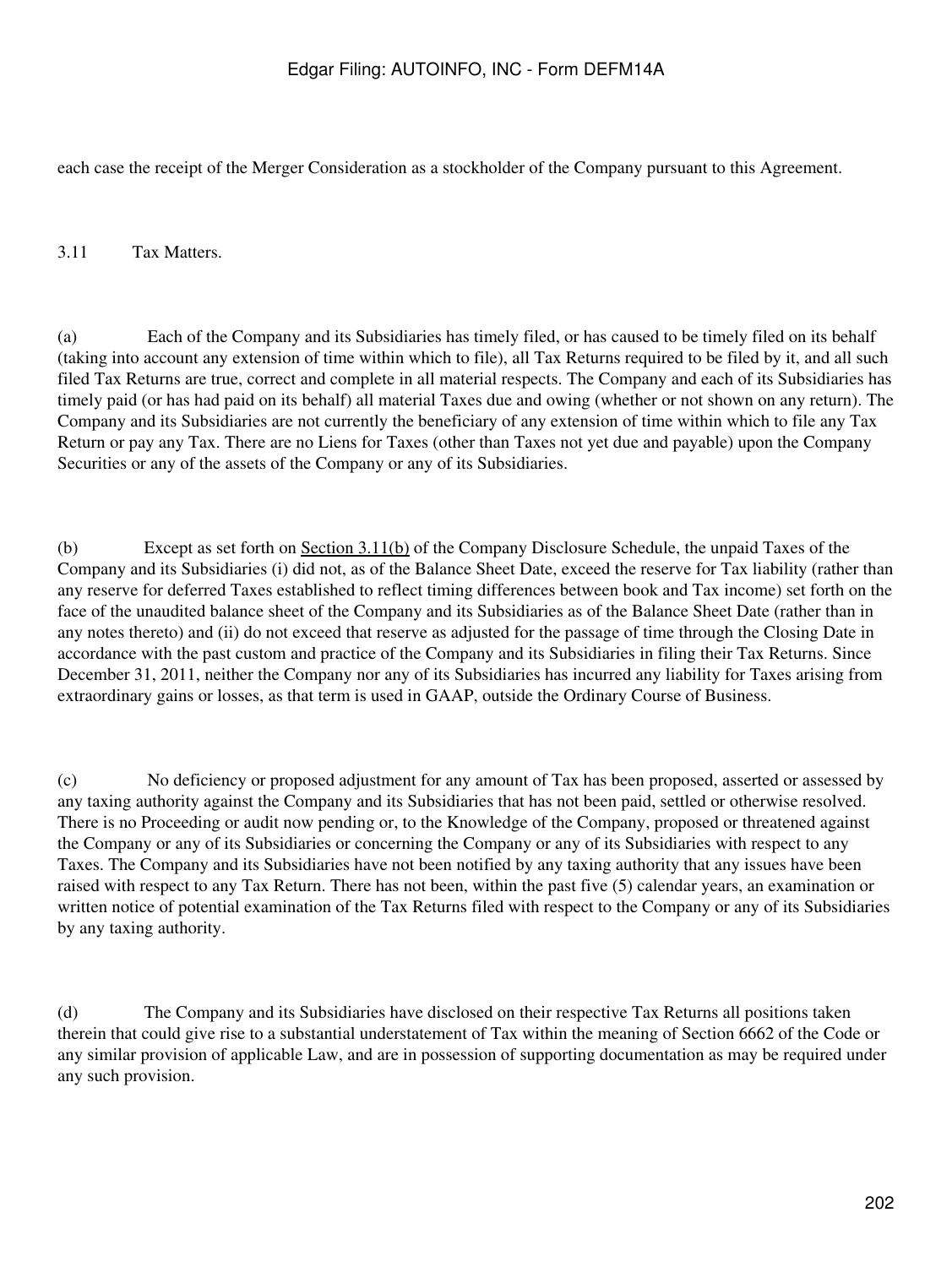(e) The Company and each of its Subsidiaries have withheld, collected and paid all material Taxes required to have been withheld, collected and paid in connection with any amounts paid or owing to any employee, independent contractor, creditor, stockholder, or other third party.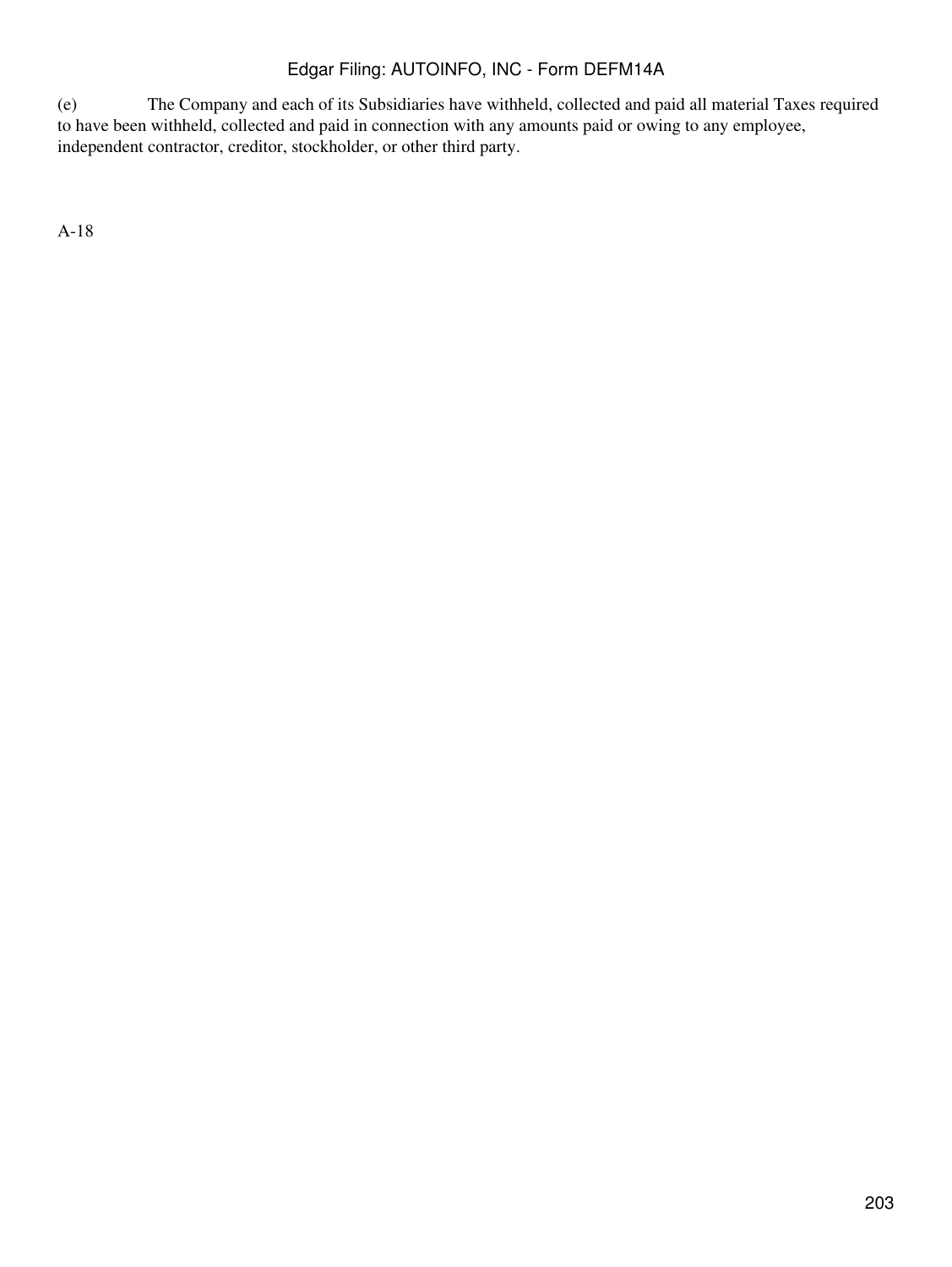(f) Neither the Company nor any of its Subsidiaries has been subject to a written claim by a taxing authority in a jurisdiction where the Company or any of its Subsidiaries does not file Tax Returns that it is or may be subject to taxation by that jurisdiction.

(g) Neither the Company nor any of its Subsidiaries has constituted either a "distributing corporation" or a "controlled corporation" (within the meaning of Section  $355(a)(1)(A)$  of the Code) in a distribution of stock qualifying for tax-free treatment under Section 355 of the Code.

(h) No audit or other administrative or court Proceedings are pending or being conducted, or, to the Knowledge of the Company, have been threatened, by or with any Governmental Authority with respect to Taxes of the Company or any of its Subsidiaries and no written notice thereof has been received.

(i) Neither the Company nor any of its Subsidiaries is a party to any contract, agreement, plan or other arrangement that, individually or collectively, could give rise to the payment of any amount which would not be deductible by reason of Section 280G of the Code or would be subject to withholding under Section 4999 of the Code.

(j) The Company has made available to Parent true, correct and complete copies of (i) all income and franchise Tax Returns of the Company and its Subsidiaries for the preceding three taxable years and (ii) any audit report or statement of deficiency issued within the last three years (or otherwise with respect to any audit or Proceeding in progress) relating to income and franchise Taxes of the Company or any of its Subsidiaries.

(k) Neither the Company nor any Subsidiary (A) is a party to any Tax sharing agreement, Tax indemnity obligation or similar agreement with respect to Taxes (other than credit Contracts, lease Contracts or other commercial Contracts entered into in the Ordinary Course of Business containing customary Tax allocation or gross-up provisions); (B) has a permanent establishment (within the meaning of an applicable Tax treaty) or otherwise has an office or fixed place of business in a country other than the country in which it is organized; (C) is subject to the dual consolidated loss provisions of Code Section 1503(d); (D) has been a party to a ''listed transaction'' within the meaning of Treasury Regulations Section 1.6011-4(b); or (E) is a party to a gain recognition agreement under Code Section 367.

(l) There are no liens for Taxes (other than Taxes not yet due and payable or which are being contested in good faith by appropriate Proceedings and for which adequate reserves have been established on the Company's financial statements in accordance with GAAP) upon any of the assets of the Company or any of its Subsidiaries.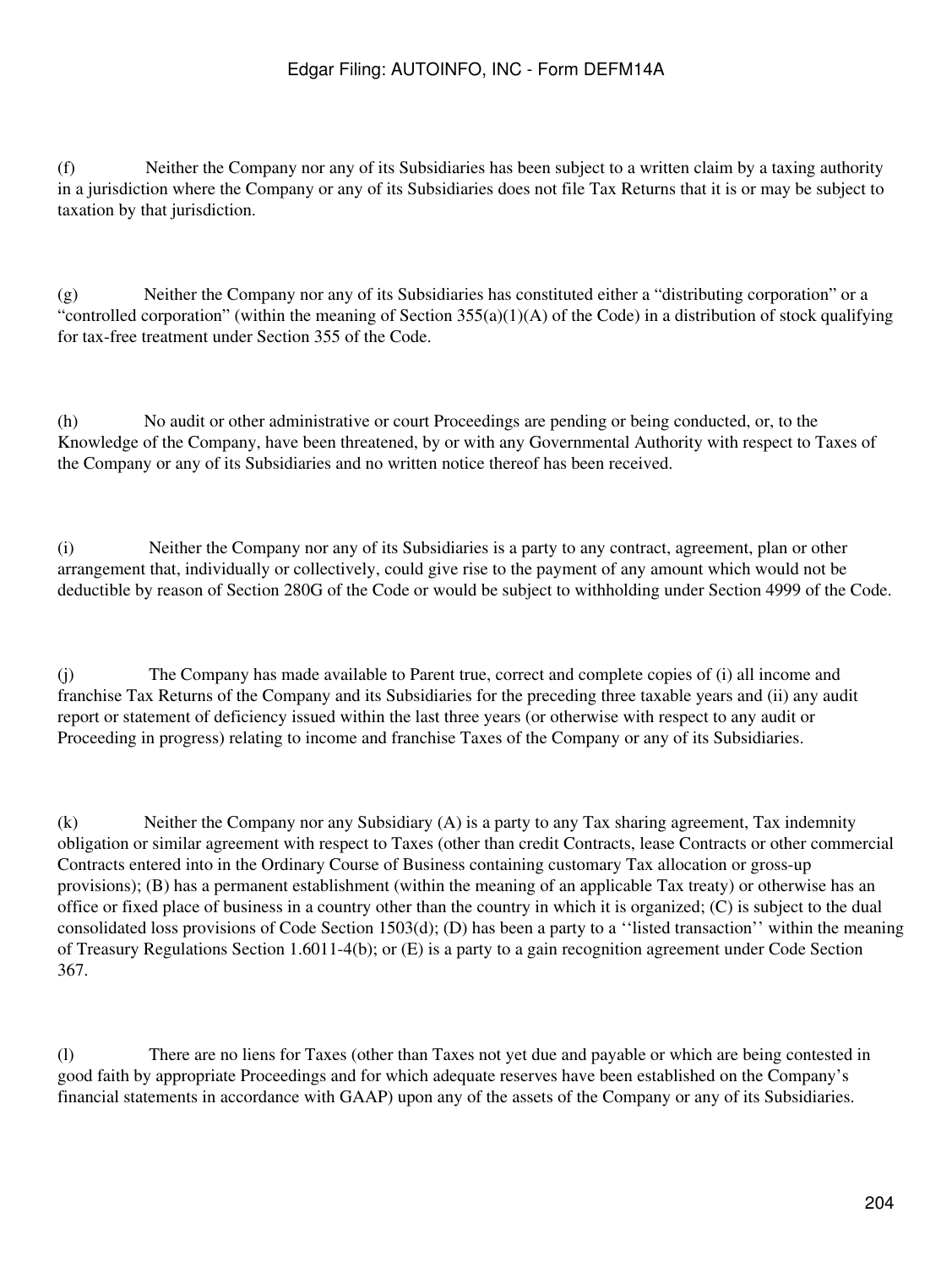(m) Neither the Company nor any of its Subsidiaries (i) has ever been a member of an "affiliated group" (as defined in Section 1504(a) of the Code) except for any group of which the Company was the common parent corporation or (ii) has any liability for the Taxes of any Person (other than the Company or any of its Subsidiaries) under Treasury Regulations Section 1.1502-6 (or any similar provision of state, local or foreign Law), as a transferee, successor, by contract or otherwise.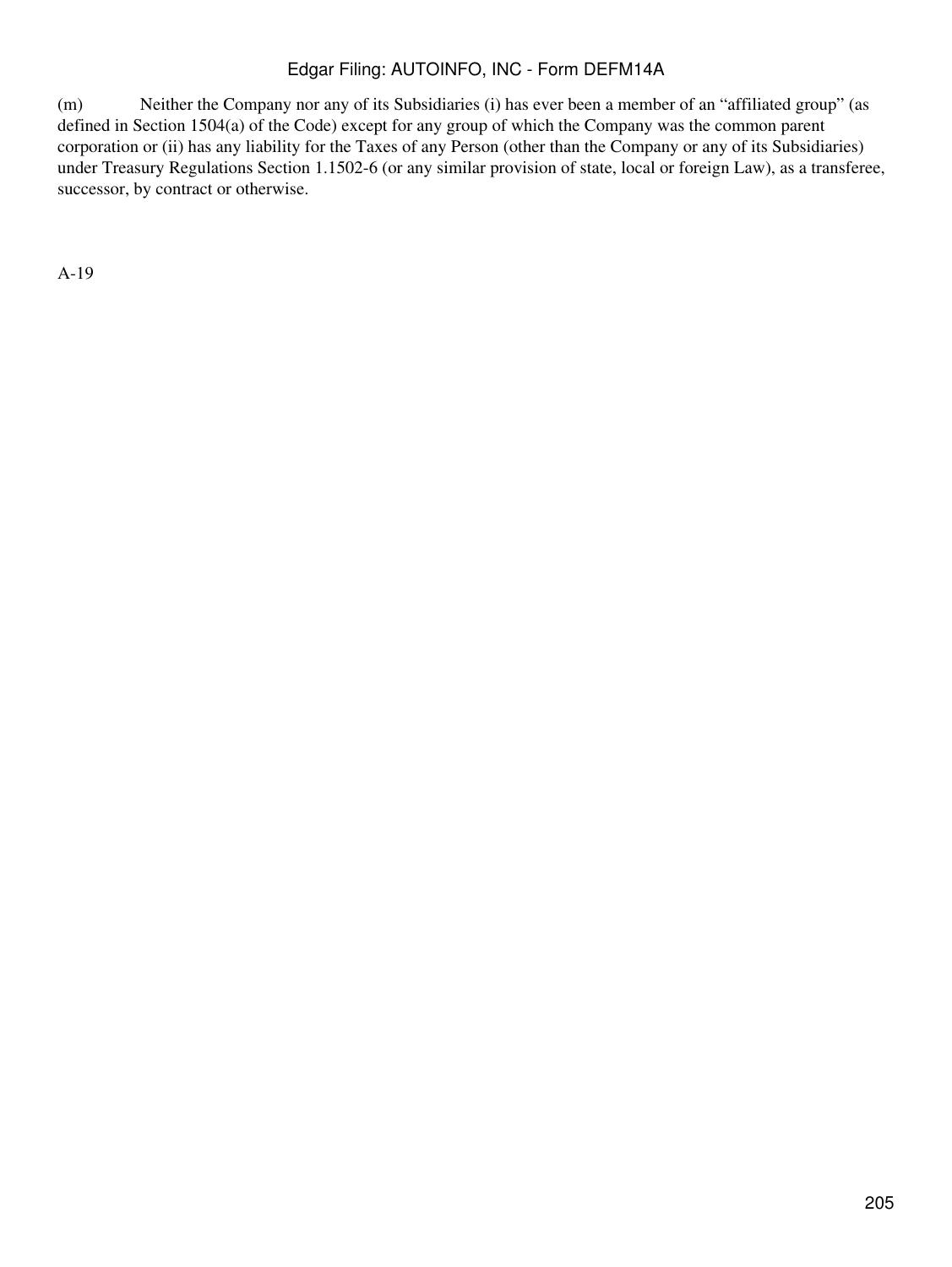(n) Neither the Company nor any of its Subsidiaries will be required to include any item of income in, or exclude any deduction in calculating, taxable income for any taxable period (or portion thereof) ending after the Closing Date as a result of any: (i) change in method of accounting for a taxable period ending on or prior to the Closing Date; (ii) "closing agreement" as described in Section 7121 of the Code (or any corresponding or similar provision of state, local or foreign Tax law) executed on or prior to the Closing Date; (iii) intercompany transactions occurring at or prior to the Closing or any excess loss account in existence at Closing described in Treasury Regulations under Code Section 1502 (or any corresponding or similar provision of state, local or foreign income Tax law); (iv) prepaid amount received or deferred revenue accrued on or prior to the Closing Date; (v) election under Code Section 108(i), or (vi) installment sale or open transaction disposition made on or prior to the Closing Date.

(o) Neither the Company nor any of its Subsidiaries has waived any statute of limitations in respect of any Taxes or agreed to any extension of time with respect to an assessment or deficiency for Taxes (other than pursuant to extensions of time to file Tax Returns obtained in the ordinary course).

(p) All arrangements that would be considered "deferred compensation" for purposes of Section 409A of the Code are in compliance with Section 409A of the Code. No Option was issued with an exercise price that was less than the fair market value of the Company's Common Stock on the date of grant.

(q) None of the Company nor any of its Subsidiaries has been a "United States real property holding corporation" within the meaning of Section 897 of the Code during the five-year period ending on the Closing Date.

(r) Section 3.11(r) of the Company Disclosure Schedule lists all Tax Returns filed by the Company and its Subsidiaries for Tax periods ended on or after December 31, 2007, indicates those Tax Returns that have been audited, and indicates those Tax Returns that currently are the subject of audit. Neither the Company nor any of its Subsidiaries has waived any statute of limitations in respect of Taxes or agreed to any extension of time with respect to the payment of any Tax or any Tax assessment or deficiency.

3.12 Employee Benefits Matters.

(a) Section 3.12(a) of the Company Disclosure Schedule sets forth a true, correct and complete list of: (i) all "employee benefit plans" (as defined in Section 3(3) of the Employee Retirement Income Security Act of 1974, as amended ("ERISA")) and (ii) all other employee benefit plans, policies, agreements or arrangements, payroll practices, including employment, individual consulting or other compensation agreements, or bonus or other incentive compensation, stock purchase, equity or equity-based compensation, deferred compensation, change of control, retention, termination, severance, sick leave, vacation, loans, salary continuation, health or life insurance, fringe benefits and educational assistance plan, policies, agreements or arrangements with respect to which the Company,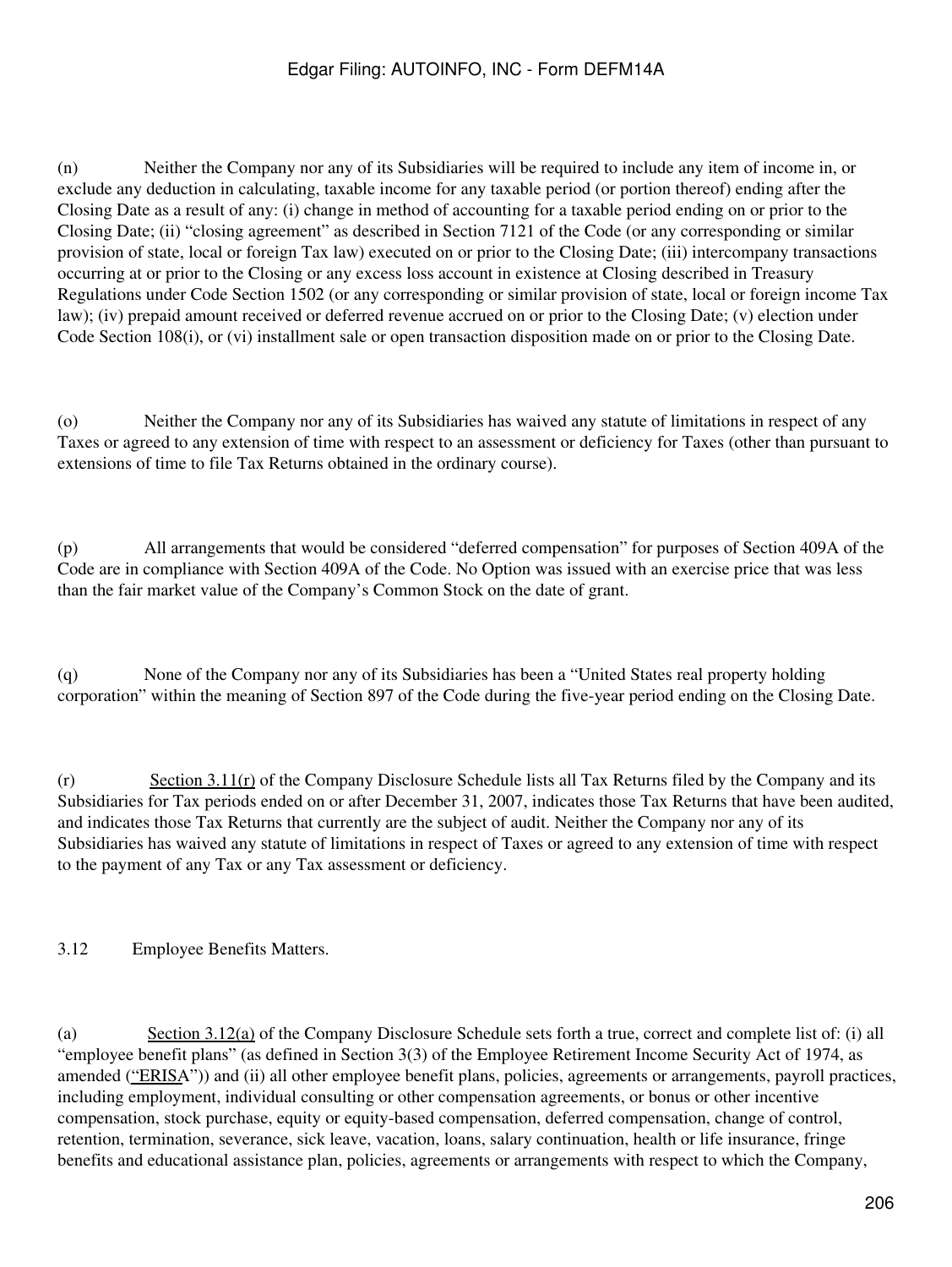any of its Subsidiaries or any entity required to be aggregated with the Company or any of its Subsidiaries pursuant to Code Section 414 (an "ERISA Affiliate") has any obligation or liability, contingent or otherwise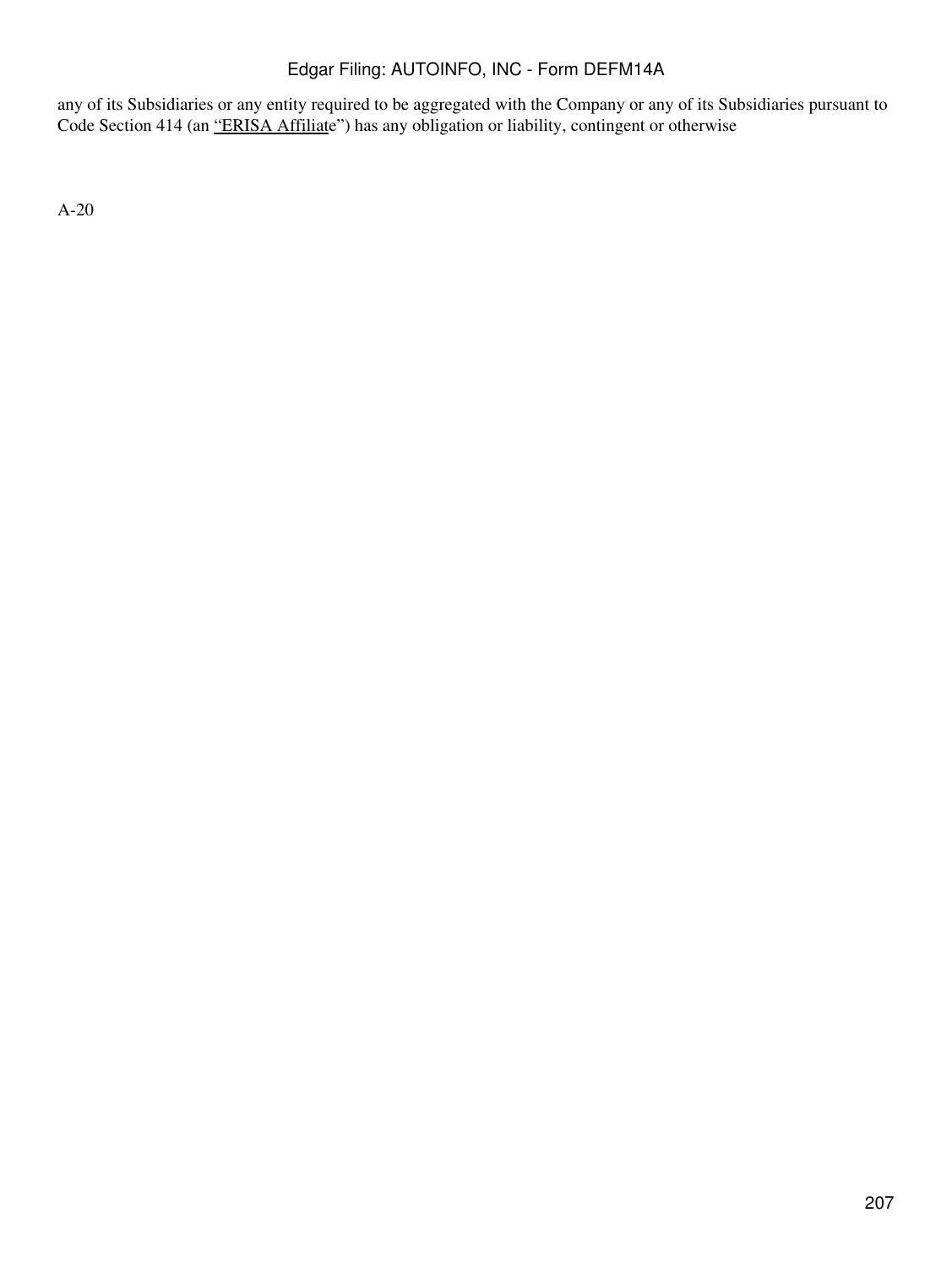(collectively, the "Company Plans"). No Company Plan is subject to Title IV of ERISA, is a "multiemployer plan", as defined in Section 3(37) of ERISA, is a "voluntary employees' beneficiary association", as defined by Code Section 501(c)(9), is an "employee stock ownership plan", as defined by Code Section 4975(e)(7) or otherwise invests in "employer securities", as defined in Code Section 409(l), or is or has been subject to Sections 4063 or 4064 of ERISA. No Company, Subsidiary or ERISA Affiliate has either completely or partially withdrawn from a multiemployer plan within the past six years or has incurred any liability under Title IV of ERISA that remains unsatisfied.

(b) True, correct and complete copies of the following documents with respect to each of the Company Plans have been delivered to Parent by the Company to the extent applicable: (i) any plans and related trust documents, insurance contracts or other funding arrangements, and all amendments thereto; (ii) the three most recent Forms 5500 and all schedules thereto, (iii) the most recent actuarial report, if any; (iv) the most recent Internal Revenue Service determination letter; (v) the most recent summary plan descriptions and summaries of material modifications; (vi) written summaries of all non-written Company Plans; (vii) all material communications with the Department of Labor, the Internal Revenue Service and the Pension Benefit Guaranty Corporation; and (viii) the most recent nondiscrimination testing reports.

(c) The Company Plans have been maintained and administered, in all material respects, in accordance with their terms and with all applicable provisions of ERISA, the Code and other Laws.

(d) The Company Plans intended to qualify under Section 401 or other tax-favored treatment under of Subchapter B of Chapter 1 of Subtitle A of the Code have received a determination from the Internal Revenue Service that they are so qualified, and any trusts intended to be exempt from federal income taxation under the Code are so exempt. To the Company's Knowledge, nothing has occurred with respect to the operation of the Company Plans that could reasonably be expected to cause the loss of such qualification or exemption, or the imposition of any liability, penalty or tax under ERISA or the Code. Neither the Company, any Subsidiary, nor, to the Knowledge of the Company, any other "disqualified person" or "party in interest", as defined in Code Section 4975 and ERISA Section 3(14), respectively, has either engaged in any "prohibited transaction", as defined in Code Section 4975 or ERISA Section 406 with respect to any Company Plan or breached any fiduciary obligations imposed under Title I of ERISA.

(e) All contributions required to have been made under any of the Company Plans or by law (without regard to any waivers granted under Section 412 of the Code), have been timely made. All premium payments for periods prior to the Effective Time relating to any Company Plan have been timely paid.

(f) There are no pending actions, investigations, Proceedings, claims or lawsuits arising from or relating to the Company Plans or the assets thereof (other than routine benefit claims), nor does the Company have any Knowledge of facts that could reasonably be expected to form the basis for any such claim, action, investigation, preceding or lawsuit that would, or would reasonably be expected to be, material to the Company and its Subsidiaries,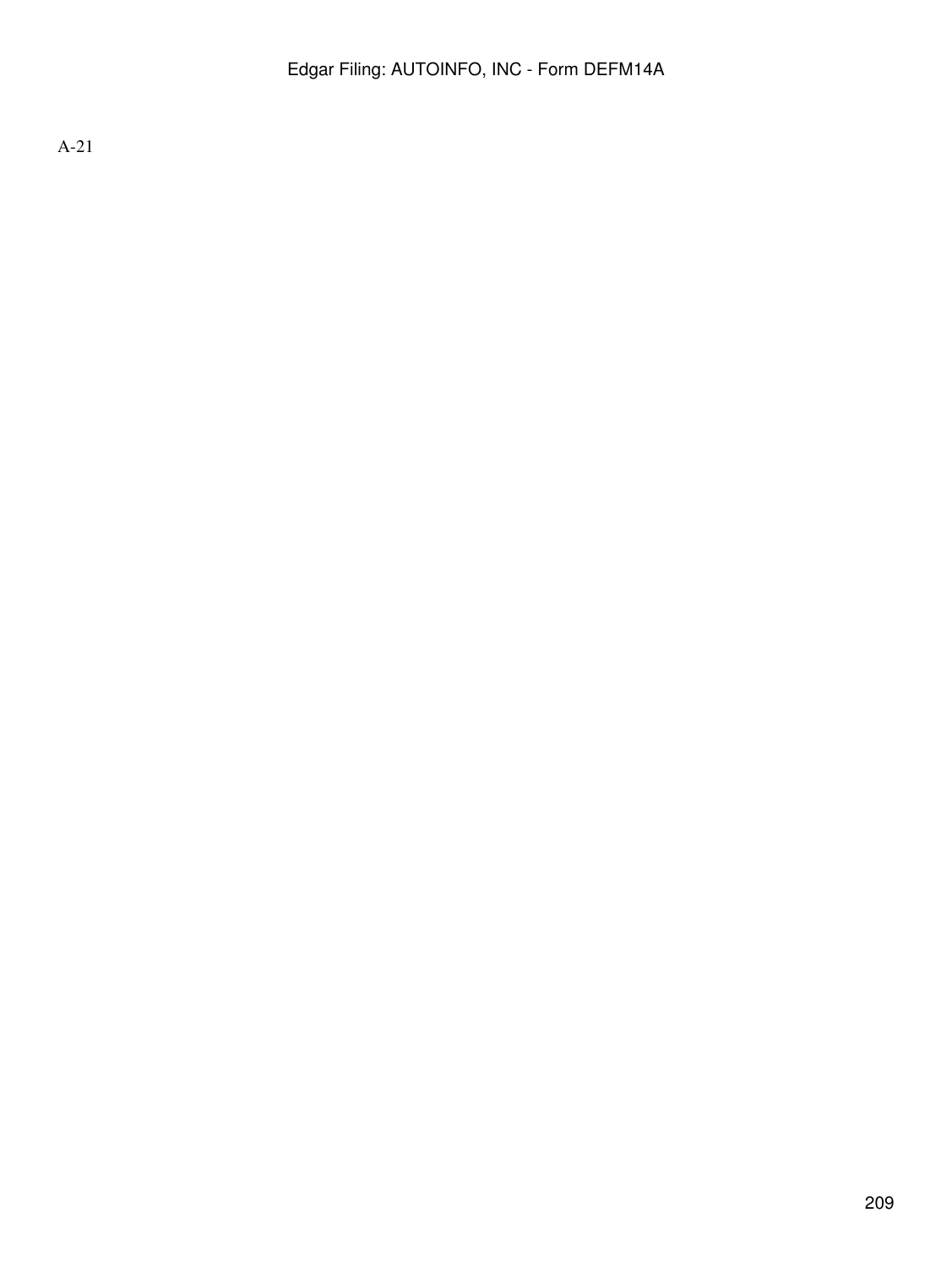taken as a whole. No request, application or other matter is pending with the Internal Revenue Service, Department of Labor or the Pension Benefit Guaranty Corporation with respect to any Company Plan.

(g) None of the Company Plans provide for post-employment life insurance or health insurance coverage or benefits for any participant or any beneficiary of a participant, except as may be required under Part 6 of the Subtitle B of Title I of ERISA and at the expense of the participant or the participant's beneficiary.

(h) Except as set forth in Section 3.12(h) of the Company Disclosure Schedule, neither the execution and delivery of this Agreement nor the consummation of the Transactions will (i) result in any payment becoming due to any employee of the Company or any of its Subsidiaries, (ii) increase any benefits otherwise payable under any Company Plan, (iii) result in the acceleration of the time of payment or vesting of any rights with respect to benefits under any such plan, or (iv) require any contributions or payments to fund any obligations under any Company Plan.

(i) The Company Plans may be terminated by the Company, a Subsidiary or an ERISA Affiliate, as the case may be, at any time without the consent of any participant and without material liability to the Company or any Subsidiary.

(j) Any individual who performs services for the Company or any of its Subsidiaries (other than through a contract with an organization other than such individual) and who is not treated as an employee of the Company or any of its Subsidiaries for federal income tax purposes by the Company is not an employee for such purposes.

3.13 Labor and Employment Matters

(a) Section 3.13(a) of the of the Company Disclosure Schedule sets forth a complete list of all employees of the Company and each of its Subsidiaries, along with the job title, location, classification (i.e., exempt or not exempt), status (e.g., part-time, full-time, seasonal or temporary), bargaining unit (if any), and the hourly or salary rate of compensation of each such employee. Section 3.13(a) of the Company Disclosure Schedule sets forth a complete list of all non-employee workers, including all independent contractors that have provided services of any kind to the Company, and each of its Subsidiaries and a description of the service provided by such independent contractors and the compensation paid to each such independent contractor.

(b) No key employees or group of key employees of the Company, and each of its Subsidiaries, has given notice to the Parent that such employee or any employee in a group of key employees intends to cease, or is considering ceasing, his or her employment upon or after consummation of the Transactions.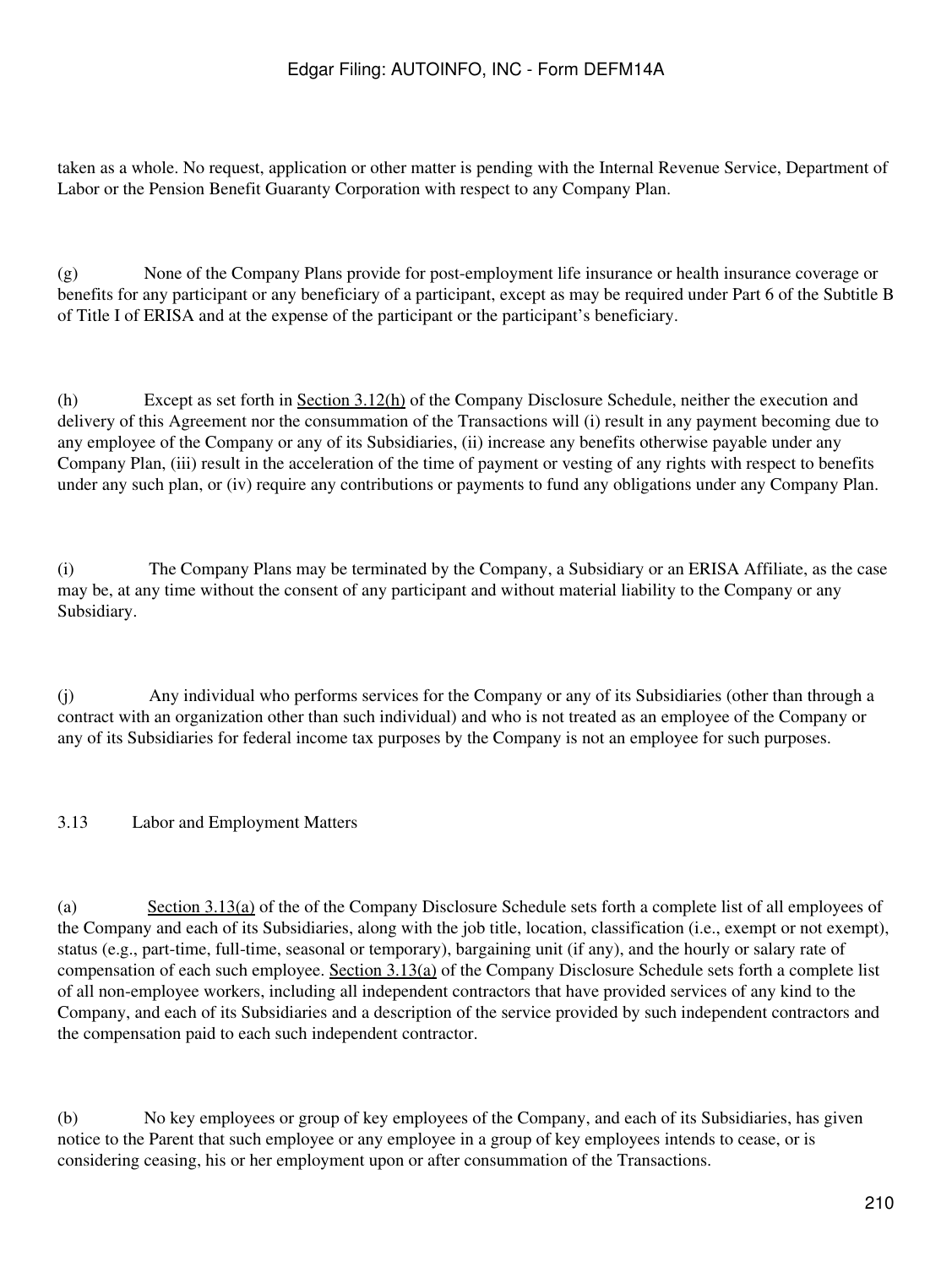(c) Except as set forth in Section 3.13(c)(i) of the Company Disclosure Schedules, no employee of the Company or of any Subsidiary, (i) has an employment agreement, or (ii) is in violation of any term of any patent disclosure agreement, non-competition agreement, or any other restrictive covenant to a third party relating to the right of any such employee to be employed by the Company, or any of its Subsidiaries because of the nature of the business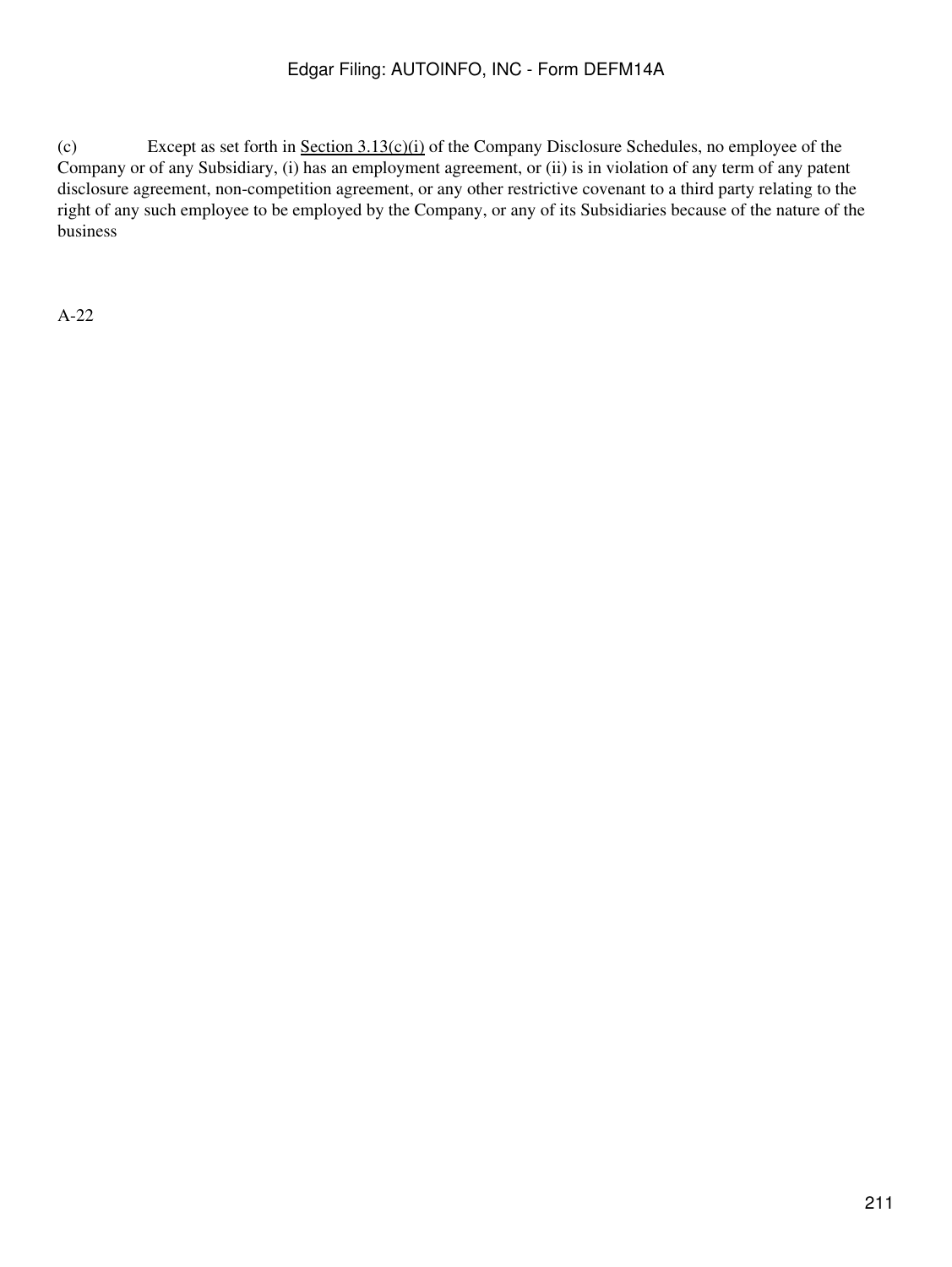conducted by the Company, or any of its Subsidiaries or to the use of trade secrets or proprietary information of others. Except as set forth in Section 3.13(c)(ii) of the Company Disclosure Schedules, each current employee has entered into a non-compete, non-solicitation, with the Company. The Company has heretofore provided Parent with copies of all signed agreements with Company Employees identified in this subparagraph.

(d) None of the employees of the Company or its Subsidiaries is represented in his or her capacity as an employee of the Company or any of its Subsidiaries by any labor organization. Neither the Company nor any of its Subsidiaries has recognized any labor organization, nor has any labor organization been elected as the collective bargaining agent of any employees of the Company or any of its Subsidiaries, nor has the Company or any of its Subsidiaries entered into any collective bargaining agreement or union contract recognizing any labor organization as the bargaining agent of any employees. There is no union organization activity involving any of the employees of the Company or any of its Subsidiaries pending or, to the Knowledge of the Company, threatened, nor has there ever been union representation involving any of the employees of the Company or any of its Subsidiaries. There is no picketing pending or, to the Knowledge of the Company, threatened, and there are no strikes, slowdowns, work stoppages, other job actions, lockouts, arbitrations, grievances or other labor disputes involving any of the employees of the Company or any of its Subsidiaries pending or, to the Knowledge of the Company, threatened. There are no complaints, charges or claims against the Company or any of its Subsidiaries pending or, to the Knowledge of the Company, threatened that could be brought or filed with any Governmental Authority or arbitrator based on, arising out of, in connection with, or otherwise relating to the employment or termination of employment or failure to employ by the Company or any of its Subsidiaries, of any individual.

(e) Except as set forth in Section  $3.13(e)$  of the Company Disclosure Schedules, (i) the Company, and each of its Subsidiaries are in compliance in all material respects with all applicable Laws and orders relating to the employment of workers, including all such applicable Laws and orders relating to wages, hours, fair employment practices, discrimination and retaliation, medical or other leave, civil rights, affirmative action, collective bargaining, work authorization and immigration, and (ii) since 2009, there have been no claims, charges, complaints, demands made, or, to the Company's Knowledge, threatened to be made, before any Governmental Authority with respect to any alleged violation of any such applicable Laws. Neither the Company, nor any of its Subsidiaries are presently, nor have they ever been, a party to or otherwise bound by any settlement, stipulation or consent decree with, or citation by, any Governmental Authority relating to such applicable Laws.

(f) Except set forth in Section 3.13(f) of the Company Disclosure Schedules, Company and each of its Subsidiaries have properly completed a U.S. Citizenship and Immigration Services Form I-9 for each employee and the Company and each of the Subsidiaries are now, and have been for the past five (5) years, in compliance with all applicable Laws governing work authorization in the United States covering the employees.

(g) Except as set forth in Section 3.13(g) of the Company Disclosure Schedules, each employee and independent contractor of the Company, and each of its Subsidiaries, has been properly classified for all purposes under the Code and ERISA and has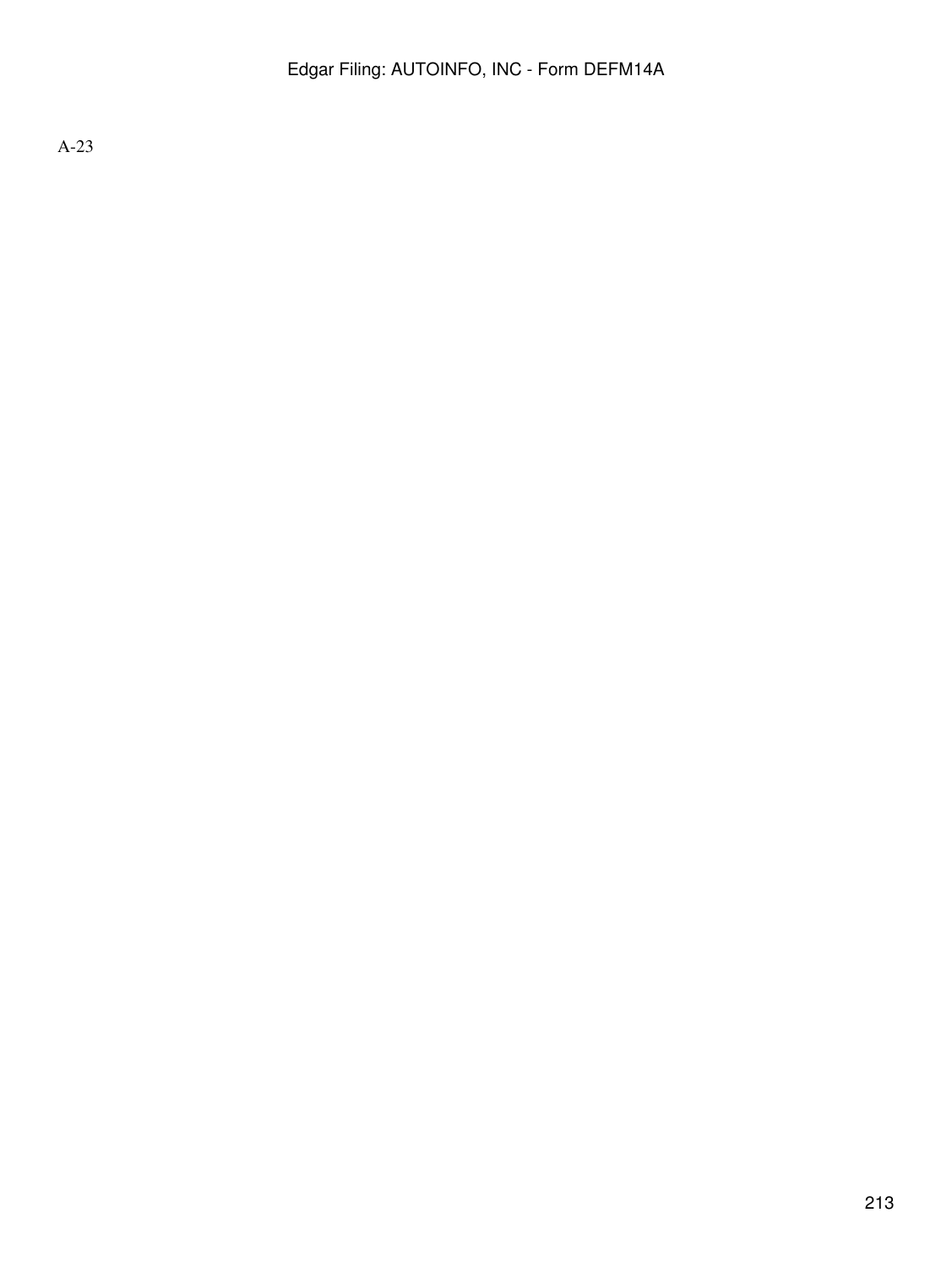been properly classified as either exempt or nonexempt under the Fair Labor Standards Act and its applicable state Law equivalents.

(h) Except as set forth in Section 3.13(h) of the Company Disclosure Schedules, there are (i) no contracts or business relationships that would or could cause the Company or any of its Subsidiaries to be deemed a federal or state contractor obligated to develop and maintain an affirmative action plan or otherwise comply with affirmative action requirements of applicable Laws, and (ii) within the past five (5) years, no discrimination claim, show cause notice, conciliation Proceeding, sanction or debarment Proceeding has been filed or is pending or is threatened with the Office of Federal Contract Compliance Programs or any other federal agency or any comparable state or foreign agency or court and there have been no desk audits or on-site reviews pending or scheduled.

(i) The Company and its Subsidiaries are in compliance in all material respects with all Laws relating to the employment of labor, including all such Laws relating to wages, hours, the Worker Adjustment and Retraining Notification Act and any similar state or local "mass layoff" or "plant closing" law ("WARN"), collective bargaining, discrimination, civil rights, safety and health, workers' compensation and the collection and payment of withholding and/or social security taxes and any similar tax, except for immaterial non-compliance. There has been no "mass layoff" or "plant closing" (as defined by WARN) with respect to the Company or any of its Subsidiaries since December 31, 2007.

3.14 Environmental, Health and Safety Matters.

(a) Except as disclosed in Section 3.14(a) of the Company Disclosure Schedule, the operations of the Company and its Subsidiaries are and have at all times been in compliance in all material respects with all applicable Environmental Laws, which compliance includes obtaining, maintaining, and timely applying for renewal and revision of required Environmental Permits. A list of all Environmental Permits necessary to operate the Company or any of its Subsidiaries as currently operated is set forth in Section 3.14(a) of the Company Disclosure Schedule. Except as disclosed in Section 3.14(a) of the Company Disclosure Schedule, there are no actions or Proceedings pending or, to the Company's Knowledge, threatened to revoke any such Environmental Permit.

(b) Except as disclosed in Section 3.14(b) of the Company Disclosure Schedule, there is no action, claim, complaint, cause of action, citation, order, suit, Proceeding or investigation relating to or arising under applicable Environmental Law ("Environmental Claim") that is pending or, to the Company's Knowledge, threatened against the Company, any of its Subsidiaries or any real property currently, and, to the Company's Knowledge, no Environmental Claim is pending or threatened with respect to any property formerly owned, leased or operated by the Company or any of its Subsidiaries.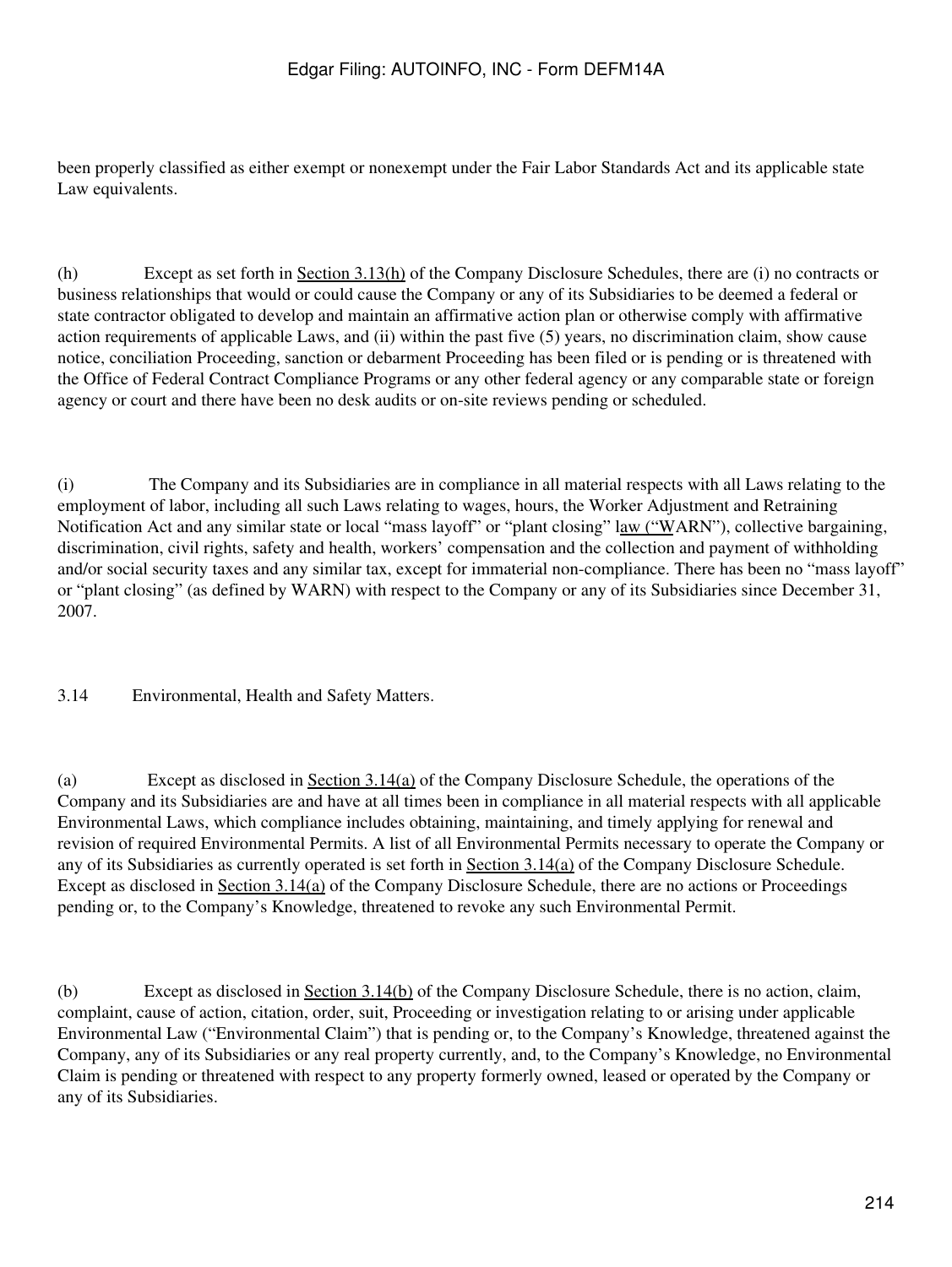(c) Except as disclosed in Section 3.14(c) of the Company Disclosure Schedule, (i) there is no Environmental Condition at, under, or emanating from any Real Property or, to the Company's Knowledge, any real property formerly owned, leased, or operated by the Company or any Subsidiary; (ii) none of the Company, any Subsidiary, or any of their respective predecessors (owned or formed by the Company or any of its Subsidiaries or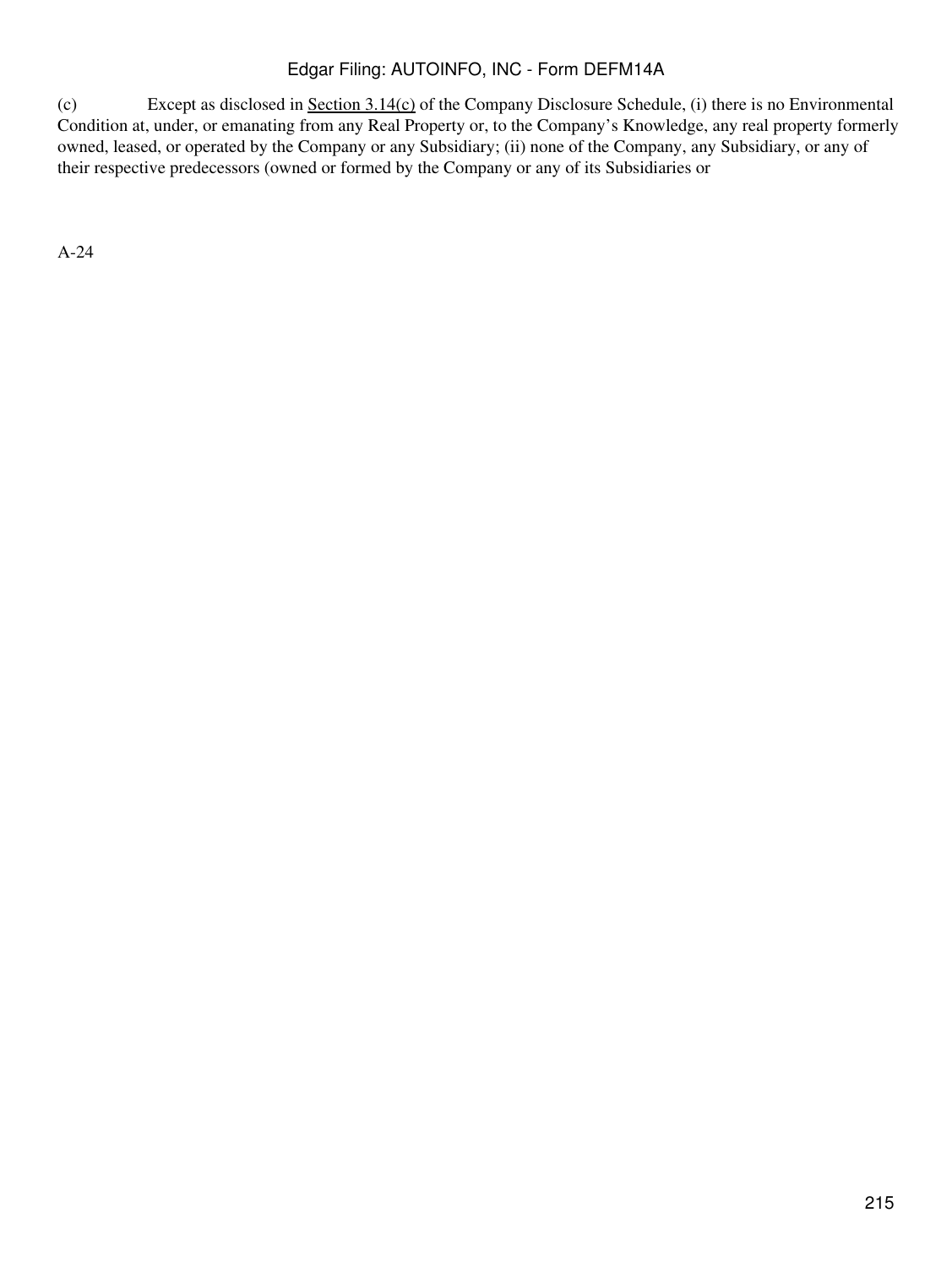Affiliates) treated, stored, disposed of, arranged for or permitted the disposal of, transported, handled, or released any substance, including without limitation any Hazardous Materials, or owned or operated such Real Property in such manner as have given or would give rise to any liabilities or obligations (contingent or otherwise) pursuant to CERCLA or any other applicable Environmental Laws; and (iii) there has been no cleanup of Hazardous Materials at any Real Property or, to the Knowledge of the Company, at any other property currently used by the Company or any of its Subsidiaries.

(d) Except as disclosed in Section 3.14(d) of the Company Disclosure Schedule, no expenditure(s) in excess of \$50,000 with respect to any of the assets of the Company, any real property owned or leased by the Company or any of the operations of the Company or the business will be necessary to achieve compliance with any applicable Environmental Laws.

(e) Except as disclosed in Section 3.14(e) of the Company Disclosure Schedule, there are no and there have not been any underground or aboveground storage tanks at any of the properties leased or owned by the Company.

(f) Except as disclosed in Section 3.14(f) of the Company Disclosure Schedule, there are no asbestos or asbestos-containing materials, polychlorinated biphenyls or lead-based paint located at or on any of the assets of the Company or any real property owned or leased by the Company in connection with the business.

(g) Except as disclosed in <u>Section 3.14(g</u>) of the Company Disclosure Schedule, no Environmental Lien has been placed upon or, to the Company's Knowledge, is threatened to be placed upon any property presently owned, operated or leased by the Company or any of its Subsidiaries.

(h) Neither this Agreement nor the consummation of the Transactions will result in any obligations for site investigation or cleanup, or consent to or of Governmental Authorities or third parties, pursuant to any of the so called "transaction triggered" or "responsible property transfer" Environmental Laws.

(i) None of the real property leased, owned, operated or used by the Company or its Subsidiaries is listed, or, to the Company's Knowledge, proposed for listing, on the National Priorities List pursuant to CERCLA, on the Comprehensive Environmental Response Compensation Liability Information System List, or any similar state list of sites and no condition at such properties exists that, if known to a Governmental Authority, would qualify such property for inclusion on any such list.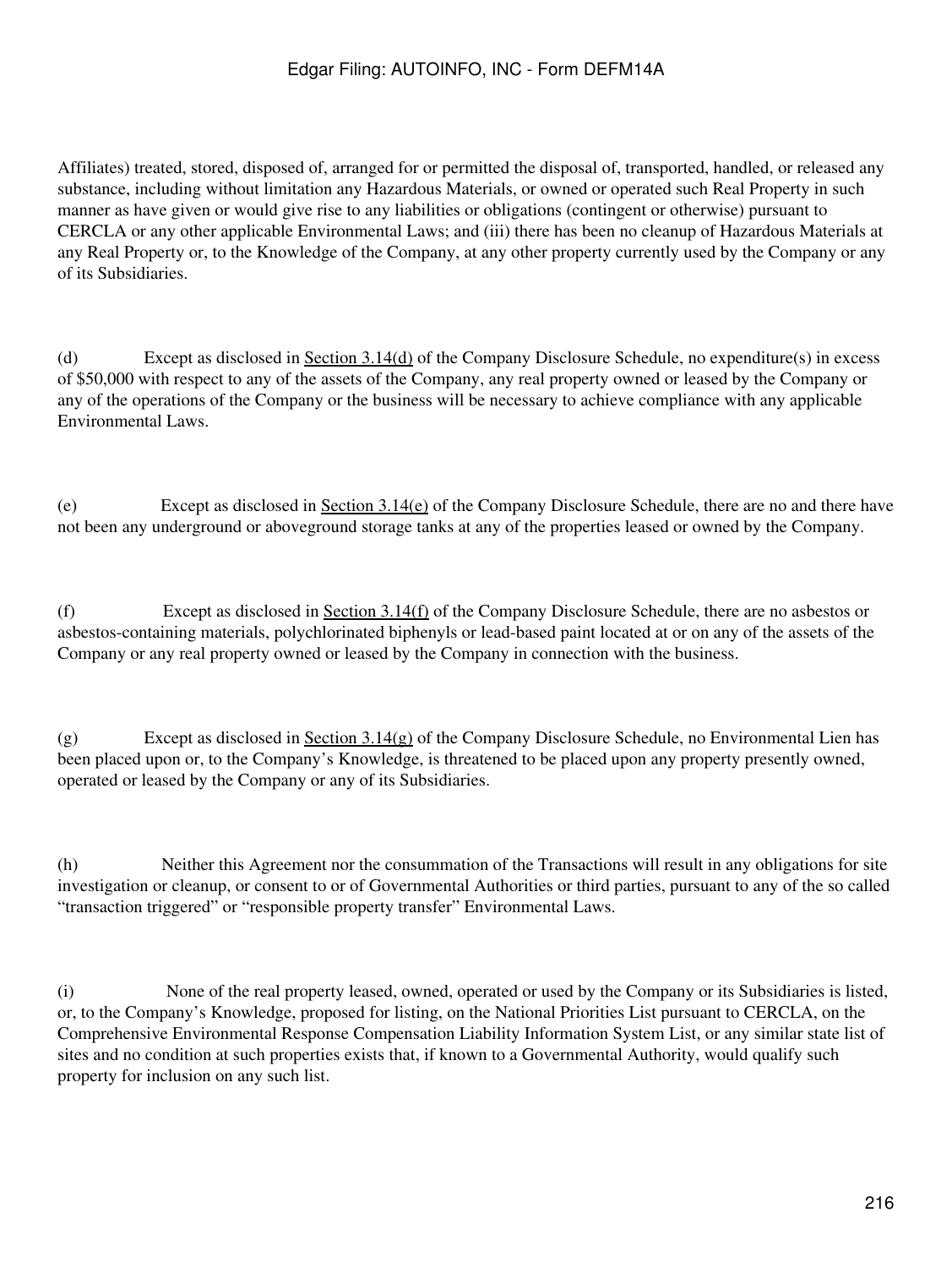(j) The Company has made available to Parent copies of all environmental, health and safety assessments, audits, inspections, and reports and other documentation (including, any Phase I or Phase II environmental assessments) relating to (i) the environmental condition of any real property currently owned, operated or leased by the Company or any of its Subsidiaries, or (ii) compliance by the Company or any of its Subsidiaries with, or potential liability of the Company or any of its Subsidiaries under applicable Environmental Laws.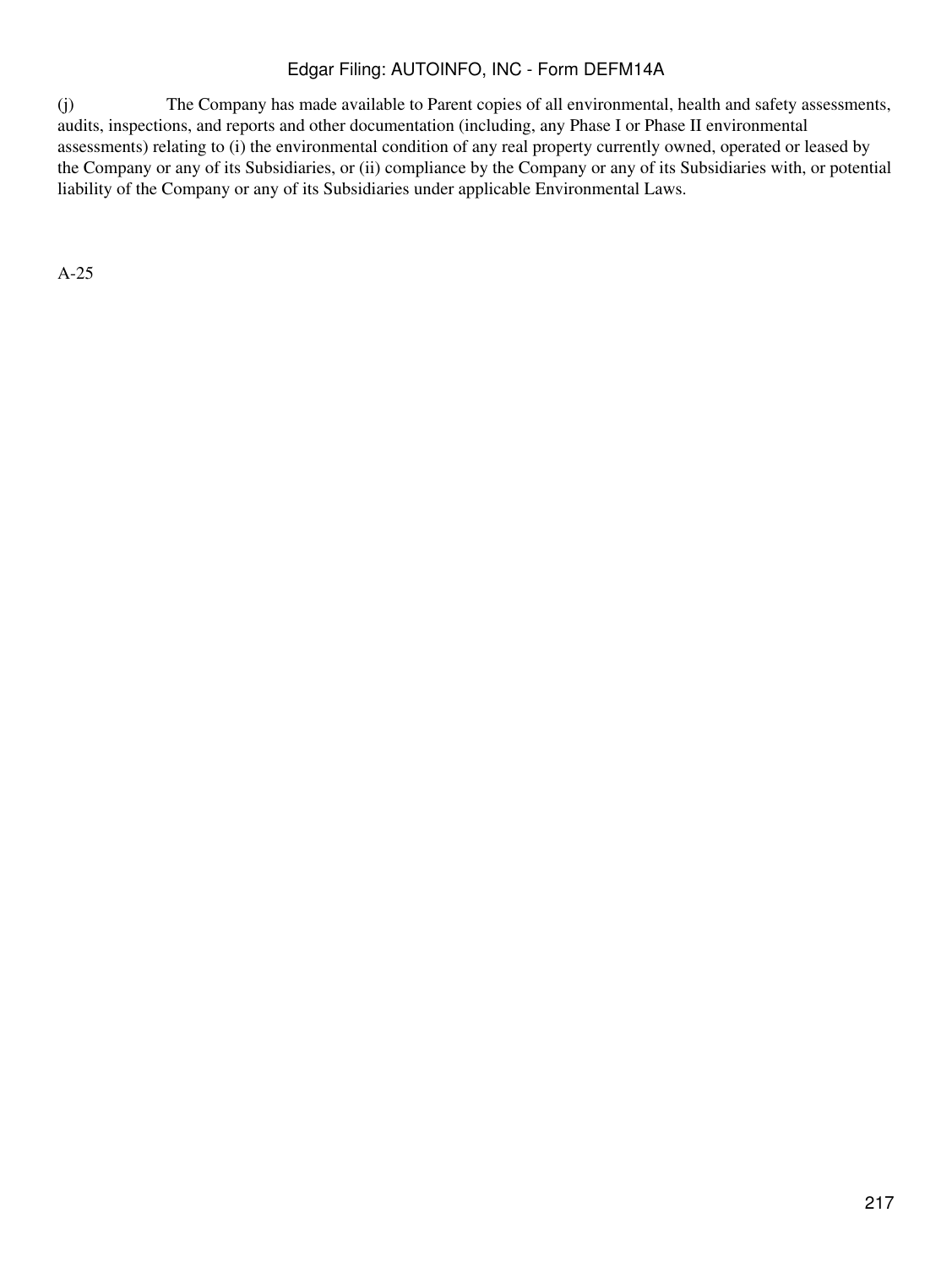#### 3.15 Contracts.

(a) Set forth in Section 3.15(a) of the Company Disclosure Schedule is a list of (i) each Contract that would be required to be filed as an exhibit to an Annual Report on Form 10-K under the Exchange Act if such report was filed by the Company with the SEC on the date hereof, and (ii) each of the following to which the Company or any of its Subsidiaries is a party: (A) any Contract that purports to limit, curtail or restrict the ability of the Company or any of its existing or future Subsidiaries or Affiliates to (x) compete in any geographic area or line of business or restrict the Persons to whom the Company or any of its existing or future Subsidiaries or Affiliates may sell products or deliver services (y) solicit or hire any Person in any capacity, including as an employee, consultant or otherwise, or (z) disclose, exploit or otherwise exploit any confidential information of a third party, (B) any partnership, joint venture agreement, or licensing Contract, (C) any Contract for the acquisition, sale or lease of material properties or assets (by merger, purchase or sale of stock or assets or otherwise) entered into since January 1, 2008, (D) any Contract with any (x) Governmental Authority or (y) director or officer of the Company or any of its Subsidiaries or any Affiliate of the Company, (E) any loan or credit agreement, mortgage, indenture, note or other Contract or instrument evidencing Indebtedness by the Company or any of its Subsidiaries or any Contract or instrument pursuant to which Indebtedness may be incurred or is guaranteed by the Company or any of its Subsidiaries, and including any Contract regarding any bonding facility or financial assurance program, (F) any loan or credit agreement, mortgage, indenture, note or other Contract or instrument pursuant to which the Company or any of its Subsidiaries has lent money to any other Person, or otherwise evidencing Indebtedness to the Company or any of its Subsidiaries, (G) any financial derivatives master agreement or confirmation, or futures account opening agreement and/or brokerage statement, evidencing financial hedging or similar trading activities, (H) any voting agreement or registration rights agreement, (I) any mortgage, pledge, security agreement, deed of trust or other Contract granting a Lien on any material property or assets of the Company or any of its Subsidiaries, (J) any customer, client, supply, sales, franchise, dealership, vendor, manufacturing, service center or agent Contract that involves consideration in fiscal year 2011 in excess of \$100,000 or that is reasonably likely to involve consideration in fiscal year 2012 or fiscal year 2013 in excess of \$100,000, (K) any Contract (other than customer, client, supply or sales agent Contracts) that involve consideration (whether or not measured in cash) of greater than \$100,000, (L) any collective bargaining agreement, (M) any "standstill" or similar agreement, (N) any lease, rental, occupancy, license, installment or conditional sale Contract, (O) any other Contract affecting the ownership of, leasing of, title to, use of, or any leasehold or other interest in, any Real Property or personal property, (P) product design or development Contract, (Q) consulting Contract, (R) license or royalty Contract or any other Contract relating to any Intellectual Property Rights, (S) merchandising, sales representative or distribution Contract, (T) Contract granting a right of first refusal or first negotiation, (U) any Contract for the treatment, storage, disposal and/or transportation of low-level radioactive waste and low-level mixed waste materials and related field services, (P) any other Contract which is material to the operation, or which is outside the ordinary course, of the Company's and its Subsidiaries' businesses, (V) any Contract (1) relating to the employment of any employee or retention of any consultant or independent contractor that requires payments of base salary or amounts in excess of \$100,000 on an annual basis to any Person, (2) with any labor union or other labor or collective bargaining organization, or (3) the terms of which obligate or may in the future obligate the Company or any of its Subsidiaries to make any severance, termination or similar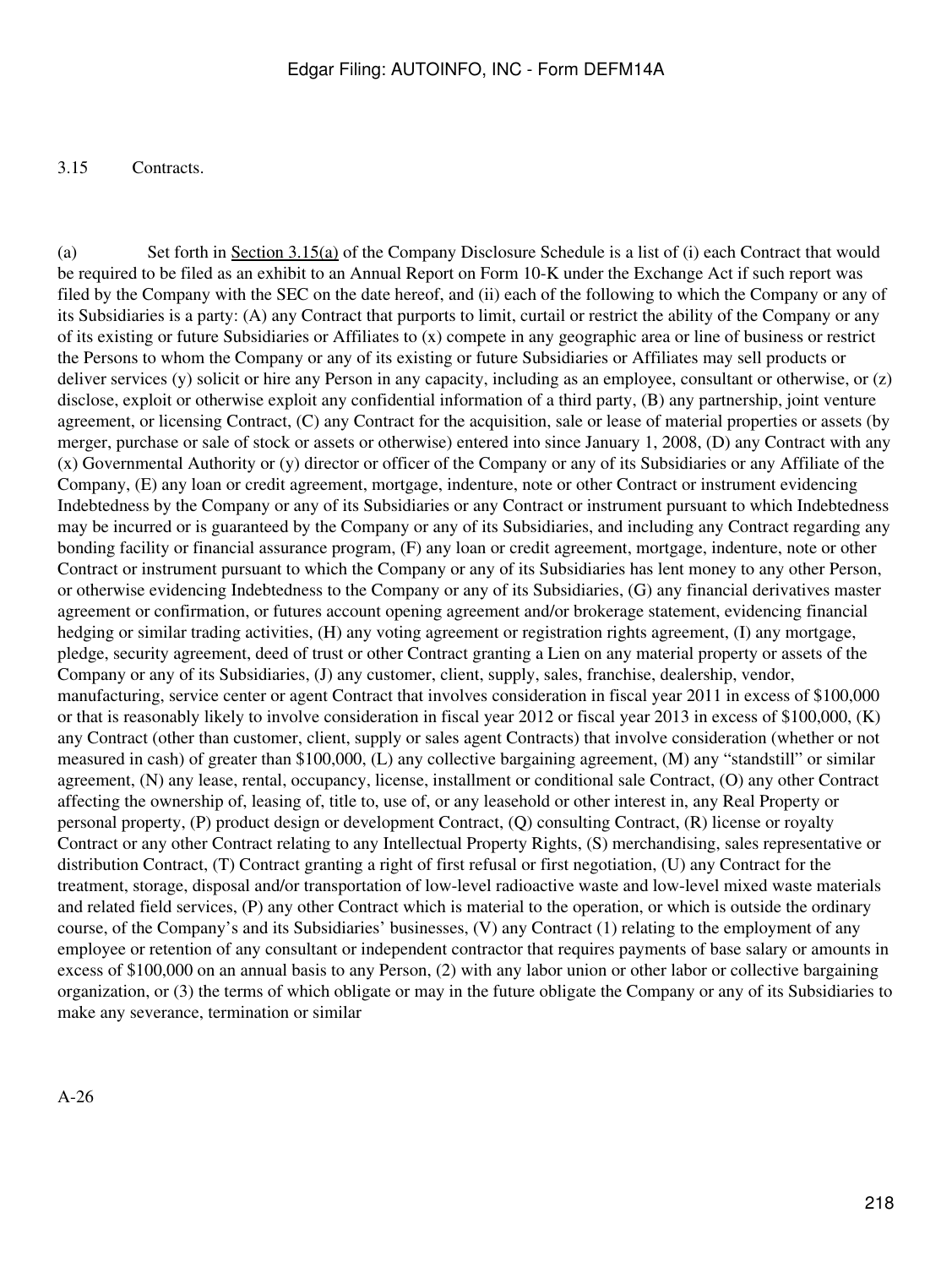payment to any current employee following termination of employment or resulting solely from the consummation of the Transactions contemplated by this Agreement, or (3) pursuant to which the Company or any of its Subsidiaries is obligated to make any bonus, pension, profit sharing or other deferred compensation payment (other than accrued on the Company's financial statements or payments constituting sales commissions or sales-related bonuses) in excess of \$100,000 to any current or former employee or director, (W) any Contract which provides for indemnification of any officer, director, or employee,  $(X)$  any power of attorney,  $(Y)$  any settlement, conciliation, leniency or similar Contract, (Z) any Contract purporting to be binding on Affiliates of the Company (other than the Company's Subsidiaries), (AA) any other agreement material to the Company or any of its Subsidiaries, whether or not entered into in the Ordinary Course of Business, and (BB) any commitment or agreement, in each case whether written or oral, to enter into any of the foregoing (the Contracts and other documents required to be listed in Section 3.15(a) of the Company Disclosure Schedule, together with any and all other Contracts of such type entered into in accordance with Section 5.2, each a "Material Contract"). The Company has heretofore made available to Parent true, correct and complete copies of each Material Contract in existence as of the date hereof, together with any and all exhibits, attachments, amendments, supplements, waivers, side letters or other documentation relating thereto; provided, however, that with respect to clause (J) of this Section 3.15, the Company has heretofore made available to Parent samples and examples of such Material Contracts, which Material Contracts have not been modified or altered in any material respects.

(b) Each of the Material Contracts is legal, valid, binding and in full force and effect and is enforceable in accordance with its terms by the Company and its Subsidiaries party thereto, subject to the Bankruptcy and Equity Exception. Except as set forth in Section 3.15(b) of the Company Disclosure Schedule, no approval, consent or waiver of any Person is needed in order that any Material Contract continue in full force and effect following the consummation of the Transactions. Neither the Company nor any of its Subsidiaries is in default under any Material Contract or other Contract to which the Company or any of its Subsidiaries is a party (collectively, the "Company Contracts"), nor does any condition exist that, with notice or lapse of time or both, would constitute a default thereunder by the Company and its Subsidiaries party thereto. To the Knowledge of the Company, no other party to any Company Contract is in default thereunder, nor does any condition exist that with notice or lapse of time or both would constitute a default by any such other party thereunder, except for such defaults as, individually or in the aggregate, are not and could not reasonably be expected to be material to the Company and its Subsidiaries, taken as a whole. Neither the Company nor any of its Subsidiaries has received any notice of termination or cancellation under any Material Contract.

#### 3.16 Real Property.

(a) Neither the Company nor any of its Subsidiaries owns and/or has ever owned any Owned Real Properties.

(b) Section 3.16 of the Company Disclosure Schedule sets forth the address of each parcel of Leased Real Property, and a true and complete list of all Leases for each parcel of Leased Real Property. The Company has made available to Parent and Merger Sub a true and complete copy of each Lease, and in the case of any oral Lease, a written summary of the material terms of such Lease.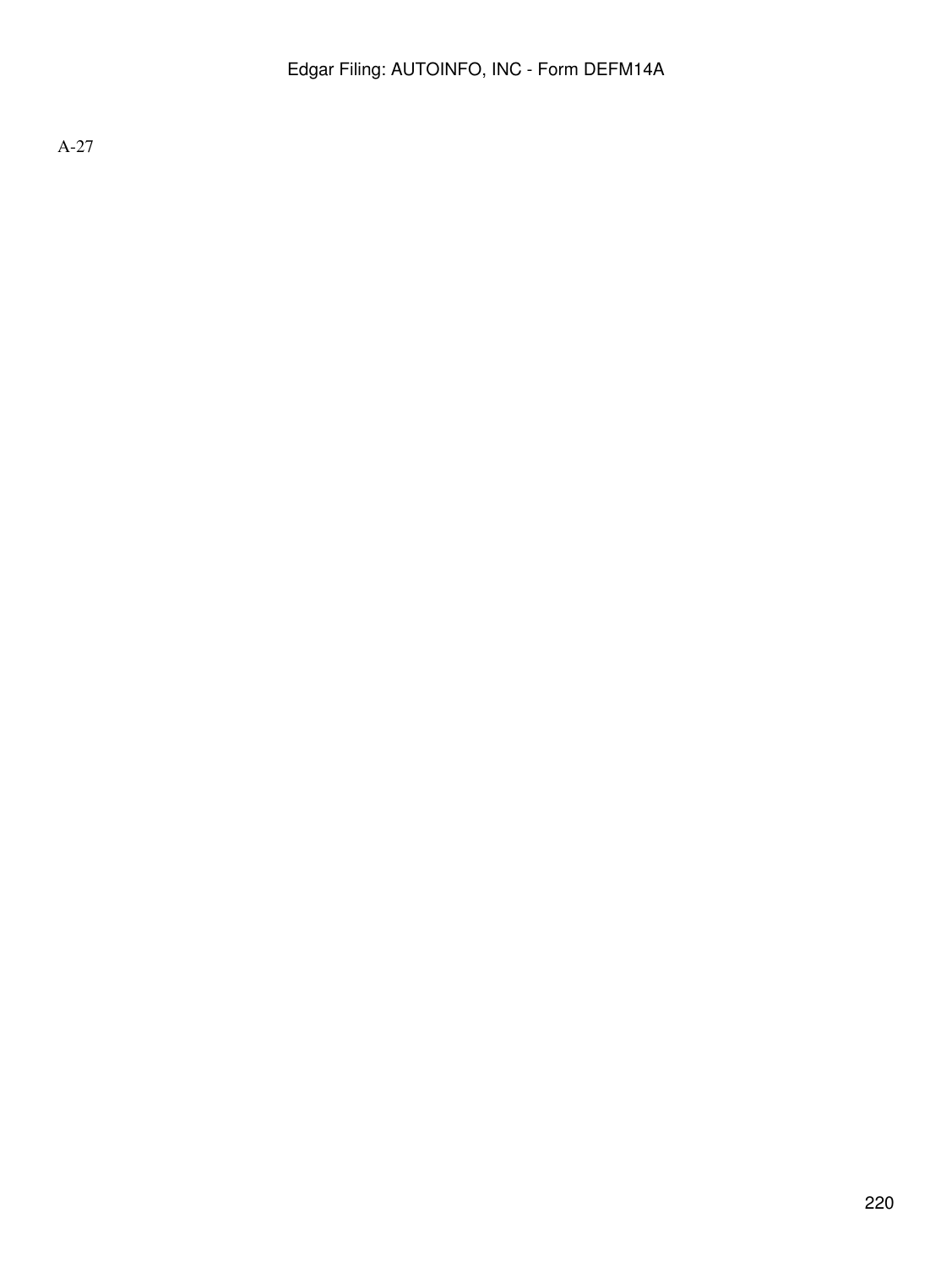(c) Subject to the respective terms and conditions in the Leases, the Company or one of its Subsidiaries is the sole legal and equitable owner of the leasehold interest in the Leased Real Property and possesses good and marketable, indefeasible title thereto, free and clear of all Liens (other than Permitted Liens).

(d) Neither the Company nor any of the Subsidiaries has subleased or licensed the Leased Real Property or any portion thereof. With respect to each Lease: (i) the lessee under the Lease is the sole present holder of all of the lessee's interest in the Lease, (ii) the Lease is in good standing and there are no defaults on the part of the lessee or the lessor under the Lease, and no event has occurred which would give rise to a default after notice or expiration of a cure period, (iii) the Lease is in full force and effect and is a complete statement of the agreement of the parties with respect to the leasing of the premises described therein by the lessor to the lessee and the Lease is the only agreement in effect under which the lessor has leased the premises described therein, (iv) there is no outstanding dispute between the lessor and the lessee under the Lease, (v) the lessee has not been granted any concessions not set forth in the Lease, and (vi) the rent and other sums due and payable to the lessor under the Lease, are current.

(e) The Company and its Subsidiaries has no Knowledge of any building moratorium which might affect any of the Real Property.

(f) None of the Company and its Subsidiaries has received notice that the location, construction, occupancy, operation or use of the buildings located on the Real Property violates any restrictive covenant or deed restriction recorded against such Real Property or any Laws.

(g) None of the Company or any of the Subsidiaries is a foreign person or entity under the Foreign Investment in Real Property Tax Act of 1980, as amended.

(h) With respect to each parcel of Real Property: (i) there are no pending or, to the Knowledge of the Company, threatened condemnation Proceedings, suits or administrative actions relating to any such parcel or other matters affecting adversely the current use, occupancy or value thereof; (ii) the ownership and operation of the Real Property in the manner in which it is now owned and operated comply with all zoning, building, use, safety or other similar statutes, ordinances or regulations of any Governmental Body; (iii) all Improvements on any such parcel are in good operating condition, ordinary wear and tear excepted, are supplied with utilities and other services necessary for the operation of the business as currently conducted at such facilities and safe for their current occupancy and use; (iv) neither the Company, nor any of its Subsidiaries has received any notice of any special Tax, levy or assessment for benefits or betterments that affect any parcel of Real Property and, to the Knowledge of the Company, no such special Taxes, levies or assessments are pending or contemplated; (v) there are no Contracts granting to any third party or parties the right of use or occupancy of any such parcel, and there are no third parties (other than the Company and its Subsidiaries) in possession of any such parcel; and (vi) each such parcel abuts on and has adequate direct vehicular access to a public road and there is no pending or, to the Knowledge of the Company, threatened termination of such access. The Real Property comprises all of the real property used or intended to be used in the business of the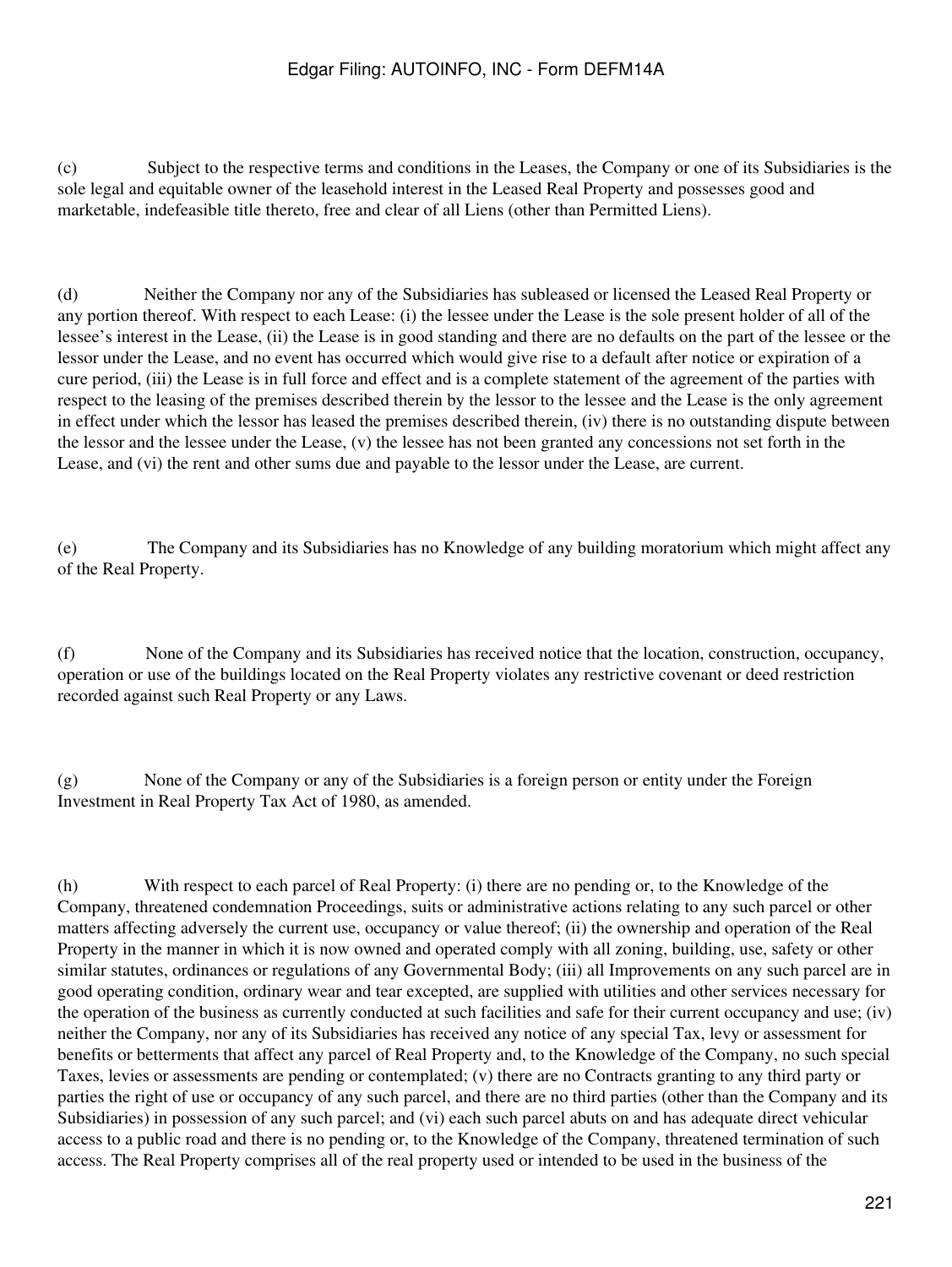Company and its Subsidiaries, and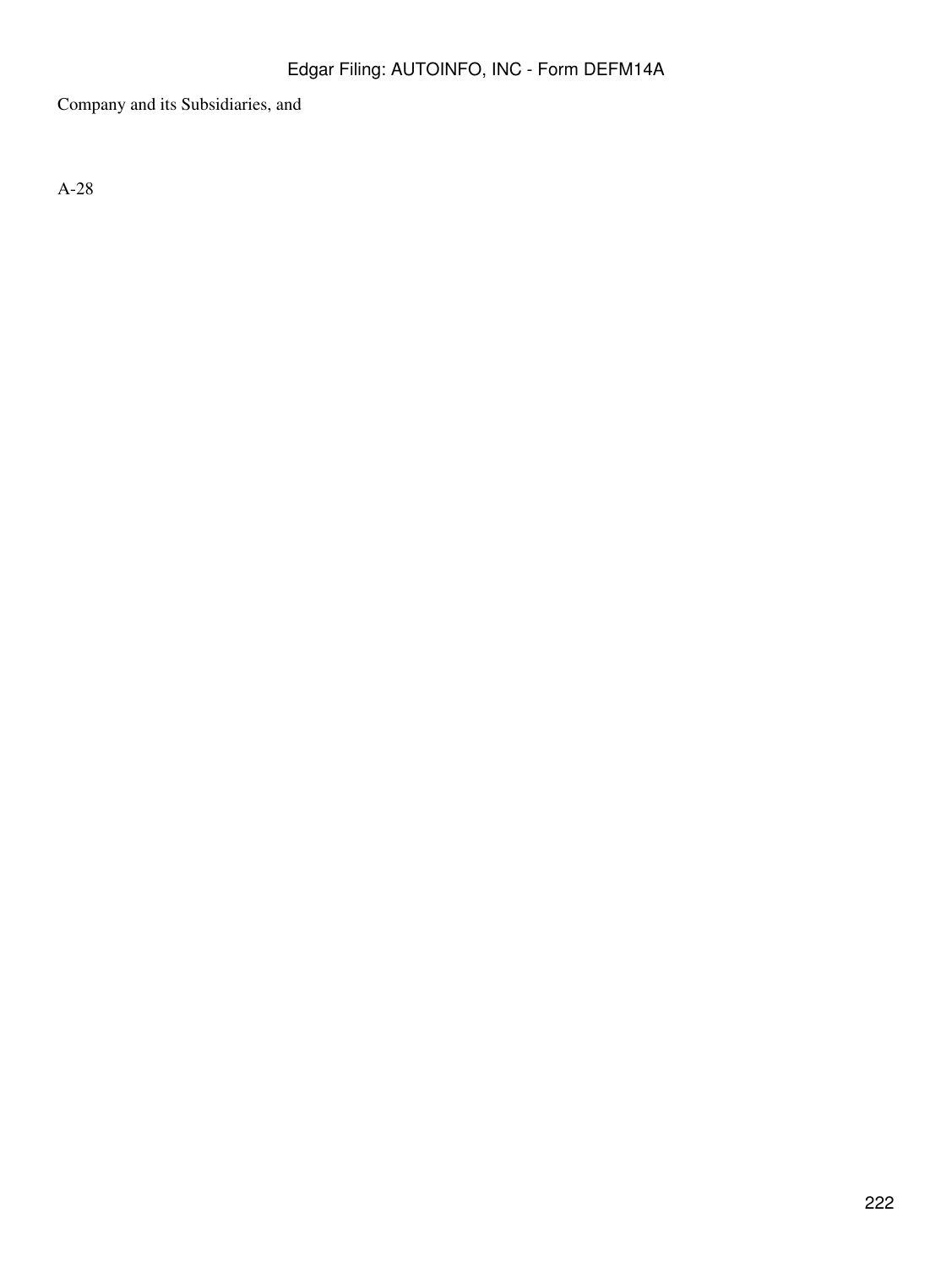neither the Company nor any of its Subsidiaries is a party to any Contract or option to purchase any real property or interest therein.

(i) There are no outstanding options, rights of first offer or rights of first refusal to purchase any Owned Real Property or any portion thereof or interest therein.

3.17 Intellectual Property.

(a) Section 3.17(a) of the Company Disclosure Schedule sets forth an accurate and complete list of the following Company Intellectual Property and Company Technology: (i) all issued Patents and pending Patent applications, (ii) registered Marks, pending applications for registrations of any Marks and any unregistered Marks, (iii) registered Copyrights and material unregistered Copyrights; (iv) material Trade Secrets; and (v) material Company Technology (other than off-the-shelf Software or hardware). Section 3.17(a) of the Company Disclosure Schedule lists (i) the record owner of each such item of Company Intellectual Property and/or material Company Technology and (ii) the jurisdictions in which each such Company Intellectual Property right has been issued or registered or in which any application for such issuance and registration has been filed, if applicable.

(b) The Company and/or one of its Subsidiaries is the sole and exclusive owner of, or has valid and continuing rights to use (pursuant to a written license listed in Section 3.17(b) of the Company Disclosure Schedule, except for commercial-off-the-shelf Software), sell, license and otherwise commercially exploit, free and clear of all Liens or obligations to others, all of the Company Intellectual Property and Company Technology. The Company Intellectual Property and Company Technology owned or licensed to the Company and/or its Subsidiaries include all Intellectual Property Rights and Technology necessary to enable the Company and its Subsidiaries to conduct their respective businesses in the manner in which such businesses are currently being conducted. All of the Company's and its Subsidiaries' rights in the Company Intellectual Property and Company Technology are valid and enforceable.

(c) The use, practice or other commercial exploitation of the Company Intellectual Property and Company Technology by the Company or any of its Subsidiaries and the manufacturing, licensing, marketing, importation, offer for sale, sale or use of the Company's products or services or the Company Technology, and the operation of the Company's and its Subsidiaries' businesses do not infringe, violate, constitute an unauthorized use of or misappropriate any Intellectual Property Rights of any third Person or constitute unfair competition or trade practices under the Laws of any jurisdiction. Neither the Company nor any of its Subsidiaries is a party to or otherwise bound by any settlement or consent agreement, covenant not to sue, non-assertion assurance, release or other similar agreement that could reasonably be expected, individually or in the aggregate, to materially and adversely affect the Company's rights to own or use any Company Intellectual Property. Neither the Company nor any of its Subsidiaries is a party to or the subject of any pending or, to the Knowledge of the Company, threatened suit, action, investigation or Proceeding which involves a claim (i) against the Company or any of its Subsidiaries, of infringement, misappropriation, unauthorized use, or violation of any Intellectual Property Rights of any Person, or challenging the ownership, use,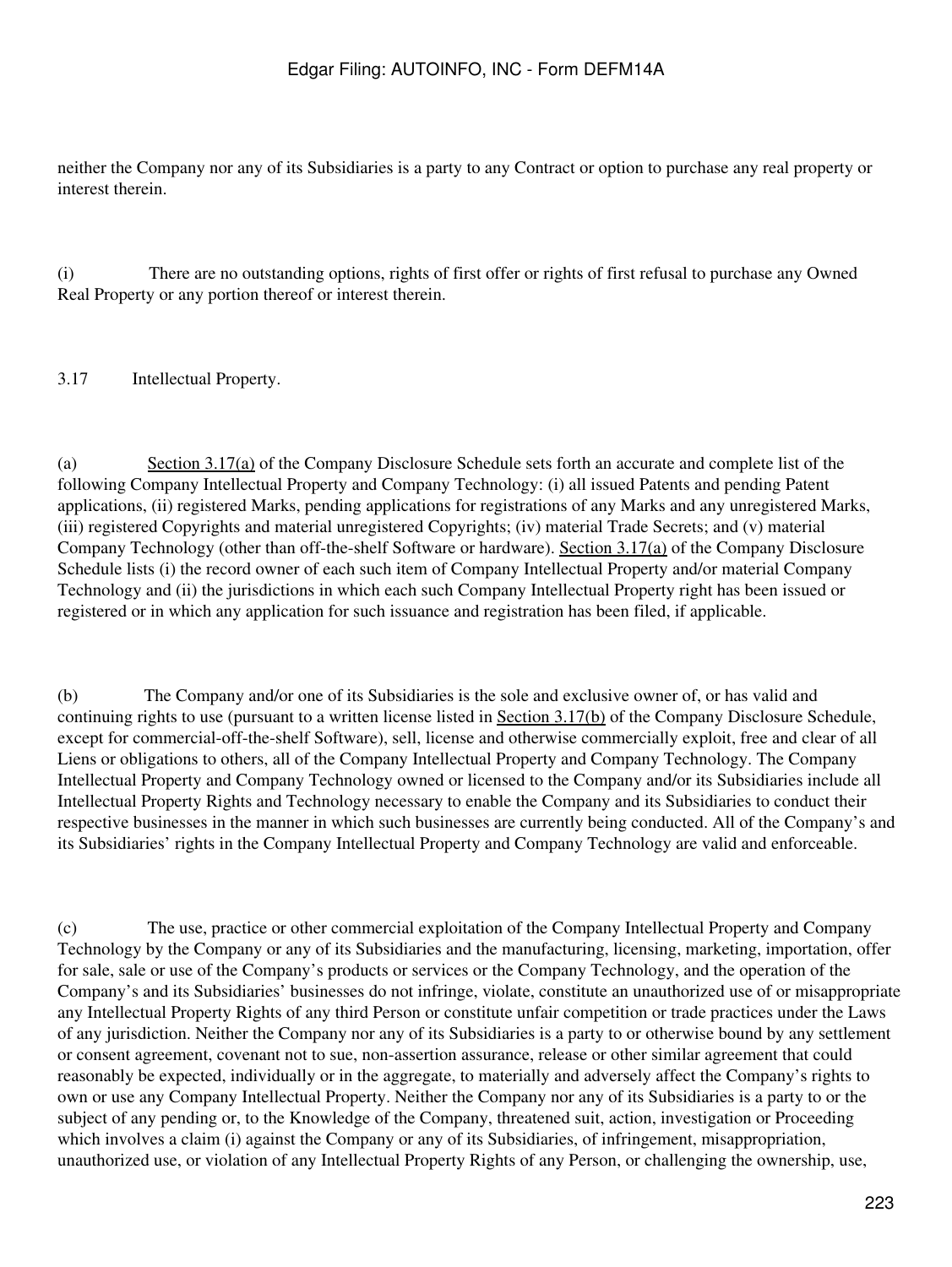validity or enforceability of any Company Intellectual Property or Company Technology or (ii) contesting the right of the Company or any of its Subsidiaries to use, sell, exercise, license,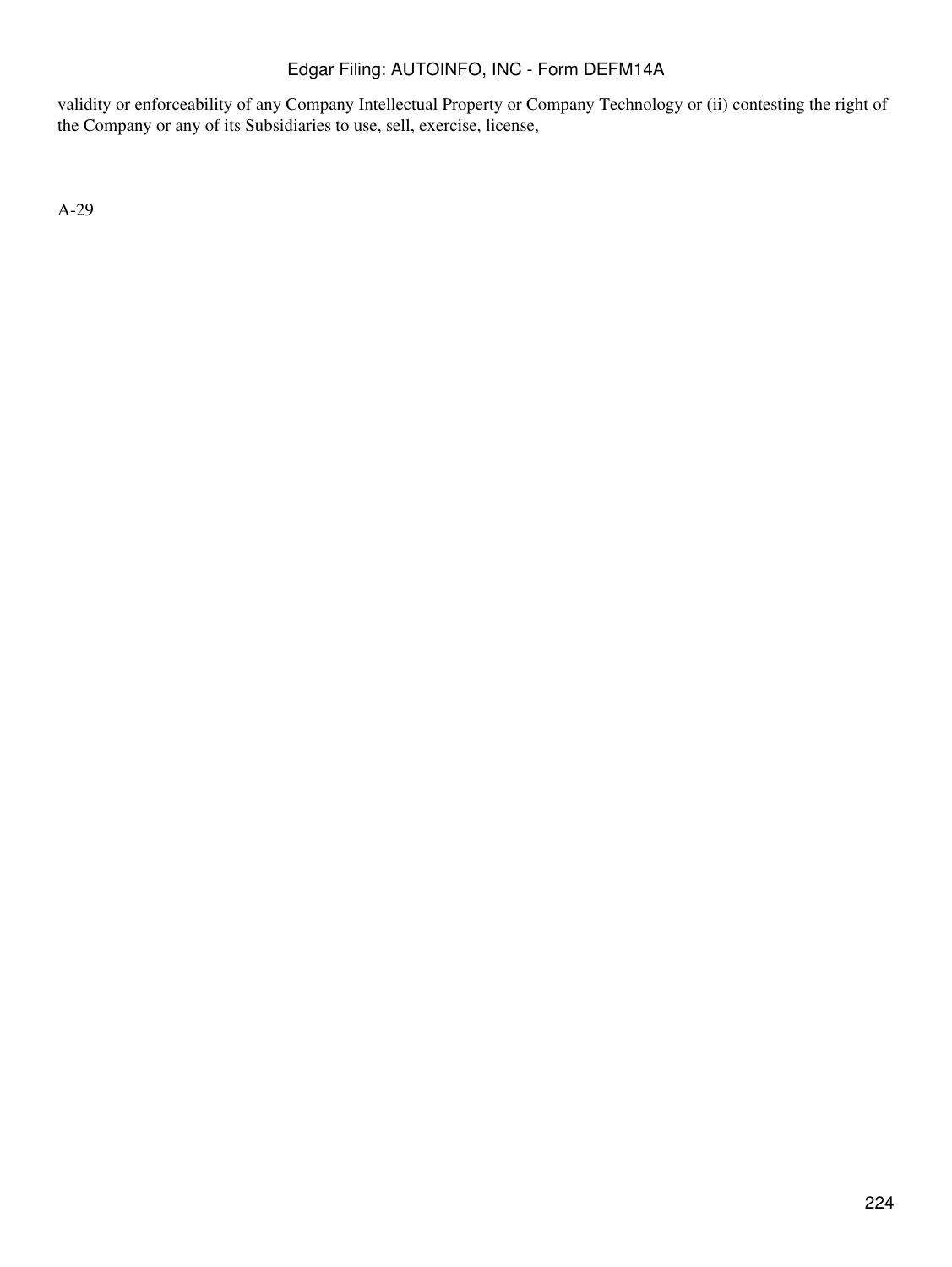transfer, dispose of or commercially exploit any Company Intellectual Property or Company Technology, or any products, processes or materials covered thereby in any manner. The Company has not received written notice of any such threatened claim.

(d) To the Knowledge of the Company, no Person (including employees and former employees of the Company or any of its Subsidiaries) is infringing, violating, misappropriating or otherwise misusing any Company Intellectual Property or Company Technology, and neither the Company nor any of its Subsidiaries has made any such claims against any Person (including employees and former employees of the Company or any of its Subsidiaries).

(e) All Company Intellectual Property and Company Technology developed by and/or for the Company or any Subsidiary was developed by (i) employees of the Company or a Subsidiary within the scope of their employment; or (ii) independent contractors who have entered into written agreements with the Company or a Subsidiary that assigned all right, title and interest in and to any Intellectual Property developed to the Company or a Subsidiary. No employee or independent contractor of the Company or any Subsidiary has entered into any agreement, contract, obligation, promise or undertaking (whether written or oral and whether express or implied) that restricts or limits in any way the scope of the Company Intellectual Property or requires the employee or independent contractor to transfer, assign or disclose information concerning the Company Intellectual Property to anyone other than the Company or a Subsidiary. No third party has any marketing rights with respect to or ownership interest in the Company Intellectual Property or has or has had access to the source code of the software developed by the Company or a Subsidiary. The Company or a Subsidiary exclusively owns and possesses the documentation and source code with respect to the software. Any software developed by the Company or a Subsidiary has not manifested any material operating problem which appears to be incapable of remediation in the ordinary course of business of the Company as currently conducted.

(f) No Trade Secret or any other non-public, proprietary information material to the businesses of the Company or any of its Subsidiaries as presently conducted has been authorized to be disclosed or has been actually disclosed by the Company or any of its Subsidiaries to any employee or any third Person other than pursuant to a written confidentiality or written non-disclosure agreement restricting the disclosure and use of the Company Intellectual Property or Company Technology. The Company and its Subsidiaries have taken all reasonably necessary and appropriate steps to protect and preserve the confidentiality and value of all Trade Secrets and any other confidential information of the Company or its Subsidiaries. Each employee, consultant and independent contractor of the Company and each of its Subsidiaries, in each case with the exception of the Persons identified in Section 3.17(f) of the Company Disclosure Schedule, has entered into a written non-disclosure agreement and invention assignment agreement with the Company and/or its Subsidiaries in a form provided to Parent.

(g) All necessary registration, maintenance, renewal and other relevant filing fees due through the date hereof in connection with issued or registered Company Intellectual Property owned by the Company or any of its Subsidiaries have been timely paid, and all necessary documents and certificates in connection with issued or registered Company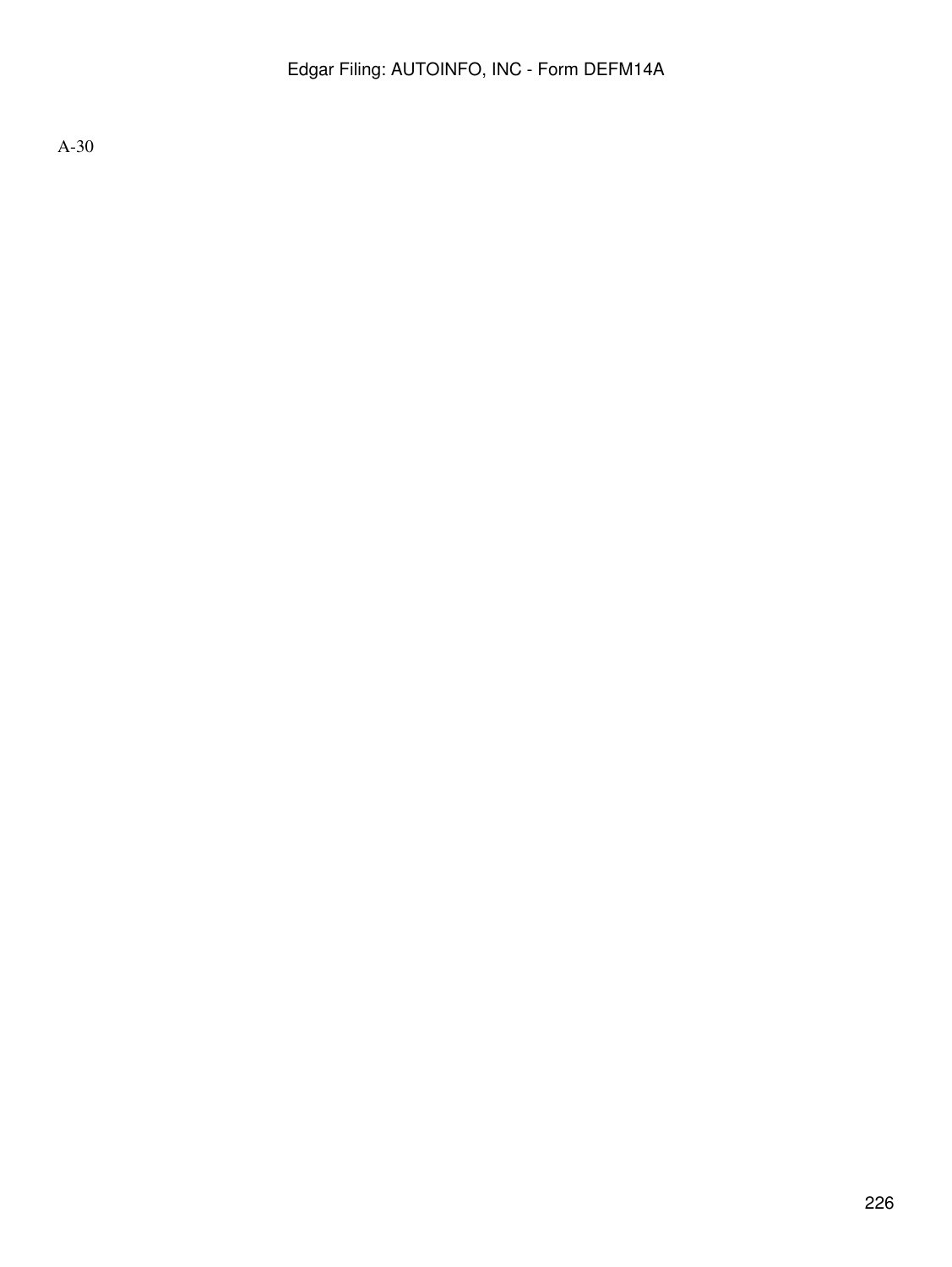Intellectual Property owned by the Company or any of its Subsidiaries have been timely filed with the relevant patent, trademark, copyright or other relevant Governmental Authorities in the United States or foreign jurisdictions, as the case may be, for the purpose of maintaining such issued or registered Company Intellectual Property.

(h) The Company and each Subsidiary has been using appropriate statutory notice of registration in connection with its use of registered material Marks, proper marking practices in connection with Patents, and appropriate statutory notice for all other Company Intellectual Property, including but not limited to compliance with attribution requirements for the use of computer software source code.

(i) Except as set forth on Section 3.17(i) of the Company Disclosure Schedule, the Company and each Subsidiary is in compliance in all material respects and, to the Knowledge of the Company, since January 1, 2011 has been in compliance in all material respects with all Laws, as well as its own rules, policies, and procedures, relating to privacy, data protection, and the collection and use of personal information collected, used, or held for use by the Company or any Subsidiary.

(j) Except with respect to licenses of commercial off-the-shelf Software, and except pursuant to the Contracts listed in Section  $3.15(a)(ii)(R)$  of the Company Disclosure Schedule, neither the Company nor any Subsidiary is required, obligated, or under any liability whatsoever, to make any payments by way of royalties, fees or otherwise to any owner, licensor of, or other claimant to any Intellectual Property or Technology, or other third Person, with respect to the use thereof or in connection with the conduct of the businesses of the Company and its Subsidiaries as currently conducted.

(k) Section 3.17(k) of the Company Disclosure Schedule sets forth a true, correct and complete list of all Software that is (i) owned exclusively by the Company or any of its Subsidiaries, or (ii) used by the Company or its Subsidiaries in their respective businesses and not (A) exclusively owned by the Company or its Subsidiaries or (B) licensed under a shrink-wrap or click-through agreement on reasonable terms through commercial distributors or in consumer retail stores for a license fee of less than \$50,000, in each case that is material to the operation of their respective businesses.

(l) The Company and its Subsidiaries own, lease or license all Software, hardware, databases, computer equipment and other information technology that are necessary for the operations of the Company's and its Subsidiaries' businesses. 

(m) The consummation of the Transactions will not result in the loss or impairment of the Surviving Corporation's right to own or use any of the Company Intellectual Property or Company Technology.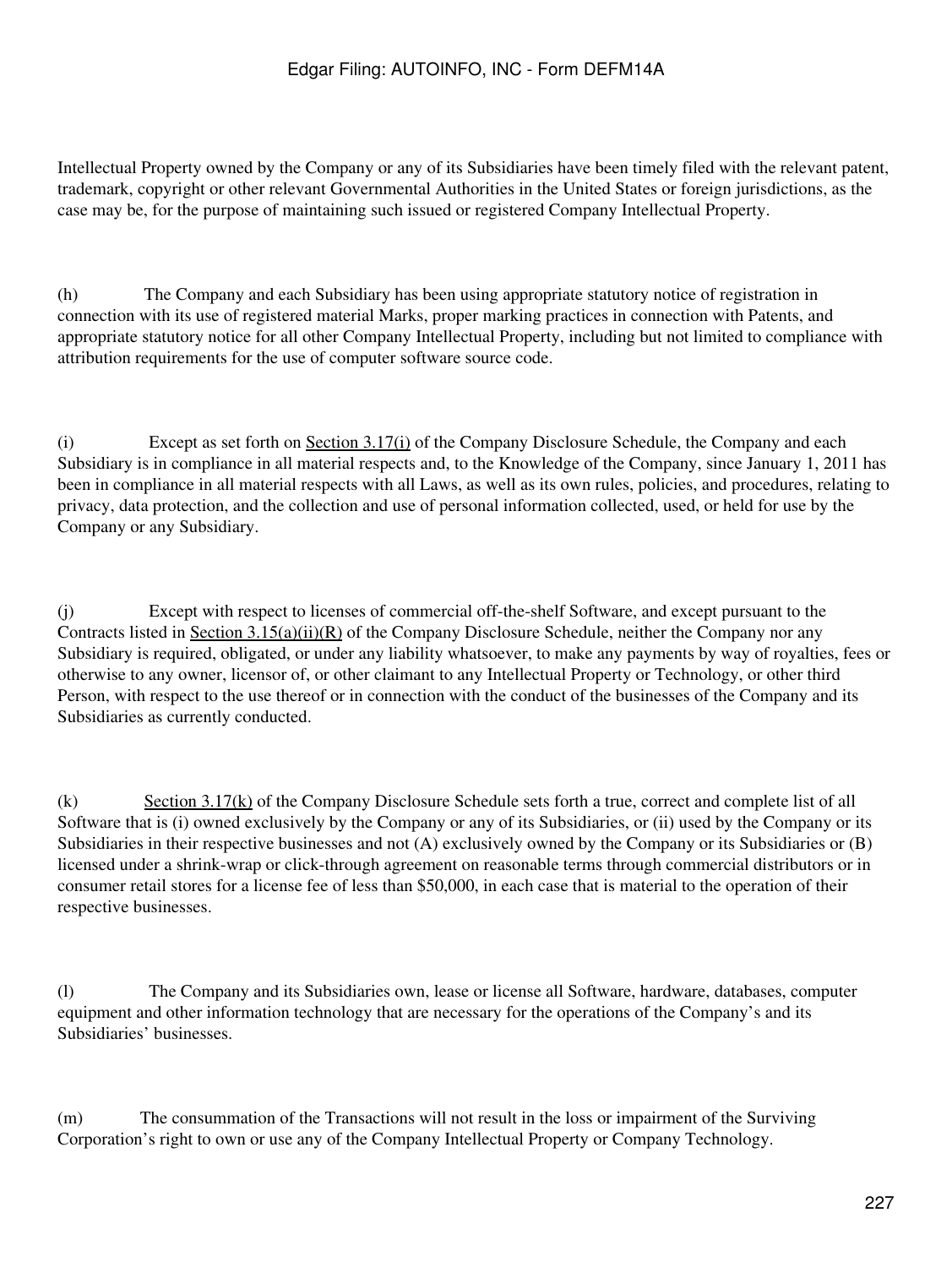(n) Neither this Agreement nor any Transactions will result in the grant of any right or license with respect to any Company Intellectual Property or Company Technology to any third Person pursuant to any Contract to which the Company or any of its Subsidiaries is a party or by which any assets or properties of the Company or any of its Subsidiaries is bound.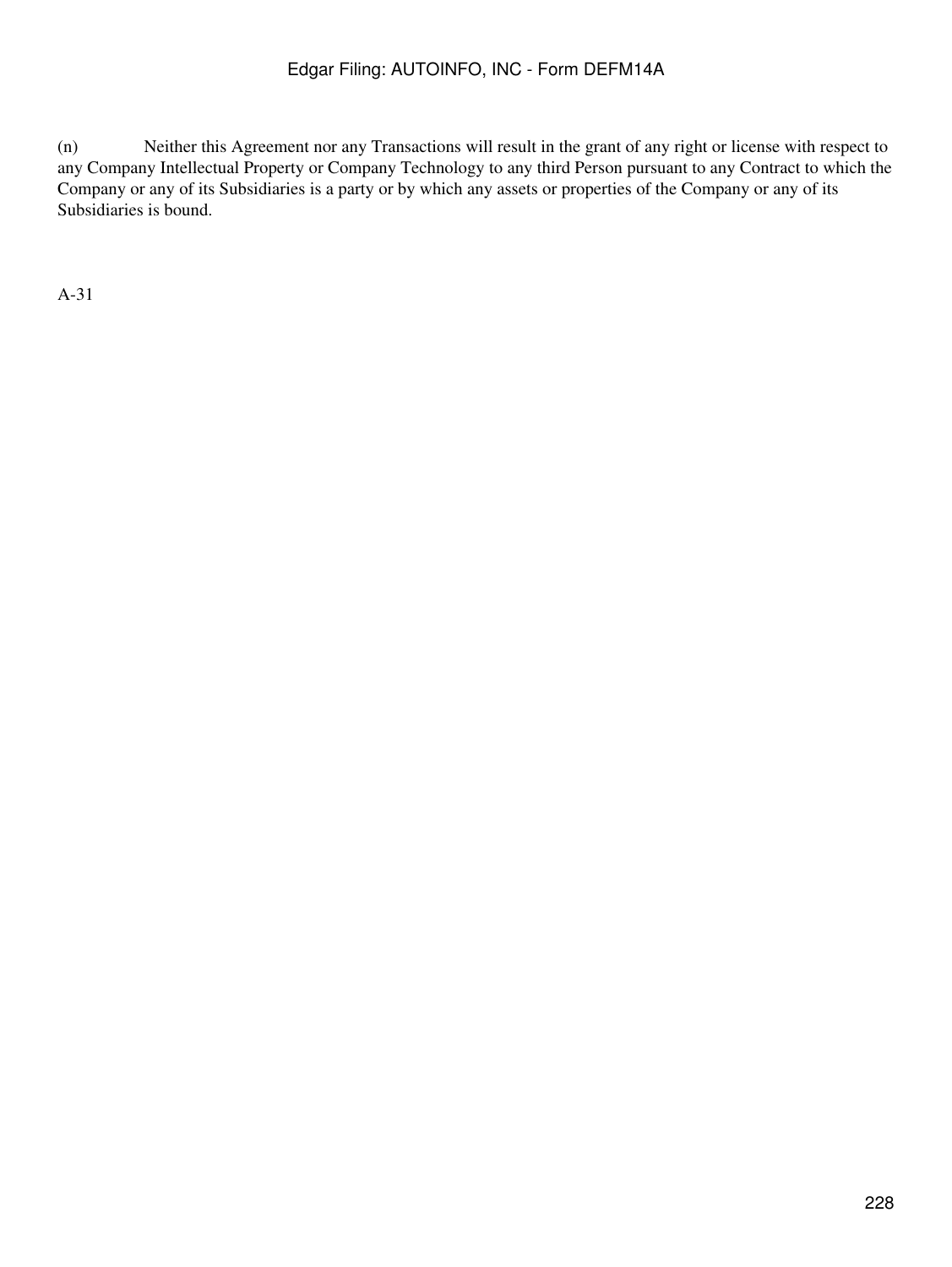### 3.18 Insurance.

(a) Section 3.18 of the Company Disclosure Schedule sets forth a true, correct and complete list of all insurance policies (including policies providing property, casualty, liability, director & officer, and workers' compensation coverage and bond and surety arrangements) with respect to which the Company or any of its Subsidiaries is a party, a named insured, or otherwise the beneficiary of coverage (the "Policies"), as well as the following information with respect to each Policy: (i) the name of the insurer, the name of the policyholder, and the name of each covered insured; (ii) the policy number and the period of coverage; and (iii) a description of any retroactive premium adjustments or other material loss-sharing arrangements.

(b) There is no claim by the Company or any of its Subsidiaries or any other Person pending under any such policies and bonds as to which coverage has been questioned, denied or disputed.

(c) All premiums due and payable thereon have been paid and the Company and its Subsidiaries have complied in all material respects with the provisions of the Policies. Neither the Company nor any of its Subsidiaries is in material breach or default, and neither the Company nor any of its Subsidiaries have taken any action or failed to take any action which, with notice or the lapse of time, would constitute such a breach or default, or permit termination or modification, of any of the Policies. No notice of cancellation or termination has been received by the Company with respect to any of the Policies. To the Knowledge of the Company, neither the Company nor any of its Subsidiaries has received any written notice from or on behalf of any insurance carrier issuing such Policies that there will be a non-renewal of such Policies or a material decrease in coverage or a material increase in deductible or self insurance retention.

(d) Section 3.18(d) of the Company Disclosure Schedule sets forth a list of all claims made under the Policies, or under any other insurance policy, bond or agreement covering the Company or any of its Subsidiaries or their operations since January 1, 2012.

(e) Since January 1, 2011, the Company and its Subsidiaries have maintained insurance policies with coverage and policy limits that are substantially similar to the coverage and policy limits provided by the Policies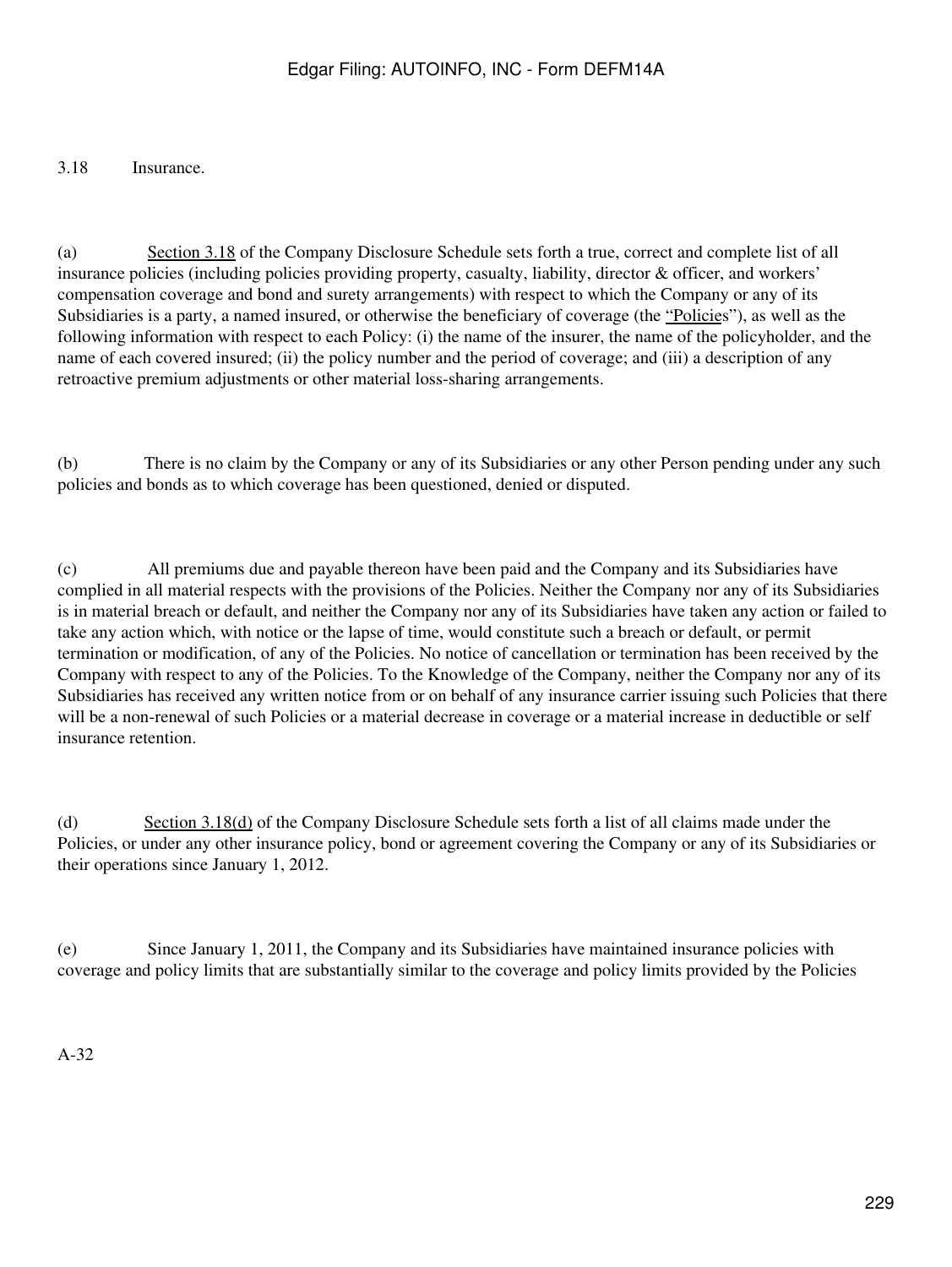#### 3.19 Business Continuity.

None of the Software, computer hardware (whether general or special purpose), telecommunications capabilities (including all voice, data and video networks) and other similar or related items of automated, computerized, and/or software systems and any other networks or systems and related services that are used by or relied on by the Company and its Subsidiaries in the conduct of their businesses (collectively, the "Systems") have experienced bugs, failures, breakdowns, or continued substandard performance in the past twelve (12) months that has caused or reasonably could be expected to cause any substantial disruption or interruption in or to the use of any such Systems by the Company or its Subsidiaries.

#### 3.20 Customers, Suppliers and Sales Agents.

Section 3.20 of the Company Disclosure Schedule sets forth a list of the twenty (20) largest customers, the twenty (20) largest suppliers and the twenty (20) largest sales agents of the Company and its Subsidiaries, as measured by the dollar amount of purchases thereby, purchasers therefrom or commissions paid thereto, during each of the fiscal years ended December 31, 2010, 2011 and 2012 showing the total sales by the Company and its Subsidiaries to each such customer, the total purchases by the Company and its Subsidiaries from each such supplier, and the total commissions paid by the Company and its Subsidiaries to each such sales agent, during such period as well as any minimum purchase requirements of the Company for the 2013 fiscal year or thereafter. Except as set forth in Section 3.20 of the Company Disclosure Schedule, since the date of the Balance Sheet Date, (i) no customer, supplier or sales agent listed on such schedule for calendar year 2012 has terminated its relationship with the Company or its Subsidiaries or materially reduced or changed the pricing or other terms of its business with the Company or its Subsidiaries or indicated that it shall do any of the foregoing, (iii) neither the Company nor any of its Subsidiaries has any Knowledge that any customer, supplier or sales agent listed on such schedule for calendar year 2012 will terminate or materially reduce or change the pricing or other terms of its business with the company or its Subsidiaries, and (ii) no customer, supplier or sales agent listed on such schedule for calendar year 2012 has notified the Company or any of its Subsidiaries that it intends to terminate or materially reduce or change the pricing or other terms of its business with the Company or its Subsidiaries.

#### 3.21 Restrictions on Business Activities.

There is no Contract, Order, or other instrument binding upon the Company or any of its Subsidiaries, or the current or former officers, managers or directors of the Company and any of its Subsidiaries which restricts or prohibits the Company or any of its Subsidiaries from competing with any other Person, from engaging in any business or from conducting activities in any geographic area, or which otherwise restricts or prohibits the conduct of the business of the Company and its Subsidiaries.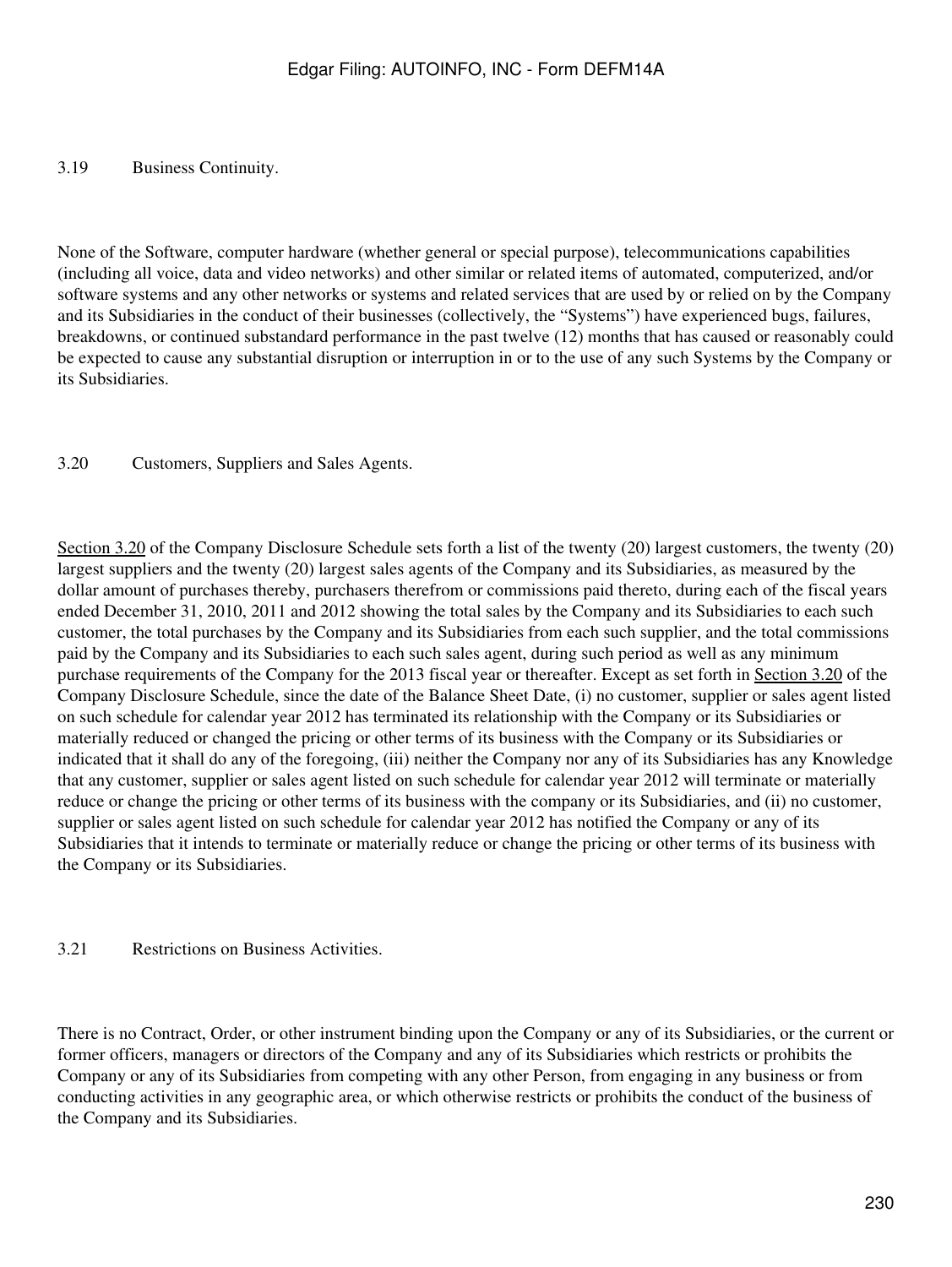#### 3.22 Warranty.

Each product or service, manufactured, sold, leased, or delivered by the Company and its Subsidiaries is and has been manufactured, sold, leased, or delivered in conformity with all applicable contractual commitments and all express and implied warranties, and except as set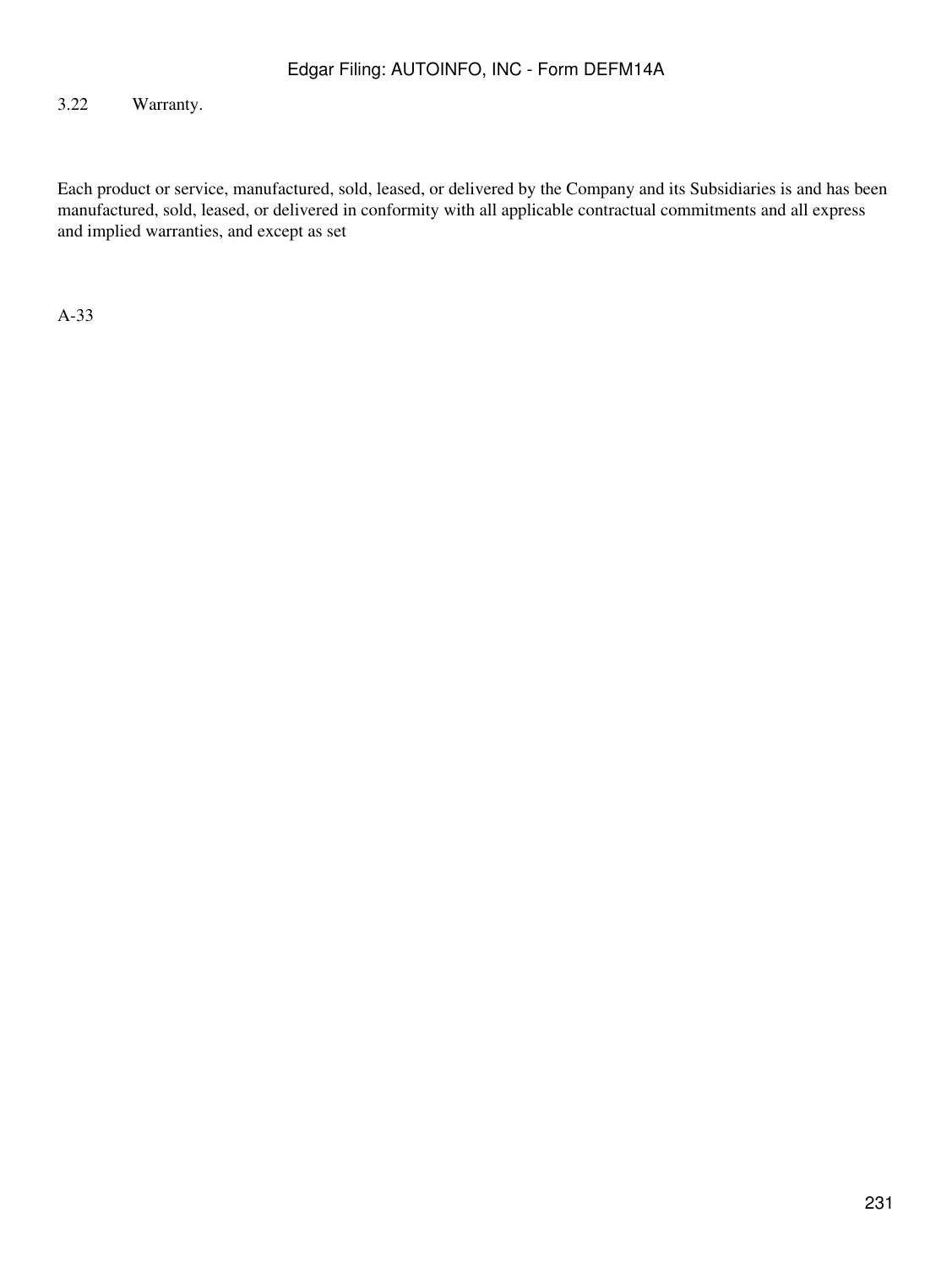forth on Section 3.22 of the Company Disclosure Schedule, neither the Company nor any of its Subsidiaries has any liability (and there is no basis for any present or, to the Company's Knowledge, future action, suit, Proceeding, hearing, investigation, charge, complaint, claim, or demand against any of them giving rise to any liability) for replacement or repair thereof or other damages, liability or obligations in connection therewith, in excess of the reserve for warranty claims set forth on the face of the Balance Sheet (rather than in any notes thereto) as adjusted for the passage of time through the Closing Date in accordance with the past custom and practice of the Company and its Subsidiaries. Section 3.22 of the Company Disclosure Schedule includes copies of the standard terms and conditions of service, sale or lease for the Company and its Subsidiaries (containing applicable guaranty, warranty, and indemnity provisions). No product or service sold, leased, or delivered by the Company or any of its Subsidiaries is subject to any material guaranty, warranty, or other indemnity beyond the applicable standard terms and conditions of sale or lease set forth in Section 3.22 of the Company Disclosure Schedule, except for any guaranty, warranty or other indemnity that is imposed by law.

#### 3.23 Product Liability.

Section 3.23 of the Company Disclosure Schedule sets forth an accurate, correct and complete list and summary description of all existing claims, duties, responsibilities, liabilities or obligations arising from or alleged to arise from any injury to person or property as a result of the ownership, possession or use of any product manufactured, distributed or sold by the Company, its Subsidiaries or their predecessors during the two years prior to the date hereof. Neither the Company nor any Subsidiary has any liability (and there is no reasonable basis for any present or future action, suit, Proceeding, hearing, investigation, charge, complaint, claim, or demand against the Company or any subsidiary giving rise to any liability) arising out of any injury to individuals or property as a result of the ownership, possession, or use of any product manufactured, processed, sold, distributed, or delivered by the Company, its Subsidiaries or any of their predecessors.

3.24 Indebtedness.

(a) Except as set forth in Section 3.24 of the Company Disclosure Schedule, the Company and its Subsidiaries do not have any Indebtedness (whether asserted or, to the Company's Knowledge, unasserted, accrued or unaccrued, absolute or contingent, liquidated or unliquidated, due or, to the Company's Knowledge, to become due, known, or otherwise) and are not liable for any Indebtedness of any other Person.

(b) Neither the Company nor any of its Subsidiaries has Guaranteed any Indebtedness, obligation or liability of any other Person.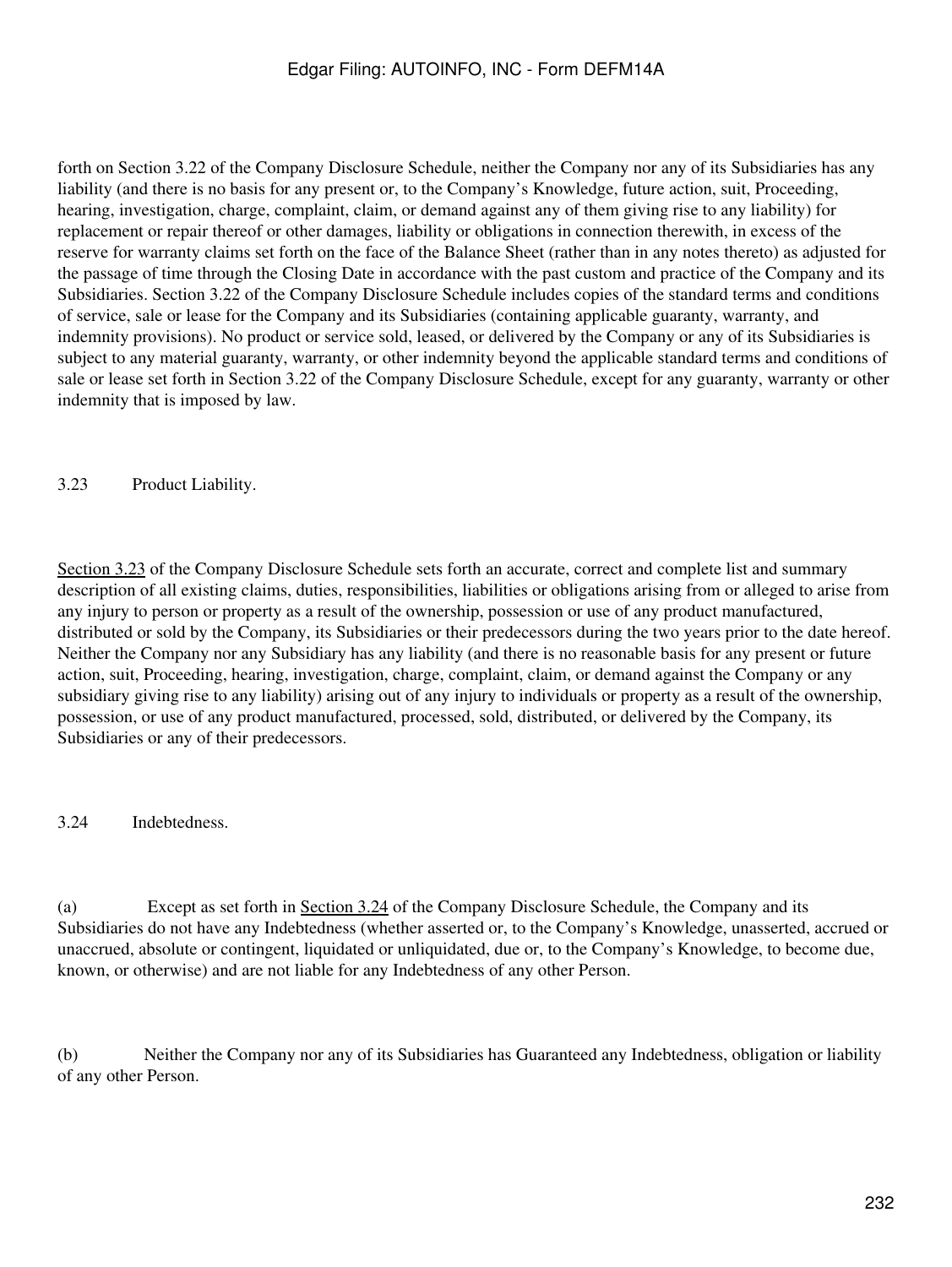(c) There is no Person that has Guaranteed, or provided any financial accommodation of, any Indebtedness, obligation or liability of the Company or its Subsidiaries or for the benefit of the Company or such Subsidiaries for the periods covered by the Filed Company SEC Documents other than as set forth in the Filed Company SEC Documents.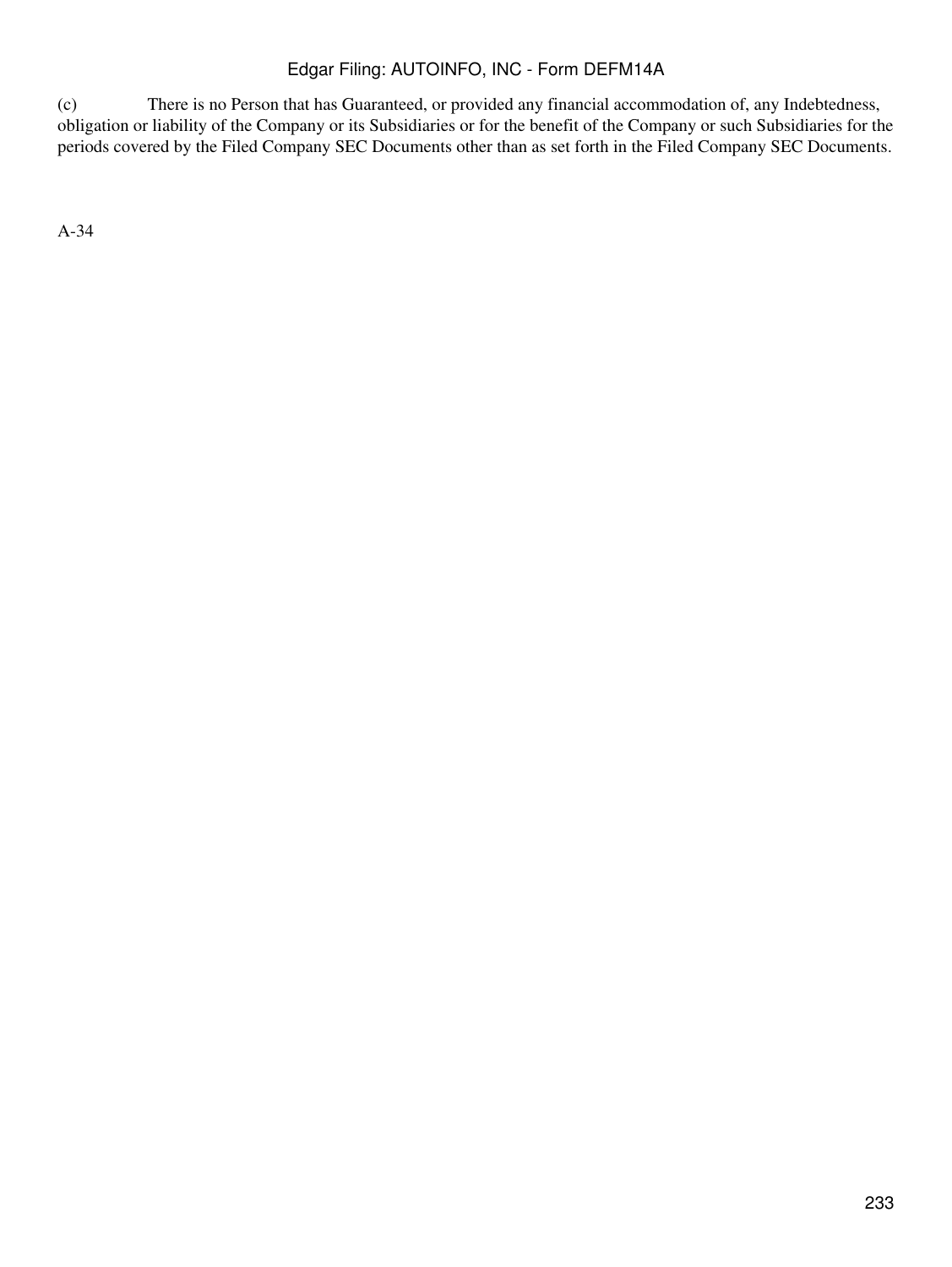3.25 Opinion of Financial Advisor.

The Board of Directors of the Company (including the Special Committee) has received the opinion of Stephens, Inc., dated February 28, 2013 (the "Fairness Opinion"), to the effect that, as of such date, and subject to the various assumptions and qualifications set forth therein, the consideration to be received in the Merger by holders of the Company Common Stock is fair from a financial point of view to holders of such shares. A true, correct and complete copy of the Fairness Opinion has been delivered to Parent. The Company has been authorized by Stephens, Inc. to permit the inclusion of the Fairness Opinion and references thereto in the Proxy Statement.

### 3.26 Brokers and Other Advisors.

Except for Stephens, Inc., the fees and expenses of which will be paid by the Company, no broker, finder, investment banker, financial advisor or other Person is entitled to any broker's, finder's, financial advisor's, opinion, success, transaction fee, or other similar fee or commission, or the reimbursement of expenses, in connection with the Transactions based upon arrangements made by or on behalf of the Company or any of its Subsidiaries. The Company has heretofore delivered to Parent a true, correct and complete copy of the Company's engagement letter with Stephens, Inc., which letter describes all fees payable to Stephens, Inc. in connection with the Transactions, all agreements under which any such fees or any expenses are payable and all indemnification and other agreements related to the engagement of Stephens, Inc. (the "Engagement Letter").

3.27 State Takeover Statutes.

No "fair price", "moratorium", "control share acquisition" or other similar antitakeover statute or regulation enacted under any state or federal Laws (with the exception of Section 203 of the DGCL) applicable to the Company is applicable to the Merger or the other Transactions. The action of the Board of Directors of the Company in approving this Agreement and the Transactions is sufficient to render inapplicable to this Agreement and the Transactions the restrictions on "business combinations" (as defined in Section 203 of the DGCL) set forth in Section 203 of the DGCL.

3.28 Ethical Business Practices.

None of the Company, any Subsidiary of the Company, nor any of their respective directors, and, to the Company's Knowledge, none of the officers, agents or employees of the Company or any of its Subsidiaries has, on behalf of the Company or any of its Subsidiaries, (a) used any funds for unlawful contributions, unlawful gifts, unlawful entertainment or other unlawful expenses relating to political activity, (b) made any unlawful payment to foreign or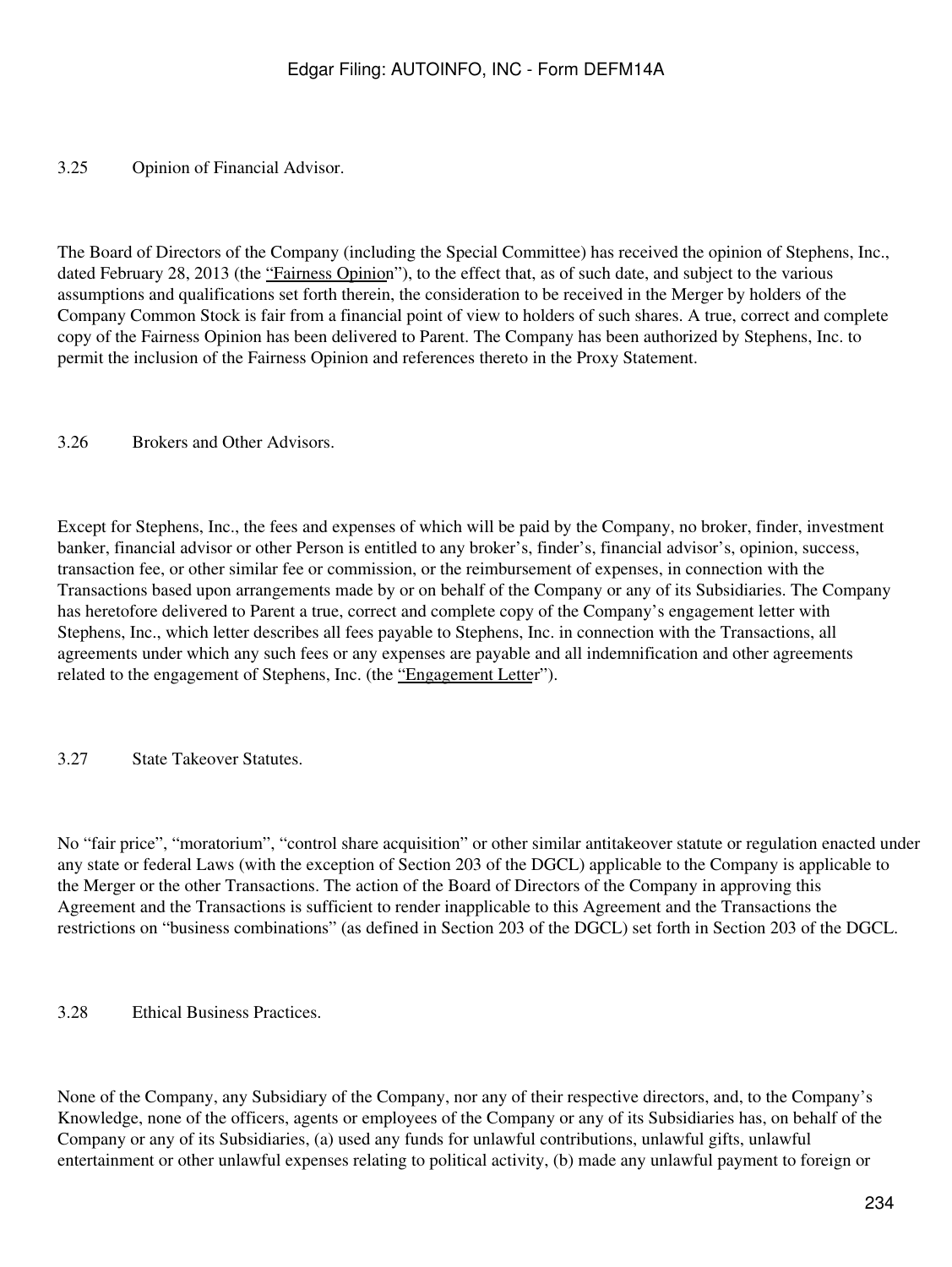domestic government officials or employees or to foreign or domestic political parties or campaigns or violated any provision of the Foreign Corrupt Practices Act of 1977, as amended, or (c) made any payment in the nature of criminal bribery.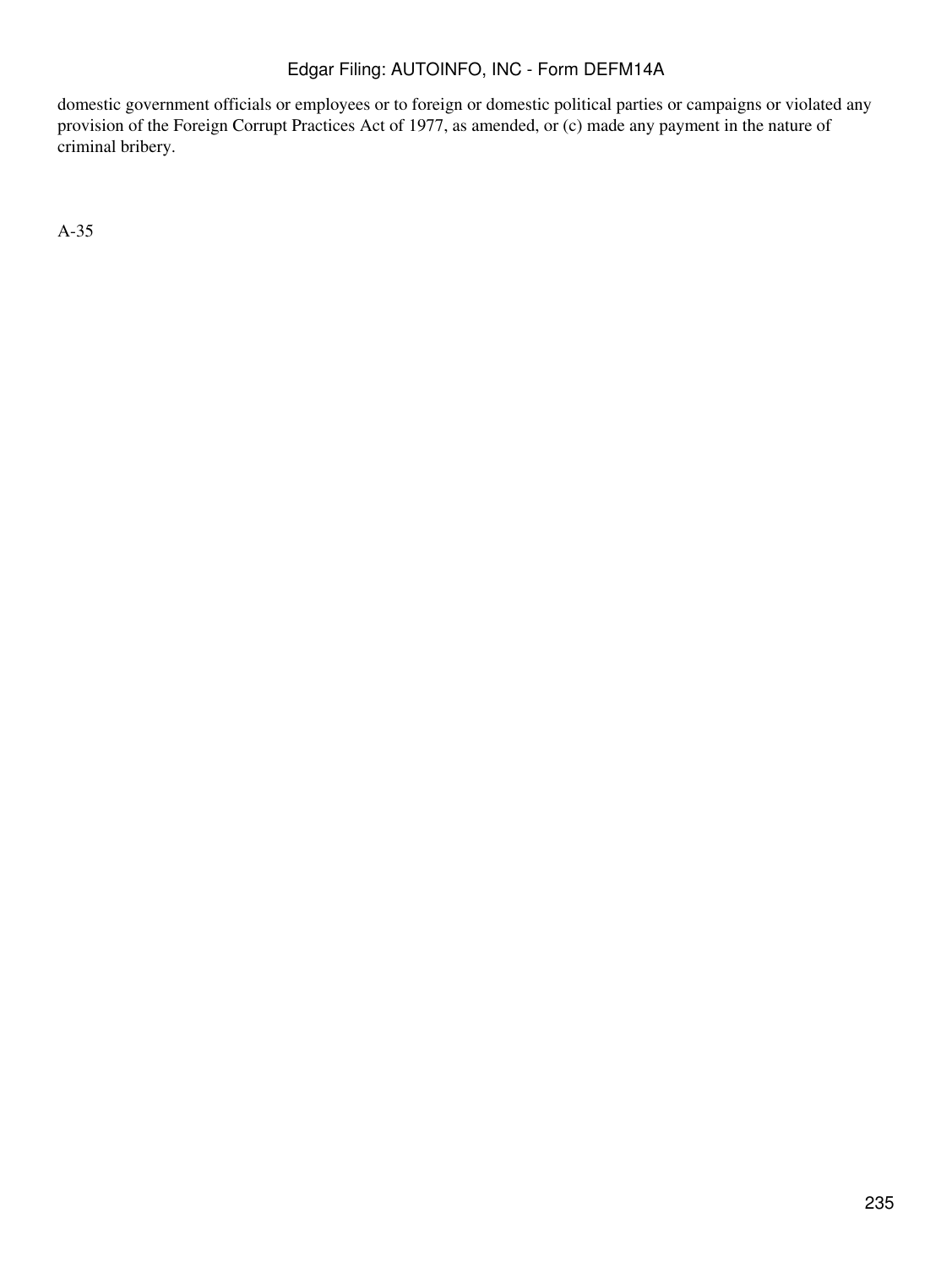3.29 Capital Expenditures and Investments.

The Company has outstanding Contracts and a budget for capital expenditures and investments as set forth in Section 3.29 of the Company Disclosure Schedule which includes a schedule of all monies disbursed on account of capital expenditures and investments made by the Company since the Balance Sheet Date.

#### 3.30 Affiliate Transactions.

Except as set forth in Section 3.30 of the Company Disclosure Schedule and except for a Person's ownership of Company Common Stock or for customary compensation and benefits received in the Ordinary Course of Business and services provided as an employee, independent contractor or director of the Company or any of its Subsidiaries, or to the extent disclosed in the Company SEC Documents filed prior to the date of this Agreement, no director, officer, manager, partner or other Affiliate of the Company or any of its Subsidiaries, or any entity in which any such director, officer or other Affiliate owns, individually or in the aggregate, any beneficial interest (other than a publicly held corporation whose stock is traded on a national securities exchange or in the over-the-counter market and less than 5% of the stock of which is beneficially owned by any such Person): (a) receives any material benefit from any contract, arrangement or understanding with or relating to the business or operations of the Company or any of its Subsidiaries; (b) is a party to or receives any material benefit from any loan, arrangement, understanding, agreement or contract for or relating to Indebtedness of the Company or any of its Subsidiaries; (c) has any material interest in any property (real, personal or mixed), tangible or intangible, used, or currently intended to be used, in the business or operations of the Company or any of its Subsidiaries; (d) owns, directly or indirectly, any stock or other ownership interest or investment in any Person that is engaged in the business in which the Company is engaged as of the date hereof or as of the Closing Date or is a competitor, supplier, customer, lessor or lessee of the Company or any of its Subsidiaries; provided, however, that the foregoing representation shall be deemed not to be made as to the ownership of not more than 5% of the capital stock of any such Person that has securities registered pursuant to Section 13 or Section 15 of the Securities Exchange Act; (e) has any claim against or owes any amount to, or is owed any amount by, the Company or any of its Subsidiaries; (f) is a party to any Contract to which the Company or any of its Subsidiaries is a party or which otherwise benefits the business of the Company or any of its Subsidiaries; (g) has received from or furnished to the Company or any of its Subsidiaries any goods or services since December 31, 2012, or (h) is involved in any business relationship with the Company or any of its Subsidiaries.

#### 3.31 Information Supplied.

Neither this Agreement, any agreement, attachment, schedule, exhibit, certificate or other document or instruments delivered pursuant to this Agreement or in connection with the transactions contemplated hereby (the "Ancillary Agreements"), nor any of the information included or incorporated by reference in the Proxy Statement or any Other Filings will, in the case of this Agreement or the Ancillary Agreements, on the date hereof and on the Closing Date, in the case of the Proxy Statement, on the date it is first mailed to the Company's stockholders or at the time of the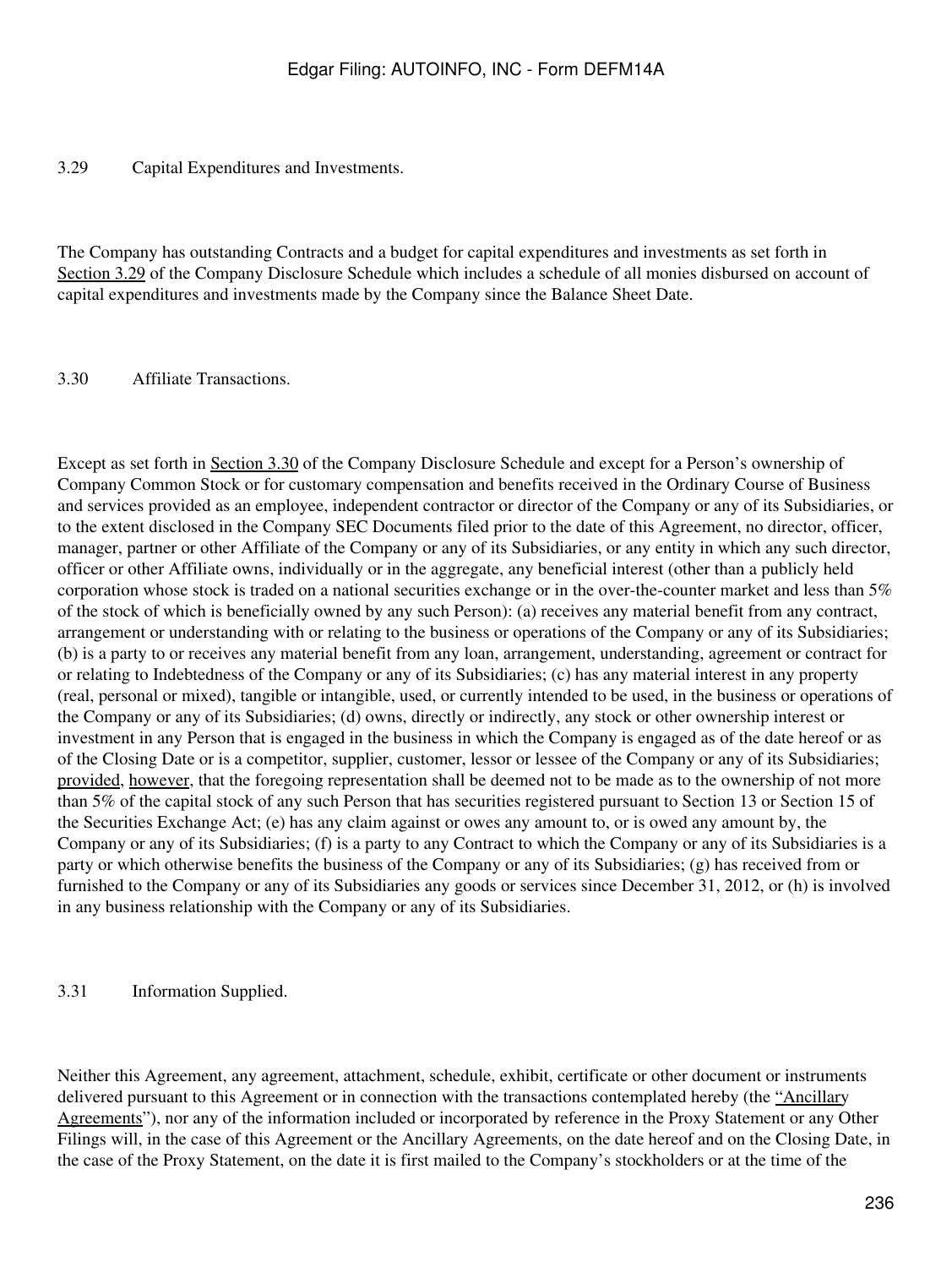Company Stockholders Meeting or at the time of any amendment or supplement thereof, or, in the case of any Other Filing, on the date it is first mailed to the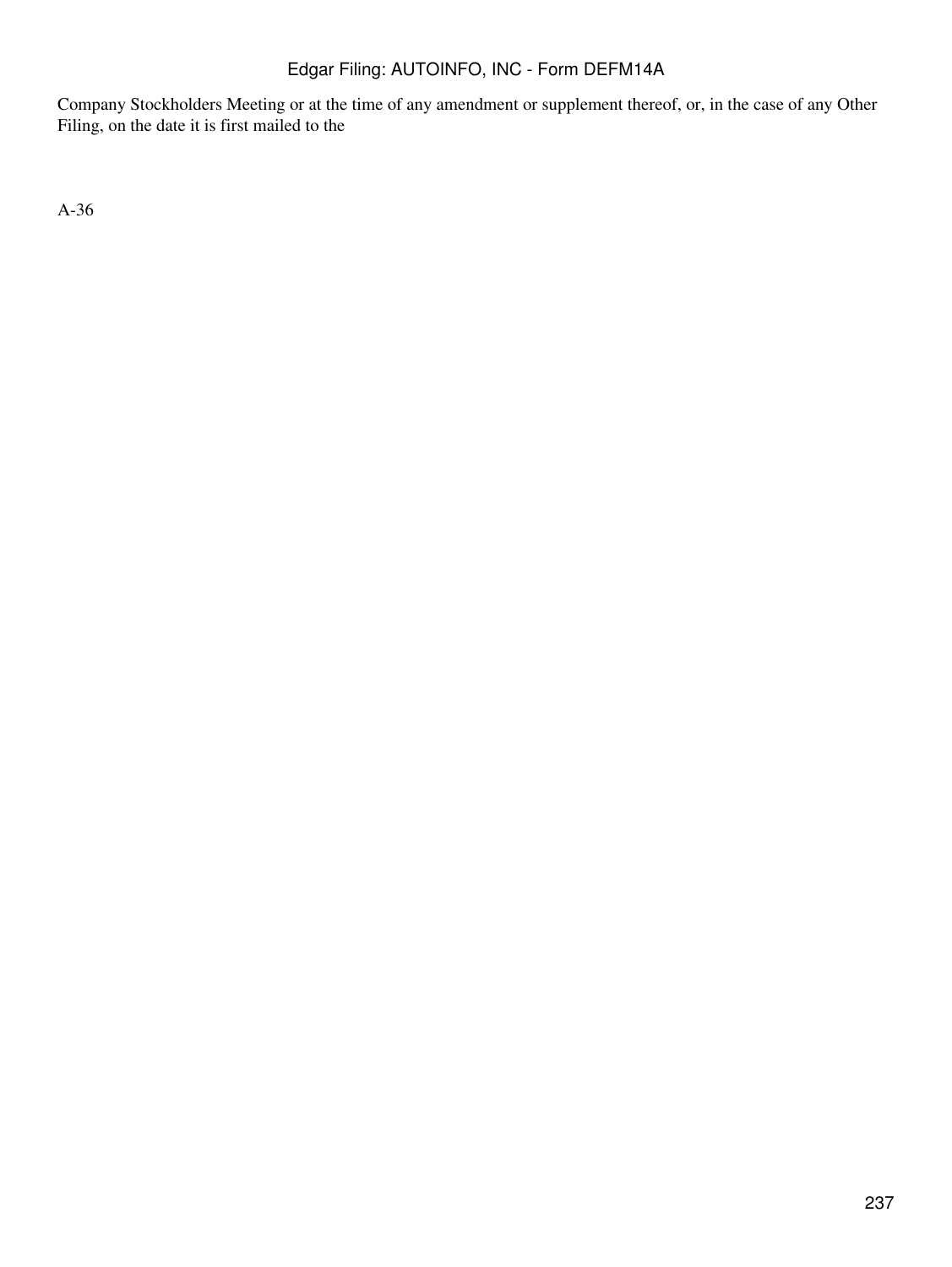Company's stockholders or at the date it is first filed with the SEC (or at the time of any amendment or supplement thereof), contain any untrue statement of a material fact or omit to state any material fact required to be stated therein or necessary in order to make the statements therein, in light of the circumstances under which they are made, not misleading. The Proxy Statement and the Other Filings that are filed by the Company will comply as to form in all material respects with the requirements of the Exchange Act. Parent and Merger Sub have been provided full and complete copies of all documents referred to on the Company Disclosure Schedule.

Article 4 Representations and Warranties of Parent and Merger Sub

Parent and Merger Sub jointly and severally represent and warrant to the Company that, except as set forth in the Company Disclosure Schedule (provided, that, any information set forth in one Section of the Parent Disclosure Schedule will be deemed to apply to each other Section or subsection of this Agreement and the Parent Disclosure Schedule to the extent such disclosure is made in a manner to make its relevance to such other Section or subsection readily apparent) delivered by Parent and Merger Sub to the Company simultaneously with the execution of this Agreement (the "Parent Disclosure Schedule"):

4.1 Organization, Standing and Corporate Power.

Parent is a limited liability company duly organized, validly existing and in good standing under the Laws of Delaware. Merger Sub is a corporation duly organized, validly existing and in good standing under the Laws of Delaware.

4.2 Authority; Noncontravention.

(a) Each of Parent and Merger Sub has all necessary corporate power and authority to execute and deliver this Agreement and to perform their respective obligations hereunder and to consummate the Transactions. The execution, delivery and performance by Parent and Merger Sub of this Agreement, and the consummation by Parent and Merger Sub of the Transactions, have been duly authorized and approved by their respective Boards of Directors (or similar governing body) and except for the consummation of the Transactions, including the Merger, and the filing of the Certificate of Merger with the Secretary of State of the State of Delaware, no other corporate action on the part of Parent and Merger Sub is necessary to authorize the execution, delivery and performance by Parent and Merger Sub of this Agreement and the consummation by them of the Transactions. This Agreement has been duly executed and delivered by Parent and Merger Sub and, assuming due authorization, execution and delivery hereof by the Company, constitutes a legal, valid and binding obligation of each of Parent and Merger Sub, enforceable against each of them in accordance with its terms, subject to the Bankruptcy and Equity Exception.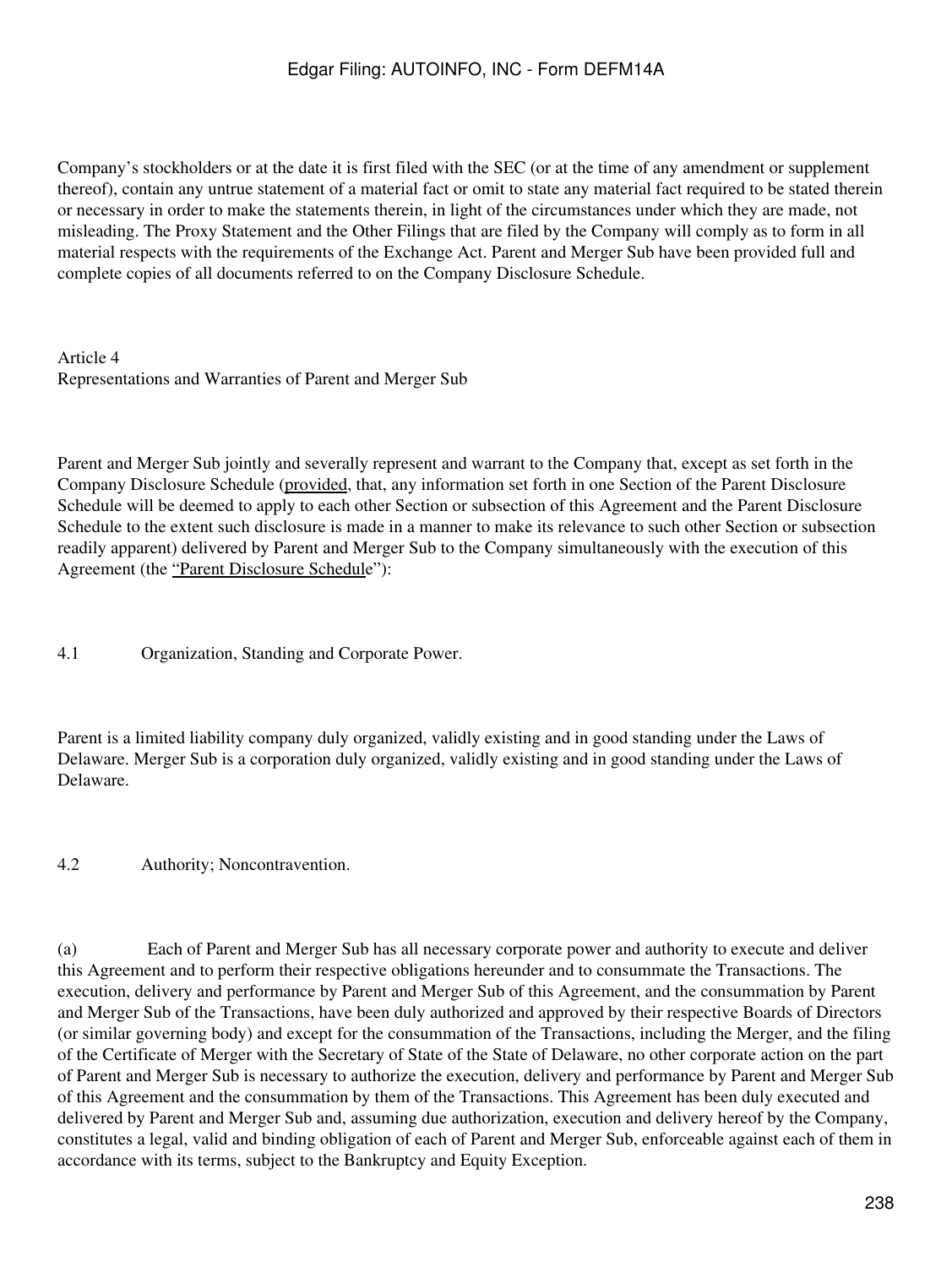(b) Neither the execution and delivery of this Agreement by Parent and Merger Sub, nor the consummation by Parent or Merger Sub of the Transactions, nor compliance by Parent or Merger Sub with any of the terms or provisions hereof, will (i) conflict with or violate any provision of the organizational and governing documents of Parent or Merger Sub or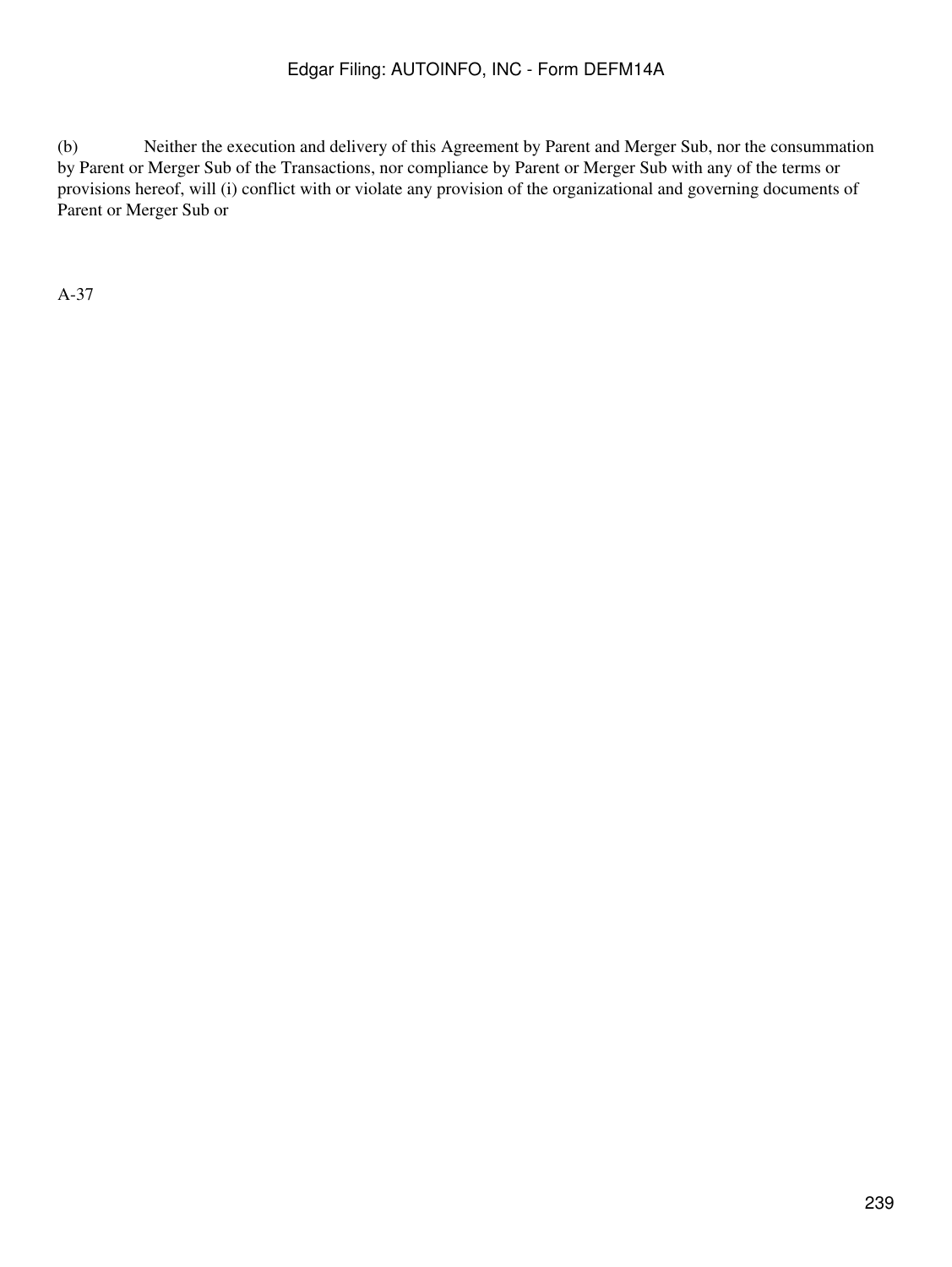(ii) assuming that the authorizations, consents and approvals referred to in Section 4.3 are obtained and the filings referred to in Section 4.3 are made, (x) conflict with or violate any Law or Order of any Governmental Authority applicable to Parent or any of its Subsidiaries or any of their respective properties or assets, or (y) conflict with or violate in any material respects, result in the loss of any material benefit under, constitute a default (or an event which, with notice or lapse of time, or both, would constitute a default) under, result in the termination, modification or cancellation of or a right of termination, modification or cancellation under, accelerate the performance required by, or result in the creation of any Lien (other than Liens granted to Parent's and Merger's Sub lenders pursuant to the closing of the transactions contemplated under the Debt Commitment Letter) upon any of the respective properties or assets of, Parent or Merger Sub or any of their respective Subsidiaries under, any of the terms, conditions or provisions of any Contract to which Parent, Merger Sub or any of their respective Subsidiaries is a party, or by which they or any of their respective properties or assets may be bound or affected.

4.3 Approvals.

The execution, delivery and performance of this Agreement by Parent and Merger Sub and the consummation by Parent and Merger Sub of the Transactions do not and will not require any Consent, approval or other authorization of, or filing with or notification to, any Governmental Authority, other than: (a) the filing of the Certificate of Merger with the Secretary of State of the State of Delaware; (b) compliance with any applicable requirements of the Exchange Act; (c) compliance with any applicable requirements of the Securities Act, (d) the filing with the SEC of the Proxy Statement relating to the Company Stockholders Meeting, and the Other Filings; and (e) any filings required by, and any approvals required under, the rules and regulations of the Nasdaq OTC Bulletin Board; and (f) any other necessary Consents, approvals, franchises, licenses, orders, authorizations, registrations, declarations, filings, notices, applications, certifications, permits, waivers and exemptions, except, in this clause (f),, where the failure to obtain such other consents, approvals, authorizations or Permits, or to make such filings or notifications, had not had and could not reasonably be expected to have, individually or in the aggregate, a Parent Material Adverse Effect.

4.4 Information Supplied.

The information furnished in writing to the Company by Parent and Merger Sub specifically for inclusion in the Proxy Statement or Other Filings will not, at the time the Proxy Statement is first mailed to the stockholders of the Company, at the time of the Company Stockholders Meeting or at the time filed with the SEC or at the time of any amendment or supplement thereof, or, in the case of any Other Filing, at the date it is first mailed to the Company's stockholders or at the date it is first filed with the SEC, contain any untrue statement of a material fact or omit to state a material fact required to be stated therein or necessary to make the statements therein, in light of the circumstances under which they were made, not misleading.

4.5 Ownership and Operations of Merger Sub.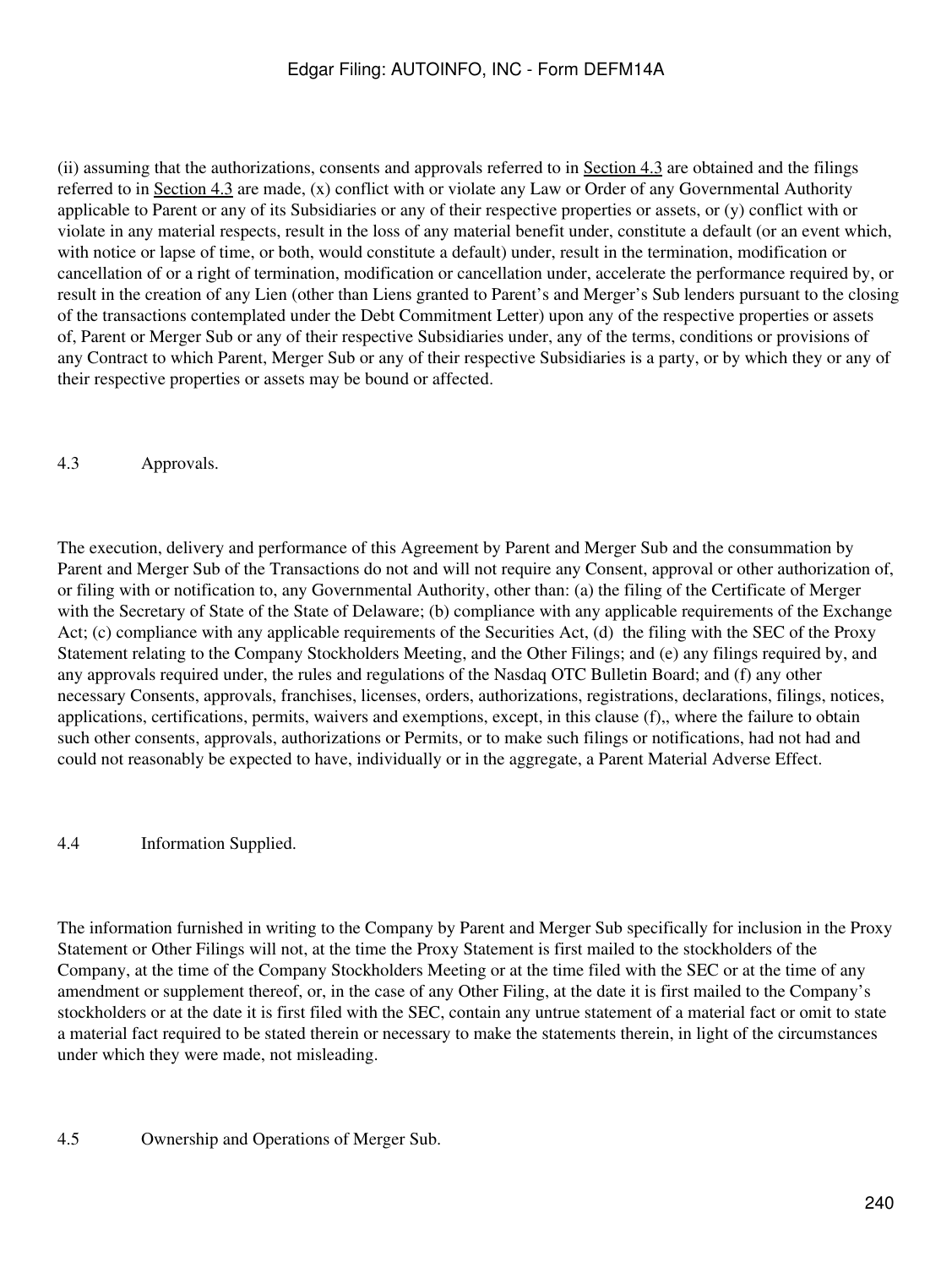Parent owns beneficially and of record all of the outstanding capital stock of Merger Sub. Merger Sub was formed solely for the purpose of engaging in the Transactions, has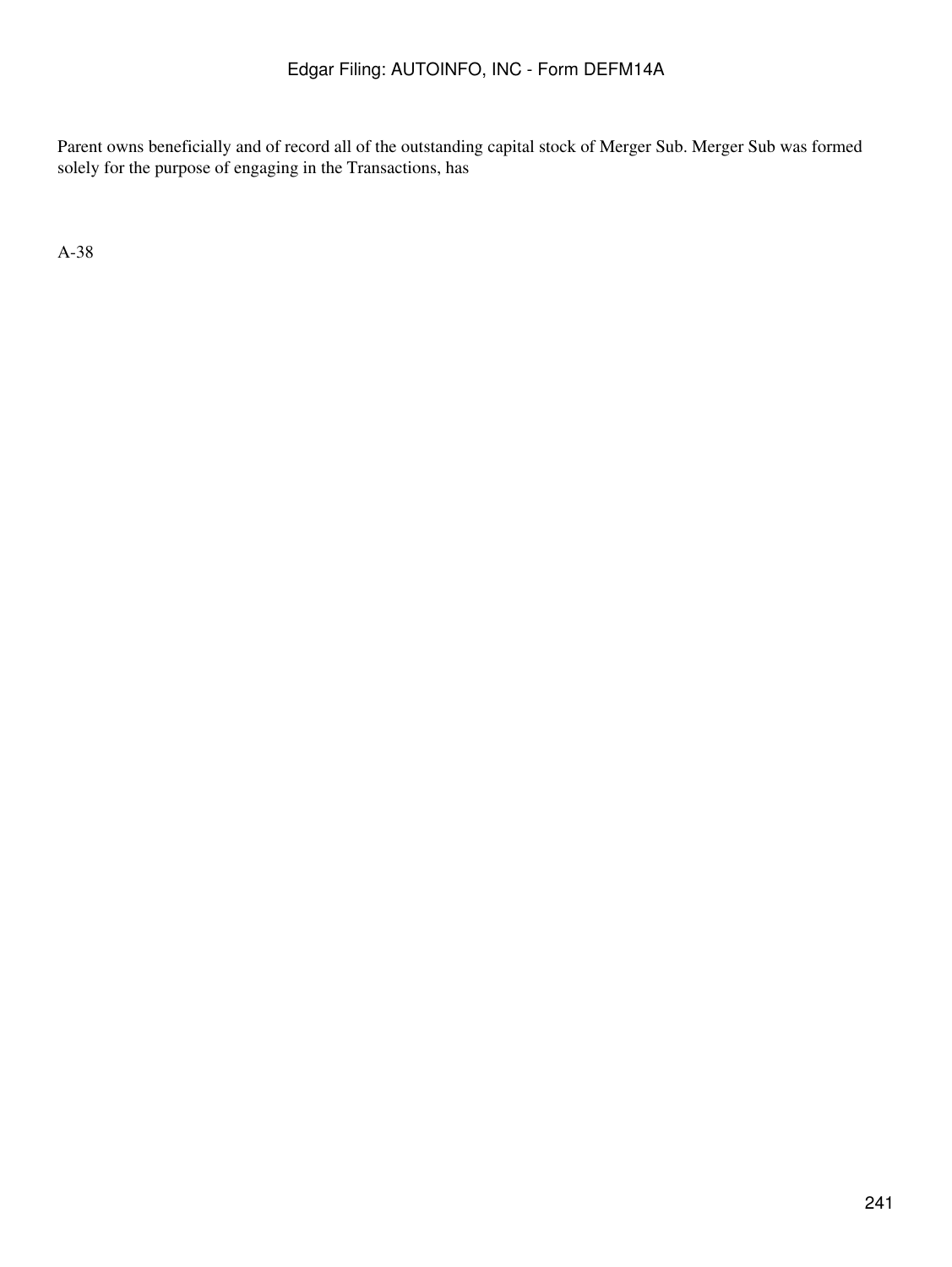engaged in no other business activities and has conducted its operations only as contemplated hereby.

4.6 Financing.

At or prior to the Closing, Parent will have immediately available funds to pay in cash the Merger Consideration in accordance with the terms of this Agreement. Attached hereto as Exhibit 4.6 is a true, correct and complete signed counterpart(s) of the commitment letter (the "Debt Commitment Letter") dated as of the date hereof, providing for debt financing in respect of the Transactions.

4.7 Brokers and Other Advisors.

Except for Lincoln International LLC, the fees and expenses of which will be paid by Parent, no broker, investment banker, financial advisor or other Person is entitled to any broker's, finder's, financial advisor's or other similar fee or commission in connection with the Transactions based upon arrangements made by or on behalf of Parent or any of its Subsidiaries.

Article 5 Additional Covenants and Agreements

5.1 Preparation of the Proxy Statement; Stockholder Meeting.

(a) The Company shall, as soon as practicable following the date of this Agreement, subject to Section 5.3 and Section 7.1, establish a record date for, duly call, give notice of, convene and hold a special meeting of its stockholders (the "Company Stockholders Meeting") solely for the purpose of obtaining the Company Stockholder Approval. The Company Stockholders Meeting shall be held as promptly as practicable following the date of this Agreement and, in no event, later than thirty (30) days after the mailing of the Proxy Statement to the stockholders of the Company. The Company shall use its reasonable best efforts to ensure that all proxies solicited in connection with the Company Stockholders Meeting are solicited in compliance in all material respects with applicable Laws. Subject to Section 5.3, the Company shall, through its Board of Directors, recommend to its stockholders the adoption and approval of this Agreement and the Transactions, including the Merger (the "Company Board Recommendation"), and use its reasonable best efforts to solicit from its stockholders proxies in favor of the adoption and approval of this Agreement and the Merger. Subject to Section 5.3, each of the Company, Parent and Merger Sub agrees to use its reasonable best efforts to take all other action necessary or advisable to secure the Company Stockholder Approval. The Proxy Statement shall include a copy of the Fairness Opinion and (subject to Section 5.3) the Company Board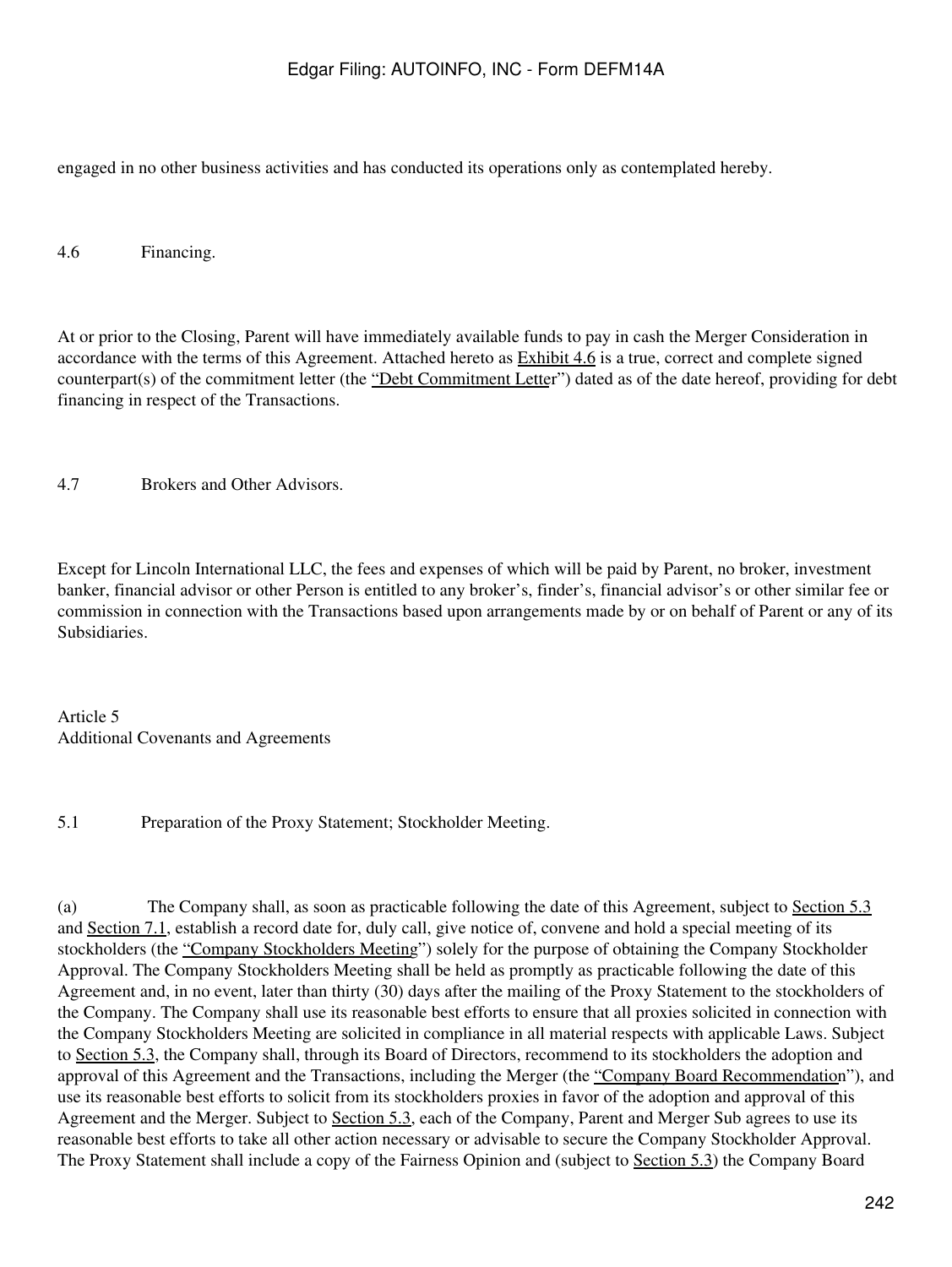Recommendation. Without limiting the generality of the foregoing, but subject to Section 7.1(d)(ii), the Company's obligations pursuant to the first sentence of this Section 5.1(a) shall not be affected by (i) the commencement, public proposal, public disclosure or communication to the Company of any Takeover Proposal or (ii) the occurrence of a Company Adverse Recommendation Change.

(b) In connection with the Company Stockholders Meeting, the Company will (i) as promptly as reasonably practicable after the date of this Agreement, but in no event later than fifteen (15) days following the date of this Agreement, subject to Section 5.3, prepare and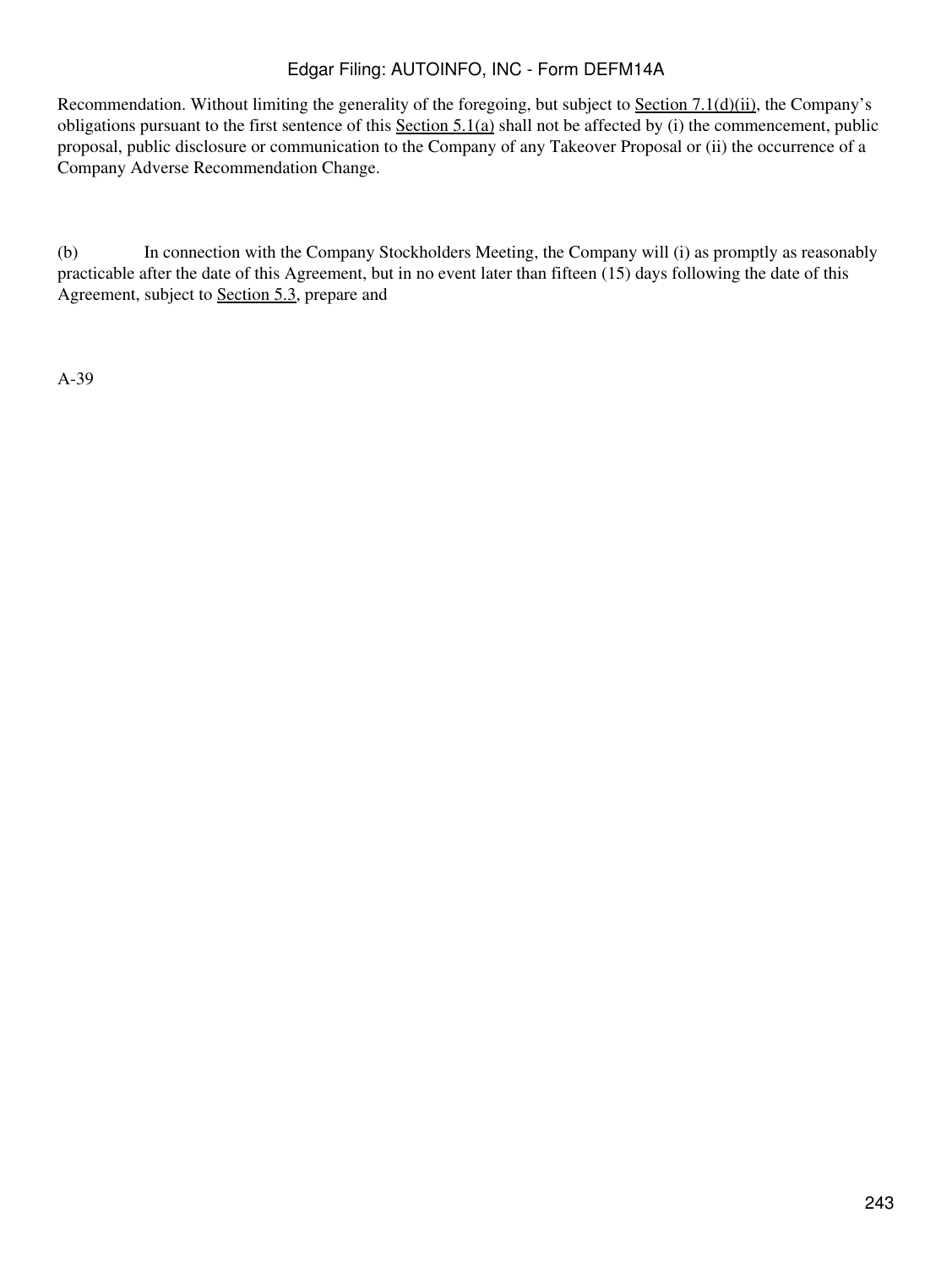file with the SEC the Proxy Statement and the Other Filings, (ii) respond as promptly as reasonably practicable to any comments received from the SEC with respect to such filings and will provide copies of such comments to Parent promptly upon receipt, (iii) as promptly as reasonably practicable prepare and file (after Parent has had a reasonable opportunity to review and comment on) any amendments or supplements necessary to be filed in response to any SEC comments or as required by Law, (iv) use all reasonable efforts to have cleared by the SEC and will thereafter mail to its stockholders as promptly as reasonably practicable, the Proxy Statement and all other customary proxy or other materials for meetings such as the Company Stockholders Meeting, (v) to the extent required by applicable Law, as promptly as reasonably practicable prepare, file and distribute to the Company stockholders (in the case of the Proxy Statement) any supplement or amendment to the Proxy Statement if any event shall occur which requires such action at any time prior to the Company Stockholders Meeting, and (vi) otherwise use all reasonable efforts to comply with all requirements of Law applicable to the Company Stockholders Meeting and the Merger. Parent and Merger Sub shall reasonably cooperate with the Company in connection with the preparation and filing of the Proxy Statement, including promptly furnishing the Company upon request with any and all information as may be required to be set forth in the Proxy Statement under the Exchange Act. The Company will provide Parent a reasonable opportunity to review and comment upon the Proxy Statement and/or the Other Filings, or any amendments or supplements thereto, prior to filing the same with the SEC, and shall discuss with Parent and include such comments reasonably proposed by Parent.

(c) Subject to Section 5.3(c), in connection with the filing of the Proxy Statement, the Company, Parent and Merger Sub will reasonably cooperate to (i) concurrently with the preparation and filing of the Proxy Statement, jointly prepare and file with the SEC the Other Filings and furnish to each other all information concerning such party as may be reasonably requested in connection with the preparation of the Other Filings, (ii) respond as promptly as reasonably practicable to any comments received from the SEC with respect to such filings and will consult with each other prior to providing such response, (iii) as promptly as reasonably practicable after consulting with each other, prepare and file any amendments or supplements necessary to be filed in response to any SEC comments or as required by Law, (iv) have cleared by the SEC the Other Filings, and (v) to the extent required by applicable Law, as promptly as reasonably practicable prepare, file and distribute to the Company stockholders any supplement or amendment to any of the Other Filings if any event shall occur which requires such action at any time prior to the Company Stockholders Meeting. If, at any time prior to the Effective Time, any information relating to the Company, Parent or Merger Sub or any of their respective Affiliates should be discovered by the Company, Parent, or Merger Sub which should be set forth in an amendment or supplement to the Proxy Statement or the Other Filings, as applicable, so that the Proxy Statement or the Other Filings, as applicable, shall not contain any untrue statement of a material fact or omit to state any material fact required to be stated therein or necessary in order to make the statements therein, in light of the circumstances under which they are made, not misleading, the party that discovers such information shall promptly notify the other parties and, to the extent required by applicable Law, the Company, Parent, or Merger Sub, as the case may be, shall file with the SEC all necessary documents that such party is responsible for filing to comply with the Exchange Act and shall disseminate an appropriate amendment thereof or supplement thereto describing such information to the Company's stockholders.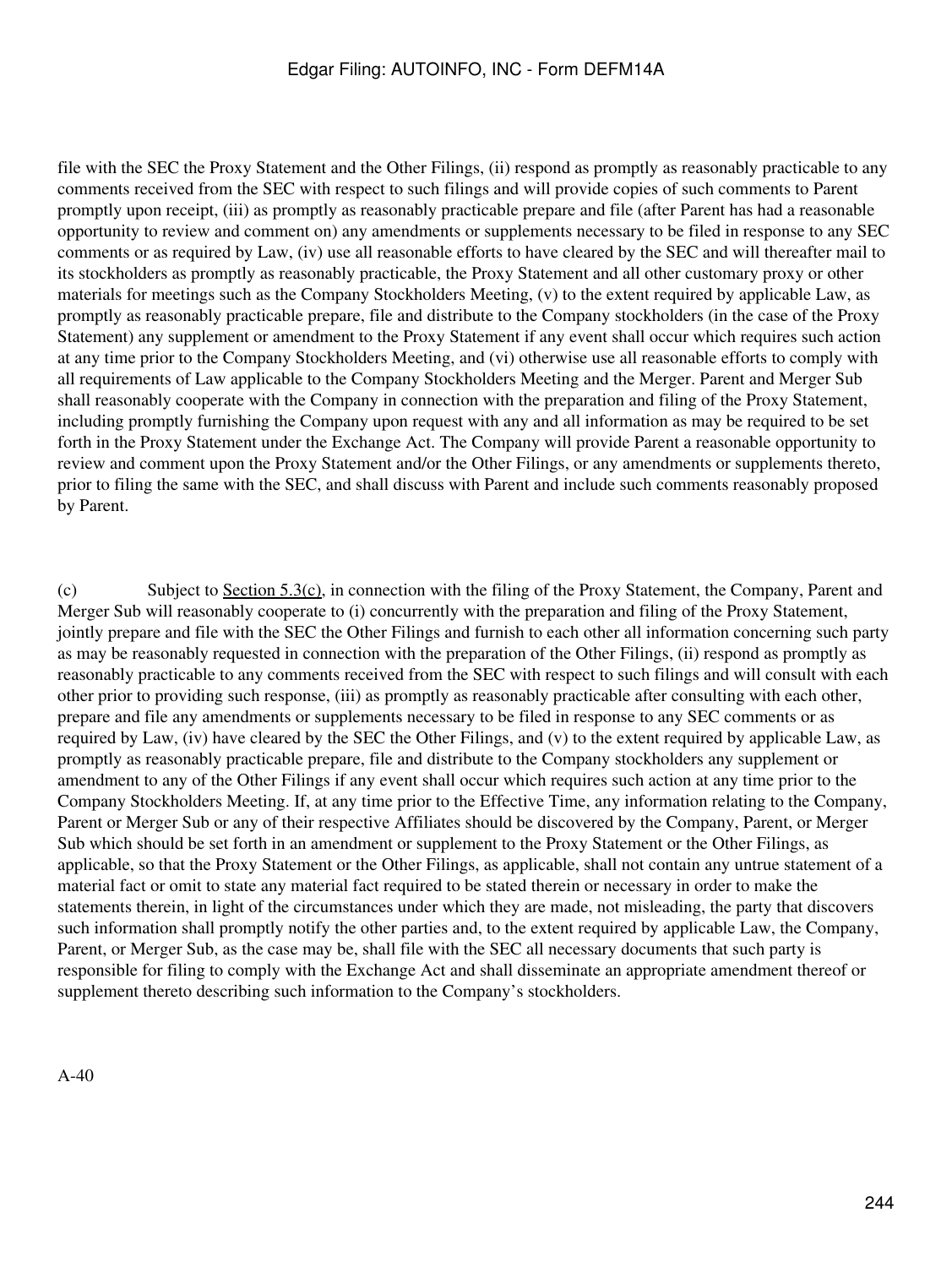## 5.2 Conduct of Business.

Except as expressly permitted or required by this Agreement, expressly permitted (in writing) by Parent in its sole and absolute discretion, as expressly required by applicable Law, or as set forth in Section 5.2 of the Company Disclosure Schedule, during the period from the date of this Agreement until the Effective Time, or the date, if any, on which this Agreement is terminated pursuant to Article 7, the Company shall, and shall cause each of its Subsidiaries to, conduct its business in the ordinary course consistent with past practice and in compliance in all material respects with applicable Laws and the requirements in all material respect of each Material Contract, use commercially reasonable efforts to maintain and preserve intact in all material respects its business organization and the goodwill of those having business relationships with it and retain the services of its present officers and key employees, in each case, to the end that its goodwill and ongoing business shall be unimpaired at the Effective Time. Without limiting the generality of the foregoing, except as expressly permitted or required by this Agreement, expressly permitted (in writing) by Parent in its sole and absolute discretion, as expressly required by applicable Law, or as set forth in Section 5.2 of the Company Disclosure Schedule, during the period from the date of this Agreement until the Effective Time, or the date, if any, on which this Agreement is terminated pursuant to Article 7, the Company shall not, and shall not permit any of its Subsidiaries to:

(a) (i) issue (or propose to issue), deliver, hypothecate, sell, grant, dispose of, pledge or otherwise encumber any shares of its capital stock, voting securities or Equity Interests, or any securities or rights convertible into, exchangeable or exercisable for, or evidencing the right to subscribe for any shares of its capital stock, voting securities or Equity Interests, or any rights, warrants, options, calls, commitments or any other agreements of any character to purchase or acquire any shares of its capital stock, voting securities or Equity Interests or any securities or rights convertible into, exchangeable or exercisable for, or evidencing the right to subscribe for, any shares of its capital stock, voting securities or Equity Interests; provided that the Company may issue shares of Company Common Stock upon the exercise of Options granted under the Company Stock Plans that are outstanding on the date of this Agreement and may terminate any Options that will not result in the payment of any Option Consideration at or after the Effective Time;

(b) (i) redeem, purchase or otherwise acquire any of its outstanding shares of capital stock, voting securities or Equity Interests, or any rights, warrants, options, calls, commitments or any other agreements of any character to acquire any shares of its capital stock, voting securities or Equity Interests; (ii) declare, set aside for payment or pay any dividends on, or make any other distributions in respect of, any shares of its capital stock or otherwise make any payments to its stockholders in their capacity as such (other than dividends by a direct or indirect wholly owned Subsidiary of the Company to its parent); (iii) adjust, split, combine, subdivide or reclassify any shares of its capital stock or authorize the issuance of any of its capital stock; or (iv) except as required by the terms of this Agreement, amend (including by reducing an exercise price or extending a term) or waive any of its rights under, or accelerate the vesting under, any provision of the Company Stock Plans or any agreement evidencing any outstanding stock option or other right to acquire capital stock of the Company or any restricted stock purchase agreement or any similar or related contract;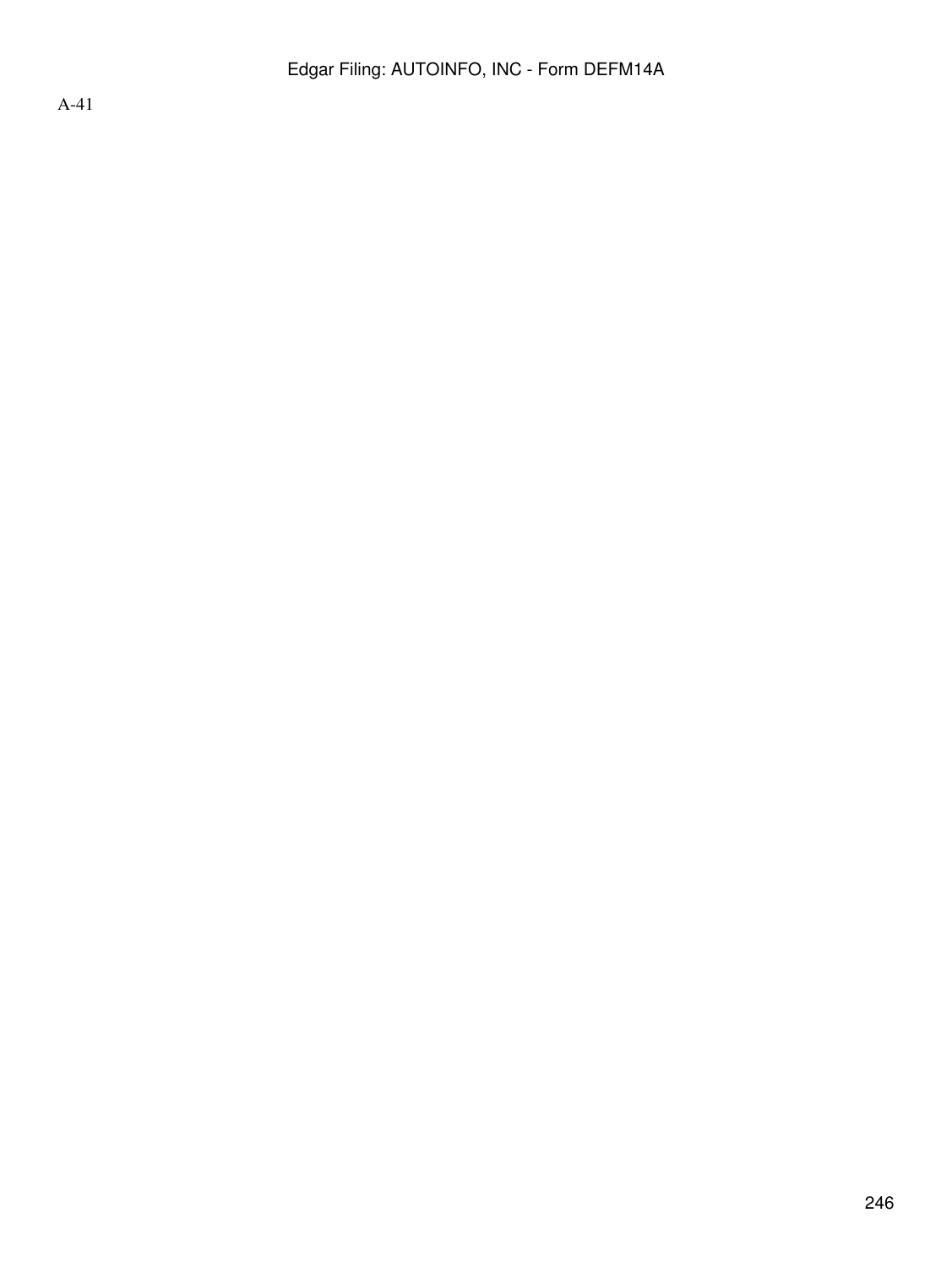(c) incur or assume any Indebtedness or guarantee any Indebtedness or issue or sell any debt securities or options, warrants, calls or other rights to acquire any debt securities of the Company or any of its Subsidiaries, other than (i) in the Ordinary Course of Business, including any borrowings under the existing credit facilities of the Company and its Subsidiaries to fund working capital needs, and (ii) borrowings from the Company by a direct or indirect wholly owned Subsidiary of the Company in the Ordinary Course of Business;

(d) sell, transfer, license, lease, mortgage, encumber or otherwise dispose of or subject to any Lien (including pursuant to a sale-leaseback transaction or an asset securitization transaction) any of its properties or assets (including securities of Subsidiaries) to any Person, except in the Ordinary Course of Business;

(e) make any capital expenditure or expenditures which (i) involves the purchase of real property or (ii) is in excess of \$50,000 individually or \$100,000 in the aggregate;

(f) acquire by merging or consolidating with, or by purchasing all of or a substantial Equity Interest in or assets of, or by any other manner, any Person or division, business or Equity Interest of any Person or;

(g) make any investment (by contribution to capital, property transfers, purchase of securities or otherwise) in, or loan or advance (other than travel and similar advances to its employees in the Ordinary Course of Business) to, any Person other than a direct or indirect wholly owned Subsidiary of the Company;

(h) (i) enter into, terminate or amend any Material Contract (unless any such Material Contract terminates pursuant to the terms therein or is extended on substantially similar terms), (ii) enter into or extend the term or scope of any Contract that purports to restrict the Company, or any existing or future Subsidiary or Affiliate of the Company, from engaging in any line of business or in any geographic area, or (iii) amend or modify the Engagement Letter;

(i) increase the compensation or benefits of any of its directors, officers or employees or enter into, establish, amend or terminate any employment, consulting, retention, change of control, collective bargaining, bonus or other incentive compensation, profit sharing, health or other welfare, stock option or other equity (or equity-based), pension, retirement, vacation, severance, deferred compensation or other compensation or benefit plan, policy, agreement, trust, fund or arrangement with, for or in respect of, any stockholder, director, officer, other employee, consultant or Affiliate, other than (i) as required by Law or the terms of the agreements set forth in Section 5.2(i) of the Company Disclosure Schedule and (ii) increases in salaries, wages and benefits of employees (other than officers) made in the Ordinary Course of Business and in amounts and in a manner consistent with past practice;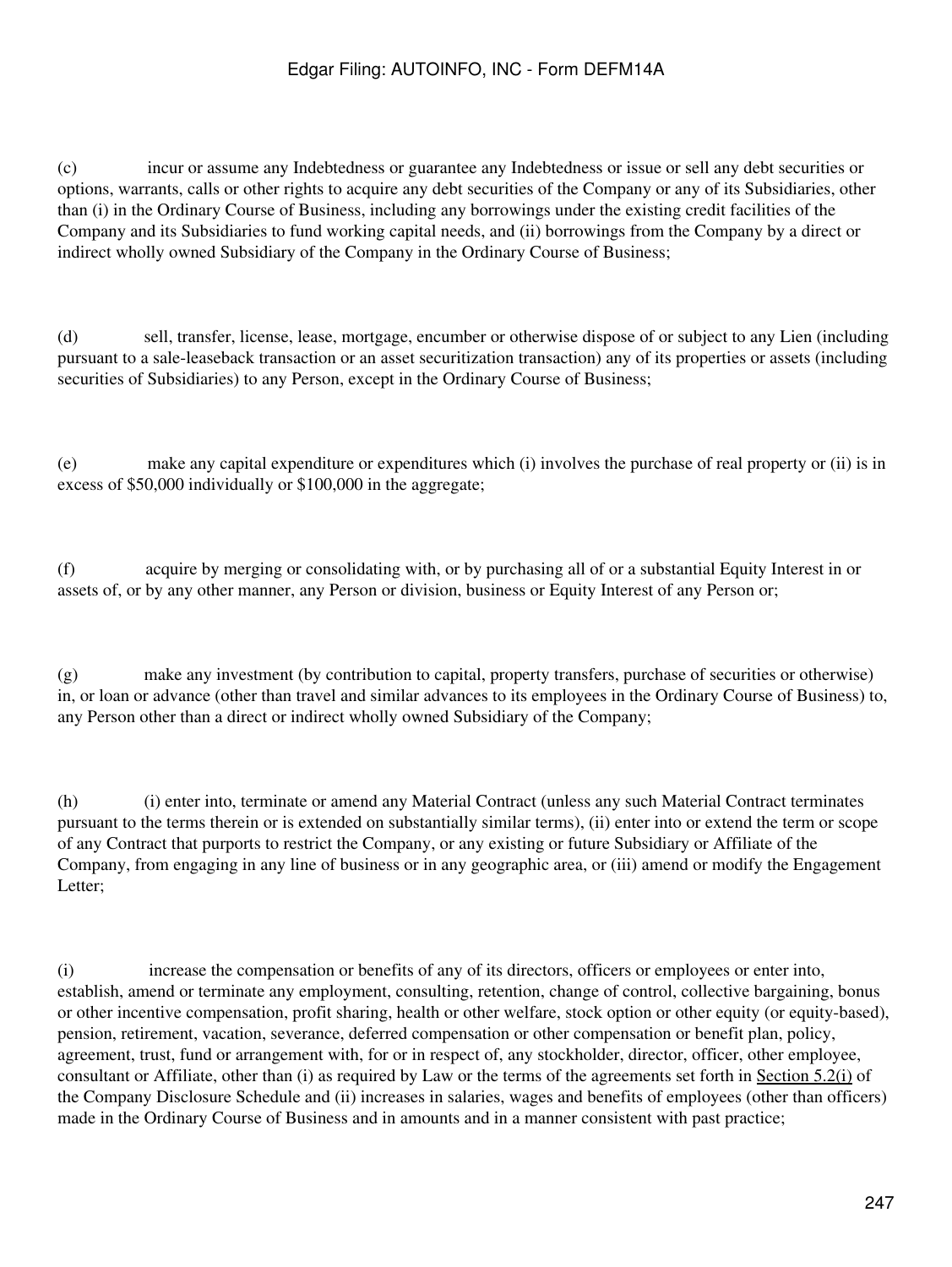(j) make, revoke or change any material election concerning Taxes or Tax Returns, file any amended Tax Return, enter into any closing agreement with respect to Taxes, settle or compromise any material Tax claim or assessment or surrender any right to claim a refund of Taxes or obtain any Tax ruling, or waive or extend the statute of limitations in respect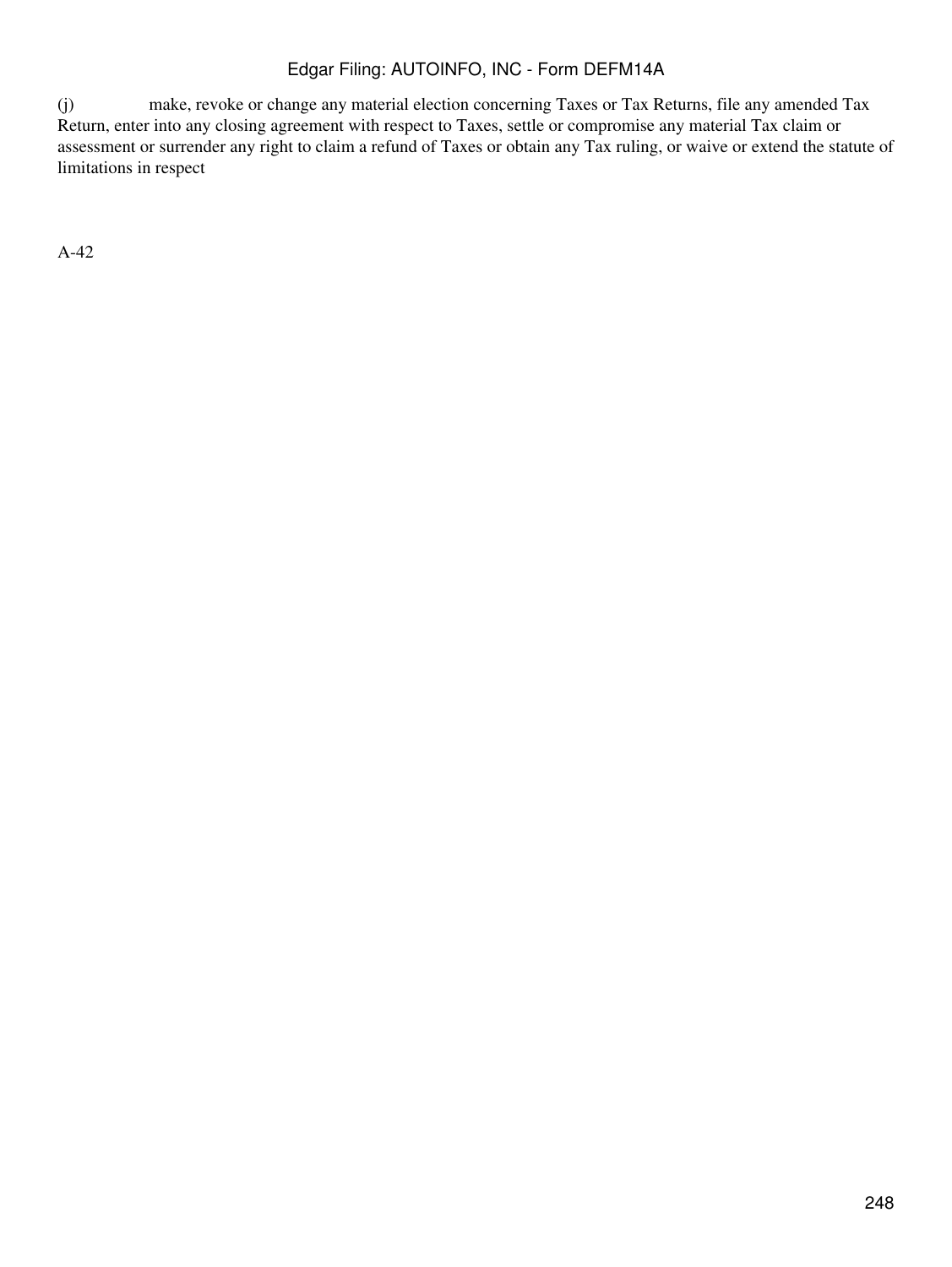of any Tax (other than pursuant to extensions of time to file Tax Returns in the Ordinary Course of Business);

(k) make any changes in financial or tax accounting methods, principles or practices (or change an annual accounting period), except insofar as may be required by a change in GAAP or applicable Law or the Company's auditors;

(l) amend the Company Charter Documents or the Subsidiary Documents, except in connection with the Transactions;

(m) authorize, recommend, propose, or announce an intention to adopt, or adopt a plan or agreement of complete or partial liquidation, dissolution, restructuring, recapitalization, merger, consolidation or other reorganization (other than the Transactions, including the Merger, and the transactions exclusively between wholly owned Subsidiaries of the Company, as permitted hereunder in accordance with the terms herein, or as required by any applicable Laws);

(n) pay, discharge, settle or satisfy any material claims, liabilities or obligations (absolute, accrued, asserted or unasserted, contingent or otherwise), other than the payment, discharge, settlement or satisfaction in accordance with their terms of liabilities, claims or obligations reflected or reserved against in the most recent consolidated financial statements (or the notes thereto) of the Company included in the Filed Company SEC Documents or incurred since the date of such financial statements in the Ordinary Course of Business;

(o) issue any broadly distributed communication of a general nature to employees (including general communications relating to benefits and compensation) or customers without the prior approval of Parent, except for communications in the Ordinary Course of Business that do not relate to the Transactions;

(p) settle or compromise any litigation, Proceeding or investigation material to the Company and its Subsidiaries taken as a whole (this covenant being in addition to the Company's agreement set forth in Section 5.9); or

(q) agree, in writing or otherwise, to take any of the foregoing actions.

5.3 No Solicitation by the Company; Etc.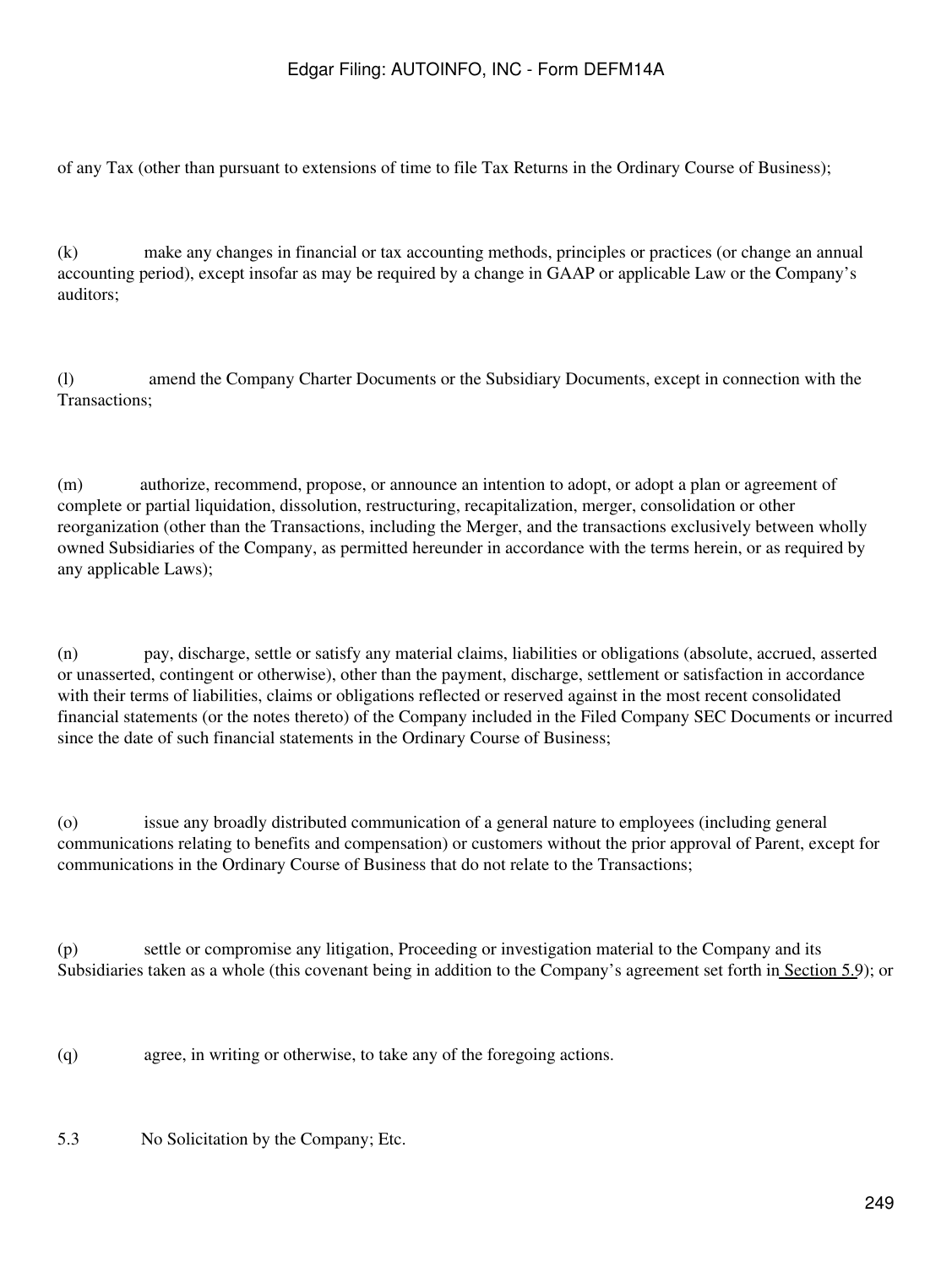(a) The Company shall, and shall cause its Subsidiaries and the Company's and its Subsidiaries' respective directors, officers, employees, investment bankers, financial advisors, attorneys, accountants, agents and other representatives (collectively, "Representatives") to, immediately cease and cause to be terminated any discussions or negotiations with any Person conducted heretofore with respect to a Takeover Proposal, and request, in writing, the return from all such Persons or cause the destruction of all copies of confidential information previously provided to such parties by the Company, its Subsidiaries or Representatives. The Company shall not, and shall cause its Subsidiaries and their respective Representatives not to, directly or indirectly (i) solicit, initiate, willfully or intentionally cause, willfully or intentionally facilitate or willfully or intentionally encourage (including by way of furnishing information) any inquiries, proposals, offers or other efforts or attempts that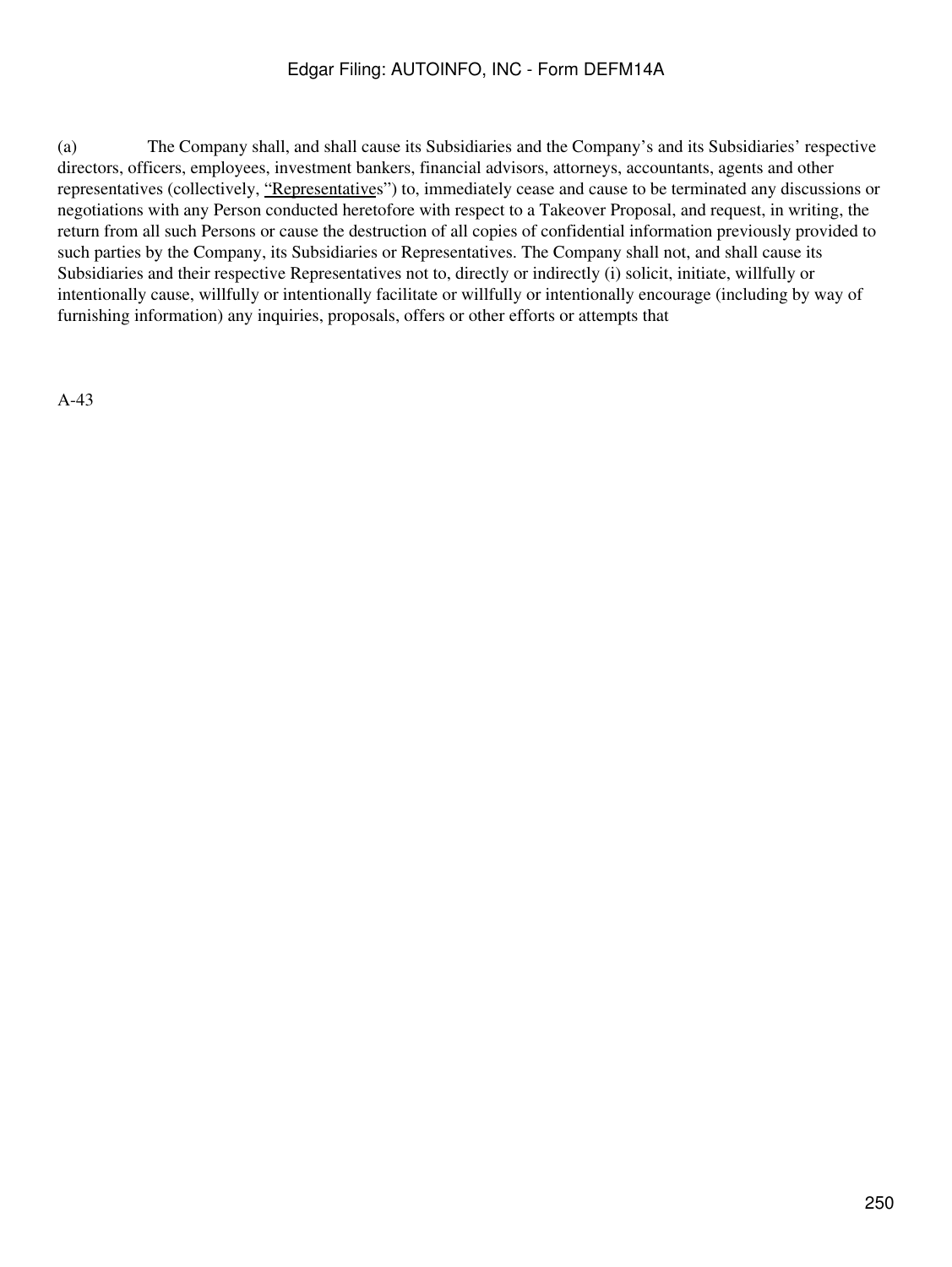constitute, or may reasonably be expected to lead to, any Takeover Proposal, (ii) participate in any discussions or negotiations with, or otherwise cooperate with or assist or participate in, or facilitate any such inquiries, proposals, offers, discussions or negotiations with, any third party regarding, or may reasonably be expected to lead to, any Takeover Proposal or (iii) enter into any agreement related to any Takeover Proposal; provided*,* however, that if after the date hereof the Board of Directors of the Company receives an unsolicited, bona fide written Takeover Proposal made after the date hereof in circumstances not involving a breach of this Agreement or any standstill agreement, and the Board of Directors of the Company (upon receipt of a recommendation by the Special Committee) reasonably determines in good faith that such Takeover Proposal constitutes or would reasonably be expected to lead to a Superior Proposal and with respect to which such Board determines in good faith, after consulting with and receiving the advice of outside counsel and its independent financial advisors, that the taking of such action is necessary in order for such Board to comply with its fiduciary duties to the Company's stockholders under Delaware law, then the Company may, at any time prior to obtaining the Company Stockholder Approval (but in no event after obtaining the Company Stockholder Approval) and after providing Parent not less than twenty four (24) hours written notice of its intention to take such actions (A) furnish information with respect to the Company and its Subsidiaries to the Person making such Takeover Proposal, but only after such Person enters into a customary confidentiality agreement with the Company (which confidentiality agreement must be no less favorable to the Company (*i.e.*, no less restrictive with respect to the conduct of such Person) than the Confidentiality Agreement), provided that (1) such confidentiality agreement may not include any provision calling for an exclusive right to negotiate with the Company and (2) the Company advises Parent of all such non-public information delivered to such Person concurrently with its delivery to such Person and concurrently with its delivery to such Person the Company delivers to Parent all such information not previously provided to Parent, and (B) participate in discussions and negotiations with such Person or its representatives regarding such Takeover Proposal. Without limiting the foregoing, it is understood that any violation of the foregoing restrictions by the Company's Subsidiaries or Representatives shall be deemed to be a breach of this Section 5.3 by the Company. The Company shall provide Parent with a true, correct and complete copy of any confidentiality agreement entered into pursuant to this Section 5.3 within twenty four (24) hours of the execution thereof.

(b) In addition to the other obligations of the Company set forth in this Section 5.3, the Company shall promptly advise Parent, orally and in writing, and in no event later than twenty four (24) hours after receipt, if any proposal, offer, inquiry or other contact is received by, any information is requested from, or any discussions or negotiations are sought to be initiated or continued with, the Company or any of its Representatives in respect of any Takeover Proposal, and shall, in any such notice to Parent, indicate the identity of the Person making such proposal, offer, inquiry or other contact and the terms and conditions of any proposals or offers or the nature of any inquiries or contacts (and shall include with such notice copies of any written materials received from, provided to, or on behalf of such Person relating to such proposal, offer, inquiry or request), and thereafter shall promptly keep Parent fully informed of all material developments affecting the status and terms of any such proposals, offers, inquiries or requests (and the Company shall provide Parent with copies of any additional written materials received that relate to such proposals, offers, inquiries or requests) and of the status of any such discussions or negotiations.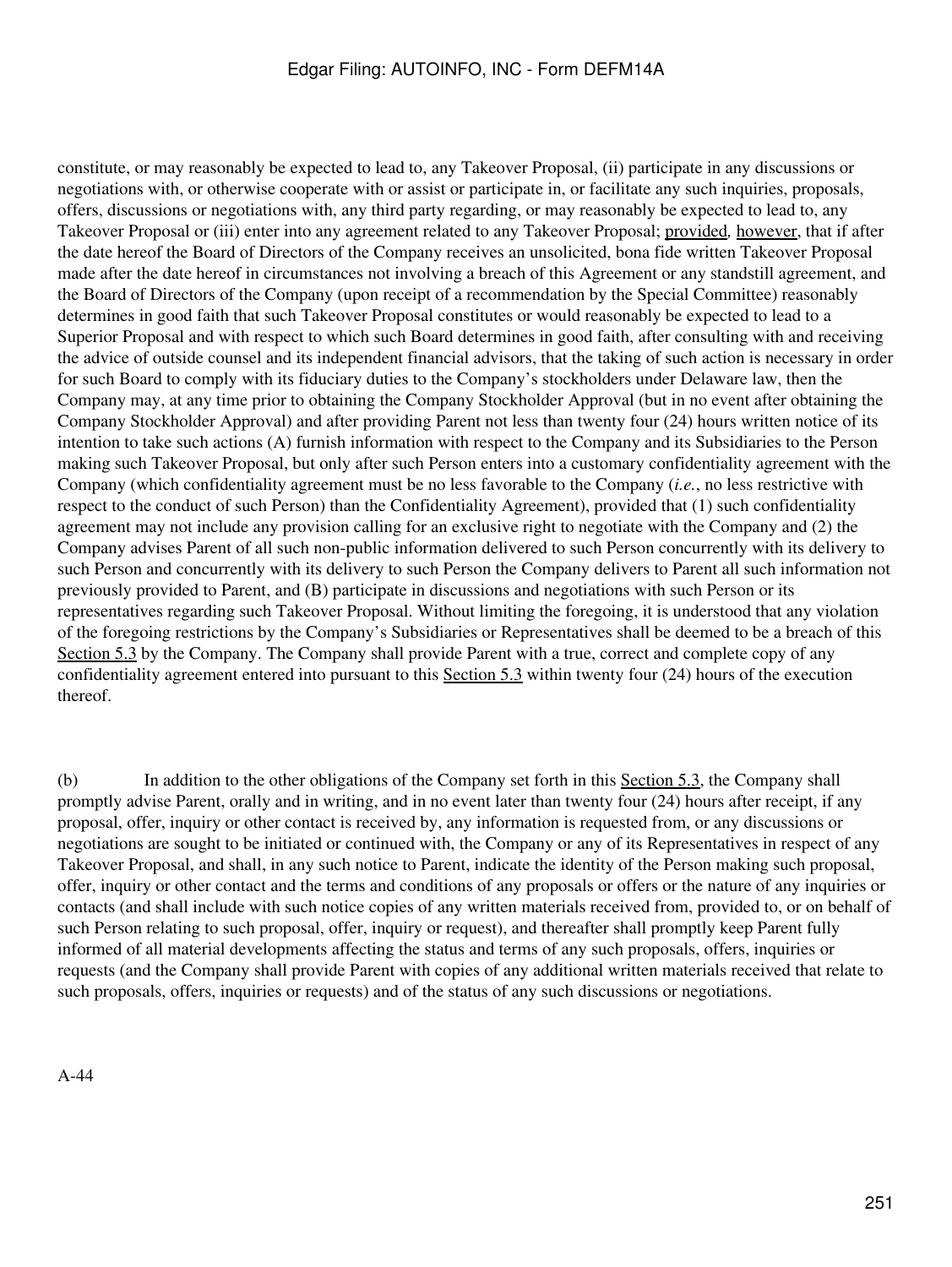(c) Except as expressly permitted by this Section 5.3(c), neither the Board of Directors of the Company nor any committee thereof (including the Special Committee) shall (i)(A) withdraw or modify, or propose publicly to withdraw or modify, in a manner adverse to Parent, the Company Board Recommendation or the approval or declaration of advisability by such Board of Directors of this Agreement and the Transactions (including the Merger) or (B) approve or recommend, or propose publicly to approve or recommend, any Takeover Proposal (any action described in this clause (i) being referred to as a "Company Adverse Recommendation Change"), (ii) authorize, cause, permit, approve or recommend, or propose publicly to authorize, cause, permit, approve or recommend, or cause or authorize the Company or any of its Subsidiaries to enter into, any letter of intent, agreement in principle, memorandum of understanding, or option, merger, acquisition, purchase, joint venture or other similar agreement related to any Takeover Proposal (other than a confidentiality agreement in accordance with Section 5.3(a)) (each, a "Company Acquisition Agreement"), or (iii) except as contemplated by this Agreement, take any action which would allow any Person other than Parent or Merger Sub to acquire beneficial ownership of 20% or more of the shares of Company Common Stock. Notwithstanding the foregoing, at any time prior to obtaining the Company Stockholder Approval, the Board of Directors of the Company (acting upon receipt of a recommendation by the Special Committee) may, so long as it is in compliance with this Section 5.3, withdraw or modify the Company Board Recommendation in response to a Superior Proposal, approve or recommend a Takeover Proposal, enter into a Company Acquisition Agreement, or take the actions in clause (iii) of the preceding sentence if such Board determines in good faith, after consulting with, and receiving advice from, outside counsel and its independent financial advisor, that the failure to make such withdrawal, approval, modification or recommendation, or take such action, would constitute a breach by the Board of Directors of the Company of its fiduciary duties to the Company's stockholders under Delaware law; provided, however, that no Company Adverse Recommendation Change may be made in response to a Superior Proposal, no Takeover Proposal shall be approved or recommended, and no Company Acquisition Agreement shall be entered into, until after the fifth (5th) Business Day following Parent's receipt of written notice from the Company (a "Company Adverse Recommendation Notice") advising Parent that the Board of Directors of the Company intends to make such Company Adverse Recommendation Notice and specifying the terms and conditions of such Superior Proposal and the identity of the Person making such Superior Proposal and delivering the documents and information required to be delivered pursuant to Section 5.3(b) (it being understood and agreed that any amendment to the financial terms or other material terms of such Superior Proposal shall require a new Company Adverse Recommendation Notice and a new five (5) Business Day period) and during such five (5) Business Day period (and any applicable extension thereto), upon Parent's election to propose any adjustment, modification or amendment to the terms and conditions hereof, the Company shall negotiate, and shall make its financial and legal advisors available to negotiate, in good faith with Parent such adjustments, modifications or amendments. In determining whether to make a Company Adverse Recommendation Change in response to a Superior Proposal, approve a Takeover Proposal, or enter into a Company Acquisition Agreement, the Board of Directors of the Company shall take into account any changes to the terms of this Agreement proposed by Parent (in response to a Company Adverse Recommendation Notice or otherwise) in determining whether such third party Takeover Proposal still constitutes a Superior Proposal. At any time prior to obtaining the Company Stockholder Approval and after following the procedures set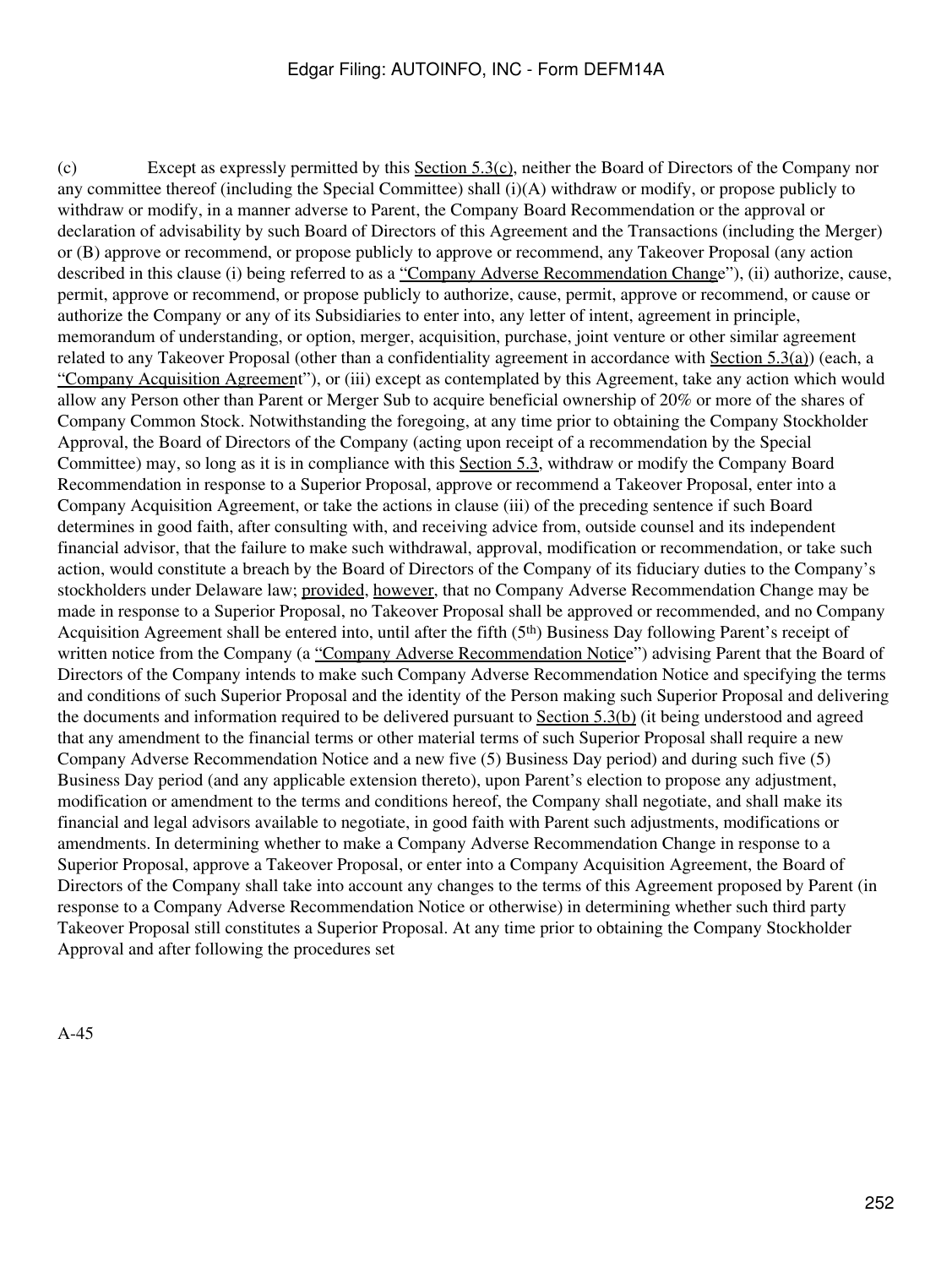forth in this Section 5.3(c), the Board of Directors of the Company may, in response to a Superior Proposal that did not result from a breach of this Section 5.3, cause the Company to terminate this Agreement pursuant to Section 7.1(d)(ii) if the Board of Directors of the Company shall have determined in good faith, after consultation with its independent financial advisors and its outside counsel, that such third Party Takeover Proposal remains a Superior Proposal after giving effect to all of the adjustments, modifications and amendment hereof that have been offered by Parent pursuant to this Section 5.3(c); provided, however, that the Company shall pay to Parent the Company Termination Fee as provided in Section 7.3 concurrent with such termination.

(d) Nothing in this Section 5.3 shall prohibit the Board of Directors of the Company (acting upon receipt of a recommendation by the Special Committee) from taking and disclosing to the Company's stockholders a position contemplated by Rule 14e-2(a), Rule 14d-9 or Item 1012(a) of Regulation M-A promulgated under the Exchange Act if such Board (acting upon receipt of a recommendation by the Special Committee) determines in good faith, after consultation with outside counsel, that failure to so disclose such position would constitute a violation of applicable Law; provided*,* however*,* that in no event shall the Company or its Board of Directors (acting upon receipt of a recommendation by the Special Committee) or any committee thereof take, or agree or resolve to take, any action prohibited by Section 5.3(c).

5.4 Reasonable Best Efforts.

(a) Subject to the terms and conditions of this Agreement, each of the parties hereto shall cooperate with the other parties and use (and shall cause their respective Subsidiaries to use) their respective reasonable best efforts to promptly (i) take, or cause to be taken, all actions, and do, or cause to be done, all things, necessary, proper or advisable to cause the conditions to Closing to be satisfied as promptly as practicable and to consummate, in the most expeditious manner practicable, the Transactions, including preparing and filing promptly and fully all documentation to effect all necessary filings, notices, petitions, statements, registrations, submissions of information, applications and other documents (including any required or recommended filings under applicable Laws), and (ii) obtain the approvals, consents, registrations, Permits, authorizations, Liens releases, and other confirmations set forth on Section 5.4(a) of the Company Disclosure Schedule from the Governmental Authority or third party set forth thereon (such approvals, consents, registrations, Permits, authorizations and confirmations, collectively, the "Required Consents"). Each of the parties shall provide the other parties with copies of all filings made by such party with any Governmental Authority and, upon request, any other information supplied by such party to a Governmental Authority in connection with this Agreement and the Transactions. Without limiting the generality of the undertakings pursuant to this Section 5.4, the Company shall use its reasonable best efforts to  $(x)$  take all action necessary to ensure that no state takeover statute or similar Law is or becomes applicable to any of the Transactions and (y) if any state takeover statute or similar Law becomes applicable to any of the Transactions, take all action necessary to ensure that the Transactions may be consummated as promptly as practicable on the terms contemplated by this Agreement and otherwise minimize the effect of such Law on the Transactions. Subject to appropriate confidentiality protections, each party hereto shall furnish to the other parties such necessary information and reasonable assistance as such other party may reasonably request in connection with the foregoing. Notwithstanding anything in this Agreement to the contrary, in no event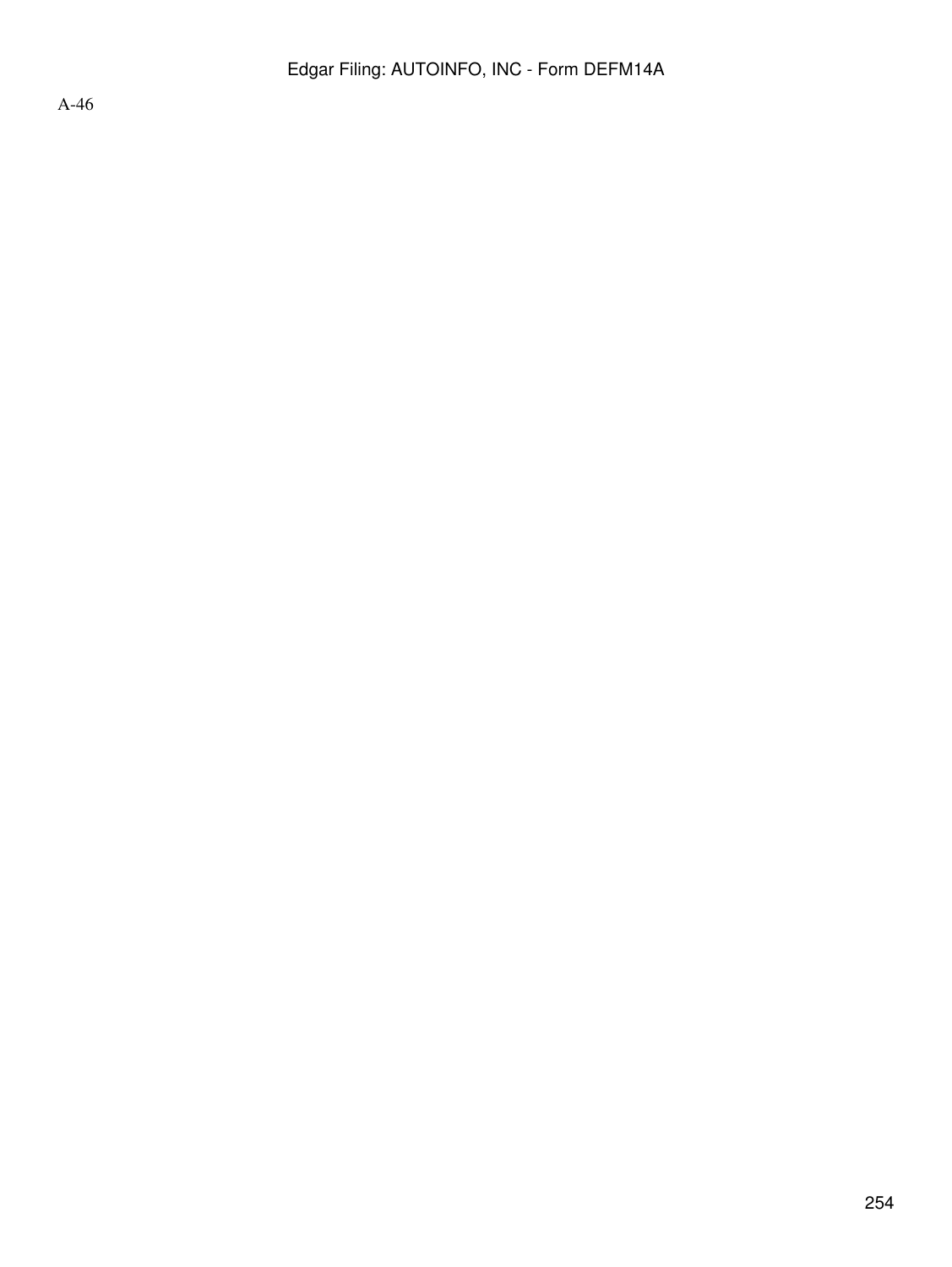shall Parent or Merger Sub be obligated to propose or agree to accept any undertaking or condition, to enter into any consent decree, to make any divestiture, to accept any operational restriction, or take any other action that, in the reasonable judgment of Parent, could be expected to (1) limit the right of Parent to own or operate all or any portion of the Company's business or of Parent to own or operate any portion of their existing businesses or assets, or (2) require Parent or any of Parent's Subsidiaries to license any of their Intellectual Property Rights or to modify any existing license of their Intellectual Property Rights. In regard to any Governmental Authority, neither the Company nor its Subsidiaries shall, without Parent's prior written consent in Parent's sole discretion, discuss or commit to any divestiture transaction, or discuss or commit to alter any of their businesses or commercial practices in any way, or otherwise take or commit to take any action that limits Parent's freedom of action with respect to, or Parent's ability to retain any of the businesses, product or service lines or assets of, the Company or otherwise receive the full benefits of this Agreement.

(b) The Company shall use its reasonable best efforts to seek and obtain all required prior consents from all applicable Governmental Authorities to the indirect transfer of control of the Company's Permits (including Environmental Permits), and Parent shall cooperate with the Company in providing information regarding Parent that is reasonably required for the Company to obtain such consent. Without limiting the foregoing, during the period between the date of this Agreement and the Effective Time, the Company shall cooperate with Parent and assist Parent in identifying the Environmental Permits required by Parent to operate the Company's business from and after the Effective Time and shall use reasonable best efforts to either transfer existing Environmental Permits of the Company, where permissible, or obtain new Environmental Permits for Parent. Such cooperation and assistance shall include, but is not limited to, the Company's or its agents' attendance at public hearings and, to the extent necessary, the use of the knowledge, expertise and information of the Company and its agents, experts and employees.

5.5 Public Announcements.

The initial press release with respect to the execution of this Agreement shall be a joint press release to be reasonably and mutually agreed upon by Parent and the Company. Thereafter, neither the Company nor Parent shall issue or cause the publication of any press release or other public announcement (to the extent not previously issued or made in accordance with this Agreement) with respect to the Merger, this Agreement or the other Transactions without the prior consent of the other party (which consent shall not be unreasonably withheld or delayed), except as may be required by Law or by any applicable listing agreement with a national securities exchange or Nasdaq OTC as determined in the good faith judgment of the party proposing to make such release (in which case, to the extent practicable, such party shall not issue or cause the publication of such press release or other public announcement without prior consultation with the other party).

5.6 Access to Information; Confidentiality.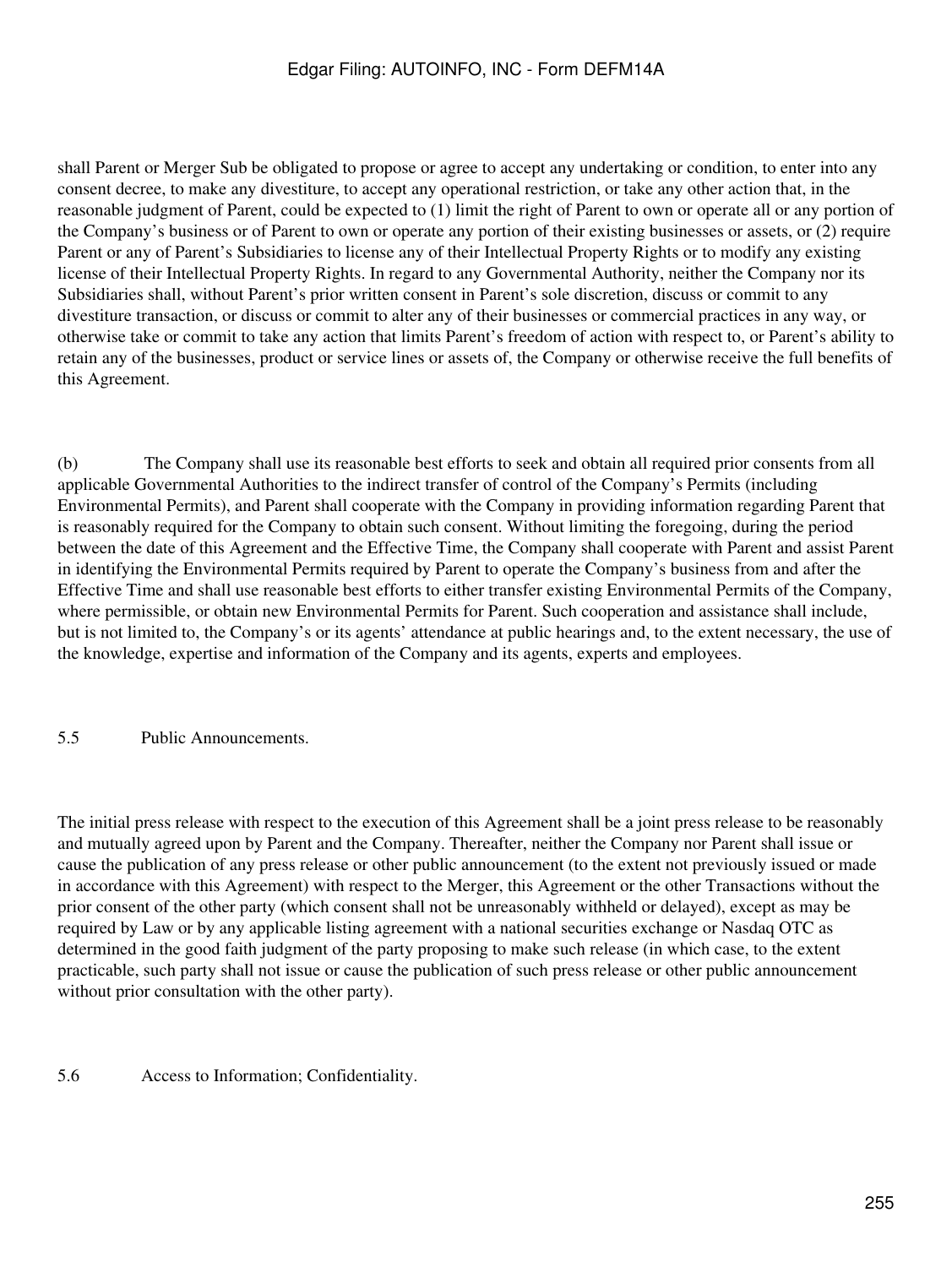(a) Subject to applicable Laws relating to the exchange of information, the Company shall, and shall cause each of its Subsidiaries to, afford to Parent and Parent's representatives, and Parent's financing sources, reasonable access during normal business hours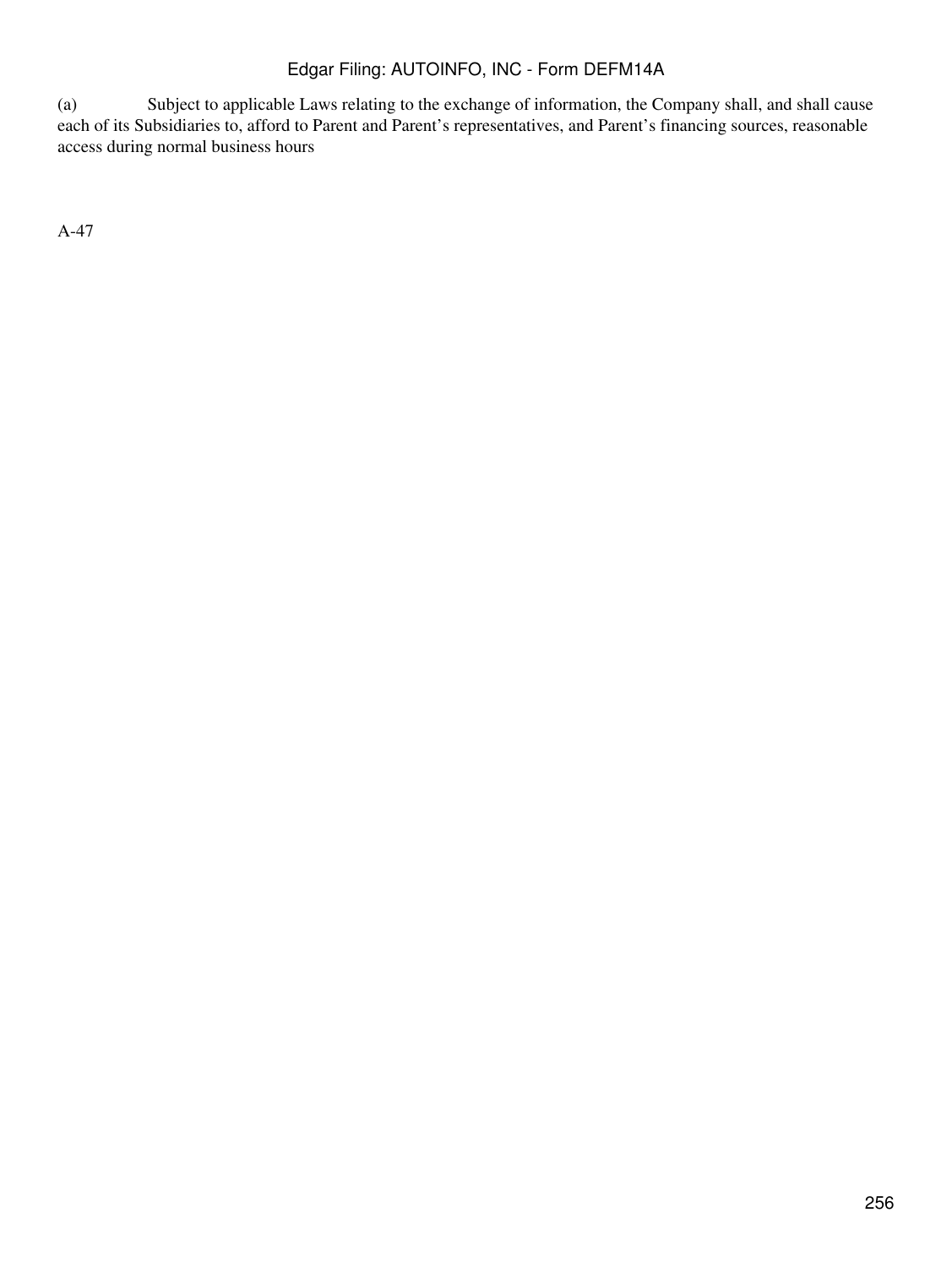to all of the Company's and its Subsidiaries' properties, books, Contracts, commitments, records, financial information, and correspondence (in each case, whether in physical or electronic form, and including all material environmentally related audits, studies, reports, analyses, and results of investigations performed with respect to the currently or previously owned, leased or operated properties of the Company or any of its Subsidiaries), officers, employees, accountants, counsel, financial advisors and other Representatives and the Company shall furnish promptly to Parent (i) a copy of each report, schedule and other document filed or submitted by it pursuant to the requirements of Federal or state securities Laws and a copy of any communication (including "comment letters") received by the Company from the SEC concerning compliance with securities Laws and (ii) all other information concerning its and its Subsidiaries' business, properties and personnel as Parent may reasonably request. Except for disclosures permitted by the terms of the Confidentiality Agreement, dated as of April 16, 2012, between the Company and Comvest Investment Partners Holdings, LLC (as it may be amended from time to time, the "Confidentiality Agreement"), Parent shall hold information received from the Company pursuant to this Section 5.6 in confidence in accordance with the terms of the Confidentiality Agreement as if Parent were a party to the Confidentiality Agreement. The Company shall permit Parent and Parent's environmental consultant, to conduct such investigations (including investigations known as "Phase I" environmental site assessments and compliance audits, and, if recommended by a Phase I environmental site assessment, Phase II environmental site assessments) of the environmental conditions of any real property owned, operated or leased by or for the Company or any of its Subsidiaries and the operations conducted thereat (subject to any limitations contained in valid, previously executed leases). Any such environmental investigations shall be conducted by a qualified environmental consulting firm, possessing reasonable levels of insurance, in compliance with applicable Laws and in a manner that minimizes the disruption of the operations of the Company and its Subsidiaries. No investigation, or information received, pursuant to this Section 5.6 will modify any of the representations and warranties of the parties hereto.

(b) In order to assist with closing any financing under the Debt Commitment Letter, the Company shall, and the Company shall cause its Subsidiaries to, provide such assistance and cooperation as Parent and its Affiliates may reasonably request, including (i) making senior management of the Company and its Subsidiaries reasonably available to Parent's lender, and (ii) cooperating with Parent's lenders and their advisors in performing their due diligence.

#### 5.7 Notification of Certain Matters.

The Company shall give prompt written notice to Parent and Merger Sub, and Parent and Merger Sub shall give prompt notice to the Company, of (a) any notice or other communication received by such party from any Governmental Authority in connection with the Transactions or from any Person alleging that the consent of such Person is or may be required in connection with the Transactions, if the subject matter of such communication or the failure of such party to obtain such consent could be material to the Company, the Surviving Corporation or Parent, (b) any actions, suits, claims, investigations or Proceedings commenced or, to such party's Knowledge, threatened against, relating to or involving or otherwise affecting such party or any of its Subsidiaries which relate to the Transactions, (c) the discovery of any fact or circumstance that, or the occurrence or non-occurrence of any event the occurrence or non-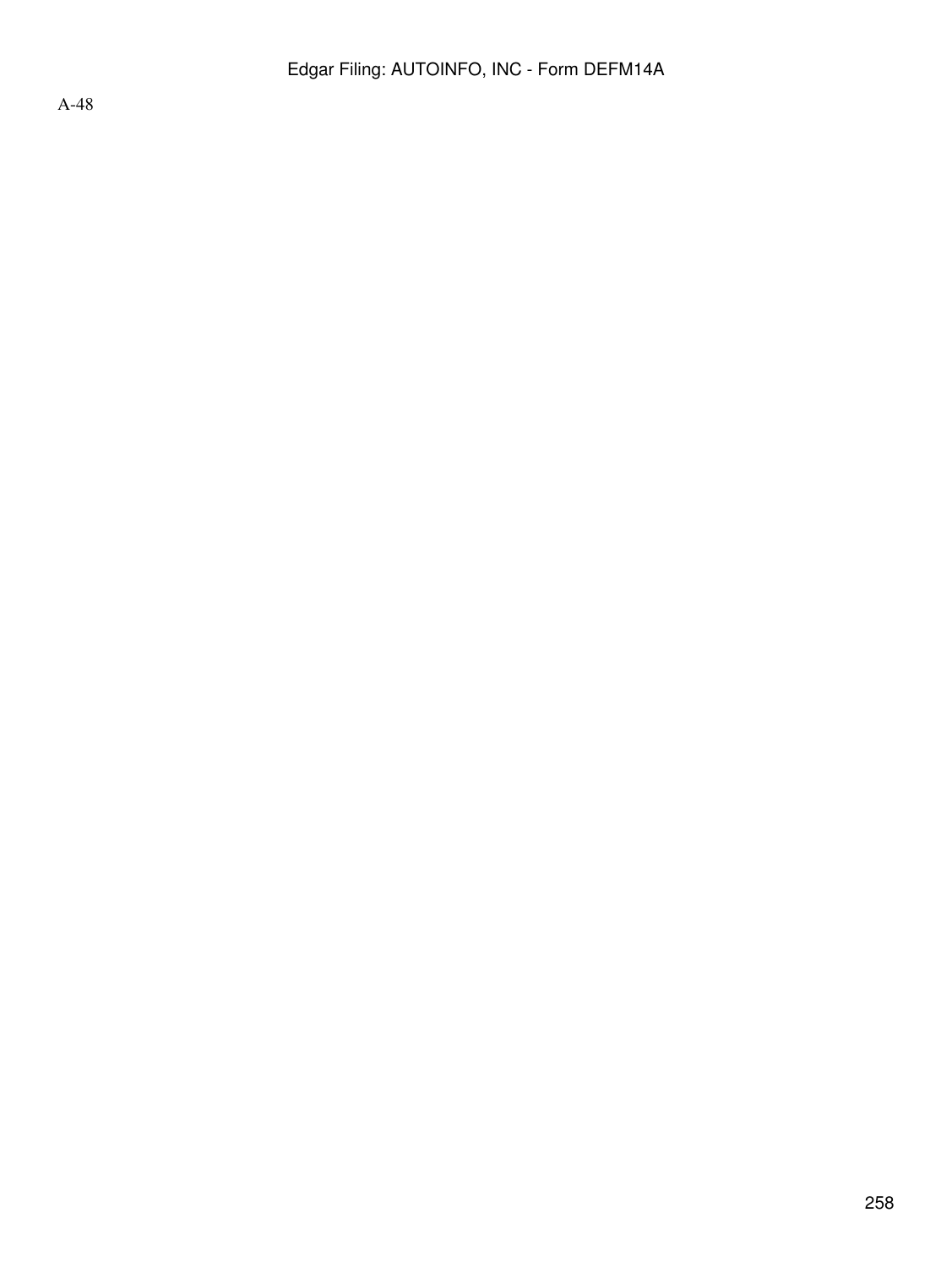occurrence of which, would cause any representation or warranty made by such party contained in this Agreement (i) that is qualified as to materiality or a Company Material Adverse Effect or a Parent Material Adverse Effect, as the case may be, to be untrue and (ii) that is not so qualified to be untrue in any material respects, and (d) any material failure of such party to comply with or satisfy any covenant or agreement to be complied with or satisfied by it hereunder; provided*,* however*,* that the delivery of any notice pursuant to this Section 5.7 shall not (A) cure any breach of, or non-compliance with, any other provision of this Agreement or (B) limit the remedies available to the party receiving such notice.

5.8 Indemnification and Insurance.

(a) For six (6) years after the Effective Time, the Surviving Corporation shall indemnify the individuals who at or prior to the Effective Time were directors or officers of the Company (collectively, the "Indemnitees") with respect to all acts or omissions by them in their capacities as such at any time prior to the Effective Time, to the fullest extent (a) required by the Company Charter Documents (including employees to the extent indemnified thereunder) as in effect on the date of this Agreement and (b) permitted under applicable Law (including employees to the extent indemnified thereto). An Indemnitee shall notify the Surviving Corporation in writing promptly upon learning of any claim, action, suit, Proceeding, investigation or other matter in respect of which such indemnification may be sought. In the event of any such claim, action, suit, Proceeding or investigation, (i) each Indemnitee will be entitled to advancement of reasonable expenses incurred in the defense of any claim, action, suit, Proceeding or investigation from the Surviving Corporation within ten (10) Business Days of receipt by the Surviving Corporation from the Indemnitee of a reasonably detailed request therefor; provided that any Person to whom expenses are advanced provides an undertaking to repay such advances if it is ultimately determined that such Person is not entitled to indemnification, and (ii) neither Parent nor the Surviving Corporation shall settle, compromise or consent to the entry of any judgment in any Proceeding or threatened action, suit, Proceeding, investigation or claim (and in which indemnification could be sought by such Indemnitee hereunder), unless such settlement, compromise or consent includes an unconditional release of such Indemnitee from all liability arising out of such action, suit, Proceeding, investigation or claim or such Indemnitee otherwise consents. Notwithstanding anything to the contrary, in no event shall the Surviving Corporation be liable for any settlement or compromise effected without its written consent. Each of the Surviving Corporation and the Indemnitees shall cooperate in the defense of any claim, action, suit, Proceeding or investigation and shall furnish or cause to be furnished records, information and testimony, and attend such conferences, discovery Proceedings, hearings, trials or appeals, as may be reasonably requested in connection therewith.

(b) The indemnification agreements, if any, in existence (and as may be amended prior to the Closing upon approval (in writing) by Parent) on the date of this Agreement with any of the directors, officers or employees of the Company shall continue in full force and effect in accordance with their terms following the Effective Time.

(c) Prior to the Closing, Parent shall purchase for the benefit of the Company's directors and officers, as of the date of this Agreement and as of the Effective Time, an insurance and indemnification tail policy that provides coverage for a period of six (6) years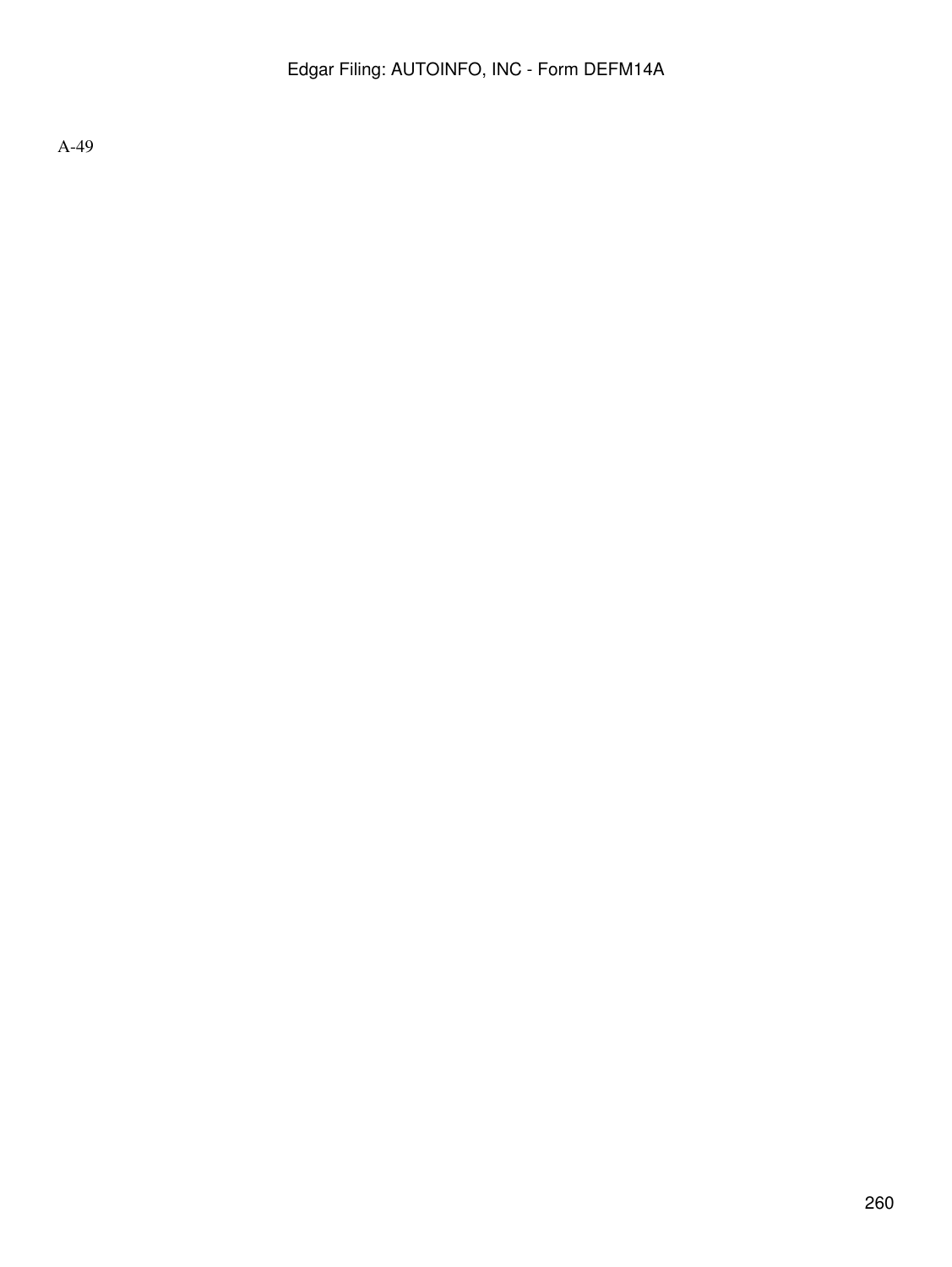from and after the Effective Time for events occurring prior to the Effective Time (the "D&O Tail Policy") that is substantially equivalent to and in any event not less favorable in the aggregate than the Company's existing policy (true and complete copies which have been previously provided to Parent) or, if substantially equivalent insurance coverage is unavailable, the best available coverage; provided, however, that Parent shall not be required to purchase the D&O Tail Policy if such policy exceeds 300% of the last annual premium paid prior to the date of this Agreement (such aggregate amount, the "Base Premium"); provided, further, that if such insurance coverage can only be obtained at an annual premium in excess of the Base Premium, Parent shall purchase the most advantageous policy of directors' and officers' insurance obtainable for a total annual premium equal to the Base Premium. Parent shall cause the Surviving Corporation to maintain such policy in full force and effect and continue to honor the obligations thereunder.

5.9 Securityholder Litigation.

The Company shall give Parent the opportunity to participate in the defense or settlement of any securityholder litigation against the Company and/or its directors relating to the Transactions, and no such settlement shall be agreed to without Parent's prior consent, which consent shall not be unreasonably withheld or delayed.

5.10 Fees and Expenses.

Except as provided in Section 7.3, all fees and expenses incurred in connection with this Agreement, the Merger and the Transactions shall be paid by the party incurring such fees or expenses, whether or not the Merger is consummated.

5.11 Certain Employee-Related Matters.

(a) From and after the Closing Date, Parent shall, and shall cause the Company to, honor, pay, perform and satisfy any and all liabilities, obligations and responsibilities to or in respect of each of the employees of the Company (in each case, as determined as of the Closing Date) (collectively, the "Company Employees") arising under the terms of each Company Plan (not terminated in connection with the Transactions).

(b) Notwithstanding the foregoing, no provision of this Section 5.11 or any other provision of this Agreement, whether express or implied, shall (i) constitute or create an employment agreement with any Company Employee, (ii) be treated as an amendment or other modification of any Company Plan, or (iii) limit the right of Parent or the Company to amend, terminate or otherwise modify, or to cause the Company to amend, terminate or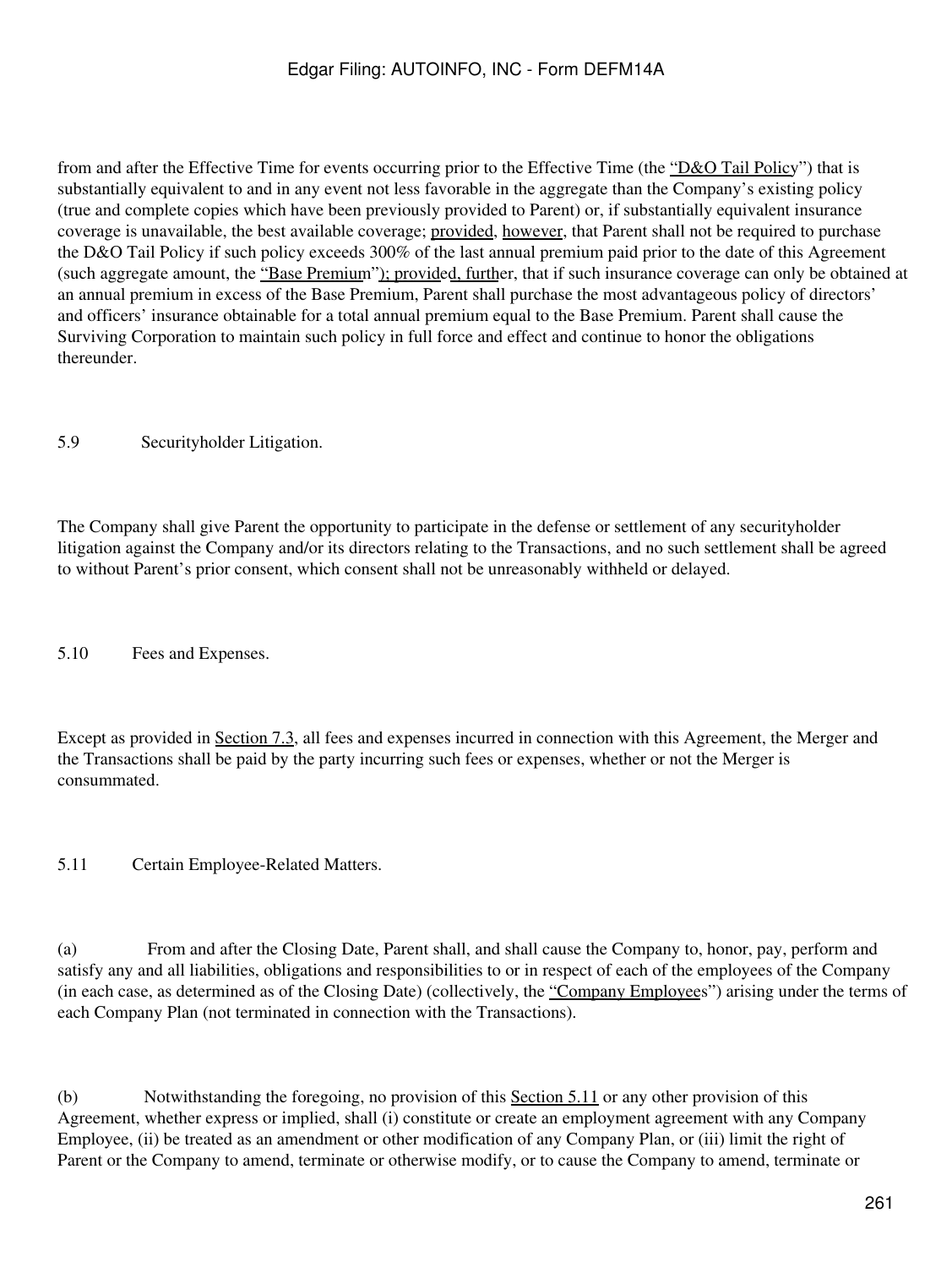otherwise modify, any Company Plan following the Closing Date.

(c) The parties hereto acknowledge and agree that all provisions contained in this Section 5.11 with respect to Company Employees are included for the sole benefit of the parties hereto, and that nothing in this Agreement, whether express or implied, shall create any third party beneficiary or other rights (i) in any other Person, including any Company Employees, former Company Employees, any participant in any Company Plan, or any dependent or beneficiary thereof, or (ii) to continued employment with the Company, Parent or any of their respective Affiliates.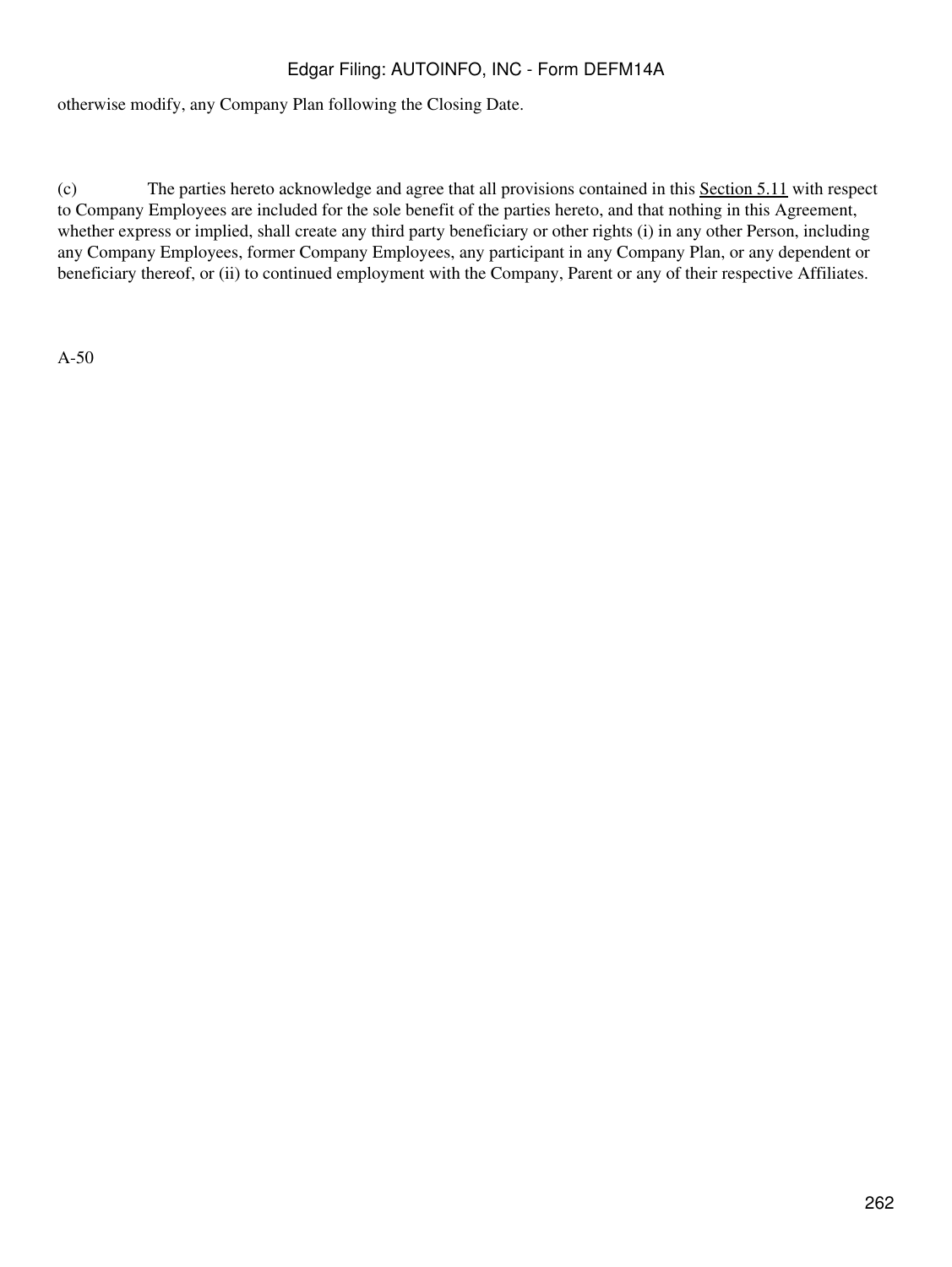#### 5.12 Indebtedness and Company Transaction Expenses.

(a) As of the date of this Agreement and on the Closing Date (immediately prior to the Closing) and at the Effective Time, the Company and its Subsidiaries, taken as a whole, shall not have (i) Indebtedness (in the aggregate) in excess of \$22,000,000 and (ii) Funded Indebtedness (in the aggregate) in excess of \$15,000,000, in each case including the amount of any payments and penalties due or that will become due on such Indebtedness.

(b) During the period from the date of this Agreement until the Effective Time, the Company shall not have Company Transaction Expenses (in the aggregate) in excess of \$5,000,000.

5.13 Termination of Certain Agreements.

Prior to the Closing, the Company shall and shall cause its Subsidiaries to terminate the Contracts set forth in Section 5.13 of the Company Disclosure Schedule, the Agent/Employee Obligations, and the Credit Facility with such agreements being of no further force or effect, notwithstanding any terms therein to the contrary and without any post-Closing payments by the Company, Parent or Merger Sub or resulting obligations or liabilities of the Company, Parent or Merger Sub.

5.14 Financing.

Prior to the Closing, the Company shall and shall cause its Subsidiaries and its and their respective officers, directors, employees and representatives to use commercially reasonable efforts to provide such cooperation as may reasonably be requested by Parent in connection with the arrangement of any financing to be consummated prior to or contemporaneously with the Closing in respect of the Transactions, including with respect to (i) obtaining any refinancing or replacement of any existing, or the arrangement of any new, facility for Indebtedness of the Company, (ii) entering into customary agreements, documents and instruments in connection with the debt financing, (iii) participating in meetings, due diligence sessions and road shows, (iv) assisting in preparing offering memoranda, rating agency presentations, private placement memoranda, prospectuses and similar documents, (v) using commercially reasonable efforts to obtain comfort letters of accountants and legal opinions, and (vi) otherwise providing available documents and information relating to the Company, in the case of each of clauses (i) through (vi), as may be reasonably requested by Parent; provided, that the actions contemplated in the foregoing clauses (i) through (vi) do not (A) unreasonably interfere with the ongoing operations of the Company, or (B) involve any binding commitment by the Company which commitment is not conditioned on the Closing and does not terminate without liability to the Company upon the termination of this Agreement.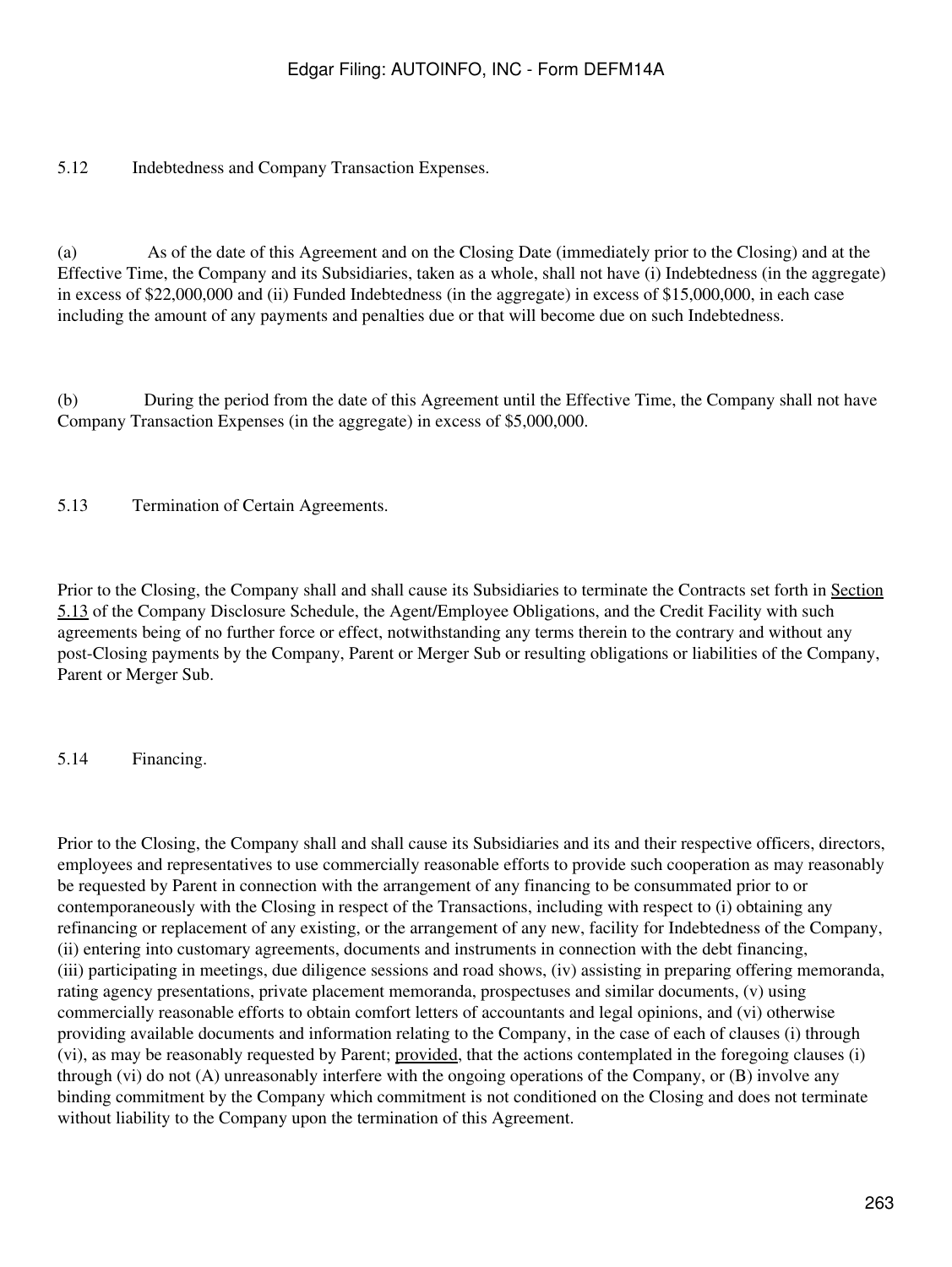#### 5.15 Exchange and Rollover.

(a) Immediately prior to the Effective Time, each issued and outstanding Share set forth in Section 5.15(a) of the Company Disclosure Schedule (the "Rollover Shares") shall be contributed by Harry Wachtel and Mark Weiss to Parent in exchange solely for the number of validly issued equity interests of Parent set forth in, and in accordance with, the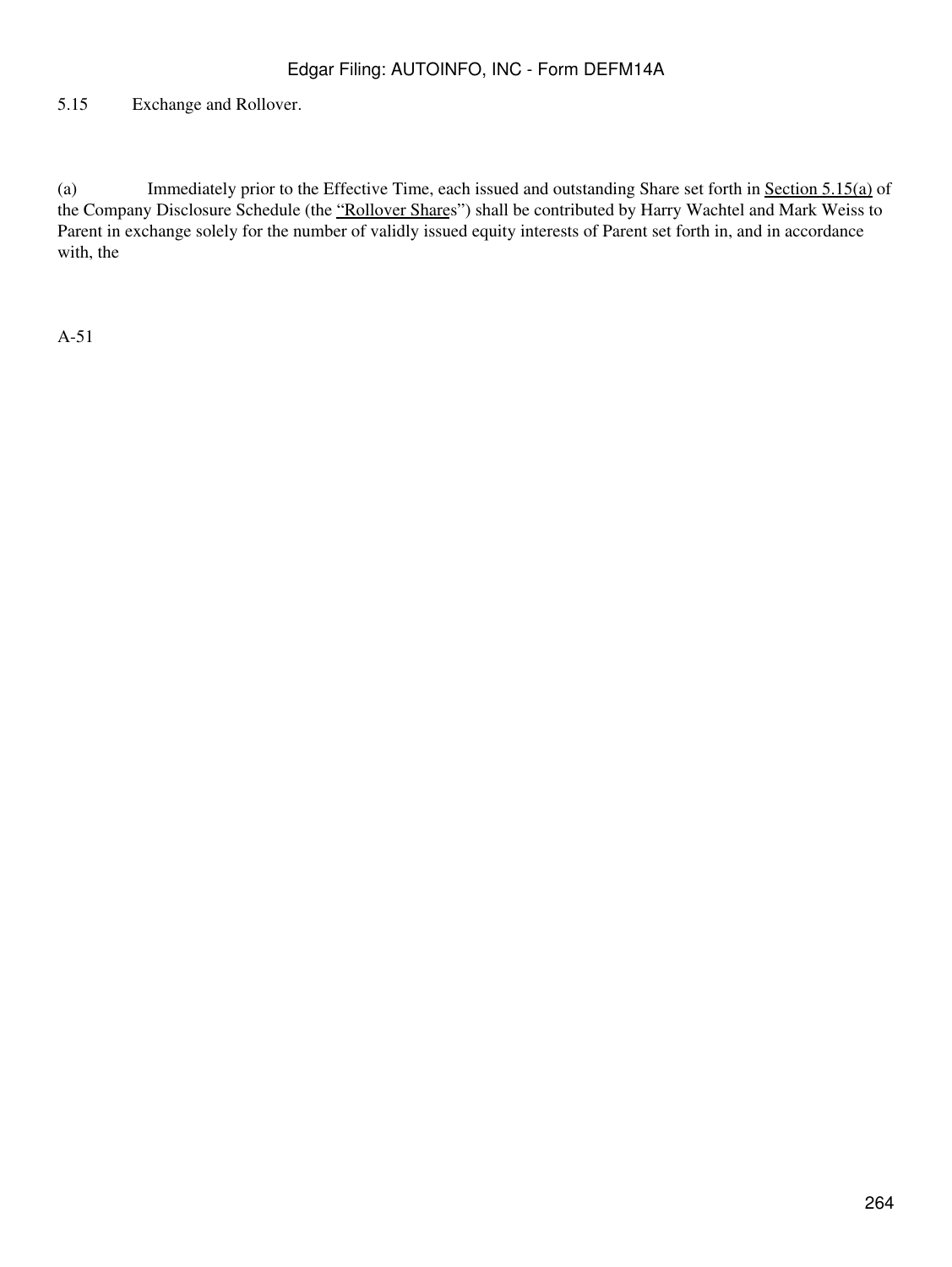Exchange and Rollover Agreement, and such Rollover Shares shall be cancelled at the Effective Time in accordance with Section 2.1(c). As of the Effective Time, all such Rollover Shares when so cancelled, shall no longer be issued and outstanding and shall automatically cease to exist, and each holder of a certificate representing any such Rollover Shares shall cease to have any rights with respect thereto, except the right to receive the equity interests of Parent as set forth in this Section 5.15.

(b) At or immediately before the Effective Time, Michael P. Williams shall forego a portion of the Option Consideration, and/or the change of control payment, payable to him and shall receive a number of Class A Profits Interest Units of Parent issued pursuant to the Parent's 2013 Executive Unit Plan for services to be provided to or for the benefit of Parent (or its Subsidiaries) set forth in, and in accordance with, the Exchange and Rollover Agreement.

Article 6 Conditions Precedent

6.1 Conditions to Each Party's Obligation to Effect the Merger.

The respective obligations of each party hereto to effect the Merger shall be subject to the satisfaction (or waiver, if permissible under applicable Law) on or prior to the Closing Date of the following conditions:

(a) Company Stockholder Approval. The Company Stockholder Approval shall have been obtained in accordance with applicable Law and the Company Charter Documents;

(b) No Injunctions or Restraints. No temporary restraining order, preliminary or permanent injunction or other judgment or order issued by any Governmental Authority or other Law, rule, legal restraint or prohibition (collectively "Restraints") shall be in effect preventing, restraining or rendering illegal the consummation of the Merger.

6.2 Conditions to Obligations of Parent and Merger Sub.

The obligations of Parent and Merger Sub to effect the Merger are further subject to the satisfaction (or waiver, if permissible under applicable Law) on or prior to the Closing Date of the following conditions: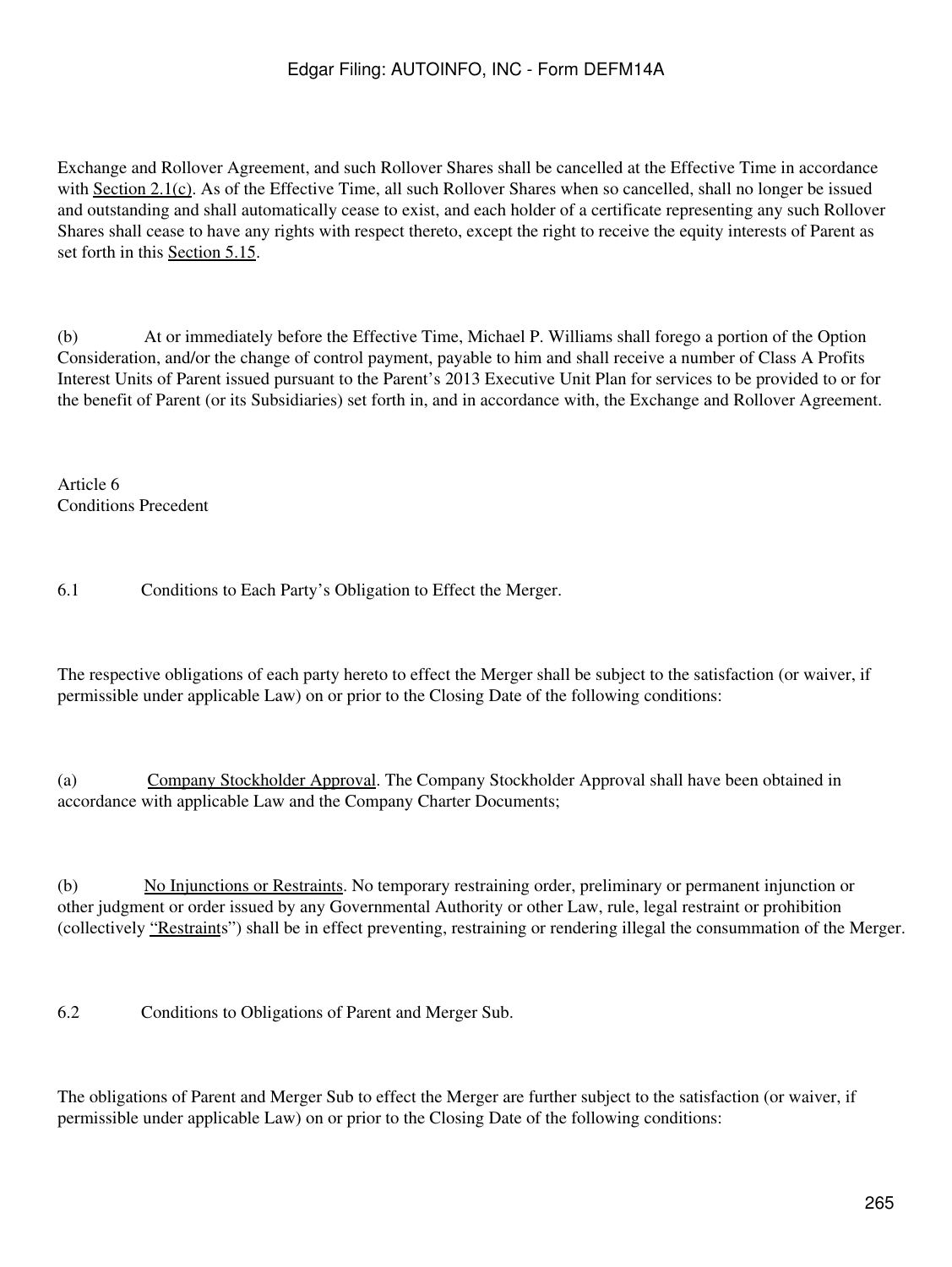(a) Representations and Warranties. The representations and warranties of the Company contained in this Agreement, disregarding all qualifications and exceptions contained therein relating to materiality or Company Material Adverse Effect, shall be true and correct as of the date hereof and as of the Closing Date as if made on and as of the Closing Date (or, if given as of a specific date, at and as of such date), except for where the failure of any such representations and warranties to be true and correct would not, individually or in the aggregate, have a Company Material Adverse Effect (other than the representations and warranties contained in Section 3.1(a) and (b) (Organization, Standing and Corporate Power), Section 3.2 (Capitalization) (other than any changes in the number of issued and outstanding shares of Company Common Stock that would result in the payment hereunder of less than \$100,000 of Merger Consideration in the aggregate, or would not cause a breach of this Agreement), Section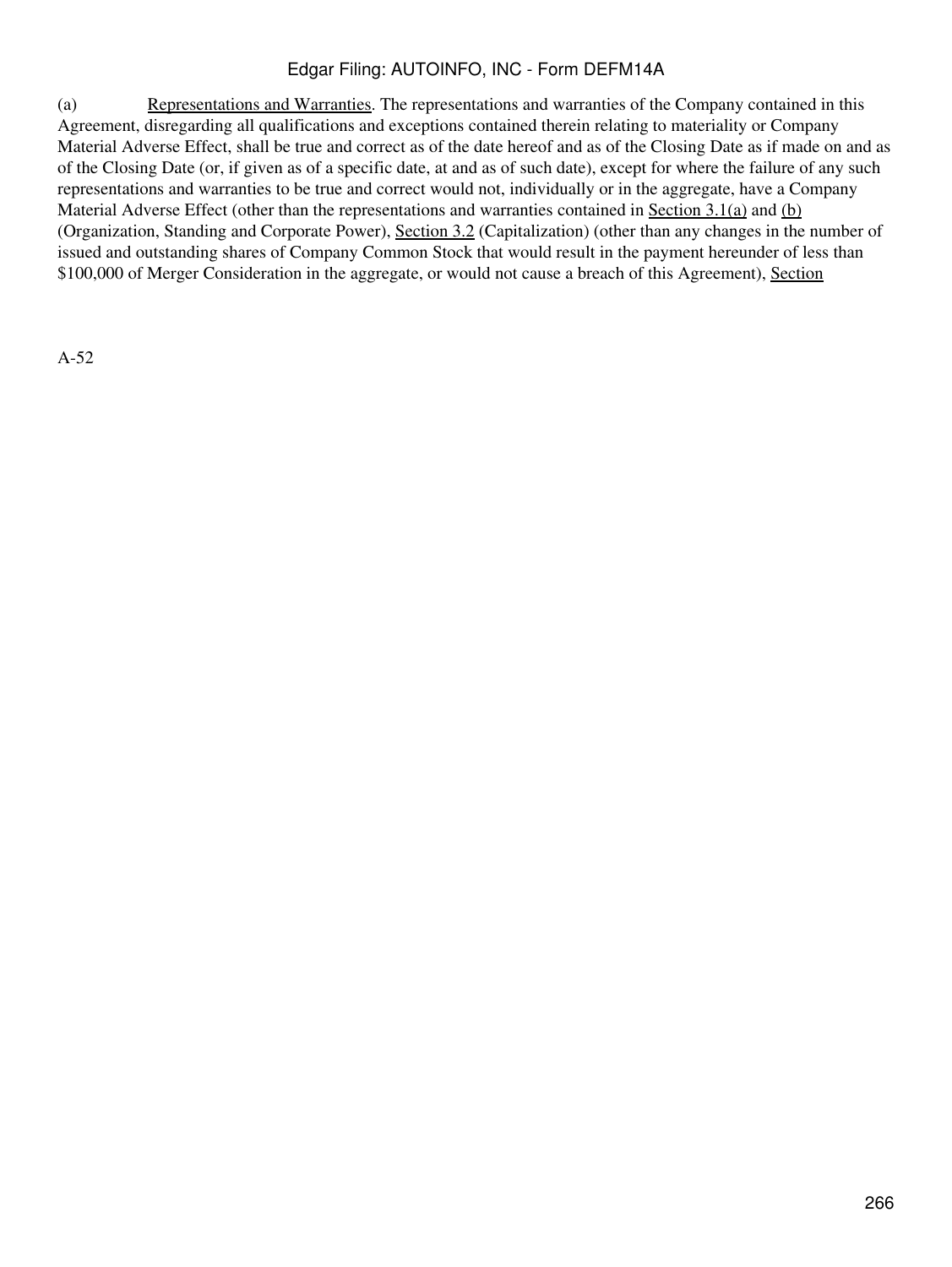3.3 (Authority, Noncontravention; Voting Requirements), Section 3.19 (Brokers and Other Advisors) and Section 3.20 (State Takeover Statutes), which representations and warranties shall be true and correct in all material respects), and Parent shall have received a certificate signed on behalf of the Company by the chief executive officer and the chief financial officer of the Company to such effect.

(b) Performance of Obligations of the Company. The Company shall have performed in all material respects all obligations (other than the obligations under Section 5.12, which shall be performed in all respects) required to be performed by it under this Agreement at or prior to the Closing Date, and Parent shall have received a certificate signed on behalf of the Company by the chief executive officer and the chief financial officer of the Company to such effect.

(c) Required Consents. The Required Consents shall have been obtained, in form and substance reasonably satisfactory to Parent.

(d) Company Material Adverse Effect. There shall not be any Company Material Adverse Effect.

(e) Resignations. Parent shall have received written resignation letters from each of the members of the Board of Directors of the Company effective as of the Effective Time.

(f) Dissenting Shares. The aggregate amount of all shares of Company Common Stock that are eligible to become Dissenting Shares shall be less than five percent (5%) of the Company Common Stock outstanding as of immediately prior to the Closing.

(g) Funds Flow Agreement. The Company shall have executed and delivered a Funds Flow Agreement by and among the Company, Parent and Merger Sub (the "Funds Flow Agreement").

(h) Exchange and Rollover Agreement. The transactions contemplated under Exchange and Rollover Agreement shall have closed simultaneously with the Closing of the Transactions.

6.3 Conditions to Obligations of the Company.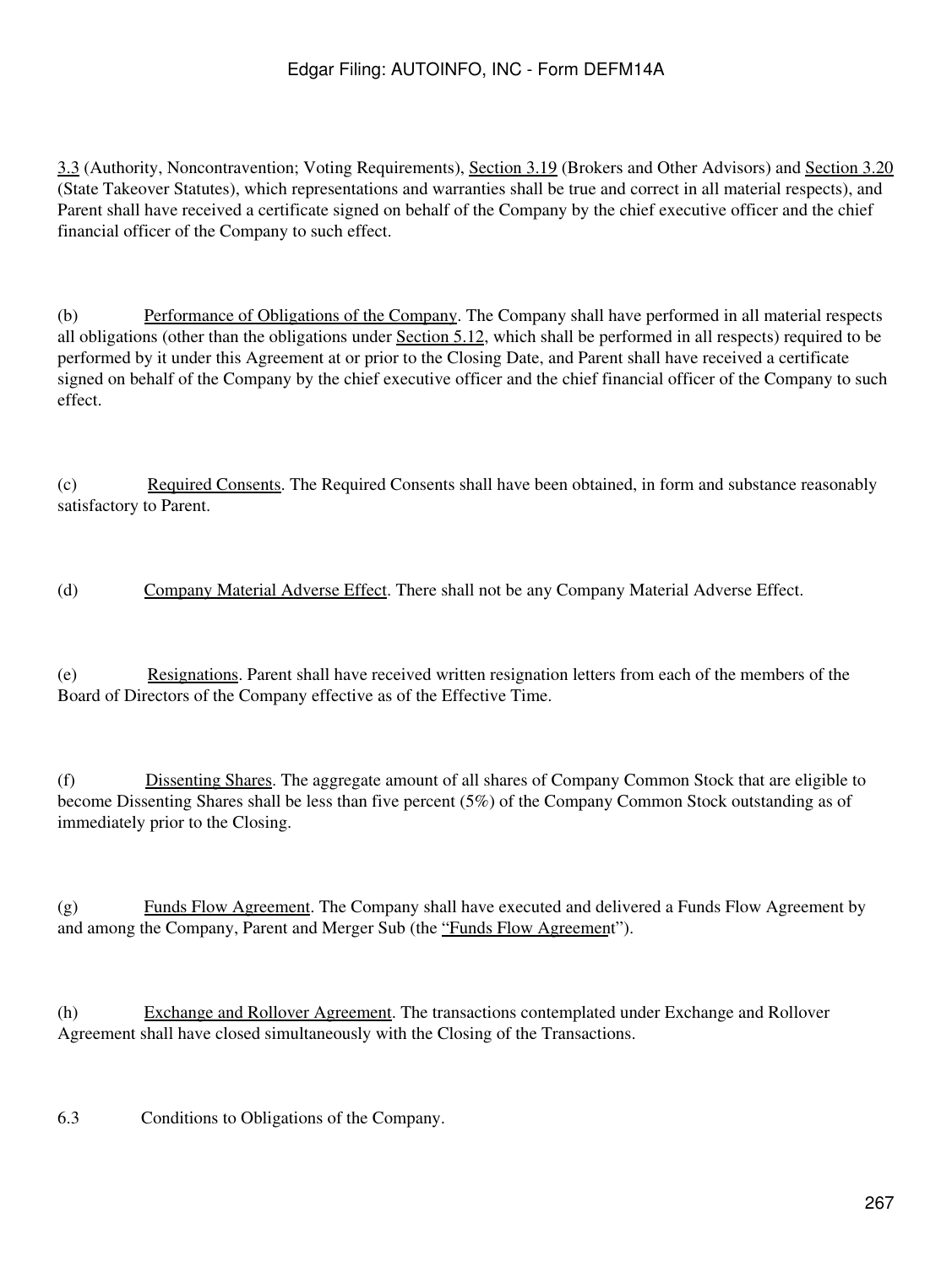The obligations of the Company to effect the Merger is further subject to the satisfaction (or waiver, if permissible under applicable Law) on or prior to the Closing Date of the following conditions:

(a) Representations and Warranties. The representations and warranties of Parent and Merger Sub contained in this Agreement, disregarding all qualifications and exceptions contained therein relating to materiality or Parent Material Adverse Effect, shall be true and correct as of the date hereof and as of the Closing Date as if made on and as of the Closing Date (or, if given as of a specific date, at and as of such date), except for where the failure of any such representations and warranties to be true and correct would not, individually or in the aggregate, have a Parent Material Adverse Effect (other than the representations and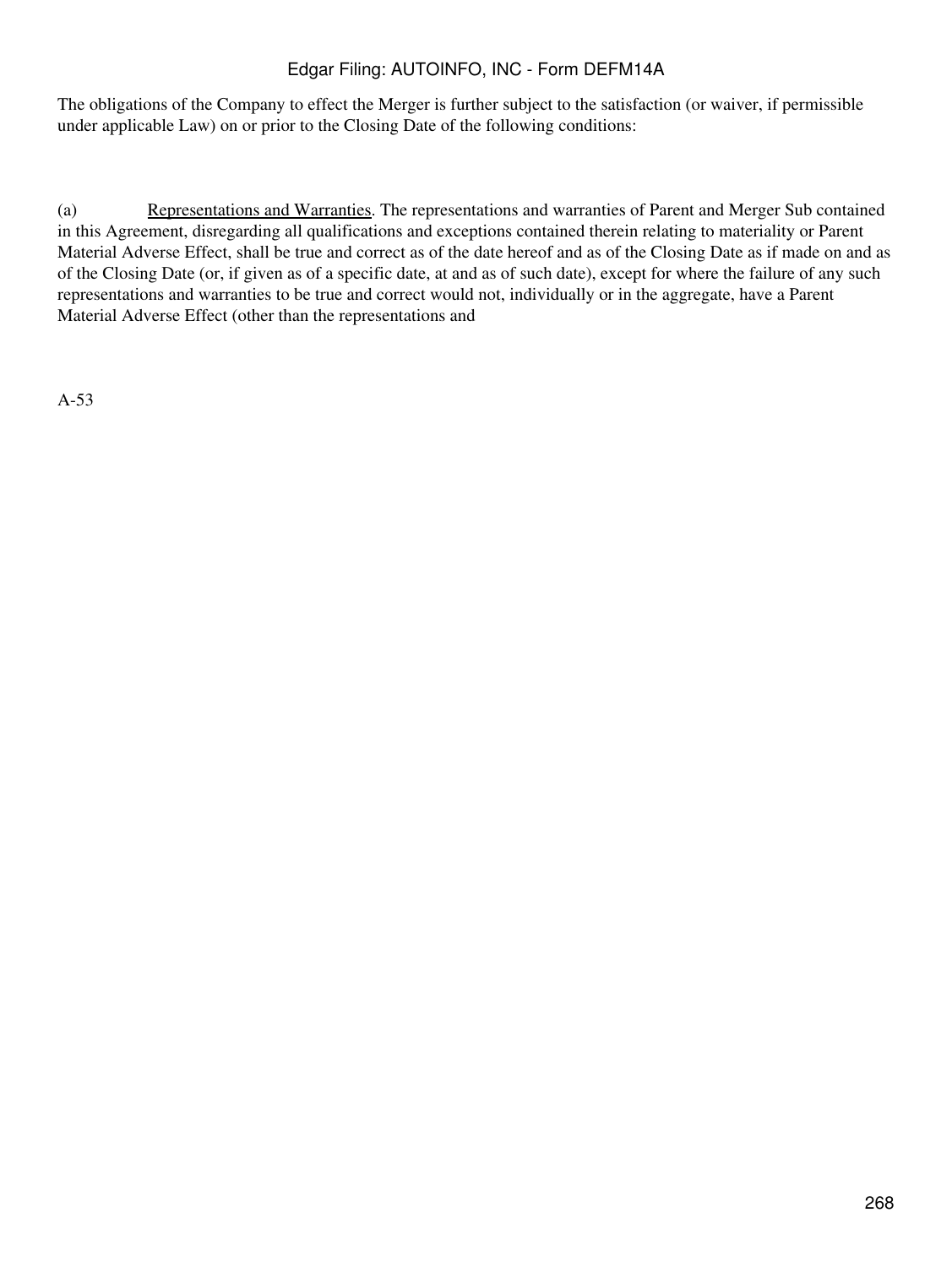warranties contained in Section 4.1(a) (Organization, Standing and Corporate Power), Section 4.2 (Authority; Noncontravention), and Section 4.7 (Brokers and Other Advisors), which representations and warranties shall be true and correct in all material respects), and the Company shall have received a certificate signed on behalf of Parent by an executive officer and of Parent to such effect.

(b) Performance of Obligations of Parent and Merger Sub. Parent and Merger Sub shall have performed in all material respects all obligations required to be performed by them under this Agreement at or prior to the Closing Date, and the Company shall have received a certificate signed on behalf of Parent by an executive officer of Parent to such effect.

(c) Funds Flow Agreement. Parent and Merger Sub shall have executed and delivered a Funds Flow Agreement, whereby the Parent and Merger Sub delivered (i) (A) the payment of the Indebtedness as set forth in the Funds Flow Agreement, (B) the payment of the Company Transaction Expenses as set forth in the Funds Flow Agreement, and (C) the Aggregate Merger Consideration to the Paying Agent, in each case pursuant to and in accordance with the wire instructions set forth in the Funds Flow Agreement, and (ii) the Rollover Shares to Harry Wachtel and Mark Weiss and the Class A Profits Interest Units to Michael P. Williams pursuant to and in accordance with the Exchange and Rollover Agreement.

Article 7 Termination

7.1 Termination.

This Agreement may be terminated and the Transactions abandoned at any time prior to the Effective Time:

(a) by the mutual written consent of the Company and Parent duly authorized by each of their respective Boards of Directors (or similar governing body); or

(b) by either the Company or Parent:

(i) if the Merger shall not have been consummated on or before the date that is one hundred eighty (180) days after the date hereof (the "Walk-Away Date"), provided, however, that the right to terminate this Agreement under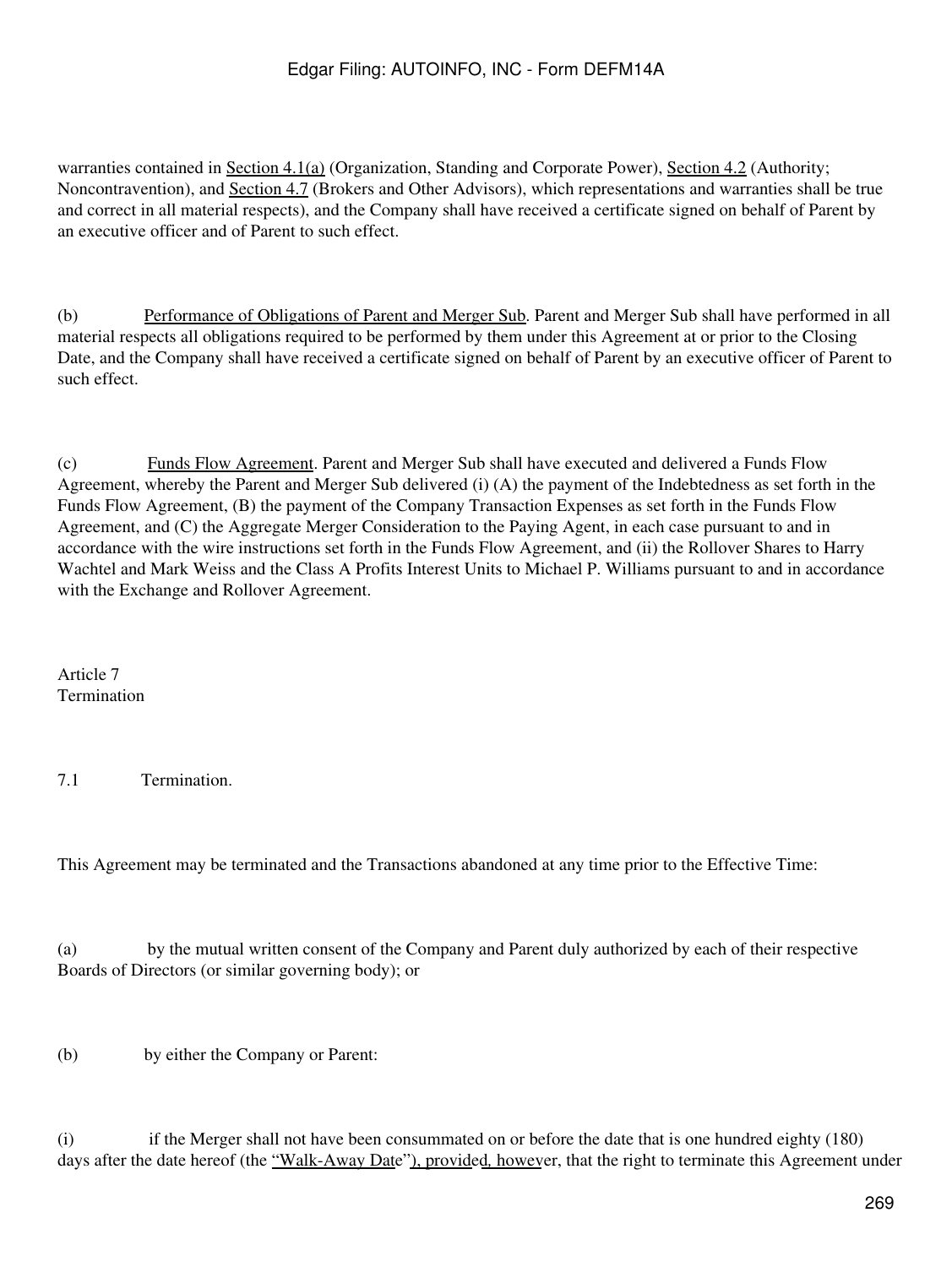this Section 7.1(b)(i) shall not be available to a party (A) if the failure of the Merger to have been consummated on or before the Walk-Away Date was primarily due to a material breach of this Agreement by such party or the failure of such party to perform in any material respects any of its obligations under this Agreement, or (B) if the applicable Walk-Away Date occurs less than three (3) business days following the satisfaction or waiver of all conditions to Closing pursuant to Sections 6.1, 6.2 and 6.3;

(ii) if any Restraint having the effect set forth in Section  $6.1(b)$  is in effect and shall have become final and nonappealable; provided*,* however*,* that the right to terminate this Agreement under this Section 7.1(b)(ii) shall not be available to a party if such Restraint was primarily due to the failure of such party to perform any of its obligations under this Agreement;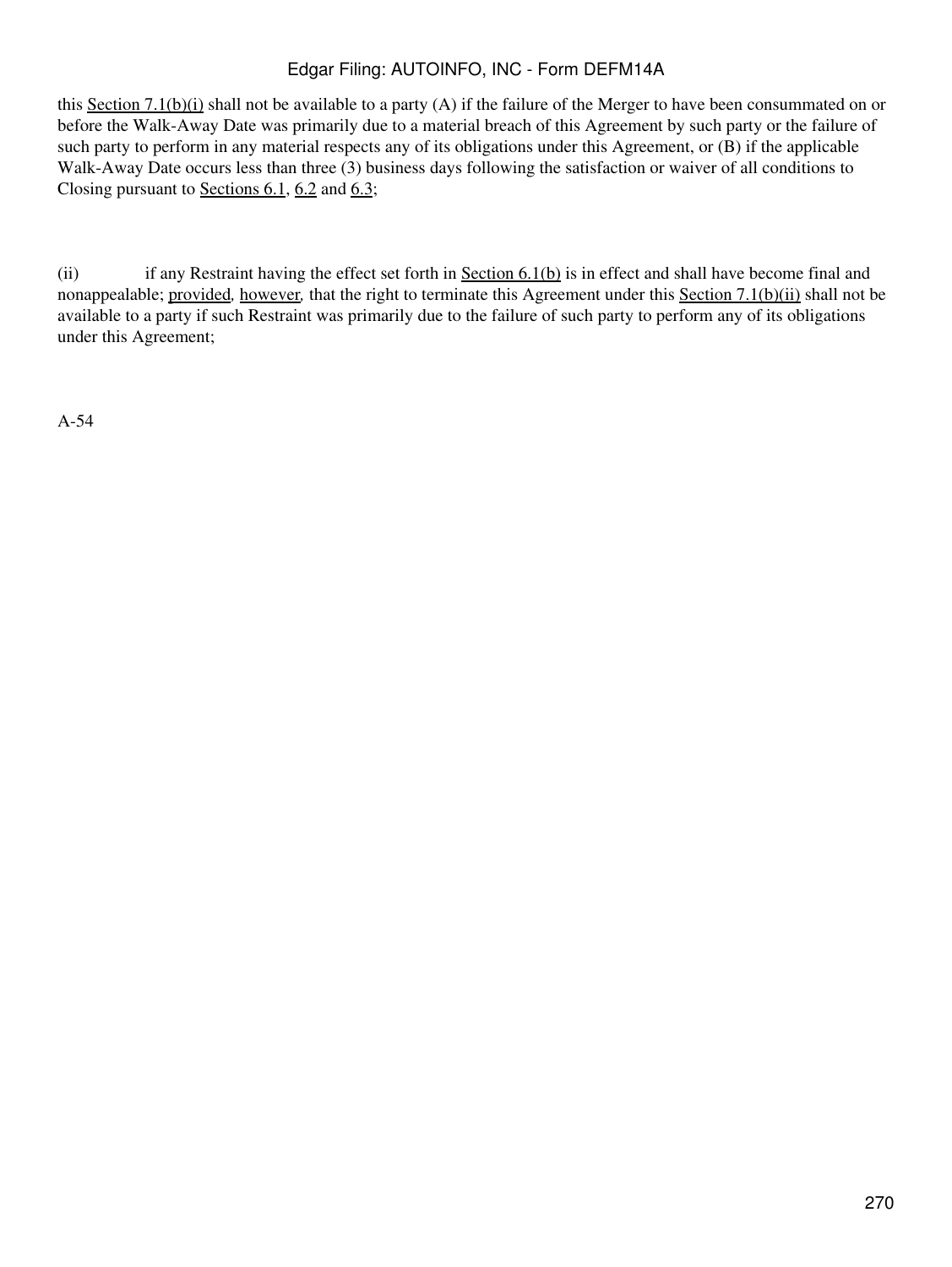(iii) if the Company Stockholder Approval shall not have been obtained at the Company Stockholders Meeting duly convened therefor or at any adjournment or postponement thereof at which a vote on a proposal to approve this Agreement is taken; provided, however, that the right of the Company to terminate this Agreement under this Section 7.1(b)(iii) shall not be available to it if it has failed to comply in all material respects with its obligations under Section 5.1 or 5.3; or

(c) by Parent:

(i) if the Company shall have breached or failed to perform in any material respects any of its covenants or agreements set forth in this Agreement or if any of the representations or warranties of the Company set forth in this Agreement shall fail to be materially true, which breach or failure (A) would (if it occurred or was continuing as of the Closing Date) give rise to the failure of a condition set forth in Section 6.2(a) or Section 6.2(b) and (B) is incapable of being cured, or, if curable, is not cured, by the Company within thirty (30) calendar days following receipt of written notice from Parent of such breach or failure; or

(ii) if a Company Material Adverse Effect shall have occurred, which (A) would give rise to the failure of a condition set forth in Section 6.2(d) and (B) is incapable of being cured, or, if curable, is not cured, by the Company within thirty (30) calendar days following receipt of written notice from Parent of such Company Material Adverse Effect; or

(iii) if (A) a Company Adverse Recommendation Change shall have occurred or (B) the Board of Directors of the Company or any committee thereof shall have failed to publicly reconfirm the Company Board Recommendation at least five (5) days prior to Company Stockholder Meeting after receipt of a written request from Parent that it do so if such request is made following the making by any Person of a publicly announced Takeover Proposal; or

(iv) if there are any actions, lawsuits, litigations, arbitrations, or claims against the Company or any of its Subsidiaries that (A) are not related to the Merger or the Company's business operations, (B) are materially adverse to the Company and its Subsidiaries, taken as a whole, and (C) are not resolved on or before the earlier of (1) sixty (60) days of the commencement of such action, lawsuit, litigation, arbitration, or claim or (2) the Walk-Away Date.

(d) by the Company:

(i) if Parent or Merger Sub shall have breached or failed to perform in any material respects any of its covenants or agreements set forth in this Agreement or if any of the representations or warranties of Parent or Merger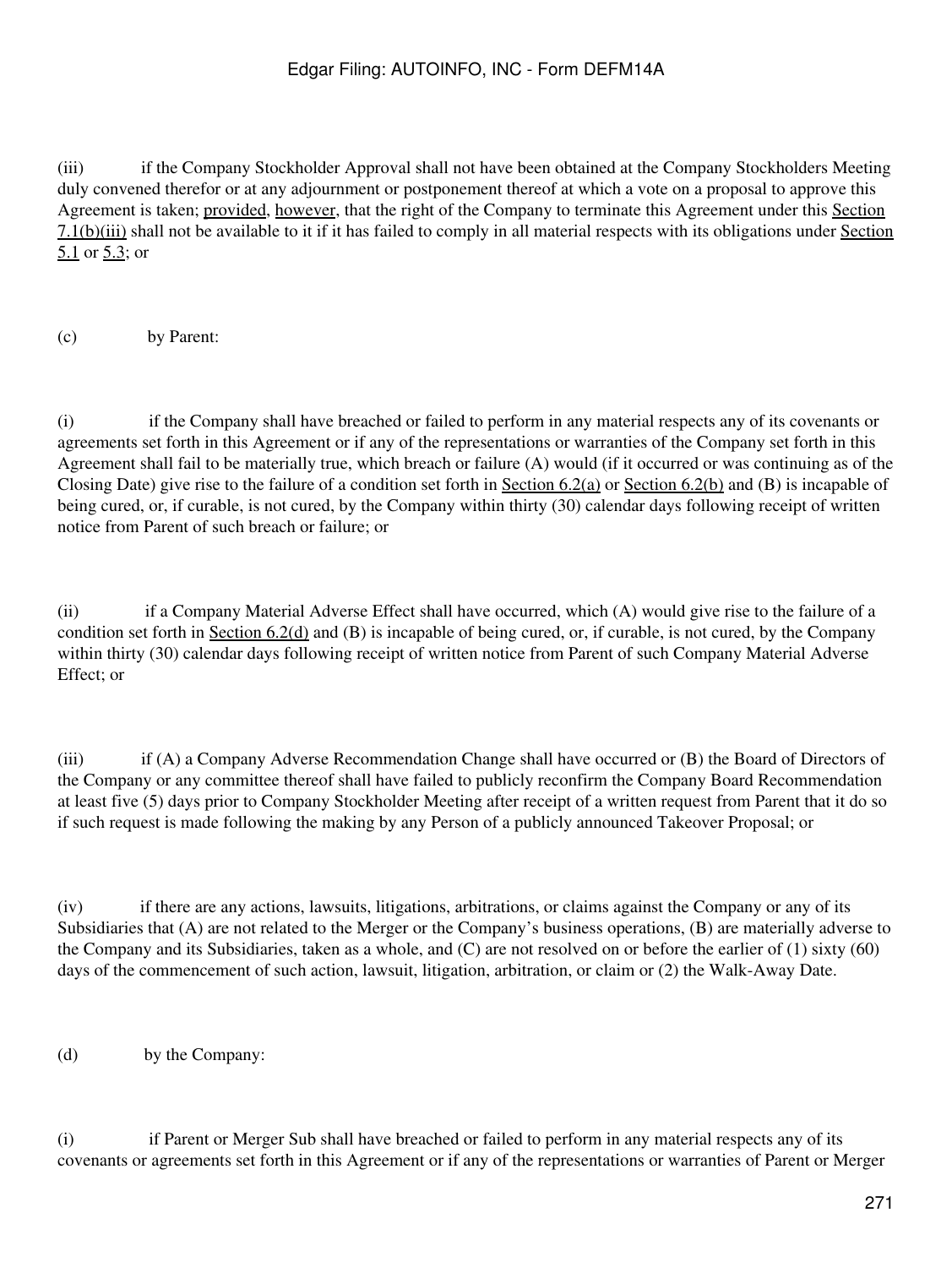Sub set forth in this Agreement shall fail to be materially true, which breach or failure (A) would (if it occurred or was continuing as of the Closing Date) give rise to the failure of a condition set forth in Section 6.3(a) or Section 6.3(b) and (B) is incapable of being cured, or, if curable, is not cured, by Parent within thirty (30) calendar days following receipt of written notice from the Company of such breach or failure;

(ii) subject to compliance with Section 5.3, if the Company enters into a definitive Company Acquisition Agreement providing for a Superior Proposal and, in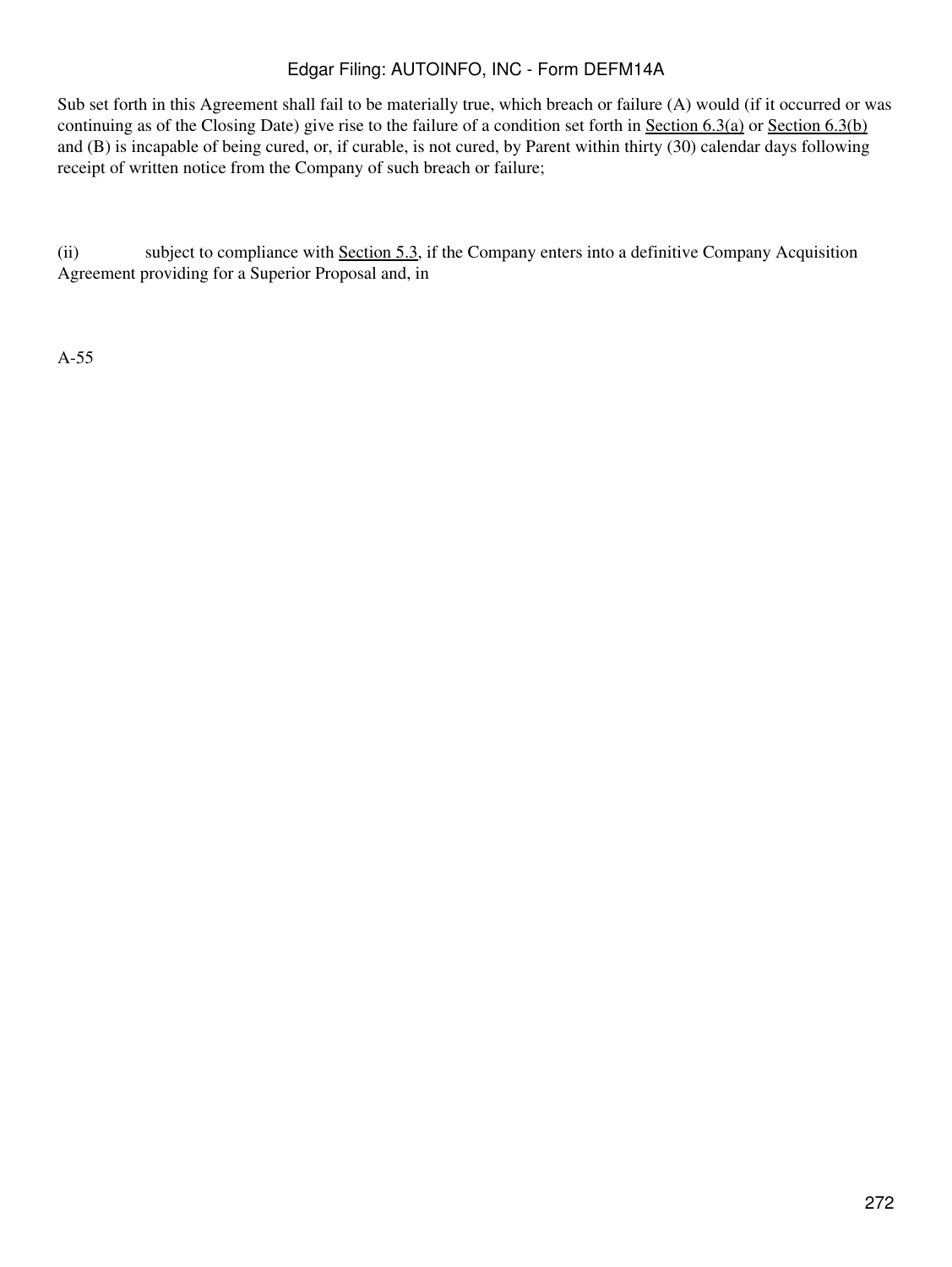accordance with Section 7.3(b), the Company concurrently pays to Parent the Company Termination Fee.

#### 7.2 Effect of Termination.

In the event of the termination of this Agreement as provided in Section 7.1, written notice thereof shall be given to the other party or parties, specifying the provision hereof pursuant to which such termination is made, and this Agreement shall forthwith become null and void (other than the provisions of the Confidentiality Agreement, the Limited Guaranty, Sections 5.5, 5.9, 5.10, 7.2 and 7.3, and Article 8, all of which shall survive termination of this Agreement), and there shall be no liability on the part of Parent, Merger Sub or the Company or their respective directors, officers and Affiliates, except (i) Parent, Merger Sub or the Company may have liability as provided in this Section 7.2 and Section 7.3, which in the event such payment is due shall be the sole and exclusive remedy of Parent, Merger Sub or the Company, as the case may be, and (ii) nothing shall relieve any party from liability for fraud in connection with, or any willful breach of, this Agreement.

7.3 Termination Fees.

(a) In the event that:

(i) (A) this Agreement is terminated by the Company or Parent pursuant to Section 7.1(b)(i) and (B) the Company enters into a definitive agreement with respect to, or consummates, a transaction contemplated by any Takeover Proposal within two hundred seventy (270) days following date this Agreement is terminated;

(ii) (A) a Takeover Proposal shall have been made known to the Company or shall have been made directly to its stockholders generally or any Person shall have publicly announced an intention (whether or not conditional or withdrawn) to make a Takeover Proposal and thereafter, (B) this Agreement is terminated by the Company or Parent pursuant to Section 7.1(b)(iii), and (C) the Company enters into a definitive agreement with respect to, or consummates, a transaction contemplated by any such Takeover Proposal within two hundred seventy (270) days following date this Agreement is terminated;

(iii) this Agreement is terminated by Parent pursuant to <u>Section 7.1(c)(i</u>) or Section 7.1(c)(ii) and the Company's breach triggering such termination shall have been a willful breach of, or willful failure to comply with, the Company's obligations under Section 5.1 or Section 5.3;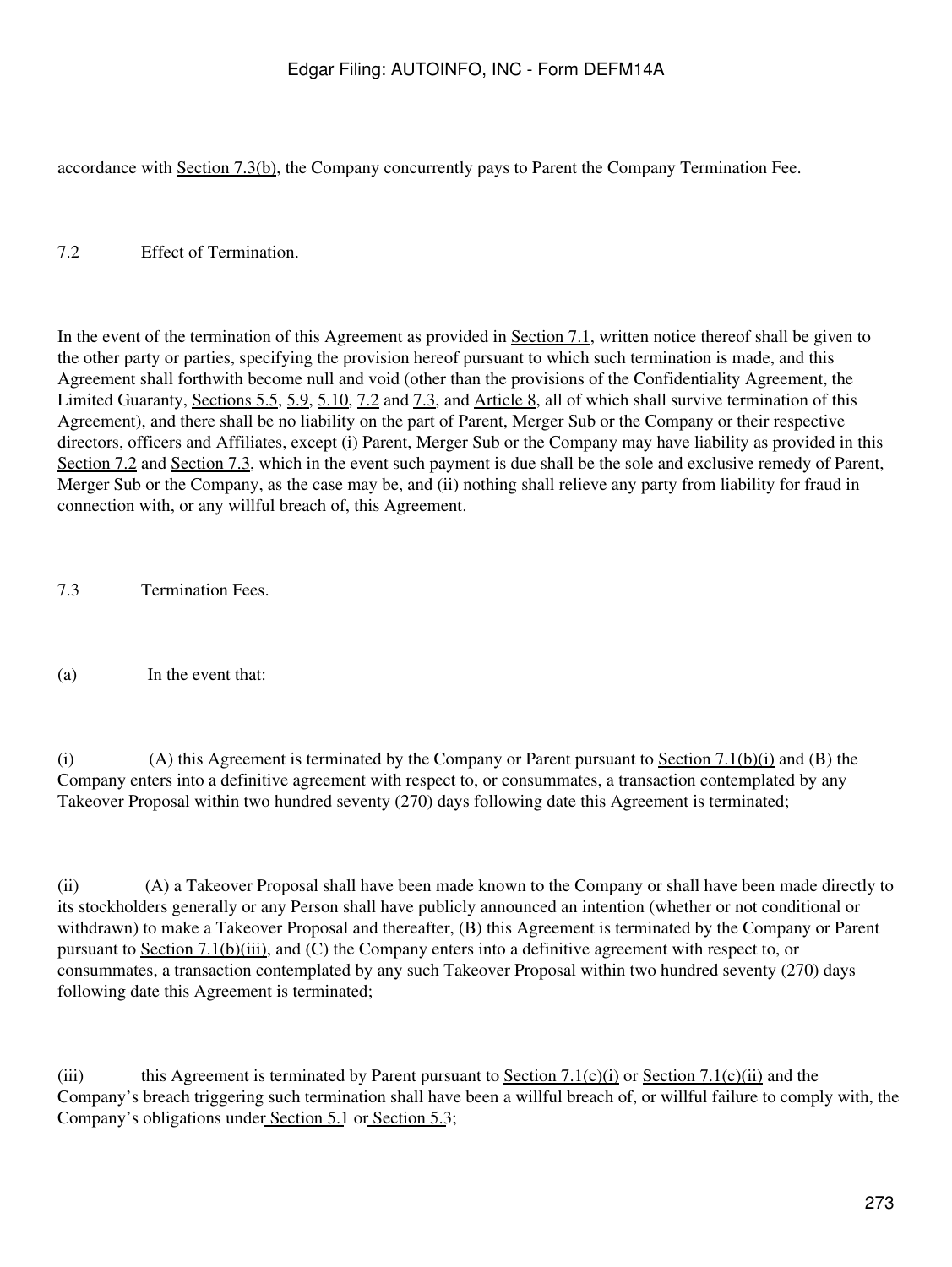(iv) (A) a Takeover Proposal shall have been made known to the Company or shall have been made directly to its stockholders generally or any Person shall have publicly announced an intention (whether or not conditional or withdrawn) to make a Takeover Proposal and thereafter, (B) this Agreement is terminated by Parent pursuant to Section 7.1(c)(i) or Section 7.1(c)(ii) in circumstances not covered by Section 7.3(a)(iii), and the Company's breach or failure triggering such termination shall have been willful, and (C) the Company enters into a definitive agreement with respect to, or consummates, a transaction contemplated by any such Takeover Proposal within two hundred seventy (270) days following date this Agreement is terminated;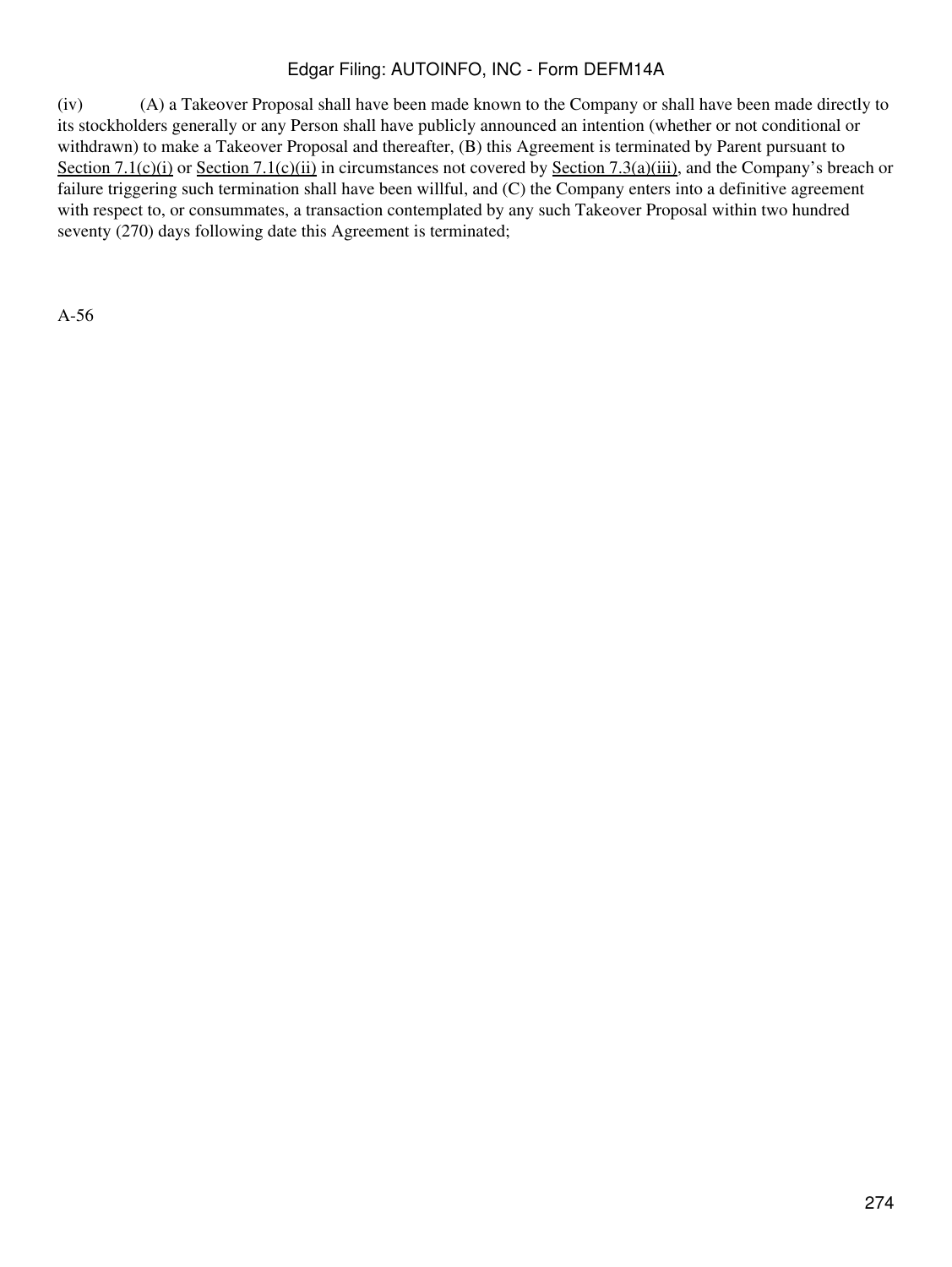#### (v) this Agreement is terminated by Parent pursuant to Section 7.1(c)(iii); or

(vi) this Agreement is terminated by the Company pursuant to Section 7.1(d)(ii),

then in any such event under clause (i), (ii), (iii), (iv), (v), or (vi) of this Section 7.3(a), the Company shall pay to Parent, in cash, a termination fee equal to \$1,500,000 (the "Company Termination Fee") and, other than pursuant to Section 7.4, shall have no further liability with respect to this Agreement or the Transactions to Parent and Merger Sub. In the event Parent or Merger Sub successfully enforces its rights and remedies set forth in this Article 7, Parent and Merger Sub shall not be entitled to an injunction or injunctions to prevent breaches of this Agreement by the Company or to enforce specifically the terms and provisions of this Agreement pursuant to Section 8.8 and Parent's and Merger Sub's sole and exclusive remedy with respect to such breaches shall be the remedies set forth in this Article 7.

(b) Any payment required to be made pursuant to (i) clause (i), (ii) or (iv) of  $S$ ection 7.3(a) shall be made to Parent promptly following the earlier of the execution of a definitive agreement with respect to, or the consummation of, any transaction contemplated by a Takeover Proposal (and in any event not later than two (2) Business Days after delivery to the Company of notice of demand for payment), (ii) clause (v) of Section 7.3(a) shall be made to Parent promptly following termination of this Agreement by Parent pursuant to Section 7.1(c)(iii) (and in any event not later than two (2) Business Days after delivery to the Company of notice of demand for payment), (iii) clause (iii) of Section 7.3(a) shall be made to Parent promptly following termination of this Agreement by Parent pursuant to Section 7.1(c)(i) in the circumstances described in Section 7.3(a)(iii) (and in any event not later than two (2) Business Days after delivery to the Company of notice of demand for payment); and (iv) clause (vi) of Section 7.3(a) shall be made by the Company concurrently with, and as a condition precedent to, the termination of this Agreement by the Company pursuant to Section 7.1(d)(ii). All such payments shall be made by wire transfer of immediately available funds to an account to be designated by Parent.

(c) In the event that this Agreement is terminated by the Company pursuant to Section 7.1(d)(i), Parent and Merger Sub shall pay to the Company, in cash, a termination fee equal to \$1,500,000, and shall have no further liability with respect to this Agreement or the Transactions to the Company. Such payments shall be made to the Company promptly following termination of this Agreement by the Company pursuant Section 7.1(d)(i) (and in any event not later than two (2) Business Days after delivery to Parent or Merger Sub of notice of demand for payment). All such payments shall be made by wire transfer of immediately available funds to an account to be designated by the Company. In the event the Company successfully enforces its rights and remedies set forth in this Article 7, the Company shall not be entitled to an injunction or injunctions to prevent breaches of this Agreement by Parent or Merger Sub or to enforce specifically the terms and provisions of this Agreement pursuant to Section 8.8 and the Company's sole and exclusive remedy with respect to such breaches shall be the remedies set forth in this Article 7.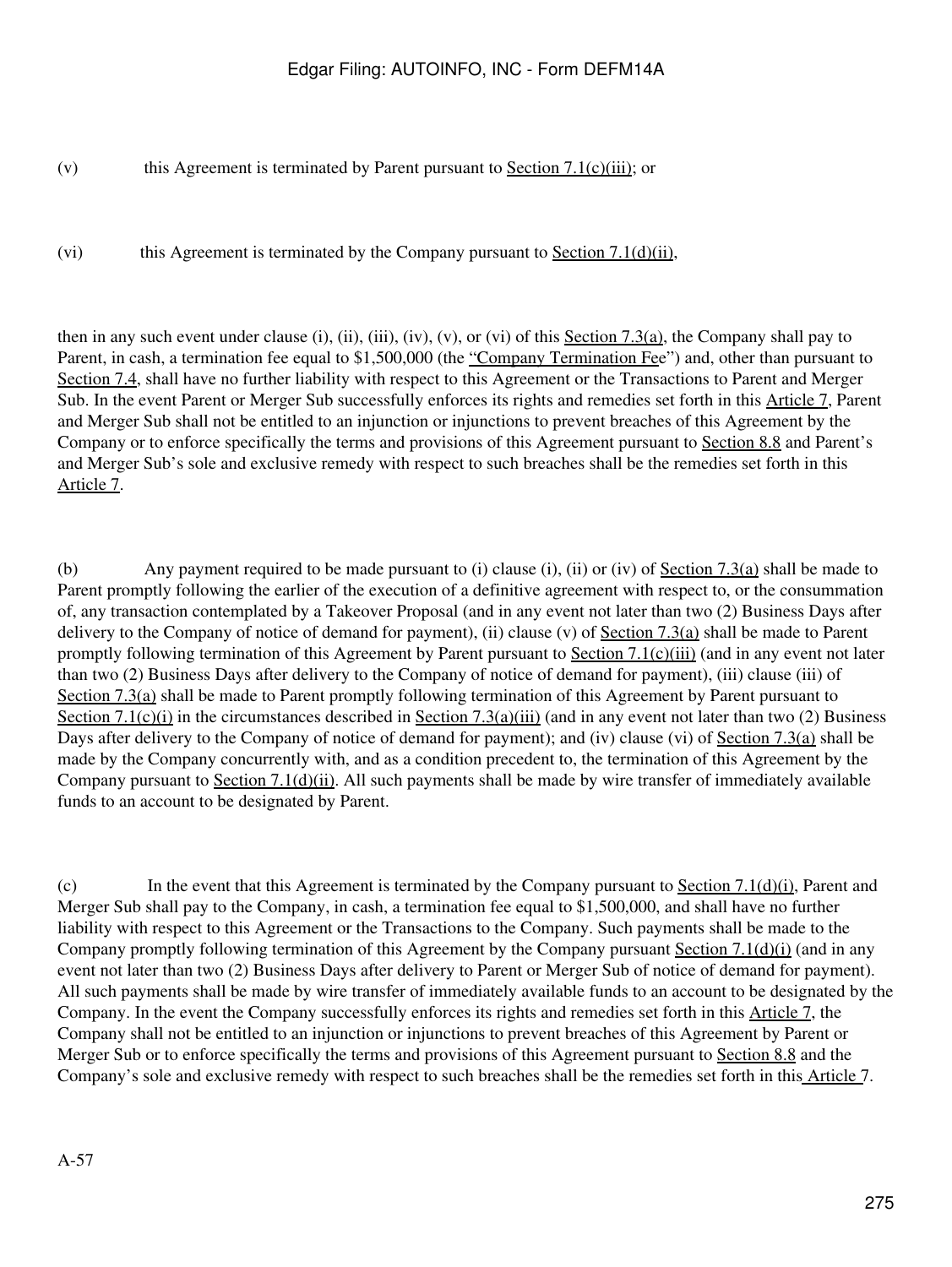(d) The parties acknowledge that the fees and the other provisions of this Section 7.3 are an integral part of the Transactions and that, without these agreements, the parties would not enter into this Agreement.

#### 7.4 Expenses Upon Termination.

If this Agreement is terminated pursuant to and in accordance with Section 7.1(b)(i), Section 7.1(b)(ii) (and the Company's breach triggering such termination shall have been willful), Section 7.1(b)(iii), Section 7.1(c)(i), Section 7.1(c)(ii), Section 7.1(c)(iii), or Section 7.1(d)(ii), the Company shall pay to Parent, within two (2) Business Days after the date of termination all reasonable out-of-pocket fees, costs and expenses, including the reasonable fees and expenses of lawyers, accountants, consultants, financial advisors, and investment bankers, incurred by Parent and/or Merger Sub in connection with the entering into of this Agreement and the carrying out of any and all acts contemplated hereunder, which out-of-pocket fees, costs and expenses shall not exceed \$1,250,000.

Article 8 Miscellaneous

8.1 No Survival, Etc.

Except as otherwise provided in this Agreement, the representations, warranties and agreements of each party hereto shall remain operative and in full force and effect regardless of any investigation made by or on behalf of any other party hereto, any Person controlling any such party or any of their officers, directors or representatives, whether prior to or after the execution of this Agreement, and no information provided or made available shall be deemed to be disclosed in this Agreement or in the Company Disclosure Schedule, except to the extent actually set forth herein or therein. The representations, warranties and agreements in this Agreement shall terminate at the Effective Time or, except as otherwise provided in Section 7.2, upon the termination of this Agreement pursuant to Section 7.1, as the case may be, except that the agreements set forth in Article 2 and Sections 5.8 and 5.10 and any other agreement in this Agreement which contemplates performance after the Effective Time shall survive the Effective Time indefinitely and those set forth in Sections 5.9, 5.10, 7.2 and 7.3 and this Article 8 shall survive termination indefinitely. The Confidentiality Agreement shall terminate as of the Effective Time, provided, however, if this Agreement is terminated prior to the Effective Time the Confidentiality Agreement shall survive termination of this Agreement in accordance with its terms.

8.2 Amendment or Supplement.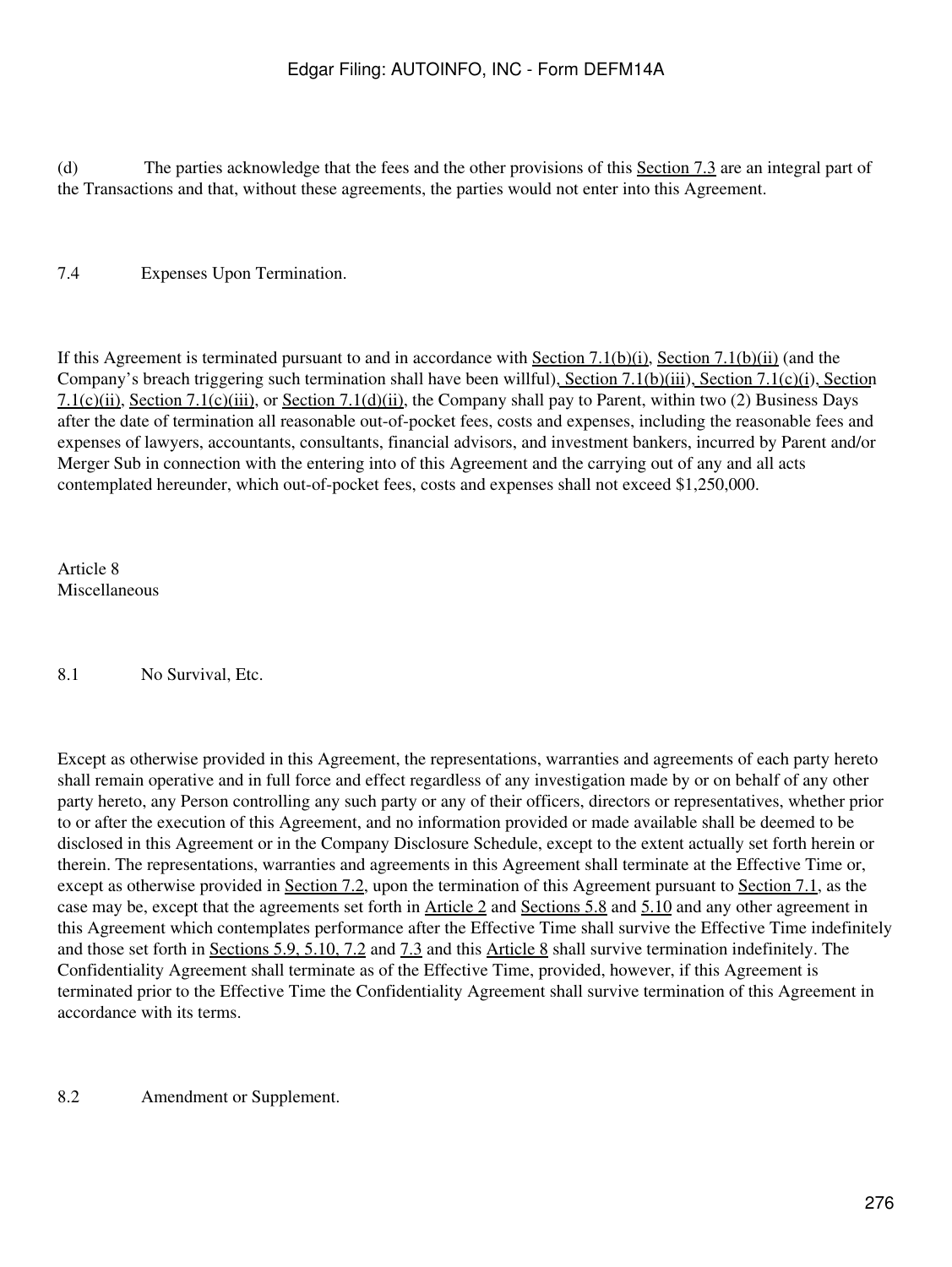At any time prior to the Effective Time, this Agreement may be amended or supplemented in any and all respects, whether before or after receipt of the Company Stockholder Approval, by written agreement of the parties hereto, by action taken by their respective Boards of Directors (or similar governing body); provided*,* however, that following receipt of the Company Stockholder Approval, there shall be no amendment or change to the provisions hereof which by Law would require further approval by the stockholders of the Company without such approval.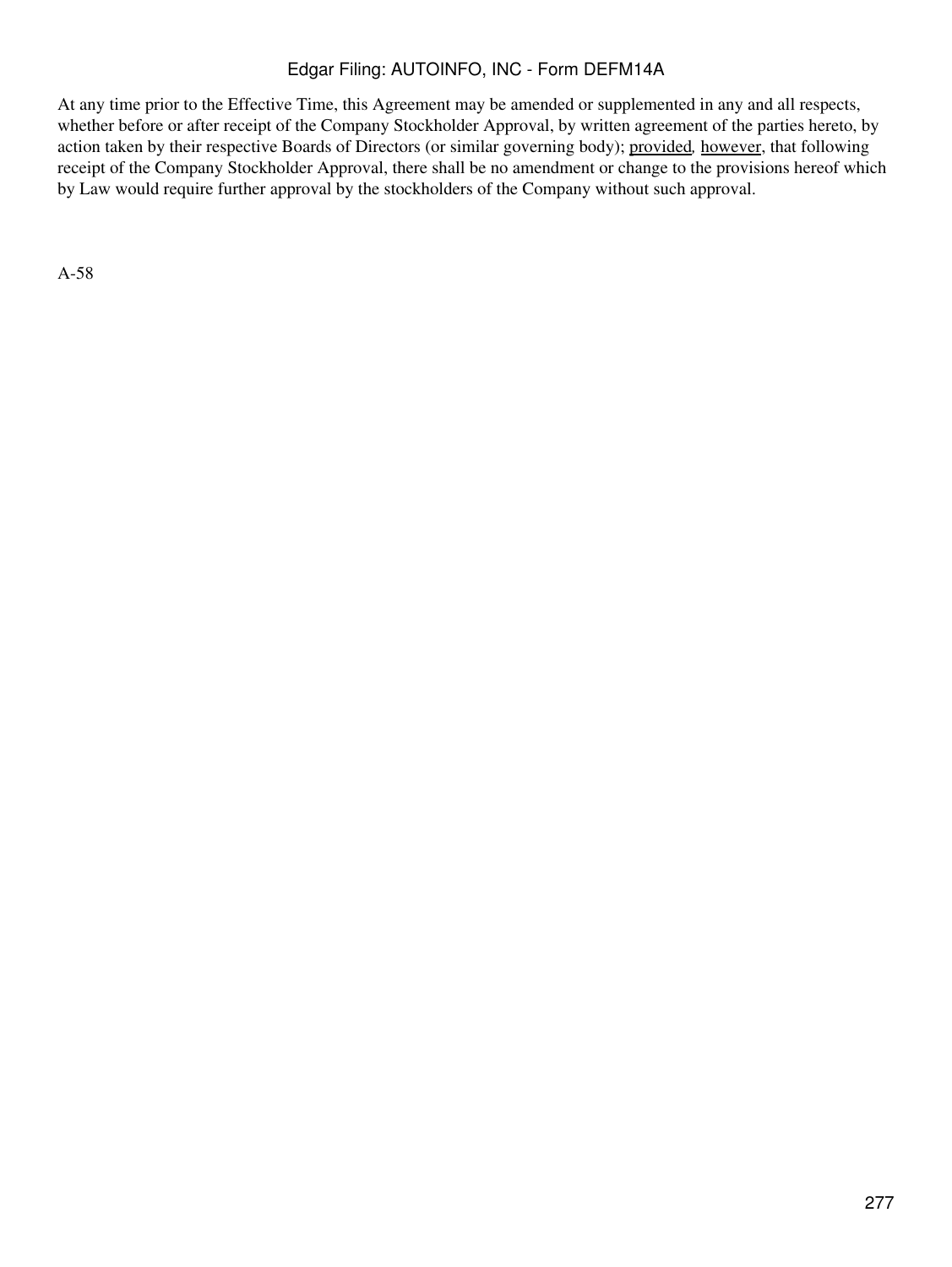#### 8.3 Extension of Time, Waiver, Etc.

At any time prior to the Effective Time, any party may, subject to applicable Law, (a) waive any inaccuracies in the representations and warranties of any other party hereto, (b) extend the time for the performance of any of the obligations or acts of any other party hereto or (c) waive compliance by the other party with any of the agreements contained herein or, except as otherwise provided herein, waive any of such party's conditions. Notwithstanding the foregoing, no failure or delay by the Company, Parent or Merger Sub in exercising any right hereunder shall operate as a waiver thereof nor shall any single or partial exercise thereof preclude any other or further exercise thereof or the exercise of any other right hereunder. No action taken pursuant to this Agreement, including any investigation by or on behalf of any party hereto, constitutes a waiver by the party taking such action of compliance with any provision of this Agreement. Any agreement on the part of a party hereto to any such extension or waiver shall be valid only if set forth in an instrument in writing signed on behalf of such party. The waiver by any party hereto of any provision of this Agreement is effective only in the instance and only for the purpose that it is given and does not operate and is not to be construed as a further or continuing waiver of such provision or as a waiver of any other provision.

8.4 Assignment.

Neither this Agreement nor any of the rights, interests or obligations hereunder shall be assigned, in whole or in part, by operation of Law or otherwise, by any of the parties without the prior written consent of the other parties, except that Merger Sub may assign, in its sole discretion, any of or all its rights, interests and obligations under this Agreement to any wholly owned Subsidiary of Parent, but no such assignment shall relieve Merger Sub of any of its obligations hereunder. Subject to the preceding sentence, this Agreement shall be binding upon, inure to the benefit of, and be enforceable by, the parties hereto and their respective successors and permitted assigns. Any purported assignment not permitted under this Section shall be null and void.

8.5 Counterparts; Facsimile/PDF Execution.

This Agreement may be (a) executed in two (2) or more counterparts, each of which shall be deemed an original, but which together shall constitute one and the same instrument, and (b) executed and delivered by telecopier or portable document format (PDF) transmission with the same force and effect as if the same were a fully executed and delivered original manual counterpart.

8.6 Entire Agreement; No Third-Party Beneficiaries.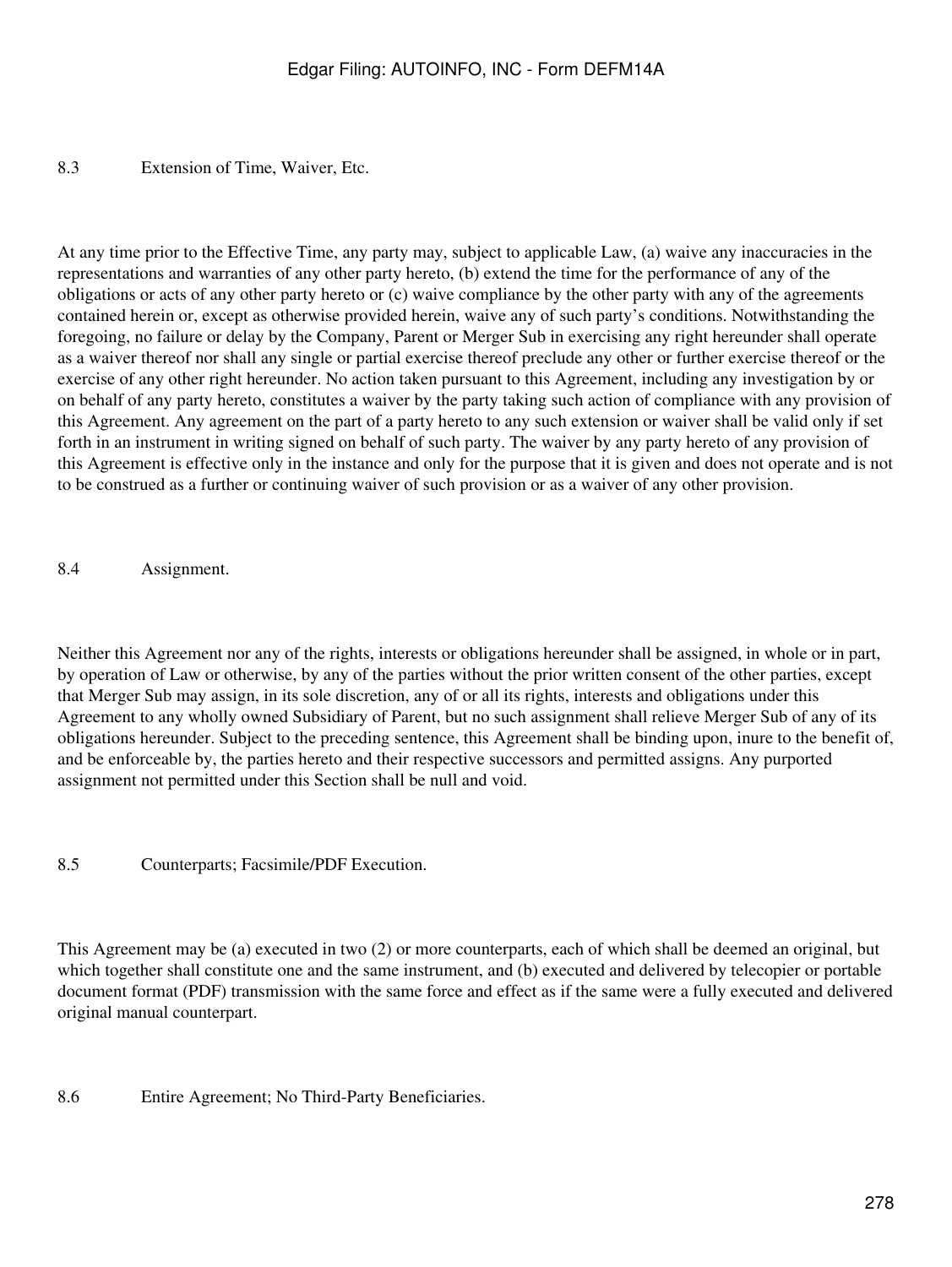Neither this Agreement nor any of the terms or provisions hereof are binding upon or enforceable against any party hereto unless and until the same is executed by all of the parties hereto. This Agreement is binding upon and inures to the benefit of the parties to this Agreement and their respective successors and permitted assigns. This Agreement (including the exhibits and schedules hereto and any other documents and instruments referred to herein or contemplated hereby), the Company Disclosure Schedule, Parent Disclosure Schedule, the Limited Guaranty, and the Confidentiality Agreement (a) constitute the entire agreement, and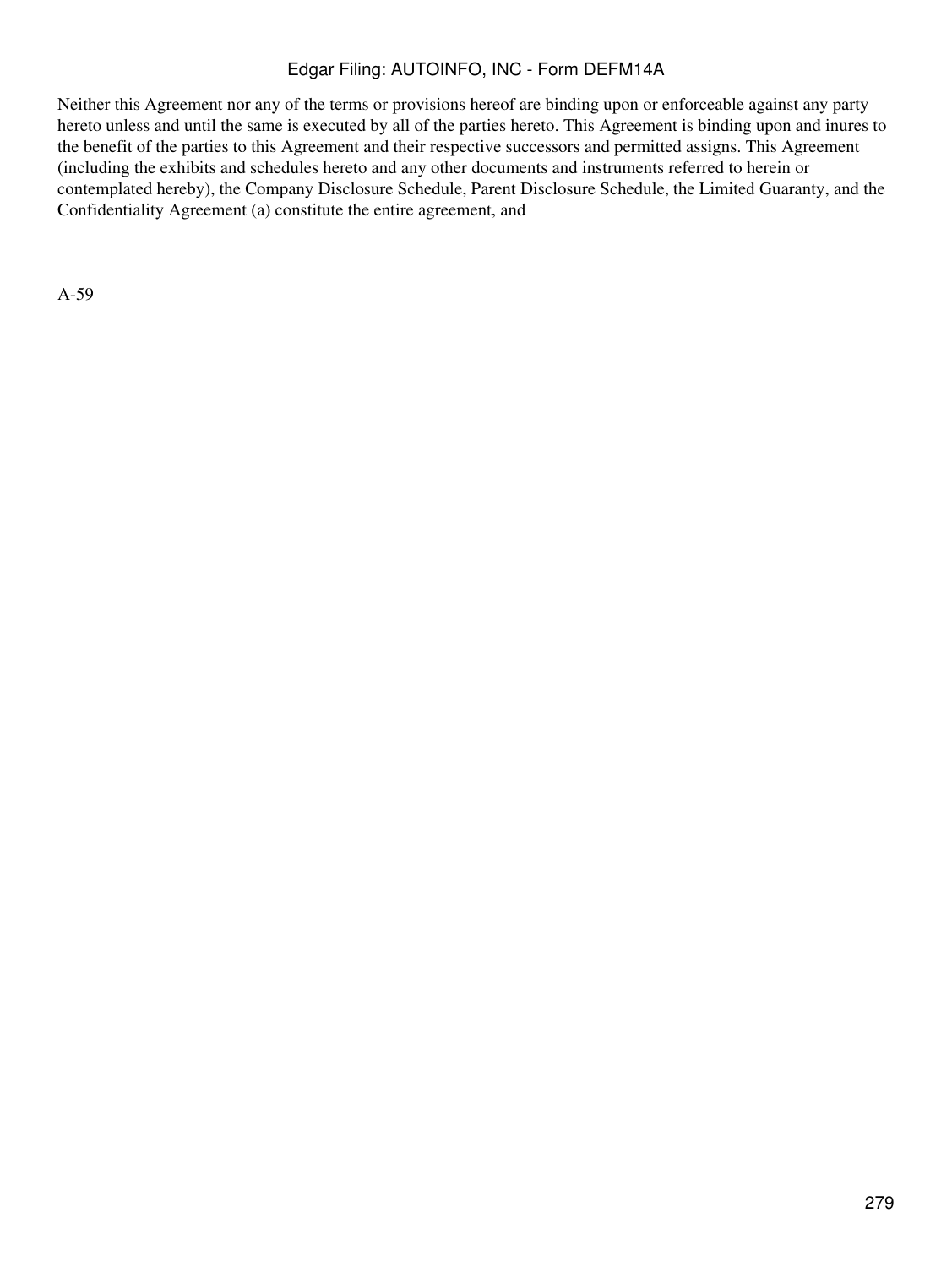supersede all other prior agreements and understandings, both written and oral, among the parties, or any of them, with respect to the subject matter hereof and thereof (including that certain Letter of Intent between the Company and Comvest Investment Partners Holdings, LLC, dated as of November 9, 2012, and any supplements thereto (the "Letter of Intent")) and (b) except for the provisions of Section 5.8 and the rights of the Company's stockholders and option holders to receive the Merger Consideration at the Effective Time in accordance with, and subject to, the terms and conditions of this Agreement, are not intended to and shall not confer upon any Person other than the parties hereto any rights or remedies hereunder. On the date hereof, the Letter of Intent shall terminate and be of no further force and effect.

#### 8.7 Governing Law; Jurisdiction.

(a) The laws of the State of Delaware (without giving effect to its conflicts of law principles) govern this Agreement and all matters arising out of or relating to this Agreement and any of the Transactions, including its negotiation, execution, validity, interpretation, construction, performance and enforcement.

(b) The parties hereto hereby irrevocably submit to the exclusive jurisdiction of the Chancery Court of the State of Delaware over any action or Proceeding arising out of or relating to this Agreement or any of the Transactions and each party hereto hereby irrevocably agrees that all claims in respect of such action or Proceeding may be heard and determined in such courts. The parties hereto hereby irrevocably waive any objection which they may now or hereafter have to the laying of venue of any action or Proceeding brought in such court or any claim that such action or Proceeding brought in such court has been brought in an inconvenient forum. Each of the parties hereto agrees that a judgment in such action or Proceeding may be enforced in other jurisdictions by suit on the judgment or in any other manner provided by Law. Each of the parties hereto hereby irrevocably consents to process being served by any party to this Agreement in any action or Proceeding by delivery of a copy thereof in accordance with the provisions of Section 8.9.

8.8 Specific Performance.

The parties to this Agreement agree that this Agreement is intended to be legally binding and specifically enforceable pursuant to its terms and irreparable damage would occur in the event that any of the provisions of this Agreement were not performed by the parties in accordance with their specific terms or were otherwise breached and that monetary damages would not provide an adequate remedy in such event. It is accordingly agreed by the parties that the Company, Parent and Merger Sub shall be entitled to an injunction or injunctions to prevent breaches of this Agreement and to enforce specifically the terms and provisions of this Agreement in any court of the United States or any state having jurisdiction without bond or security being required; provided, however, in the event the Company, on the one hand, or Parent and/or Merger Sub, on the other hand, successfully enforces their respective rights and remedies set forth in this Section 8.8, such party shall not be entitled to any amounts, fees or damages set forth in Article 7 and that the Company's, Parent's and Merger Sub's, as the case may be, sole and exclusive remedy with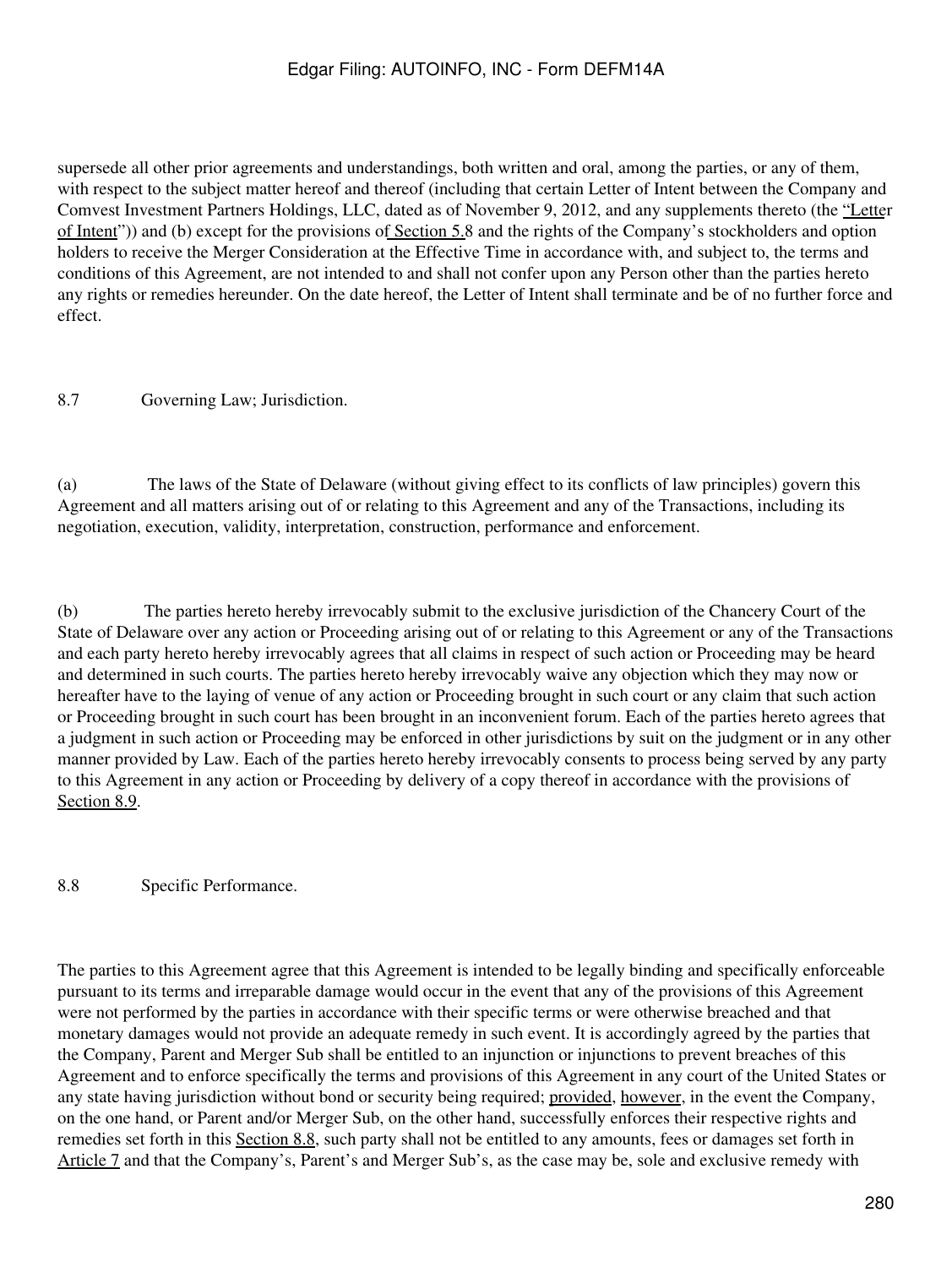respect to such breaches shall be the remedies set forth in this Section 8.8.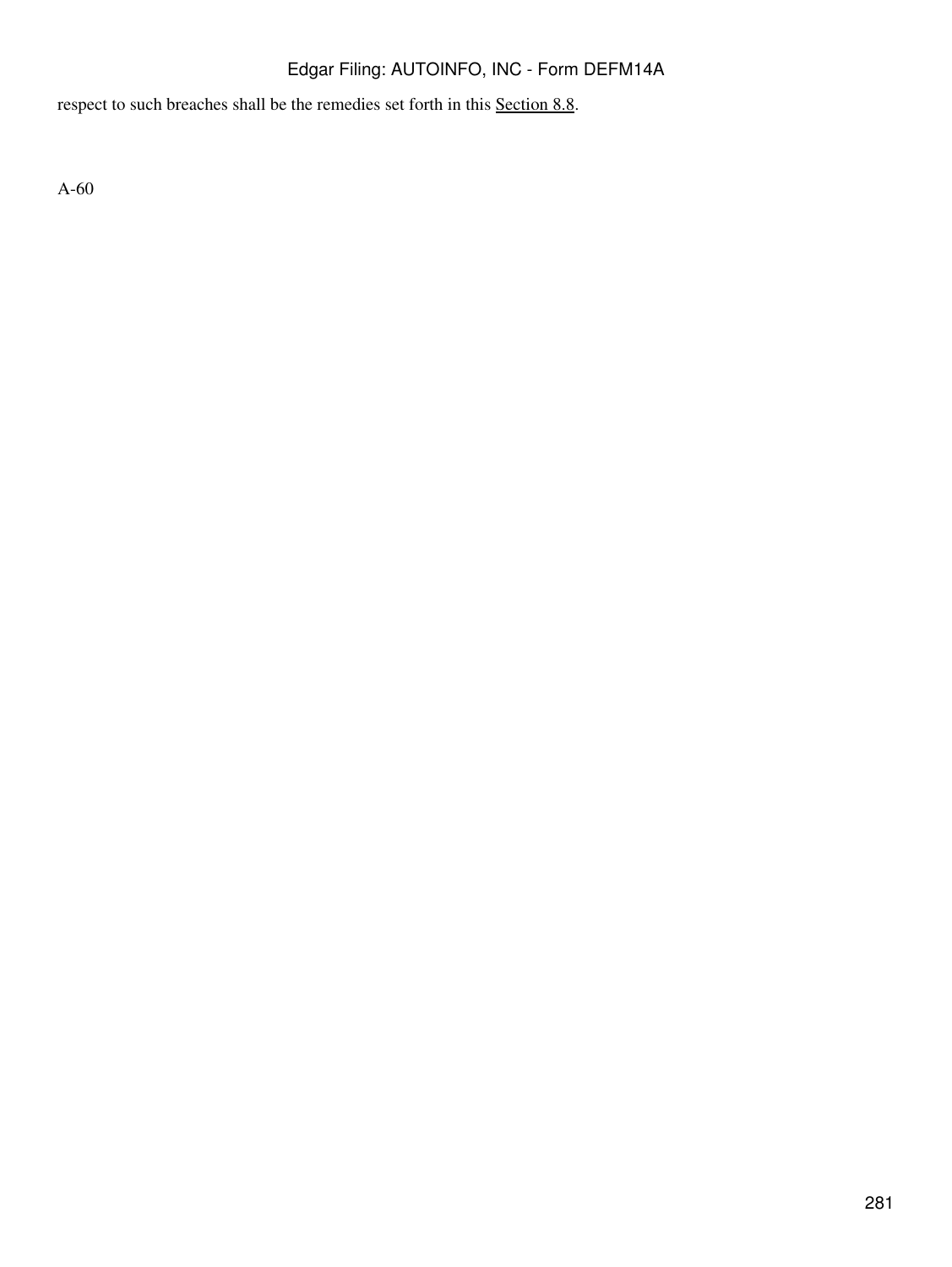8.9 Notices.

All notices, requests and other communications to any party hereunder shall be in writing and shall be deemed given if delivered personally, sent by facsimile (which is confirmed by an acknowledgement or transmission report generated by the machine from which the facsimile was sent indicating that the facsimile was sent in its entirety to the addressee's facsimile number) or sent by overnight courier (providing proof of delivery) to the parties at the following addresses:

If to Parent or Merger Sub, to:

c/o Comvest Investment Partners Holdings LLC 525 Okeechobee Boulevard, Suite 1050 West Palm Beach, FL 33401 Attention: John Caple Facsimile: (561) 727-2100

with a copy (which shall not constitute notice) to:

McDermott Will & Emery LLP 333 Avenue of the Americas, Suite 4500 Miami, Florida 33131 Attention: Frederic L. Levenson, Esq. Facsimile: (305) 347-6500

If to the Company, to:

AutoInfo, Inc. 6314 Congress Avenue, Suite 260 Boca Raton, Florida 33487 Attention: Harry Wachtel, Chief Executive Officer Facsimile: (866) 954-7221

with a copy (which shall not constitute notice) to:

Roetzel & Andress, LPA 350 East Las Olas Boulevard, Suite 1150 Fort Lauderdale, Florida 33301 Attention: Clint J. Gage, Esq. Facsimile: (954) 462-4260

and, with a copy (which shall not constitute notice) to:

Morse Zelnick Rose & Lander, LLP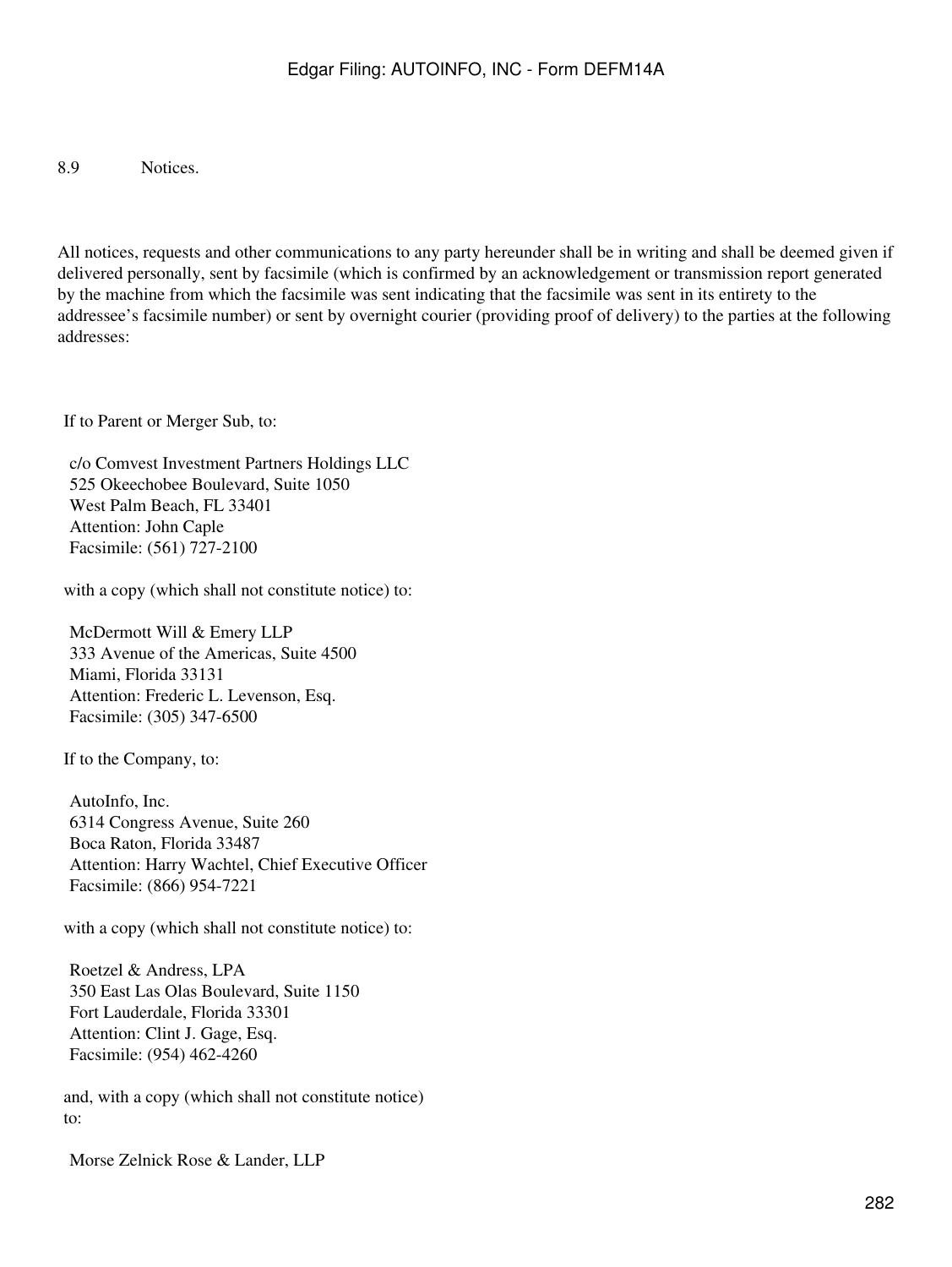405 Park Avenue New York, NY 10022 Attention: Kenneth S. Rose, Esq.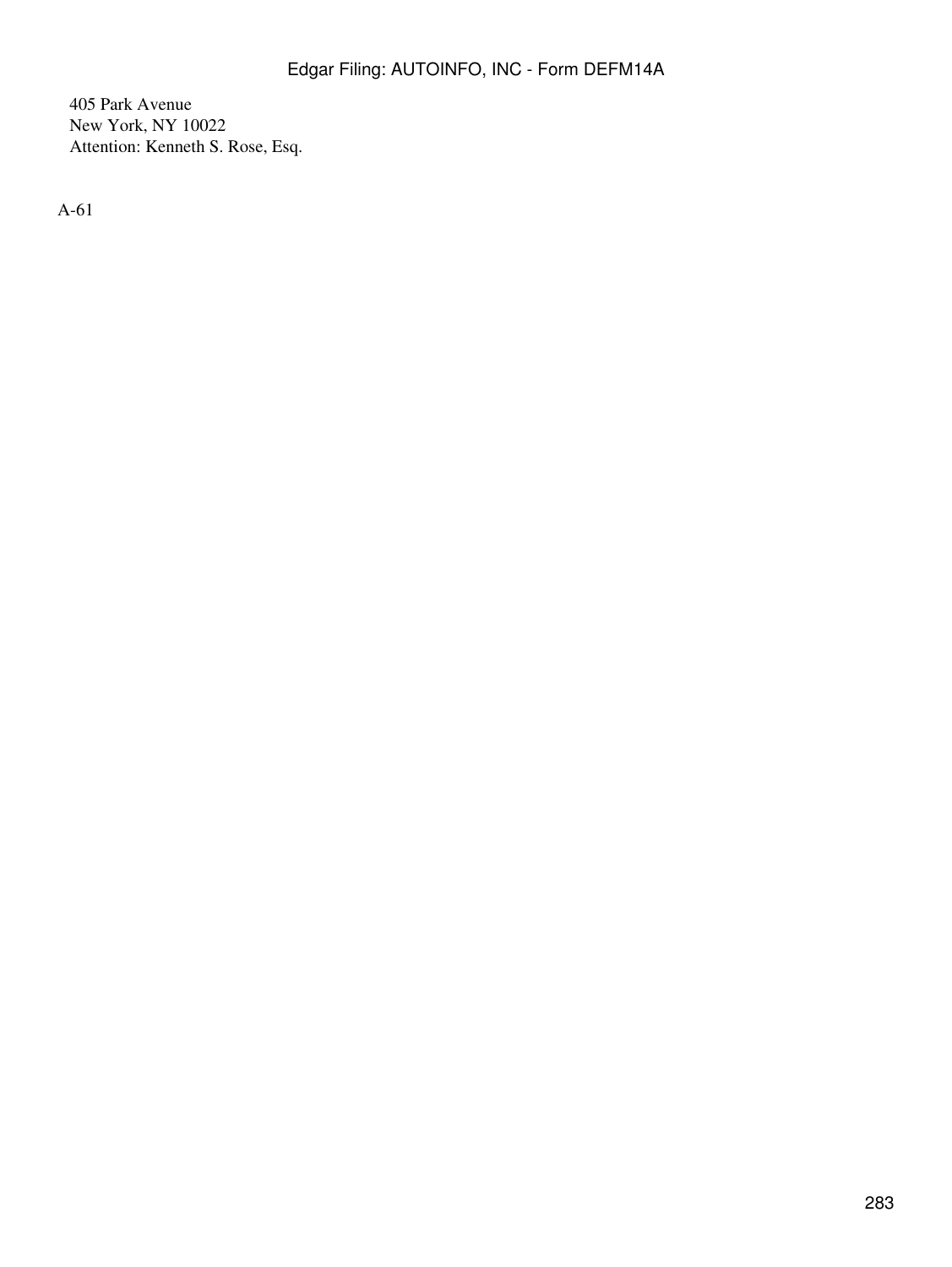Facsimile: (212) 208-6809

or such other address or facsimile number as such party may hereafter specify by like notice to the other parties hereto. All such notices, requests and other communications shall be deemed received on the date of receipt by the recipient thereof if received prior to 5 P.M. in the place of receipt and such day is a Business Day in the place of receipt. Otherwise, any such notice, request or communication shall be deemed not to have been received until the next succeeding Business Day in the place of receipt. In the event that an addressee of a notice or communication rejects or otherwise refuses to accept a notice or other communication delivered or sent in accordance with this Section 8.9, or if the notice or other communication cannot be delivered because of a change in address for which no notice was given, then such notice or other communication is deemed to have been received upon such rejection, refusal or inability to deliver.

8.10 Severability.

If any term or other provision of this Agreement is determined by a court of competent jurisdiction to be invalid, illegal or incapable of being enforced by any rule of law or public policy, all other terms, provisions and conditions of this Agreement shall nevertheless remain in full force and effect. Upon such determination that any term or other provision is invalid, illegal or incapable of being enforced, the parties hereto shall negotiate in good faith to modify this Agreement so as to effect the original intent of the parties as closely as possible to the fullest extent permitted by applicable Law in an acceptable manner to the end that the Transactions are fulfilled to the extent possible.

8.11 Interpretation; Other.

(a) When calculating the period of time before which, within which or following which any act is to be done or step taken pursuant to this Agreement, the date that is the reference date in calculating such period is excluded. If the last day of such period is a non-Business Day, the period in question ends on the next succeeding Business Day. Any reference in this Agreement to \$ means U.S. dollars. The Annex, Exhibits and Schedules to this Agreement are hereby incorporated and made a part hereof as if set forth in full in this Agreement and are an integral part of this Agreement. Unless the context otherwise requires, any reference in this Agreement to gender includes all genders, and words imparting the singular number only include the plural and vice versa. The provision of a Table of Contents, the division of this Agreement into Articles, Sections and other subdivisions and the insertion of headings are for convenience of reference only and do not alter the meaning of, or affect the construction or interpretation of, this Agreement. Unless the context otherwise requires, all references in this Agreement to any "Article," "Section," "Schedule" or "Exhibit" are to the corresponding Article, Section, Schedule or Exhibit of this Agreement. Unless the context otherwise requires, the words "hereby," "herein," "hereinafter," "hereof," and "hereunder" refer to this Agreement as a whole and not merely to the provision in which such words appear. The word "including," or any variation thereof, means "including, without limitation" and does not limit any general statement that it follows to the specific or similar items or matters immediately following it. All references in this Agreement to specific Laws or to specific sections or provisions of Laws, apply to the respective federal, state, local, or foreign Laws that bear the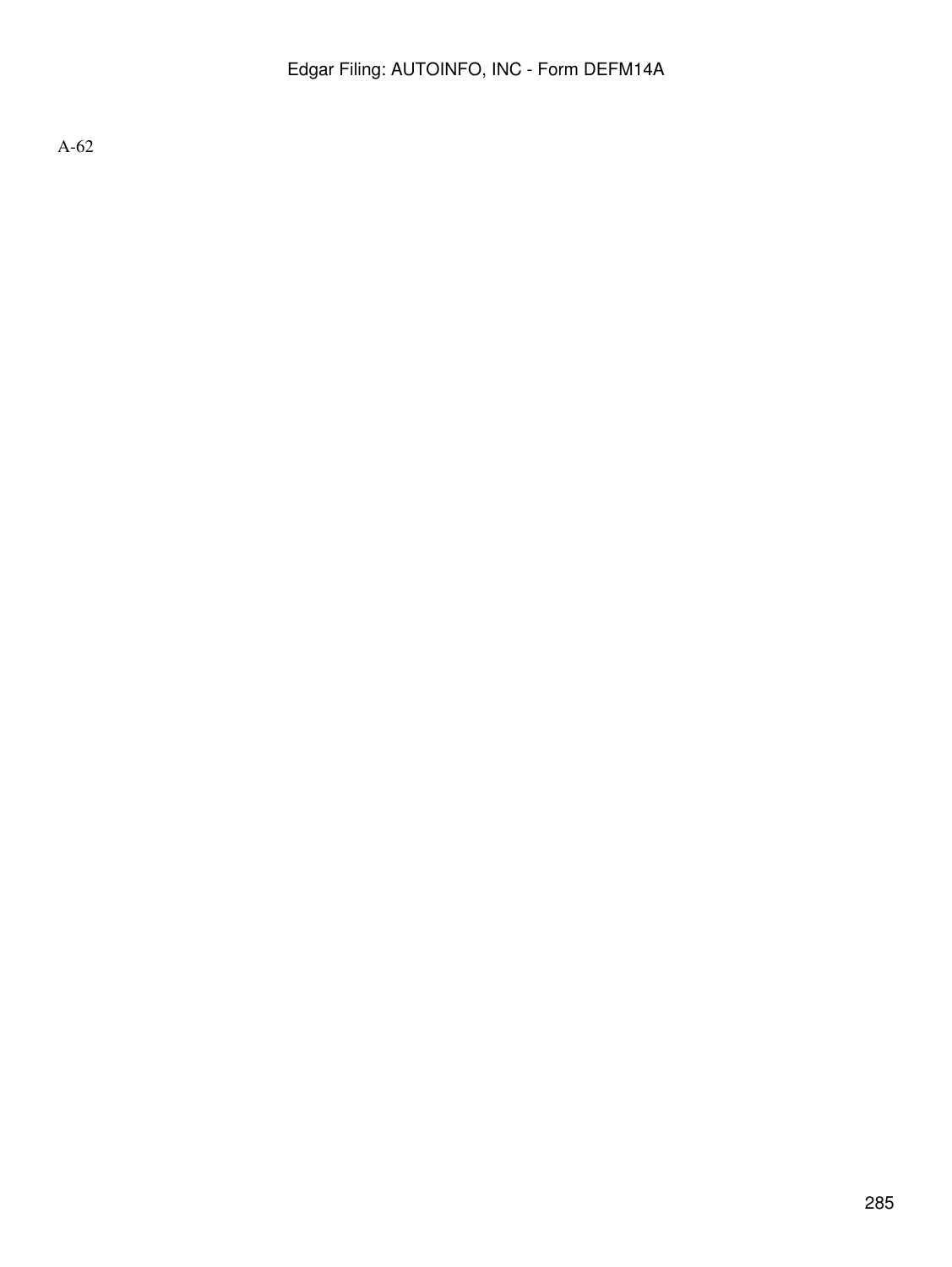names so specified and to any succeeding or amended Law, section, or provision corresponding thereto. Any reference in this Agreement to the "parties" to this Agreement means the signatories to this Agreement and their successors and permitted assigns, and does not include any third party.

(b) The parties hereto have participated jointly in the negotiation and drafting of this Agreement and, in the event an ambiguity or question of intent or interpretation arises, this Agreement shall be construed as jointly drafted by the parties hereto and no presumption or burden of proof shall arise favoring or disfavoring any party by virtue of the authorship of any provision of this Agreement.

(c) This Agreement may only be enforced against the parties hereto. All claims or causes of action (whether in contract, tort or otherwise) arising out of or relating to this Agreement (including the negotiation, execution or performance of this Agreement and any representation or warranty made in or in connection with this Agreement or as an inducement to enter into this Agreement) may be made only against the parties hereto. No past, present or future officer, director, equity holder, employee, incorporator, member, partner, agent, attorney, representative or Affiliate of any party hereto (including any Person negotiating or executing this Agreement on behalf of a party hereto) has any liability or obligation with respect to this Agreement or with respect to any claim or cause of action (whether in contract, tort or otherwise) arising out of or relating to this Agreement (including the negotiation, execution or performance of this Agreement and any representation or warranty made in or in connection with this Agreement or as an inducement to enter into this Agreement).

**[***signature page follows***]**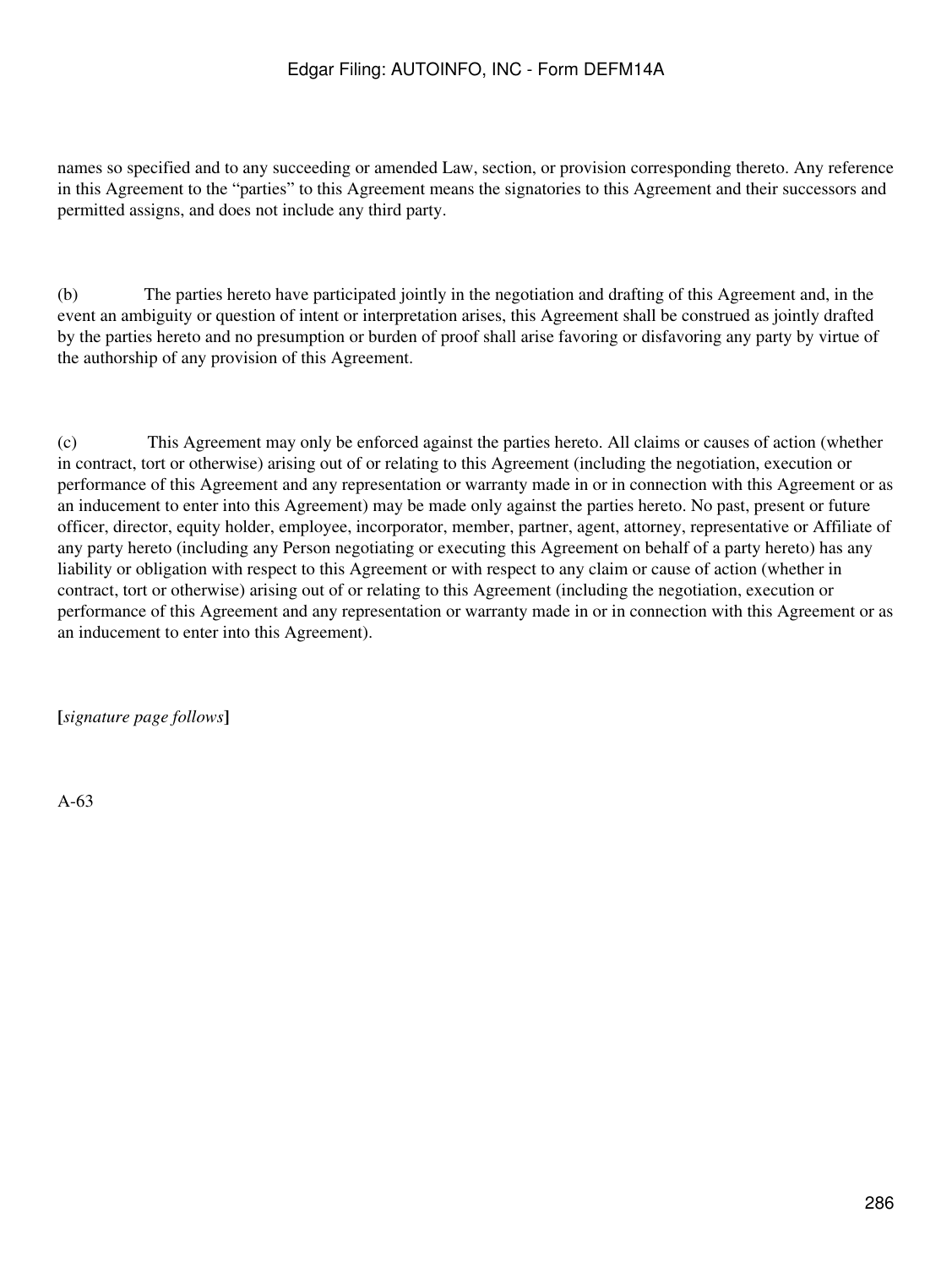IN WITNESS WHEREOF, the parties hereto have caused this Agreement and Plan of Merger to be duly executed and delivered as of the date first above written.

#### **AUTOINFO, INC.**

By:/s/ Harry Wachtel Name: Harry Wachtel Title: Chief Executive Officers

### **AUTOINFO HOLDINGS, LLC**

By:/s/ John Caple Name: John Caple Title: President

#### **AUTOINFO ACQUISITION CORP.**

By:/s/ John Caple Name: John Caple Title: President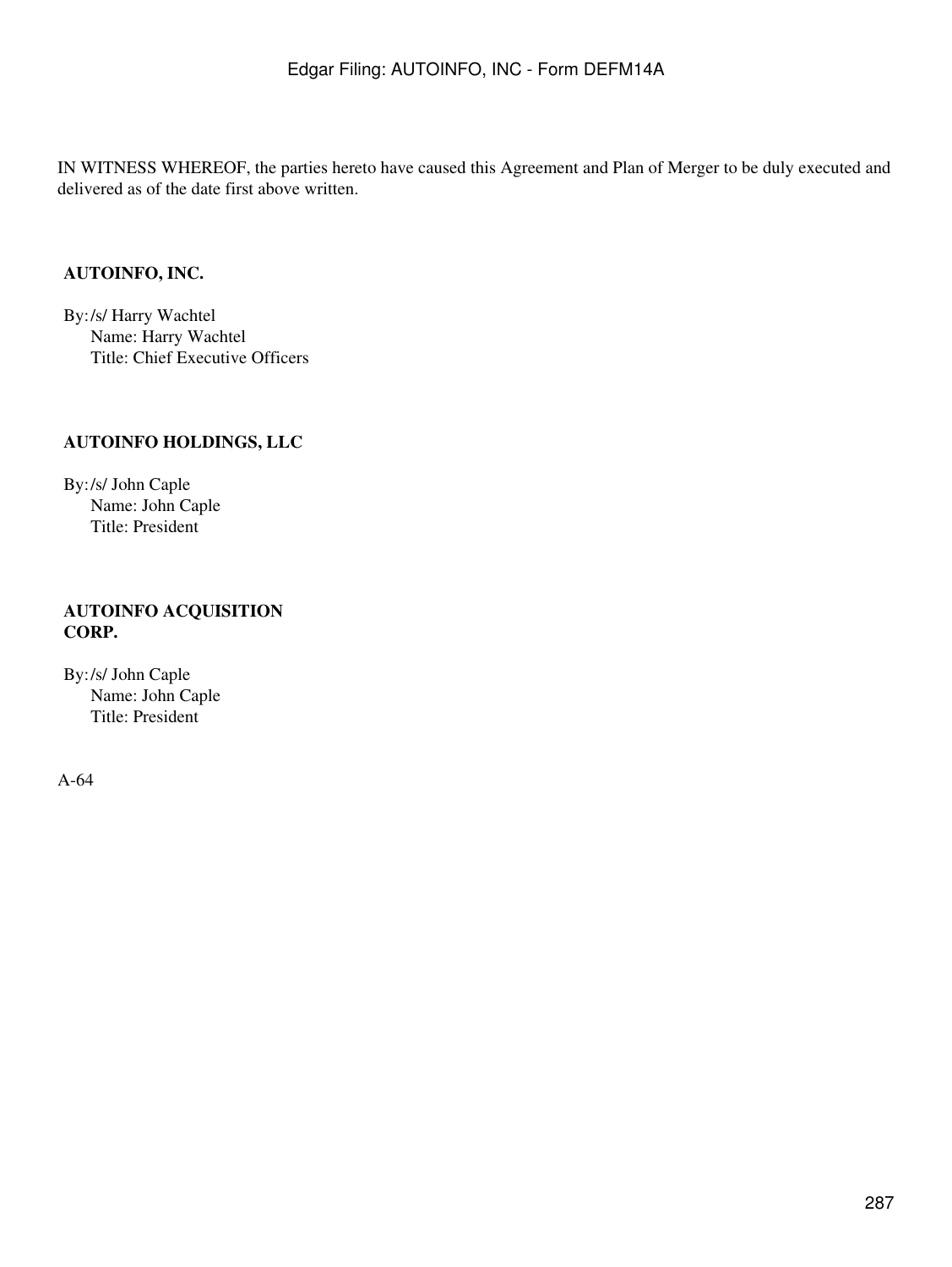#### ANNEX A

**Definitions** 

As used in this Agreement, the following terms have the meanings ascribed thereto below:

"Affiliate" means, as to any Person, any other Person that, directly or indirectly, controls, or is controlled by, or is under common control with, such Person. For this purpose, "control" (including, with its correlative meanings, "controlled by" and "under common control with") means the possession, directly or indirectly, of the power to direct or cause the direction of management or policies of a Person, whether through the ownership of securities or partnership or other ownership interests, by contract or otherwise.

"Business Day" means a day except a Saturday, a Sunday or other day on which the SEC or banks in the City of New York or Boca Raton, Florida are authorized or required by Law to be closed.

"Company" shall have the meaning set forth in the Preamble and, unless otherwise indicated herein, shall include its direct and indirect Subsidiaries.

"Company Intellectual Property" means all Intellectual Property Rights used in or necessary for the conduct of the business of the Company or any of its Subsidiaries, or owned or held for use by the Company or any of its Subsidiaries.

"Company Material Adverse Effect" or "Company Material Adverse Change" means, with respect to the Company or any of its Subsidiaries, any change, condition, effect, event, occurrence, state of facts, circumstance, or development that is either individually or in the aggregate with any other any change, condition, effect, event, occurrence, state of facts, circumstance, or development materially adverse to (a) the business, properties, assets, liabilities (contingent or otherwise), operation, condition (financial or otherwise), or results of operations of the Company and its Subsidiaries, taken as a whole, or (b) the Company's or any of its Subsidiary's ability to perform their respective obligations under this Agreement or consummate the Transactions; provided, however, that, in the case of clause (a), none of the following shall be deemed, either alone or in combination, to constitute, and that none of the following shall be taken into account in determining whether there has been or will be, a Company Material Adverse Effect: (i) any change generally affecting the economy, financial markets or political, economic or regulatory conditions in the United States or any other geographic region in which the Company or any of its Subsidiaries conduct business, to the extent the Company and its Subsidiaries are not materially and disproportionately affected thereby; (ii) changes in the industries in which the Company or any of its Subsidiaries operate, to the extent the Company and its Subsidiaries are not materially and disproportionately affected thereby; (iii) any change attributable to the execution, announcement,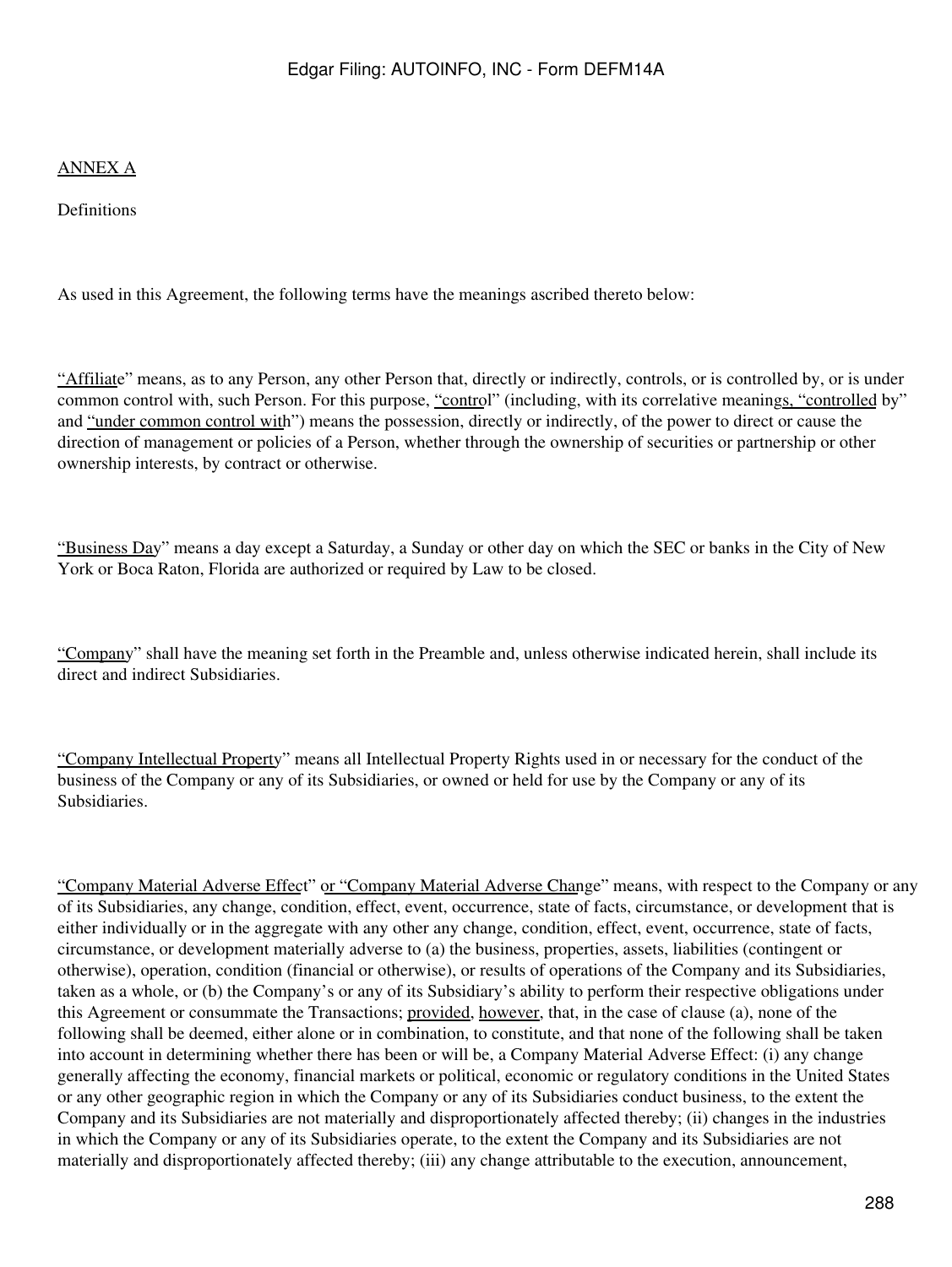pendency or consummation of the Transactions; (iv) any change arising from or relating to compliance with the terms of this Agreement, or action taken, or failure to act, to which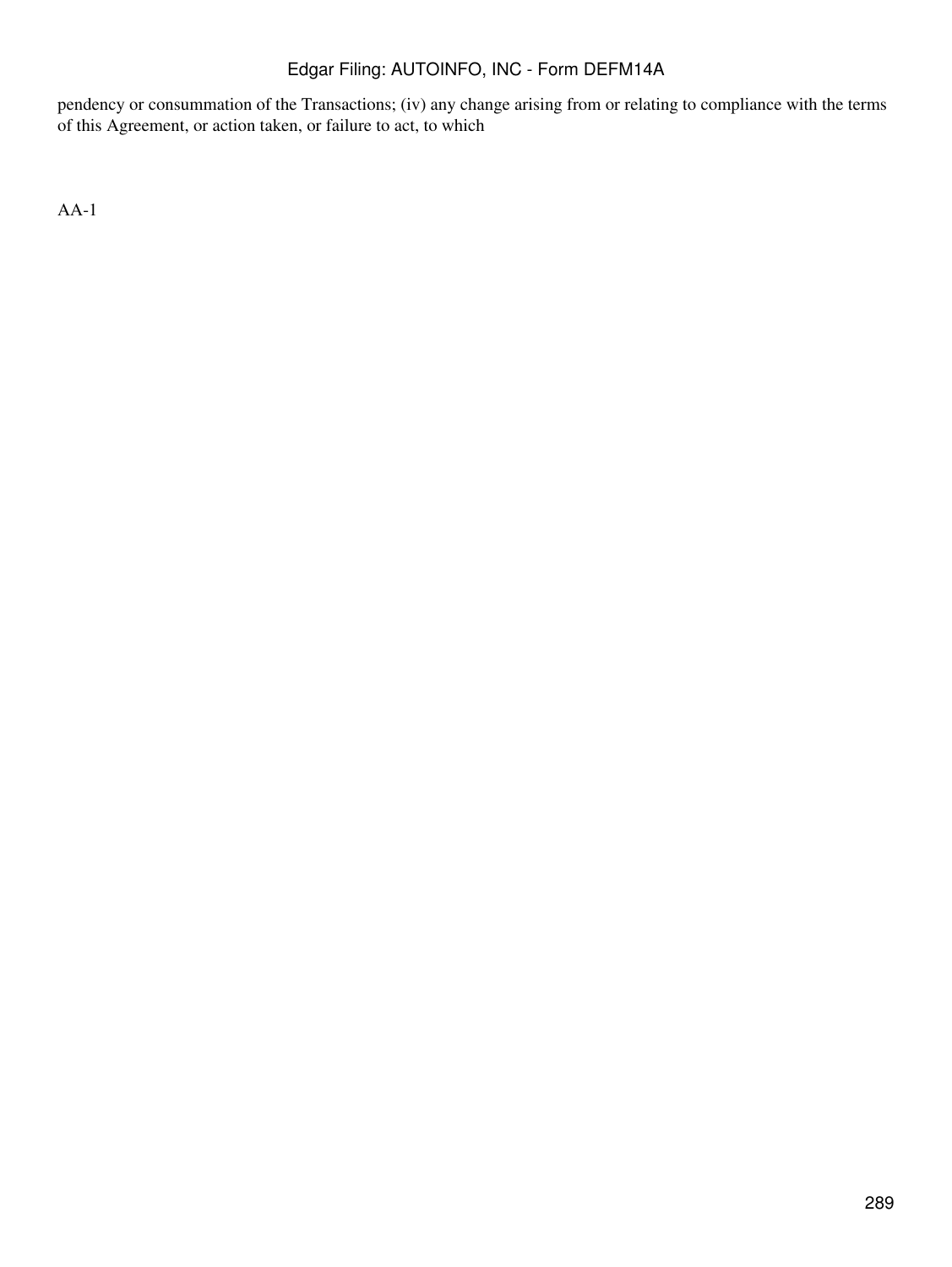Parent has consented; (v) acts of war (whether or not declared), the commencement, continuation or escalation of a war, acts of armed hostility, sabotage or terrorism or other international or national calamity or any material worsening of such conditions threatened or existing as of the date of this Agreement, to the extent the Company and its Subsidiaries are not materially and disproportionately affected thereby; (vi) any changes arising from any action required to be taken under any Law after the date hereof, to the extent the Company and its Subsidiaries are not materially and disproportionately affected thereby; (vii) changes in GAAP after the date hereof; (viii) any failure by the Company to meet any published or internally prepared estimates of revenue or earnings for any period ending on or after the date of this Agreement, or (ix) any change directly related, and attributed, to items 1, 2, 3, and 4 set forth on Section 3.5(a) of the Company Disclosure Schedules.

"Company Stock Plans" means, collectively, the 1992 Stock Option Plan, the 1997 Stock Option Plan, the 1997 Non-Employee Stock Option Plan, the 1999 Stock Option Plan, the 2003 Stock Option Plan, the 2005 Independent Sales Agent Stock Option Plan, the 2006 Stock Option Plan, and the 2006 Independent Sales Agent Stock Option Plan.

"Company Technology" means all Technology used in or necessary for the conduct of the business of the Company or any of its Subsidiaries, or owned or held for use by the Company or any of its Subsidiaries.

"Company Transaction Expenses" means (a) any reasonable out-of-pocket costs and expenses including, the reasonable fees and expenses of attorneys (with the exception of any fees and expenses related to litigation related to or arising out of the Transactions), accountants, consultants, financial advisors, finders, brokers, and investment bankers, incurred by the Company and its Subsidiaries in connection with the entering into of this Agreement, (b) any other costs and expenses directly related to or arising out of the execution, delivery or performance by the Company or its Subsidiaries of this Agreement or the consummation by the Company or its Subsidiaries of the Transactions, including the Merger, (c) costs, expenses and other amounts in connection with the Required Consents and the Permits required pursuant to Section 6.2(d), and (d) change of control bonuses paid to Michael P. Williams, Harry Wachtel, and William Wunderlich.

"Consent" means, with respect to any Person, any consent, approval, authorization, permission or waiver of, or registration, declaration or other action or filing with or exemption by such Person.

"Credit Facility" means the Company's \$35,000,000 line of credit with Regions Bank.

"Equity Interest" means any capital stock, other equity interest, other ownership interest or any securities or other interests convertible into or exchangeable or exercisable for capital stock, other equity interests, or other ownership interests, or any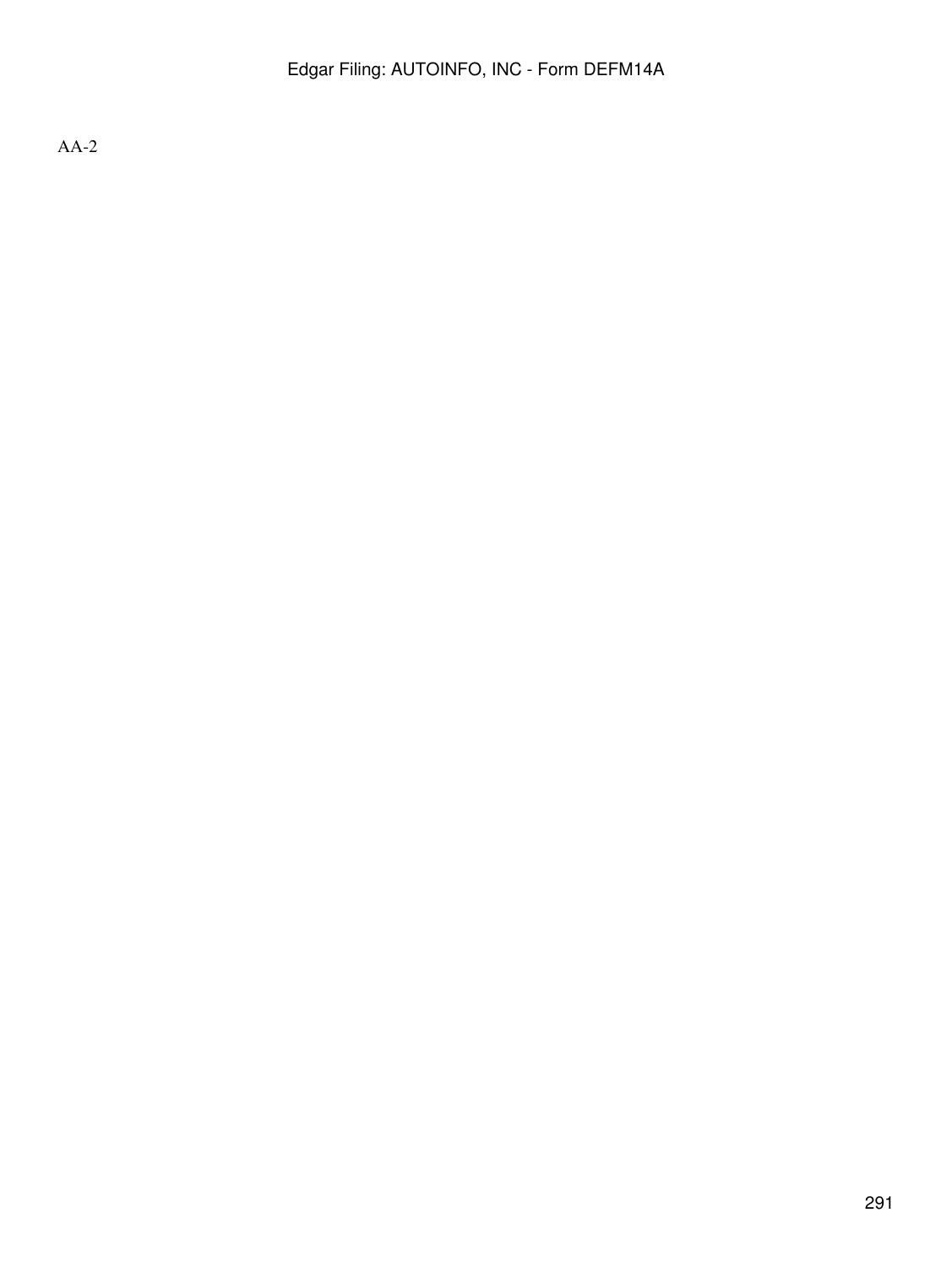other rights, warrants or options to acquire any of the foregoing securities or interests of or in any Person.

"Environmental Condition" means a condition of the soil, surface waters, groundwater, stream sediments, air and/or similar environmental media including any Release or threatened Release of Hazardous Materials, either on or off a property resulting from any activity, inactivity or operations occurring on such property, that (i) by virtue of Environmental Laws,  $(x)$  requires investigatory, corrective or remedial measures,  $(y)$  comprises a basis for claims against, demands of and/or liabilities of the Company or Parent or in respect of the business or the real property, or (z) requires reporting to a Governmental Authority; or (ii) involves the presence of any Hazardous Materials in concentrations or quantities exceeding relevant environmental standards.

"Environmental Costs and Liabilities" means any and all losses, liabilities, obligations, damages, fines, sanctions, penalties, judgments, actions, claims, costs and expenses (including fees, disbursements and expenses of legal counsel, experts, engineers and consultants and the costs of investigation and feasibility studies) under or pursuant to Environmental Law including as a result of (i) a violation of any Environmental Law or Order of a Governmental Authority, (ii) a Remedial Action, (iii) a Release or threatened Release of Hazardous Materials to the environment, or (iv) any environmental health or safety condition.

"Environmental Law" means any federal, state, local or municipal law (including common law), statute, code, ordinance, rule, regulation, order, guideline, policy or other requirement of conduct relating to air, water, solid waste, Hazardous Materials, worker and community right-to-know, hazard communication, noise, resource protection, health protection, worker and occupational safety and health, or other environmental, health and safety concerns as may now or at any time hereafter be in effect and includes, but is not limited to, the Comprehensive Environmental Response, Compensation and Liability Act ("CERCLA"), 42 U.S.C. § 9601 et seq., the Hazardous Materials Transportation Act, 49 U.S.C. § 5101 et seq., the Resource Conservation and Recovery Act, 42 U.S.C. § 6901 et seq., the Clean Water Act, 33 U.S.C. § 1251 et seq., the Clean Air Act, 42 U.S.C. § 7401 et seq., the Toxic Substances Control Act, 15 U.S.C. § 2601 et seq., the Federal Insecticide, Fungicide, and Rodenticide Act, 7 U.S.C. § 136 et seq., and the Occupational Safety and Health Act, 29 U.S.C. § 651 et seq., as such laws have been amended or supplemented, and the regulations promulgated pursuant thereto, and all analogous state or local statutes, and including public environmental transfer of ownership, notification or approval statutes.

"Environmental Lien" means any Lien in favor of any Governmental Authority in connection with any liability under any Environmental Law, or damage arising from, or costs incurred by, such Governmental Authority in response to a Release.

"Environmental Permit" means any Permit that is required under any applicable Environmental Law.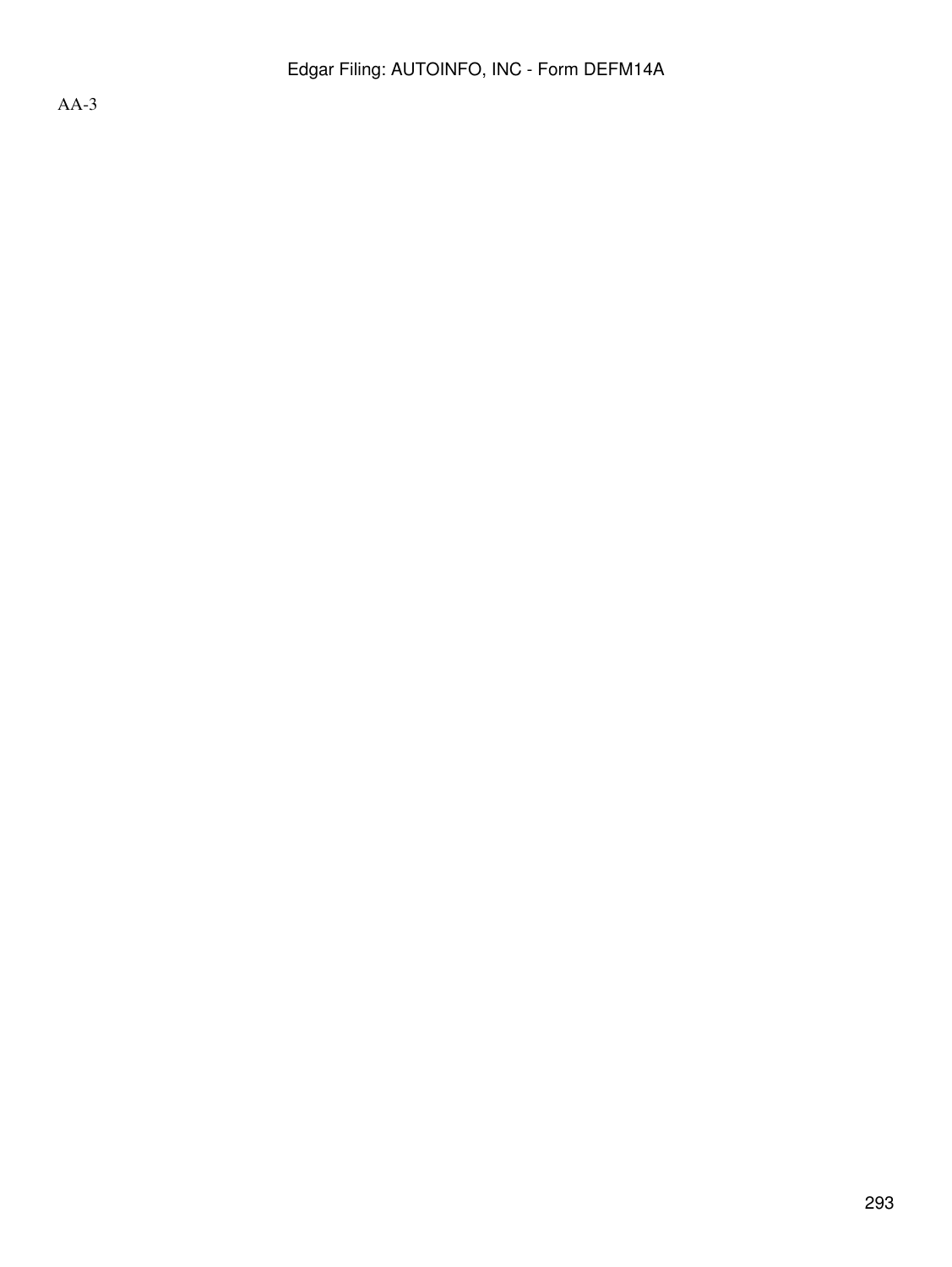"Funded Indebtedness" means any Indebtedness that has been funded or financed by a third party to, or for the benefit of, the Company.

"GAAP" means generally accepted accounting principles in the United States.

"Governmental Authority" means any government, court, arbitrator, regulatory or administrative agency, commission or authority or other governmental instrumentality, whether federal, state or local, domestic, foreign or multinational, and whether executive, legislative or judicial.

"Guarantee" means any guarantee or other contingent liability (other than any endorsement for collection or deposit in the Ordinary Course of Business), direct or indirect with respect to any obligations of another Person, through a Contract or otherwise.

"Guarantor" means ComVest Investment Partners IV, L.P. and its affiliates, successors and transferees.

"Hazardous Material" means any substance, material or waste which is regulated, listed, or defined under any provision of Environmental Law, and including any petroleum, petroleum products, fuel oil, derivatives of petroleum products or fuel oil, explosives, reactive materials, ignitable materials, corrosive materials, asbestos-containing materials, urea formaldehyde foam insulation, transformers or other equipment that contain polychlorinated biphenyls, radon gas, medical waste, biomedical waste, infectious materials, any material, substance or waste which is defined as a "radioactive waste," "radioactive material," "hazardous chemical," "hazardous waste," "mixed waste," "hazardous material," "hazardous substance," "extremely hazardous waste," "extremely hazardous substance," "restricted hazardous waste," "solid waste," "contaminant," "pollutant," "toxic waste," "toxic substance," "toxic chemical," "chemical substance" or words of simil meaning or regulatory effect, and any other element, compound, mixture, solution or substance which may pose a present or potential hazard to human health or safety or to the environment, including any material regulated by or subject to regulation under any Environmental Law.

"Improvements" means all buildings, structures, fixtures, building systems and equipment, and all components thereof (including the roof, foundation and structural elements), included in the Real Property.

"Indebtedness" with respect to any Person means (a) any obligation of such Person for borrowed money, but in any event shall include: (i) any obligation or liabilities incurred for all or any part of the purchase price of property or other assets or for the cost of property or other assets constructed or of improvements thereto, other than accounts payable included in current liabilities and incurred in respect of property purchased in the Ordinary Course of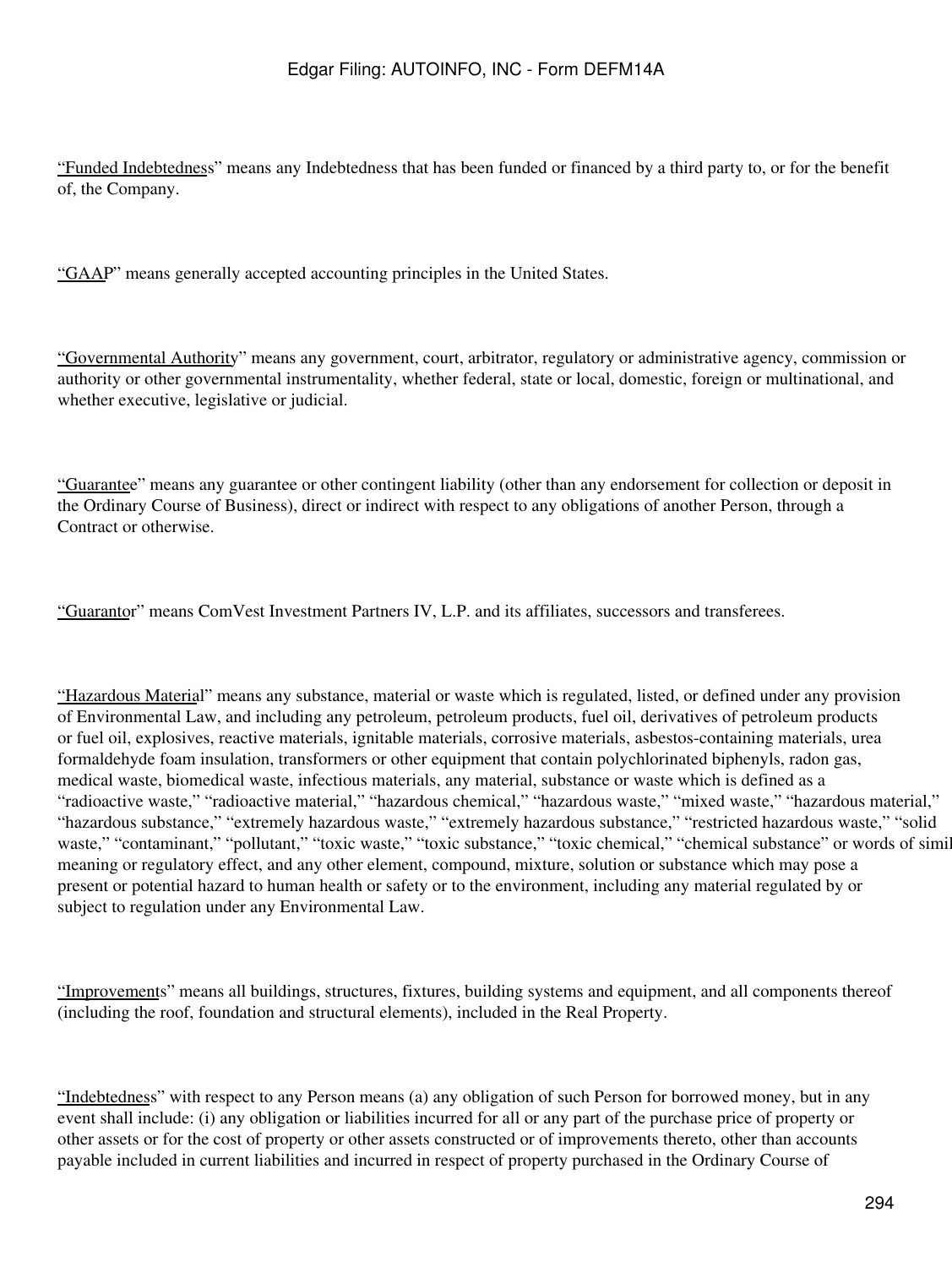Business, (whether or not such Person has assumed or become liable for the payment of such obligation) (whether accrued, absolute, contingent, unliquidated or otherwise, known or unknown, whether due or to become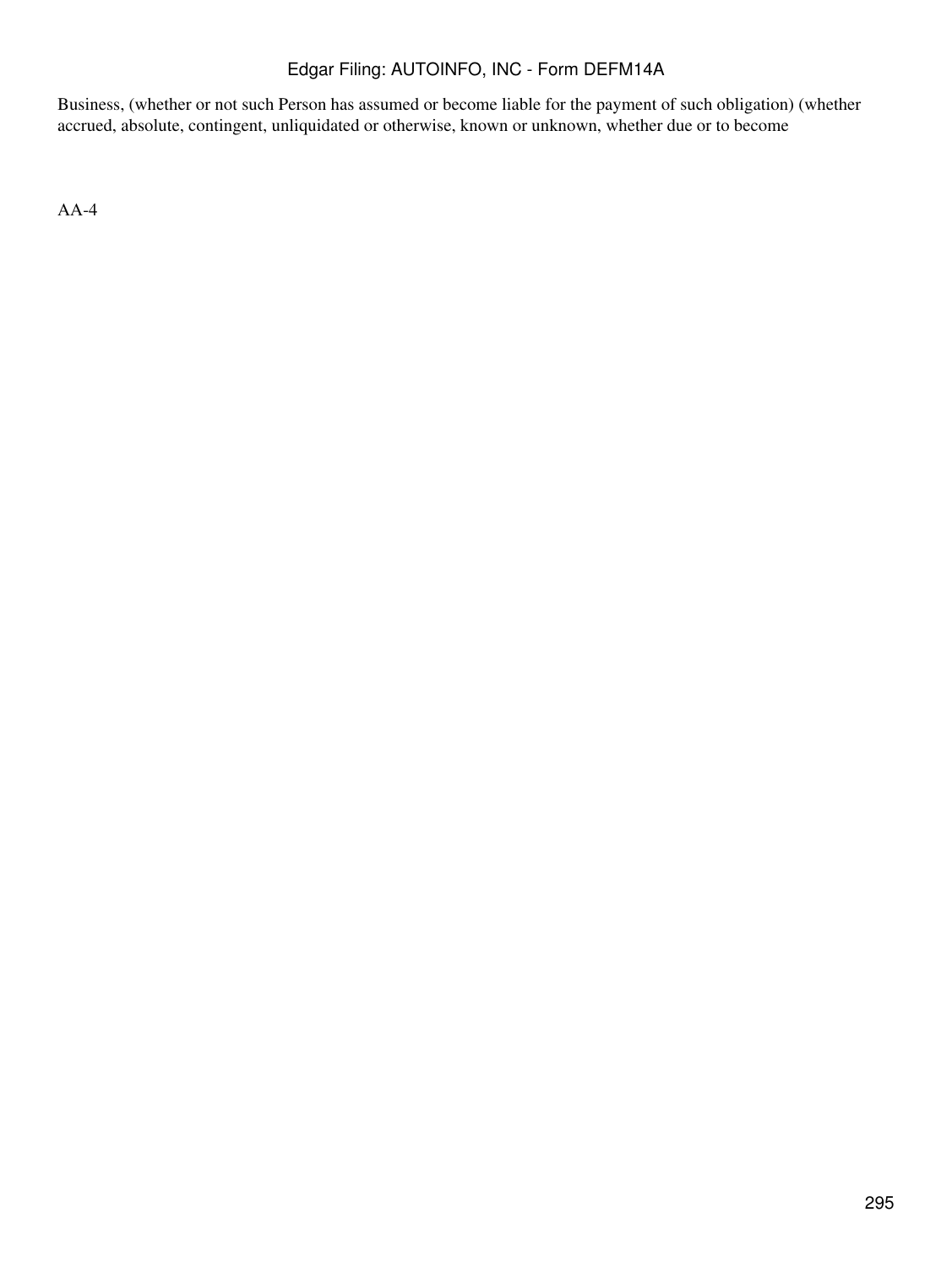due); (ii) the face amount of all letters of credit issued for the account of such Person and all drafts drawn thereunder; (iii) obligations incurred for all or any part of the purchase price of property or other assets or for the cost of property or other assets constructed or of improvements thereto, other than accounts payable included in current liabilities and incurred in respect of property purchased in the Ordinary Course of Business (whether or not such Person has assumed or become liable for the payment of such obligation) secured by Liens; (iv) capitalized lease obligations; and (v) all Guarantees of such Person; (b) accounts payable of such Person that have not been paid within sixty (60) days of their due date and are not being contested; (c) annual employee bonus obligations that are not accrued on the Financial Statements; (d) extraordinary liabilities or obligations (including unpaid accrued annual bonuses, retention bonuses, pension payments not in the Ordinary Course of Business, accrued but unpaid income Taxes, accrued but unpaid legal and other professional fees, and undisclosed or contingent liabilities), and (e) any fees, costs, expenses or obligations incurred in connection with the consummation of the Transactions which are not otherwise treated as or deemed to be Company Transaction Expenses (with the exception of any fees and expenses related to litigation related to or arising out of the Transactions).

"Intellectual Property Rights" means all of the rights arising from or in respect of the following, whether protected, created or arising under the Laws of the United States or any foreign jurisdiction: (A) patents, patent applications, any reissues, reexaminations, divisionals, provisionals, substitutions, renewals, continuations, continuations-in-part and extensions thereof (collectively, "Patents"); (B) registered or unregistered trademarks, service marks, trade dress rights, trade names (including social networking user account names), Internet domain names, identifying symbols, logos, emblems, signs or insignia, and including all goodwill associated with the foregoing (collectively, "Marks"); (C) copyrights, whether registered or unregistered (including copyrights in computer software programs), works of authorship, and all registrations, applications and renewals therefor (collectively, "Copyrights"); (D) confidential and proprietary information, or non-public processes, designs, specifications, technology, know-how, techniques, formulas, invention disclosures, inventions (whether or not patentable and whether or not reduced to practice), concepts, trade secrets, discoveries, ideas, research and development, compositions, manufacturing and production processes, technical data and information, customer lists, supplier lists, sales agent lists, pricing and cost information, and business and marketing plans and proposals, in each case excluding any rights in respect of any of the foregoing that comprise or are protected by Patents (collectively, "Trade Secrets"); and (E) all applications, registrations and permits related to any of the foregoing clauses (A) through (D).

"Knowledge" of any Person that is not an individual means, with respect to any matter in question, the knowledge after reasonable inquiry of such Person's directors and executive officers, and all other officers having responsibility relating to the applicable matter.

"Leased Real Property" means all leasehold or subleasehold estates and other rights to use or occupy any land, buildings, structures, improvements, fixtures, or other interest in real property held by the Company or any of its Subsidiaries.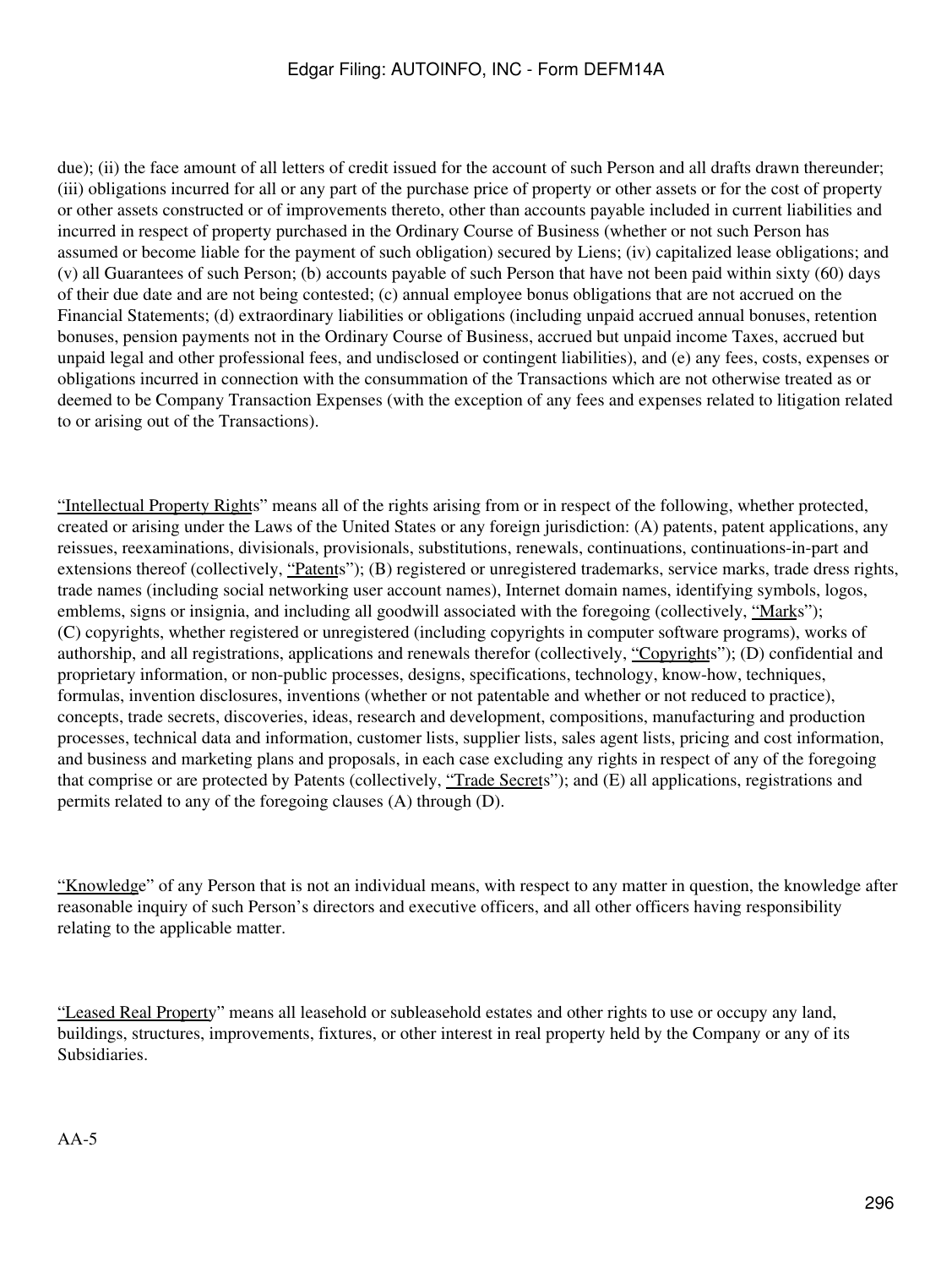"Leases" means all written or oral leases, subleases, licenses, concessions and other agreements, including all amendments, extensions, renewals, Guarantees, and other agreements with respect thereto, pursuant to which the Company or any of its Subsidiaries holds any Leased Real Property.

"Option Consideration" means, with respect to any share of Company Common Stock issuable under a particular Option, an amount equal to the excess, if any, of (i) the Merger Consideration over (ii) the exercise price payable in respect of such share of Company Common Stock issuable under such Option.

"Order" means any order, award, decision, injunction, judgment, ruling, decree, charge, writ, subpoena or verdict entered, issued, made or rendered by any Governmental Body or arbitrator.

"Ordinary Course of Business" means the ordinary course of business consistent with past custom and practice (including with respect to quantity and frequency).

"Organizational Documents" means the Company Charter Documents or the Subsidiary Documents, as applicable.

"Owned Real Property" means all land, together with all buildings, structures, improvements and fixtures located thereon, including all electrical, mechanical, plumbing and other building systems, fire protection, security and surveillance systems, telecommunications, computer, wiring, and cable installations, utility installations, water distribution systems, and landscaping, together with all easements and other rights and interests appurtenant thereto (including air, oil, gas, mineral, and water rights), owned by the Company or any of its Subsidiaries.

"Parent Material Adverse Effect" shall mean with respect to Parent or Merger Sub, any change, condition, effect, event, occurrence, state of facts, circumstance, or development that is either individually or in the aggregate with any other any change, condition, effect, event, occurrence, state of facts, circumstance, or development materially adverse to Parent's or Merger Sub's ability to perform their respective obligations under this Agreement or consummate the Transactions.

"Permit" means any permit, Consent, license, approval, authorization, variance, exemption, registration or permission, franchise, certificate, certificate of occupancy or Order issued by any Person.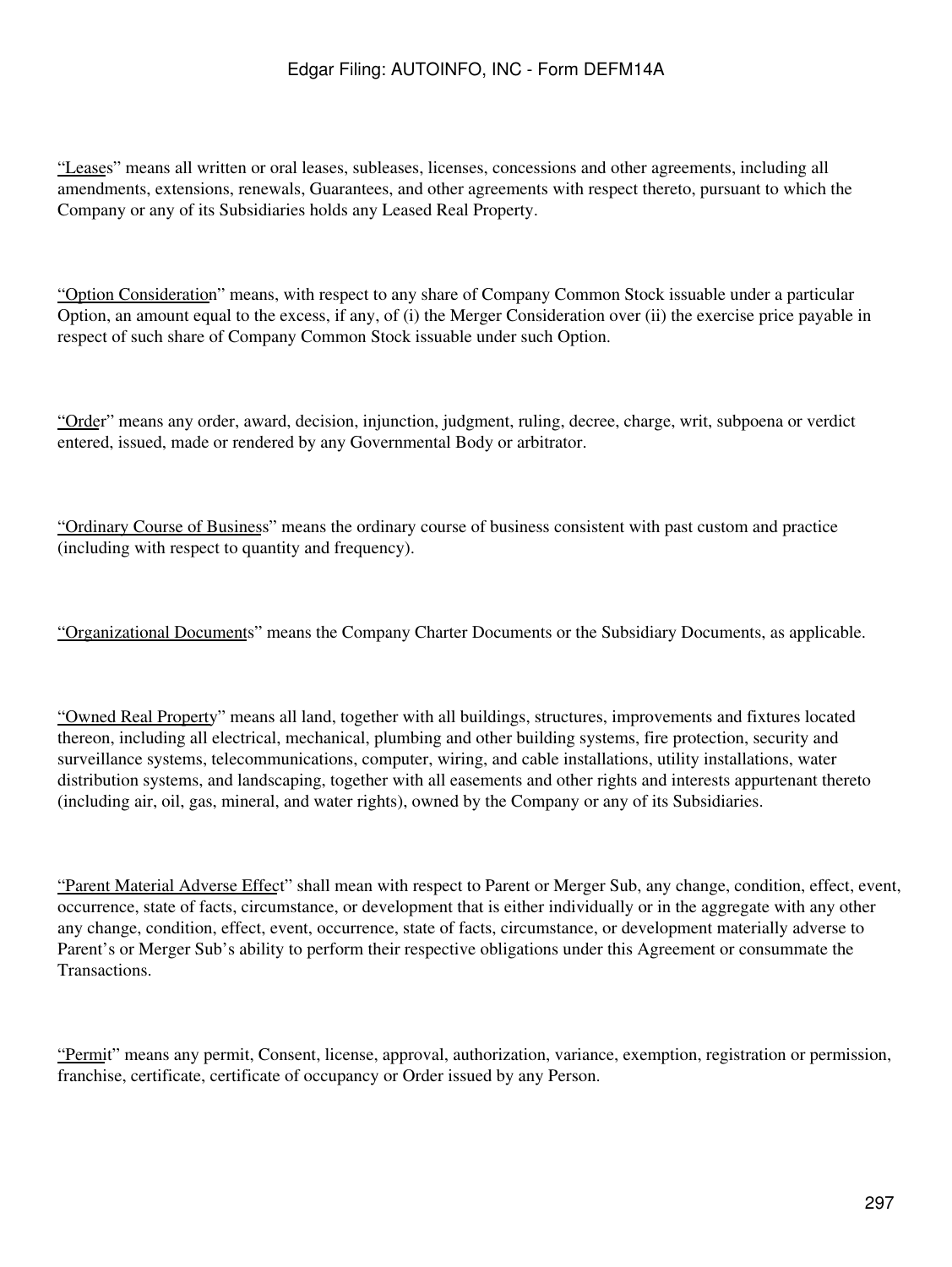"Permitted Liens" means any (i) liens for Taxes not yet due or payable or for Taxes that the Company or its Subsidiaries are contesting in good faith through appropriate Proceedings in a timely manner, in each case for which adequate reserves have been established and shown in the Company's most recent balance sheet set forth in the Filed Company SEC Documents, (b) liens of landlords, carriers, warehousemen, workmen, repairmen, mechanics, materialmen and similar liens arising in the Ordinary Course of Business and not incurred in connection with the borrowing of money, (c) restrictions, easements, covenants, reservations, rights of way or other similar matters of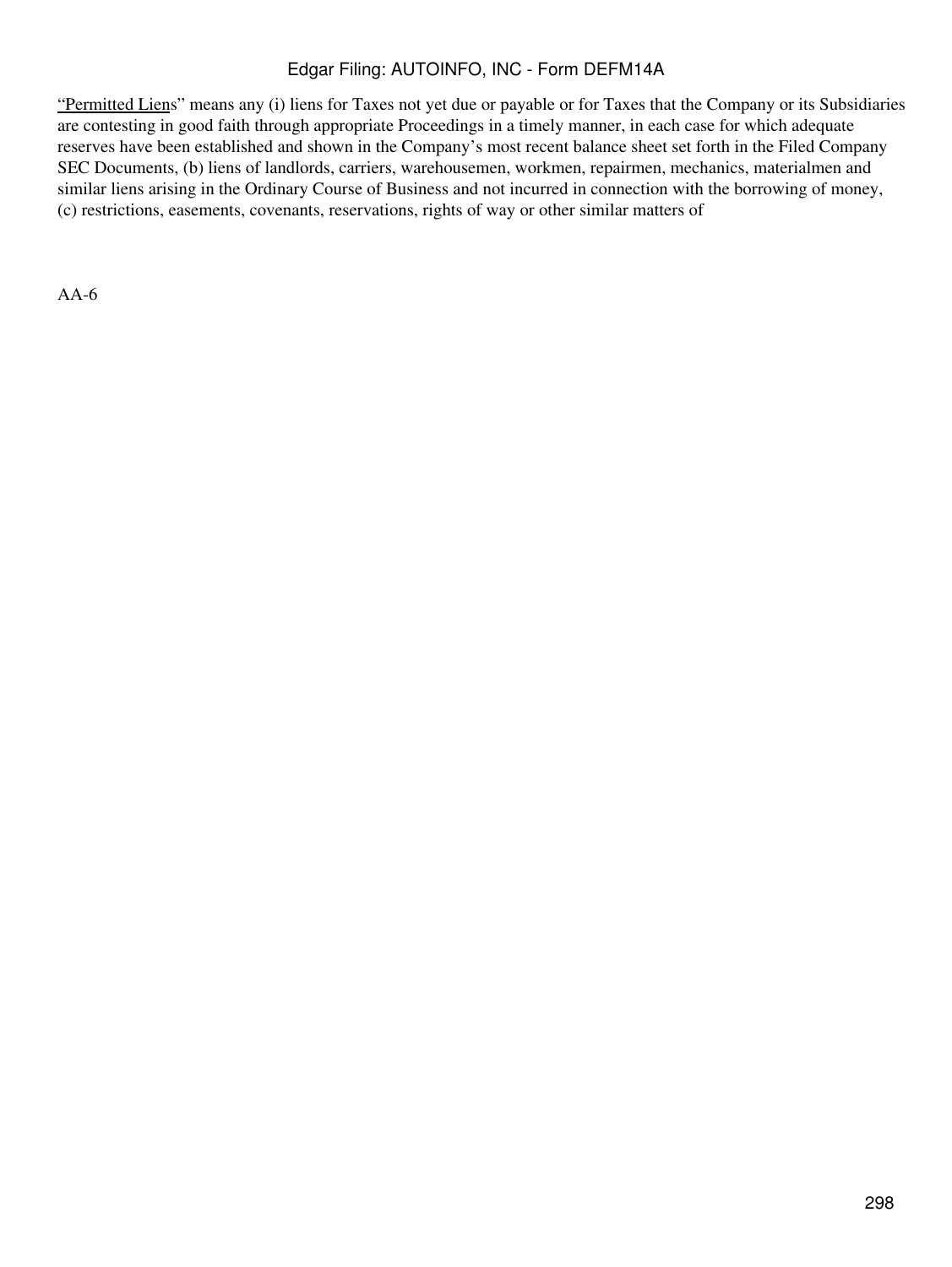title to the Owned Real Property or Leased Real Property of record, and (d) zoning ordinances, restrictions, prohibitions and other requirements imposed by any Governmental Authority, none of which materially interfere with the conduct of the business or affairs of the Company or any of its Subsidiaries.

"Person" means an individual, a corporation, a limited liability company, a partnership, a joint venture, an association, a trust, a Governmental Authority or any other entity.

"Proceeding" means any action, audit, lawsuit, litigation, investigation or arbitration (in each case, whether civil, criminal or administrative) pending by or before any Governmental Body or arbitrator.

"Real Property" means the Leased Real Property and the Owned Real Property.

"Release" means any release, threatened release, spill, emission, leaking, pumping, pouring, dumping, emptying, escape, injection, deposit, disposal, discharge, dispersal, leaching, or migration of Hazardous Material on or into the indoor or outdoor environment, including the movement of Hazardous Material through or in soils, surface water, groundwater, property or the ambient air.

"Remedial Action" means all actions, including any capital expenditures undertaken to (i) clean up, remove, remediate, dispose of, investigate, monitor, repair, treat, or in any other way address any Hazardous Material; (ii) prevent the Release or threat of Release, or minimize the further Release of any Hazardous Material so it does not migrate or endanger or threaten to endanger public health or welfare or the indoor or outdoor environment; (iii) perform pre-remedial studies and investigations or post-remedial monitoring and care; or (iv) bring facilities on any property owned, operated or leased by or for the Company or any of its Subsidiaries and the facilities located and operations conducted thereon into compliance with Environmental Laws.

"Rollover Senior Manager" means Harry Wachtel, Michael P. Williams, and Mark Weis.

"Senior Manager" means Harry Wachtel and Michael P. Williams.

"Software" means computer programs, including any and all software implementations of algorithms, models and methodologies whether in source code, object code or other form, databases and compilations, including any and all data and collections of data, descriptions, flow-charts and other work product used to design, plan, organize and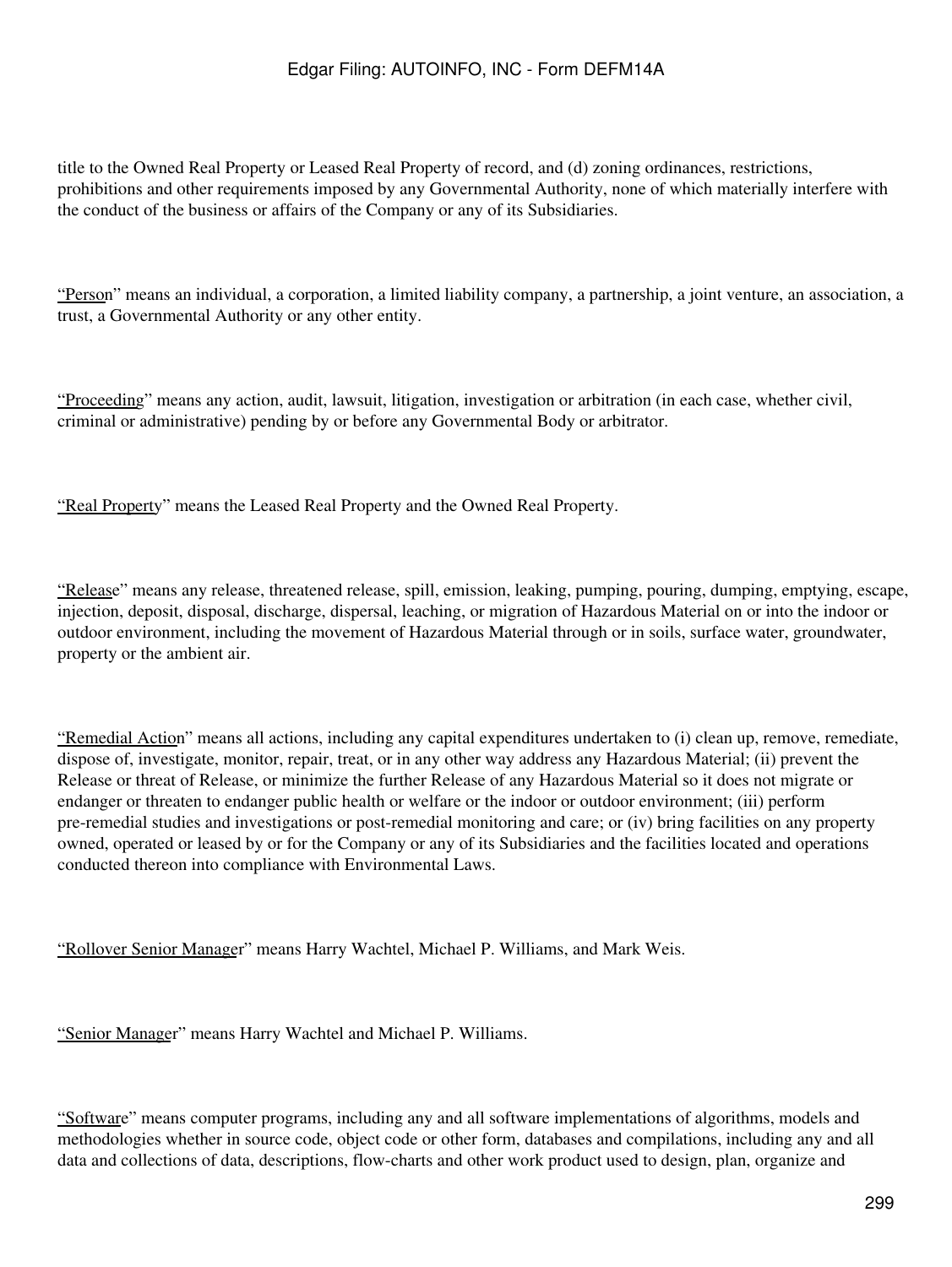develop any of the foregoing and all documentation, including user manuals and training materials, related to any of the foregoing.

"Subsidiary" when used with respect to any Person, means any (a) corporation, limited liability company, partnership, association, trust or other entity the accounts of which would be consolidated with those of such Person in such Person's consolidated financial statements if such financial statements were prepared in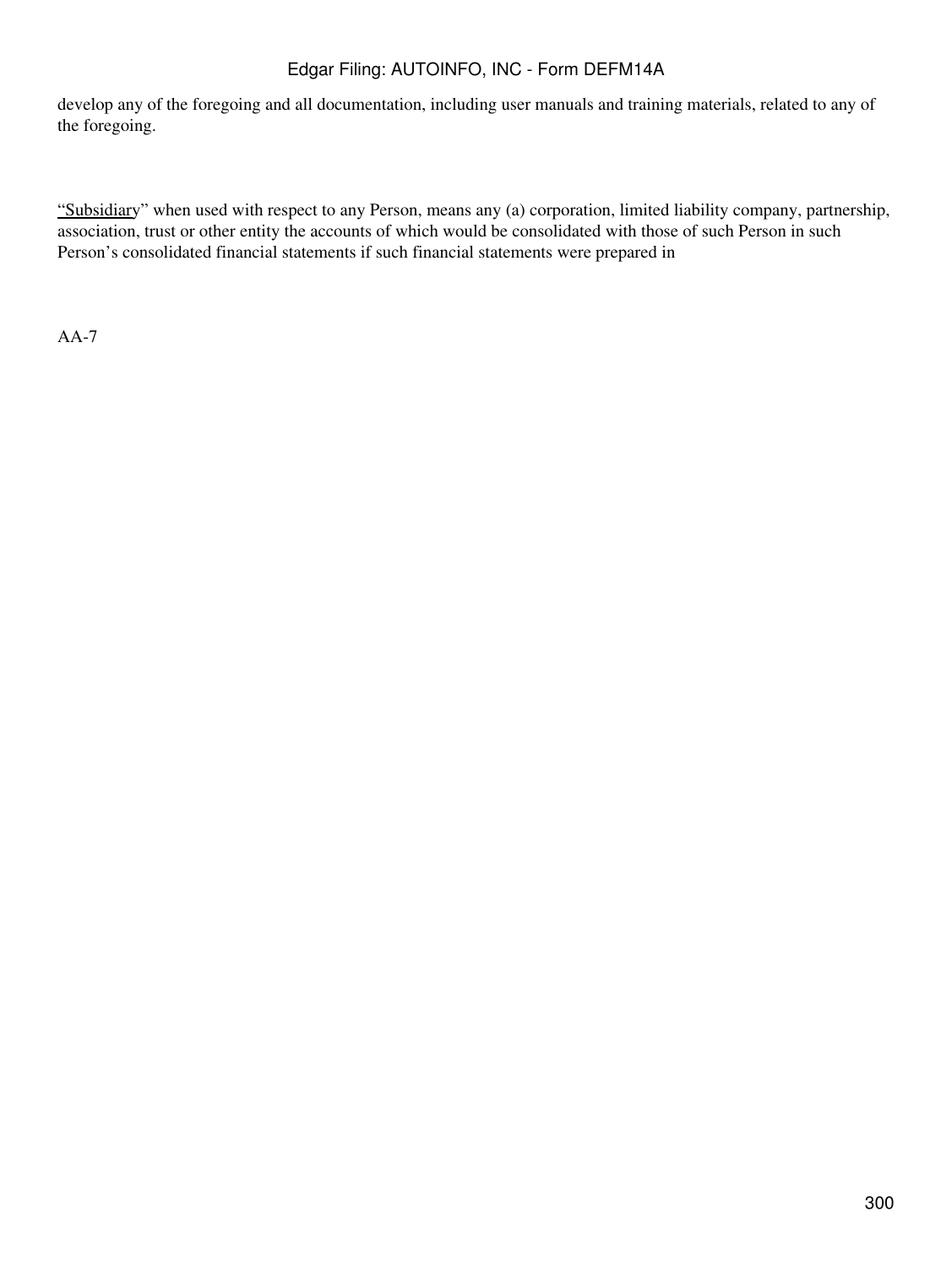accordance with GAAP, (b) any corporation, limited liability company, partnership, association, trust or other entity of which securities or other ownership interests representing more than 50% of the equity or more than 50% of the ordinary voting power (or, in the case of a partnership, more than 50% of the general partnership interests) are, as of such date, owned by such Person or one or more Subsidiaries of such Person, or such Person and/or (c) Person or any of its Subsidiaries controls the business and affairs of any corporation, limited liability company, partnership, association, trust or other entity.

"Superior Proposal" means a bona fide written proposal or offer, obtained after the date hereof and not in breach of this Agreement or any standstill agreement, to acquire, directly or indirectly, for consideration consisting of cash and/or securities, all of the equity securities of the Company or all or substantially all of the assets of the Company and its Subsidiaries on a consolidated basis, made by a third party, and which is otherwise on terms and conditions which the Board of Directors of the Company (acting upon receipt of a recommendation by the Special Committee) determines in its good faith and reasonable judgment (after consultation with a financial advisor of national reputation and the Company's outside counsel) to be more favorable to the Company's stockholders from a financial point of view than the Merger and the other Transactions, taking into account at the time of determination any changes to the terms of this Agreement that as of that time had been proposed by Parent in writing and the ability of the Person making such proposal to consummate the transactions contemplated by such proposal or offer (based upon, among other things, the availability of financing and the expectation of obtaining required approvals).

"Takeover Proposal" means any inquiry, proposal or offer from any Person or "group" (as defined in Section 13(d) of the Exchange Act), other than Parent and its Subsidiaries, relating to any (A) direct or indirect acquisition (whether in a single transaction or a series of related transactions) of assets of the Company and its Subsidiaries (including securities of Subsidiaries) equal to 20% or more of the Company's and its Subsidiaries' consolidated assets or to which 20% or more of the Company's revenues or earnings on a consolidated basis are attributable, (B) direct or indirect acquisition (whether in a single transaction or a series of related transactions) of 20% or more of any class of equity securities of the Company, (C) tender offer or exchange offer that if consummated would result in any Person or "group" (as defined in Section 13(d) of the Exchange Act) beneficially owning 20% or more of any class of equity securities of the Company or (D) merger, consolidation, share exchange, business combination, recapitalization, liquidation, dissolution or similar transaction involving the Company or any of its Subsidiaries; in each case, other than the Transactions.

"Taxes" means (A) all federal, state, local or foreign taxes, charges, fees, imposts, levies or other assessments, including all net income, gross receipts, capital, sales, use, ad valorem, value added, transfer, franchise, profits, inventory, capital stock, license, withholding, payroll, employment, social security, unemployment, excise, severance, stamp, occupation, premium, property, windfall profits and estimated taxes, customs duties, fees, assessments and charges of any kind whatsoever, (B) all interest, penalties, fines, additions to tax or additional amounts imposed by any Governmental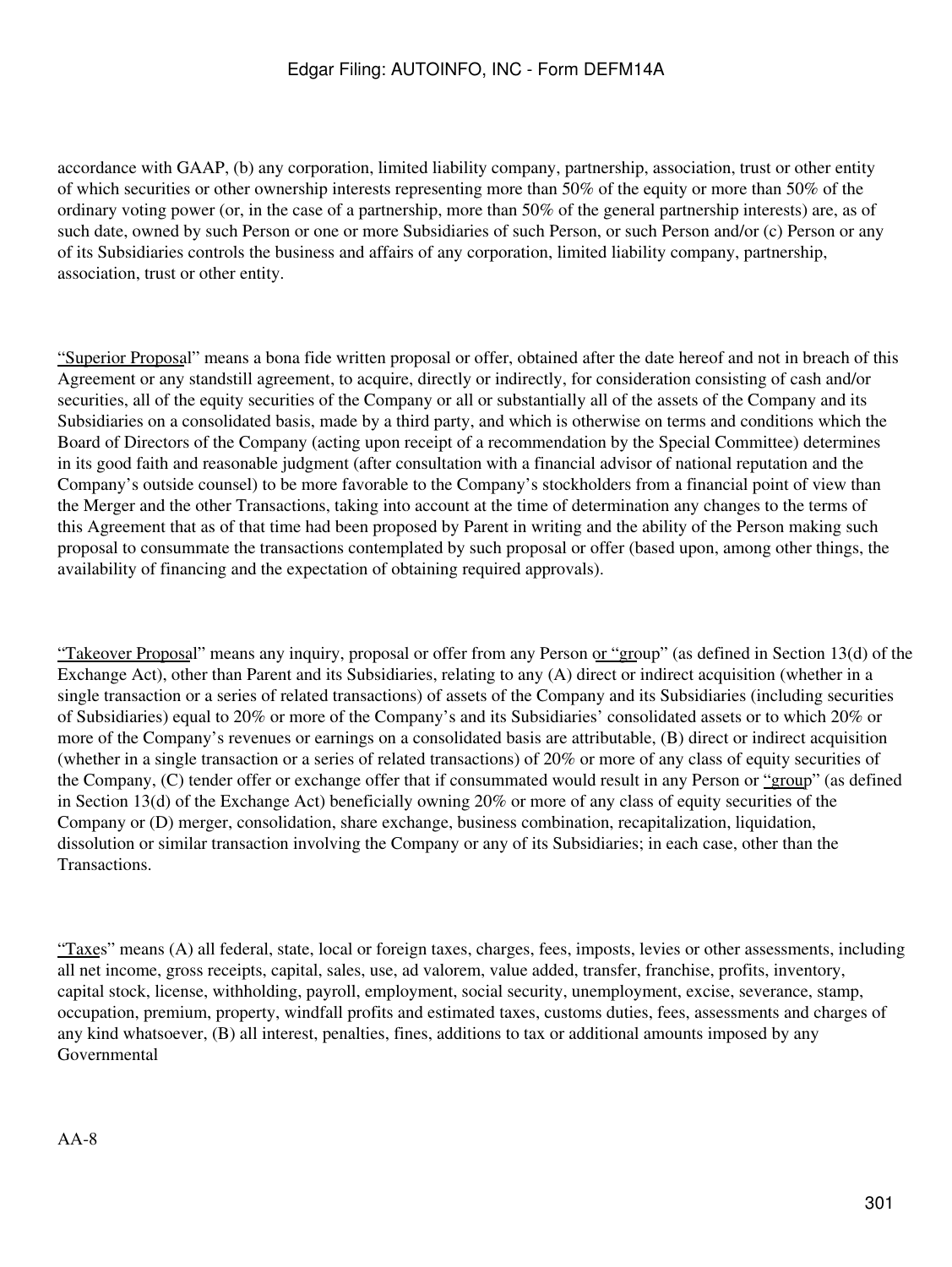Authority in connection with any item described in clause (A), and (C) any transferee liability in respect of any items described in clauses (A) and/or (B) payable by reason of contract, assumption, transferee liability, operation of Law, Treasury Regulation Section 1.1502-6(a) (or any predecessor or successor thereof of any analogous or similar provision under Law) or otherwise.

"Tax Returns" means any return, report, claim for refund, estimate, information return or statement or other similar document relating to or required to be filed with any Governmental Authority with respect to Taxes, including any schedule or attachment thereto, and including any amendment thereof.

"Technology" means, collectively, all designs, formulas, algorithms, procedures, techniques, ideas, know-how, Software, Internet websites and web content, tools, inventions (whether patentable or unpatentable and whether or not reduced to practice), invention disclosures, developments, creations, improvements, works of authorship, other similar materials and all recordings, graphs, drawings, reports, analyses, other writings and any other embodiment of the above, in any form or media, whether or not specifically listed herein, and all related technology, documentation and other materials used in, incorporated in, embodied in or displayed by any of the foregoing, or used or useful in the design, development, reproduction, maintenance or modification of any of the foregoing.

"Transactions" refers collectively to this Agreement and the transactions contemplated hereby, including the Merger.

The following terms are defined in the Section of this Agreement set forth after such term below:

| Term                                         | Section  |
|----------------------------------------------|----------|
| <b>Agent/Employee Obligations</b>            | 3.2(a)   |
| <b>Aggregate Merger Consideration</b>        | 2.2(a)   |
| Agreement                                    | Preamble |
| <b>Balance Sheet Date</b>                    | 3.5(e)   |
| <b>Bankruptcy and Equity Exception</b>       | 3.3(a)   |
| <b>Base Premium</b>                          | 5.8(c)   |
| <b>CERCLA</b>                                | Annex A  |
| Certificate of Merger                        | 1.3      |
| Certificate                                  | 2.1(b)   |
| Closing Date                                 | 1.2      |
| Closing                                      | 1.2      |
| Code                                         | 2.2(g)   |
| Company                                      | Preamble |
| Company Acquisition Agreement                | 5.3(c)   |
| Company Adverse Recommendation Change 5.3(c) |          |
| Company Adverse Recommendation Notice 5.3(c) |          |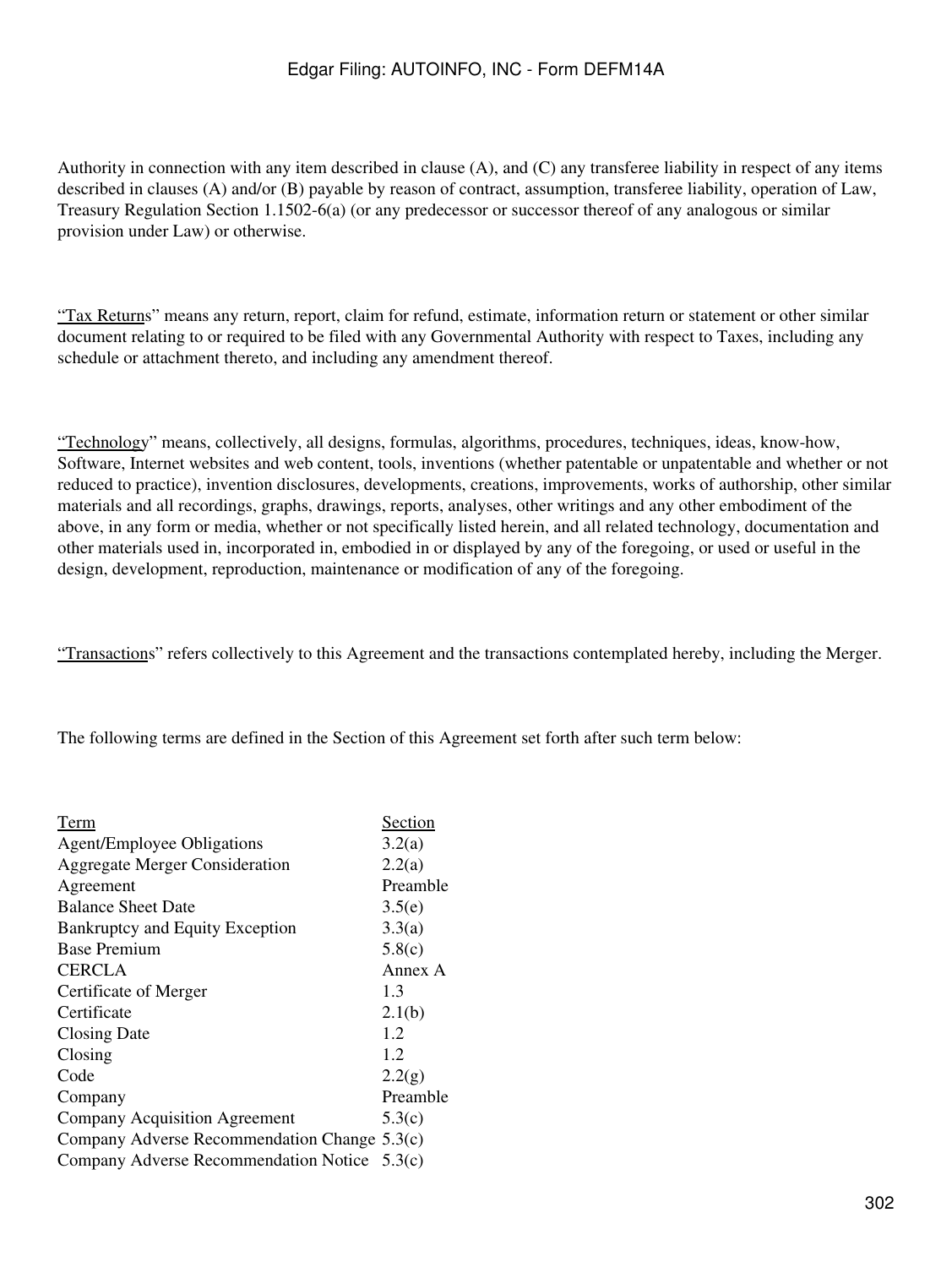| Company Board Recommendation     | 5.1(a) |
|----------------------------------|--------|
| <b>Company Charter Documents</b> | 3.1(c) |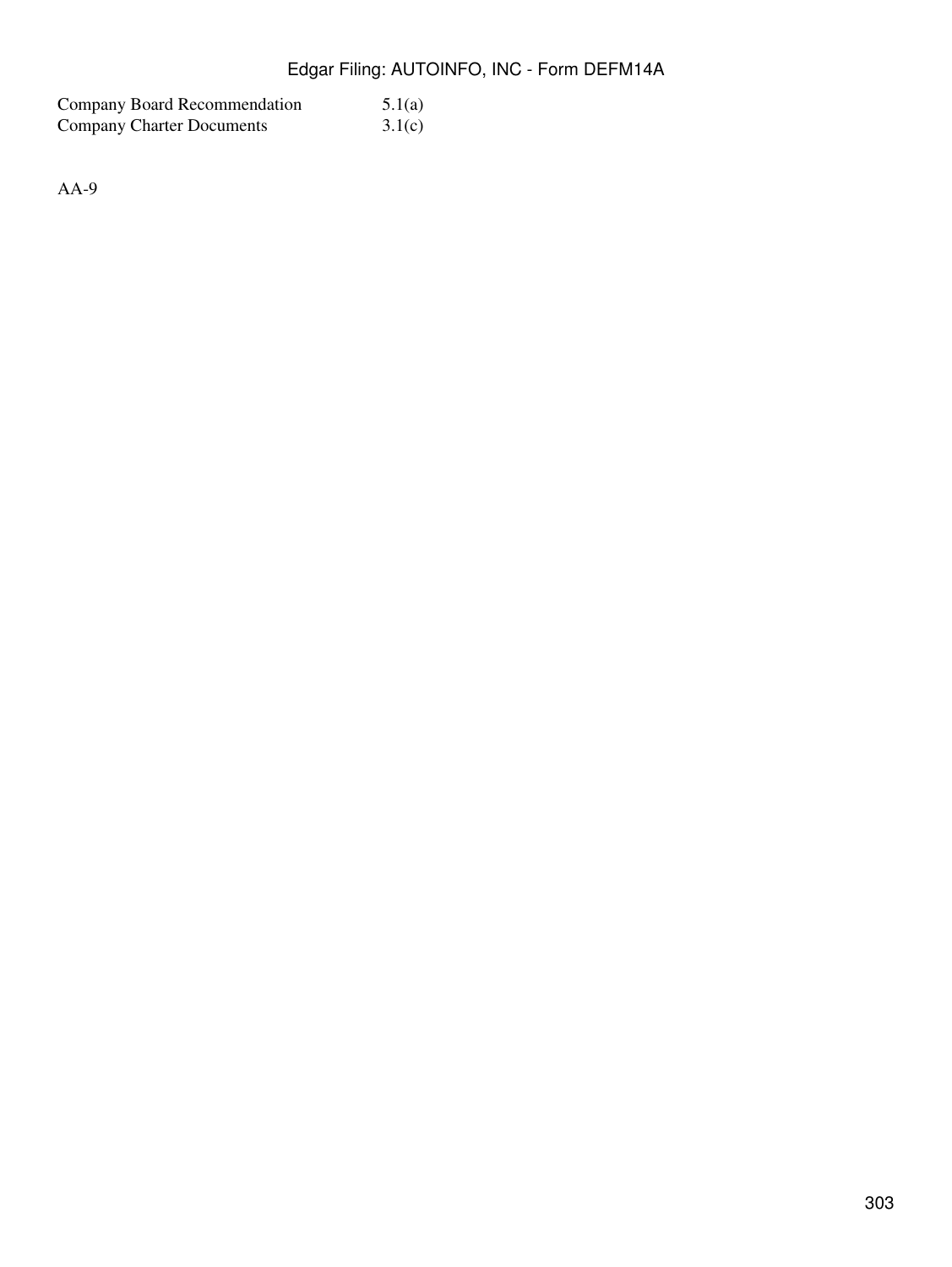| Term                                     | Section   |
|------------------------------------------|-----------|
| <b>Company Common Stock</b>              | 2.1       |
| <b>Company Contracts</b>                 | 3.14(b)   |
| Company Disclosure Schedule              | Article 3 |
| <b>Company Employees</b>                 | 5.11(a)   |
| <b>Company Plans</b>                     | 3.11(a)   |
| <b>Company SEC Documents</b>             | 3.5(a)    |
| <b>Company Securities</b>                | 3.2(a)    |
| Company Stockholder Approval             | 3.3(d)    |
| <b>Company Stockholders Meeting</b>      | 5.1(a)    |
| <b>Company Termination Fee</b>           | 7.3(a)    |
| <b>Confidentiality Agreement</b>         | 5.6(a)    |
| Contract                                 | 3.3(c)    |
| Copyrights                               | Annex A   |
| D&O Tail Policy                          | 5.8(c)    |
| Debt Commitment Letter                   | 4.6       |
| <b>DGCL</b>                              | 1.1       |
| <b>Dissenting Shares</b>                 | 2.1(d)    |
| <b>Dissenting Stockholders</b>           | 2.1(d)    |
| <b>Effective Time</b>                    | 1.3       |
| <b>Engagement Letter</b>                 | 3.20      |
| <b>ERISA</b>                             | 3.11(a)   |
| <b>ERISA Affiliate</b>                   | 3.11(a)   |
| <b>Exchange Act</b>                      | 3.4       |
| Exchange and Rollover Agreement Recitals |           |
| <b>Fairness Opinion</b>                  | 3.19      |
| <b>Filed Company SEC Documents</b>       | 3.5(e)    |
| <b>Indemnification Agreement</b>         | Recitals  |
| Indemnitees                              | 5.8(a)    |
| Laws                                     | 3.8       |
| <b>Leased Real Property</b>              | 3.15(b)   |
| Letter of Intent                         | 8.6       |
| Liens                                    | 3.1(b)    |
| <b>Limited Guaranty</b>                  | Recitals  |
| <b>Marks</b>                             | Annex A   |
| <b>Material Contract</b>                 | 3.14(a)   |
| <b>Merger Consideration</b>              | 2.1(b)    |
| Merger Sub                               | Preamble  |
| Merger                                   | Recitals  |
| <b>Other Filings</b>                     | 3.4       |
| Option                                   | 2.3       |
| <b>Owned Real Property</b>               | 3.15(a)   |
| <b>Parent Disclosure Schedule</b>        | Article 4 |
| Parent                                   | Preamble  |
| Patents                                  | Annex A   |
| Paying Agent                             | 2.2(a)    |
|                                          |           |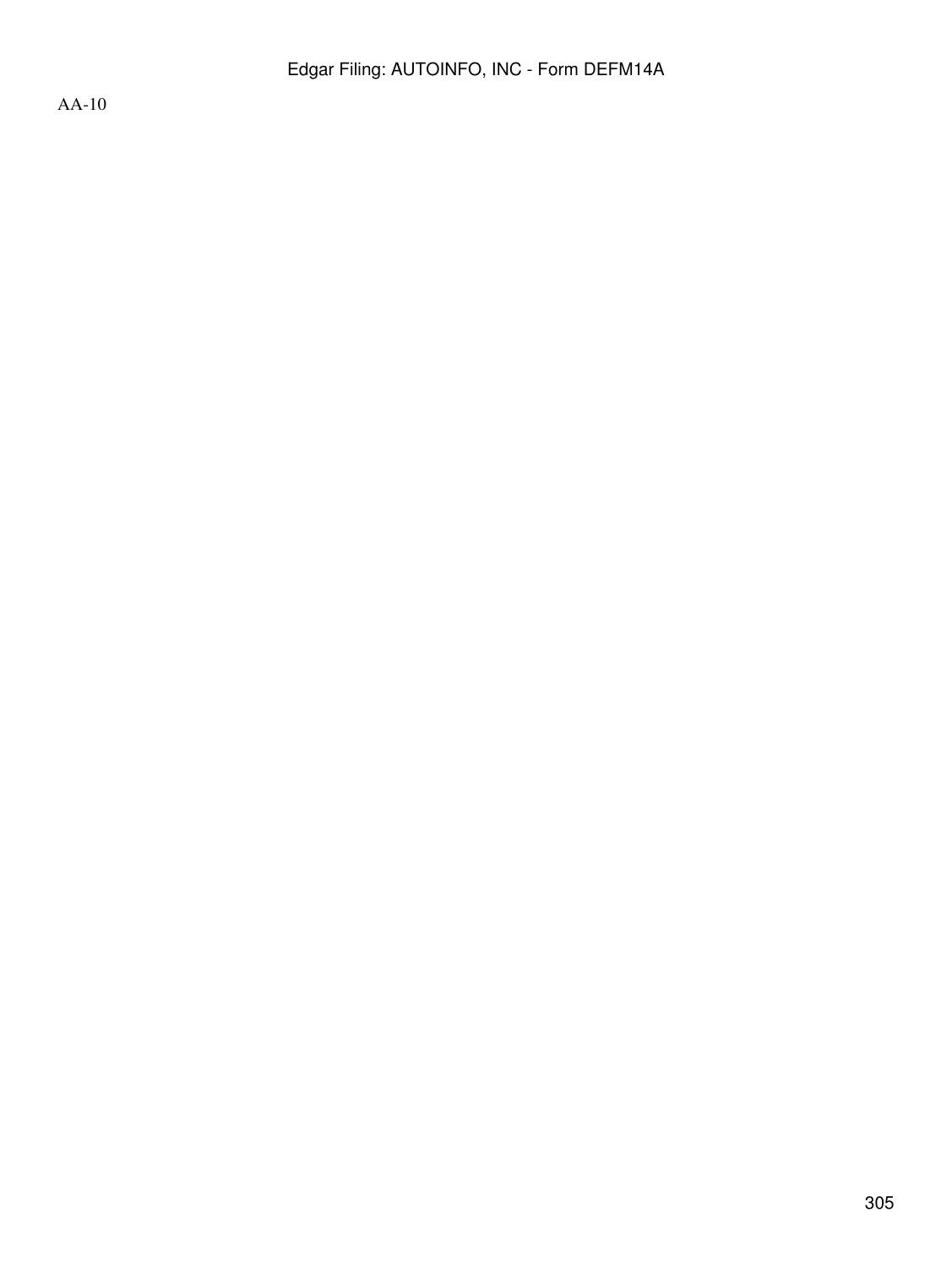| Term                        | <u>Section</u> |
|-----------------------------|----------------|
| Permits                     | 3.22(a)        |
| Policies                    | 3.17           |
| <b>Proxy Statement</b>      | 3.4            |
| <b>Real Property Lease</b>  | 3.15(b)        |
| Reference Date              | 3.2(a)         |
| Representatives             | 5.3(a)         |
| <b>Required Consents</b>    | 5.4(a)         |
| Restraints                  | 6.1(b)         |
| Sarbanes-Oxley Act          | 3.5(c)         |
| SEC                         | 3.4            |
| Securities Act              | 3.1(b)         |
| <b>Share or Shares</b>      | 2.1(b)         |
| Subsidiary Documents 3.1(c) |                |
| Surviving Corporation 1.1   |                |
| <b>Trade Secrets</b>        | Annex A        |
| Voting Agreement            | Recitals       |
| Walk-Away Date              | 7.1(b)(i)      |
| <b>WARN</b>                 | 3.11(i)        |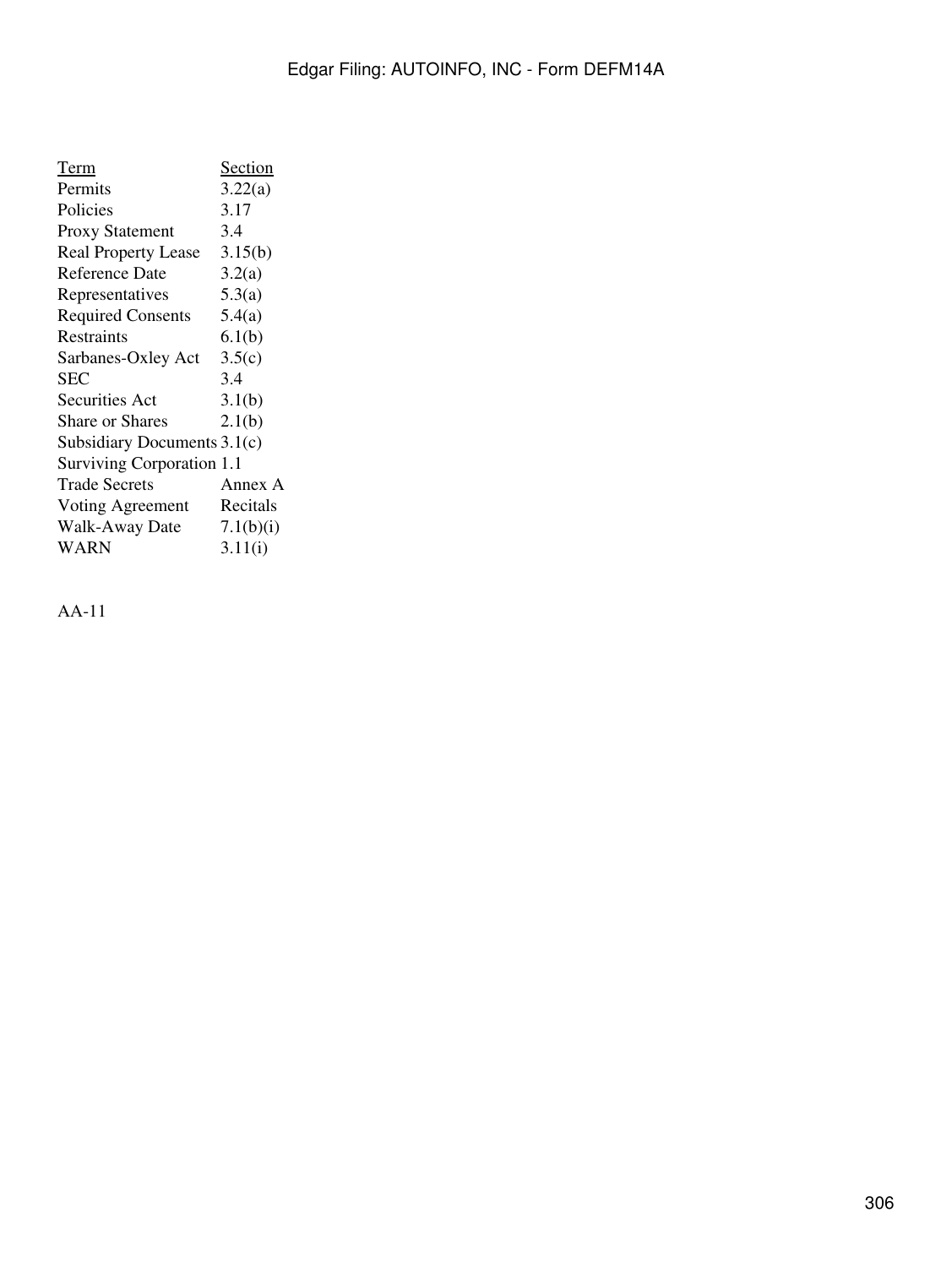#### **ANNEX B**

#### **VOTING AGREEMENT**

This Voting Agreement, dated as of February 28, 2013 (this "Agreement"), is made by and among AutoInfo Holdings, LLC, a Delaware limited liability company ("Parent"), and the undersigned stockholders and option holders (each a "Stockholder" and collectively, the "Stockholders") of AutoInfo, Inc., a Delaware Corporation (the "Company"). Capitalized terms used but not defined herein shall have the meanings ascribed to such terms in the Merger Agreement (as defined below).

#### **RECITALS:**

**WHEREAS**, concurrently with the execution of this Agreement, Parent, AutoInfo Acquisition Corp., a Delaware corporation and a wholly owned Subsidiary of Parent ("Merger Sub"), and the Company have entered into that certain Agreement and Plan of Merger (the "Merger Agreement");

**WHEREAS**, pursuant to the Merger Agreement and subject to the terms and conditions therein, Merger Sub will merge with and into the Company (the "Merger") and the separate corporate existence of Merger Sub shall thereupon cease, and the Company shall be the surviving corporation in the Merger (the "Surviving Corporation");

**WHEREAS**, in connection with the Merger and at the Effective Time, (a) each share of issued and outstanding Company Common Stock (other than shares to be canceled in accordance with Section 2.1(c) of the Merger Agreement and the Dissenting Shares) shall be converted into the right to receive from the Surviving Corporation a cash amount equal to \$1.05 per share, and (b) each share of capital stock of Merger Sub issued and outstanding immediately prior to the Effective Time shall be converted into and become one validly issued, fully paid and nonassessable share of common stock, par value \$0.001 per share, of the Surviving Corporation in accordance with the terms and conditions of the Merger Agreement;

**WHEREAS**, each Stockholder owns, beneficially or of record, and has sole voting power with respect to the outstanding shares of Company Common Stock or options to purchase Company Common Stock identified as being held by such Stockholder on Schedule 1 attached hereto (such shares of Company Common Stock, together with (a) outstanding options, warrants, other derivative securities or Equity Interests exercisable for Company Common Stock, (b) any voting securities or Equity Interests of the Company issued or exchanged with respect to such shares of Company Common Stock upon any recapitalization, reclassification, merger, consolidation, spin-off, partial or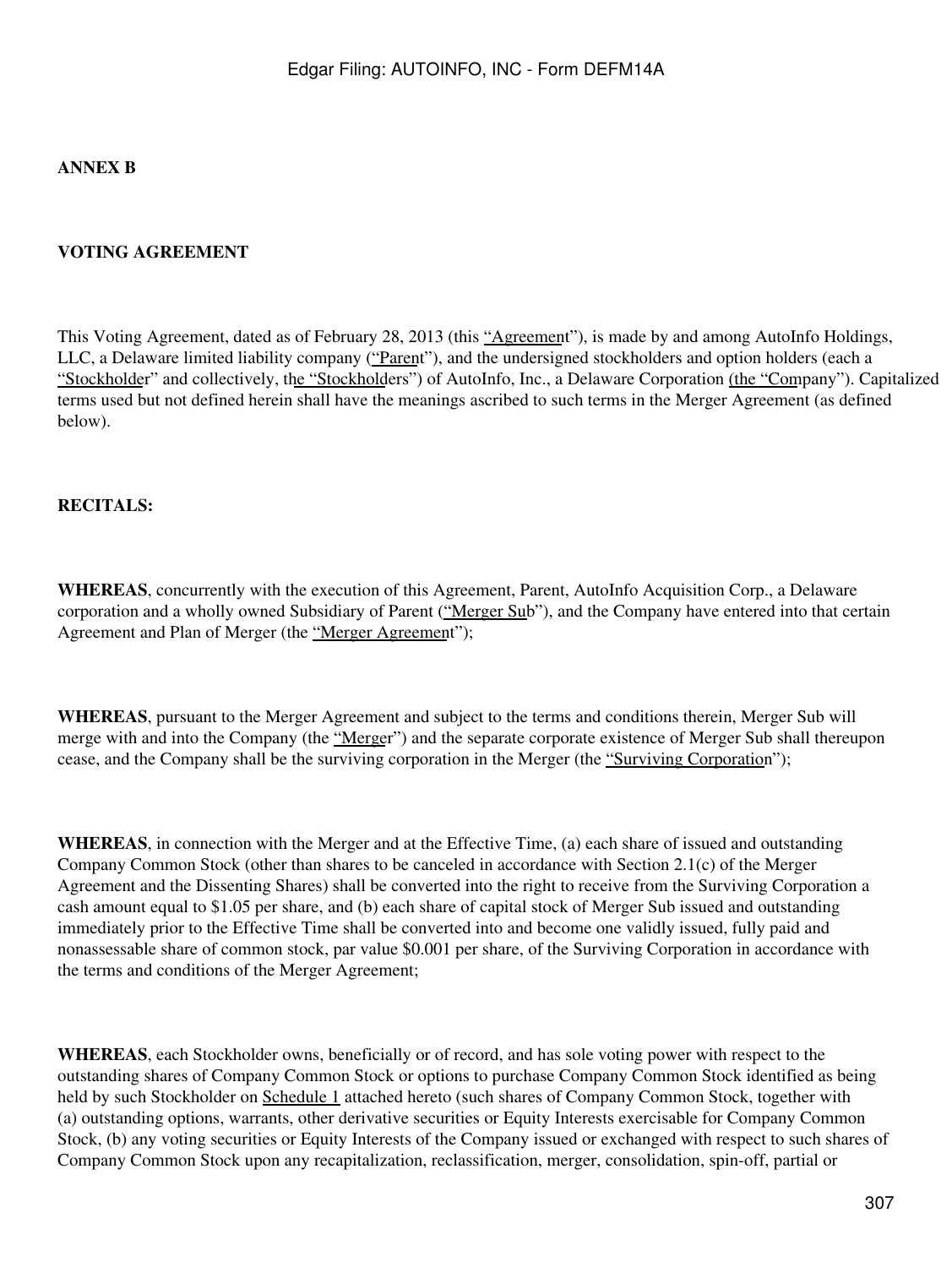complete liquidation, stock dividend, split-up or combination of the securities of the Company or any other change in the Company's capital structure, and (c) any right , voting agreement, power, or irrevocable proxy to vote shares of Company Common Stock or any voting securities or Equity Interests of the Company issued or exchanged with respect to such shares of Company Common Stock with respect to the adoption of the Merger Agreement and in favor of the Merger, the "Covered Shares");

**WHEREAS**, the Board of Directors of the Company, acting upon the recommendation of a special committee formed by the Board of Directors of the Company for the purpose of evaluating and negotiating strategic alternatives and/or transactions for the Company, including, but not limited to, this Agreement and the Transactions contemplated herein, any Superior Proposal, any Takeover Proposal, any Company Acquisition Agreement, and/or any other similar transactions, (a) has approved and declared advisable this Agreement and the Merger Agreement and determined that the Merger Agreement is in the best interests of its stockholders, (b) has approved and declared advisable the Merger, on the terms and subject to the conditions provided for in this Agreement and the Merger Agreement, and determined that the Merger is in the best interests of its stockholders, (c) has reviewed the terms of the Merger and determined that such terms are fair and (d) has recommended adoption by its stockholders of the Merger Agreement and the Merger; and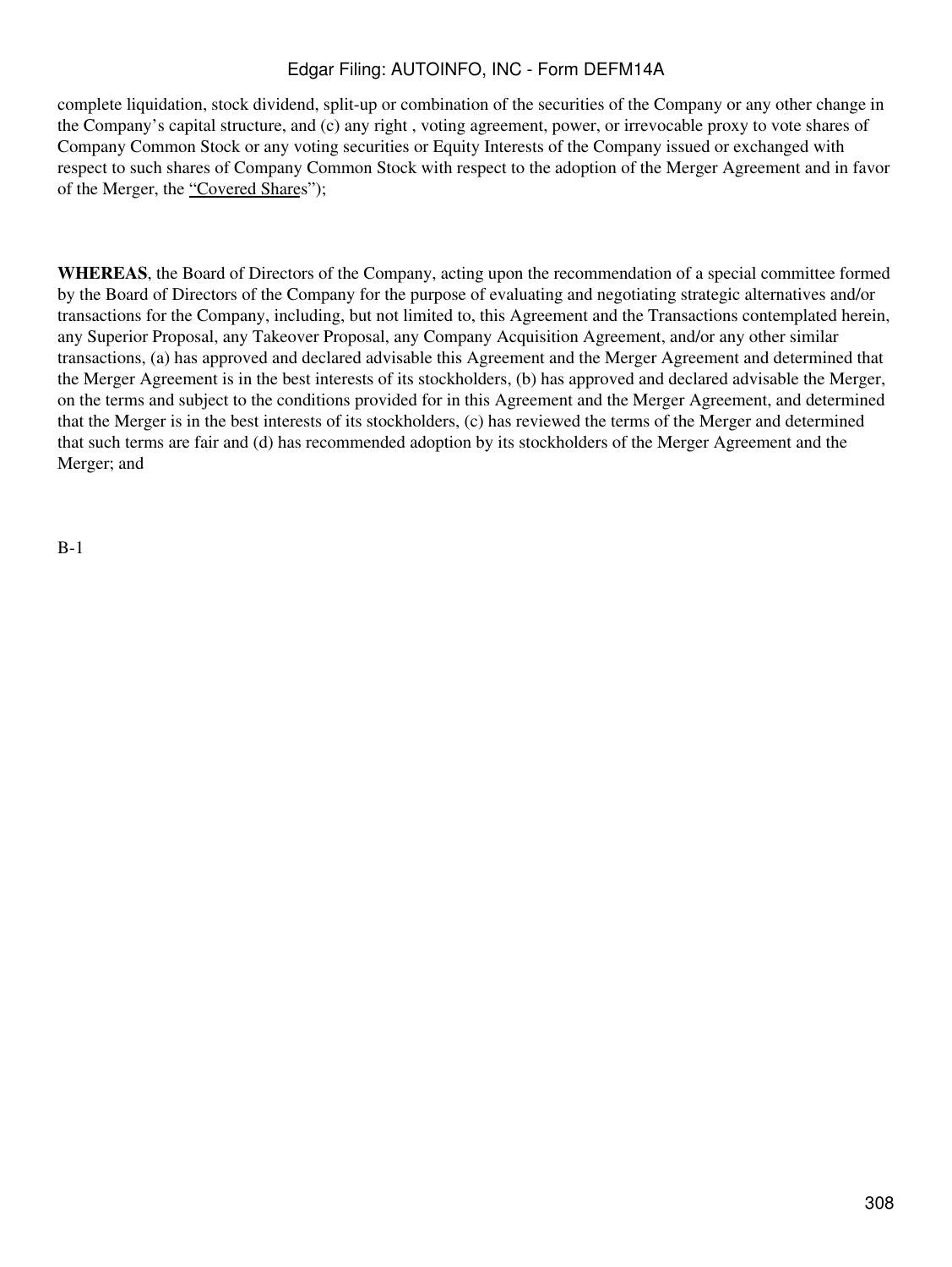**WHEREAS**, each Stockholder desires vote their respective Covered Shares (including, but not limited to, any Covered Shares that such Stockholder has the right to vote due to any agreement, proxy or other similar right) in favor of the adoption of the Merger Agreement and the Merger in accordance with the terms of this Agreement.

**NOW, THEREFORE**, in consideration of the mutual covenants and agreements set forth herein and other good and valuable consideration, the receipt and sufficiency of which is hereby acknowledged, the parties hereto do hereby mutually covenant and agree as follows:

1. Cooperation by Stockholder.

(a) Unless and until this Agreement shall be terminated pursuant to Section 4, each Stockholder agrees that, solely in such Stockholder's capacity as a stockholder of the Company at every meeting of the stockholders of the Company called, and at every postponement or adjournment thereof, and on every action or approval by written consent of the stockholders of the Company, each Stockholder irrevocably agrees to vote all such Stockholder's Covered Shares (including, but not limited to, any Covered Shares that such Stockholder has the right to vote due to any agreement, proxy or other similar right) which are outstanding and owned, beneficially or of record, by such Stockholder on the record date of such meeting (the "Eligible Shares") (i) in favor of adoption of the Merger Agreement and in favor of the Merger, (ii) against (A) any proposal made in opposition to adoption of the Merger Agreement or in competition or inconsistent with the Merger or any other transaction contemplated by the Merger Agreement, (B) any Takeover Proposal, (C) any change in the management or board of directors of the Company (other than as contemplated by the Merger Agreement), and (D) any action or agreement that the Stockholders actually knows, or reasonably expects, would result in a breach of any representation, warranty, covenant or agreement or any other obligation of the Company under the Merger Agreement or of such Stockholder under this Agreement.

(b) Unless and until this Agreement shall be terminated pursuant to Section 4, the obligations of each Stockholder specified in this Section 1 shall apply whether or not (i) the Board of Directors of the Company (or any committee thereof) shall (A) withdraw or modify its recommendation to the holders of Company Common Stock to vote in favor of the adoption of the Merger Agreement or (B) recommend any Takeover Proposal (either action described in clause (A) or (B), a "Change in Company Recommendation"), or (ii) the Company breaches any of its representations, warranties, agreements or covenants set forth in the Merger Agreement.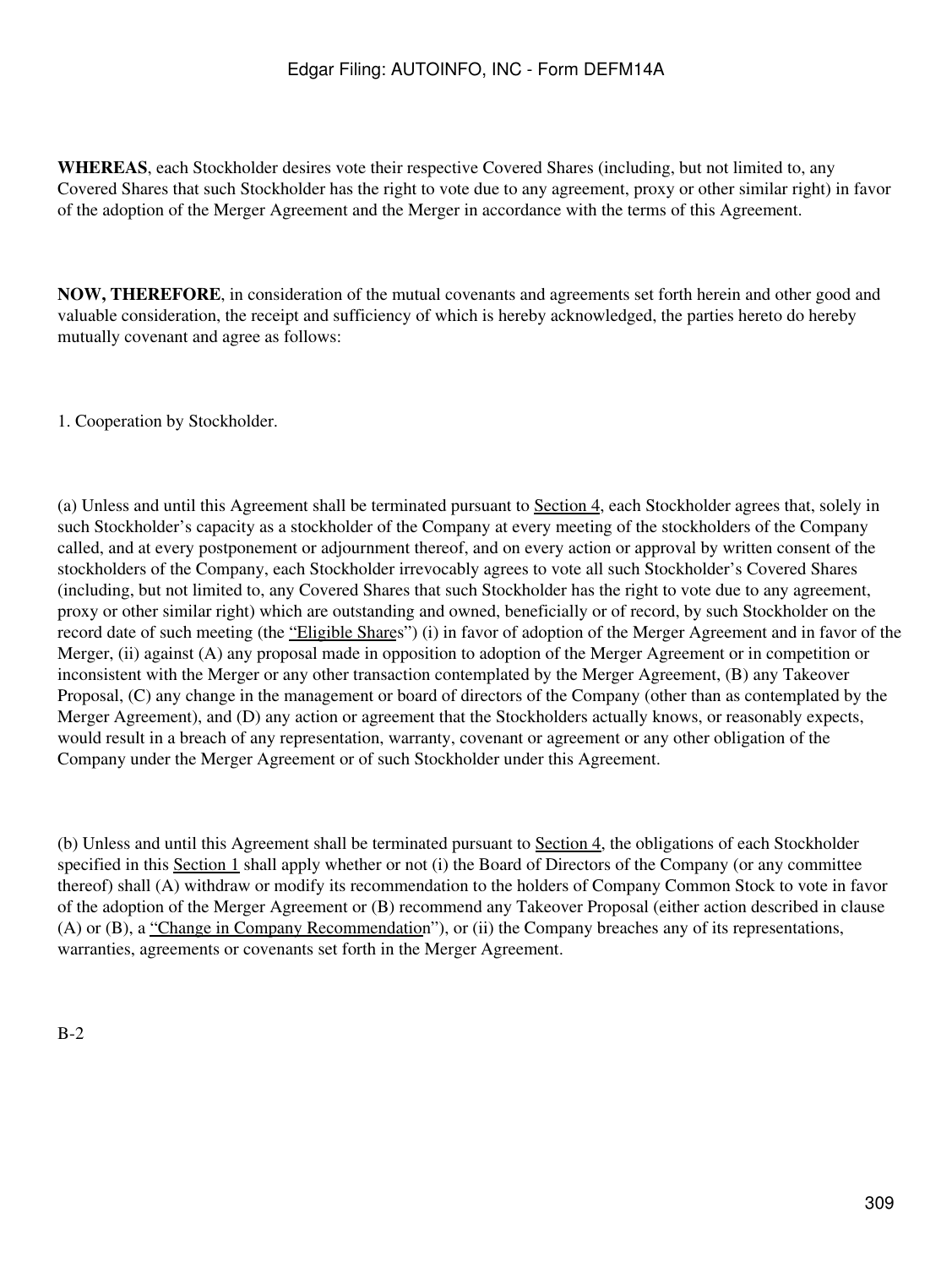(c) Each Stockholder agrees that each of John Caple and Cecilio Rodriguez, in his capacity as an officer of Parent, shall act, and is hereby appointed, as the agent, proxy and attorney-in-fact for such Stockholder, with full power of substitution and resubstitution, solely to cause the Eligible Shares to be counted as present and to vote the Eligible Shares prior to the termination of this Agreement in accordance with Section 1(a); provided, that this proxy and power of attorney shall not be construed to permit such persons to exercise any option held by any Stockholder without such Stockholder's prior written consent. With respect to the proxy and power of attorney granted by such Stockholder under this Section 1(c), (i) such Stockholder shall take such further action or execute such other instruments, at Parent's sole cost and expense, as may be reasonably necessary to effectuate the intent of such proxy; (ii) such proxy and power of attorney shall be irrevocable during the term of this Agreement, shall be deemed to be coupled with an interest sufficient in Law to support an irrevocable proxy and shall revoke any and all prior proxies granted by such Stockholder inconsistent with such proxy; (iii) such power of attorney is a durable power of attorney; and (iv) such proxy and power of attorney shall terminate upon the termination of this Agreement.

2. Agreement to Retain.

Unless and until this Agreement shall be terminated pursuant to Section 4, unless authorized in advance by Parent's Board of Directors, each Stockholder, solely in such Stockholder's capacity as a stockholder of the Company, agrees (a) not to sell or otherwise transfer any of the Covered Shares (including, but not limited to, any Covered Shares that such Stockholder has the right to vote due to any agreement, proxy or other similar right) or any economic, voting or other direct or indirect interest therein and (b) not to grant a proxy or enter into any voting agreement concerning any of the Covered Shares (except, in each case, for the voting agreement and appointment of proxy under Section 1 and the fulfillment of all other agreements and obligations of such Stockholder hereunder).

3. Representations and Warranties.

Each Stockholder hereby represents and warrants to Parent and the Company that (a) such Stockholder has the power and authority to enter into and deliver this Agreement and perform its obligations under this Agreement; (b) this Agreement is binding on such Stockholder and enforceable in accordance with its terms, except as enforceability may be limited by the Bankruptcy and Equity Exception; (c) the execution and delivery of this Agreement and the performance by such Stockholder of its obligations hereunder do not require the authorization, consent, approval, license, exemption or other action by any third party or Governmental Authority, do not violate applicable Law or conflict with or result in a breach of any of such Stockholder's contractual obligations; (d) such Stockholder beneficially owns and has sole voting power or with respect to the Covered Shares (including, but not limited to, any Covered Shares that such Stockholder has the right to vote due to any agreement, proxy or other similar right) identified as being held by such Stockholder on Schedule 1 attached hereto, such shares are free and clear of any liens, claims or encumbrances of any kind other than those arising from such Stockholder's obligations under this Agreement, the Merger Agreement and the transactions contemplated hereby and thereby, and that no proxies heretofore given in respect of any or all of the Covered Shares (including, but not limited to, any Covered Shares that such Stockholder has the right to vote due to any agreement, proxy or other similar right) are irrevocable and that any such proxies have heretofore been revoked; and (e) other than the Covered Shares (including, but not limited to, any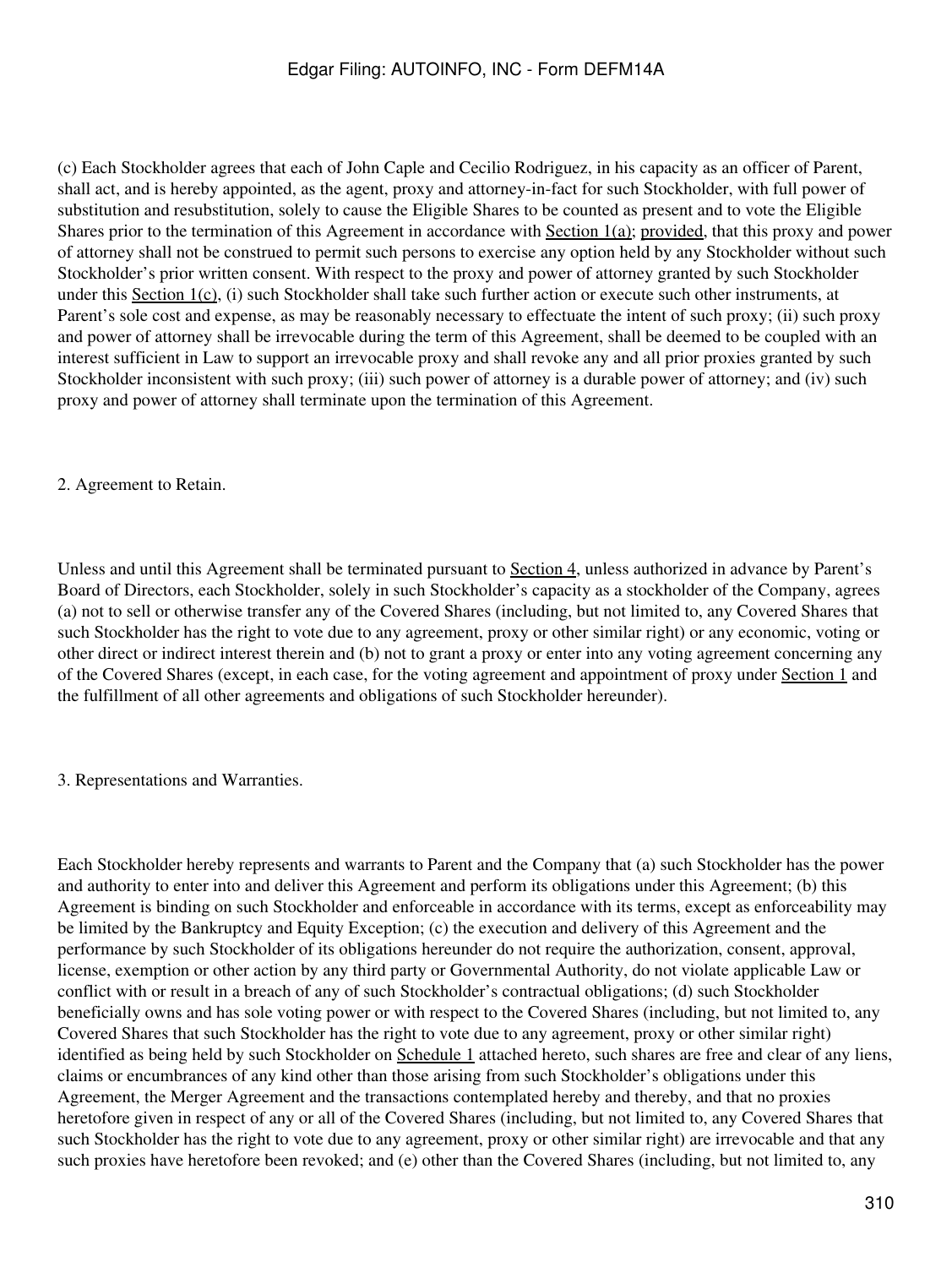Covered Shares that such Stockholder has the right to vote due to any agreement, proxy or other similar right) that are identified as to such Stockholder on Schedule 1 attached hereto, such Stockholder does not own, beneficially or of record, any outstanding voting securities or Equity Interests of the Company.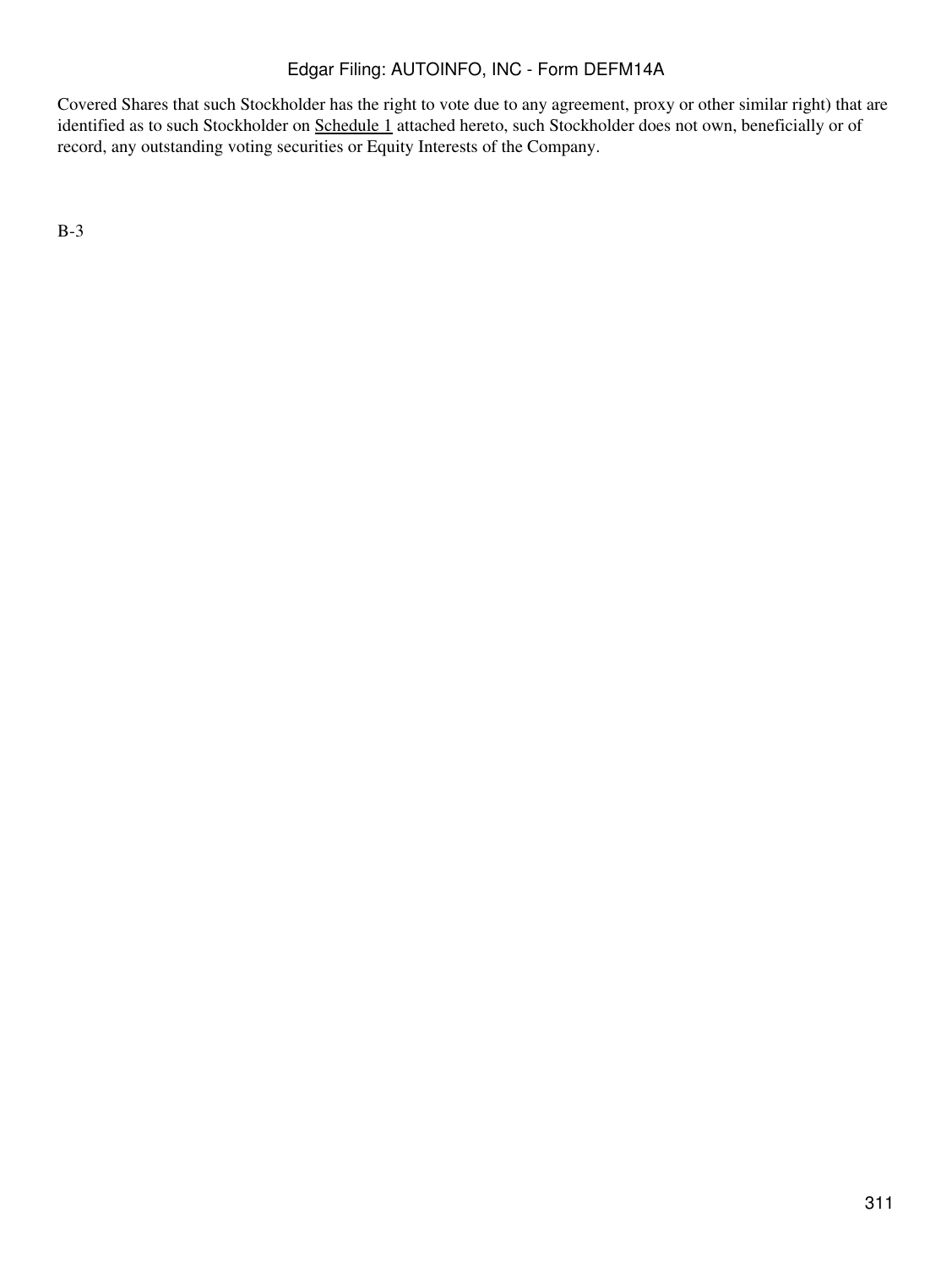#### 4. Termination of Agreement.

This Agreement shall remain in full force and effect until, and the provisions of this Agreement, including, but not limited to, Section 1, Section 2, and Section 3, shall terminate upon, the earliest to occur of any of the following: (a) the Merger Agreement, as it may be amended or modified from time to time, is terminated in accordance with its terms; (b) the Merger is consummated; (c) the parties hereto execute a written agreement to terminate this Agreement; or (d) August 27, 2013, if the Closing has not occurred by such date.

5. Notices.

All notices, requests and other communications to any party hereunder shall be in writing and shall be deemed given if delivered personally, sent by facsimile (which is confirmed by an acknowledgement or transmission report generated by the machine from which the facsimile was sent indicating that the facsimile was sent in its entirety to the addressee's facsimile number) or sent by overnight courier (providing proof of delivery) to the parties at the following addresses:

If to Parent or Merger Sub, to:

c/o Comvest Investment Partners Holdings LLC 525 Okeechobee Boulevard, Suite 1050 West Palm Beach, Florida 33401 Attention: John Caple Facsimile: (561) 727-2100

with a copy (which shall not constitute notice) to:

McDermott Will & Emery LLP 333 Avenue of the Americas, Suite 4500

Miami, Florida 33131 Attention: Frederic L. Levenson, Esq.

Facsimile: (305) 347-6500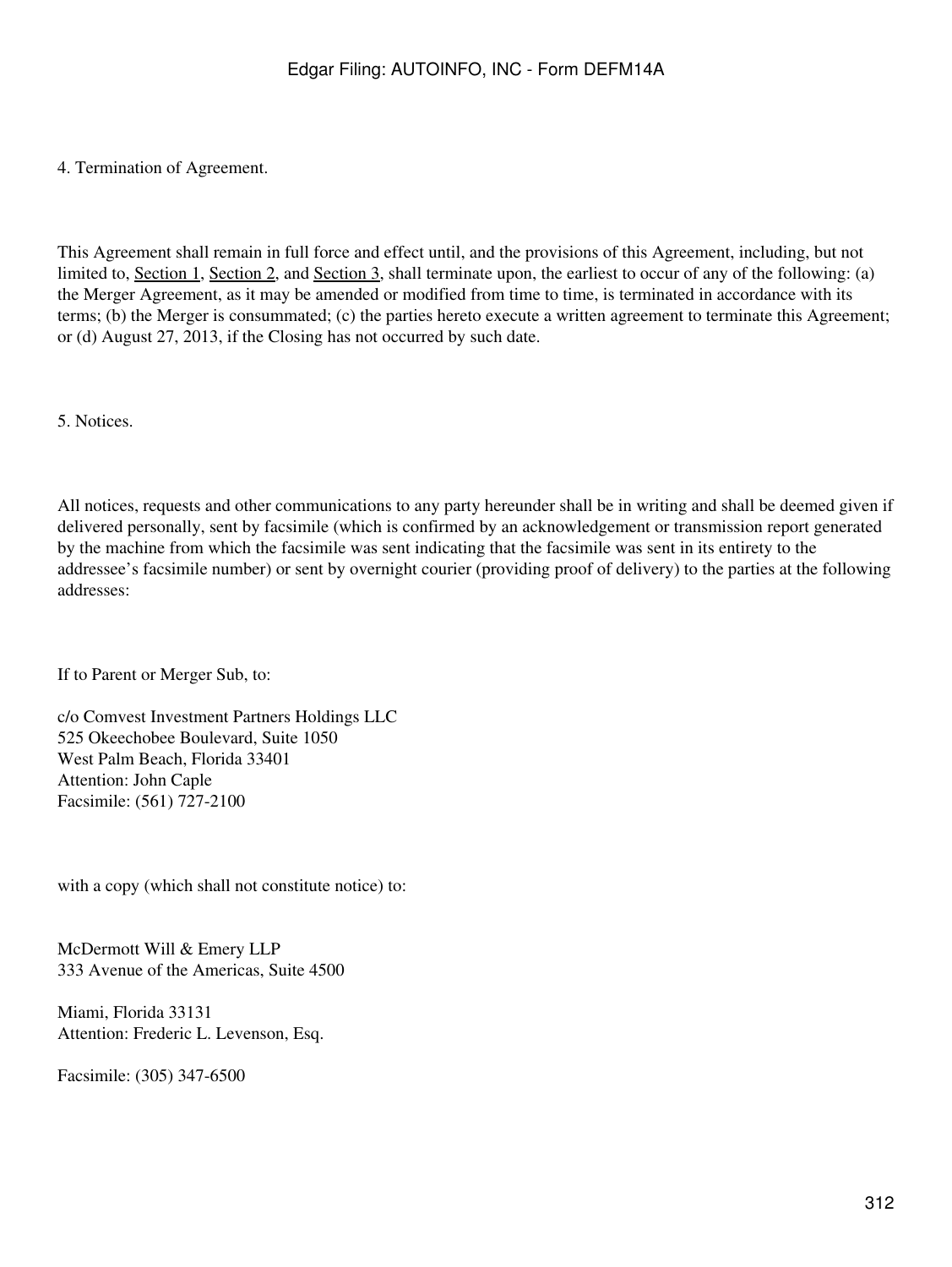If to the Stockholders, to:

AutoInfo, Inc.

6314 Congress Avenue, Suite 260

Boca Raton, Florida 33487

Attention: Harry Wachtel, Chief Executive Officer

Facsimile: (866) 954-7221

with a copy (which shall not constitute notice) to:

The address set forth below such Stockholder names at the signature pages attached hereto;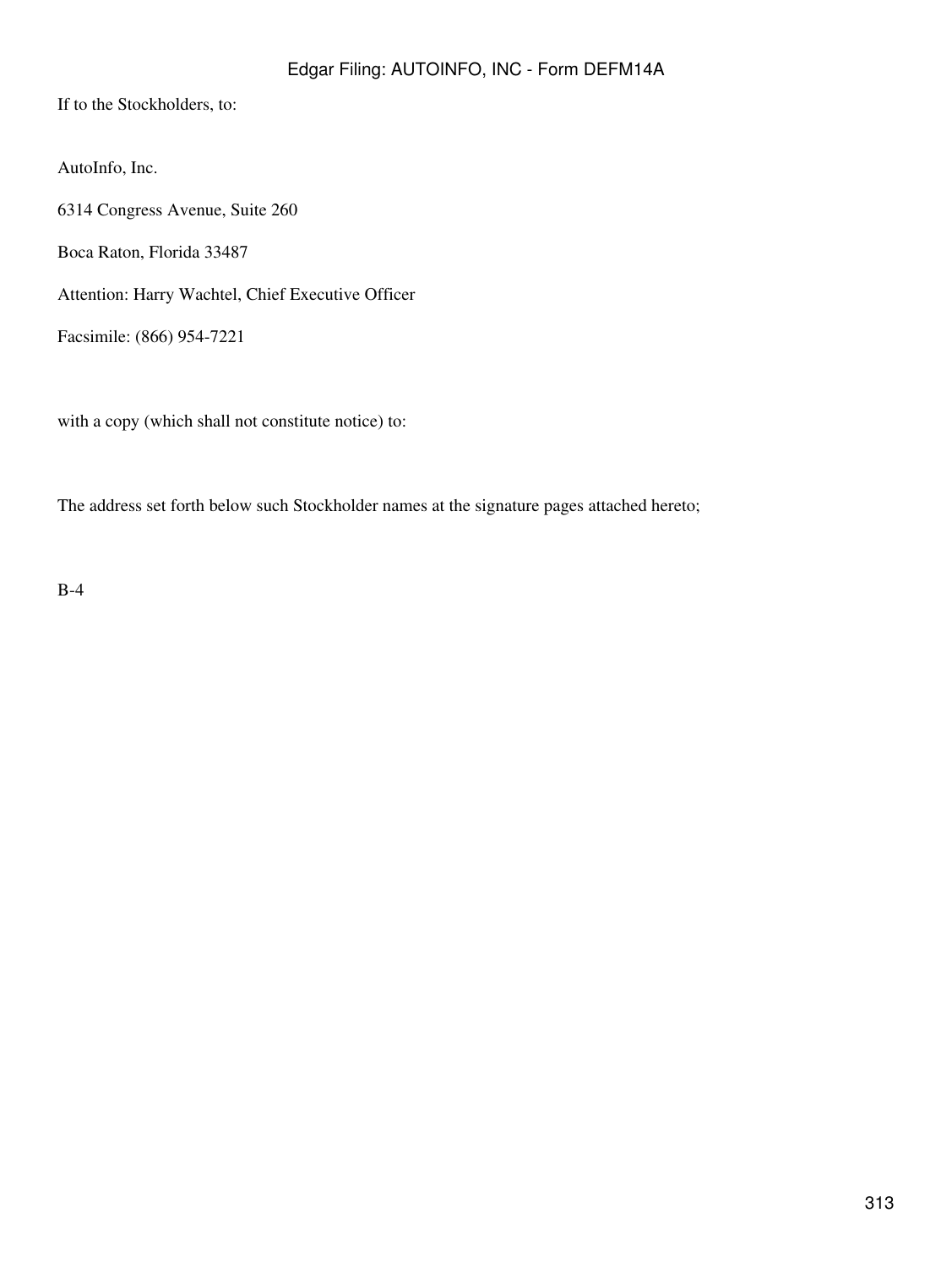#### and

with a copy (which shall not constitute notice) to:

Roetzel & Andress, LPA

350 East Las Olas Boulevard, Suite 1150

Fort Lauderdale, Florida 33301

Attention: Clint J. Gage, Esq.

Facsimile: (954) 462-4260

and, with a copy (which shall not constitute notice) to:

Morse Zelnick Rose & Lander, LLP

405 Park Avenue

New York, New York 10022

Attention: Kenneth S. Rose, Esq.

Facsimile: (212) 208-6809

or such other address or facsimile number as such party may hereafter specify by like notice to the other parties hereto. All such notices, requests and other communications shall be deemed received on the date of receipt by the recipient thereof if received prior to 5 P.M. in the place of receipt and such day is a Business Day in the place of receipt. Otherwise, any such notice, request or communication shall be deemed not to have been received until the next succeeding Business Day in the place of receipt. In the event that an addressee of a notice or communication rejects or otherwise refuses to accept a notice or other communication delivered or sent in accordance with this Section 5, or if the notice or other communication cannot be delivered because of a change in address for which no notice was given, then such notice or other communication is deemed to have been received upon such rejection, refusal or inability to deliver.

6. Entire Agreement; No Third-Party Beneficiaries.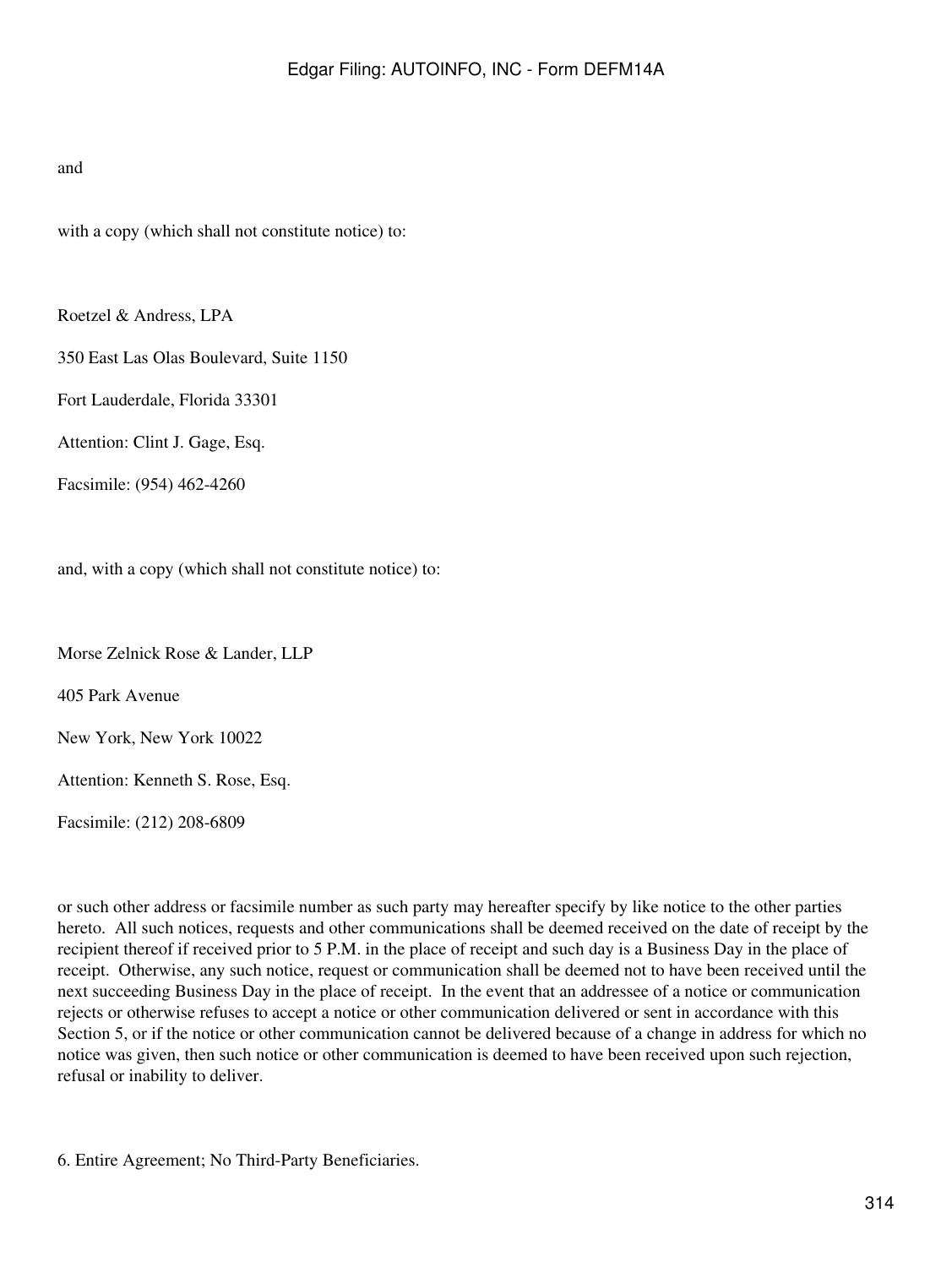This Agreement (including the exhibits and schedules hereto and any other documents and instruments referred to herein or contemplated hereby), constitutes the entire agreement, and supersede all other prior agreements and understandings, both written and oral, among the parties, or any of them, with respect to the subject matter hereof and is not intended to and shall not confer upon any Person other than the parties hereto any rights or remedies hereunder. Nothing in this Agreement shall be considered to give any person other than the parties any legal or equitable right, claim or remedy under or in respect of this Agreement or any provision of this Agreement. This Agreement is binding upon and inures to the benefit of the parties to this Agreement and their respective successors and permitted assigns.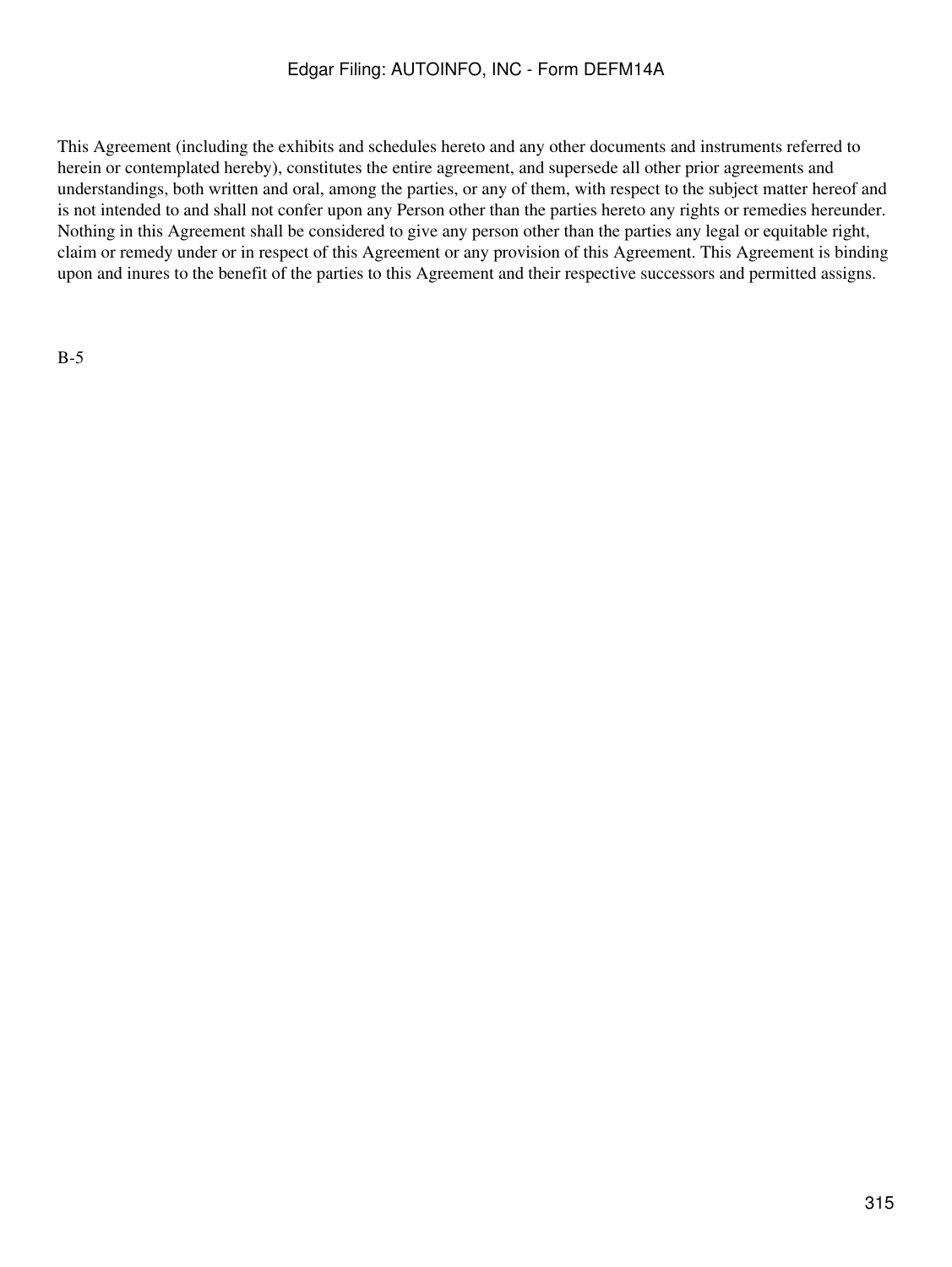7. Specific Performance.

The parties agree that irreparable damage would occur in the event that any of the provisions of this Agreement were not performed prior to termination of this Agreement in accordance with their specific terms or were otherwise breached. It is accordingly agreed that the Parent shall be entitled to an injunction or injunctions to prevent breaches of this Agreement and to enforce specifically the terms and provisions of this Agreement in the Chancery Court of the State of Delaware without bond or other security being required, this being in addition to any other remedy to which they are entitled at law or in equity.

8. Severability.

If any term or other provision of this Agreement is determined by a court of competent jurisdiction to be invalid, illegal or incapable of being enforced by any rule of law or public policy, all other terms, provisions and conditions of this Agreement shall nevertheless remain in full force and effect. Upon such determination that any term or other provision is invalid, illegal or incapable of being enforced, the parties hereto shall negotiate in good faith to modify this Agreement so as to effect the original intent of the parties as closely as possible to the fullest extent permitted by applicable law in an acceptable manner to the end that the transactions contemplated hereby are fulfilled to the extent possible.

9. Headings.

All headings set forth in this Agreement are intended for convenience only and shall not control or affect the meaning, construction or effect of this Agreement or of any of its provisions. All words used in this Agreement shall be construed to be of the appropriate gender or number as the context requires. Unless otherwise expressly provided, the word "including" does not limit the preceding words or terms.

10. Counterparts.

This Agreement may be executed in two or more counterparts (including by means of facsimile or electronically transmitted portable document format (PDF) signature pages), each of which shall be deemed to be an original, but all of which together shall constitute and be one and the same instrument; provided, that fax or electronically transmitted signatures of this Agreement shall be deemed to be originals. Counterpart signatures need not be on the same page and shall be deemed effective upon receipt.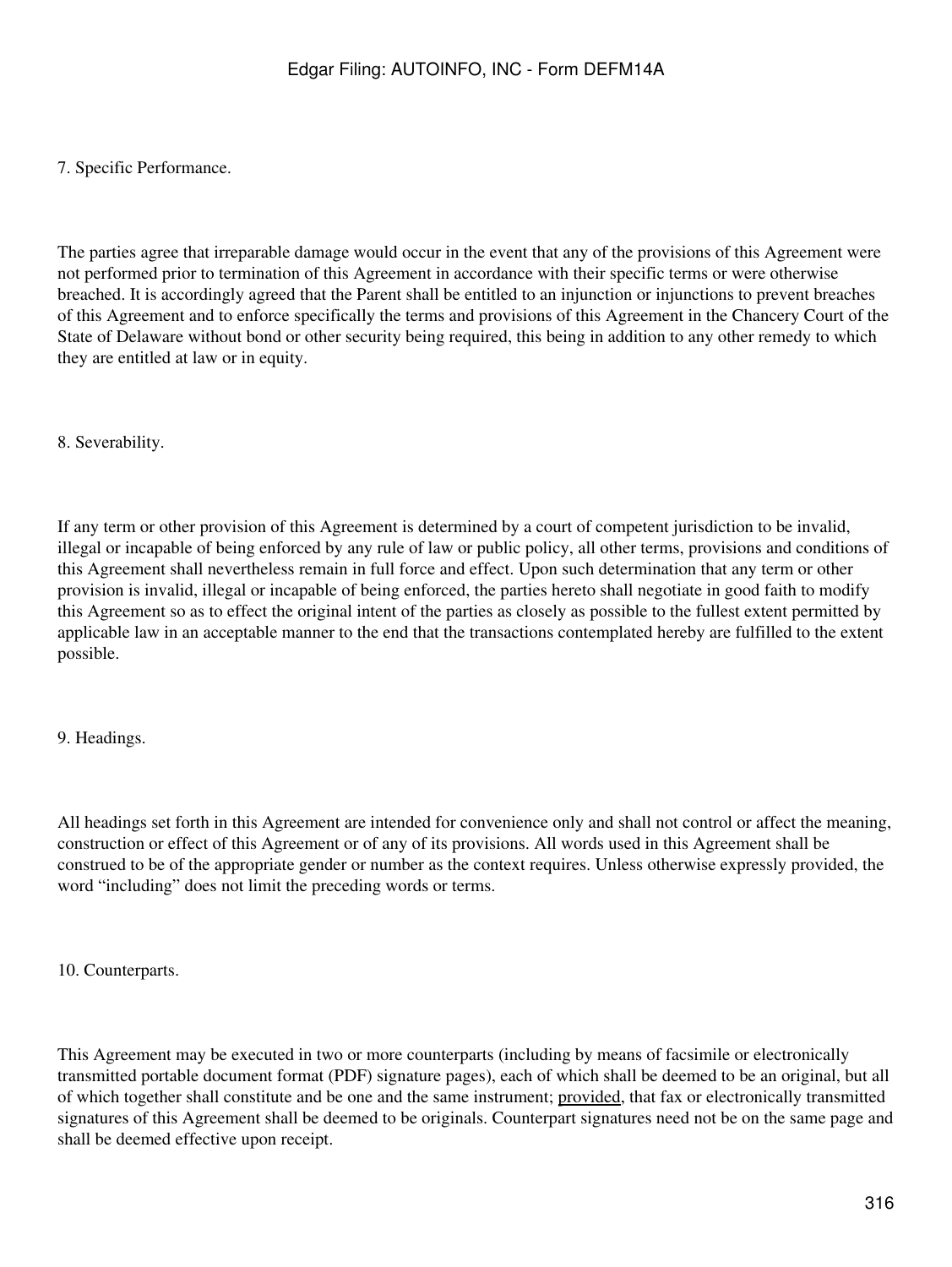#### 11. Governing Law; Jurisdiction.

The laws of the State of Delaware (without giving effect to its conflicts of law principles) govern this Agreement and all matters arising out of or relating to this Agreement and any of the transactions contemplated hereby, including its negotiation, execution, validity, interpretation, construction, performance and enforcement. The parties hereto hereby irrevocably submit to the federal and state courts located in the State of Delaware over any action or proceeding arising out of or relating to this Agreement or any of the transactions contemplated hereby and each party hereto hereby irrevocably agrees that all claims in respect of such action or proceeding may be heard and determined in such courts. The parties hereto hereby irrevocably waive any objection which they may now or hereafter have to the laying of venue of any action or proceeding brought in such court or any claim that such action or proceeding brought in such court has been brought in an inconvenient forum. Each of the parties hereto agrees that a judgment in such action or proceeding may be enforced in other jurisdictions by suit on the judgment or in any other manner provided by Law. Each of the parties hereto hereby irrevocably consents to process being served by any party to this Agreement in any action or proceeding by delivery of a copy thereof in accordance with the provisions of Section 5.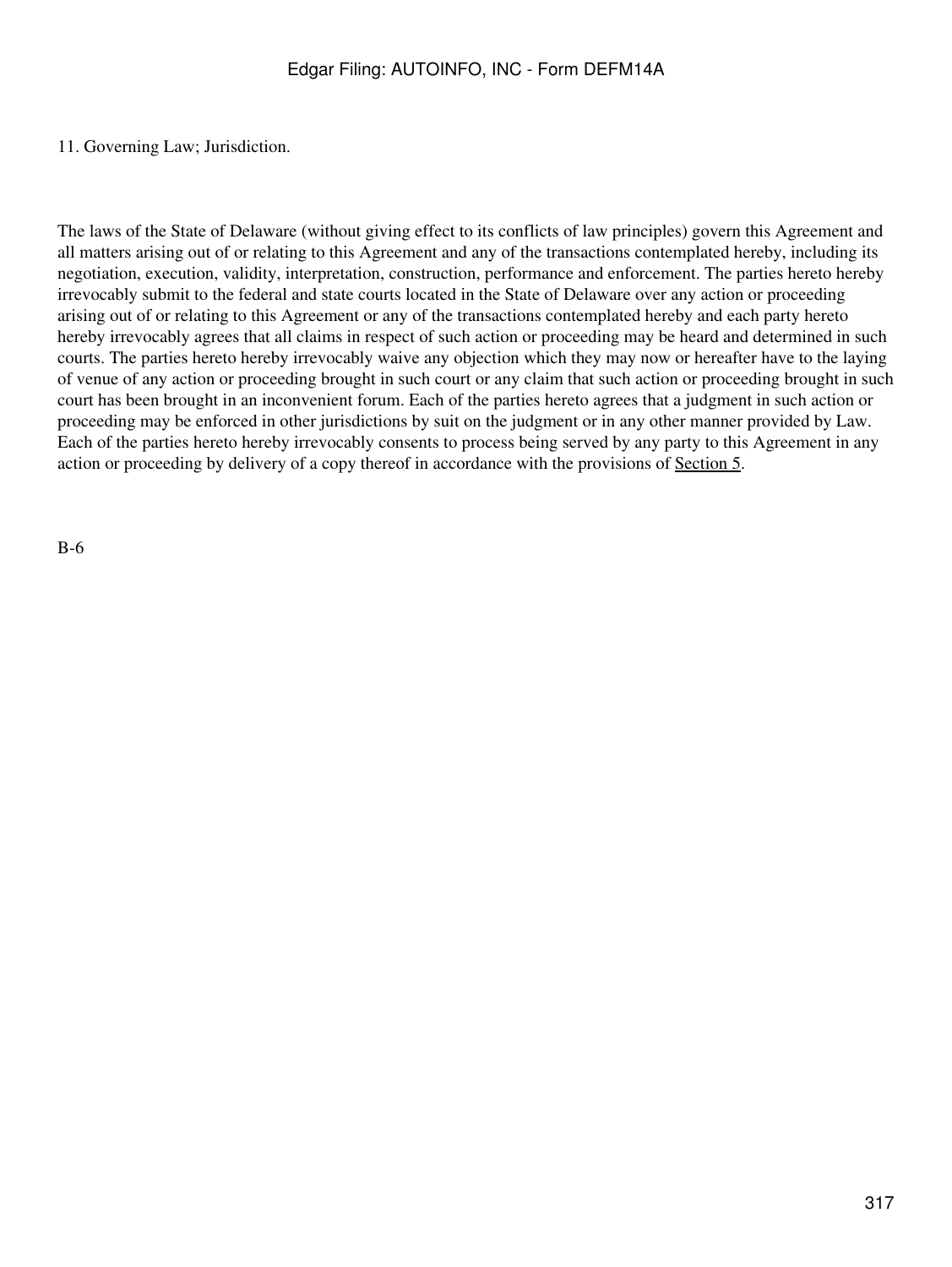12. Amendments; Waivers.

Any amendment or modification of or to any provision of this Agreement, and any consent to any departure of any party from the terms of any provision of this Agreement, shall be effective only if it is made or given in writing and signed by each party hereto. Notwithstanding the foregoing sentence, any failure of any of the parties to comply with any obligation, covenant, agreement or condition herein may be waived by any party entitled to the benefits thereof only by a written instrument signed by such party granting such waiver, but such waiver or failure to insist upon strict compliance with such obligation, covenant, agreement or condition shall not operate as a waiver of, or estoppel with respect to, any subsequent or other failure. The failure of any party to assert any of its rights under this Agreement or otherwise shall not constitute a waiver of those rights.

13. Successors and Assigns.

This Agreement shall apply to, be binding in all respects upon and inure to the benefit of the parties and their respective successors and permitted assigns. No party may assign any of its rights under this Agreement without the prior written consent of each of the other parties.

**[***signature page follows***]**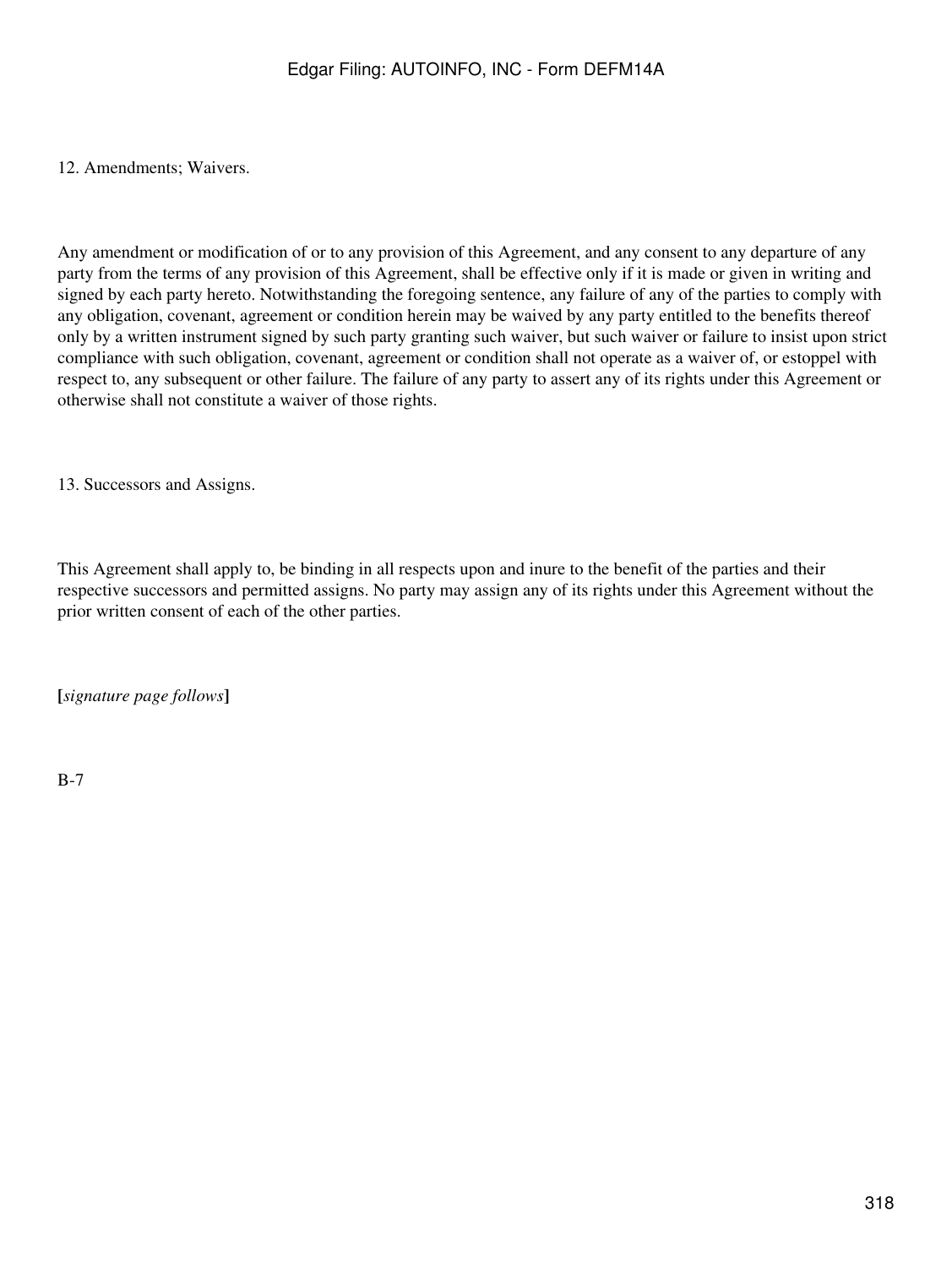IN WITNESS WHEREOF, the parties have caused this Voting Agreement to be duly executed as of the date first above written.

AUTOINFO HOLDINGS, LLC

By: /s/ John Caple NameJohn Caple Title:President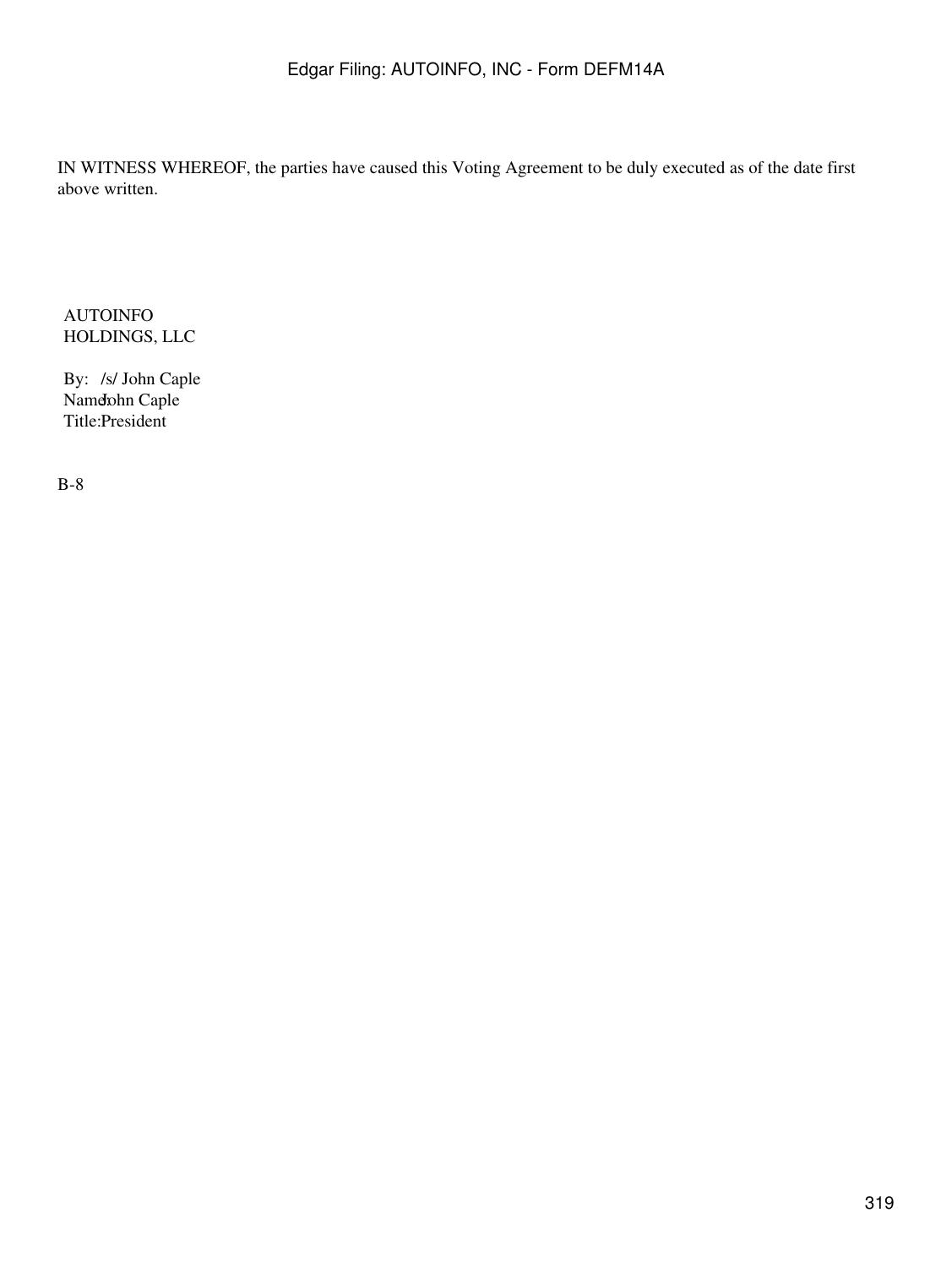IN WITNESS WHEREOF, the parties have caused this Voting Agreement to be duly executed as of the date first above written.

/s/ Michael P. Williams Michael P. Williams

/s/ Mark Weiss Mark Weiss

/s/ Harry Wachtel Harry Wachtel

/s/ William Wunderlich William Wunderlich

/s/ Peter C. Einselen Peter C. Einselen

/s/ Thomas C. Robertson Thomas C. Robertson

/s/ Mark Patterson Mark Patterson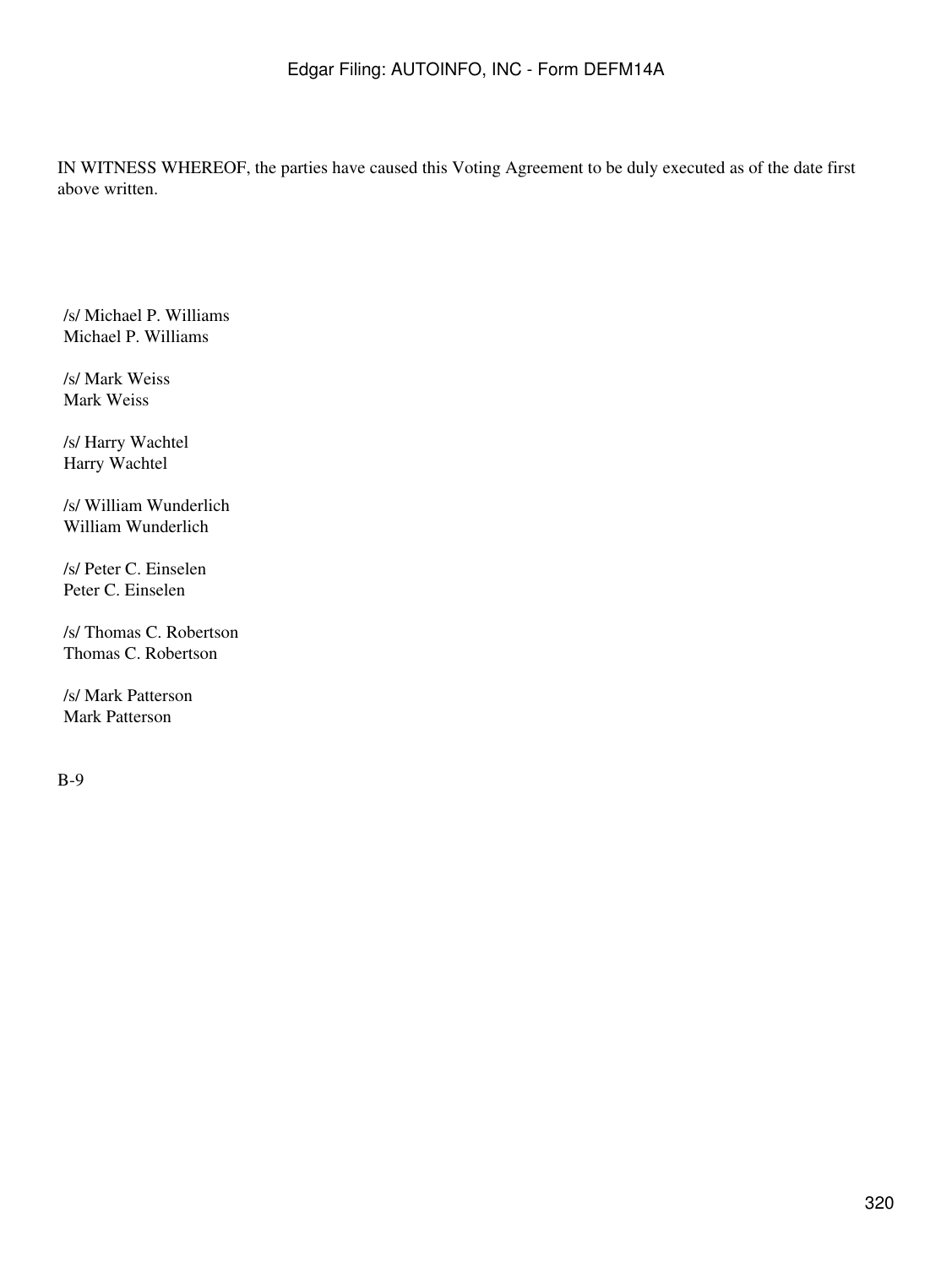# **Schedule 1**

| <b>Name and Address of Stockholder</b>                                       |                                       |         |
|------------------------------------------------------------------------------|---------------------------------------|---------|
| (and controlled affiliates, if applicable)<br>Harry Wachtel                  | <b>Shares of Common Stock Options</b> |         |
| 726 Havana Dr.<br>Boca Raton, FL 33487                                       | 6,186,503(1)                          | 500,000 |
| William I. Wunderlich<br>7565 NW 125 <sup>th</sup> Way<br>Parkland, FL 33076 | 1,322,342(2)                          | 300,000 |
| Mike Williams<br>386 6th Street<br>Atlantic Beach, FL 32233                  | 3,000                                 | 850,000 |
| Mark K. Patterson<br>141 Rock Bridge Greens Blvd.<br>Oak Ridge, TN 37830     | $\boldsymbol{0}$                      | 550,000 |
| Mark Weiss<br>12197 Quilting Lane<br>Boca Raton, FL 33428                    | 851,503 (3)                           | 220,000 |
| Peter C. Einselen<br>6800 A Ave.<br>St. Augustine, FL 32080                  | 306,431                               | 622,500 |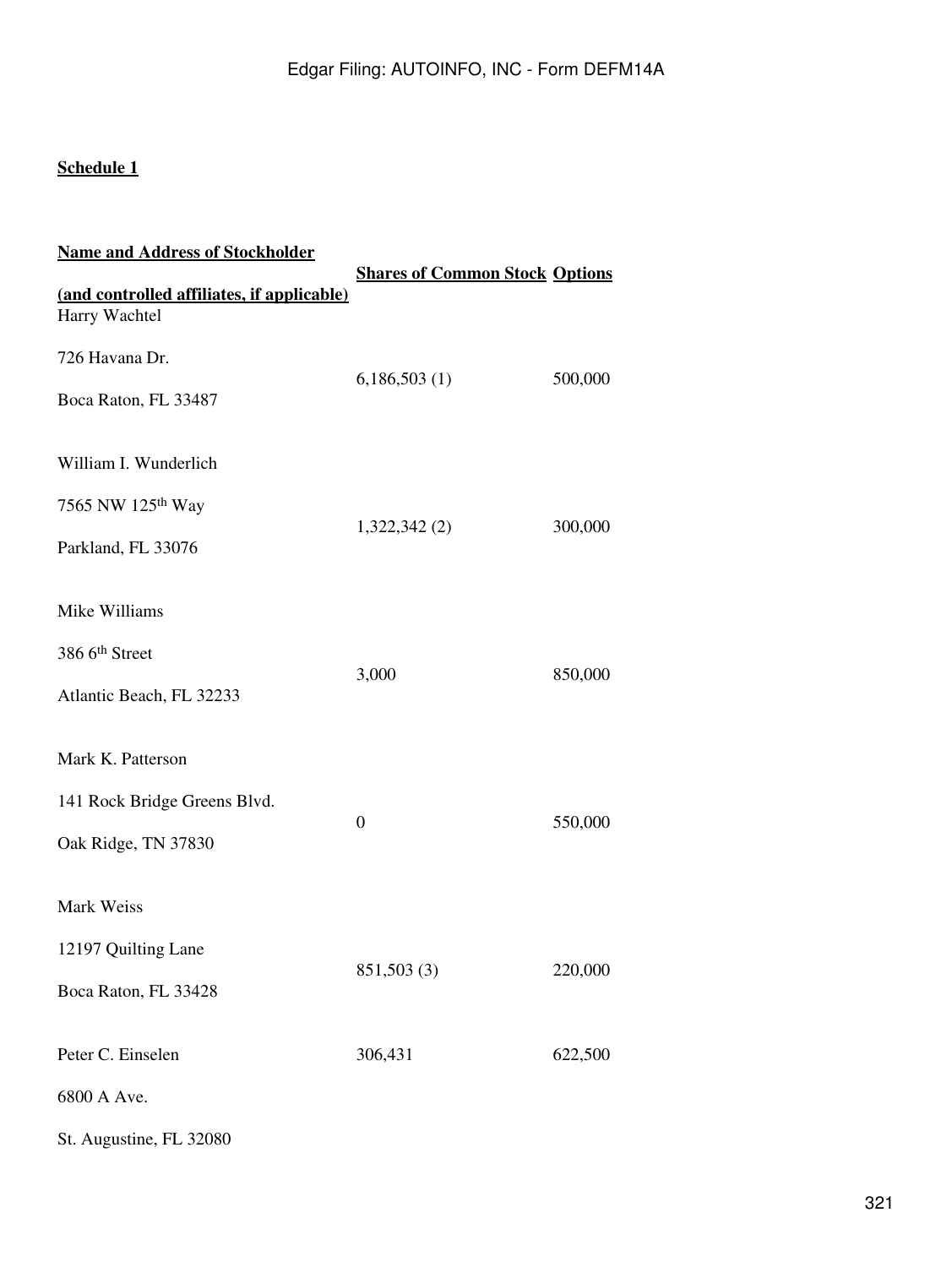Thomas C. Robertson

4337 Wakefield Road

232,431 600,000

Richmond, VA 23235

(1) Includes 1,258,845 shares of common stock with respect to which Mr. Wachtel has been granted voting rights pursuant to a voting proxy dated June 1, 2001.

(2) Includes 407,342 shares of common stock with respect to which Mr. Wunderlich has granted Mr. Wachtel voting rights pursuant to a voting proxy dated June 1, 2001.

(3) Includes 851,503 shares of common stock with respect to which Mr. Weiss has granted Mr. Wachtel voting rights pursuant to a voting proxy dated June 1, 2001.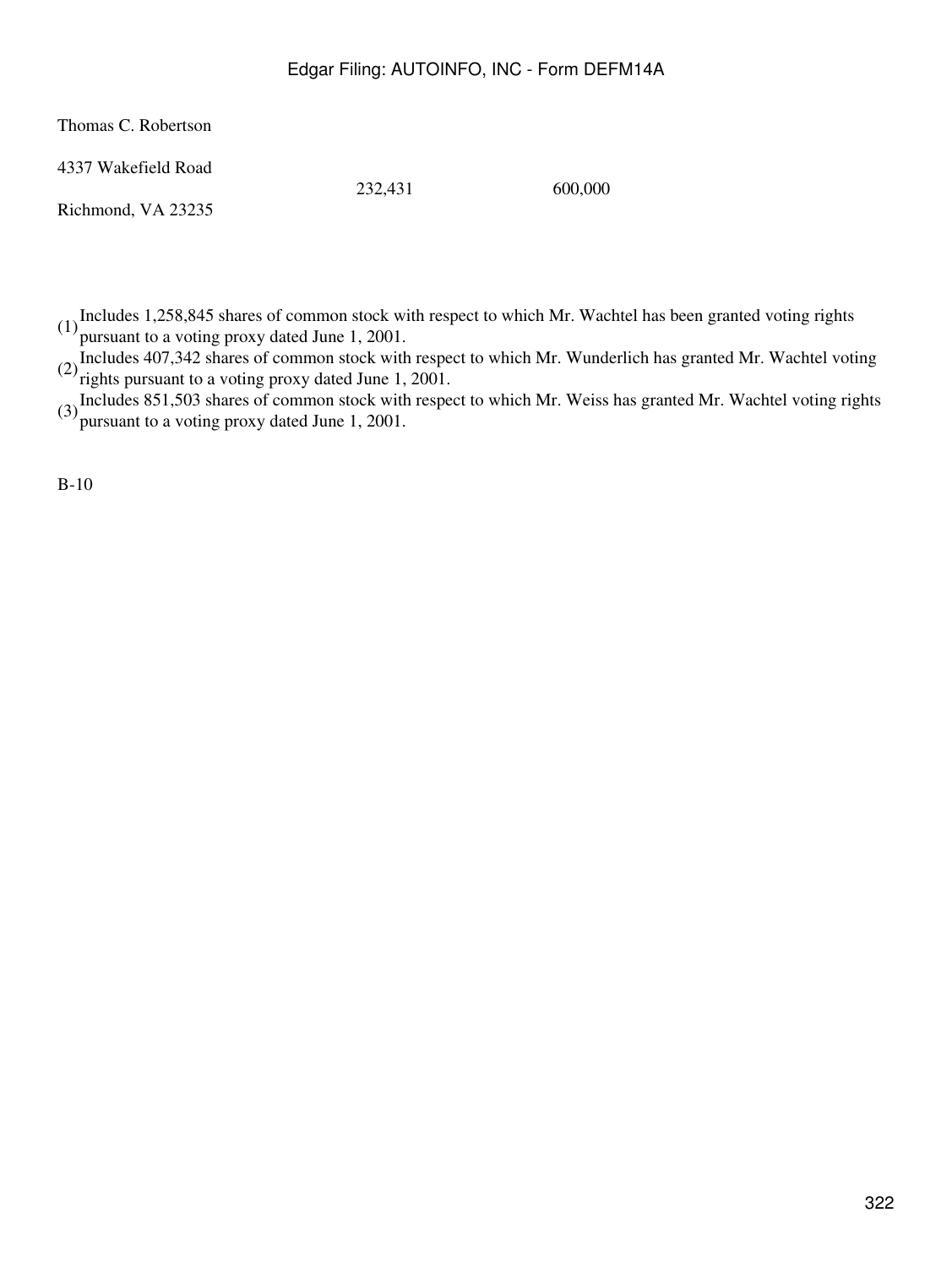#### **ANNEX C**

February 28, 2013

Special Committee of the Board of Directors

AutoInfo, Inc.

6413 Congress Ave., Suite 260

Boca Raton, FL 33487

Gentlemen:

We have acted as your financial advisor in connection with the proposed merger of AutoInfo Acquisition Corp. ("Merger Sub"), an indirect wholly owned subsidiary of AutoInfo Holdings, LLC ("Parent"), an affiliate of Comvest Partners, with and into AutoInfo, Inc. (the "Company") (collectively, the "Merger"). The terms and conditions of the Merger are more fully set forth in the Agreement and Plan of Merger, dated as of February 28, 2013 (the "Agreement"). As a result of all such terms and conditions, we understand that the consideration for each issued and outstanding share of common stock of the Company, par value \$.001 per share (the "Common Stock"), except for canceled and dissenting shares (as described in the Agreement) will be converted into the right to receive \$1.05 per share in cash, without interest.

You have requested our opinion as to whether the Merger is fair to the Company's public shareholders from a financial point of view. For purposes of this letter, the 'public shareholders' of the Company means the holders of outstanding shares of the Company's common stock, other than the Parent and its directors, officers and affiliates and the directors, officers, managers and affiliates of the Company.

In connection with rendering our opinion we have: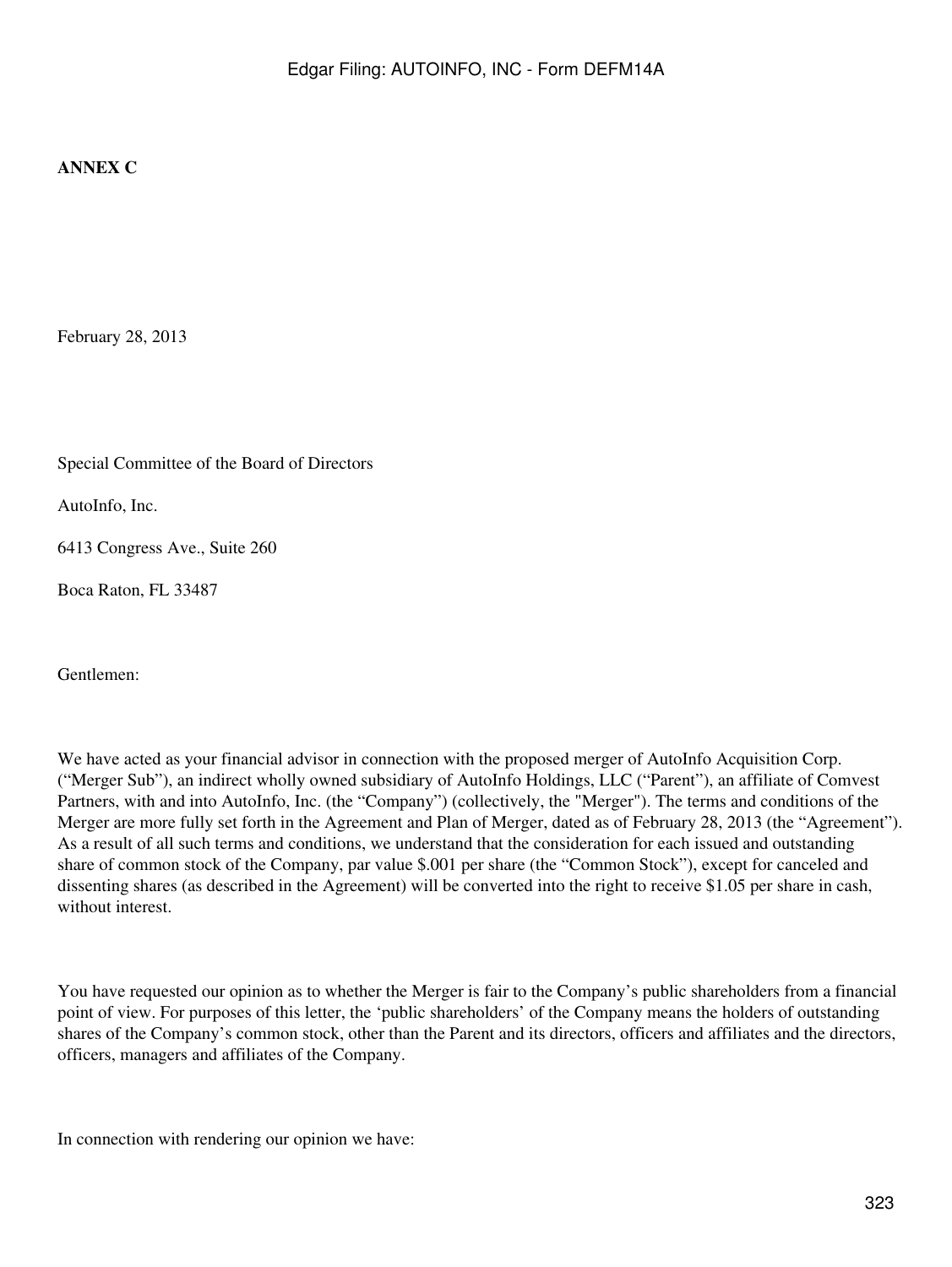(i) reviewed and analyzed certain publicly available financial statements and reports regarding the Company;

(ii) financial forecasts for fiscal years 2012-2016) concerning the Company prepared by the management of the reviewed and analyzed certain internal financial statements and other financial and operating data (including Company;

(iii) reviewed the reported prices and trading activity for the Common Stock of the Company;

(iv) compared the financial performance of the Company and the prices and trading activity of the Common Stock<br>with that of certain other publicly-traded companies that we deemed relevant and their securities;

C-1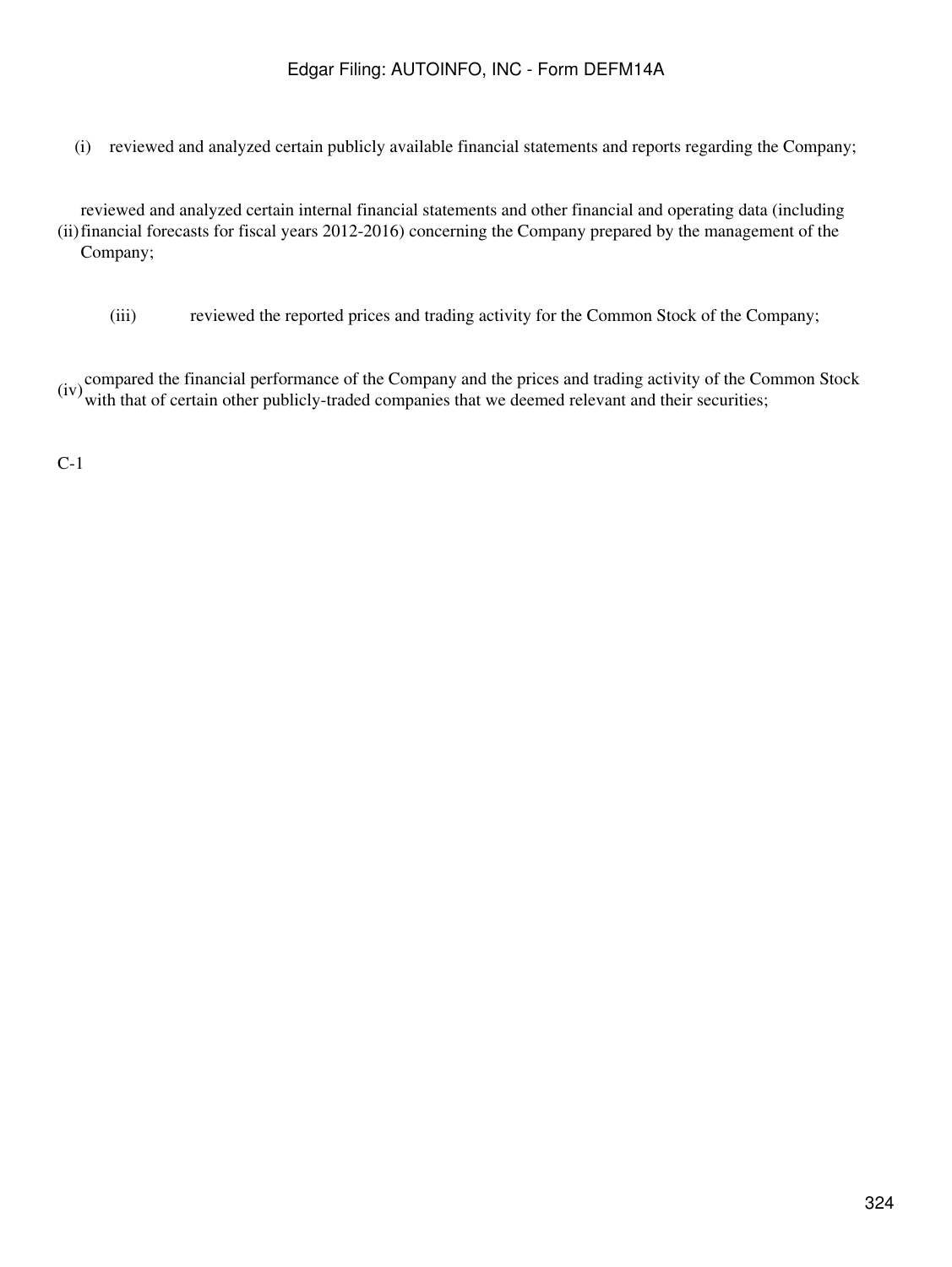(v)reviewed the financial terms, to the extent publicly available, of certain other transactions that we deemed relevant;

- (vi) reviewed the forecasted potential future cash flows of the Company;
- (vii) reviewed the most recent draft provided to us of the Agreement and related documents;

(viii)discussed with management of the Company the operations of and future business prospects for the Company;

 $(ix)$ <sup>assisted in your deliberations regarding the material terms of the Merger and your negotiations with the Parent;</sup> and

(x) performed such other analyses and provided such other services as we have deemed appropriate.

We have relied on the accuracy and completeness of the information and financial data provided to us by the Company and of the other information reviewed by us in connection with the preparation of our opinion, and our opinion is based upon such information. We have not assumed any responsibility for independent verification of the accuracy or completeness of any of such information or financial data. The management of the Company has assured us that they are not aware of any relevant information that has been omitted or remains undisclosed to us. We have not assumed any responsibility for making or undertaking an independent evaluation or appraisal of any of the assets or liabilities of the Company or the Parent, and we have not been furnished with any such evaluations or appraisals; nor have we evaluated the solvency or fair value of the Company or the Parent under any laws relating to bankruptcy, insolvency or similar matters. We have not assumed any obligation to conduct any physical inspection of the properties or facilities of the Company. With respect to the financial forecasts prepared by the management of the Company we have assumed that such financial forecasts have been reasonably prepared and reflect the best currently available estimates and judgments of the management of the Company as to the future financial performance of the Company. We have also assumed that the representations and warranties contained in the Agreement and all related documents are true, correct and complete in all material respects.

C-2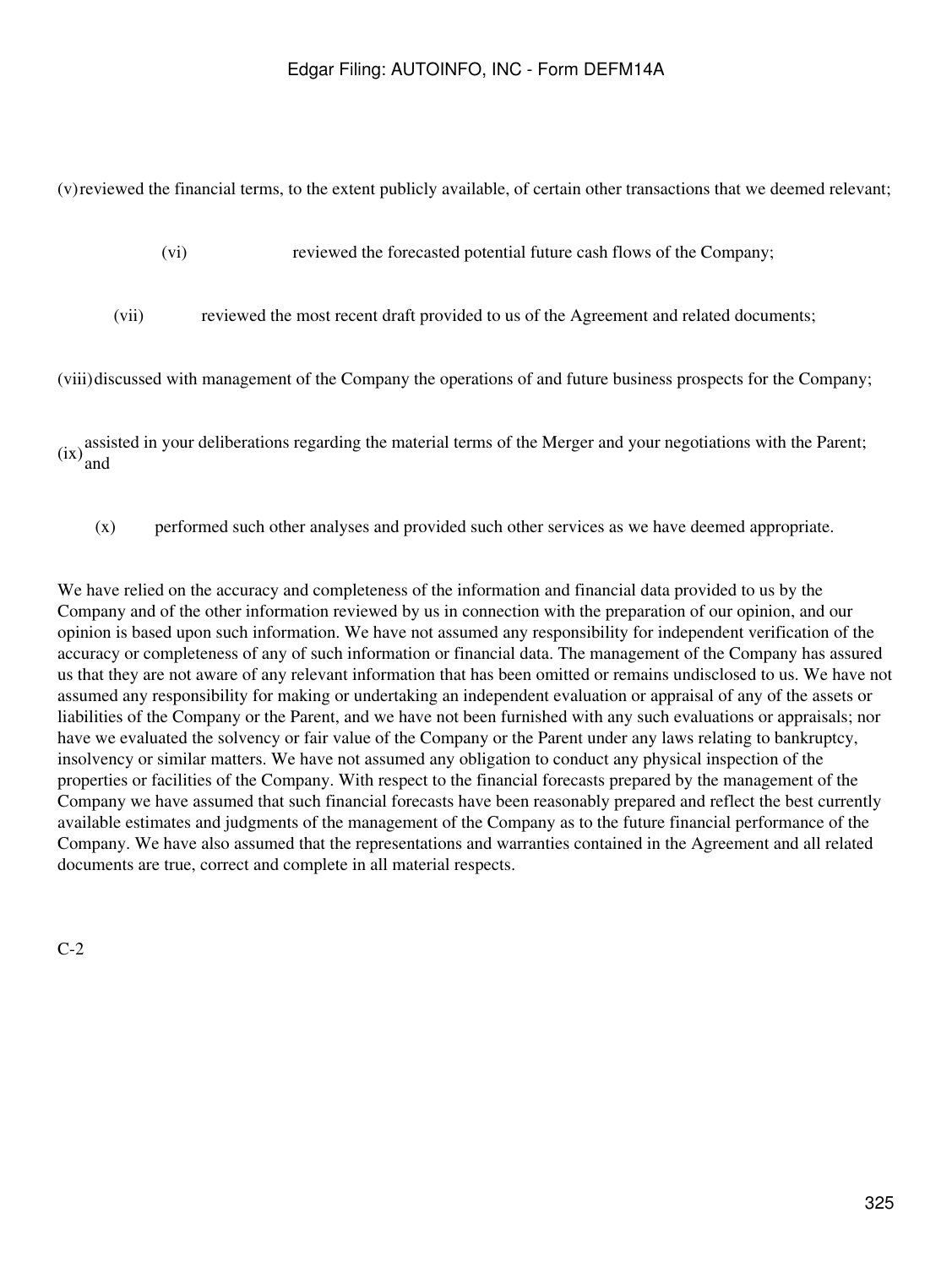February 28, 2013 

PAGE 3

As part of our investment banking business, we regularly issue fairness opinions and are continually engaged in the valuation of companies and their securities in connection with business reorganizations, private placements, negotiated underwritings, mergers and acquisitions and valuations for estate, corporate and other purposes. We serve as financial adviser to the Special Committee of the Board of Directors of the Company in connection with the Merger, and we are entitled to receive from the Company reimbursement of our expenses and a fee for our services as financial adviser to the Company, a significant portion of which is contingent upon the consummation of the Merger. We are also entitled to receive a fee from the Company for providing our fairness opinion to the Company, which fee is not contingent upon consummation of the Merger. The Company has also agreed to indemnify us for certain liabilities arising out of our engagement, including certain liabilities that could arise out of our providing this opinion letter. Stephens expects to pursue future investment banking services assignments from participants in this Merger. In the ordinary course of business, Stephens Inc. and its affiliates at any time may hold long or short positions, and may trade or otherwise effect transactions as principal or for the accounts of customers, in debt or equity securities or options

on securities of the Company or of any other participant in the Merger.

We are not legal, accounting, regulatory or tax experts and have relied solely, and without independent verification, on the assessments of the Company and its other advisors with respect to such matters.

Our opinion is necessarily based upon market, economic and other conditions as they exist and can be evaluated on, and on the information made available to us as of, the date hereof. It should be understood that subsequent developments may affect this opinion and that we do not have any obligation to update, revise or reaffirm this opinion. We have assumed that the Merger will be consummated on the terms of the latest draft of the Agreement provided to us, without material waiver or modification. We have assumed that in the course of obtaining the necessary regulatory, lending or other consents or approvals (contractual or otherwise) for the Merger, no restrictions, including any divestiture requirements or amendments or modifications, will be imposed that would have a material adverse effect on the contemplated benefits of the Merger to the public shareholders of the Company. We are not expressing any opinion herein as to the price at which the Common Stock or any other securities of the Company will trade following the announcement of the Merger.

This opinion is for the use and benefit of the Board of Directors of the Company for the purposes of its evaluation of the Merger. Our opinion does not address the merits of the underlying decision by the Company to engage in the Merger, the merits of the Merger as compared to other alternatives potentially available to the Company or the relative effects of any alternative transaction in which the Company might engage, nor is it intended to be a recommendation to any person as to how to vote in connection with the Merger. This opinion is not intended to confer any rights or remedies upon any other person. In addition, except as explicitly set forth in this letter, you have not asked us to address, and this opinion does not address, the fairness to, or any other consideration of, the holders of any class of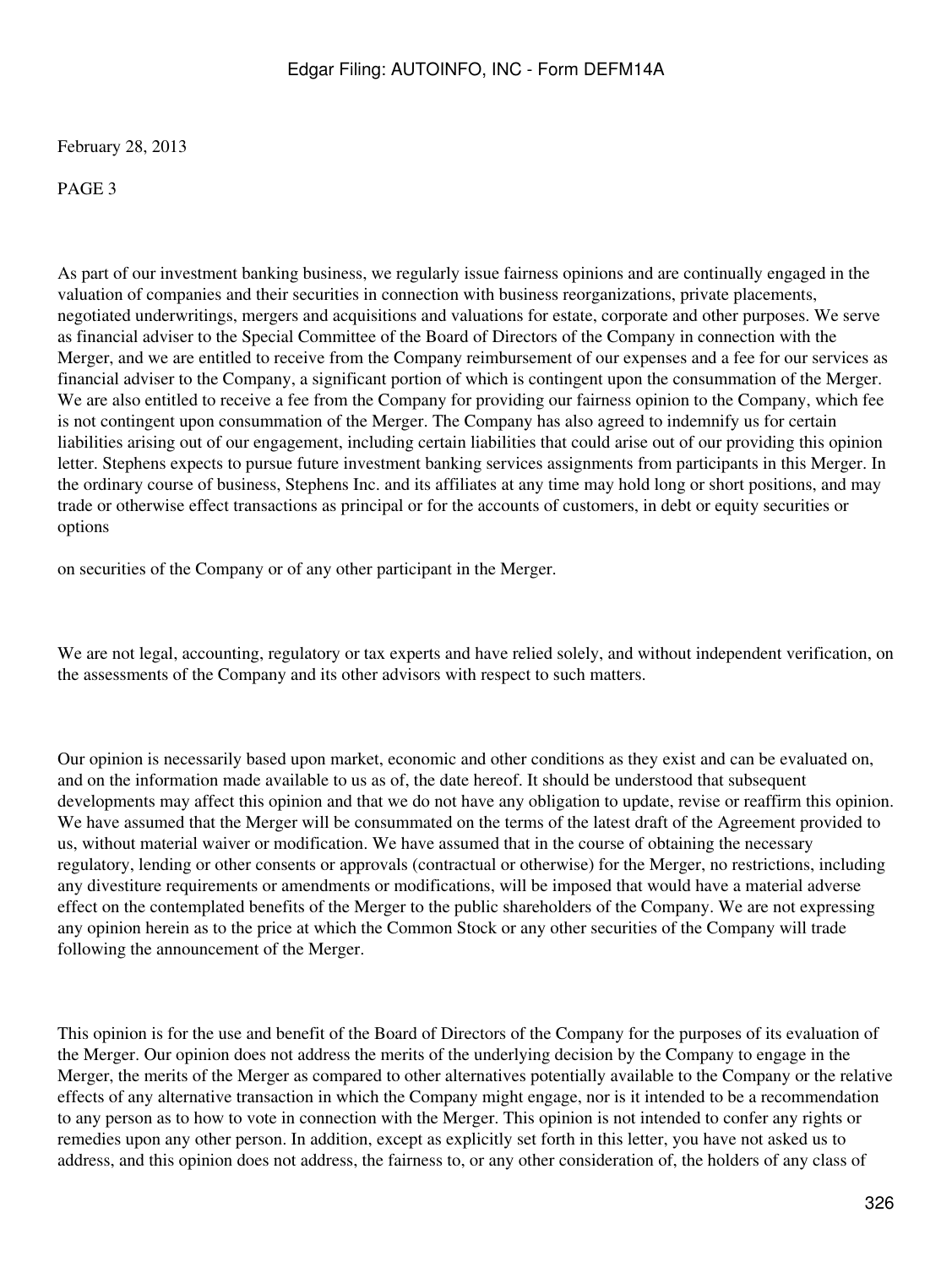securities, creditors or other constituencies of the Company other than the public shareholders of the Common Stock. We have not been asked to express any opinion, and do not express any opinion, as to the fairness of the amount or nature of the compensation to any of the Company's officers, directors or employees, or to any group of such officers, directors or employees, relative to the compensation to other shareholders of the Company. Our fairness opinion committee has approved the opinion set forth in this letter. Neither this opinion nor its substance may be disclosed by you to anyone other than your advisors without our written permission, except that (A) the Company may provide a copy of this opinion to Merger Sub and Parent and their respective advisors and (B) this opinion and a summary discussion of our underlying analyses and role as financial adviser to the Company may be included in communications to shareholders of the Company and in any materials required to be filed by the Company with the Securities and Exchange Commission, provided that we approve of the content of such disclosures prior to any filing or publication of such shareholder communications.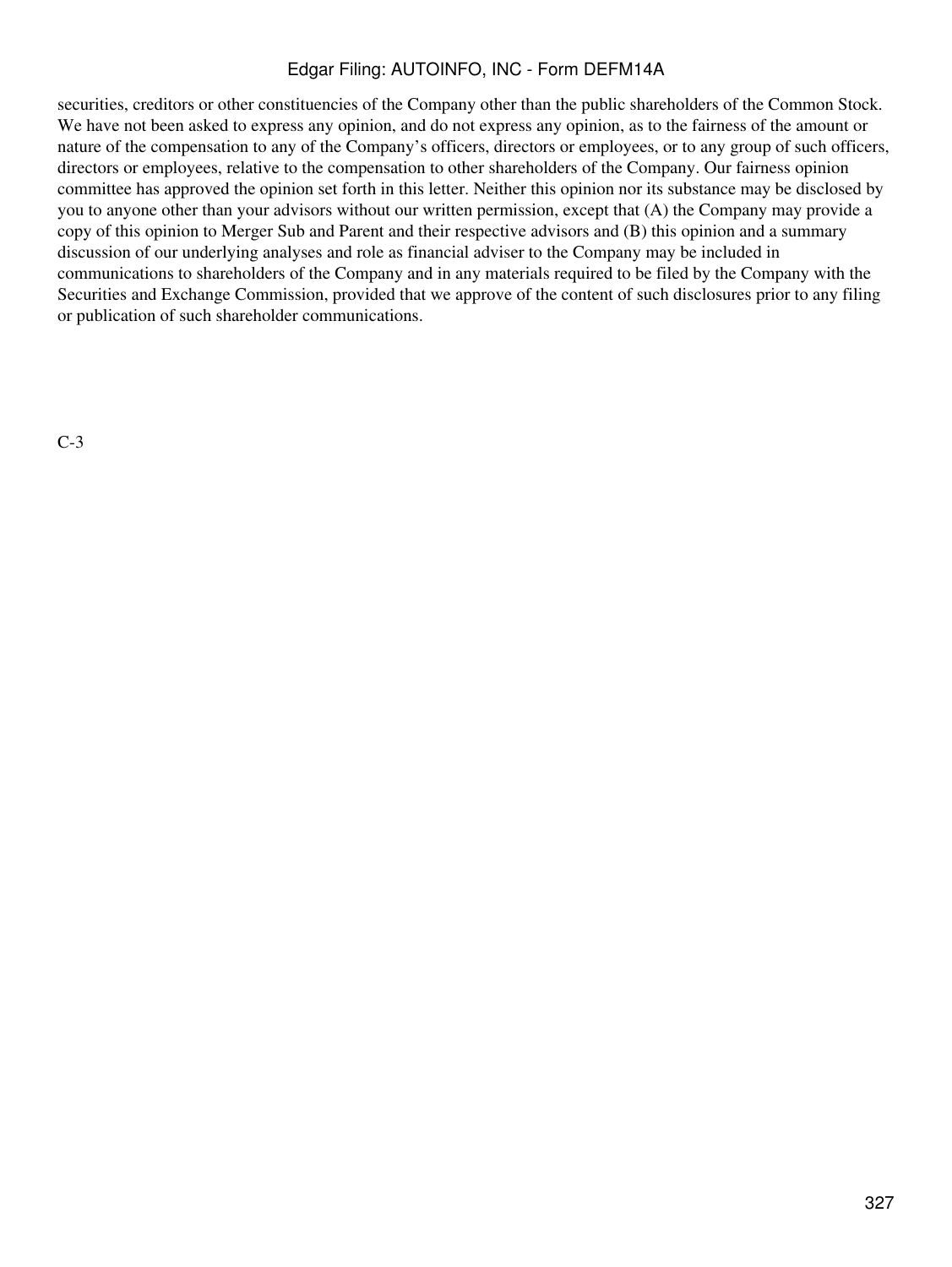February 28, 2013 

PAGE 4

Based on the foregoing and our general experience as investment bankers, and subject to the assumptions and qualifications stated herein, we are of the opinion on the date hereof that the consideration to be received by the public shareholders of the Company in the Merger is fair to them from a financial point of view.

Very truly yours,

/s/ Stephens Inc.

STEPHENS INC.

C-4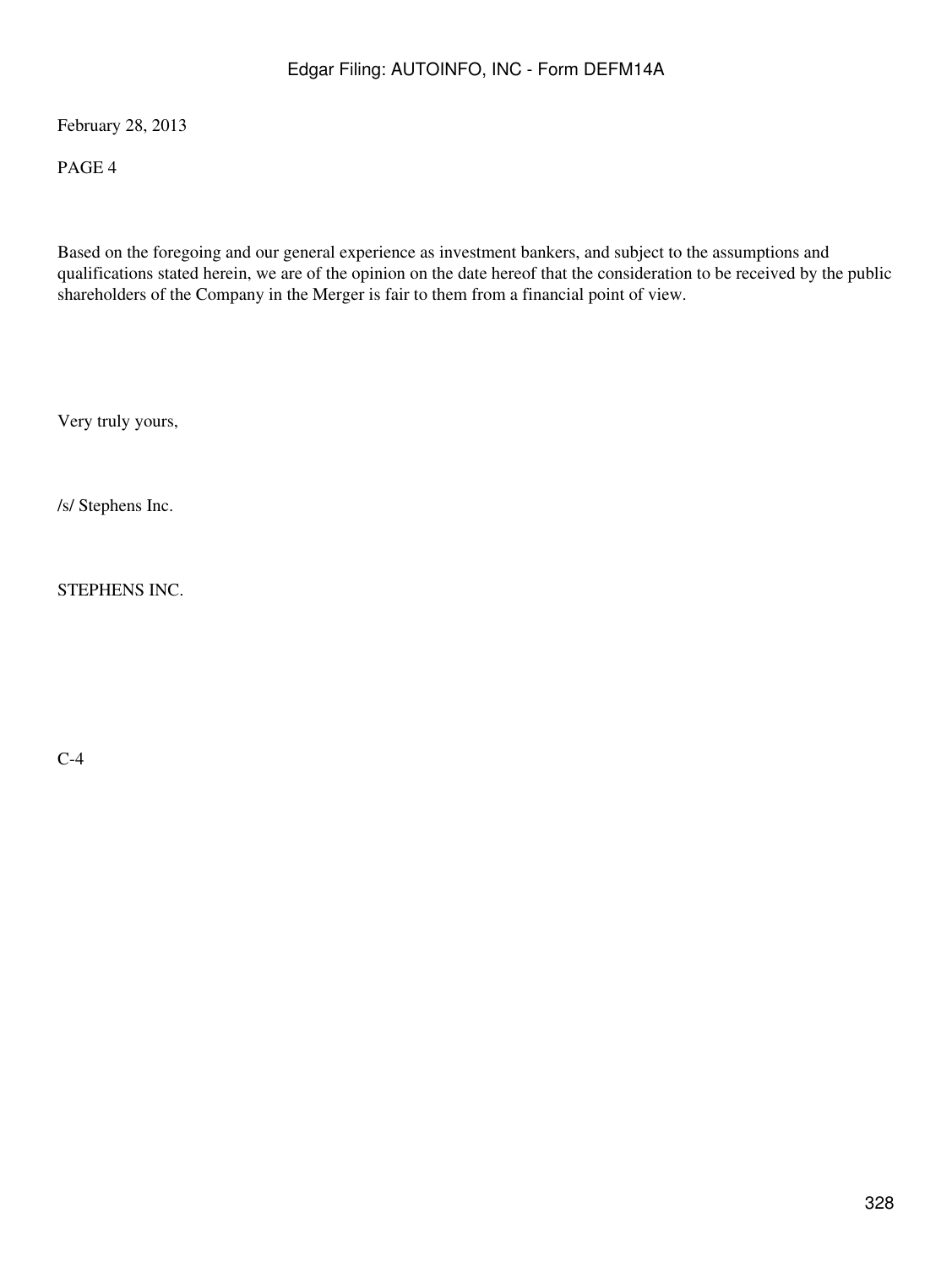### **ANNEX D**

### **GENERAL CORPORATION LAW OF THE STATE OF DELAWARE**

#### **§ 262. Appraisal rights**

(a) Any stockholder of a corporation of this State who holds shares of stock on the date of the making of a demand pursuant to subsection (d) of this section with respect to such shares, who continuously holds such shares through the effective date of the merger or consolidation, who has otherwise complied with subsection (d) of this section and who has neither voted in favor of the merger or consolidation nor consented thereto in writing pursuant to § 228 of this title shall be entitled to an appraisal by the Court of Chancery of the fair value of the stockholder's shares of stock under the circumstances described in subsections (b) and (c) of this section. As used in this section, the word "stockholder" means a holder of record of stock in a corporation; the words "stock" and "share" mean and include what is ordinarily meant by those words; and the words "depository receipt" mean a receipt or other instrument issued by a depository representing an interest in 1 or more shares, or fractions thereof, solely of stock of a corporation, which stock is deposited with the depository.

(b) Appraisal rights shall be available for the shares of any class or series of stock of a constituent corporation in a merger or consolidation to be effected pursuant to § 251 (other than a merger effected pursuant to § 251(g) of this title), § 252, § 254, § 255, § 256, § 257, § 258, § 263 or § 264 of this title:

(1) Provided, however, that no appraisal rights under this section shall be available for the shares of any class or series of stock, which stock, or depository receipts in respect thereof, at the record date fixed to determine the stockholders entitled to receive notice of the meeting of stockholders to act upon the agreement of merger or consolidation, were either (i) listed on a national securities exchange or (ii) held of record by more than 2,000 holders; and further provided that no appraisal rights shall be available for any shares of stock of the constituent corporation surviving a merger if the merger did not require for its approval the vote of the stockholders of the surviving corporation as provided in § 251(f) of this title.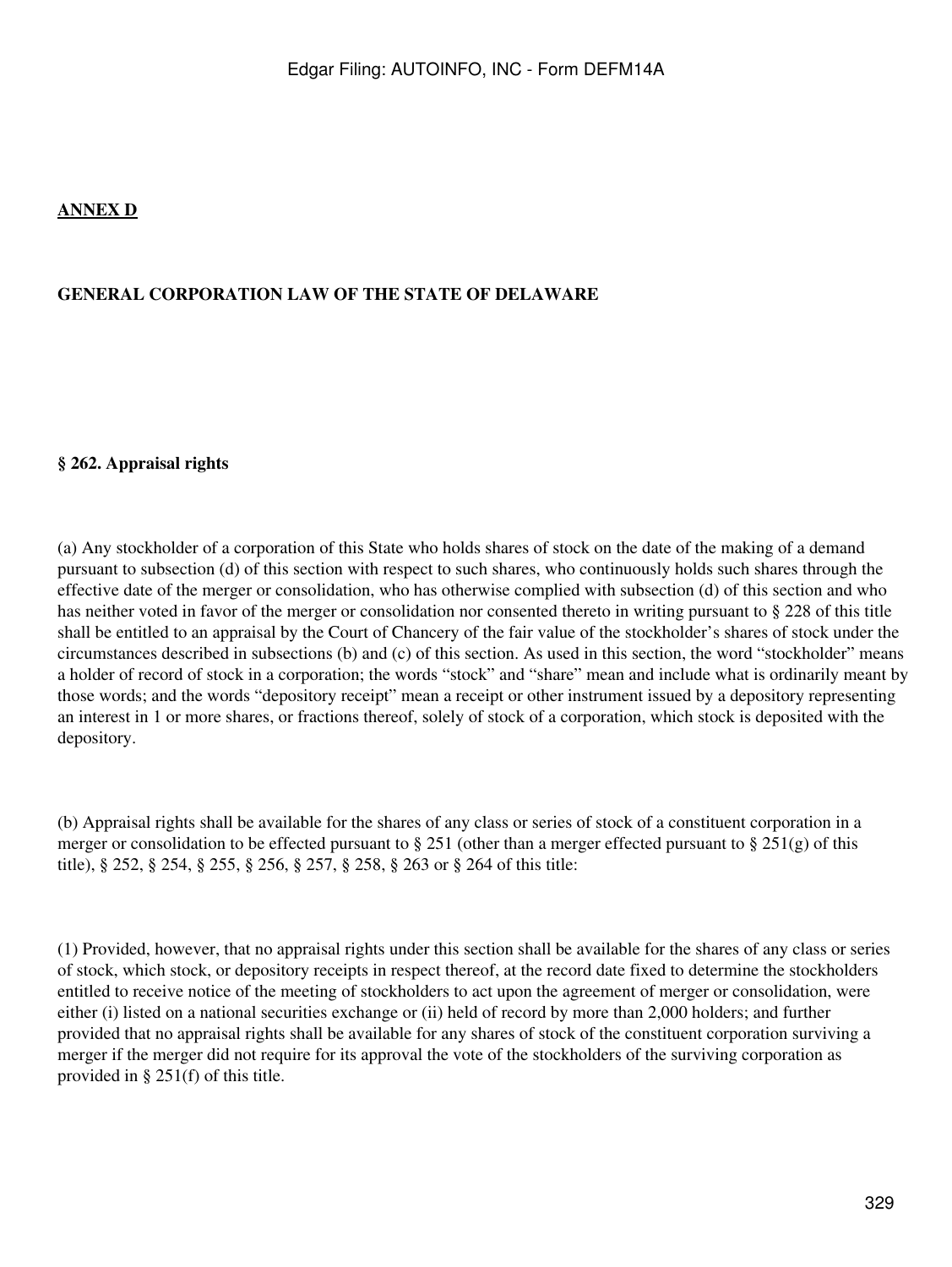(2) Notwithstanding paragraph (1) of this subsection, appraisal rights under this section shall be available for the shares of any class or series of stock of a constituent corporation if the holders thereof are required by the terms of an agreement of merger or consolidation pursuant to §§ 251, 252, 254, 255, 256, 257, 258, 263 and 264 of this title to accept for such stock anything except:

a. Shares of stock of the corporation surviving or resulting from such merger or consolidation, or depository receipts in respect thereof;

b. Shares of stock of any other corporation, or depository receipts in respect thereof, which shares of stock (or depository receipts in respect thereof) or depository receipts at the effective date of the merger or consolidation will be either listed on a national securities exchange or held of record by more than 2,000 holders;

c. Cash in lieu of fractional shares or fractional depository receipts described in the foregoing subparagraphs a. and b. of this paragraph; or

d. Any combination of the shares of stock, depository receipts and cash in lieu of fractional shares or fractional depository receipts described in the foregoing subparagraphs a., b. and c. of this paragraph.

(3) In the event all of the stock of a subsidiary Delaware corporation party to a merger effected under § 253 or § 267 of this title is not owned by the parent immediately prior to the merger, appraisal rights shall be available for the shares of the subsidiary Delaware corporation.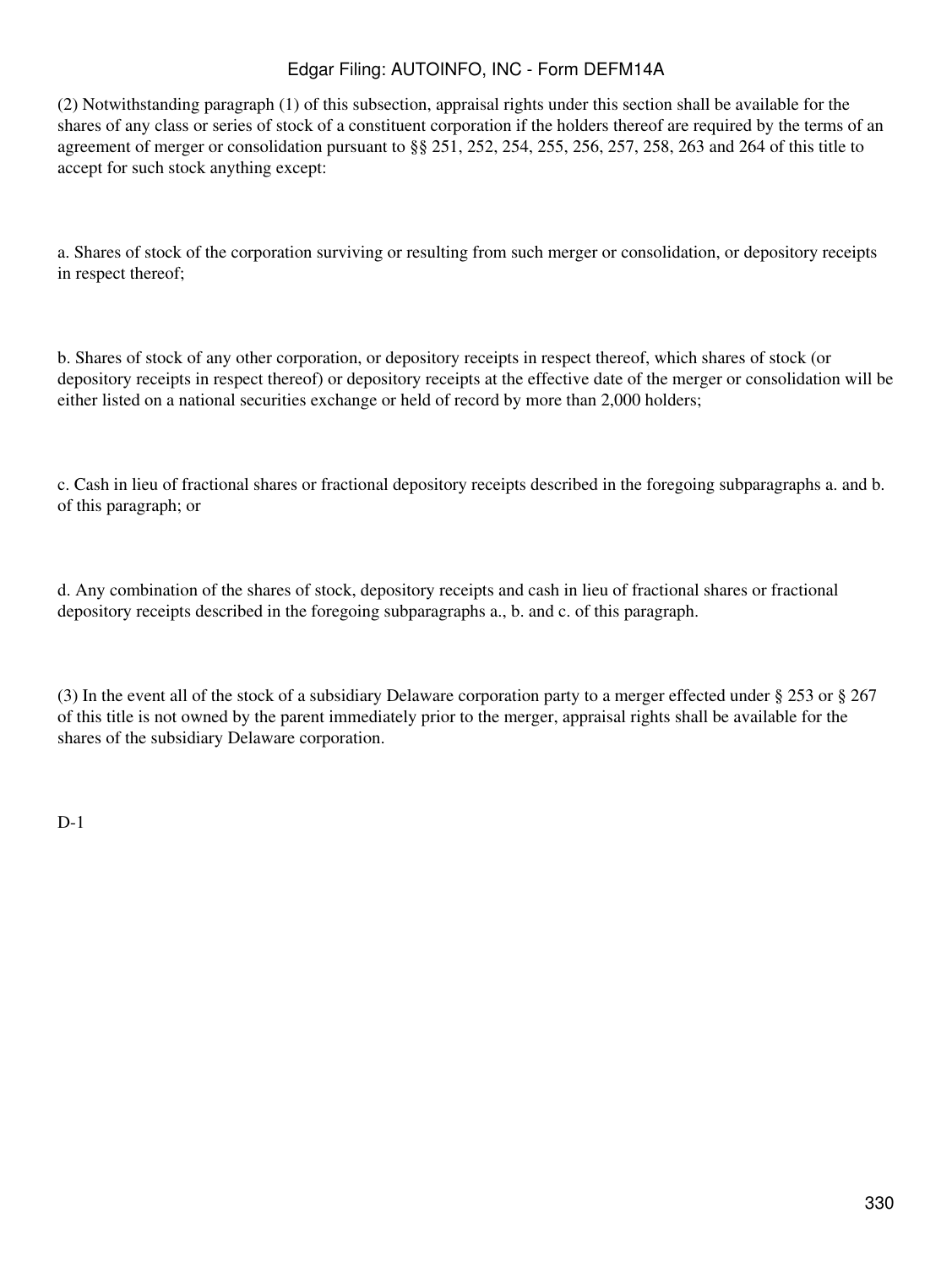(c) Any corporation may provide in its certificate of incorporation that appraisal rights under this section shall be available for the shares of any class or series of its stock as a result of an amendment to its certificate of incorporation, any merger or consolidation in which the corporation is a constituent corporation or the sale of all or substantially all of the assets of the corporation. If the certificate of incorporation contains such a provision, the procedures of this section, including those set forth in subsections (d) and (e) of this section, shall apply as nearly as is practicable.

(d) Appraisal rights shall be perfected as follows:

(1) If a proposed merger or consolidation for which appraisal rights are provided under this section is to be submitted for approval at a meeting of stockholders, the corporation, not less than 20 days prior to the meeting, shall notify each of its stockholders who was such on the record date for notice of such meeting (or such members who received notice in accordance with § 255(c) of this title) with respect to shares for which appraisal rights are available pursuant to subsection (b) or (c) of this section that appraisal rights are available for any or all of the shares of the constituent corporations, and shall include in such notice a copy of this section and, if 1 of the constituent corporations is a nonstock corporation, a copy of § 114 of this title. Each stockholder electing to demand the appraisal of such stockholder's shares shall deliver to the corporation, before the taking of the vote on the merger or consolidation, a written demand for appraisal of such stockholder's shares. Such demand will be sufficient if it reasonably informs the corporation of the identity of the stockholder and that the stockholder intends thereby to demand the appraisal of such stockholder's shares. A proxy or vote against the merger or consolidation shall not constitute such a demand. A stockholder electing to take such action must do so by a separate written demand as herein provided. Within 10 days after the effective date of such merger or consolidation, the surviving or resulting corporation shall notify each stockholder of each constituent corporation who has complied with this subsection and has not voted in favor of or consented to the merger or consolidation of the date that the merger or consolidation has become effective; or

(2) If the merger or consolidation was approved pursuant to § 228, § 253, or § 267 of this title, then either a constituent corporation before the effective date of the merger or consolidation or the surviving or resulting corporation within 10 days thereafter shall notify each of the holders of any class or series of stock of such constituent corporation who are entitled to appraisal rights of the approval of the merger or consolidation and that appraisal rights are available for any or all shares of such class or series of stock of such constituent corporation, and shall include in such notice a copy of this section and, if 1 of the constituent corporations is a nonstock corporation, a copy of § 114 of this title. Such notice may, and, if given on or after the effective date of the merger or consolidation, shall, also notify such stockholders of the effective date of the merger or consolidation. Any stockholder entitled to appraisal rights may, within 20 days after the date of mailing of such notice, demand in writing from the surviving or resulting corporation the appraisal of such holder's shares. Such demand will be sufficient if it reasonably informs the corporation of the identity of the stockholder and that the stockholder intends thereby to demand the appraisal of such holder's shares. If such notice did not notify stockholders of the effective date of the merger or consolidation, either (i) each such constituent corporation shall send a second notice before the effective date of the merger or consolidation notifying each of the holders of any class or series of stock of such constituent corporation that are entitled to appraisal rights of the effective date of the merger or consolidation or (ii) the surviving or resulting corporation shall send such a second notice to all such holders on or within 10 days after such effective date; provided, however, that if such second notice is sent more than 20 days following the sending of the first notice, such second notice need only be sent to each stockholder who is entitled to appraisal rights and who has demanded appraisal of such holder's shares in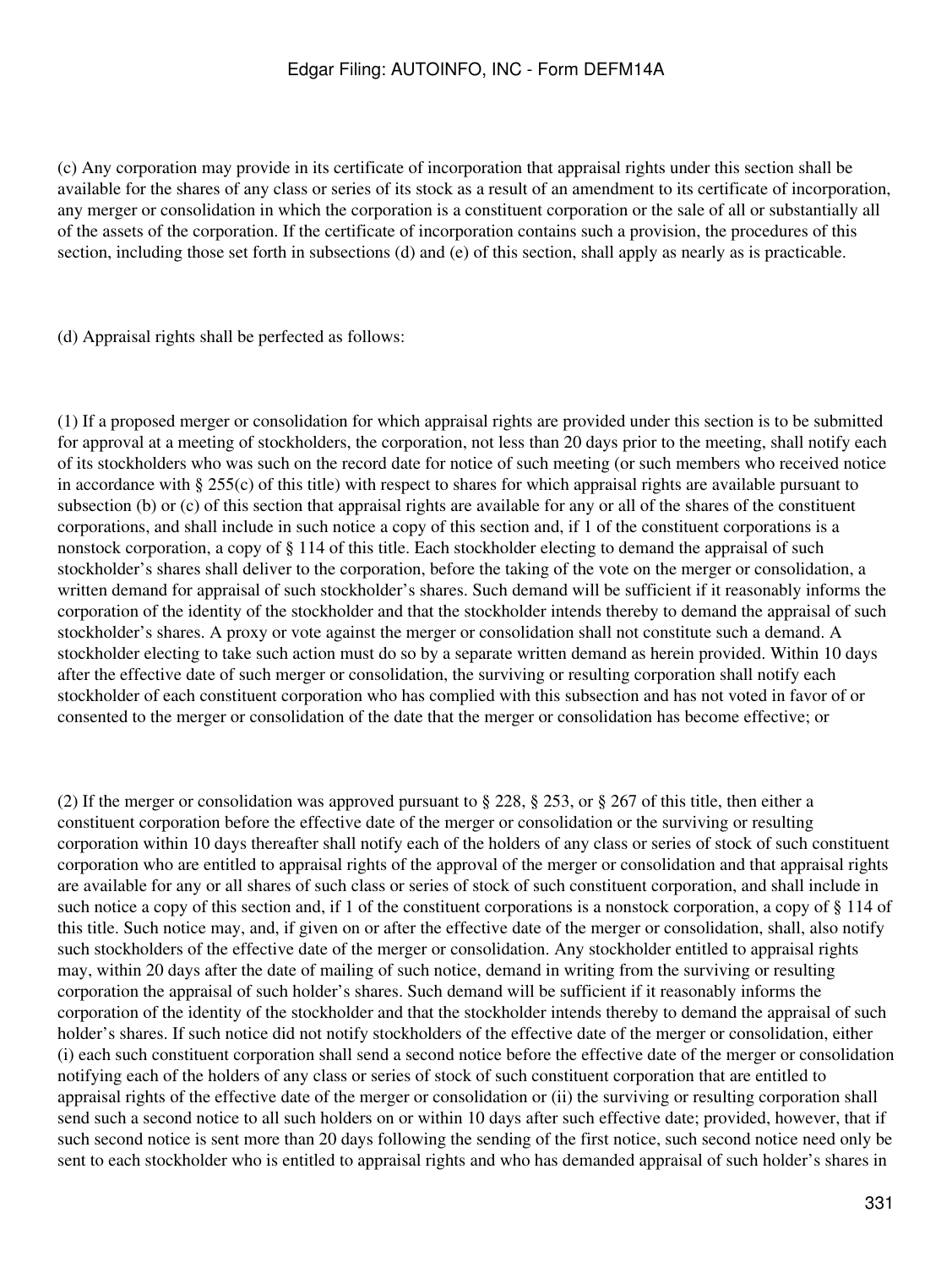accordance with this subsection. An affidavit of the secretary or assistant secretary or of the transfer agent of the corporation that is required to give either notice that such notice has been given shall, in the absence of fraud, be prima facie evidence of the facts stated therein. For purposes of determining the stockholders entitled to receive either notice, each constituent corporation may fix, in advance, a record date that shall be not more than 10 days prior to the date the notice is given, provided, that if the notice is given on or after the effective date of the merger or consolidation, the record date shall be such effective date. If no record date is fixed and the notice is given prior to the effective date, the record date shall be the close of business on the day next preceding the day on which the notice is given.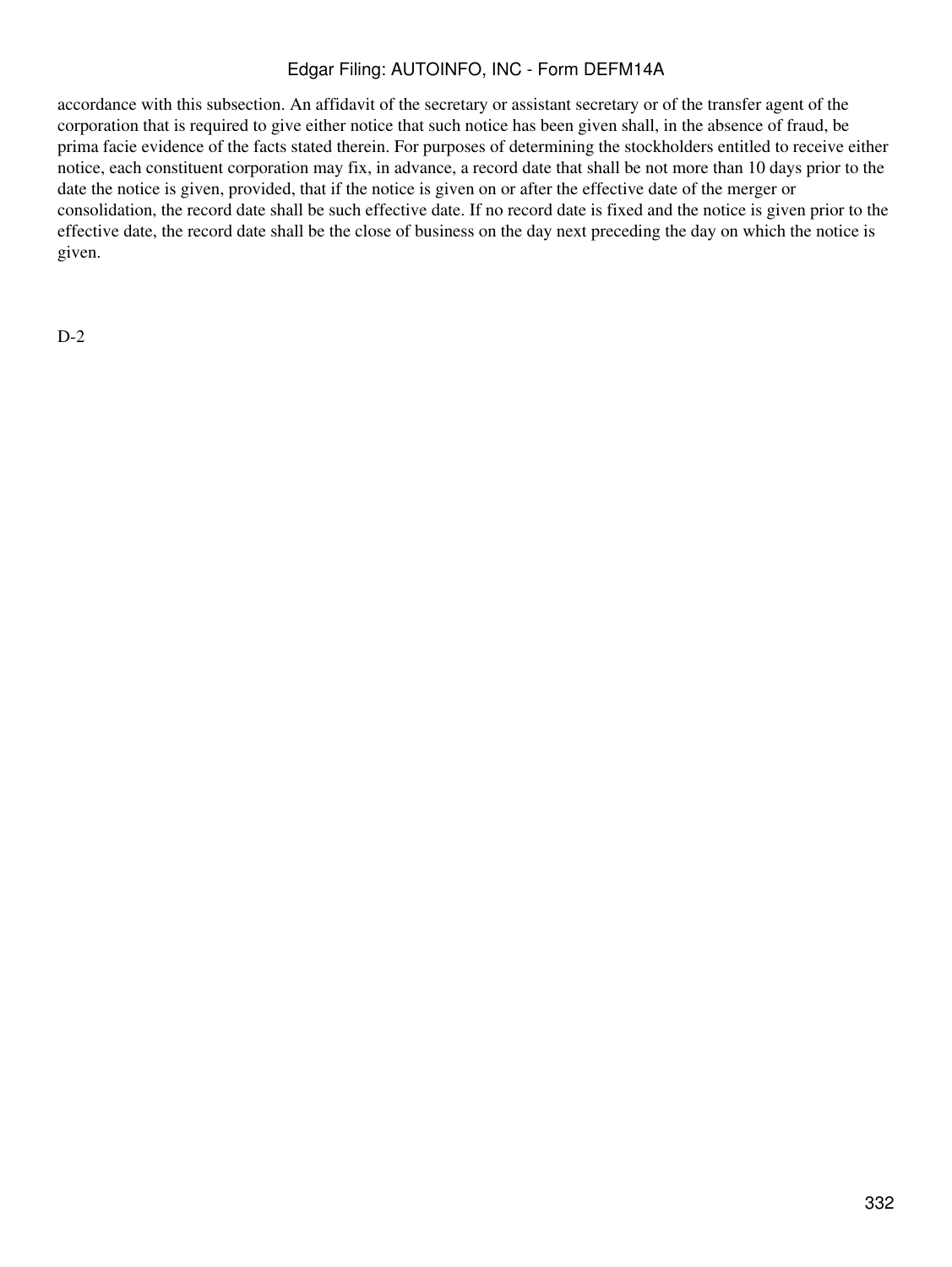(e) Within 120 days after the effective date of the merger or consolidation, the surviving or resulting corporation or any stockholder who has complied with subsections (a) and (d) of this section hereof and who is otherwise entitled to appraisal rights, may commence an appraisal proceeding by filing a petition in the Court of Chancery demanding a determination of the value of the stock of all such stockholders. Notwithstanding the foregoing, at any time within 60 days after the effective date of the merger or consolidation, any stockholder who has not commenced an appraisal proceeding or joined that proceeding as a named party shall have the right to withdraw such stockholder's demand for appraisal and to accept the terms offered upon the merger or consolidation. Within 120 days after the effective date of the merger or consolidation, any stockholder who has complied with the requirements of subsections (a) and (d) of this section hereof, upon written request, shall be entitled to receive from the corporation surviving the merger or resulting from the consolidation a statement setting forth the aggregate number of shares not voted in favor of the merger or consolidation and with respect to which demands for appraisal have been received and the aggregate number of holders of such shares. Such written statement shall be mailed to the stockholder within 10 days after such stockholder's written request for such a statement is received by the surviving or resulting corporation or within 10 days after expiration of the period for delivery of demands for appraisal under subsection (d) of this section hereof, whichever is later. Notwithstanding subsection (a) of this section, a person who is the beneficial owner of shares of such stock held either in a voting trust or by a nominee on behalf of such person may, in such person's own name, file a petition or request from the corporation the statement described in this subsection.

(f) Upon the filing of any such petition by a stockholder, service of a copy thereof shall be made upon the surviving or resulting corporation, which shall within 20 days after such service file in the office of the Register in Chancery in which the petition was filed a duly verified list containing the names and addresses of all stockholders who have demanded payment for their shares and with whom agreements as to the value of their shares have not been reached by the surviving or resulting corporation. If the petition shall be filed by the surviving or resulting corporation, the petition shall be accompanied by such a duly verified list. The Register in Chancery, if so ordered by the Court, shall give notice of the time and place fixed for the hearing of such petition by registered or certified mail to the surviving or resulting corporation and to the stockholders shown on the list at the addresses therein stated. Such notice shall also be given by 1 or more publications at least 1 week before the day of the hearing, in a newspaper of general circulation published in the City of Wilmington, Delaware or such publication as the Court deems advisable. The forms of the notices by mail and by publication shall be approved by the Court, and the costs thereof shall be borne by the surviving or resulting corporation.

(g) At the hearing on such petition, the Court shall determine the stockholders who have complied with this section and who have become entitled to appraisal rights. The Court may require the stockholders who have demanded an appraisal for their shares and who hold stock represented by certificates to submit their certificates of stock to the Register in Chancery for notation thereon of the pendency of the appraisal proceedings; and if any stockholder fails to comply with such direction, the Court may dismiss the proceedings as to such stockholder.

(h) After the Court determines the stockholders entitled to an appraisal, the appraisal proceeding shall be conducted in accordance with the rules of the Court of Chancery, including any rules specifically governing appraisal proceedings. Through such proceeding the Court shall determine the fair value of the shares exclusive of any element of value arising from the accomplishment or expectation of the merger or consolidation, together with interest, if any, to be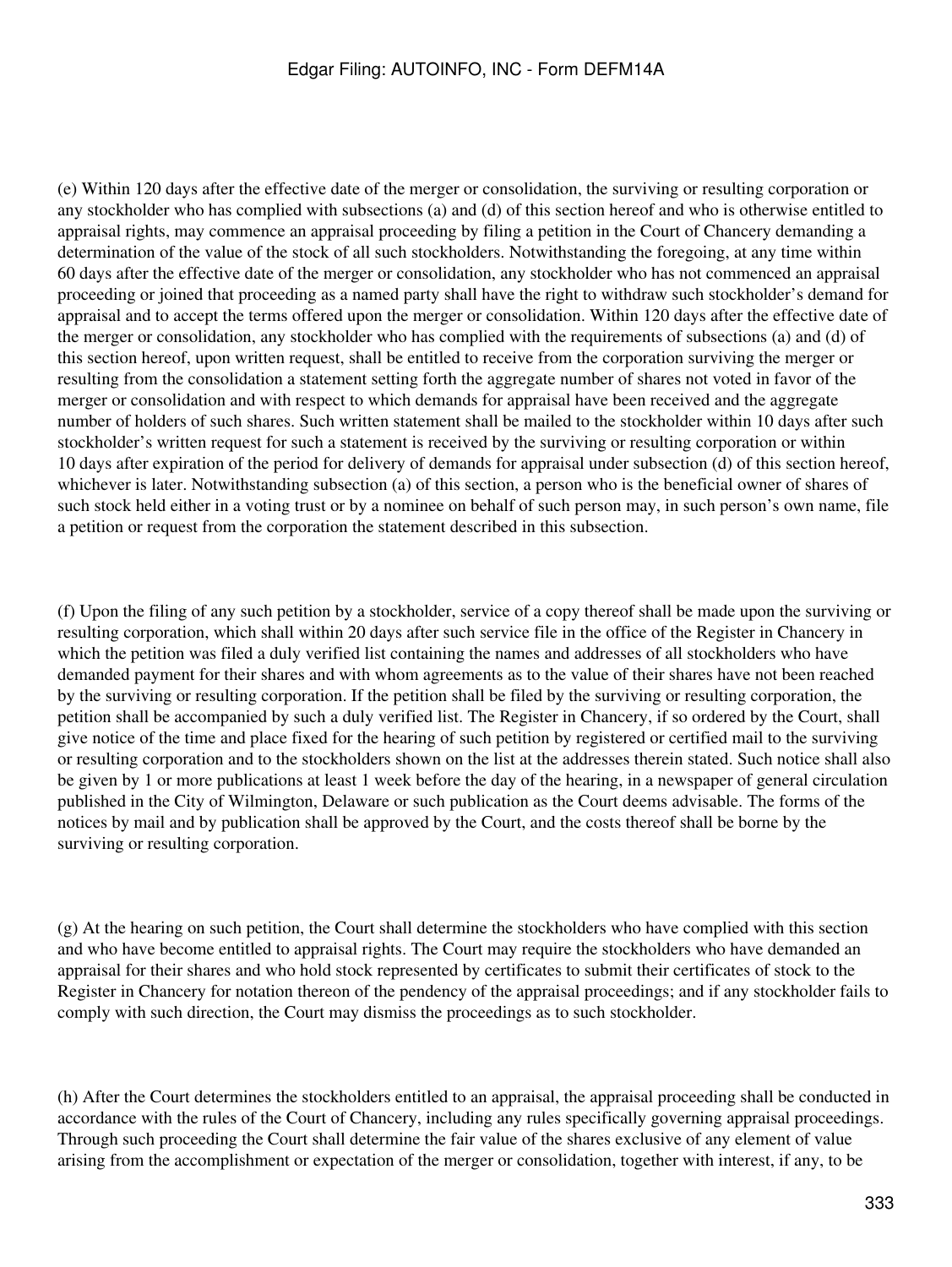paid upon the amount determined to be the fair value. In determining such fair value, the Court shall take into account all relevant factors. Unless the Court in its discretion determines otherwise for good cause shown, interest from the effective date of the merger through the date of payment of the judgment shall be compounded quarterly and shall accrue at 5% over the Federal Reserve discount rate (including any surcharge) as established from time to time during the period between the effective date of the merger and the date of payment of the judgment. Upon application by the surviving or resulting corporation or by any stockholder entitled to participate in the appraisal proceeding, the Court may, in its discretion, proceed to trial upon the appraisal prior to the final determination of the stockholders entitled to an appraisal. Any stockholder whose name appears on the list filed by the surviving or resulting corporation pursuant to subsection (f) of this section and who has submitted such stockholder's certificates of stock to the Register in Chancery, if such is required, may participate fully in all proceedings until it is finally determined that such stockholder is not entitled to appraisal rights under this section.

(i) The Court shall direct the payment of the fair value of the shares, together with interest, if any, by the surviving or resulting corporation to the stockholders entitled thereto. Payment shall be so made to each such stockholder, in the case of holders of uncertificated stock forthwith, and the case of holders of shares represented by certificates upon the surrender to the corporation of the certificates representing such stock. The Court's decree may be enforced as other decrees in the Court of Chancery may be enforced, whether such surviving or resulting corporation be a corporation of this State or of any state.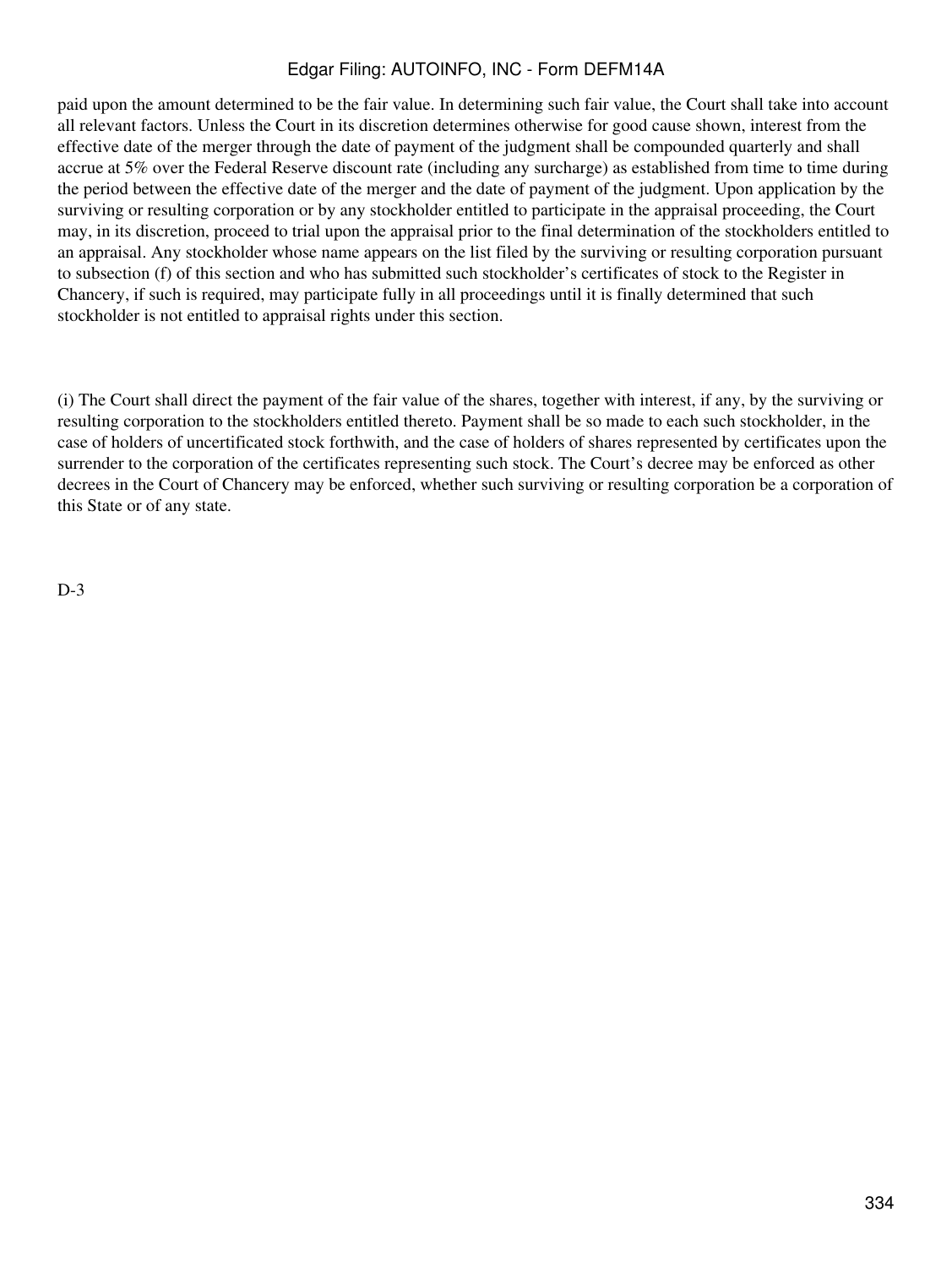(j) The costs of the proceeding may be determined by the Court and taxed upon the parties as the Court deems equitable in the circumstances. Upon application of a stockholder, the Court may order all or a portion of the expenses incurred by any stockholder in connection with the appraisal proceeding, including, without limitation, reasonable attorney's fees and the fees and expenses of experts, to be charged pro rata against the value of all the shares entitled to an appraisal.

(k) From and after the effective date of the merger or consolidation, no stockholder who has demanded appraisal rights as provided in subsection (d) of this section shall be entitled to vote such stock for any purpose or to receive payment of dividends or other distributions on the stock (except dividends or other distributions payable to stockholders of record at a date which is prior to the effective date of the merger or consolidation); provided, however, that if no petition for an appraisal shall be filed within the time provided in subsection (e) of this section, or if such stockholder shall deliver to the surviving or resulting corporation a written withdrawal of such stockholder's demand for an appraisal and an acceptance of the merger or consolidation, either within 60 days after the effective date of the merger or consolidation as provided in subsection (e) of this section or thereafter with the written approval of the corporation, then the right of such stockholder to an appraisal shall cease. Notwithstanding the foregoing, no appraisal proceeding in the Court of Chancery shall be dismissed as to any stockholder without the approval of the Court, and such approval may be conditioned upon such terms as the Court deems just; provided, however that this provision shall not affect the right of any stockholder who has not commenced an appraisal proceeding or joined that proceeding as a named party to withdraw such stockholder's demand for appraisal and to accept the terms offered upon the merger or consolidation within 60 days after the effective date of the merger or consolidation, as set forth in subsection (e) of this section.

(l) The shares of the surviving or resulting corporation to which the shares of such objecting stockholders would have been converted had they assented to the merger or consolidation shall have the status of authorized and unissued shares of the surviving or resulting corporation.